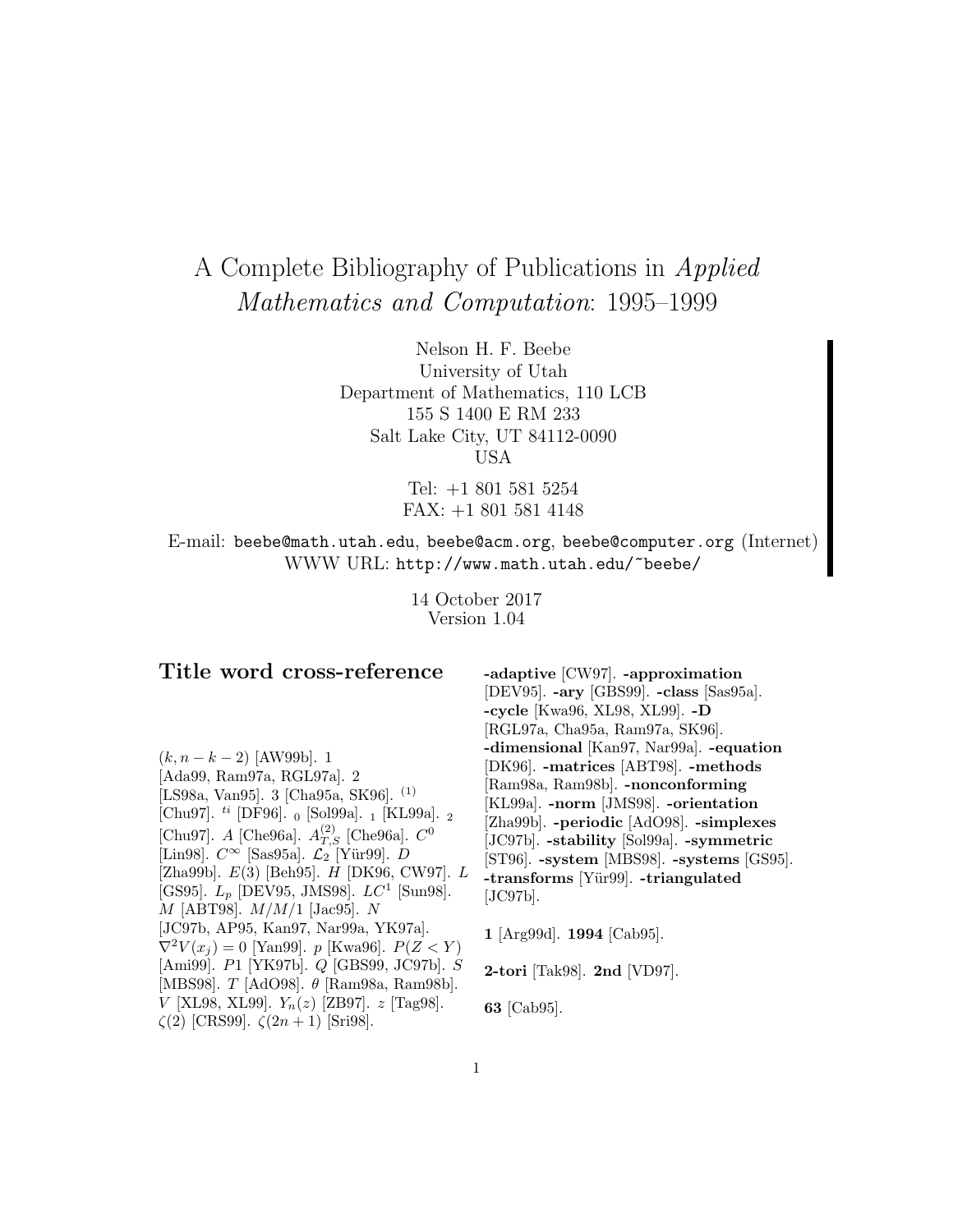**88** [Mus98].

**abandonments** [Mil95]. **Ablowitz** [TPGV97]. **abrupt** [Abu97]. **ABS** [ABT98]. **absolute** [SBH96, Waz97c]. **accelerating** [Boy95, SL99]. **Acceleration** [Zha96b, Zha99a, Zha98b]. **account** [HZ95, LC97]. **accumulation** [WZ98]. **Accuracy** [HY99b, HM99, Zen99]. **Accurate** [MRJ95, BS98, Hos99, HY99a]. **action** [MS97]. **active** [IOAB95]. **Adaptive** [ADS96, HAST98, MBCvdV95, RRB95, Sug95, XS95, CW97, KKH95, SU95, TSK98, WZZ98, ZS98]. **Addendum** [JS98a]. **additive** [XL98, YK97b]. **admissible** [AH99b]. **Admission** [Mil95]. **Adomian** [Waz98a, Waz99d]. **adsorbers** [RBPK96]. **advanced** [JS98b]. **Advances** [FpDS99]. **advection** [Waz95b]. **advective** [Hos99, HY99a]. **advective-dispersive** [HY99a]. **aerial** [AKK99]. **aesthetic** [Mur96]. **affects** [FHK97]. **affinity** [Bay98a]. **AGE** [KR95a, IKP97, KP98]. **age-structured** [IKP97, KP98]. **agents** [JL97]. **aggregation** [AB95b]. **aging** [PLPW96]. **agriculture** [SAF<sup>+</sup>97]. **albedo** [KUO95]. **algebra** [Ada98, Bay98b, Bay98a, BY99, GSI96, TG97]. **algebraic** [Eis98, JN95, Lam99, LP97, MBS98]. **algorithm** [Abu99b, Die96, EMEH96, GS99, GMGCL99, HT98, JL97, Jin95, KKL99, Mor95, PS96, RG98, SS98a, SSY99, WZZ98, XZW96, XZL98, ZZ98, xZ98, ZL98c, dSYS97, ONOT98]. **algorithms** [CLC97, JBV98, JCC98, Lia97, MZV96, MFGW97, Per96, SR97, XZL97]. **allied** [CRS99]. **allocation** [BDS96]. **almost** [Kin97, OM99]. **alternate** [UK95]. **alternating** [SL96, Szi97, KR95a]. **alternative** [Ham98a, MSZ96]. **alternatives** [MS99, YB99]. **Ambiguities** [Kin97]. **American** [Váz98]. **among** [ITN97]. **amphiphilic** [Kub97]. **amplitude** [KSZ<sup>+</sup>95]. **Analysis** [DML98, FH95, GL99,

JC97a, RAL97, Sci97, Tuc96, WK95, ZA96, ABT98, AAES99, ALZ99, AFM97, BDS96, Gra97, JFW96, Kwa96, LS95, MZ98, MD98, Moh99b, Mor98, PZZy99, Ram99a, TH96, TJ95, Van97, VR99f, VR99a, VR99e, Won98, YL98a, Zha98b]. **Analytic** [ZL98a, ARM97, CSY98, DS99]. **Analytical** [Waz99a, SA96, SK95, TJ95]. **Analyzing** [Jac95, Bay97, PN97b]. **anisotropy** [SR97]. **AOR** [Bai99a, YJ99]. **Appearance** [TyG99, Waz97a]. **Appl** [Mus98]. **Application** [Bay98b, Bay98a, CH96, KA96a, Lia98, SKG97, AW99a, AK96, KKH95, Khu98b, Lin96, MNK99, MZV96, RRB95, SZ97, UR97, Waz95b, WW99a, WW99b, Yil96, ZL98b, AM98, HS99]. **applications** [ABT98, Arg96a, Arg99a, Arg99b, Arg99d, CS97, CSY98, Chu97, LF99, MA95, Par95, Yür99, Zha98a, dRS98]. **Applied** [Cab95, Bel95, DK96, DGU96, Udw95]. **approach** [Ano97i, Arg96a, Arg99d, BS98, Cha95a, CBYK99, EGH98, FHG96b, Ham97, Ham98a, JS98b, Khu98b, Lei95, Mus97a, Mus98, SEG96, SST95, SK98a, Tag99, Uen95, Váz98, Waz95b]. **approaches** [MSZ96, SK98b]. **approximants** [Waz99a, Waz99c]. **Approximate** [YST97, AD98, JPF95, Waz95a, XZL98, xZ98]. **Approximating** [MZ98, SUJ98]. **approximation** [BPZ96, Beh96b, CyGK99, DEV95, GL99, IKP97, JMS98, MS97, MvL98, MS95b, Pap96, Pav95, SK95, VD97, WR96, ZW95a]. **approximations** [AM98, Hal98, HH99, Let97, Li98, NR99b, Waz99a, ZB97]. **aquaculture** [PN97b]. **arbitrary** [ESR99]. **architectures** [KKPL96]. **arcs** [Mit99]. **area** [KUO95]. **argument** [AY98, Ino99, ZB97]. **arguments** [LG99, LF99, Pei99, WA98]. **arising** [ALZ99, DH99a, KW96, KW97, Khu98c, NR99a, RR98, Sas95b, Waz97b]. **Arithmetic** [GR97, Jay96]. **arrival**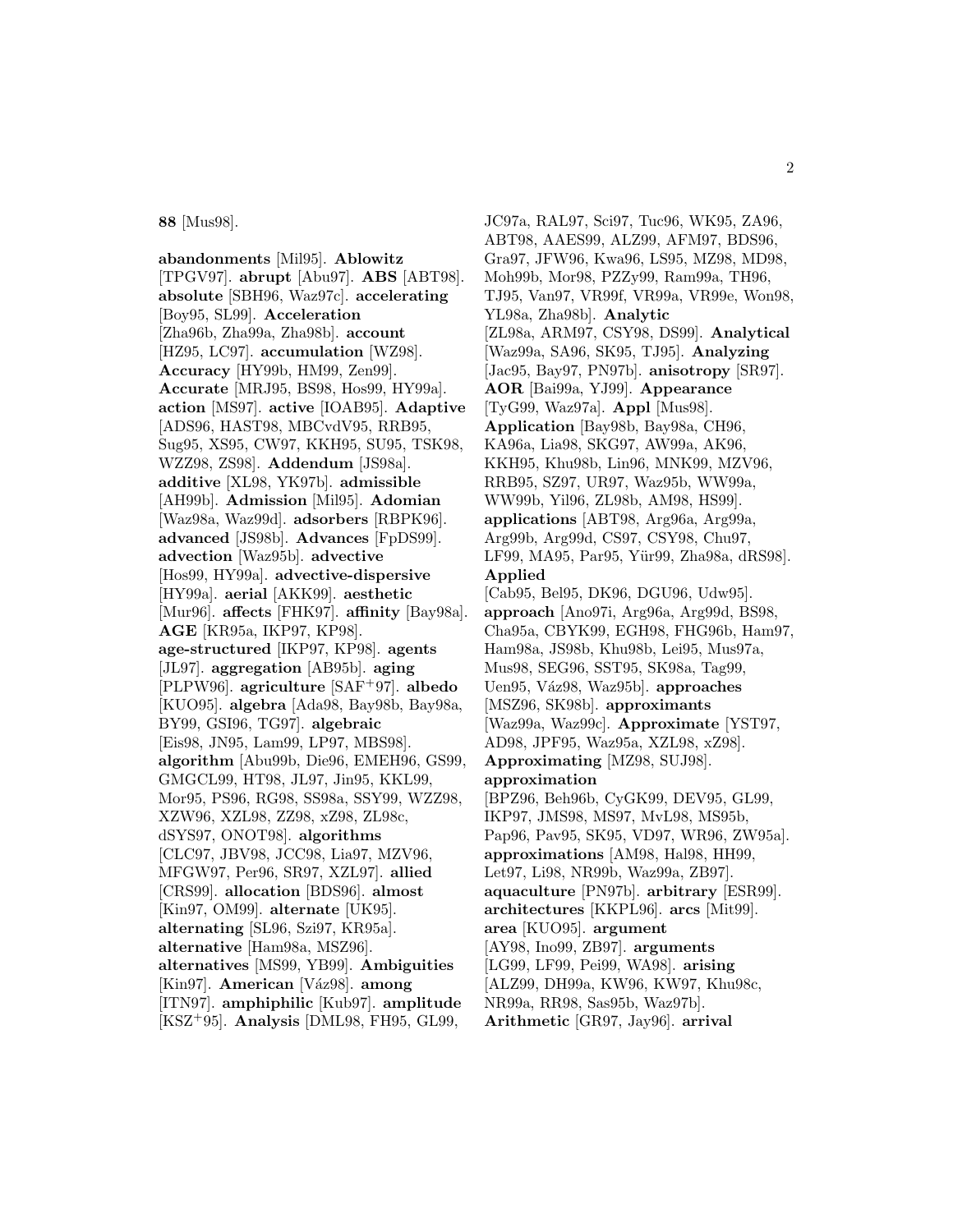[Mil95, MS95b]. **arrivals** [Mil95]. **Artificial** [MZ98, PZZy99, JS98b, YL98b, ZSL98, ZPY99, Sug98]. **ary** [GBS99]. **Aspects** [KH96]. **assay** [MMMK96]. **assessment** [AS99]. **assignment** [Mou96]. **associated** [CSZ98, DS99, GS97, MS95a, MR99, PN97a, WLTS99]. **associative** [GKT96].

# **Asymptotic**

[FW98, GL95, Kar98, Kol95, Ram99a, WA98, Kim96, Kur99, NR99b, Sas95a, VR99f, VR99e, VR99f, VR99a, VR99e]. **asymptotically** [WA96]. **Asynchronous** [Bai98, Bai99a]. **atmospheric** [ÖGDB98]. **atoms** [RR98]. **attainability** [HK96]. **attended** [Mou96]. **attenuation** [LR95]. **attracting** [Sol99b]. **attraction** [Kur99]. **attractivity** [ZAES96]. **attractors** [DVD95]. **attribute** [MS99]. **Author** [Ano98d, Ano98e, Ano98f, Ano98a, Ano98b, Ano98c, Ano99c, Ano99a, Ano99d, Ano99b]. **autocorrelation** [BR99b]. **automata** [Ada99]. **automaton** [Ada97]. **autonomous** [HAST98]. **autoregressive** [AAAN98, LSKH96]. **average** [MF99]. **averaged** [Boy95]. **axisymmetric** [Khu98a, ZL98a].

**backtracking** [Ye99]. **balance** [YH97]. **balls** [WW99a]. **Banach** [Arg96a, Arg96b, Arg99d, Arg99e, Guo99, Ibr96]. **Bargaining** [Szi98, SL96, SS98b]. **baroclinic** [Dua99a]. **barrier** [AS99]. **base** [RRB95]. **base-isolated** [RRB95]. **based** [AG99, Cic99, Cro95, JS98b, Kha96, LR95, MFGW97, RGL97a, TSK98, VR99b, VR99c, VR99d, XS95, ZSL98]. **bases** [ZL98b]. **Basic** [CY99]. **basin** [BDS96, Nar99b]. **basis** [FS98, HH99, KR95b, Li98, PJ95]. **Bayes** [ADS96]. **Bayesian** [AB95b, Won98]. **beam** [HZ96]. **behavior** [Har97, Kar98, PGHX99, TPL95]. **behaviors** [IFU98]. **behaviour** [WA98]. **beliefs** [Ada98]. **Bell** [ESR99]. **Bellman** [EORA99]. **bending** [KWS95, XL98].

**Bernstein** [CS96, Jia99]. **Bessel** [ZB97]. **bet** [Fin95]. **between** [Bur96, Cha95b, GSI96, JY97, Van97, Waz98a, Yam95, ZK98]. **Bi** [MPD97]. **Bi-objective** [MPD97]. **Bifurcation** [Gra97, DVD95, GLL98, Le98, LLL97, Lui99]. **Bifurcations** [FM96, Tak98]. **bilayer** [Kub97]. **binary** [Ada98]. **binding** [Bay98a]. **binomial** [AAAN98]. **bioactive** [RBPK96]. **biomolecular** [ZS98]. **Biophoton** [BKS98]. **Biorthogonality** [Khu98a]. **biped** [IOAB95]. **biphasic** [HLXZ97]. **black** [Zha96b]. **Block** [BT97, Bai97, Bai99b, Die96, Jin95]. **block-triangular** [Die96]. **blocks** [Ada99]. **Blow** [CZ99]. **Blow-up** [CZ99]. **blurred** [FG95]. **Board** [Ano95a, Ano95b, Ano95c, Ano95d, Ano95e, Ano95f, Ano95g, Ano96a, Ano96b, Ano96c, Ano96d, Ano96e, Ano96f, Ano96g, Ano97a, Ano97b, Ano97c, Ano97d, Ano97e, Ano97f, Ano97g, Ano97h, Ano98g, Ano98h, Ano98i, Ano98j, Ano98k, Ano98l, Ano98m, Ano98n]. **body** [AA99b, Tuc95]. **Boltzmann** [MBS97]. **Boolean** [GSI96]. **Booster** [NR99a]. **Bootstrapping** [GSI96]. **bordered** [Bai97, Bai99b]. **bound** [Wei99a]. **boundaries** [Nar99b]. **Boundary** [BT97, Guo99, KA95, Pei96, AW99b, AD98, AG99, AC97, AY98, BKM95, BDJR98, Cab94, Cab95, CZ99, Cha96a, CW97, GG96, Gol96, Gup98, Had95, HG99, Jia97, KR95a, KBS96, Mit97, MR99, NR98, Pei95, QA98, RGL98, Ram98d, SZ97, Sev99b, VD97, Van95, VS96, VR99f, Wan99a, Wan99b, Waz97b, Waz99b, WCG97, WA99, YK97a, HH96b, HH97]. **boundary-layer** [Had95, Waz97b]. **boundary-value** [VR99f]. **Bounded** [JC97b, Che96b, JPF95, Sor99]. **boundedness** [FL99]. **bounds** [CLC97, Eis98, QA98]. **Boussinesq** [DH99a]. **box** [FpDS99]. **box-counting** [FpDS99]. **brain** [Kje99]. **break** [Szi98]. **break-down**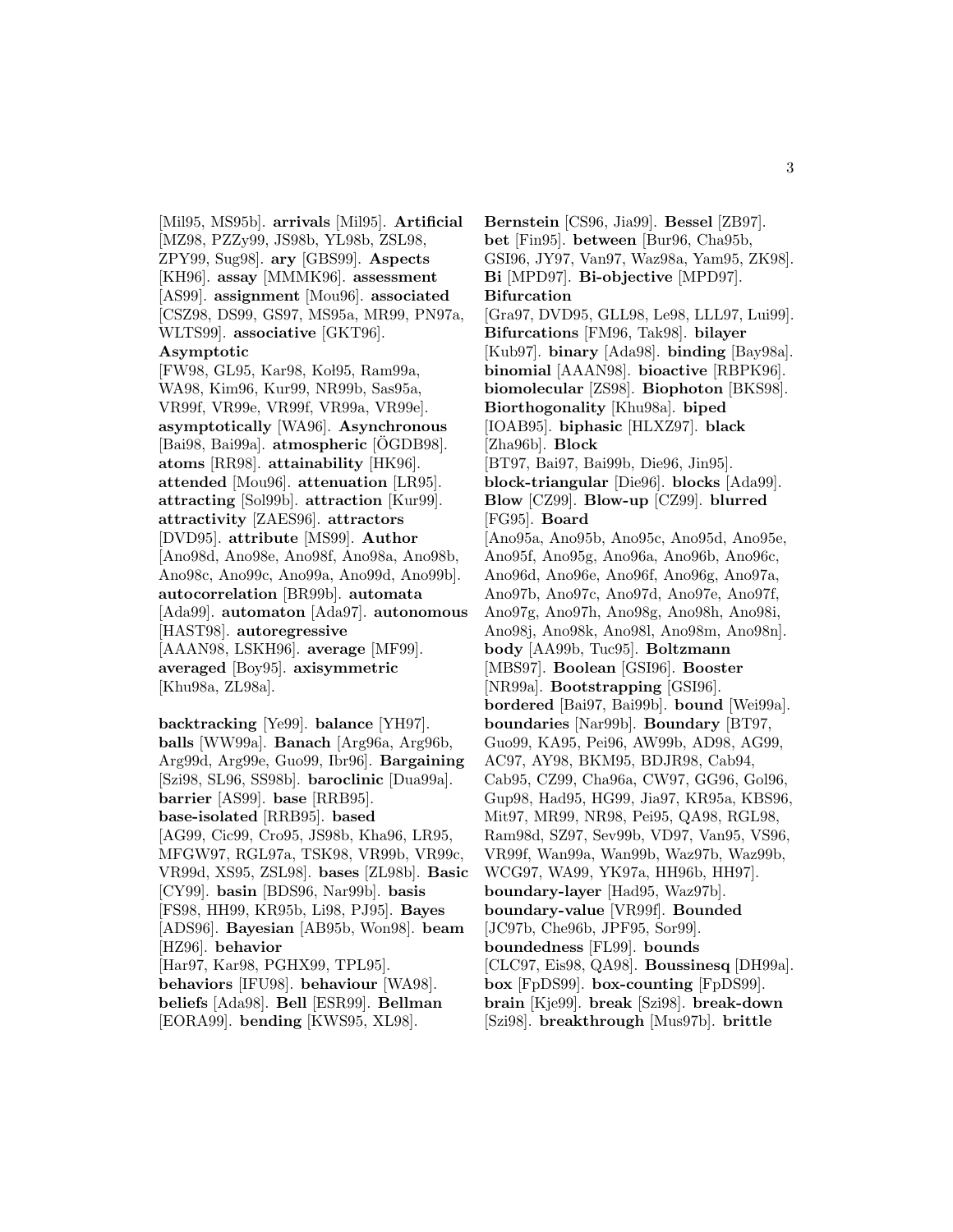[LK95]. **Brouwer** [YL96]. **buoyancy** [SK96, ZW95a, ZW95b]. **Burgers** [DVD95, HM98]. **Burridge** [Ado96a].

**CA** [BR99a]. **cable** [BD95]. **calculating** [EMEH96]. **calculation** [YBR97, Zen99]. **calculus** [AK96, CS97, CSY98, dRS98]. **California** [Fin95]. **Camassa** [Boy97b]. **cancer** [DGU96]. **Capacity** [MZ98]. **capturing** [Dav98]. **carbon** [RBPK96]. **Carlo** [QC98]. **Cartesian** [CS99]. **case** [Rin98, SS98b]. **cases** [MS95a]. **Cauchy** [Beh96b, TETH98]. **caused** [zHhT99]. **cavity** [AAAaZ99b, SK96]. **Cayley** [MSZ96]. **CDC** [XZL97]. **cell** [KKL99, MMMK96, XZW96, XZL97]. **cellular** [Ada97, Ada99, GMS96]. **Center** [SST95, Lia98]. **centered** [KKL99]. **centers** [PK98]. **cerebrospinal** [STD98]. **certain** [KR95b, MS95a, PGHX99, Wol98, WLTS99]. **chain** [JA99]. **Chandrasekhar** [DK96, Sug95, SO95]. **change** [Gho96, MBG95, WC99]. **channels** [HF95, HFR98, Ram98d]. **chaos** [LG99, WL97]. **Chaotic** [Son96, GKT96, MMC98]. **Characteristic** [Gu99, KP98]. **characteristics** [MW98, QC98, SAL96]. **Characterization** [Szi99]. **Chebyshev** [BPE99, DVD95, nHyG97, HS98, yHyG99, ZB97]. **chemical** [Lar97, NR99a, Sel95]. **chemostat** [BR98]. **choice** [EFS95]. **Cholesky** [Zha98d]. **chromatic** [Kor97]. **circuits** [MNK99]. **circulant** [Jin97, JS98a, RG98]. **Circular** [Car97, AA95, SL99]. **circulation** [OGDB98]. **claims** [BS98]. **class** [AG99, AK96, AB95b, BS97, Bai99a, Bai99b, Che95, CSY98, Eis98, Gar98, Ham98a, KBS96, KR95b, LLX96, RC99, Rya96, Sas95a, Wan99a, Wan99b, Wol98, WLTS99, YL96, Zha98c]. **Classes** [DS99, HHT98]. **classical** [CC99a, Sai99]. **classification** [OGDB98]. ¨ **Classifier** [IFU98]. **climate** [MBG95]. **Closed** [NFJ94, Lin96]. **clusters**

[BI98]. **codes** [GMGCL99, GBS99]. **coefficient** [BB96, HZL97, TG97]. **coefficients** [FBSS96, WJO97]. **Coexistence** [BR98]. **collisions** [TPS98]. **collocated** [Kum95]. **collocation** [BPE99, Bla96, FS98, GL95]. **collocation-type** [GL95]. **combination** [He98, Jia99, QC98]. **combinatorial** [GS97]. **Combined** [Lu98, EM98, LYF97, ZYB96]. **combustion** [LS98b]. **commonality** [ITN98a]. **communication** [WW99a, WW99b]. **compact** [Ram98a]. **Compactly** [Wu97]. **comparative** [KA96b, Waz99b]. **comparison** [Beh95, KSZ<sup>+</sup>95, MBS98, Waz98a, Zha95]. **comparisons** [JK98]. **competing** [MFGW97]. **Competition** [ZK98, FW98, LG97, SSW99]. **competition-diffusion** [FW98]. **competitive** [AdO98]. **complementarity** [Bai98, Lin96, Zha99b]. **Complete** [ITN98a, Koz95]. **completeness** [Kor97]. **Complex** [SY98, Tak98, TSK98, Waz97c, ZB97]. **componentwise** [SBH96]. **composite** [AAAaZ99a, ENAAA95, FH98]. **compositions** [Ada98]. **compound** [Ram99a, Rol98]. **compressible** [HRA98]. **Comput** [Cab95, Mus98]. **Computation** [BJTW98, WSL99, Dég96, GS95, LLL97, LLX96, LUL97, RR99, Wan96]. **Computational** [Cos99, HRA98, GSZS98, Ham98b, JR95, MFGW97, NR98, Sel95, Sev99a]. **computations** [HSA97]. **Computed** [PZ99]. **Computer** [DGU96, GMGCL99, BR99a, Bay98b, Bay98a, BY99, KKPL96, TG97]. **computing** [Abu99b, Bil96, Che96a, JCC98, SY98, XZL98]. **concave** [Van95]. **concavity** [HS99]. **concept** [SS98b]. **condition** [Khu98a, Lin96, Wu97]. **conditions** [AD98, Arg97a, Arg98, Arg99b, Cab94, Cab95, CZ99, GG96, ITN98b, Ino99, JPF95,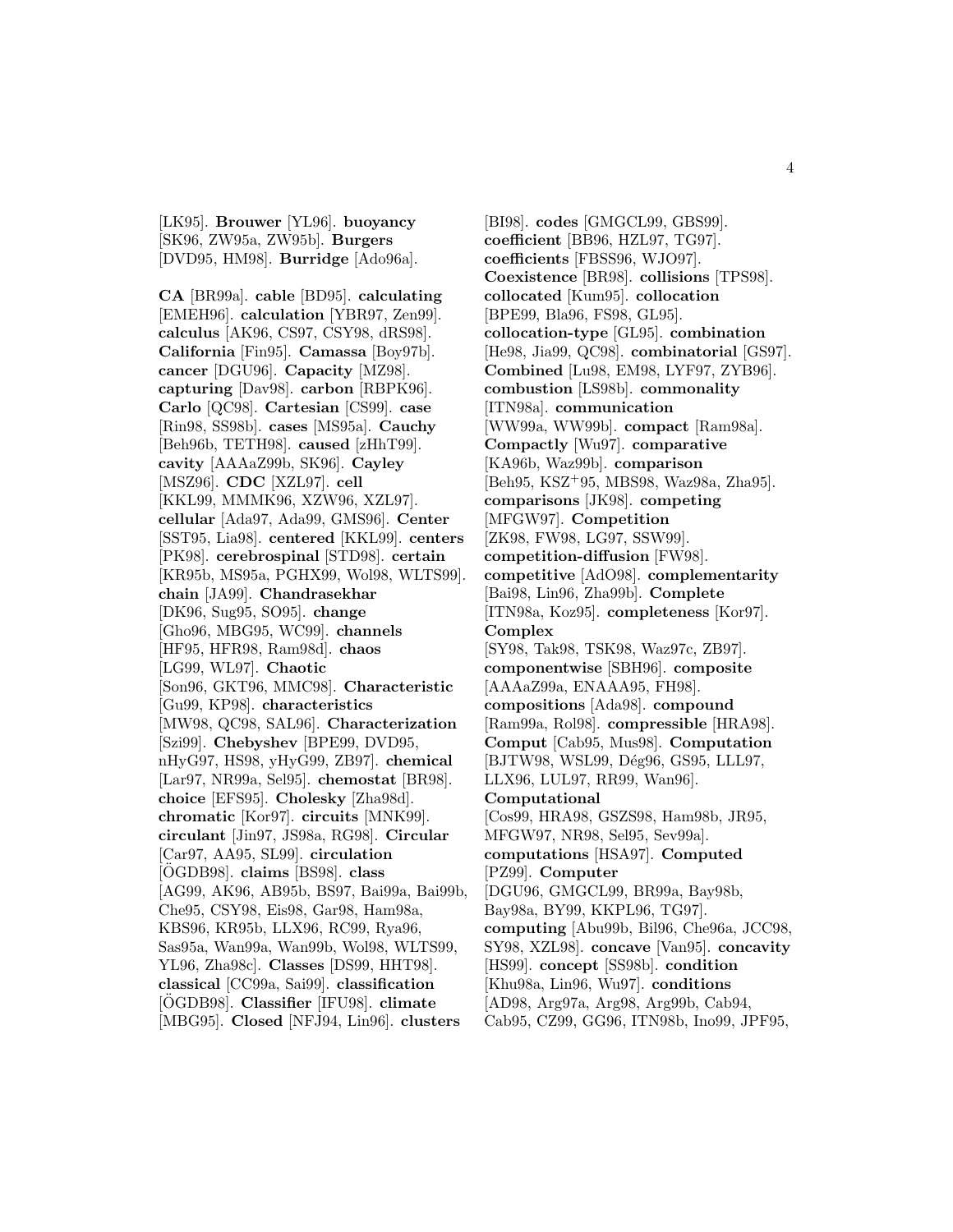KBS96, RGL98, Ram98d, SZ97, VD97, Van95, Waz97a]. **conduction** [CL98a, Ona97]. **conductivity** [CBYK99, KBO99, YS98b]. **Conference** [Ano99e, Ano99f]. **confidence** [WLB97]. **conflict** [BDS96, HKFP97, ITN97, RPT97]. **conforming** [Lee98, XL98]. **conjugate** [Mou95, PZ99]. **conjunction** [ZL98b]. **connecting** [BD95]. **connectivity** [CS99]. **Conservative** [HSA97, FPGV95]. **Consistency** [Beh96a, JK98]. **consistency-driven** [JK98]. **constant** [BNN95, LG99]. **Constitutive** [LK95, BNN95]. **Constrained** [KUX95, Let97, Fab96, RL96, Sun98, UK95]. **constraints** [Gzy97, IKU96]. **constructing** [Arg96a, Arg98, Arg99d]. **Construction** [Boy97a, NLC95, EGH97, EGH98, Jin97, JS98a, JPF95, TJ95, BK99]. **Constructions** [Sas95a]. **consumer** [SMY95]. **contact** [Abd99]. **contaminant** [HY98, HY99b, LS98a]. **contemporary** [MA95]. **contents** [Ano97u, Ano95o]. **Context** [SAL96]. **Context-free** [SAL96]. **contingent** [BS98]. **continuation** [ARM97, McG98]. **Continuous** [SO95, CT96, Jan95, MD98, Pei99, ZK98, Zha99b]. **Continuous-time** [SO95]. **contraction** [Han98]. **Control** [Che96b, Chu97, AM98, BD95, Cha95b, Che95, Chu96, EM98, Fab96, GL99, Hab95, Kum95, Lam98, LR95, Lei95, Lia97, Liu95, Mil95, MZV96, Pap95, Per96, PJ95, RL96, RRB95, RB95, SST95, SWL98, SMY95, UTL<sup>+</sup>95, UHL96, VLP95, WSL99, ZW95a, ZW95b]. **controllability** [Chu98]. **Controllable** [Sha97]. **controlled** [TH95]. **controller** [KH95]. **Controlling** [KP96]. **controls** [IOAB95]. **convection** [Had95, YS98a]. **Convergence** [Arg99a, CL99, HW98, JN95, MLB99, YJ99, Arg97b, Arg99c, BS97, CN97, Cha96a, EGH97, EGH98, FHG96a, FT97, Gao98, GB98, KBS96, XL99, Yan98, ZS99]. **convergent** [HZL97, SS98a]. **convex**

[Cro95, LYF97, PS96, Sor94, Sor97a, XZL98, Zha97c]. **convexity** [HS98, HS99]. **conveying** [ST96]. **convolution** [GS97, WP97]. **coordinate** [Ham97, FHG96a]. **corner** [HHZ97]. **correction** [JNF95, JNF96, PGHX99, VR99e]. **corrections** [VR99f]. **correlated** [Ami99, Kha96, Mil95]. **corrosion** [BDJR98]. **coshoidal** [Boy97b]. **Couette** [Uen95]. **counterions** [Kub97]. **counting** [FpDS99]. **Coupled** [Ado96b, FH98, Ham97, RRB95, UR97]. **couples** [Rin98]. **Crank** [HM99]. **criteria** [AFM97, FL99, HM99, HH96b, HH96a, HH97, MS99, Pei99, Sol98, Wan99b]. **Criterion** [HKL98]. **Critical** [Yam95, HF95, TJ95]. **cubic** [Beh95, EB99, Khu98b]. **cubical** [EGH97, EGH98]. **culture** [ZK98]. **curved** [Ham97]. **curvilinear** [HFR98]. **cutting** [PS96]. **cycle** [Kwa96, XL98, XL99]. **cycles** [Alw97, ST96]. **cyclic** [WK95]. **cyclically** [MS95b]. **cylinder** [AA95, AA96, AA99a, ENAAA95]. **Cylindrical** [Yan99, MS95a]. **cylindrically** [AAAaZ99a].

**D** [RGL97a, Ada99, Cha95a, LS98a, Ram97a, SK96, Van95]. **D-domain** [Van95]. **damage** [LK95]. **damped** [BKS98, JC97a, Kar98]. **damping** [Bar95]. **Darboux** [CZ99]. **data** [GSC95, KUO95, Kha96, KL99b, MMC98]. **data-fitting** [MMC98]. **Dawson** [Let97]. **deadlock** [ITN98b]. **decaying** [CG98]. **decentralized** [HAST98]. **deception** [ITN97]. **decision** [HKFP97, PN97b, RPT97, YH97]. **decomposable** [MS99]. **Decomposing** [HT98]. **decomposition** [ARM97, BS97, DK96, Gol99, He96, Khu98b, LB96, MLB99, Waz95a, Waz95b, Waz97a, Waz98a, Waz99c, Waz99d, XS95, Ye98b, Ye98a]. **decomposition-type** [BS97]. **defined**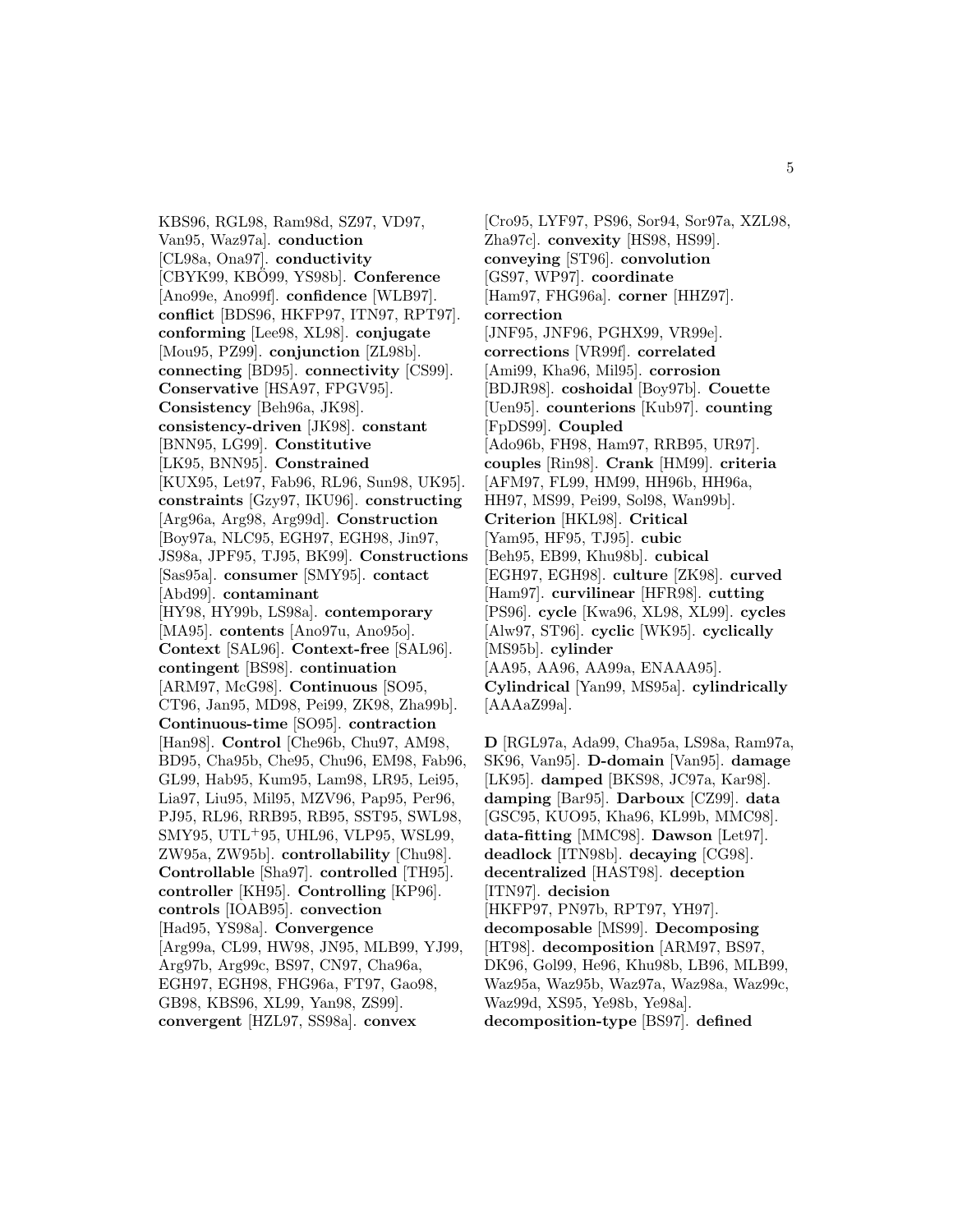[GSI96, Ibr96]. **Defining** [PLPW96]. **definite** [LLX96]. **deformed** [HW98]. **degenerate** [CY98, CC99a]. **degree** [EB99, Kor97]. **delay** [Chu97, Chu98, HG99, HH96b, HH96a, HH97, LL96, She96, Wan99a, Wan99b, YHXX95, ZA96, ZAES96]. **delay-differential** [HH96a, HH97]. **delayed** [WZ95]. **delays** [AR98b, FW98, Kum95, Lu98]. **denominator** [KKH95]. **dependent** [AAES99, AKK99, Szi98, ZA96]. **Deployment** [BD95]. **derivative** [GSC95]. **derived** [Beh96a]. **described** [MvL98]. **describing** [TETH98, TET99]. **Design** [HZ95, Che95, HZ96, MZ98]. **designing** [YL98b]. **destabilization** [OMN95]. **detecting** [JY97]. **Detection** [Gho96, KK95, SO95, WC99]. **detector** [MFGW97]. **determinants** [CS98, SC96]. **determination** [BPE99]. **determine** [SP95]. **determining** [XZW96]. **developments** [Gol96]. **deviating** [LF99, Pei99, WA98]. **deviation** [Cha96b]. **diagram** [HT98]. **diamond** [Kan97, Kan99]. **dice** [SM95]. **difference** [AW99a, Asa98, BT98, BS98, Hos99, HY99a, JNF95, JPF95, JNF96, KTZK96, KBS96, KBO99, KKL99, Mor98, MR99, NFJ94, Pei95, Pei96, RGL97a, RBPK96, Sim99b, SS97, TPL95, VC98, VR99a, VR99b, VR99c, VR99d, WA98, Zha95]. **differences** [JY97, Yil96]. **differencing** [FHG96a]. **different** [CL99, KKPL96]. **differentiability** [Arg99b, Ibr96]. **Differential** [CL98a, KTZK96, Ado97a, ASK98, AY98, BKM95, BD96, Béc98, CG96, CH96, CH99, Chu97, DPTT98, ESI95, FS98, FL99, GG96, GGS97, Gra95, GSZS98, Guo99, Gup98, HZL97, HG99, HH96a, HH97, JC97a, KA95, KW96, KW97, LF99, MD98, MRJ95, NS96, NJC99, PF99, Pei95, Pei96, PGHX99, Ram98b, Ram98c, Ram99c, RAL95, SJ96, SKG97, She96, Sol98, SK98b, SIA96, TET99, WZZ98, WA96, XYY96,

Yan97, YHXX95, ZAES96, Zha98c]. **differential-difference** [Pei95, Pei96]. **differintegral** [AK96]. **diffusion** [Ado97d, AR98b, FW98, Gar98, JV98, KP98, Ram97a, Ram97b, Ram98a, Ram99b, Sai99, SZ97, Wan98, ZL98b]. **diffusion-reaction** [Gar98]. **diffusive** [Ram99d]. **Digamma** [WLTS99]. **dilation** [TyG99]. **dilution** [MMMK96]. **dim** [KK95]. **Dimension** [Sol99b, FpDS99]. **dimensional** [Ano97i, Asa97b, CH99, Dua99a, nHyG97, HK96, yHyG99, JBV98, Kan97, KKH95, KD95b, Mus97a, Mus97b, Mus98, Nar99a, NS97, OU99, ST96, Waz98b, Zha97c, ZMV99]. **dimensions** [GL99]. **direct** [Ona97, VR99e]. **direct-correction** [VR99e]. **directions** [CK99]. **Dirichlet** [Van95, Won98]. **disaster** [zHhT99]. **discontinuous** [RC99, WJO97]. **Discrete** [Fri97, JMS98, AP95, CT97, EFS95, FW98, Gol95, GB98, He96, HSA97, HH96b, Kum95, LS99, Lia97, MS99, MB95, Sug95, SMY95, SS98b, WP97, Zen99, ZYW97]. **discrete-delay** [HH96b]. **discrete-numerical** [HSA97]. **Discrete-time** [Fri97, Lia97, Sug95]. **discretization** [LY98, Ona97]. **discretizations** [Arg97a, Ye99]. **discretized** [XL98]. **disease** [Alw97, MAS95]. **disparity** [TETH98]. **dispersive** [Hos99, HY99a]. **displacement** [YBR97]. **displacements** [dBL95]. **dissipation** [Dua99b, OMN95]. **Dissipation-induced** [OMN95]. **dissipative** [WW98]. **distance** [RG98]. **distortion** [Abu99a]. **distributed** [Ada98, Bil96, Che96b, LF99, RAL97, WA98]. **distribution** [BB96, Fin95, Moh99a, Won98]. **distributions** [Bur96, GBS99, JY97, MMT99, Rol98]. **diversion** [RPT97]. **Domain** [He96, Ye98b, Ye98a, Jac95, KR95b, LB96, MLB99, Van95, ZL98a]. **Domains** [Kur99,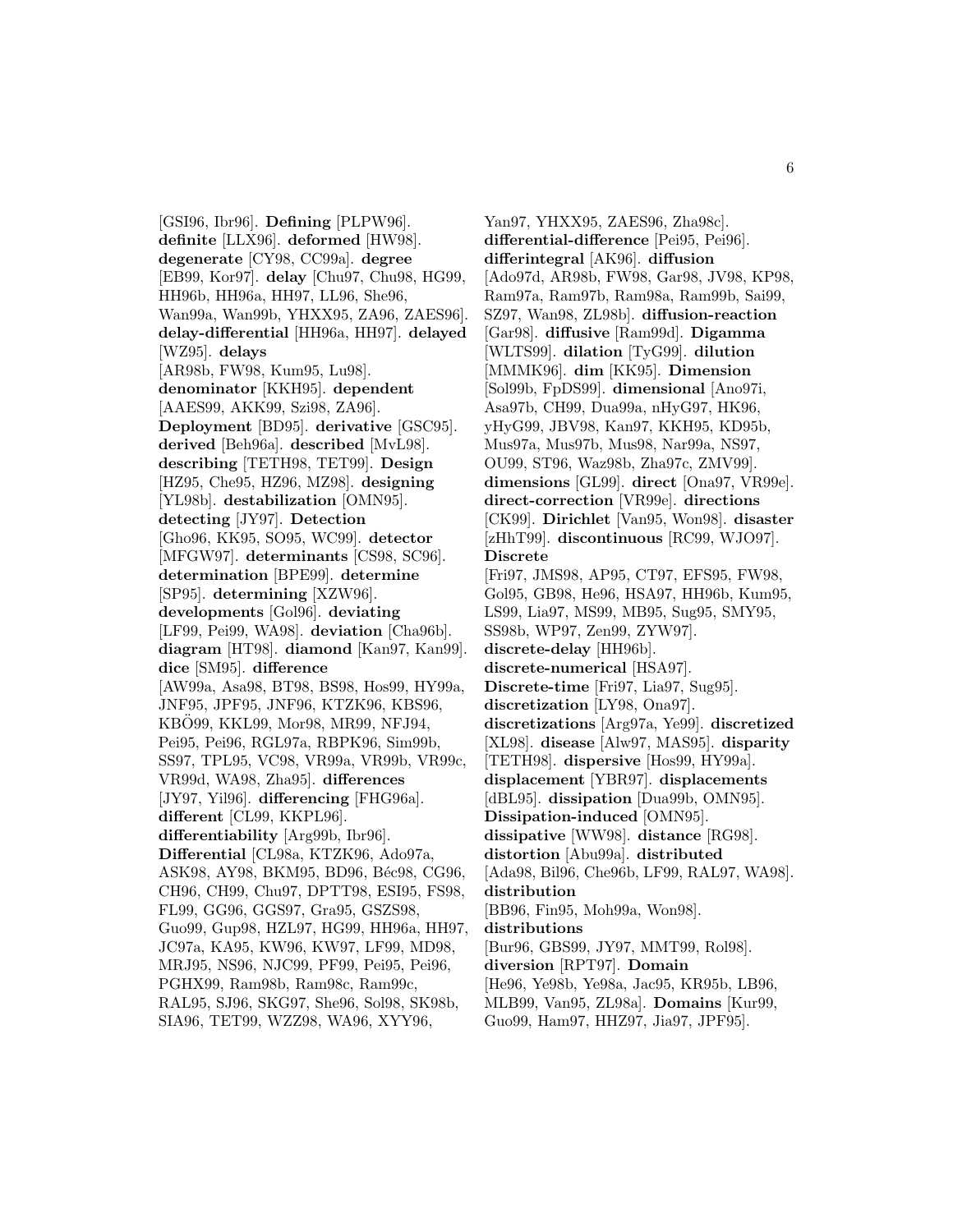**double** [RAL97]. **doubly** [MS97]. **doubly-stochastic** [MS97]. **down** [Szi98]. **Drazin** [Wei98]. **driven** [JK98, Mil95, SK96]. **duality** [Cha95b]. **due** [AA95, AA99b]. **Duffing** [WL97]. **during** [Bar95, Tuc96, YBR97]. **Dusty** [HS96, AH99b]. **Dynamic** [LSY98, AA96, AM98, Bil96, BGY97, CT96, CT97, DF96, Hab95, Kum95, MPD97, SMY95]. **dynamical** [Fri97, GKT96, LR95, Lei95, LS99, OMN95, RR98, Sol99b, SAF<sup>+</sup>97, Son96, Tuc95, Unb96]. **Dynamics** [Hal98, UR97, Ado97d, BK99, Chu96, Dua99a, HSA97, IKP97, Kaz99, Lam98, Rin98, UTL<sup>+</sup>95, UHL96, Uen95, ZA96, ZAES96].

**early** [JY97]. **ecological** [UR97]. **economic** [Chu96, Chu97, Chu98, Lin96, SAF<sup>+</sup>97, TETH98, Van97]. **ecosphere** [SAF<sup>+</sup>97]. **ecotoxicology** [AB95a]. **Editorial** [Ano95a, Ano95b, Ano95c, Ano95d, Ano95e, Ano95f, Ano95g, Ano96a, Ano96b, Ano96c, Ano96d, Ano96e, Ano96f, Ano96g, Ano97a, Ano97b, Ano97c, Ano97d, Ano97e, Ano97f, Ano97g, Ano97h, Ano98g, Ano98h, Ano98i, Ano98j, Ano98k, Ano98l, Ano98m, Ano98n]. **effect** [AA99a, BR99b, Kub97, Raj97, SEG96].

**effectivity** [HD96]. **Effects** [FHG96a, Kum95, CY98]. **Efficient** [JBV98, HM98, Lia97, RC99, SK98a]. **eigensystems** [AAES99]. **eigenvalue** [AAES99, ABW99, CH96, VD97, Van95]. **Eigenvalues** [WA99, GG96, Lui99]. **eigenvectors** [LLX96]. **Elastic** [KD95a, KD95b, AAAaZ99b, AAA99, AA99c, Che96b, Le98, LK95]. **elasticity** [Lee98]. **elastodynamics** [LM95]. **electric** [JS98b]. **electrical** [KBO99, Sev99b]. **electromagnetic** [Ado96b]. **electronic** [MNK99]. **electronics** [SP95]. **element** [Cha96a, CW97, CL98b, DZ99, Gol96, Gu99, nHyG97, HY98, yHyG99, KA95, KWS95, KL99a, KP98, Lee98, LC97, Lin98, Moh99a,

Ohm98, VD97, Van95, Yan98, Ye98b, Ye98a]. **elementary** [HZ95, LS99, Sas95b]. **Elements** [BR99a, Gri98, HZ95, HZ96, XL98, YK97b]. **elliptic** [AD98, AZK96, CG96, Cen97, GL99, HHZ97, Jia97, KA95, SKG97, Sri95, VD97, WJO97, Yan98, Ye98a]. **elliptic-type** [AZK96, Cen97, Sri95]. **embedding** [LFS95]. **emission** [BKS98]. **enclosures** [Wol98]. **enforcement** [FHK97]. **engineered** [AS99]. **entire** [KR95b]. **Entropy** [FT97, Din98, FT98, Tag99, ZYW97]. **Entropy-convergence** [FT97]. **entry** [Tuc96]. **environmental** [FHK97, HKFP97, Van97, YH97]. **environments** [LG97]. **enzyme** [Bay97, Bay98b, BY99]. **epidemic** [BGY97, DML98, Kim96, KP98, MAS95]. **epidemiology** [IKP97]. **Epstein** [AZK96, Cen97, Sri95]. **equation** [Abd99, Ado96c, Ado97b, AR98a, Asa98, AY98, BK99, Boy97b, BT98, DVD95, DH99a, DK96, DZ99, nHyG97, HM98, yHyG99, JBV98, KW96, KW97, Khu98b, Khu98c, LM95, Ona97, Pei95, Pei96, Ram98b, Ram98c, RC99, Sai96, Sai99, Sim99a, Sim99b, TET99, Tak98, TG97, UK95, VR99b, VR99c, VR99d, Wan99a, Waz97b, Waz98b, Waz99c, WL97, WCG97, Yan99, Zha96b, Asa97a]. **Equations** [Mur96, Ado96b, Ado97a, Ado97c, AW99a, AR98b, ASK98, AK96, AC97, Bai99a, BKM95, BD96, BNN95, Bay98a, Béc98, Bla96, CY98, CZ99, Cha95b, Cha95a, Cha96b, Che97, CH99, CC99b, Chu97, DEV95, Din98, DPTT98, ESI95, ES99, FS98, FHG96b, FL99, GG96, GGS97, Gol99, Gra95, GSZS98, Gu99, Guo99, GL95, Gup98, HZL97, HG99, JV98, JN95, KA95, KTZK96, Kar98, LL95, LY98, LP97, MRJ95, Mor95, MBS98, NS96, NJC99, NS97, NLC95, OM99, Pap95, PF99, Pei99, PGHX99, Ram97a, Ram97b, RGL97a, Ram98a, Ram99b,

Ram99c, RAL95, SJ96, SKG97, She96, SS98a,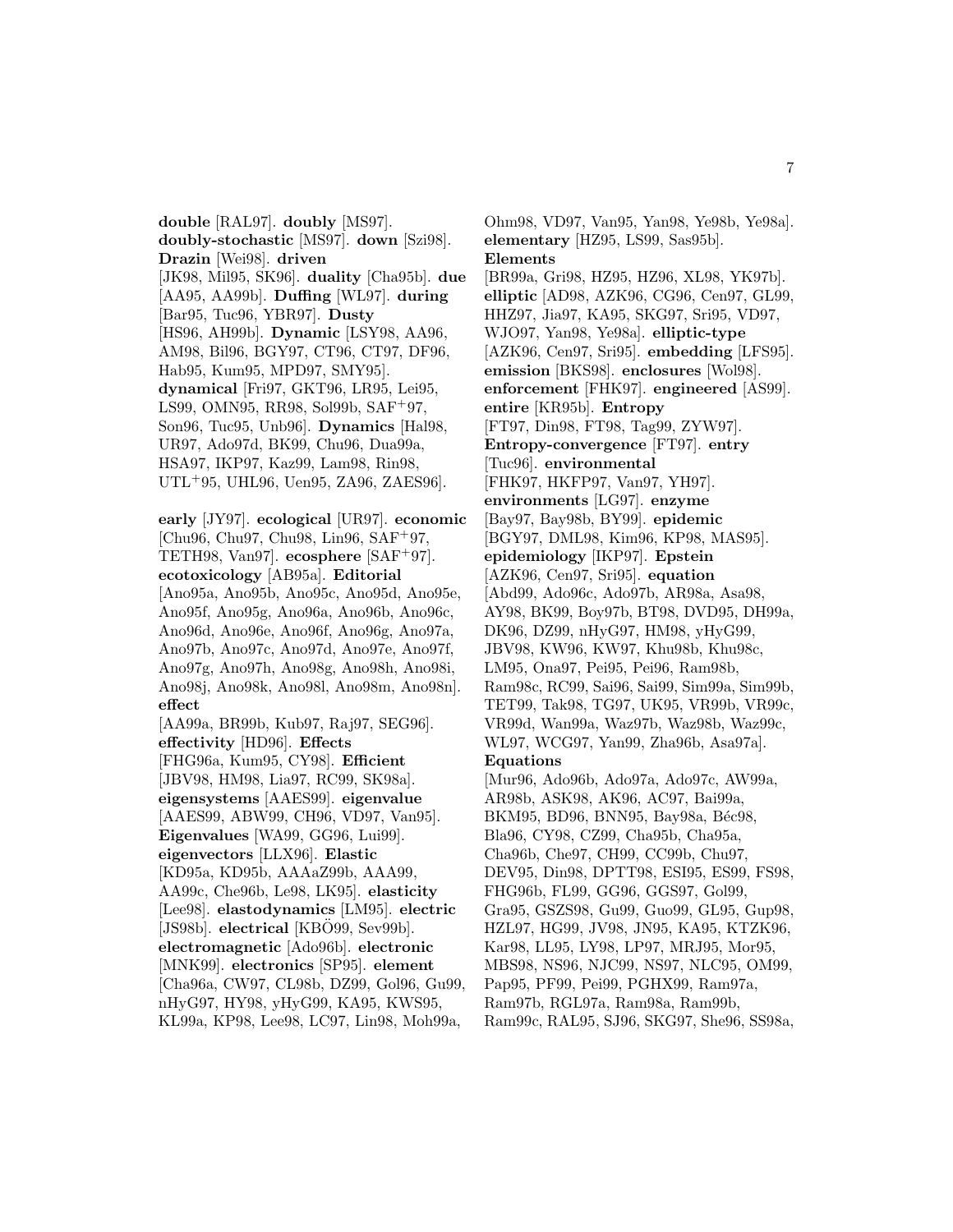SK98b, SIA96, SS97, TETH98, TPL95, VR99f, VR99a, VR99b, VR99c, VR99d, VR99e, Wan98, Wan99b, WZZ98, WK96a, WK96b, WA96, WA98, XYY96, XZW96, Yan97, Ye98b, Ye99, YHXX95, ZAES96]. **equations** [Zha95, Zha98c, ZW95a, ZW95b, ZL98b, ZMV99]. **equicorrelated** [KB98]. **equicorrelation** [BB96]. **Equilibrium** [AD98]. **Equivalence** [Zha97b]. **equivalent** [VR99b, VR99c]. **ER-materials** [LR95]. **Erd´elyi** [ASK98]. **Erratum** [Ano97i, Cab95, JNF95, Mus98, Sor97a]. **Error** [CLC97, GL95, Hua99, QA98, Tuc96]. **errors** [BBB97, Kha96]. **estimate** [CLC97, Sas95b]. **estimates** [GKT96, Hua99]. **Estimating** [AAAN98, Fin95]. **Estimation** [Ami97, Ami99, WJO97, BY99, CyGK99, Cha95b, CG98, Eis98, FBSS96, FpDS99, GSC95, HD96, KA96b, MFGW97, SU95, Whi97]. **estimators** [ADS96]. **etch** [QC98]. **Euclidean** [RG98]. **Euler** [Boy95, CZ99, CSZ98, VR99a, VR99b, VR99c, VR99d]. **European** [CY99, V´az98]. **evaluate** [BR99b]. **Evaluating** [FHG96b, ZS98]. **evaluation** [CS98, CS96, Gol96, GMGCL99, SC96]. **evaluations** [CRS99]. **evidential** [KK95]. **evolution** [BKS98, Cha95b, HAST98, Kje99, Pap95, YL98b]. **evolutionary** [ES99, IFU98]. **Evolving** [JL97]. **Exact** [Jan95, RR99, Ham98a, JPF95, WP97]. **exactly** [LMSS97]. **example** [Chu98]. **Exceptional** [Zha97c]. **excitation** [EB99]. **exclusion** [XZW96, XZL97]. **exhibiting** [NR98]. **Existence** [AW99b, CC99a, Gar98, Kim96, Sor99, CY98, JS96, Lin96, Sor96, JPF95, MR99]. **exoatmospheric** [CO96]. **expansion** [GL95]. **experimentally** [Abu99b]. **experiments** [Jac95]. **explanatory** [Ami97]. **Explicit** [Ado97a, ASK98, KR95a, Sim99a, TS98, Hos99, PF99]. **explosion** [CK95]. **exponent** [WL97]. **exponential**

[Ami97, CMM96, Gho96, JMS98]. **exponentially** [Ram99d, Sim99a]. **exponentials** [CG98]. **exponents** [Kaz99]. **Extensions** [GS95]. **external** [Raj97, Van95]. **Extinction** [AdO98]. **Extrapolation** [HHZ97, KKPL96]. **Extremum** [Sor94, Sor97a]. **eye** [EM98].

**factorization** [Ram98a, Ram99b, Zha98d]. **factors** [HI97]. **Falkner** [Asa97a, Asa98]. **families** [Gho96, Mus97b, Zha97c]. **family** [Ano97i, BT98, HZ98, MW96, Mus97a, Mus98]. **farms** [HYL97]. **Fast** [ZL98c, BPE99, Jay96, Jin95, MOP<sup>+</sup>97, Tuc95]. **faster** [Arg98]. **feasibility** [Cro95]. **feasible** [CK99]. **feedback** [WSL99]. **feedforward** [WSL99, MZ98]. **F´eriet** [MS95a]. **Fermi** [Waz99c]. **field** [SEG96]. **fields** [SK95]. **film** [KH96]. **Filter** [CO96, Cic99, KK95, Sug95]. **filtering** [SU95, DH99a]. **filters** [KKH95]. **filtration** [SK95]. **Finding** [XYY96, Die96, HZ98, XZL97, ZS99]. **Finite** [Moh99a, VD97, Asa98, BT98, BS98, Cha96a, DZ99, FG95, Gri98, Gu99, nHyG97, HK96, HY98, Hos99, HY99a, yHyG99, HZ95, HZ96, KL99a, KBS96, KP98, KBO99, KKL99, Lee98, LC97, Lin98, LS98a, MS97, Ohm98, RGL97a, RR99, RBPK96, Sim99b, Van95, XL98, Yan98, Ye98b, Ye98a, Yil96, YK97b, Zha97c]. **finite-difference** [Asa98, BT98]. **finite-dimensional** [HK96, Zha97c]. **first** [BKM95, Cab94, Cab95, CN97, GL99, HG99, MR99, VS96, Yan98, YL98a, YBR97]. **first-order** [Cab94, Cab95, GL99, VS96, Yan98, YL98a]. **fitted** [Ram99d, Sim99a]. **fitting** [MMC98]. **five** [Zha96b]. **five-point** [Zha96b]. **Fix** [Wu97]. **fixed** [BR99b, Wan96, YL96]. **fixed-effect** [BR99b]. **fixed-point** [YL96]. **flares** [zHhT99]. **flat** [Mit97]. **flatness** [JC97b]. **flexible** [LFS95]. **flood** [zHhT99]. **flow** [AH99a, AH99b, FH98, Had95, HF95,

HS96, Ham97, HFR98, KW96, KW97,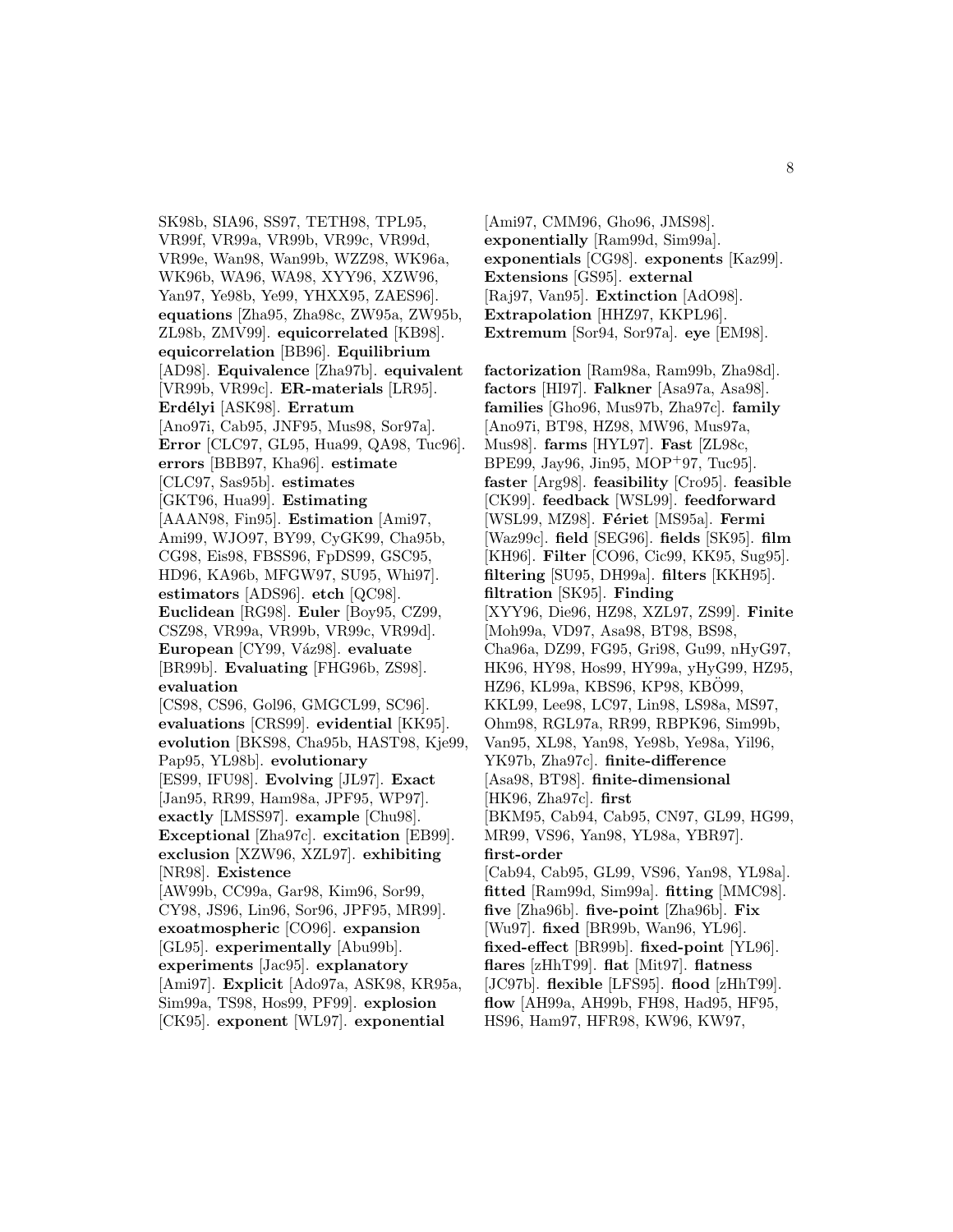Khu98a, KL99b, Sel95, Uen95, WZ98, HF95]. **flows** [BJTW98, Gre97, Ham98a, HRA98, Ohm98, PN97a, Raj97, Ram98d, TSK98]. **fluctuating** [Raj97]. **fluid** [AH99b, Ham97, HRA98, KH96, KD95a, KD95b, KW96, Kub97, Ohm98, PN97a, STD98, ST96, Waz97b, WZ98, ZW95a, ZW95b]. **fluids** [Had95]. **fluorescence** [HRA98]. **flux** [Cos99]. **FM** [Abu99a]. **Focal** [NS96]. **Fokker** [ZMV99]. **follower** [OMN95]. **food** [JA99]. **Forced** [Wan99a]. **forces** [Che96b, OMN95, ZS98]. **forcing** [Dua99b]. **forecast** [zHhT99, ZPY99]. **forecasting** [CT96, CT97]. **forest** [KUO95]. **form** [FH95, LY98, NFJ94, Ye99]. **formal** [FHG96b]. **formation** [Gre97]. **forms** [Die96]. **formula** [CSZ98, Zen99]. **formulation** [XZL97]. **formulations** [KSZ<sup>+</sup>95, Lam98]. **forward** [VR99a, VR99b, VR99c, VR99d]. **Fourier** [Abu99b, Gzy95, Gzy97, Kan99, KWS95, RAL95, RAL97, Zen99]. **fourth** [Pei95]. **fourth-order** [Pei95]. **fractal** [FpDS99]. **Fractional** [CS97, ES99, Nar99a, ASK98, AK96, CSY98, ESI95, ESR99, KVT98, dRS98]. **Fractional-order** [ES99]. **framework** [PMMA97]. **Fredholm** [GGS97]. **free** [BJTW98, CS96, Kor97, SAL96, Sai96]. **freedom** [EB99]. **freezing** [QA98]. **frequency** [BKS98, Fin95, Jac95, Reg96, SEG96, SK95]. **Frobenius** [Din98, DZ99, MS97]. **frontier** [LSY98]. **Function** [ZSL98, CSZ98, DS99, HH99, JS96, JMS98, LY98, Li98, LP97, Pap96, PJ95, Sor94, Sor97a, Ye99, ZB97]. **functional** [Cha95b, Gra95, HKL98, KTZK96, TPL95, Yan97, YHXX95]. **functions** [AAES99, Ano97i, Beh96a, Boy97a, CS95, CS97, CSY98, CMM96, DH99b, DS99, FS98, Ibr96, KR95b, Kol95, Kur99, MZ98, MS99, MW96, MS95a, MvL98, Mus97a, Mus98, Ona97, RC99, Sas95a, Wu97, WLTS99, XZL97, Zha99b]. **Further**

[AH99a, HS96, HFR98, Uen95]. **gas-particulate** [AH99a, HFR98]. **gasdynamic** [LS98b]. **gases** [MBS97]. **Gauss** [GMGCL99, KL99b, Zha96b]. **Gaussian** [CMM96, MMT99, Mil98]. **gel** [Kub97]. **gel-fluid** [Kub97]. **Gel'fand** [AR98a, McG98]. **general** [AK96, AB95b, MW96, NFJ94, SA96, Sun98, XZL97, ZYB96]. **generalization** [Boy95, CK99]. **generalizations** [AZK96]. **Generalized** [MS99, VS96, Won98, AA99b, Arg96b, Arg97a, Arg99e, Cen97, Che96a, DS99, Gup98, HZL97, He96, HZ98, JS96, Sri95, Sta99, TyG99, XS95, YJ99, Zha98d]. **generated** [Arg97b, Arg99c, KVT98, KTZK96]. **Generating** [BI98, CS95]. **generation** [SR97]. **generators** [Ada99]. **genetic** [CLC97, JL97, RG98, ONOT98]. **geometric** [AB95a, Sas95b]. **geometries** [AH99b]. **geometry** [Mit97]. **geostrophic** [Dua99a, Kaz99]. **Ginzburg** [Tak98]. **Global** [GLL98, LG99, CY98, Chu96, Le98, MBG95, MvL98, Wol96, Yam95, ZAES96]. **globally** [SS98a]. **GMCR** [HKFP97]. **GMRES** [Kwa97]. **Gompertz** [ADS96]. **Gordon** [Ado97b, BT98, WCG97]. **Goursat** [Waz95a]. **gradient** [BNN95, Mou95, PZ99, WSL99]. **grain** [Gre97]. **Grande** [BDS96]. **granular** [Ahm99]. **graphs** [BR99a, CS99, Kor97]. **gravity** [Ahm99, TJ95]. **Gray** [GBS99]. **Greece** [MBG95]. **grid** [LS98a, SR97, TSK98, Ye99, Zha98b]. **ground** [AKK99]. **ground-level** [AKK99]. **groundwater** [HY98, HY99b, HM99, HY99c, HY99a, LS98a, YCZ98]. **Group** [KR95a, JK98, Wei99b, YB99]. **groups** [Bil96, WW99a]. **Growall** [EORA99].

[Car97, MS95a, Sri98]. **Fuzzy**

[zHhT99, KK95, ÖGDB98, WC99, IFU98].

**Galerkin** [Asa97b, HY99b, HM99, HY99c, MOP<sup>+</sup>97, Wan98]. **gamble** [DH99b]. **gas**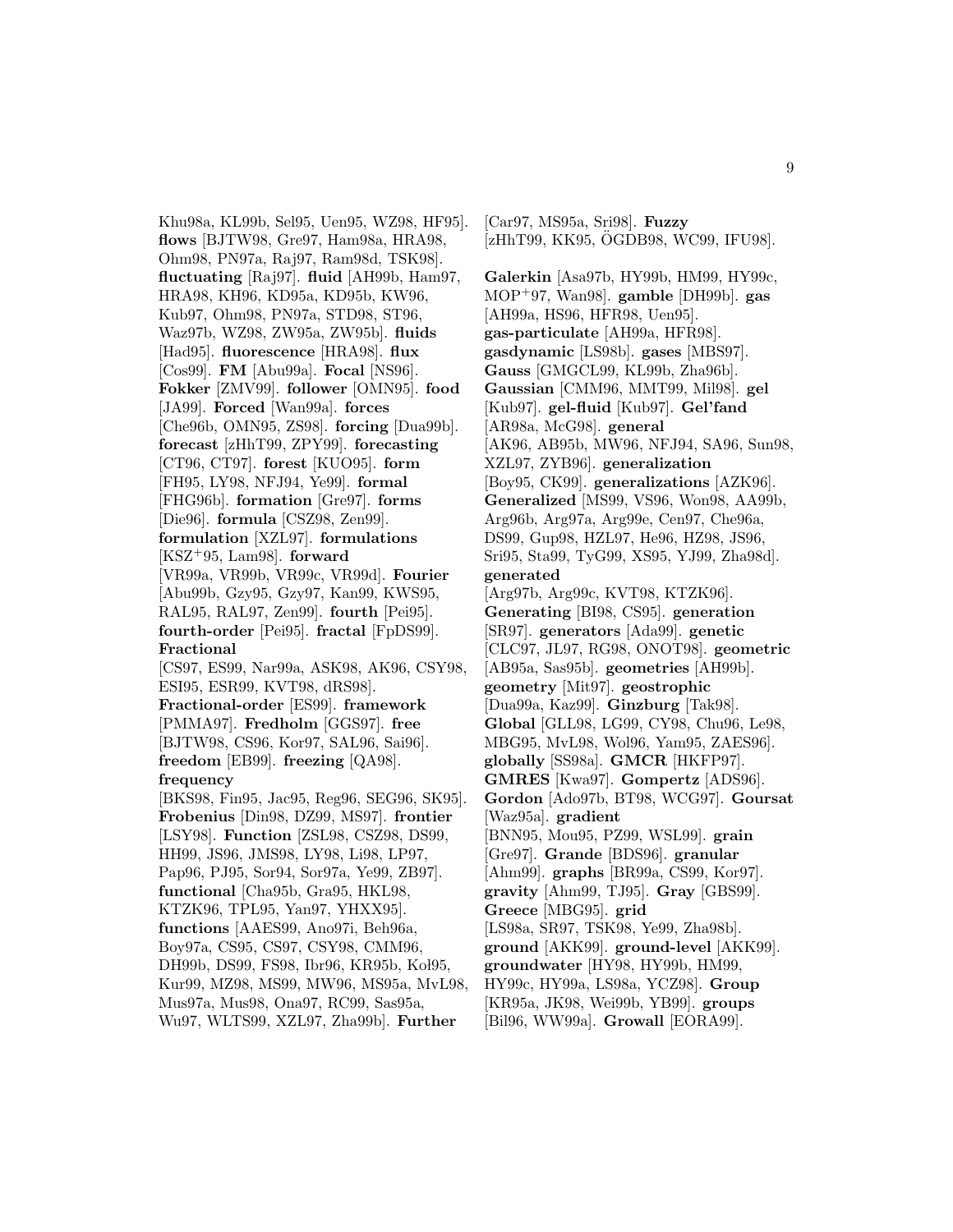#### **growth**

[Chu96, JA99, PN97a, TET99, ZA96, ZSL98]. Grünwald<sup>[He98].</sup>

**Half** [Reg96, AA99c, Abu99a, dBL95]. **half-space** [AA99c, dBL95]. **Half-wave** [Reg96, Abu99a]. **Halley** [HS99]. **Hamburger** [FT97]. **Hamilton** [YST97]. **Hamiltonian** [BT97]. **Hammerstein** [GL95]. **Hankel** [KA96a]. **Harmonic** [Abu97, EB99]. **Hartley** [Jay96]. **Hausdorff** [Tag99]. **having** [Sas95a]. **Hawaii** [RPT97]. **head** [EM98, HKL98]. **heat** [AA95, AA99b, CL98a, Ona97, SKB95]. **heat-conduction** [Ona97]. **heavy** [AKK99, TPS98]. **heavy-ion** [TPS98]. **Helmholtz** [JBV98]. **hemopoietic** [TH96]. **hereditary** [CY99, Chu96, HHT98, LS95]. **Heteroclinic** [ST96]. **heterogeneous** [LZ96]. **HIC** [HKL98]. **hierarchical** [PMMA97, TyG99]. **High** [LF99, Zen99, SP95, TS98, ZS99]. **High-accuracy** [Zen99]. **Higher** [GG96, AW99a, JNF95, JNF96, NFJ94, WA98]. **Higher-order** [GG96]. **Hilbert** [Cha95b, Mor95]. **history** [FHG96a]. **HIV** [HD96]. **hollow** [AA99a, ZL98a]. **Holm** [Boy97b]. **holon** [HAST98]. **Homfly** [GMGCL99]. **homogeneous** [AAAaZ99a, AAA99, ENAAA95, Kur99]. **Homotopy** [YL96, LYF97, XYY96, ZYB96]. **Hopf** [DVD95, GLL98, LLL97, NLC95]. **Hopf-bifurcation** [GLL98]. **horizontal** [Had95]. **Hubbell** [AZK96, Cen97, Sri95]. **hull** [BJTW98]. **hulls** [XZL98]. **human** [EM98, TET99]. **hybrid** [Bai97, Bai99b, ONOT98, RBPK96]. **hydropower** [MPD97]. **hyper** [Ano97i, Mus97a, Mus98, TyG99]. **hyper-dilation** [TyG99]. **hyperbolic** [BKM95, Car97, FBSS96, KTZK96, Pei99, Sev99a, Wan99a, Wan99b]. **Hypergeometric**

[MSZ96, CS95, CRS99, DS99].

**hyperquadrilaterals** [Yeh97].

**ideas** [WK98]. **Identification** [Eis98, RAL95, WW98, CBYK99, HHT98, SJ96, Sci97, Unb96, XS95]. **identifier** [YB99]. **identify** [PMMA97]. **identities** [GS97, MSZ96, Yür99]. **II** [Wan99b, Arg96b, Arg99e, Cos99, EGH98, GS95, GSZS98, HF95, KD95b, VR99b, Zha98a]. **III** [VR99c]. **ill** [DH99a]. **ill-posed** [DH99a]. **images** [KKH95]. **imaging** [HRA98]. **imbedding** [NS97]. **imbricate** [Boy97a]. **Impact** [MBG95]. **implementation** [FpDS99, GXQ99]. **Implicit** [Ram98a, DPTT98, JNF95, JNF96, NFJ94, Ram98b, VR99e]. **Impossibility** [ITN97]. **impressing** [Abd99]. **improve** [HYL97]. **Improved** [MF99, QA98]. **Improvement** [NR99b]. **impulses** [KTZK96, She96]. **Impulsive** [CY98, Liu95, BKM95, FL99, Guo99, HG99]. **impulsively** [Kar98]. **inclusion** [KD95a, KD95b]. **inclusions** [CG96]. **incomplete** [MS95a]. **incompressible** [Waz97b]. **inconsistent** [GSI96]. **incorporating** [ONOT98]. **incorporation** [NR99b]. **increasing** [Yil96]. **incremental** [GP97]. **indefinite** [YK97b]. **independence** [Arg97a]. **independent** [AP95]. **Indeterminate** [Har95]. **Index** [Ano99i, Ano99g, Ano99h, Ano99j, Wei98, Ano95h, Ano96h, Ano97k, Ano98d, Ano98e, Ano98f, Ano98a, Ano98b, Ano98c, Ano99c, Ano99a, Ano99d, Ano99b, Kor97]. **indexed** [MS95b]. **Indices** [HS99]. **indirect** [BPZ96]. **induced** [OMN95]. **inelastic** [BNN95]. **inequalities** [AP95, EORA99, KTZK96, LF99, PZ97, PK98, ZZ98, Zha97c]. **Inequality** [IKU96, YST97]. **inexact** [Arg97a, Arg99a]. **infection** [HD96]. **inference** [KB98]. **infinite** [AAA99, ENAAA95, Sas95b, Waz98b, WLTS99, YHXX95, dRS98]. **Influence** [Ahm99, BR99b, BBB97, DML98].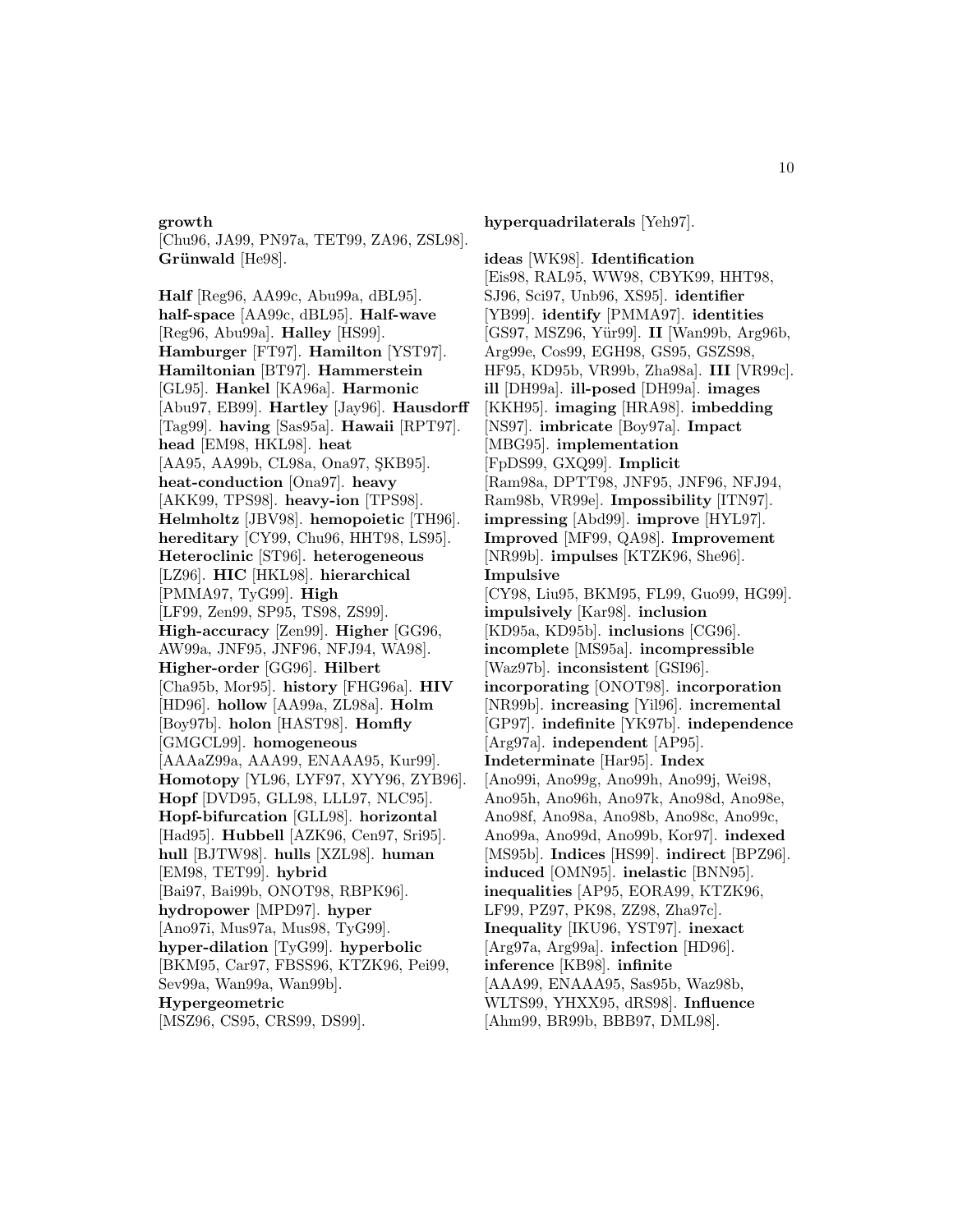**Information** [Van98, IL95, Par95]. **inhibiting** [JA99]. **inhomogeneous** [AA96, Sai99]. **initial** [AA99a, AAA99, BBB97, CN97, ENS96, GKT96, NJC99, RGL97b, TS98, WCG97]. **initial-boundary** [WCG97]. **initial-value** [RGL97b, TS98]. **Injury** [HKL98]. **input** [ABT98, AA96, Moh99b]. **input-output** [ABT98]. **instabilities** [HSA97]. **instantaneous** [AA95]. **integer** [xZ98]. **integrable** [BK99]. **Integral** [Abd99, AG99, ASK98, AZK96, Bla96, Cen97, DEV95, EORA99, ES99, Gol95, KVT98, Khu98c, LM95, Let97, OM99, Sri95, WR96, WK96a, WK96b, ZL98c]. **Integral-based** [AG99]. **Integrals** [CSZ98, Beh96b, Koz95, MS95a, Waz97c, Wol98, Yeh97]. **Integration** [BNN95, ARM97, LC97, LM98, MF99, MRJ95, RAL95, TS98, WZZ98]. **integro** [FL99, GGS97, Guo99, TET99]. **integro-differential** [FL99, GGS97, Guo99]. **integro-partial** [TET99]. **Integrodifferential** [NS97, Sol99a]. **Intelligent** [SWL98, MFGW97]. **interaction** [AA99b, Yam95]. **interactions** [JFW96, WZ95]. **interconnections** [SP95]. **interdependent** [ITN97]. **interdimensional** [Ano97i, Mus97a, Mus98]. **intergrid** [KL99a]. **interior** [LYF97, ZYB96]. **Intermediate** [RGL98]. **intermittently** [Kar98]. **intermodulation** [Abu97]. **internal** [PJ95]. **interpolating** [Bur96]. **interpolation** [D´eg96, GSC95, Jia99, MvL98]. **Interval** [TH96, Wol96, Wol98, Eis98, LL96, Sha97, ZYW97]. **intervals** [WLB97]. **intervention** [BGY97]. **Intrinsically** [Béc98]. **Introduction** [SU95, Sug98, Udw95, UTL<sup>+</sup>95, UHL96]. **invariant** [LS99, NS97, Tak98]. **Inverse** [Lam99, Tag98, HZL97, Lin98, MB95, Sev99a, Sev99b, SY98, SP95, Wei98, Wei99b, YS98b]. **inverses** [Che96a, Sta99]. **inversion** [Hai97].

**investment** [OU99]. **inviscid** [PN97a]. **involving** [ASK98, CS97, CSY98, CSZ98, Rol98, Waz97c, Y¨ur99, dRS98]. **iodine** [HRA98]. **ion** [TPS98]. **irrigation** [MPD97]. **isolated** [RRB95]. **isoparametric** [LC97]. **isotropic** [AA95, AA96]. **issue** [GSZS98, SU95, Sug98, Udw95, UTL<sup>+</sup>95, UHL96]. **Italian** [Chu98]. **Iterated** [ZSL98]. **iterates** [Nar99a]. **iteration** [Bai97, Bai99b, SL99]. **iterations** [CG96, ZS99]. **Iterative** [Che96a, Che97, Pei95, CN97, EGH97, EGH98, FBSS96, JN95, LS95, Lu98, Zha97a, Zha98c]. **IV** [VR99d]. **IVPs** [KKPL96].

**J.** [Di 98]. **Jacobi** [CS95, YST97]. **jet** [JFW96]. **jets** [Ram99a]. **Jones** [EMEH96]. **July** [Cab95]. **jumping** [IKU96]. **Junction** [RB95, SEG96]. **Jupiter** [Tuc97].

**Kadomtsev** [Ado96c, TG97]. **Kakutani** [Wan96]. **Kampé** [MS95a]. **KdV** [Ado97c]. **Kernel** [Kan99]. **kernels** [Jin97, JS98a, NS97]. **kind** [WK96a]. **kinds** [ESL98]. **kinetic** [Bay97, BY99, RR98]. **kinetics** [Bay98b]. **Klein** [Ado97b, WCG97]. **Knopoff** [Ado96a]. **knot** [Beh95]. **Kober** [ASK98]. **Kobori** [LS97]. **Korteweg** [RC99]. **Kramer** [Sai96]. **Kutta** [PF99, Sim97, SIA96].

**lacunary** [FT98]. **Ladik** [TPGV97]. **lag** [Boy95, Sim99b]. **lag-averaged** [Boy95]. **Lagrangian** [Lam98]. **land** [AFM97, PMMA97, RPT97]. **land-water** [RPT97]. **Landau** [Tak98]. **Laplace** [Gzy95, Gzy97, Hai97, MNK99, Yan99, Yür99]. **Large** [Cha96b, Bai98, BNN95, KWS95, KSZ<sup>+</sup>95,  $\ddot{\text{O}}$ GDB98. **largest** [AAES99]. **lattices** [DH99a]. **laws** [Chu96]. **layer** [AAA99, Had95, Waz97b]. **layered** [ENS96, dBL95]. **layers** [FH98, NR98]. **lead** [YHXX95]. **learning** [ESL98, IFU98, Per96]. **Least** [AB95a, Cha96a, SUJ98, SSY99, Whi97, Yan98, YL98a, Ye98b, Ye98a].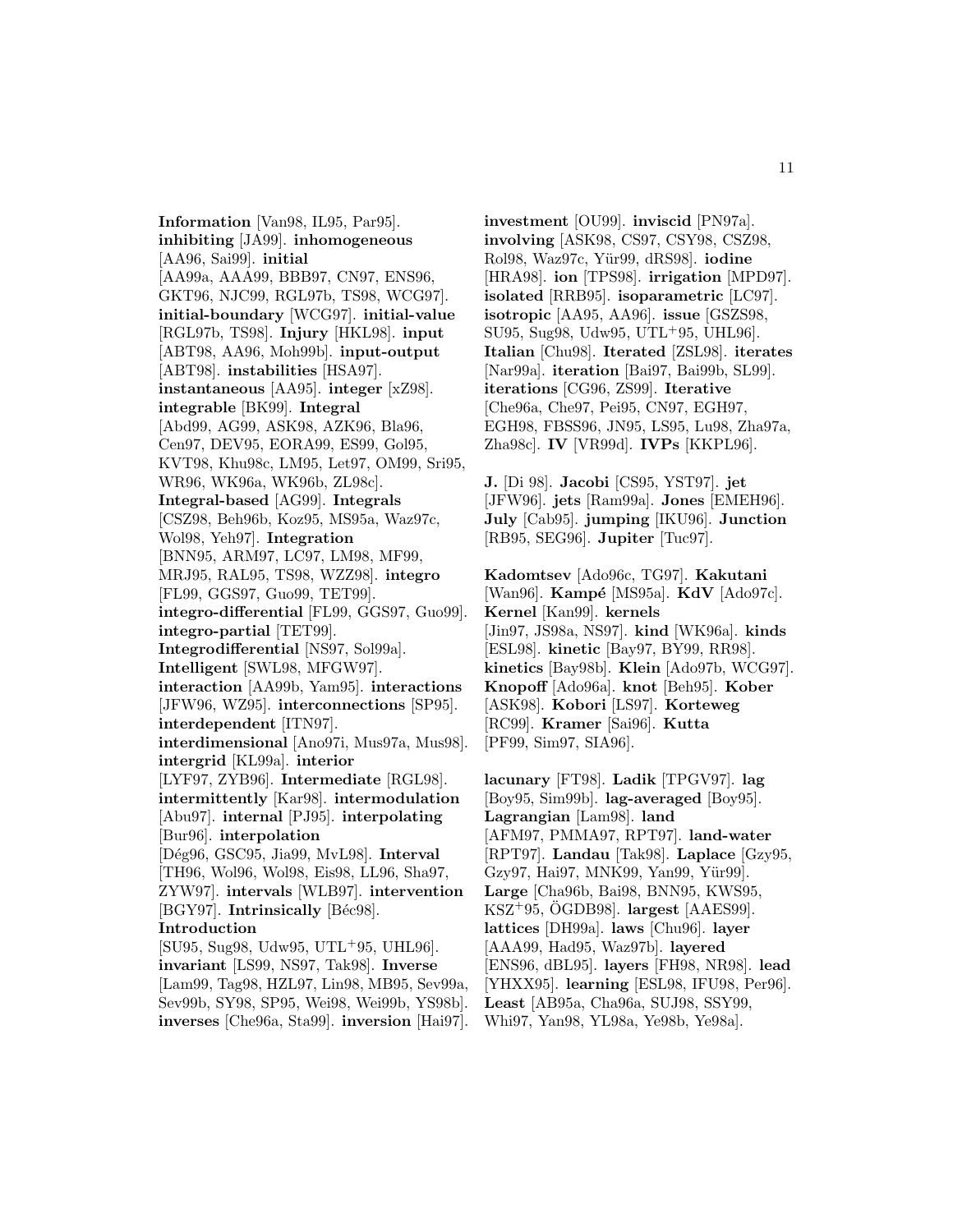**least-square** [Ye98a]. **Least-squares** [Cha96a, Ye98b]. **length** [HF95]. **level** [AKK99, LL95, LY98, YK97b, Zha97a, Zha98c]. **Levitan** [AR98a]. **Liapunov** [Sol98]. **libration** [Tuc97]. **Lidstone** [WA99]. **Life** [Sug98, JS98b]. **Lifelike** [ZSL98]. **Lighthill** [Boy97a]. **like** [Arg96a, Arg96b, Arg97a, Arg99a, Arg99d, Arg99e, Beh96a, GP97, Hua99, Yan99]. **Limit** [Alw97, Sta99]. **limiting** [MMMK96, ZK98]. **line** [AA99b, Hai97, HT98, dBL95]. **linear** [Abu99a, Bai97, Bai99b, Béc98, BT97, Cab94, Cab95, Cha95b, Cha95a, Che97, DPTT98, Eis98, GS99, GKT96, He98, HI97, JY97, Jia99, KB98, LMSS97, Lee98, LM98, Mor95, MR99, NS96, Pap96, PN97a, PK98, QA98, RAL97, Reg96, Rin98, Sai99, Sug95, Wei98, Wei99a, YK97a]. **linearities** [EB99]. **Linearization** [Ram97a, Ram97b, RGL97a, RGL98]. **Linearized** [Ram99b, Ram99c, RGL97b, Ram98a, Ram98b, Ram98c, Uen95]. **Liouville** [ABW99]. **lipid** [Kub97]. **Lipschitz** [Arg97a]. **liquid** [Ram99a]. **load** [dBL95]. **Local** [GSC95, Kaz99, CW97, Sol99b, Yam95]. **locally** [MvL98]. **location** [Van98]. **logistic** [JS96, Ram98b, Ram98c, TET99]. **lokahi** [YH97]. **long** [ZS98]. **long-range** [ZS98]. **Lotka** [AdO98, LL96, MW98, SA96]. **lottery** [Fin95]. **Love** [AAA99, Rin98]. **low** [Ram99a, SEG96]. **lowest** [CL98b]. **lowest-order** [CL98b]. **LTDRM** [SZ97, ZL98b]. **lubrication** [KH96]. **lunar** [TJ95]. **Lyapunov** [Kaz99, WL97].

**M** [Di 98]. **Maclaurin** [CSZ98]. **macroeconomic** [Moh99c]. **magnetized** [AC97]. **making** [PN97b, YH97]. **management** [HKFP97, YH97]. **manifold** [Lia98, SST95]. **manifolds** [Sol99b, SK98b]. **many** [D´eg96, HI97]. **many-variable** [D´eg96]. **mapping** [GF96, Sor97b].

**mappings** [Sor99]. **Maps** [Ram98b, Nar99a, UR97]. **Marcel** [Kan99]. **Marchenko** [AR98a]. **market** [SMY95]. **Markov** [Har95, MS97]. **Mars** [Tuc96]. **Massively** [D´eg96, HI97]. **Master** [Ada98]. **Master-slave** [Ada98]. **material** [AA99c, ENAAA95, HSA97, SZ97]. **materials** [LR95]. **Math** [Cab95, Mus98]. **Mathematical** [STD98, HD96, KSZ<sup>+</sup>95, Mur96, ZPY99]. **matrices** [ABT98, JCC98, KA96a, LLX96, RG98]. **matrix** [Che96a, FHG96a, JN95, LP97, MS97, RAL95, SY98]. **matrix-sign-function** [LP97]. **Maxentropic** [Gzy95, Gzy97]. **Maximum** [FT98, Din98, Kor97, Tag99, ZYW97]. **Maxwell** [Ado96b]. **Mean** [GR97, AB95a, Ibr96]. **measles** [DML98]. **measure** [IL95, Van98]. **measurement** [Rol98, TyG99]. **measures** [FL99]. **measuring** [PLPW96, Tuc95]. **mechanical** [RRB95, UK95, ZL98a]. **mechanics** [Bel95, Udw95]. **mechanism** [IOAB95]. **media** [Ado97e, AH99a, AH99b, ENS96, HS96, LZ96, YBR97]. **medium** [AAAaZ99b, AAA99, Ahm99, KD95a, KD95b, Waz98b, WZ98]. **meeting** [ITN98b, Ino99]. **memories** [GKT96]. **memory** [ALZ99]. **mesh** [Arg97a]. **meshes** [KKL99]. **method** [AD98, Arg99b, Asa97a, Asa97b, Asa98, BPZ96, Bay97, Boy95, Cab94, Cab95, CW97, CT96, CLC97, CT97, CL98b, CK99, CH99, CC99b, Cro95, DEV95, DK96, Din98, DZ99, EFS95, FpDS99, GXQ99, Gol96, Gol99, GL95, HW98, He96, nHyG97, HS98, HS99, HLXZ97, HAST98, HY98, yHyG99, JR95, JV98, KR95a, KA95, KL99a, KL99b, Kwa96, Kwa97, Lee98, LYF97, LLL97, Lin98, LP97, LS98a, LM98, MW98, MOP<sup>+</sup>97, MLB99, MS95b, Mou95, MBS98, NR98, NR99a, Ohm98, ONOT98, PZ99, Ram98c, RC99, SJ96, SUJ98, Sel95, Sev99a, SKG97, SK96,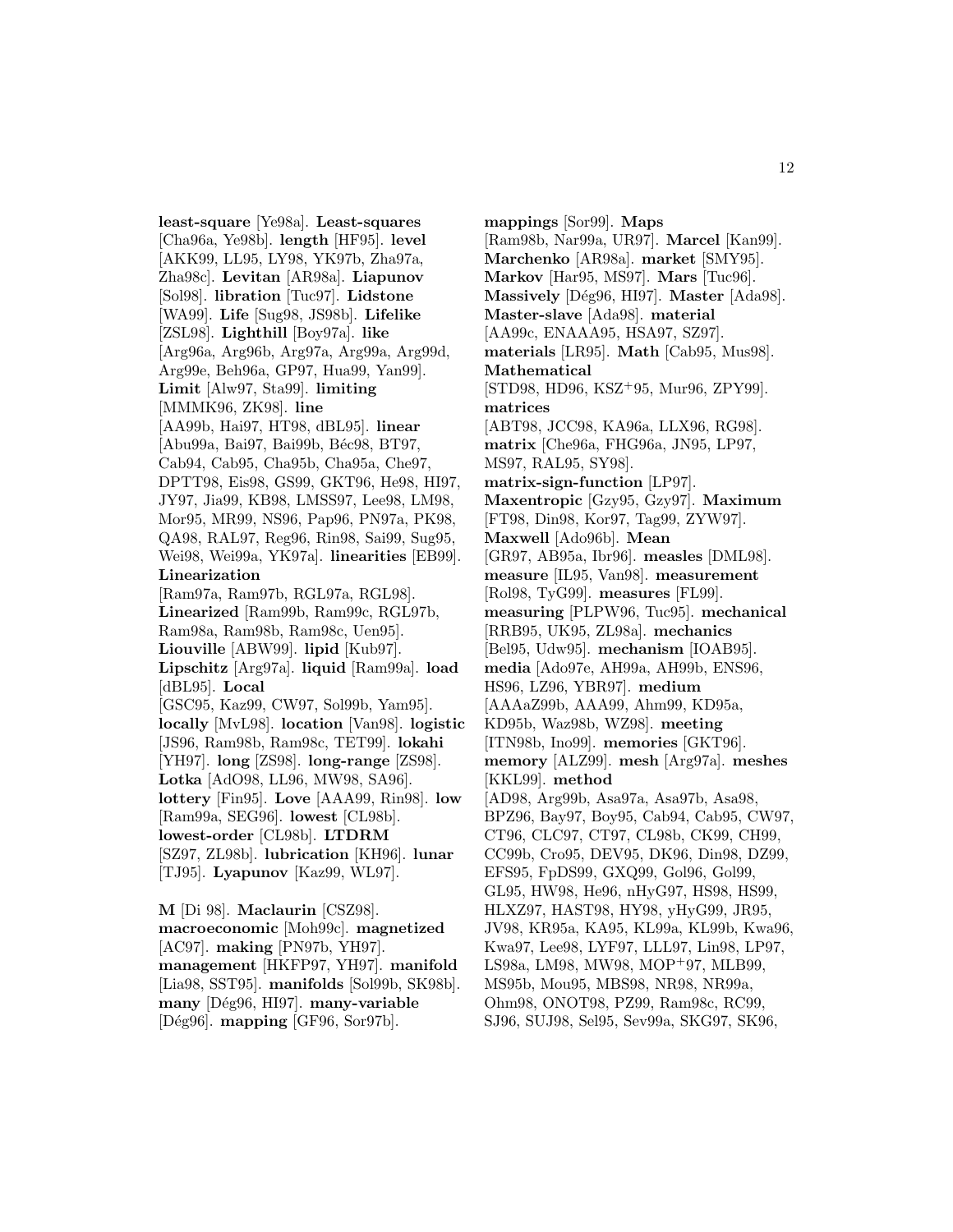Sol98, Sun98, SP95, SL96, Szi97, Tuc95, Van95, VR99f, VR99a, VR99b, VR99c, VR99d, VR99e, WSL99, Waz95a, Waz95b, Waz98a, Waz99c, Waz99d, XYY96, XL98, Yan98, YL98a, Ye98a, Yil96, YBR97]. **method** [YL96, YJ99, Zha96a, Zha97a, Zha98d, ZYB96, ZL98b, ZYW97, GR97]. **Methods** [BT97, PK98, ABT98, AC97, Arg96a, Arg96b, Arg97b, Arg97a, Arg98, Arg99a, Arg99c, Arg99d, Arg99e, BS97, Bai97, Bai98, Bai99a, Bai99b, BPE99, Bla96, BT98, CL99, Che96a, Che97, Dav98, EGH97, EGH98, GG96, GGS97, GB98, GP97, Gu99, Han98, HZ98, Hua99, IKP97, KKPL96, KBS96, KP98, KSZ<sup>+</sup>95, KBÖ99, LL95, LC97, Lu98, LB96, Ona97, PF99, Pei95, QC98, Ram97a, Ram97b, RGL97b, RGL98, Ram98a, Ram98b, Ram99d, Ram99c, Sim97, Sim99a, Son96, Sta99, SIA96, SBH96, TPGV97, TS98, TJ95, Wan98, WK96b, Wol96, XL99, Ye98b, YK97a, Zha98c]. **microbial** [ZK98]. **midpoint** [VR99e]. **migration** [TETH98, TET99]. **mild** [Arg99b]. **Minesweeper** [Ada97]. **Minimal** [Zha97a, Ada99, Gao98, Sim99b, Zha98b, Zha99a]. **Minimax** [Pap95, Let97, ZYW97]. **minimize** [PMMA97]. **minmax** [SW96]. **Mises** [FH95]. **mismatched** [Che95, RL96]. **mistune** [WK95]. **mistuned** [WK95]. **Mixed** [Had95, CL98b, Gra95, KTZK96, Lee98, Pei96]. **mixture** [HLXZ97]. **mobile** [SWL98]. **mode** [Jan95]. **Model** [SKB95, Ado96a, AKK99, Alw97, ADS96. BR99b, CK95, CT96, EM98, GQS98, GMS96, HLXZ97, HY99b, HM99, Hos99, HY99a, HD96, KD95a, KD95b, Kim96, LG97, LG99, MAS95, MW98, MBS97, OA97, PN97b, PZZy99, PJ95, Rol98, SSW99, SAF<sup>+</sup>97, TPGV97, TH96, TyG99, TJ95, Váz98, Waz99a, WZ98, ZA96, ZPY99]. **Modeling**

[HY98, Hos99, RBPK96, BDJR98, LSKH96, LS98a, OGDB98, UR97, Unb96]. **modelling** [Moh99a]. **models** [Ami97, Ami99, AH99a,

AB95b, BBB97, Gra97, HF95, HY99c, IKP97, KB98, KP98, KA96b, Mil95, Moh99c, Raj97, STD98, WK98]. **modes** [WK95]. **modification** [Waz99d]. **Modified** [MMMK96, Sim97, KBO99, LL95, MW98, VR99f, VR99a, VR99b, VR99c, VR99d, VR99e, WSL99, Waz99c, ONOT98]. **modulated** [Reg96]. **moment** [FT97, FT98, Tag98, Tag99]. **monomial** [MBS98]. **monotone** [Cab94, Cab95, CG96, Fio95, WA96]. **Monte** [QC98]. **most** [Cro95]. **motion** [Dua99b, EM98, KUX95, ST96, UK95]. **motivated** [TETH98]. **mountainous** [KUO95]. **moving** [BDJR98, SUJ98, dBL95]. **moving-boundary** [BDJR98]. **MSS** [KUO95]. **multi** [Gup98, JL97, OGDB98, Zha97a, Zha98c]. ¨ **multi-agents** [JL97]. **multi-level** [Zha97a, Zha98c]. **multi-objective**  $[OGDB98]$ . multi-point  $[Gup98]$ . **Multiblock** [SR97]. **multibody** [SK98a]. **Multicriteria** [Van97, PMMA97]. **Multicriterion** [RPT97, BDS96]. **multidimensional** [Ram98a, Ram99b, XZL98, Ram97b]. **Multigrid** [KKL99, YO98, KL99a, Kwa96, SR97, XL98, XL99, ZS98, Zha96b, Zha97b, Zha98a, Zha98b, Zha99a]. **multilayered** [KD95a, KD95b]. **multilevel** [XL98]. **multiobjective** [EFS95]. **Multiple** [AFM97, Lui99, YH97, AS99, JFW96, LM95, MS99, Wol98, Yeh97]. **Multiplication** [CS96]. **Multiplication-free** [CS96]. **Multiprecision** [Jay96]. **multiprocessors** [MBCvdV95]. **Multiquadric** [HLXZ97, SKG97, ZL98b]. **Multirational** [Pap96]. **multisplitting** [Bai98, Bai99a, CL99]. **multistep** [SBH96]. **Multivalued** [ESI95]. **multivariate** [BB96]. **mutual** [Par95].

**N** [Jia99, Ham97]. **n-phase** [Ham97]. **Nash** [Szi99]. **Natural** [Ham97, Ada99, IL95].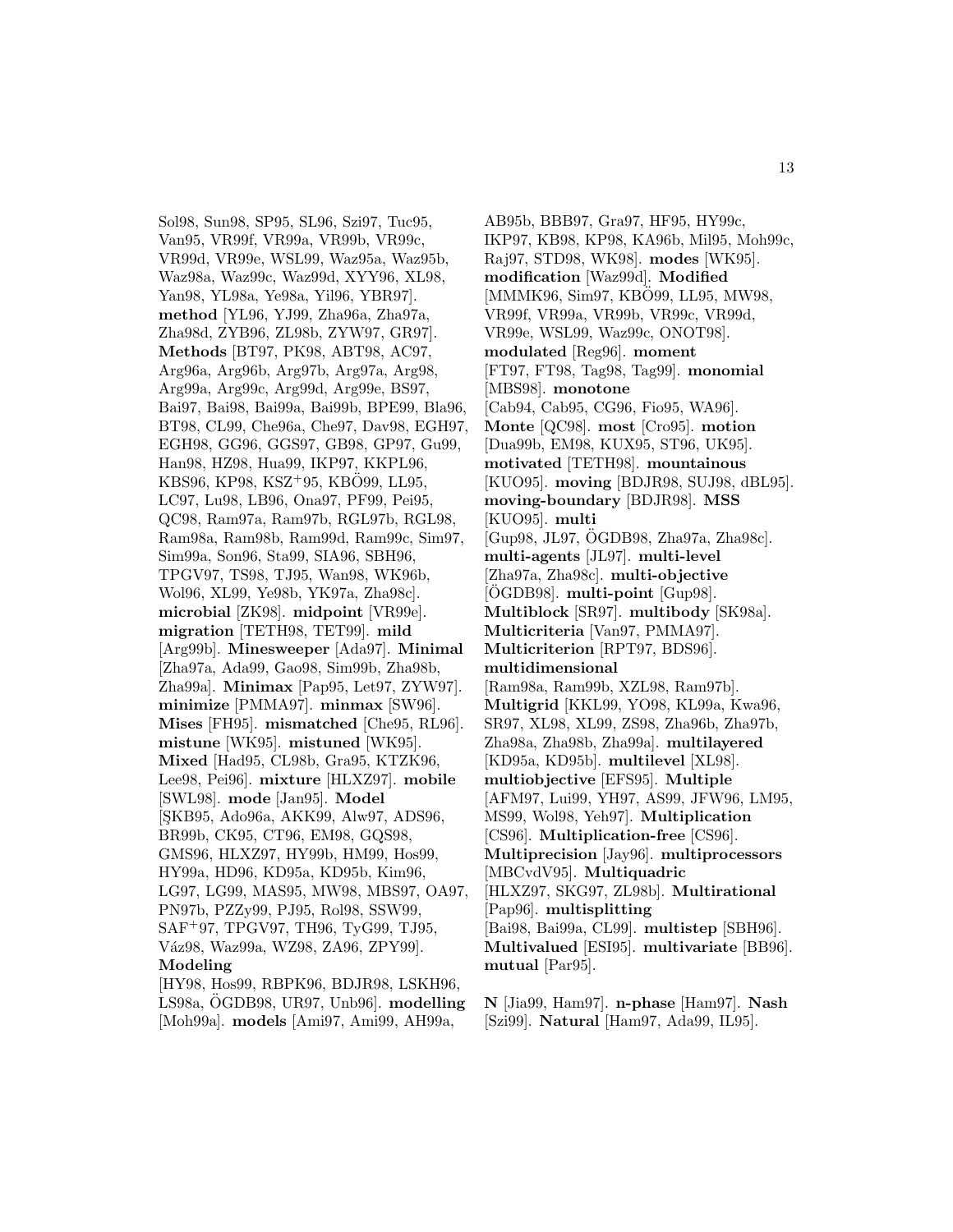**Navier** [Cha96b, GP97, Ham98a, nHyG97, yHyG99, LL95, LY98, Ye99]. **navigation** [Tuc96]. **near** [Let97]. **near-minimax** [Let97]. **Necessary** [Waz97a]. **negotiable** [YB99]. **negotiation** [LSY98, YB99]. **netlet** [GLL98]. **network** [LSKH96, SY98]. **networks** [HAST98, Li98, Mou95, PZZy99, PJ95, WZ95, YST97, YL98b, ZPY99, MZ98]. **Neural** [MZ98, GLL98, Li98, PZZy99, SY98, WZ95, YST97, YL98b, ZPY99]. **neurons** [ESL98]. **neutral** [Gra95, HHT98, HH96a, HH97, Yan97]. **Newton** [Arg96a, Arg96b, Arg97a, Arg98, Arg99a, Arg99b, Arg99d, Arg99e, GP97, HW98, Hua99, Sun98, SL99, SSY99]. **Newton-like** [Arg96a, Arg96b, Arg97a, Arg99a, Arg99d, Arg99e, Hua99]. **Newtonian** [Had95]. **Nicolson** [HM99]. **nine** [Mur96, YO98]. **nine-point** [YO98]. **noise** [KKH95, SEG96, Waz97a, WL97]. **Non** [Ado97b, AH99a, MMT99, SA96, VC98, AAAaZ99a, AAA99, AW99a, AD98, DPTT98, EB99, ENAAA95, GSI96, Had95, MR99, Sai99, SSY99, Szi99]. **non-Boolean** [GSI96]. **non-classical** [Sai99]. **Non-Gaussian** [MMT99]. **non-homogeneous** [AAAaZ99a, AAA99, ENAAA95]. **non-linear** [DPTT98, MR99, Sai99]. **non-linearities** [EB99]. **non-Newtonian** [Had95]. **Non-perturbative** [Ado97b, SA96]. **non-positive** [AW99a]. **Non-reactive** [AH99a]. **non-smooth** [SSY99]. **Non-standard** [VC98, AD98]. **non-symmetric** [Szi99]. **nonautonomous** [AdO98]. **noncollocated** [Kum95]. **noncolocated** [LFS95]. **Nonconforming** [LY98, CL98b, KL99a, XL99, YK97b]. **Nonconstructible** [Ada99]. **nonconvex**  $[YL96]$ . **nonhomogeneous**  $[Ko195, NFJ94]$ . **Nonlinear** [Abu99a, Ado96d, BGY97, MZV96, ONOT98, Ado97a, Bai98, Bai99a, Cab94, Cab95, Che95, CL98a, Chu96, Chu97, Chu98, DH99a, Eis98, FPGV95, Gu99,

Gzy97, Hab95, He96, JC97a, Jia97, JBV98, Kar98, KA96b, LS99, Lia98, Lin96, LYF97, LF99, MOP<sup>+</sup>97, Mor98, Pap95, PN97b, Pei99, PGHX99, RAL95, Rya96, SZ97, Sol99a, SS97, TET99, TH95, UR97, Unb96, Wan98, Waz95b, WCG97, WC99, XZW96, ZZ98, Zha99b, ZYB96, xZ98, ZL98b]. **nonlinearities** [Abu97]. **nonlocal** [CZ99, Jia97, VD97]. **nonoscillatory** [She96, TPL95]. **nonsmooth** [dSYS97]. **nonsquare** [LFS95]. **Nonstandard** [RGL97a]. **nonsymmetric** [YK97b]. **norm** [CK99, JMS98]. **norm-relaxed** [CK99]. **normal** [BB96, Kha96, Rol98, WR96]. **not-a-knot** [Beh95]. **note** [Ano97j, Gao98, Gol95, Gol99, Ham98b, Jin97, JS98a, Sri95, Szi97, XL99, Zha96a]. **Notes** [Wan96]. **novel** [Bay97, CSY98]. **NP** [Kor97]. **NP-completeness** [Kor97]. **NR** [KL99b]. **number** [Pav95, Sor97b]. **numbers** [Fin95, Ram99a]. **Numerical** [ARM97, ALZ99, AC97, DF96, Fab96, FPGV95, Gre97, HFR98, JFW96, McG98, Moh99b, MBS97, Ohm98, SK96, SK98b, TPS98, ZW95a, ZMV99, AR98a, Asa97a, CBYK99, DH99a, DEV95, DPTT98, Gol96, Hal98, HSA97, HLXZ97, HM98, HHZ97, IKP97, KSZ<sup>+</sup>95, LC97, LLL97, LM98, Lu98, LS98b, MF99, MRJ95, NR99b, ONOT98, Pav95, RC99, RBPK96, SKB95, SKG97, Sim97, Sim99a, Sim99b, SK98a, TS98, TJ95, V´az98, VR99b, VR99c, VR99d]. **nutrient** [JA99]. **Nyström** [PF99].

**O** [ST96]. **objective** [MPD97, OGDB98, YH97]. objectives [Van97]. **objects** [KK95]. **oblique** [Wei99b]. **observational** [Fri97]. **observations** [BBB97]. **observers** [Cic99]. **obtain** [MOP<sup>+</sup>97]. **obtained** [Abu99b, Mur96]. **Obtaining** [GKT96]. **occupancy** [WW99a, WW99b]. **ocean** [Kaz99]. **octonions** [Car97]. **ODE** [VR99f]. **ODEs** [RGL97a, Sim97, SBH96]. **off**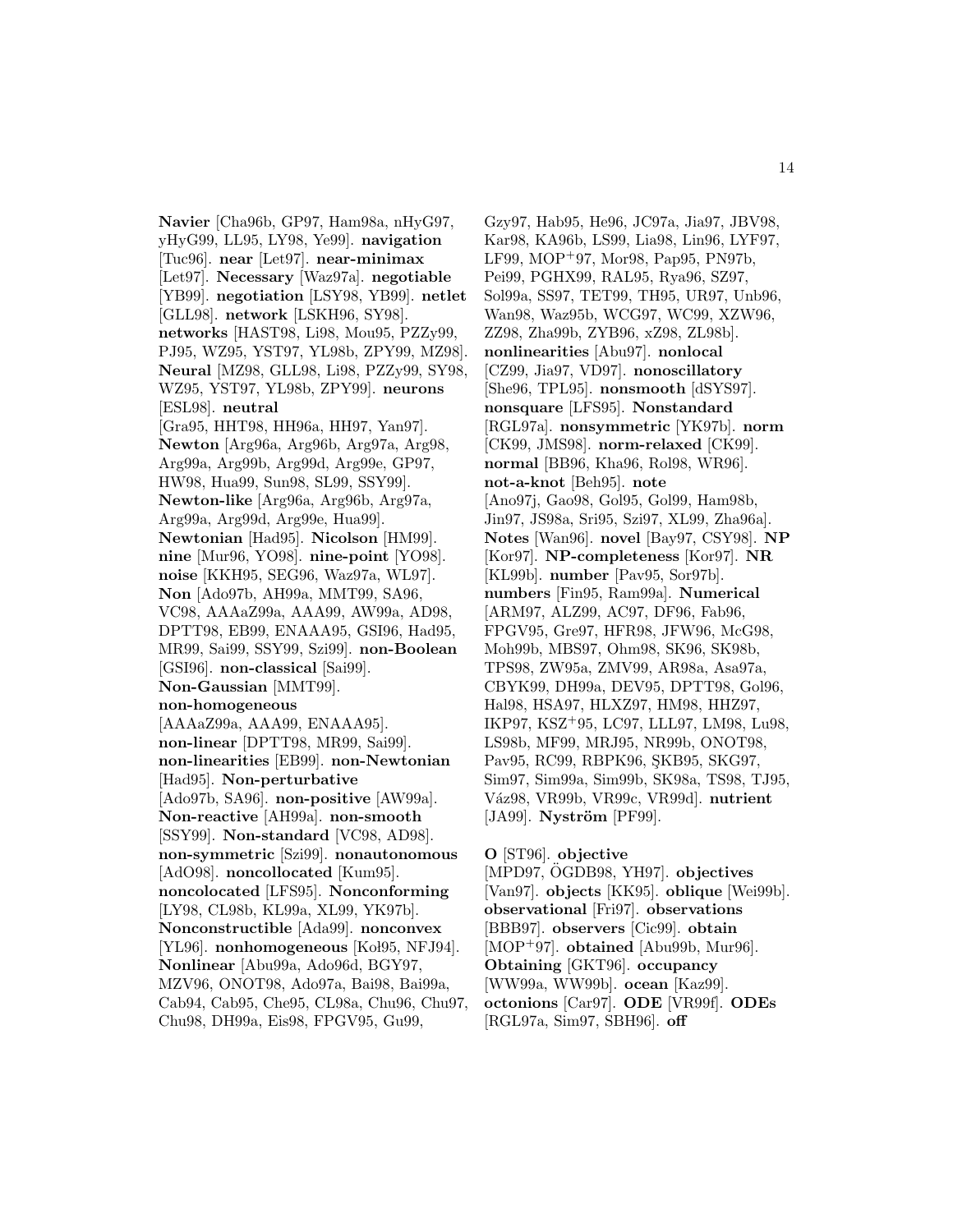[MPD97, Van97]. **offer** [SL96, Szi97, Szi98]. **oil** [BR99b, YBR97]. **One** [Lei95, AAAN98, Asa97b, Gho96, JBV98, Waz98b]. **one-dimensional** [Asa97b, JBV98, Waz98b]. **one-parameter** [Gho96]. **Op** [DF96]. **open** [Lin96]. **operated** [KP96]. **operational** [RAL95]. **operator** [BD96, Din98, DZ99, Gol99, He98, Kan97, KL99a, MS97, NLC95, RGL98]. **operator-differential** [BD96]. **operator-splitting** [RGL98]. **operators** [ASK98, Arg97b, Arg99c, CS97, CSY98, Gol95, MA95]. **Optical** [Ado97e, Tuc96]. **Optimal** [AM98, GB98, Mil98, Mou96, ZW95b, BB96, Cha96a, Fab96, GL99, JS96, Lia97, RB95, WSL99, ZW95a]. **optimally** [KM95]. **optimization** [DF96, HZ95, Liu95, MBCvdV95, ONOT98, Sun98, Wol96, dSYS97]. **Optimized** [KKPL96, HY98]. **Optimum** [BBB97, HZ96]. **option** [CY99, Váz98]. **Options** [PMMA97]. **orbit** [BPE99, Gri98]. **orbits** [FG95]. **order** [AW99a, AG99, AAAN98, BKM95, Cab94, Cab95, CN97, Cha96a, CL98b, ES99, GG96, GGS97, Gri98, GL99, Gup98, HG99, JK98, JNF95, JPF95, JNF96, KM95, KVT98, LF99, MR99, NFJ94, NS96, Pei95, Pei96, PGHX99, SJ96, SBH96, TPL95, TS98, VD97, Van95, VS96, WA96, WA98, Yan97, Yan98, YL98a, Ye98a, YK97a, ZS99]. **ordered** [JY97]. **ordering** [KL99b]. **orders** [ESR99]. **ordinary** [GG96, Gup98, NJC99, Ram99c, SJ96, SIA96, XYY96]. **organizing** [JL97]. **orientation** [Zha99b]. **Orr** [MSZ96]. **orthogonal** [KVT98]. **Orthogonality** [CS95]. **orthotropic** [AAAaZ99b, AAAaZ99a, AAA99, AA99c, ENAAA95]. **orthotropy** [AA99a]. **oscillating** [BD96, Sim97]. **Oscillation** [SS97, Wan99a, WA96]. **Oscillations** [Gra95, Yan97, ZAES96, KSZ<sup>+</sup>95, VLP95, WZ95]. **oscillator** [BKS98, Kar98, MOP<sup>+</sup>97]. **oscillators** [MF99]. **Oscillatory**

[Pei99, TPL95, Wan99b, PGHX99]. **other** [CRS99]. **output** [ABT98, Moh99b, Whi97]. **Overcoming** [SR97]. **overhead** [SW96]. **overlapping** [MLB99]. **overlying** [AAA99].

**P** [KL99a]. **packing**

[Ano97i, Mus97a, Mus97b, Mus98]. **Pad´e** [Dav98, Waz99a, Waz99c]. **pairwise** [JK98]. **paper** [Di 98]. **parabolic** [CY98, CC99a, Lu98]. **paradigm** [ESL98]. **Parallel** [Bai97, GMS96, BS97, Bai98, Bai99b, Béc98, CL99, Cro95, Dég96, FH98, GS99, HI97, HZ98, KKPL96, KL99b, Koł95, Kur99, SW96. **parallel-series** [Kol95]. **parallelizing** [YCZ98]. **Parameter** [BY99, CyGK99, CG98, HHT98, Gho96, GKT96, KA95, MB95, Mur96, RAL97, SJ96, Sci97]. **parameters** [AAAN98, ADS96, Fab96, JS96, KA96b, PLPW96]. **parametric** [BT98]. **parametrization** [DF96]. **parametrizations** [HK96]. **parasitics** [SP95]. **Pareto** [LSY98]. **part** [HF95, Arg96a, Arg96b, Arg99d, Arg99e]. partial [Ado97a, BKM95, Béc98, CH99, FS98, KW96, KW97, LL96, SKG97, TET99, WZZ98, WA98, Zha98c]. **Partially** [DPTT98]. **particular** [Gol96]. **particulate** [AH99a, HFR98]. **Partitioning** [SIA96]. **Pascal** [Beh96a]. **Pascal-like** [Beh96a]. **Passage** [MFGW97]. **Passage-detector-based** [MFGW97]. **pattern** [Gre97]. **Patterns** [WZ95, Ano97i, Mus97a, Mus98, OGDB98]. **PDEs** [RGL97a]. **Peakons** [Boy97b]. **penalty** [FHK97]. **pendulum** [KSZ<sup>+</sup>95]. **perceptions** [ITN98a]. **percolation** [BI98]. **Perfect** [AB95b]. **Performance** [AS99, Abu97, Cic99]. **period** [GF96]. **period-to-period** [GF96]. **Periodic** [BKM95, HG99, OM99, YHXX95, AdO98, Dua99b, GF96, KBS96, LG97, LZ96, MOP<sup>+</sup>97, PF99, TS98, VS96, XYY96]. **periodically** [Fio95]. **periodicity** [FW98]. **periods** [WC99]. **permanence** [FW98].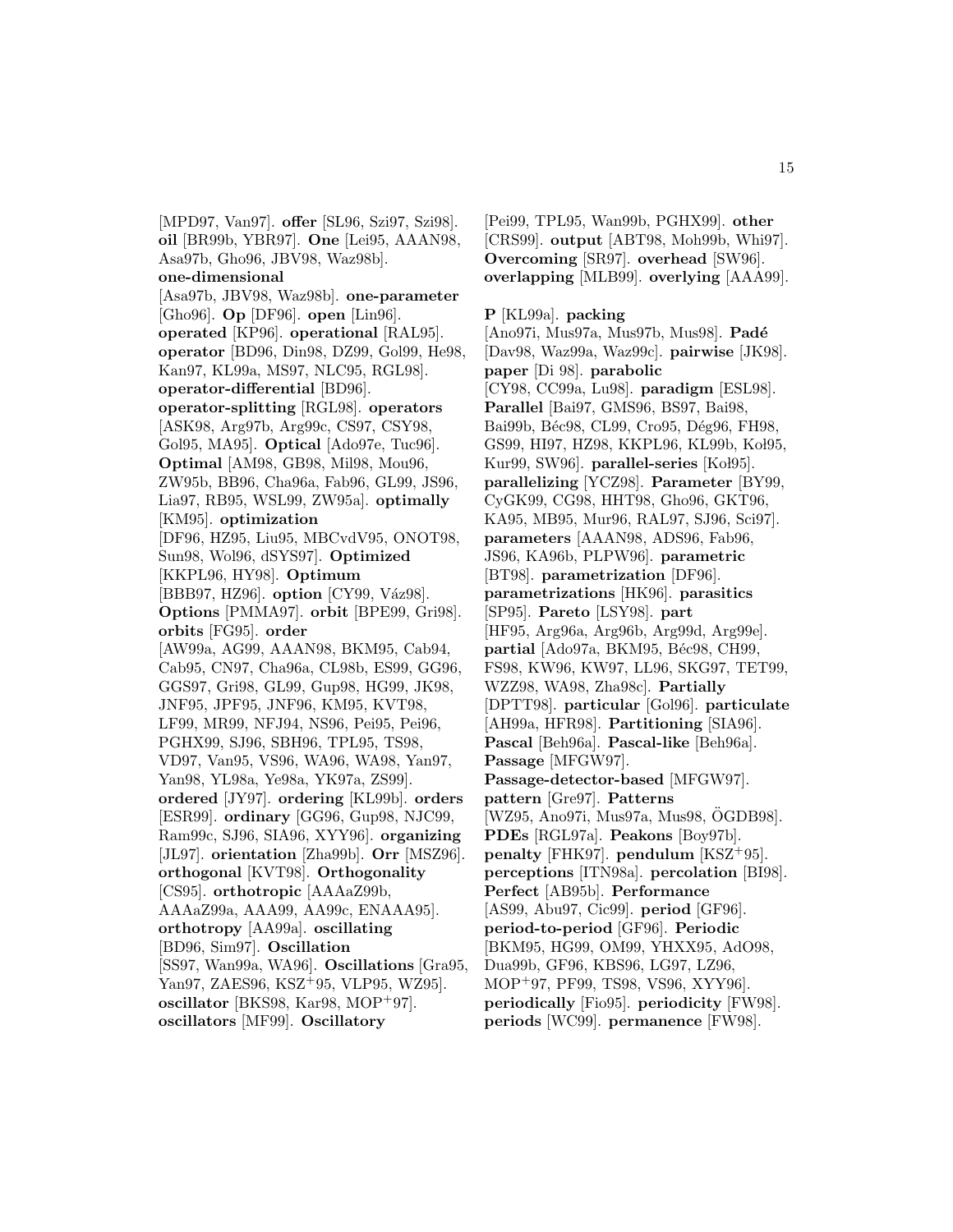**Perron** [Din98, DZ99, MS97]. **persistence** [FM96, LL96]. **Perturbation** [Wei99a, Cha96b, JR95, LO99, NR99a, NR99b, RR98, SEG96, VC98, Waz99b, Wei99b]. **Perturbations** [ABT98, PN97a, Sor99]. **perturbative** [Ado97b, SA96]. **perturbed** [Arg96a, Arg99d, KR95a, KM95, LM98, MF99, NR98, Rol98, WL97, Arg96b, Arg99e]. **Petersburg** [DH99b]. **Petrov** [Wan98]. **Petviashvili** [Ado96c, TG97]. **Phase** [Tuc97, HF95, Ham97, Kub97, Sim99b, YBR97]. **phase-lag** [Sim99b]. **photons** [RR98]. **Picard** [LL95]. **Piecewise** [Cha95a, RGL97b, LG99, RGL97a, Ram98c]. **Piecewise-linearized** [RGL97b]. **pinning** [Cos99]. **pipes** [BDJR98]. **placement** [Mil98]. **planar** [EM98, Rya96]. **Planck** [ZMV99]. **plane** [AH99b, PS96, KD95a]. **planning** [Van97]. **plants** [OA97]. **plasma** [AC97]. **plate** [Had95, KWS95, XL98]. **plates** [Le98]. **plays** [Ada97]. **plume** [JFW96]. **point** [Arg97b, Arg99c, Gho96, Gup98, KBS96, Kum95, LYF97, MR99, NR98, Tuc97, VR99f, YO98, YL96, Zha96b, Zha98d, ZYB96]. **point-to-point** [Arg97b, Arg99c]. **points** [Arg99a, NS96, Sor94, Sor96, Sor97a, Wan96, Waz99b]. **Poisson** [CZ99, Zha96b, ZL98c]. **polar** [FH95, KH96]. **policing** [Mil95]. **policy** [Mou96, PN97b]. **pollutants** [AKK99]. **pollution** [GMS96, YCZ98]. **polygonal** [KWS95]. **polyhedral** [Zha97c]. **polynomial** [D´eg96, He98, Jia99, KA96a, MZ98, MS99, ZS99]. **polynomials** [CS95, CS96, EMEH96, ESR99, GMGCL99, HI97, HZ98, KVT98]. **population** [GQS98, IKP97, LG99, MW98, TET99, WK98, Waz99a, ZA96, ZAES96]. **populations** [KP98, ZK98]. **poro** [ZL98a]. **poro-mechanical** [ZL98a]. **poroelastic** [Bar95]. **porous** [AH99a, AH99b, FH98, HF95, HS96, HFR98, LZ96, Ram98d, WZ98, YBR97]. **posed** [DH99a]. **position** [KP96]. **positive**

[AW99a, LLX96]. **Positivity** [LFS95]. **postbifurcation** [ST96]. **potential** [TJ95]. **potentials** [Kin97]. **Powell** [ONOT98]. **power** [CS97, JS98b, MZV96, SP95]. **Practical** [Zha98a]. **precipitation** [MBG95, OGDB98]. **precisely** [Mor95]. **preciseness** [Yil96]. **precision** [Van98]. **Preconditioned** [GP97, Kwa97]. **preconditioners** [Jin97, JS98a, NLC95, XL98, YK97b]. **Preconditioning** [CL98b, LC97]. **predator** [Gra97]. **predator-prey** [Gra97]. **prediction** [Kha96]. **Predictive** [Hab95, KB98]. **preference** [ITN97]. **pressure** [STD98]. **prey** [Gra97]. **price** [CY99, SMY95]. **pricing** [BS98, Váz98]. **principal** [Beh96b]. **principle** [Arg97a, LO99]. **principles** [Mur96]. **Probabilistic** [Uen95]. **probabilities** [JCC98, Szi98]. **probability** [Bur96]. **problem** [Abd99, Asa97b, AY98, BKM95, BPZ96, Cha96a, FT97, FT98, GP97, Gup98, HZL97, He96, HG99, JMS98, Lee98, Lin98, McG98, MB95, OU99, Pei95, Pei96, Sas95b, SJ96, Sci97, Sel95, Sev99a, Sev99b, SM95, SK96, TETH98, Tag98, Tag99, Van95, VS96, Wan99a, Wan99b, Waz95a, Waz95b, Waz99b, WW99a, WW99b, WCG97, XL98, Ye98a, YS98a, YK97a, YS98b, ZYW97]. **problems** [AW99b, ABW99, AD98, AG99, Bai98, Bel95, Cab94, Cab95, CN97, CC99a, CH96, CL98a, Cro95, DF96, Eis98, EFS95, Fab96, Gar98, GL99, Guo99, HHZ97, JR95, Jia97, KR95a, KM95, KTZK96, KBS96, KR95b, LMSS97, LM95, LO99, Lia97, Lin96, LM98, Lu98, Moh99a, MR99, NR98, NR99a, NR99b, NJC99, PZ99, PS96, QA98, Ram97a, Ram97b, RGL97b, SKB95, SZ97, SK95, SSY99, TS98, VD97, VC98, VR99f, WA99, YK97b, YL96, ZL98a, Zha98d, Zha99b, ZYB96]. **procedure** [EGH97, EGH98, FBSS96, MMC98, Sel95]. **procedures** [Moh99b, Whi97]. **process** [AAAN98, IKU96, SS98b, TyG99, YBR97].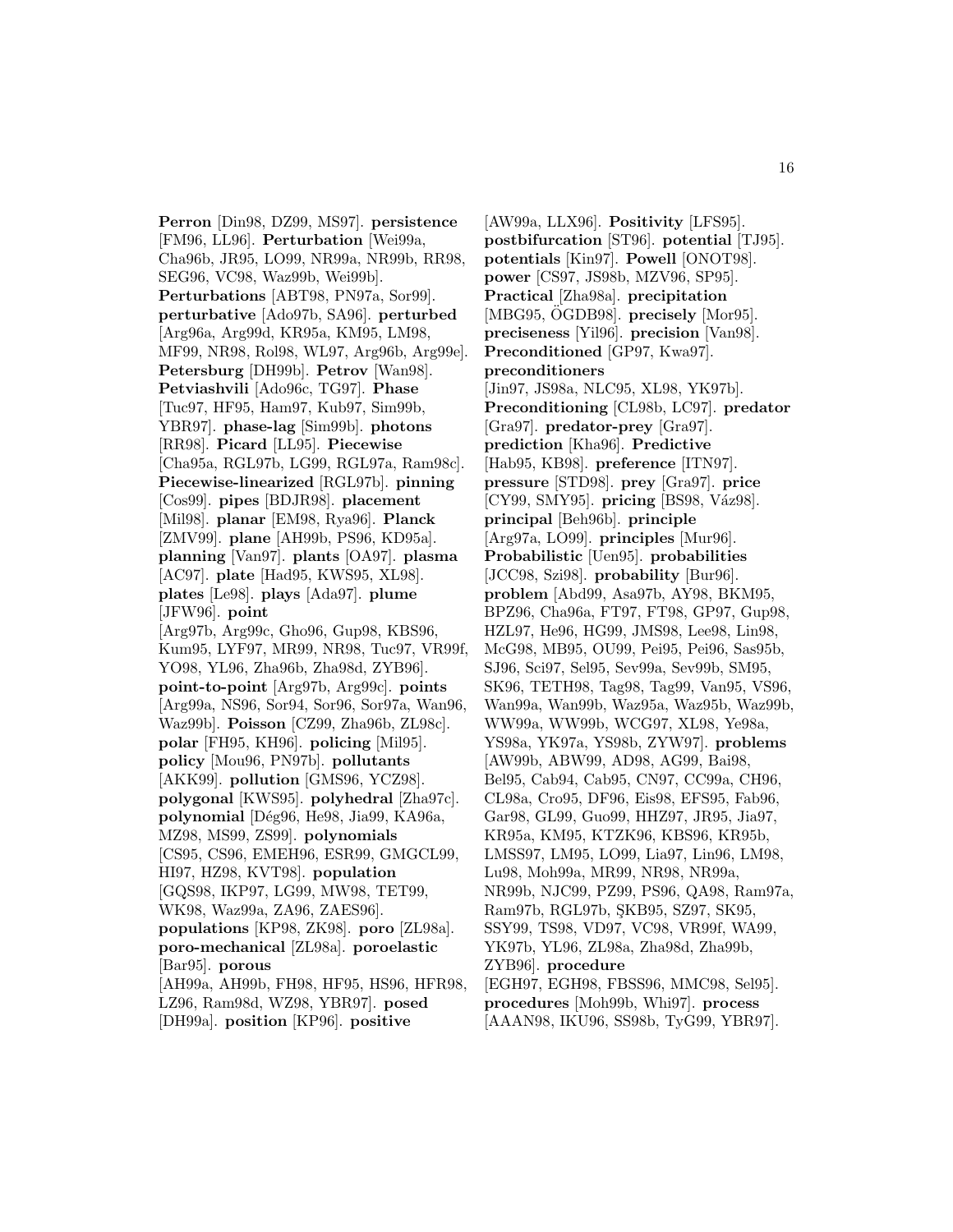**processes** [Hab95, LS95, Rol98]. **processing** [LSKH96, SW96]. **producer** [SMY95]. **producer-consumer** [SMY95]. **product** [CS99, Sas95b]. **production** [Rol98]. **products** [CMM96]. **profile** [QC98]. **profitable** [PMMA97]. **programming** [BGY97, EFS95, Han98, LMSS97, LYF97, MPD97, Pap96, PN97b, PS96, PK98, ZYB96, xZ98]. **Projection** [Han98, CL98b, Cro95, GB98, PS96, Wei99b]. **proof** [UK95, Zha97b]. **Propagation** [AAA99, AA99c, AA99a, Ado97e, Ahm99, ENS96]. **proper** [Sor99]. **properties** [Fio95, Sas95a, SZ97, Zha99a]. **proposal** [MNK99]. **prospection** [Sev99b]. **proton** [zHhT99]. **pseudo** [Hai97, SY98]. **pseudo-inverse** [SY98]. **pseudo-inversion** [Hai97]. **pseudospectral** [yHyG99, SK96]. **pseudospectral-finite** [yHyG99]. **Publisher** [Ano97j]. **pulse** [HZL97]. **pulse-spectrum** [HZL97]. **pure** [Lee98].

**quadratic** [Wan95]. **Quadrature** [MW96, CMM96, Mil98]. **quality** [HYL97]. **quantitatively** [Tuc95]. **Quasi** [SSY99, Dua99a, Gao98, Kaz99, Raj97, Sun98, SL99]. **quasi-geostrophic** [Dua99a, Kaz99]. **quasi-minimal** [Gao98]. **Quasi-Newton** [SSY99, Sun98, SL99]. **quasi-steady** [Raj97]. **quasigeostrophic** [Dua99b]. **quasilinear** [JR95, WA96]. **quasilinearization** [JV98, VS96]. **quaternions** [Car97]. **queue** [Jac95, MS95b, MFGW97]. **queueing** [Mil95, Mou95]. **queues** [Mou96]. **Quick** [SC96, CS98]. **Quickly** [BD96]. **quotient** [Har97].

**Radial** [HH99, PJ95, FS98, Li98, Wu97]. **radiation** [DGU96, SK95]. **radiative** [MA95]. **radio** [WW99a, WW99b]. **railway** [JS98b]. **random** [Ado96d, Ado97e, BR99a, BI98, Gho96, WP97]. **range** [ZS98]. **rank** [JY97]. **ranking** [JK98, MS99]. **Rapid**

[CN97]. **rarefied** [Uen95]. **rate** [LK95]. **rates** [Arg99a, Cha96a, GB98, JN95, MS95b]. **rating** [MS99]. **rational** [Let97]. **Raviart** [CL98b]. **Rayleigh** [AA99c]. **reach** [ITN98b, Ino99]. **reacting** [MBS97]. **reaction** [Ado97d, Gar98, Hos99, JV98, Ram97a, Ram97b, Ram98a, Ram99b, Wan98]. **reaction-diffusion** [Ado97d, Ram97a, Ram97b, Ram98a, Wan98]. **reactive** [AH99a]. **reactor** [NR99a, Sel95]. **Real** [LLX96, LUL97, Hai97, MvL98]. **Real-time** [LLX96, LUL97]. **reallocation** [RPT97]. **reanalysis** [CW97]. **recombination** [SW96]. **Reconstruction** [FG95, Gzy95, Gzy97]. **rectification** [Abu99a, Reg96]. **recurrences** [SW96]. **recurrent** [Ino99, SY98]. **Recursive** [Hai97, WW99b]. **red** [Zha96b]. **red-black** [Zha96b]. **reduced** [WSL99]. **reducible** [MS95a]. **reduction** [KKH95, LO99, Lia98, SKB95]. **Refined** [HM99]. **refinement** [CW97]. **Reflection** [MA95]. **reflectionless** [Kin97]. **region** [Khu98a, SSY99, dSYS97]. **regional** [TETH98]. **Regression** [Kha96, AB95a, BBB97, KB98, KA96a]. **Regression-based** [Kha96]. **regular** [JC97b]. **regularization** [DH99a, PZ99]. **regularized** [Whi97]. **regulations** [FHK97]. **related** [CS95, Sta99]. **relation** [GSI96]. **relations** [Beh96a, CS95, SAL96]. **relativistic** [TPS98]. **relaxation** [BS97, Bai98, Son96, Zha96a]. **relaxed** [CL99, CK99]. **reliability** [Ami97, AB95b, Koł95, Kur99]. **reliable** [WK96a, Waz98b, Waz99d]. **remark** [Dua99a]. **Remarks** [Cab95]. **remote** [Cro95]. **remotely** [KP96]. **repeated** [RAL95]. **representation** [Gol95, CS96]. **representations** [Sri98, Sta99]. **research** [DGU96]. **Residual** [Zha97b, Zha98a, Gao98, RBPK96, Zha97a, Zha98b, Zha99a].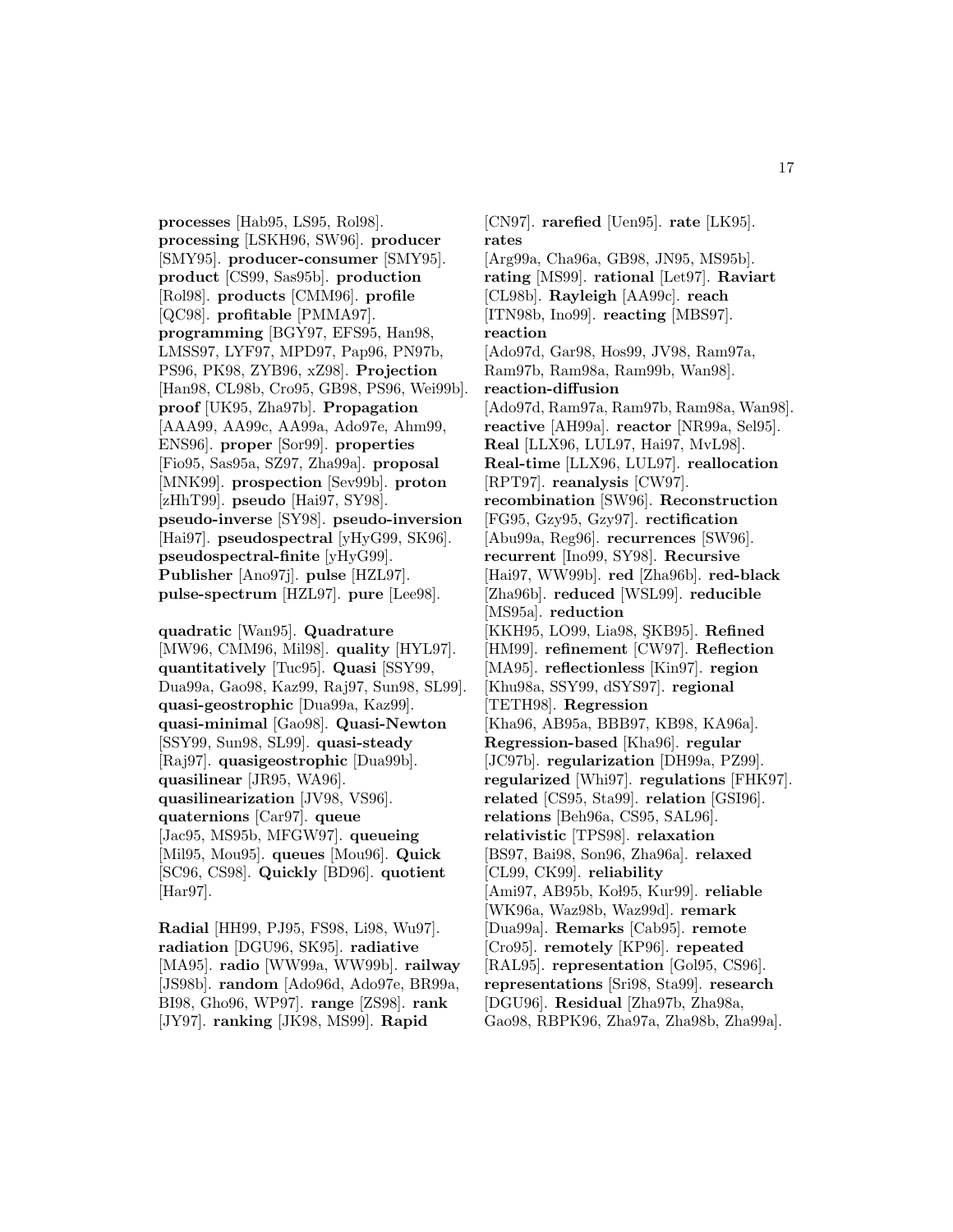**residual-finite** [RBPK96]. **residuals** [CLC97]. **residue** [Cen97]. **Resolution** [Whi97, FG95, GP97]. **resource** [ZK98]. **Response** [EB99, AA96, JC97a]. **restricted** [Che97]. **result** [LS99]. **resulting** [WW99a, WW99b]. **Results** [Arg96a, Arg96b, Arg99d, Arg99e, Bla96, Car97, Gar98, Le98]. **retarded** [AY98, PF99]. **retrieval** [KUO95]. **Reversible** [OMN95]. **revisited** [KUX95, VC98]. **revolution** [BK99]. **Reynolds** [Ram99a]. **Riccati** [JN95, LP97, MRJ95]. **Riemann** [LS98b]. **Riesz** [Kan99]. **Rio** [BDS96]. **rise** [PMMA97]. **robot** [IFU98]. **Robotics** [Sug98]. **Robust** [Che95, LL96, RL96, KH95]. **root** [HZ98]. **root-finding** [HZ98]. **rotation** [AAAaZ99a, BNN95, ENAAA95, Pav95]. **rule** [Yeh97]. **rules** [DH99b]. **Runge** [PF99, Sim97, SIA96]. **rural** [Van97].

**S.** [Jia99]. **saddle** [Zha98d]. **salinization** [PMMA97]. **satellite** [KUO95, SST95, VLP95]. **satisfied** [Mur96]. **saturated** [Bar95]. **saturation** [YBR97]. **scalar** [JBV98, KM95]. **scale** [OGDB98]. ¨ **scaled** [KM95]. **scales** [ABW99]. **scaling** [Zha97b, Zha98a]. **scan** [HT98]. **scattered** [GSC95]. **scattering** [Ado96b, KD95a, KD95b, LM95]. **scheme** [CW97, FPGV95, HM98, JS98b, LR95, Sim99b]. **schemes** [CL99, DPTT98, FHG96a, MW96, VC98]. **Schrödinger** [BK99, FPGV95, He96, Khu98b, Sim99a, Sim99b]. **Schrödinger-type** [He96]. **Schwarz** [YK97b, ZZ98]. **screening** [Kim96]. **search** [HI97]. **Second** [JPF95, AG99, Cha96a, GG96, GGS97, Gup98, KM95, NS96, PGHX99, SJ96, Sol98, TPL95, Van95, VR99c, WK96a, WA96, Yan97, Ye98a]. **second-kind** [WK96a]. **Second-order** [JPF95, GG96, GGS97, KM95, NS96,

TPL95, Van95, WA96]. **sedenions** [Car97]. **Seidel** [KL99b, Zha96b]. **self** [JL97, WZZ98]. **self-adaptive** [WZZ98]. **self-organizing** [JL97]. **selfadjoint** [NR99b]. **selftuning** [KH95]. **semi** [AAA99, He96]. **Semi-discrete** [He96]. **semi-infinite** [AAA99]. **semiconductor** [ALZ99]. **semidefinite** [Han98]. **semilinear** [CY98, CZ99, CC99a]. **sensitivities** [Tuc97]. **Sensitivity** [AAES99, CO96, TH96]. **sensor** [Mil98]. **Separable** [KKH95]. **Separable-denominator** [KKH95]. **separated** [TSK98]. **separation** [HF95]. **sequences** [Fio95, Zha99b]. **sequential** [Cro95, BR99a]. **series** [Ami99, Boy95, Boy97a, CS97, CRS99, KWS95, Koł95, Kur99, Lam99, LSKH96, MMC98, RAL95, RAL97, Sri98, Waz97a, Waz98a, WC99, ZB97, dRS98]. series-parallel [Kol95, Kur99]. **server** [MS95b, Mou96]. **service** [MS95b]. **servomechanism** [Rya96]. **Set** [PZ97, Cro95, Ibr96, Lin96, Sha97]. **set-valued** [Ibr96]. **sets** [HK96, Zha97c]. **several** [Hua99]. **sewer** [BDJR98]. **sexually** [MAS95]. **shading** [Koz95]. **shape** [Koz95]. **shapes** [Jan95]. **share** [PZZy99]. **shares** [ZPY99]. **Sharp** [AP95]. **Sharpe** [MW98]. **ship** [BD95]. **Shock** [Dav98]. **shooting** [JBV98, Sel95]. **Shortest** [WLB97]. **shuffle** [Lam99]. **sided** [MNK99, Tag98]. **sigmoid** [WR96]. **sign** [LP97, RR99]. **signal** [Abu99a]. **signals** [Abu99b]. **similarity** [Sai96]. **Simple** [KH95, Abu99b, HH96a, JA99, Lui99, WZ98]. **simplexes** [JC97b]. **Simplicial** [JCC98]. **Simulating** [HY99a]. **Simulation** [Raj97, TH95, BR99a, Cos99, DGU96, FPGV95, Gre97, GMS96, HFR98, JS98b, QC98, SK98a, TPS98]. **simulations** [ALZ99, GSZS98, MAS95, MBS97, ZS98]. **simulator** [YCZ98]. **simultaneous** [Li98, ZS99]. **Sinc** [LB96, MLB99]. **sine** [BT98]. **sine-Gordon** [BT98]. **Single**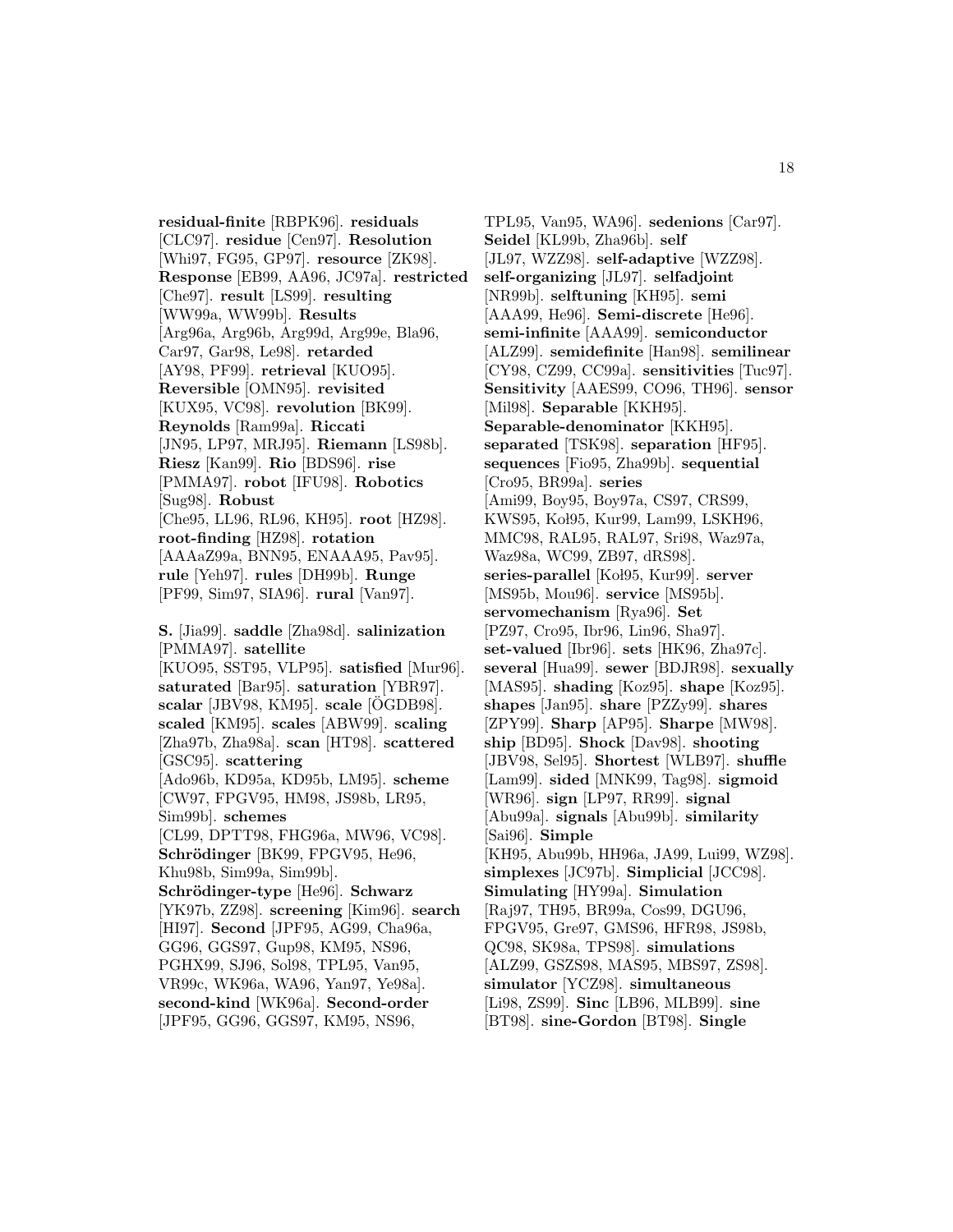[HF95, MS95b, Mou96, ZK98]. **Single-phase** [HF95]. **Singular** [RR98, Arg99a, DEV95, JR95, LO99, LUL97, NR99a, NR99b, RB95, VC98, WK96a, Waz99b, Wei98, Wei99a]. **singularity** [AC97]. **singularly** [KR95a, KM95, NR98]. **sinusoid** [Reg96]. **size** [WK98]. **size-structured** [WK98]. **Skan** [Asa97a, Asa98]. **skein** [GMGCL99]. **skein-template** [GMGCL99]. **skill** [ESL98]. **slave** [Ada98]. **small** [Cha96b, KA95]. **smooth** [Sol99b, SSY99]. **smoothers** [SO95]. **Smoothing** [CG96, Gao98, HH99, HSA97, YO98, Zha97a, Zha98b, Zha99a]. **Sobolev** [Gu99]. **social** [DML98]. **software** [DF96]. **soils** [Bar95]. **solar** [zHhT99]. **solids** [LK95]. **Solution** [MW98, OU99, Ado97b, AR98a, AG99, AK96, Asa97a, Béc98, BT98, DEV95, DF96, Fab96, HLXZ97, JK98, KKPL96, KW96, KW97, Khu98c, KSZ<sup>+</sup>95, NR99b, NFJ94, Ohm98, Sai99, SKG97, Sha97, SA96, Sim97, Sim99a, Sim99b, SK96, SK98b, SS98b, Szi99, TSK98, Waz95a, Waz97a, WW99b, YST97, YK97a, ZZ98, ZL98a, ZMV99]. **solution-adaptive** [TSK98]. **Solutions** [SW96, TG97, Ado97a, AW99b, ASK98, BD96, Boy97b, CY98, CZ99, CC99a, DVD95, DPTT98, Gol96, Ham98a, HHZ97, JPF95, JN95, Kan97, Kar98, Kim96, Lu98, LS98b, MOP<sup>+</sup>97, NJC99, OM99, PF99, PGHX99, QA98, Sai96, She96, Sim97, Waz98a, WA96, WA98, XYY96, XZW96, Yan99, YHXX95]. **solve** [Mor95, ZL98b]. **Solving** [CH99, FS98, LMSS97, BPZ96, Che97, Din98, GS99, JR95, JBV98, LP97, MBS98, NR98, RC99, SJ96, Sel95, SS98a, SBH96, WZZ98, WK96a, WK96b, WK98, Waz98b, Waz99c, Zha98c]. **Some** [AH99b, Bel95, BB96, CSY98, CRS99, GS97, HH96a, Le98, Lia97, Par95, Unb96, ZS99, dRS98, Abu97, DPTT98, EORA99, GB98, IKP97, KVT98, Koł95, Kur99, Per96, SS97, MSZ96]. **Soriano** [Di 98]. **source** [AA95, AA99b, ZZ98]. **sources** [AKK99]. **southern** [PN97b]. **space**

[AA99c, Arg96a, Arg99d, Cic99, Guo99, Ibr96, SK95, Tuc97, dBL95]. **space-based** [Cic99]. **spaces** [Arg96b, Arg99e, Cha95b]. **sparse** [Bai98, Gol95]. **spatial** [BR99b, SK95]. **Special** [GSZS98, Ham98a, SS98a, SU95, Sug98, Udw95, UTL<sup>+</sup>95, UHL96]. **specialist** [PZZy99]. **specializing** [XZL97]. **species** [SA96]. **specified** [Sas95a]. **spectral** [CyGK99, CC99b, DVD95, nHyG97]. **spectral-finite** [nHyG97]. **spectrophotometry** [SK95]. **spectrum** [Abu99b, HZL97]. **speed** [SP95]. **SPH** [HSA97]. **sphere** [Ano97i, Mus97a, Mus97b, Mus98]. **sphere-packing** [Mus97b]. **spherical** [AAAaZ99b]. **spherically** [AAAaZ99b]. **spills** [BR99b]. **spline** [AM98, Beh96a, Beh96b, Ona97, Wan95]. **spline-on-spline** [Beh96b]. **splines** [Beh95, HH99]. **Splitting** [IKP97, NLC95, RGL98, Wei98]. **SQP** [Sun98]. **square** [Ye98a]. **squares** [AB95a, Cha96a, SUJ98, SSY99, Whi97, Yan98, YL98a, Ye98b]. **squeezed** [BKS98]. **St.** [DH99b]. **Stability** [AR98b, Bil96, Bla96, GQS98, GF96, HH96b, HH97, LS95, Mor98, SSW99, Sol98, VLP95, Bel95, FL99, HH96a, ITN98a, JNF95, JNF96, Kim96, Kum95, LS99, LL96, LG99, PN97a, Sol99a, SBH96, Tuc95, Yan98]. **stabilization** [Lia98, Zha99a]. **stabilizes** [HSA97]. **Stable** [Lar97, BKS98, GGS97]. **stage** [Bai99b, Kha96, SSW99, ZA96, GR97]. **stage-structured** [ZA96]. **stamps** [Abd99]. **standard** [AD98, BB96, VC98, WR96, Yan98]. **state** [BKS98, Bar95, GP97, Kim96, Yam95, ZA96]. **state-dependent** [ZA96]. **static** [Sha97]. **stationary** [JCC98, Sug95]. **statistical** [WC99]. **statistics** [JY97]. **steady** [AH99b, Bar95, BJTW98, CL98a, GP97, Kim96, Raj97]. **steady-state** [Bar95, GP97].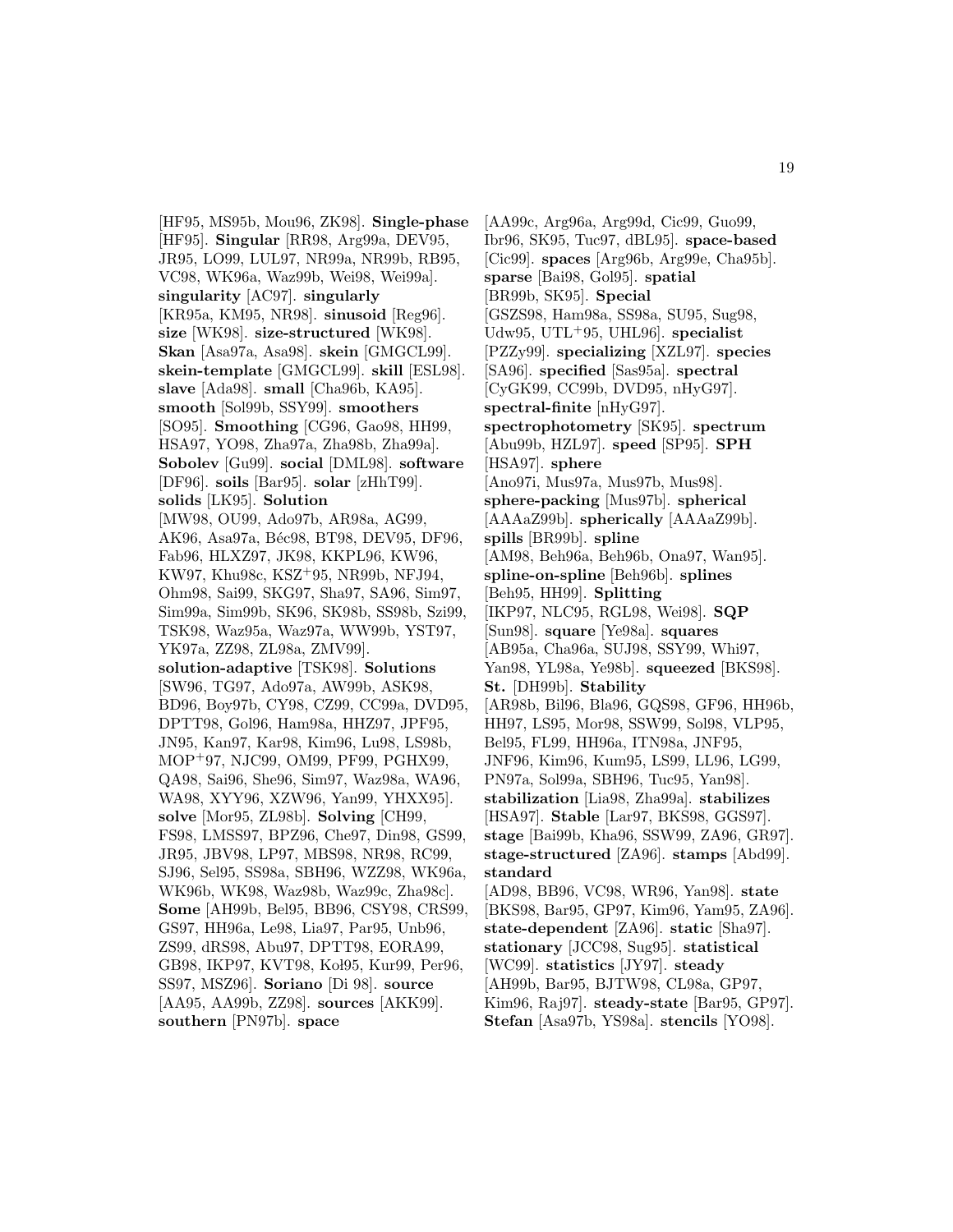**step** [Arg97b, Arg99c, Asa97b]. **stepping** [Moh99c]. **Stieltjes** [FT97, FT98]. **stiff** [MRJ95]. **stochastic** [Ami99, Cha95b, Cha96b, JCC98, MBCvdV95, MS97, OU99, Sug95, SS98b, CS96]. **Stokes** [Cha95a, Cha96b, CC99b, GP97, Ham98a, nHyG97, yHyG99, KW97, Khu98a, LL95, LY98, Ye98b, Ye99]. **Stokes-like** [GP97]. **Stopping** [DH99b]. **strain** [KD95a]. **Strang** [Wu97]. **strange** [DVD95]. **strategy** [SWL98]. **stream** [LY98, RPT97, Ye99]. **strength** [Ami97]. **stress** [AA95, AA99a, AAA99, Ami97]. **stress-strength** [Ami97]. **Stresses** [dBL95, AAAaZ99b, AAAaZ99a, ENS96]. **string** [KSZ<sup>+</sup>95]. **strongly** [JC97a]. **structural** [Kum95]. **structure** [DML98, FHG96a, Jin95, LK95, SSW99, TyG99, Wan95]. **structured** [IKP97, KP98, TSK98, WK98, ZA96]. **structures** [Ano97i, CY99, Mus97a, Mus98, RRB95, Sol99b]. **studies** [AB95a]. **study** [Ano97i, AH99b, Cen97, DH99a, GF96, KA96b, LS98b, MFGW97, Mus97a, Mus98, RR98, SM95, Waz97b, Waz97c, Waz99b]. **Sturm** [ABW99, Zha95]. **Subdomain** [KR95b]. **Subject** [Ano95h, Ano96h, Ano97k]. **subjects** [ITN97]. **submerged** [KD95a, KD95b]. **subsystem** [Mur96]. **successive** [VR99f, VR99e]. **successive-correction** [VR99e]. **successive-corrections** [VR99f]. **Sufficient** [Arg98]. **sum** [Gri98, RR99]. **summation** [CS97, CSZ98, dRS98]. **sums** [WLTS99]. **Sun** [Tuc97]. **superconductors** [Cos99]. **superposition** [CG98]. **support** [HKFP97, RPT97, YB99]. **supported** [Wu97]. **suppression** [RL96]. **surface** [BJTW98, KUO95]. **Surfaces** [BK99, HT98, SUJ98]. **survey** [Kha96]. **survival** [ADS96]. **sustainable** [SAF<sup>+</sup>97]. **sustained** [WZ95]. **SWAGMAN** [PMMA97]. **Symbolic** [GS95]. **symmetric** [BB96, Szi99, YO98, ST96]. **symmetry**

[Yan99]. **symmetry-like** [Yan99]. **Symplectic** [TPGV97]. **System** [Har97, Abd99, Ado97d, AdO98, BY99, BDJR98, CT96, CT97, EB99, FW98, FBSS96, GSI96, GF96, Ham97, HKFP97, JC97a, JV98, Lia98, Lin96, LS98a, MZV96, MBS98, MR99, PZZy99, RR98, SA96, SST95, TETH98, Tuc95, VLP95, WW98, Wei98, XS95, XZW96, Yil96, IFU98, ZSL98]. **systems** [Ada99, AM98, ALZ99, AS99, Bai97, Bai99a, Bai99b, Bay97, Béc98, Bil96, BT97, Che95, Che96b, Chu98, FPGV95, Fri97, FHG96b, GS99, GS95, GKT96, GL99, Har95, Har97, HHT98, He96, HH96b, HH96a, HH97, Jia97, Jin95, JS98b, JNF95, JPF95, JNF96, KM95, Kol95, Kum95, Kur99, Lar97, LFS95, LR95, Lei95, LS99, LL96, MMMK96, MD98, Mor98, Mor95, MBS98, NFJ94, OMN95, RAL97, RL96, RRB95, Rya96, Sha97, Sol98, Sol99a, Sol99b, Son96, SK98a, Sug95, TH95, UK95, Unb96, Wan98, WK95, Wei99a, Yan98, YL98a, MFGW97].

**table** [PMMA97]. **tailed** [WLB97]. **taking** [LC97]. **target** [CO96, Cic99]. **Targeting** [HYL97]. **Taylor** [HY99b, Waz98a]. **TDM** [WW99a, WW99b]. **technique** [CN97, CL98a, HZL97, JC97a, Khu98b, LM95, RBPK96, TSK98, WK96a, Waz98b, WC99, ZS98, Zha98b, Zha99a]. **techniques** [Bay98b, Bay98a, BY99, DH99a, RGL98, Ram99d, Ram99b, RR98, VR99f, VR99b, VR99c, VR99d, VR99e, Zha97b, Zha98a]. **temperature** [MBG95]. **template** [GMGCL99]. **tendency** [ZPY99]. **tensor** [Jin95]. **terms** [FL99, Waz97a, ZZ98]. **tests** [BB96]. **tether** [Jan95]. **tethered** [SST95, VLP95]. **Thailand** [PN97b]. **their** [ABT98, Arg96a, Arg97a, Arg99d, CS97, CSY98, Kim96, SAL96, Y¨ur99]. **theorem** [Ibr96, LS97, Zha95]. **theorems** [SS97]. **theoretic** [EM98]. **theory** [BR99a, Cen97, CY99, FM96, KW96, Khu98c, LS99, LK95, NR99a, RR98].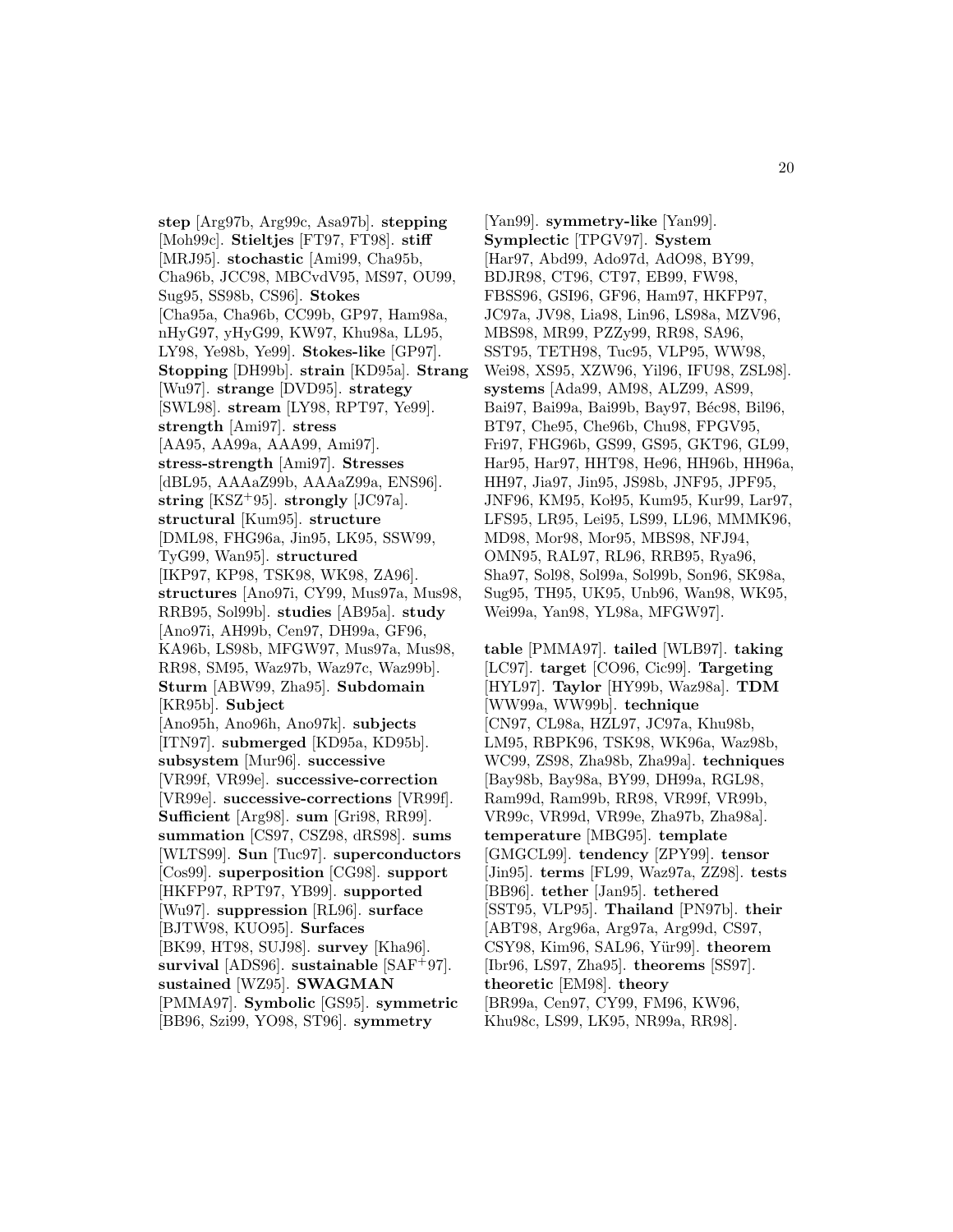**therapies** [HD96]. **therapy** [DGU96]. **Thermal**

[AA95, AAAaZ99b, AAAaZ99a, CK95]. **thermistor** [KBO99]. **thermoelastic** [AA96, AA99b]. **thin** [KH96]. **thin-film** [KH96]. **third** [Pei96]. **third-order** [Pei96]. **Thomas** [CL98b, Waz99c]. **three** [Dua99a, EB99, GL99, nHyG97, yHyG99, SA96, ST96, Tuc95, ZK98, KD95b]. **three-body** [Tuc95]. **three-degree-of-freedom** [EB99]. **three-dimensional** [nHyG97, yHyG99, ST96, KD95b]. **three-species** [SA96]. **Time** [Dua99b, LZ96, Moh99c, ABW99, AR98b, AKK99, Ami99, Asa97b, CT96, Fri97, Kum95, LSKH96, LS99, LL96, Lia97, LSY98, Lu98, LLX96, LUL97, MMC98, Ram98c, Sug95, SO95, WZZ98, WC99, ZA96]. **time-delay** [LL96]. **time-invariant** [LS99]. **time-linearized** [Ram98c]. **Time-periodic** [Dua99b, LZ96]. **time-varying** [LSY98]. **times** [RB95]. **Toeplitz** [GS99, Jin95]. **Tomography** [PZ99]. **tool** [TH96]. **tools** [Van97]. **topological** [AW99a]. **tori** [Tak98]. **toroidal** [Khu98a]. **total** [JMS98, SUJ98]. **tracking** [CO96, Cic99, KK95, SO95]. **traction** [Lee98]. **trade** [Van97]. **trade-off** [Van97]. **trading** [MPD97]. **traffic** [Mil95, MFGW97]. **trajectory** [SMY95]. **transfer** [KL99a, MA95, SKB95]. **transform** [CH99, Hai97, Kan99, Tag98]. **transformation** [CH96, CL98a, FH95, FHG96a, JC97a, MD98]. **transforms** [Gzy95, Gzy97, Jay96, KVT98, MNK99, Y¨ur99, Zen99]. **Transient** [AAAaZ99b, AAAaZ99a, AA96, SZ97]. **transistors** [SEG96]. **transition** [Kub97, NS97, VD97]. **transmission** [Alw97]. **transmitted** [MAS95]. **transport** [AKK99, HY98, HY99b, HM99, HY99c, Hos99, HY99a, LS98a, LZ96, WW98]. **Transportation** [MFGW97]. **transversal**

[VLP95]. **transversality** [AW99a].

**transversely** [AA95, AA96]. **Trapezoidal** [Yeh97]. **trapping** [Cos99]. **Traveling** [Boy97b]. **treatment** [BR99b, PF99]. **trees** [ZSL98]. **trends** [Unb96]. **triangle** [Beh96a, Kor97]. **triangular** [CL98b, Die96, KKL99, Tuc97]. **triangulated** [JC97b]. **triangulations** [Wan95]. **tridiagonal** [MS97]. **trigonometric** [Jia99]. **trimmed** [HT98]. **Trust** [dSYS97, SSY99]. **tubes** [AAAaZ99a, ST96]. **turbulent** [Raj97]. **turning** [NR98]. **twin** [NR98]. **Two** [LL95, MR99, WK96b, Ye99, YK97a, YK97b, Zha98b, Arg97b, Arg99c, Bai99b, CH99, CS99, FL99, Gra97, JY97, KBS96, KKH95, Kha96, LY98, MNK99, Mou96, NS97, Ohm98, OU99, SW96, SSW99, Tag98, VR99f, Waz99b, WW99a, WLB97, ZMV99, GR97]. **two-dimensional** [CH99, KKH95, NS97, OU99]. **two-fluid** [Ohm98]. **Two-grid** [Zha98b]. **Two-level** [LL95, YK97b, LY98]. **Two-point** [MR99, KBS96, VR99f]. **two-sided** [MNK99, Tag98]. **two-stage** [Bai99b, Kha96, SSW99, GR97]. **two-step** [Arg97b, Arg99c]. **two-tailed** [WLB97]. **type** [Ado97c, AZK96, BS97, Cen97, EORA99, GL95, HHT98, He96, Pei96, Sri95, WK96a, Cos99]. **Type-II** [Cos99]. **types** [MSZ96]. **typological** [Ano97i, Mus97a, Mus98].

**ultra** [TPS98]. **ultra-relativistic** [TPS98]. **unbounded** [AA99b, Guo99, Jia97, JPF95]. **uncertain** [Che95, Lei95, RRB95, TH95]. **Uncertainty**

[EFS95, Fri97, Ham98b, IL95, MB95, SL96]. **Unconditionally** [GGS97]. **unconstrained** [Lia97]. **underwater** [BD95, KP96]. **unified** [Arg96a, Arg99d, Tag99, YL98a]. **Uniform** [FL99]. **uniqueness** [Koz95, MR99, Sev99b]. **unitary** [Boy97a]. **units** [LSKH96]. **unity** [Boy97a]. **Universal** [Chu96, Rya96]. **unknowns** [GP97]. **unsteady**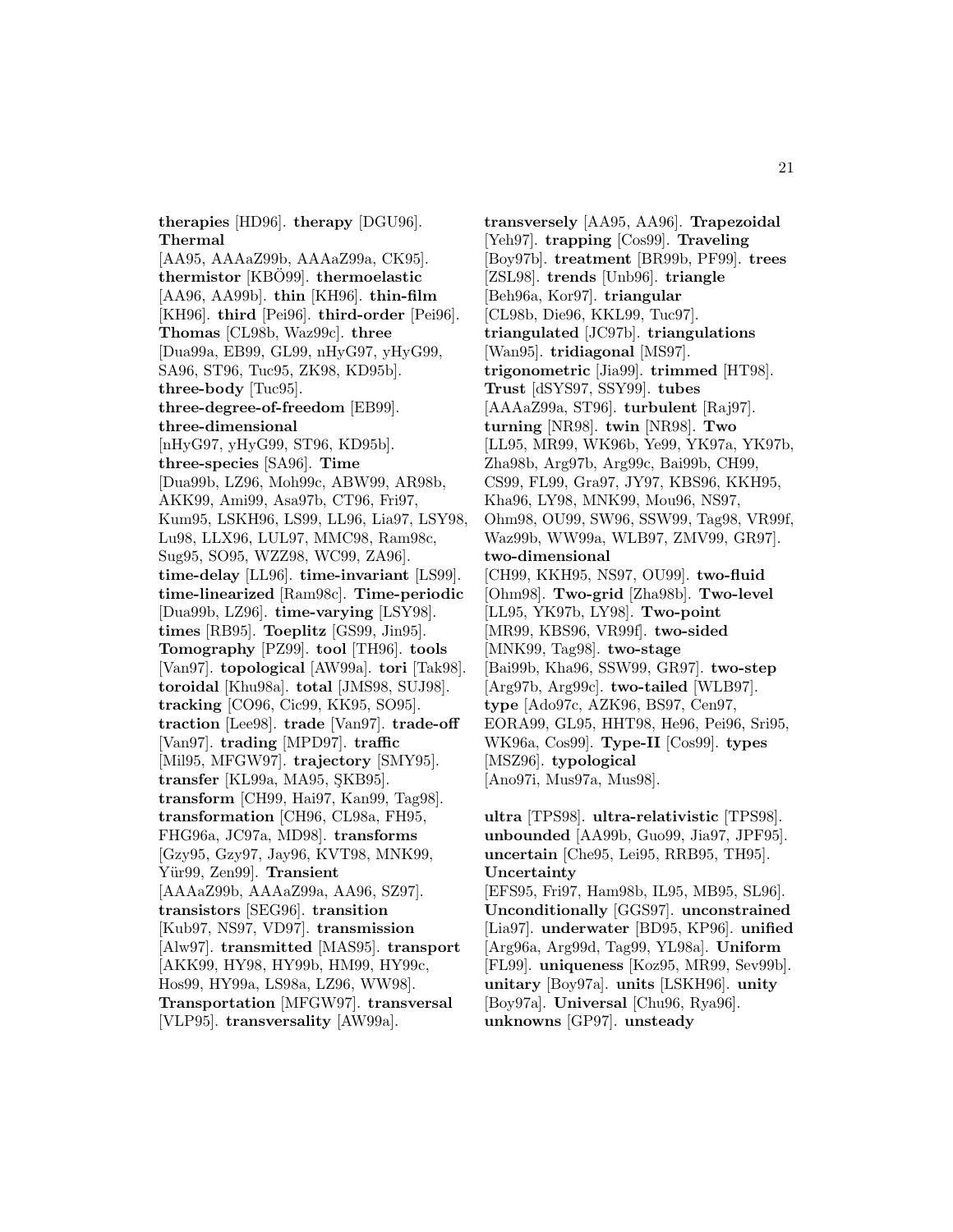[BJTW98, nHyG97, yHyG99, JFW96, Raj97]. **unstirred** [BR98]. **unstructured** [LS98a]. **updating** [AB95b]. **Upper** [BDS96]. **Upstream** [Ram98d]. **uptake** [OA97]. **upwind** [V´az98]. **Urn** [MAS95]. **Use** [HD96, WC99, AFM97, Beh96b, ONOT98]. **used** [BR99b, TJ95]. **useful** [Par95]. **uses** [PMMA97]. **using** [BY99, Cen97, CW97, CLC97, Cic99, DF96, ESL98, FS98, GS95, GMGCL99, GP97, GKT96, HT98, HZ96, JC97a, Jay96, JY97, JL97, KL99b, LS98a, MBCvdV95, Ohm98, Ona97, PF99, Raj97, Sel95, SIA96, WK95, ZPY99]. **utility** [DH99b, MS99]. **utilization** [SS98a].

**V** [VR99e]. **Validated** [NJC99]. **Value** [BT97, AW99b, AG99, AY98, BKM95, Beh96b, CN97, Cha96a, Guo99, Gup98, HG99, Ibr96, Jia97, KR95a, KBS96, MR99, NJC99, Pei95, Pei96, QA98, RGL97b, Sas95b, Sev99b, TS98, VS96, VR99f, Wan99a, Wan99b, WCG97, WA99, YK97a]. **valued** [Ibr96, MvL98]. **values** [Gri98, Waz97c]. **Vandermonde** [GS97]. **variable** [Asa97b, Dég96, FBSS96, SW96, TG97]. **variable-coefficient** [TG97]. **variables** [AP95, Ami97, HI97, WP97]. **variant** [AY98]. **variational** [PZ97, PK98, ZZ98, Zha97c]. **variety** [KBO99]. **various** [ESL98, KSZ<sup>+</sup>95]. **Varying** [SBH96, LSY98]. **vector** [XZL97]. **vectors** [LUL97]. **vehicle** [BD95, CO96, KP96, SWL98]. **velocity** [BNN95, Raj97]. **vertex** [Kor97]. **very** [KWS95]. **VI** [VR99f]. **via** [ABT98, BK99, CS96, HZ95, MF99, MW98, Mil98, Mus97b, Pap96, RAL95, RAL97, Sol98, TG97, XYY96]. **Vibration** [MD98, Ado96d, LR95, MB95, RL96]. **vibrations** [Bar95]. **violin** [Mit97, Mit99]. **virtual** [Zha98c]. **viscous** [HF95]. **visualization** [BK99, Kar98]. **VML** [Zha98c]. **Volterra** [AdO98, AR98b, Bla96,

LL96, SA96, Sol99a, WK96a, Waz99a]. **Volterra-type** [WK96a]. **Volume** [Ano95o, Ano95i, Ano95k, Ano95m, Ano95j, Ano95l, Ano95n, Ano96o, Ano96i, Ano96k, Ano96m, Ano96j, Ano96l, Ano96n, Ano97u, Ano97l, Ano97m, Ano97p, Ano97r, Ano97n, Ano97o, Ano97q, Ano97s, Ano97t, Ano98o, Ano98p, Ano98d, Ano98e, Ano98f, Ano98a, Ano98b, Ano98c, Ano99c, Ano99a, Ano99b, LM95, LS98a, STD98]. **volumes** [Ano95h, Ano96h, Ano97k, Ano99d]. **Voronoı** [HT98]. **vortex** [Cos99]. **Vries** [RC99]. **vs** [AB95a].

**W** [Chu97]. **water** [BDS96, DH99a, HYL97, Khu98c, OA97, PMMA97, RPT97, YBR97]. **Wave** [ENS96, Abu99a, Boy97b, KD95a, KD95b, Reg96, Waz98b]. **waveform** [Son96, Zha96a]. **wavelet** [XS95, ZL98c]. **waves** [AA99a, AAA99, AA99c, Ahm99, Boy97b, DH99a, Khu98c]. **weak** [Abu97, JK98]. **weakly** [Bai99a, WK96a]. **weight** [GBS99]. **weighted** [CLC97, RBPK96, YL98a]. **weighting** [CL99]. **white** [WL97]. **widely** [HZL97]. **Wiener** [NLC95]. **Wigley** [BJTW98]. **windowing** [Zha96a].

**Zakharov** [Ado97b]. **zero** [Sor96]. **zeros** [Sor97b, Sor99, XZL97, ZS99].

# **References**

#### **Abd-Alla:1995:TST**

[AA95] A. M. Abd-Alla. Thermal stress in a transversely isotropic circular cylinder due to an instantaneous heat source. Applied Mathematics and Computation, 68(2–3):113–124, March 15, 1995. CODEN AMHCBQ. ISSN 0096-3003 (print), 1873- 5649 (electronic). URL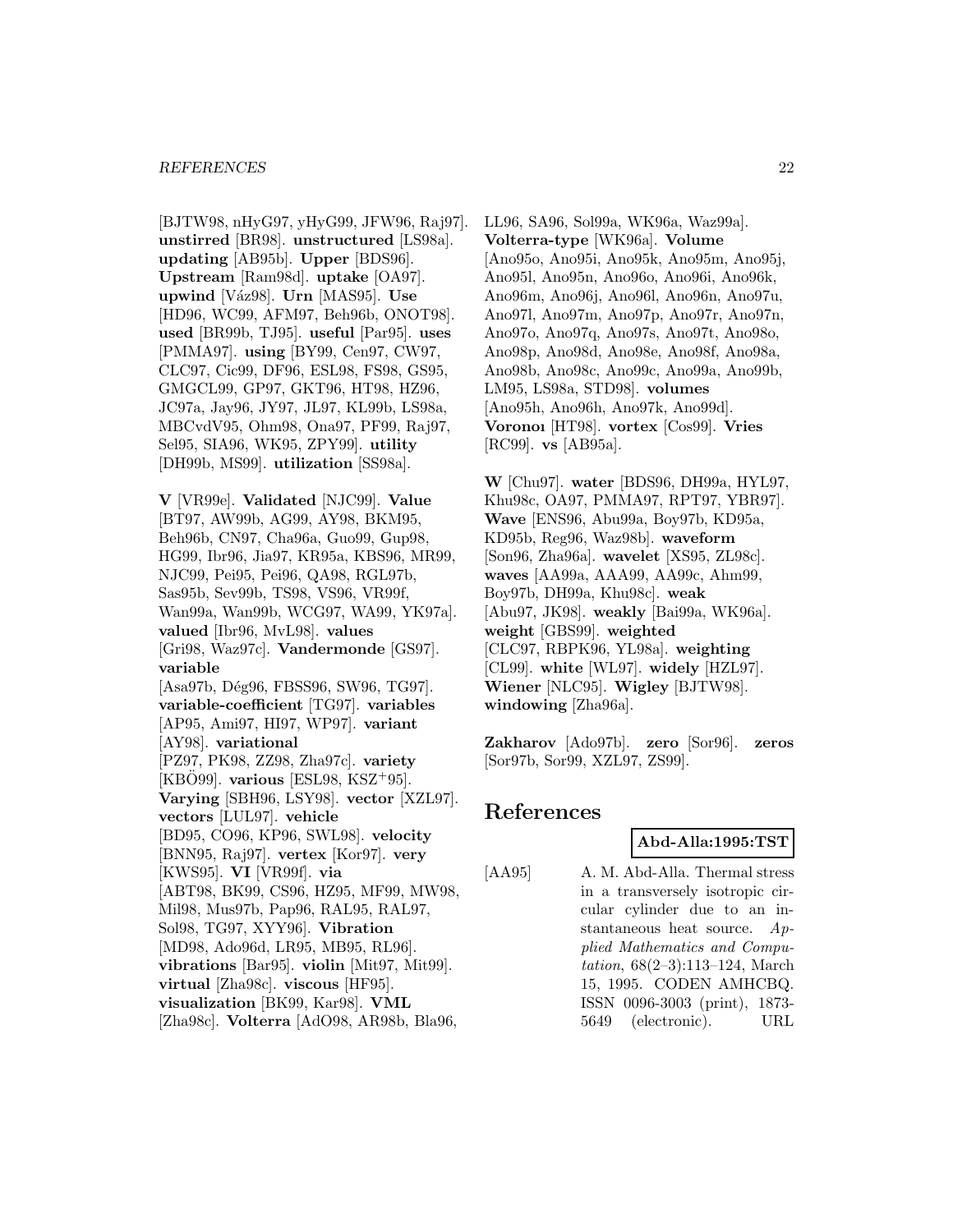http://www.sciencedirect. com/science/article/pii/ 009630039400085I.

# **Abd-Alla:1996:TRI**

[AA96] A. M. Abd-Alla. Transient response of inhomogeneous transversely isotropic thermoelastic cylinder to a dynamic input. Applied Mathematics and Computation, 74(1):1–13, January 1996. CODEN AMHCBQ. ISSN 0096-3003 (print), 1873- 5649 (electronic). URL http://www.sciencedirect. com/science/article/pii/ 0096300394002460.

# **Abd-Alla:1999:EIS**

[AA99a] A. M. Abd-Alla. The effect of initial stress and orthotropy on the propagation waves in a hollow cylinder. Applied Mathematics and Computation, 106(2–3):237–244, December 1999. CODEN AMHCBQ. ISSN 0096-3003 (print), 1873- 5649 (electronic). URL http://www.sciencedirect. com/science/article/pii/ S0096300398101261.

# **Abd-Alla:1999:GTI**

[AA99b] A. M. Abd-Alla. On a generalized thermoelastic interaction in an unbounded body due to a line heat source.  $Ap$ plied Mathematics and Computation, 100(2–3):285–295, May 1999. CODEN AMHCBQ. ISSN 0096-3003 (print), 1873- 5649 (electronic). URL http://www.sciencedirect.

com/science/article/pii/ S0096300398000320.

# **Abd-Alla:1999:PRW**

[AA99c] A. M. Abd-Alla. Propagation of Rayleigh waves in an elastic half-space of orthotropic material. Applied Mathematics and Computation, 99(1):61–69, March 1, 1999. CODEN AMHCBQ. ISSN 0096-3003 (print), 1873- 5649 (electronic). URL http://www.sciencedirect. com/science/article/pii/ S0096300397101709.

#### **Abd-Alla:1999:PLW**

[AAA99] A. M. Abd-Alla and S. M. Ahmed. Propagation of Love waves in a non-homogeneous orthotropic elastic layer under initial stress overlying semiinfinite medium. Applied Mathematics and Computation, 106(2–3):265–275, December 1999. CODEN AMHCBQ. ISSN 0096-3003 (print), 1873- 5649 (electronic). URL http://www.sciencedirect. com/science/article/pii/ S0096300398101285.

# **Abd-All:1999:TTSb**

[AAAaZ99a] A. M. Abd-All, A. N. Abdalla, and N. A. Zeidan. Transient thermal stresses in a rotation non-homogeneous cylindrically orthotropic composite tubes. Applied Mathematics and Computation, 105(2–3): 253–269, November/December 1999. CODEN AMHCBQ. ISSN 0096-3003 (print), 1873-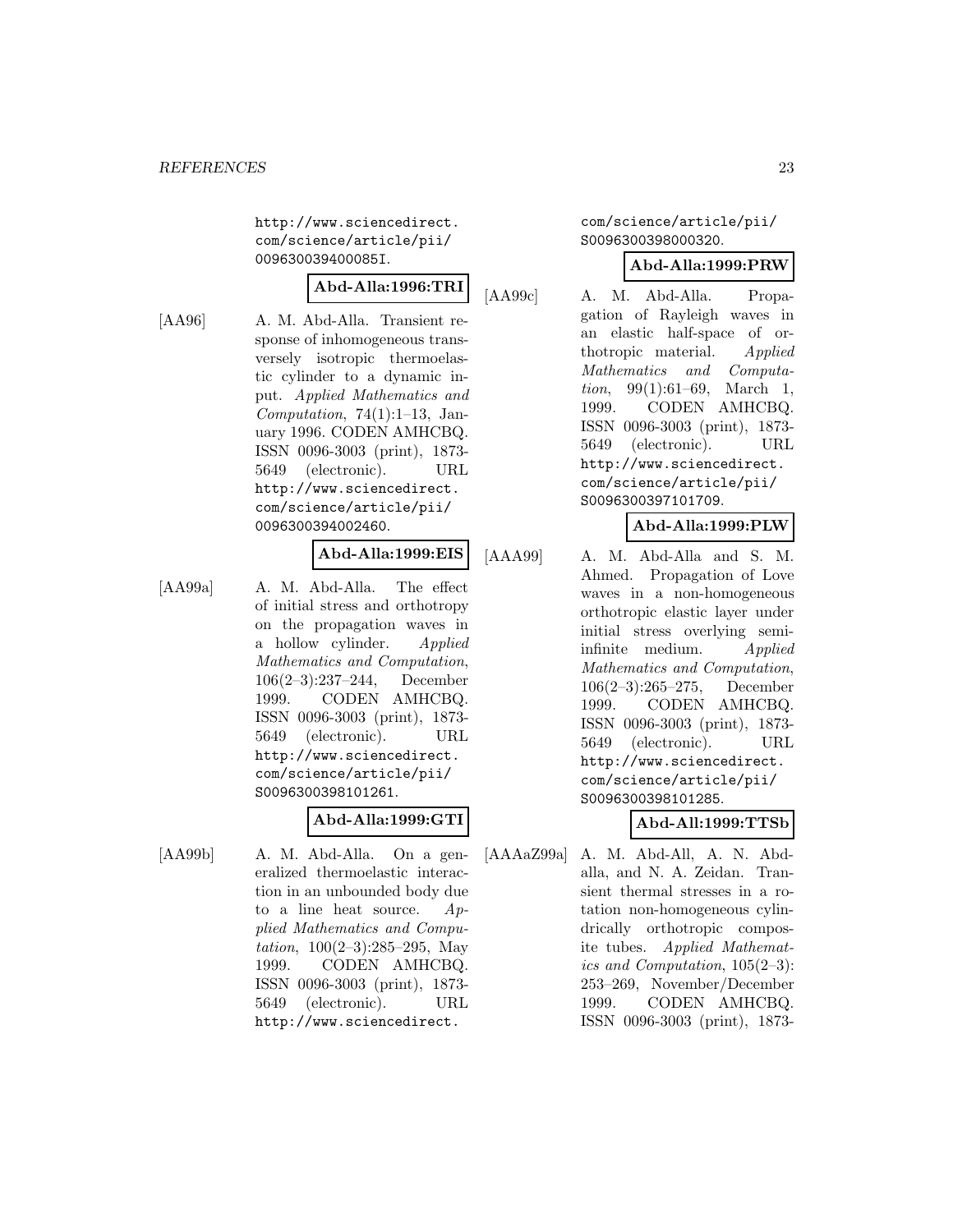5649 (electronic). URL http://www.sciencedirect. com/science/article/pii/ S0096300398101042.

#### **Abd-All:1999:TTSa**

[AAAaZ99b] A. M. Abd-All, A. N. Abdalla, and N. A. Zeidan. Transient thermal stresses in a spherically orthotropic elastic medium with spherical cavity. Applied Mathematics and Computation, 105(2–3): 231–252, November/December 1999. CODEN AMHCBQ. ISSN 0096-3003 (print), 1873- 5649 (electronic). URL http://www.sciencedirect. com/science/article/pii/ S0096300398100930.

#### **Alwasel:1998:EPB**

[AAAN98] I. Alwasel, A. Alzaid, and H. Al-Nachawati. Estimating the parameters of the binomial autoregressive process of order one. Applied Mathematics and Computation, 95 (2–3):193–204, September 15, 1998. CODEN AMHCBQ. ISSN 0096-3003 (print), 1873- 5649 (electronic). URL http://www.sciencedirect. com/science/article/pii/ S0096300397101023.

#### **Abdel-Aziz:1999:SAL**

[AAES99] Mohammedi R. Abdel-Aziz and Salah M. El-Sayed. Sensitivity analysis of the largest dependent eigenvalue functions of eigensystems. Applied Mathematics and Computation,  $100(2-3):103-110$ , May

1999. CODEN AMHCBQ. ISSN 0096-3003 (print), 1873- 5649 (electronic). URL http://www.sciencedirect. com/science/article/pii/ S0096300398000319.

#### **Angleton:1995:LSR**

[AB95a] George M. Angleton and Charles D. Bonham. Least squares regression vs. geometric mean regression for ecotoxicology studies. Applied Mathematics and Computation, 72(1):21–32, September 15, 1995. CODEN AMHCBQ. ISSN 0096-3003 (print), 1873- 5649 (electronic). URL http://www.sciencedirect. com/science/article/pii/ 009630039400161V.

# **Azaiez:1995:PAC**

[AB95b] M. Naceur Azaiez and Vicki M. Bier. Perfect aggregation for a class of general reliability models with Bayesian updating. Applied Mathematics and Computation, 73(2–3):281–302, December 1995. CODEN AMHCBQ. ISSN 0096-3003 (print), 1873- 5649 (electronic). URL http://www.sciencedirect. com/science/article/pii/ 0096300395000682.

# **Abdou:1999:IEC**

[Abd99] M. A. Abdou. Integral equation and contact problem for a system of impressing stamps. Applied Mathematics and Computation, 106(2–3):141–148, December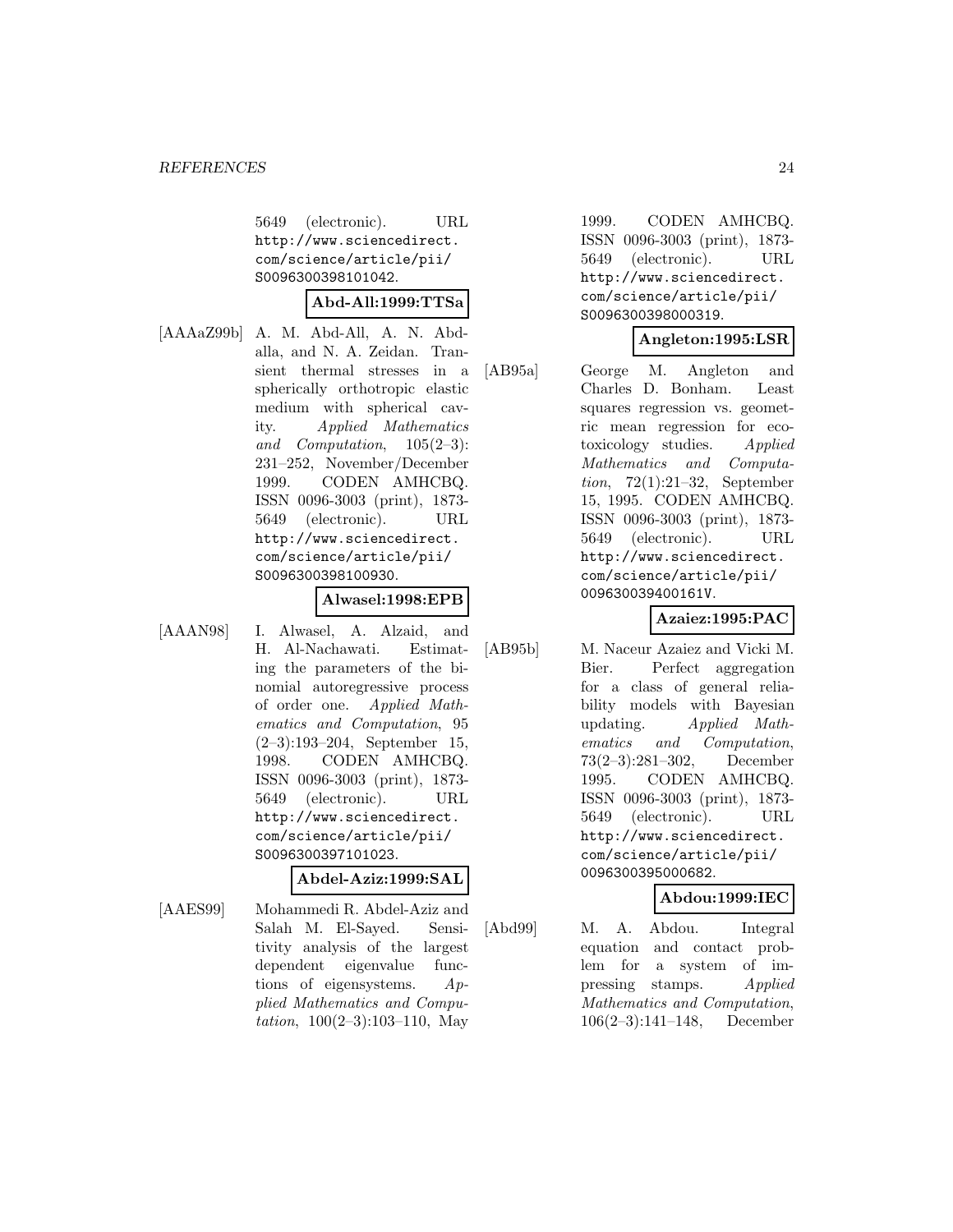1999. CODEN AMHCBQ. ISSN 0096-3003 (print), 1873- 5649 (electronic). URL http://www.sciencedirect. com/science/article/pii/ S009630039810108X.

#### **Abaffy:1998:PMA**

[ABT98] Jozsef Abaffy, Marida Bertocchi, and Anna Torriero. Perturbations of M-matrices via ABS methods and their applications to input-output analysis. Applied Mathemat-

ics and Computation, 94  $(2-3):145-170$ , August 15, 1998. CODEN AMHCBQ. ISSN 0096-3003 (print), 1873- 5649 (electronic). URL http://www.sciencedirect. com/science/article/pii/

**Abuelmaatti:1997:HIP**

[Abu97] Muhammad Taher Abuelma'atti. Harmonic and intermodulation performance of some abrupt and weak nonlinearities. Applied Mathematics and Computation, 83(1):87–96, April 1997. CODEN AMHCBQ. ISSN 0096-3003 (print), 1873- 5649 (electronic). URL http://www.sciencedirect. com/science/article/pii/ S0096300396000495.

S0096300397100856.

# **Abuelmaatti:1999:NDF**

[Abu99a] Muhammad Taher Abuelma'atti. Nonlinear distortion of an FM signal by half-wave linear rectification. Applied Mathematics and Computation, 99(1):47–59, March 1,

1999. CODEN AMHCBQ. ISSN 0096-3003 (print), 1873- 5649 (electronic). URL http://www.sciencedirect. com/science/article/pii/ S0096300397101795.

#### **Abuelmaatti:1999:SAC**

[Abu99b] Muhammad Taher Abuelma'atti. A simple algorithm for computing the Fourier spectrum of experimentally obtained signals. Applied Mathematics and Computation, 98(2–3):229– 239, February 1999. CO-DEN AMHCBQ. ISSN 0096- 3003 (print), 1873-5649 (electronic). URL http://www. sciencedirect.com/science/ article/pii/S0096300397101606.

# **Agarwal:1999:SLE**

[ABW99] Ravi P. Agarwal, Martin Bohner, and Patricia J. Y. Wong. Sturm–Liouville eigenvalue problems on time scales. Applied Mathematics and Computation, 99(2–3):153–166, March 15, 1999. CODEN AMHCBQ. ISSN 0096-3003 (print), 1873- 5649 (electronic). URL http://www.sciencedirect. com/science/article/pii/ S0096300398000046.

# **Anghel:1997:NMM**

[AC97] V. N. P. Anghel and W.- H. Choe. Numerical methods for magnetized plasma equations with boundary singularity. Applied Mathematics and Computation, 85 (2–3):149–164, September 1, 1997. CODEN AMHCBQ.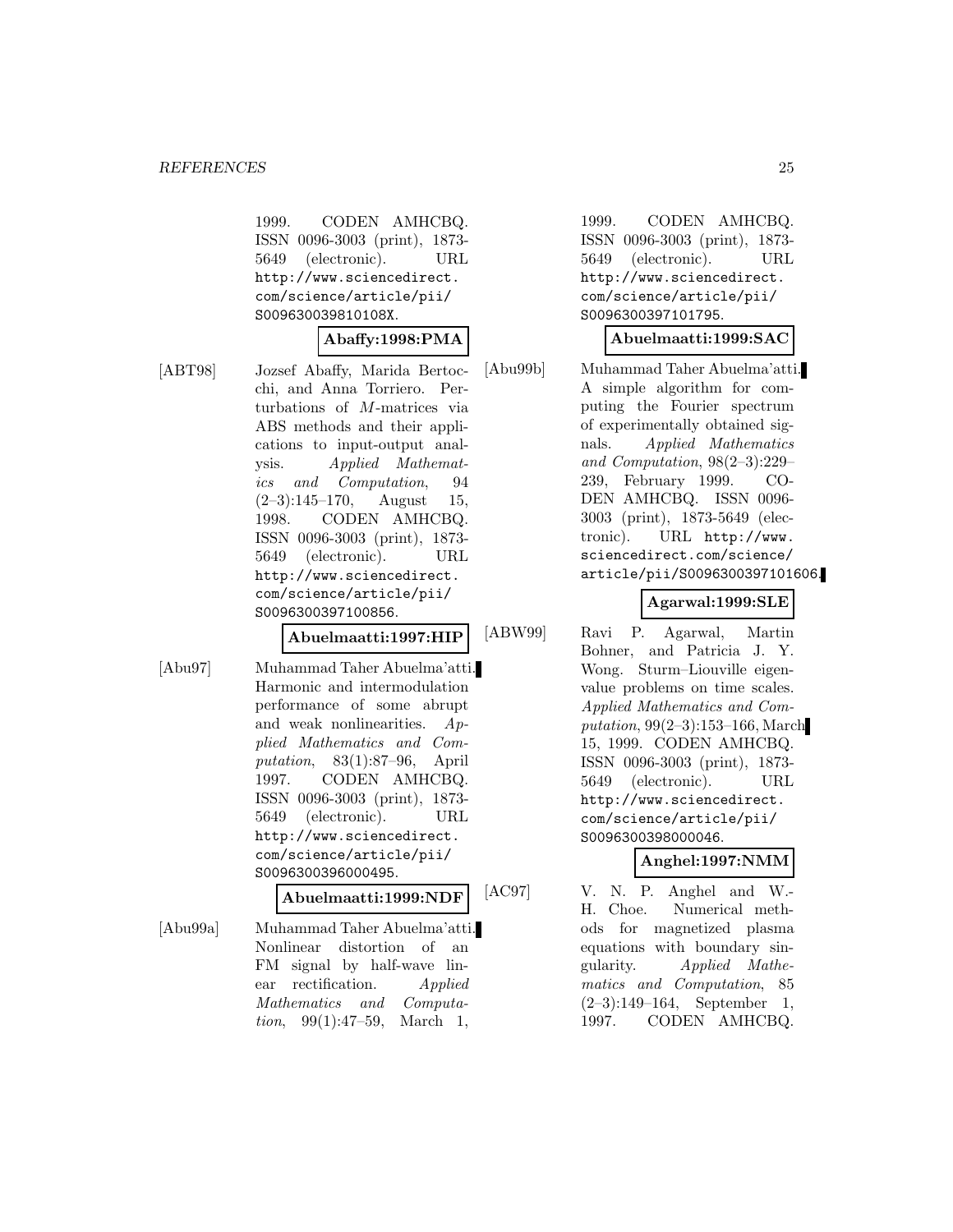ISSN 0096-3003 (print), 1873- 5649 (electronic). URL http://www.sciencedirect. com/science/article/pii/ S0096300396001324.

#### **Agouzal:1998:EMA**

[AD98] A. Agouzal and N. Debit. Equilibrium method to approximate elliptic problems with non-standard boundary conditions. Applied Mathematics and Computation, 95 (2–3):165–171, September 15, 1998. CODEN AMHCBQ. ISSN 0096-3003 (print), 1873- 5649 (electronic). URL http://www.sciencedirect. com/science/article/pii/ S0096300397100789.

# **Adamatzky:1997:HCA**

[Ada97] Andrew Adamatzky. How cellular automaton plays Minesweeper. Applied Mathematics and Computation, 85(2–3):127–137, September 1, 1997. CODEN AMHCBQ. ISSN 0096-3003 (print), 1873-5649 (electronic). URL http://www. sciencedirect.com/science/ article/pii/S0096300396001178.

# **Adamatzky:1998:MSA**

[Ada98] Andrew Adamatzky. Masterslave algebra: On the binary compositions of distributed beliefs. Applied Mathematics and Computation, 95 (2–3):173–180, September 15, 1998. CODEN AMHCBQ. ISSN 0096-3003 (print), 1873- 5649 (electronic). URL http://www.sciencedirect. com/science/article/pii/ S0096300397100996.

#### **Adamatzky:1999:NBC**

[Ada99] Andrew Adamatzky. Nonconstructible blocks in 1D cellular automata: minimal generators and natural systems. Applied Mathematics and Computation, 99(1):77–91, March 1, 1999. CODEN AMHCBQ. ISSN 0096-3003 (print), 1873- 5649 (electronic). URL http://www.sciencedirect. com/science/article/pii/ S0096300397101771.

# **Adomian:1996:BKM**

[Ado96a] G. Adomian. The Burridge– Knopoff model. Applied Mathematics and Computa*tion*,  $77(2-3):131-132$ , July 1996. CODEN AMHCBQ. ISSN 0096-3003 (print), 1873- 5649 (electronic). URL http://www.sciencedirect. com/science/article/pii/ S0096300395001956.

#### **Adomian:1996:CME**

[Ado96b] G. Adomian. Coupled Maxwell equations for electromagnetic scattering. Applied Mathematics and Computation, 77(2– 3):133–135, July 1996. CO-DEN AMHCBQ. ISSN 0096- 3003 (print), 1873-5649 (electronic). URL http://www. sciencedirect.com/science/ article/pii/S0096300395001964.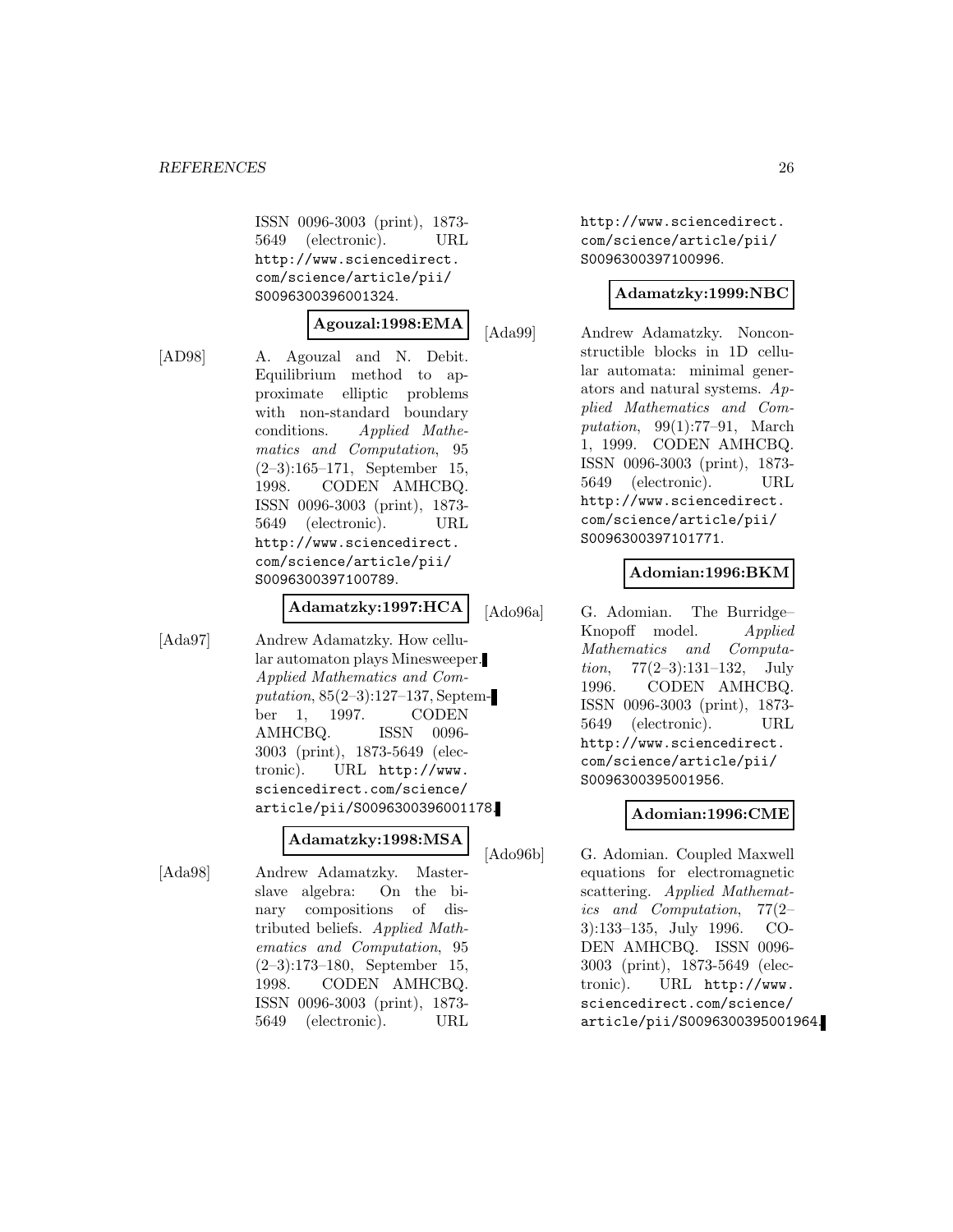# **Adomian:1996:KPE**

[Ado96c] G. Adomian. The Kadomtsev–

| Petviashvili equation. $Ap-$    |     |
|---------------------------------|-----|
| plied Mathematics and Com-      |     |
| putation, $76(1):95-97$ , April |     |
| 1996. CODEN AMHCBQ.             |     |
| ISSN 0096-3003 (print), 1873-   |     |
| 5649 (electronic).              | URL |
| http://www.sciencedirect.       |     |
| com/science/article/pii/        |     |
| 0096300395001867.               |     |
|                                 |     |

#### **Adomian:1996:NRV**

[Ado96d] G. Adomian. Nonlinear random vibration. Applied Mathematics and Computa*tion*,  $77(2-3):109-112$ , July 1996. CODEN AMHCBQ. ISSN 0096-3003 (print), 1873- 5649 (electronic). URL http://www.sciencedirect. com/science/article/pii/ S0096300395001921.

# **Adomian:1997:ESN**

[Ado97a] G. Adomian. Explicit solutions of nonlinear partial differential equations. Applied Mathematics and Computation, 88 (2–3):117–126, December 30, 1997. CODEN AMHCBQ. ISSN 0096-3003 (print), 1873- 5649 (electronic). URL http://www.sciencedirect. com/science/article/pii/ S0096300396001415.

#### **Adomian:1997:NPS**

[Ado97b] G. Adomian. Non-perturbative solution of the Klein–Gordon– Zakharov equation. Applied Mathematics and Computation, 81(1):89–92, January

1997. CODEN AMHCBQ. ISSN 0096-3003 (print), 1873- 5649 (electronic). URL http://www.sciencedirect. com/science/article/pii/ 0096300395003118.

#### **Adomian:1997:KTE**

[Ado97c] G. Adomian. On KdV type equations. Applied Mathematics and Computation, 88 (2–3):131–135, December 30, 1997. CODEN AMHCBQ. ISSN 0096-3003 (print), 1873- 5649 (electronic). URL http://www.sciencedirect. com/science/article/pii/ S0096300396002834.

# **Adomian:1997:DRD**

[Ado97d] G. Adomian. On the dynamics of a reaction-diffusion system. Applied Mathematics and Computation, 81(1):93–95, January 1997. CODEN AMHCBQ. ISSN 0096-3003 (print), 1873- 5649 (electronic). URL http://www.sciencedirect. com/science/article/pii/ 0096300395003126.

# **Adomian:1997:OPR**

[Ado97e] G. Adomian. Optical propagation in random media. Applied Mathematics and Computation, 88(2–3):127–129, December 30, 1997. CODEN AMHCBQ. ISSN 0096-3003 (print), 1873- 5649 (electronic). URL http://www.sciencedirect. com/science/article/pii/ S0096300396002822.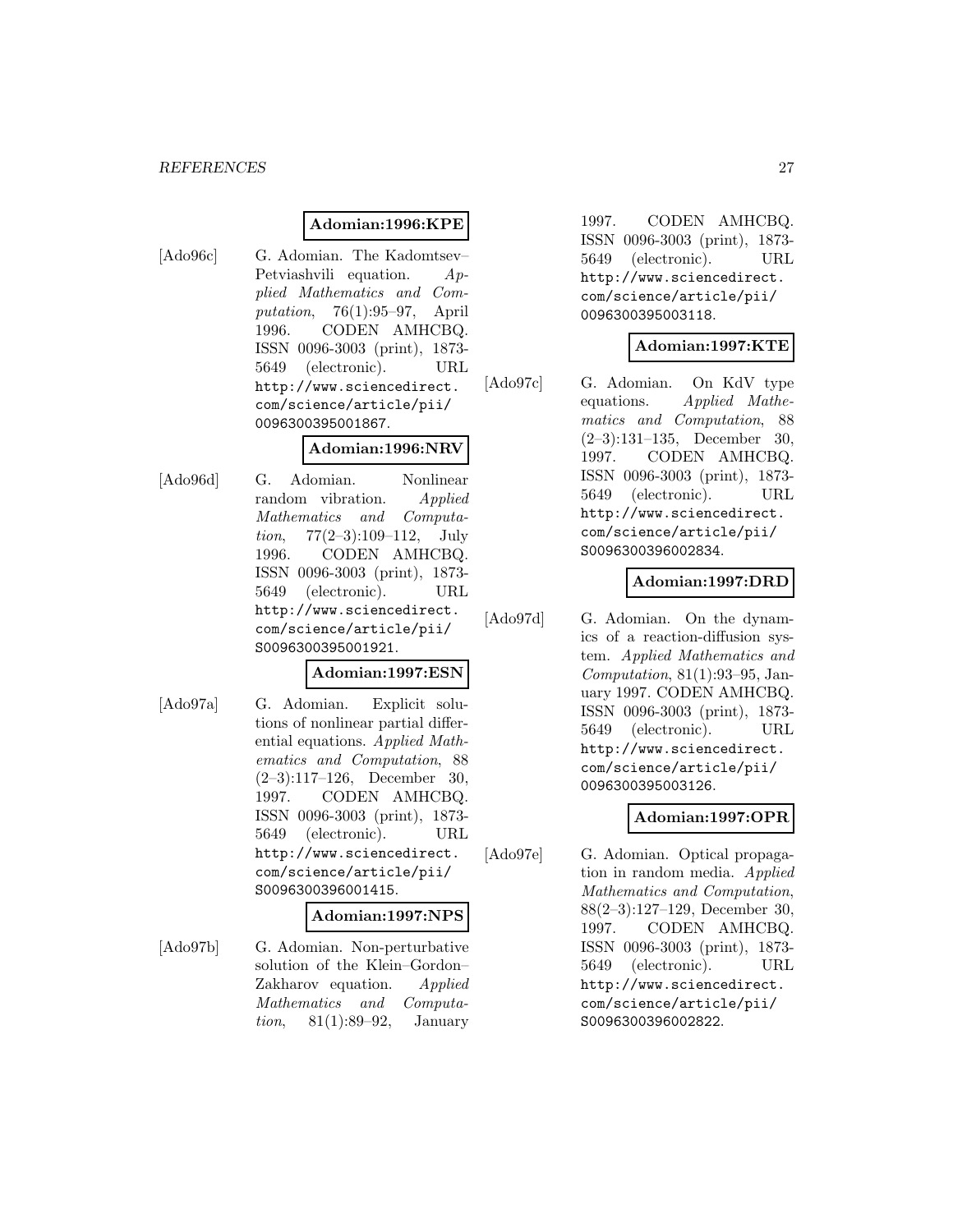#### **Ahmad:1998:ENP**

[AdO98] Shair Ahmad and Francisco Montes G99] de Oca. Extinction in nonautonomous T -periodic competitive Lotka–Volterra system. Applied Mathematics and Computation, 90(2–3):155–166, March 15, 1998. CODEN AMHCBQ. ISSN 0096-3003 (print), 1873- 5649 (electronic). URL http://www.sciencedirect. com/science/article/pii/ S0096300397003962.

#### **Ananda:1996:ABE**

[ADS96] Malwane M. Ananda, Rohan J. Dalpatadu, and Ashok K. Singh. Adaptive Bayes estimators for parameters of the Gompertz survival model. Applied Mathematics and Computation, 75(2–3):167–177, March 15, 1996. CODEN AMHCBQ. ISSN 0096-3003 (print), 1873- 5649 (electronic). URL http://www.sciencedirect. com/science/article/pii/ S0096300396900594.

# **Antoine:1997:MCL**

[AFM97] Jacques Antoine, Günther Fischer, and Marek Makowski. Multiple criteria land use analysis. Applied Mathematics and Computation, 83(2–3):195–215, May 1997. CODEN AMHCBQ. ISSN 0096-3003 (print), 1873- 5649 (electronic). URL http://www.sciencedirect. com/science/article/pii/ S0096300396001907.

# **Al-Gahtani:1999:IBS**

H. J. Al-Gahtani. Integralbased solution for a class of second order boundary value problems. Applied Mathematics and Computation, 98(1):43–48, January 1999. CODEN AMHCBQ. ISSN 0096-3003 (print), 1873- 5649 (electronic). URL http://www.sciencedirect. com/science/article/pii/ S0096300397101503.

#### **Awartani:1999:NRG**

[AH99a] Marwan Awartani and M. H. Hamdan. Non-reactive gasparticulate models of flow through porous media.  $Ap$ plied Mathematics and Computation, 100(1):93–102, April 1999. CODEN AMHCBQ. ISSN 0096-3003 (print), 1873- 5649 (electronic). URL http://www.sciencedirect. com/science/article/pii/ S0096300398000137.

#### **Awartani:1999:SAG**

[AH99b] Marwan Awartani and M. H. Hamdan. Some admissible geometries in the study of steady plane flow of a dusty fluid through porous media. Applied Mathematics and Computation, 100(1):85–92, April 1999. CODEN AMHCBQ. ISSN 0096-3003 (print), 1873- 5649 (electronic). URL http://www.sciencedirect. com/science/article/pii/ S0096300398000125.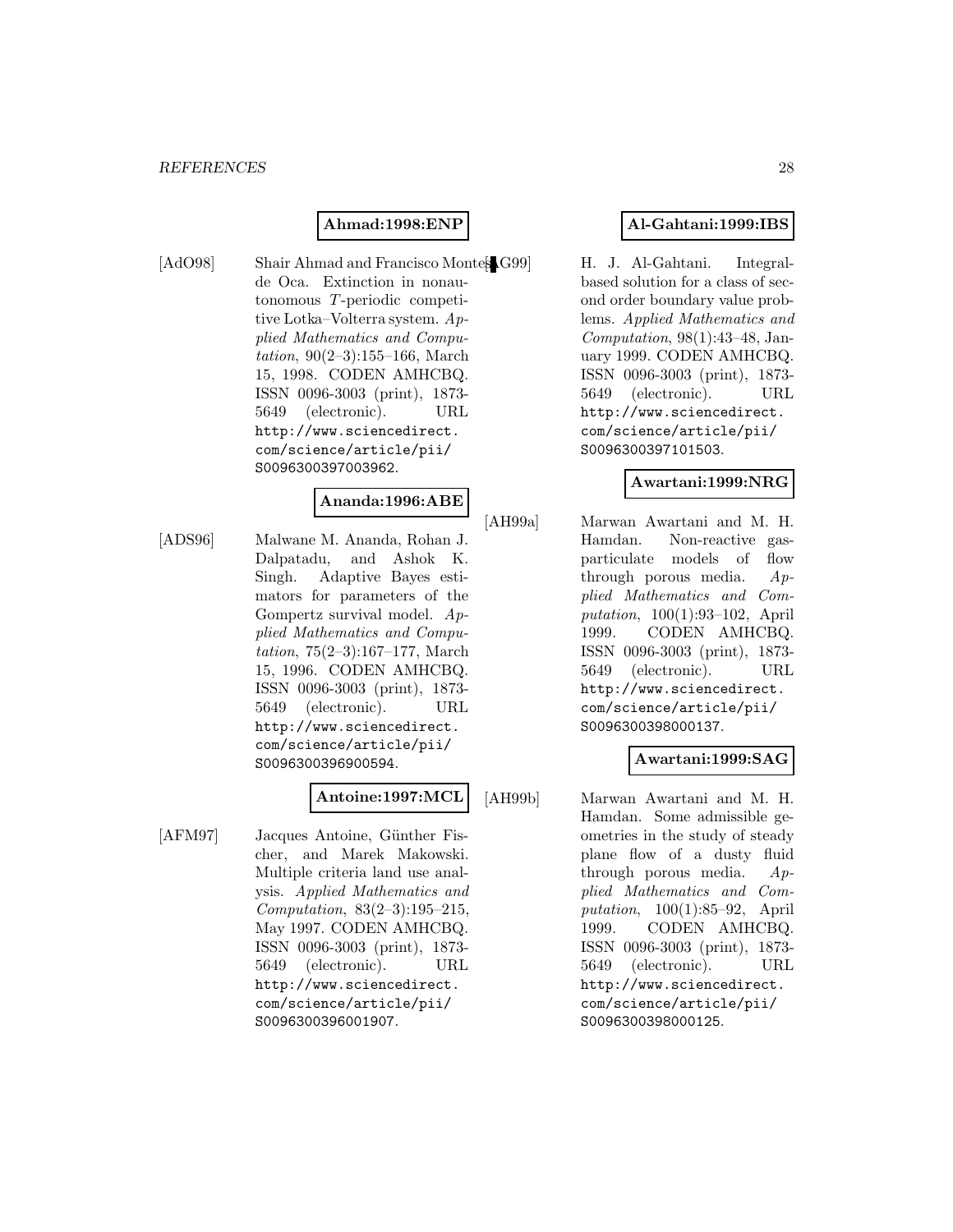# **Ahmed:1999:IGP**

[Ahm99] S. M. Ahmed. Influence of gravity on the propagation of waves in granular medium. Applied Mathematics and Computation, 101(2–3):269–280, June 15, 1999. CODEN AMHCBQ. ISSN 0096-3003 (print), 1873- 5649 (electronic). URL http://www.sciencedirect. com/science/article/pii/ S0096300398100061.

# **Ali:1996:AFC**

[AK96] Ismail Ali and Shyam Kalla. An application of fractional calculus to the solution of a general class of differintegral equations. Applied Mathematics and Computation, 77(2–3):137–152, July 1996. CODEN AMHCBQ. ISSN 0096-3003 (print), 1873- 5649 (electronic). URL http://www.sciencedirect. com/science/article/pii/ S0096300395001972.

# **Ali:1999:TDM**

[AKK99] I. Ali, S. L. Kalla, and H. G. Khajah. A time dependent model for the transport of heavy pollutants from groundlevel aerial sources. Applied Mathematics and Computation, 105(1):91–99, October 1999. CODEN AMHCBQ. ISSN 0096-3003 (print), 1873- 5649 (electronic). URL http://www.sciencedirect. com/science/article/pii/ S0096300398100917.

# **Alwash:1997:LCD**

[Alw97] M. A. M. Alwash. Limit cycles in a disease transmission model. Applied Mathematics and Computation, 86(1):85–92, September 15, 1997. CODEN AMHCBQ. ISSN 0096-3003 (print), 1873- 5649 (electronic). URL http://www.sciencedirect. com/science/article/pii/ S0096300396001749.

# **Allegretto:1999:NAS**

[ALZ99] W. Allegretto, Y. Lin, and A. Zhou. Numerical analysis for systems with memory arising from semiconductor simulations. Applied Mathematics and Computation, 105(2–3): 101–119, November/December 1999. CODEN AMHCBQ. ISSN 0096-3003 (print), 1873- 5649 (electronic). URL http://www.sciencedirect. com/science/article/pii/ S0096300398100814.

# **Agwu:1998:OCD**

[AM98] Nwojo N. Agwu and Clyde F. Martin. Optimal control of dynamic systems: Application to spline approximations. Applied Mathematics and Computation, 97(2–3):99–138, December 15, 1998. CODEN AMHCBQ. ISSN 0096-3003 (print), 1873- 5649 (electronic). URL http://www.sciencedirect. com/science/article/pii/ S0096300397101011.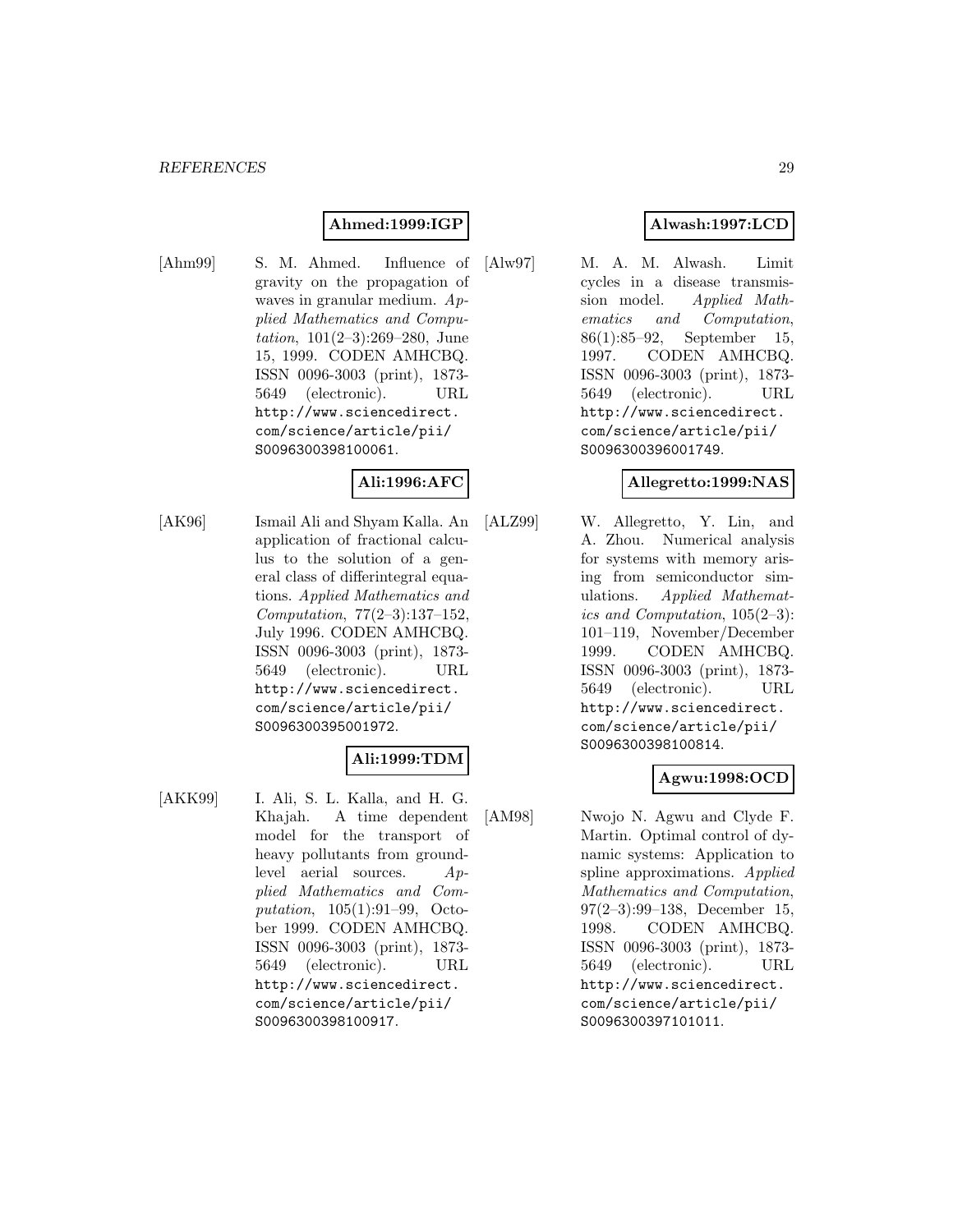#### **Aminzadeh:1997:ERE**

[Ami97] M. S. Aminzadeh. Estimation of reliability for exponential stress-strength models with explanatory variables. Applied Mathematics and Computation, 84(2–3):269–274, July 1997. CODEN AMHCBQ. ISSN 0096-3003 (print), 1873- 5649 (electronic). URL http://www.sciencedirect. com/science/article/pii/ S0096300396000902.

#### **Aminzadeh:1999:ECS**

[Ami99] Mostafa S. Aminzadeh. Estimation of  $P(Z < Y)$  for correlated stochastic time series models. Applied Mathematics and Computation, 104(2–3):179–189, September 1999. CODEN AMHCBQ. ISSN 0096-3003 (print), 1873- 5649 (electronic). URL http://www.sciencedirect. com/science/article/pii/ S0096300398100723.

### **Anonymous:1995:EBa**

[Ano95a] Anonymous. Editorial Board. Applied Mathematics and Computation,  $67(1-3)$ :ii-iii, January/February 1995. CO-DEN AMHCBQ. ISSN 0096- 3003 (print), 1873-5649 (electronic). URL http://www. sciencedirect.com/science/ article/pii/0096300395900055.

#### **Anonymous:1995:EBb**

[Ano95b] Anonymous. Editorial Board. Applied Mathematics and Computation,  $68(1)$ :ii–iii, March 1,

1995. CODEN AMHCBQ. ISSN 0096-3003 (print), 1873- 5649 (electronic). URL http://www.sciencedirect. com/science/article/pii/ 0096300395900543.

#### **Anonymous:1995:EBc**

[Ano95c] Anonymous. Editorial Board. Applied Mathematics and Computation, 69(1):ii–iii, April 1995. CODEN AMHCBQ. ISSN 0096-3003 (print), 1873- 5649 (electronic). URL http://www.sciencedirect. com/science/article/pii/ 0096300395900098.

#### **Anonymous:1995:EBd**

[Ano95d] Anonymous. Editorial Board. Applied Mathematics and Computation,  $70(1)$ :ii–iii, June 1995. CODEN AMHCBQ. ISSN 0096-3003 (print), 1873- 5649 (electronic). URL http://www.sciencedirect. com/science/article/pii/ 0096300395900438.

# **Anonymous:1995:EBe**

[Ano95e] Anonymous. Editorial Board. Applied Mathematics and Computation,  $71(1)$ :ii–iii, August 1995. CODEN AMHCBQ. ISSN 0096-3003 (print), 1873- 5649 (electronic). URL http://www.sciencedirect. com/science/article/pii/ 0096300395900535.

# **Anonymous:1995:EBf**

[Ano95f] Anonymous. Editorial Board. Applied Mathematics and Com $putation, 72(1):ii$ –iii, September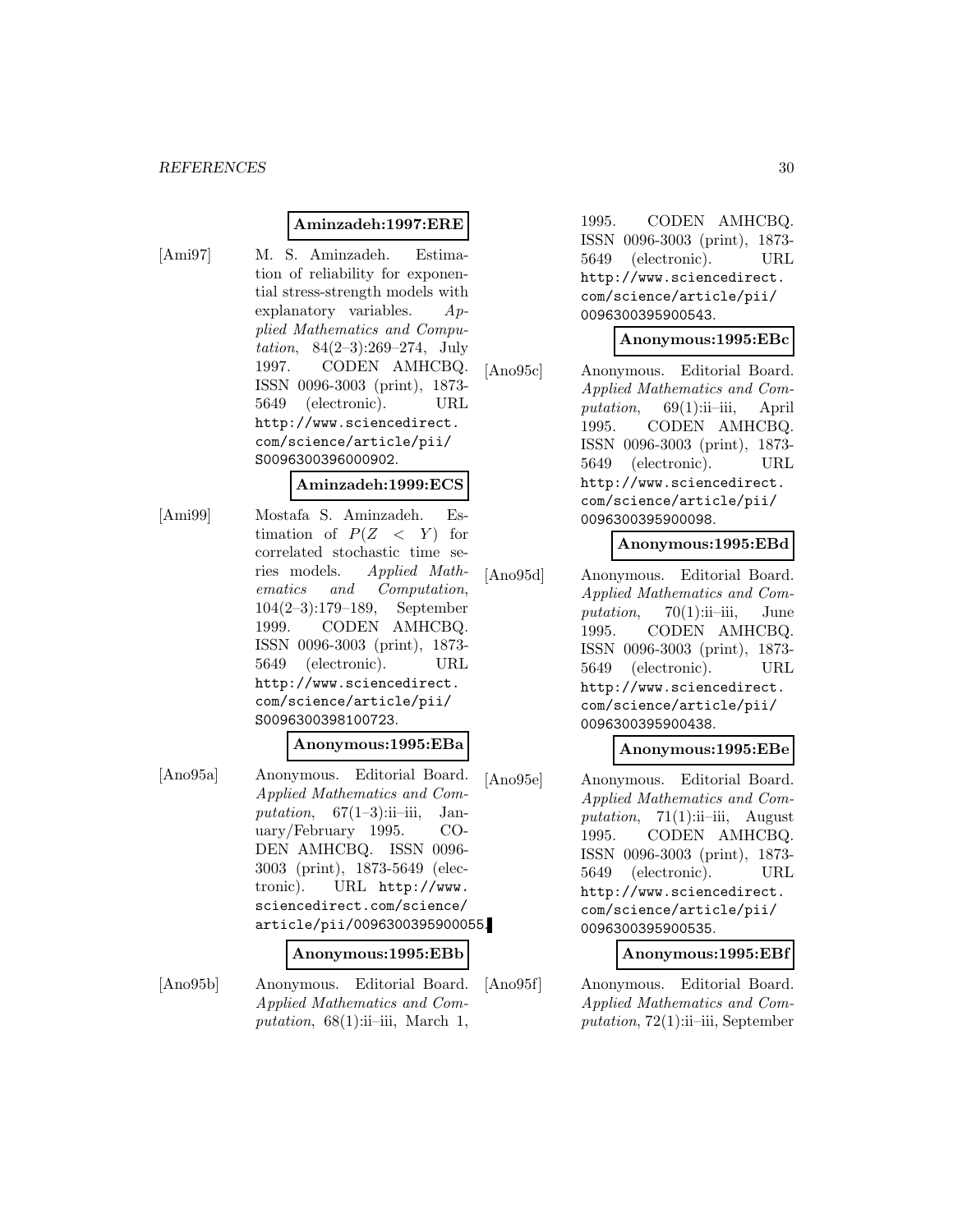15, 1995. CODEN AMHCBQ. ISSN 0096-3003 (print), 1873- 5649 (electronic). URL http://www.sciencedirect. com/science/article/pii/ 0096300395900136.

#### **Anonymous:1995:EBg**

[Ano95g] Anonymous. Editorial Board. Applied Mathematics and Computation, 73(1):??, November 1995. CODEN AMHCBQ. ISSN 0096-3003 (print), 1873- 5649 (electronic). URL http://www.sciencedirect. com/science/article/pii/ 0096300395900217.

#### **Anonymous:1995:SIV**

[Ano95h] Anonymous. Subject index to volumes 67–73, 1995. Applied Mathematics and Computation, 73(2–3):303–309, December 1995. CODEN AMHCBQ. ISSN 0096-3003 (print), 1873- 5649 (electronic). URL http://www.sciencedirect. com/science/article/pii/ 0096300395900454.

#### **Anonymous:1995:Va**

[Ano95i] Anonymous. Volume 68. Applied Mathematics and Computation, 68(2–3):??, March 15, 1995. CODEN AMHCBQ. ISSN 0096-3003 (print), 1873- 5649 (electronic). URL http://www.sciencedirect. com/science/article/pii/ 0096300395900551.

#### **Anonymous:1995:Vd**

[Ano95j] Anonymous. Volume 69. Applied Mathematics and Com-

putation,  $69(2-3):i-ii$ , May 1995. CODEN AMHCBQ. ISSN 0096-3003 (print), 1873- 5649 (electronic). URL http://www.sciencedirect. com/science/article/pii/ 0096300395900519.

#### **Anonymous:1995:Vb**

[Ano95k] Anonymous. Volume 70. Applied Mathematics and Computation,  $70(2-3)$ :i-ii, July 1995. CODEN AMHCBQ. ISSN 0096-3003 (print), 1873- 5649 (electronic). URL http://www.sciencedirect. com/science/article/pii/ 0096300395900373.

# **Anonymous:1995:Ve**

[Ano95l] Anonymous. Volume 71. Applied Mathematics and Computation, 71(2–3):??, September 1, 1995. CODEN AMHCBQ. ISSN 0096-3003 (print), 1873- 5649 (electronic). URL http://www.sciencedirect. com/science/article/pii/ 009630039590011X.

# **Anonymous:1995:Vc**

[Ano95m] Anonymous. Volume 72. Applied Mathematics and Computation,  $72(2-3)$ :i-ii, October 1995. CODEN AMHCBQ. ISSN 0096-3003 (print), 1873- 5649 (electronic). URL http://www.sciencedirect. com/science/article/pii/ 0096300395900039.

#### **Anonymous:1995:Vf**

[Ano95n] Anonymous. Volume 73. Applied Mathematics and Com-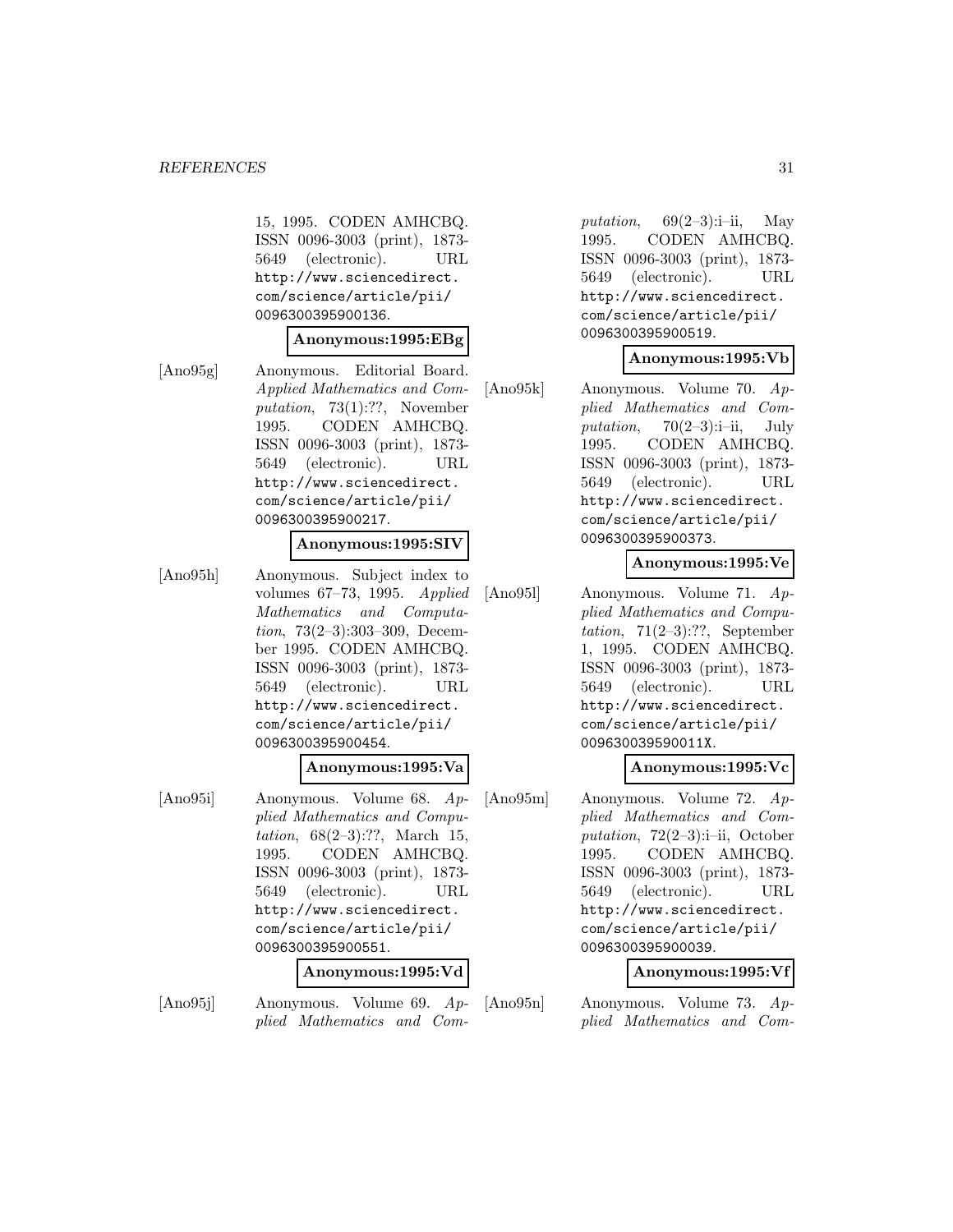putation, 73 $(2-3)$ :i-ii, December 1995. CODEN AMHCBQ. ISSN 0096-3003 (print), 1873- 5649 (electronic). URL http://www.sciencedirect. com/science/article/pii/ 0096300395900470.

#### **Anonymous:1995:VCX**

[Ano95o] Anonymous. Volume Contents. Applied Mathematics and Computation, 67 (1–3):??, January/February 1995. CODEN AMHCBQ. ISSN 0096-3003 (print), 1873- 5649 (electronic). URL http://www.sciencedirect. com/science/article/pii/ 0096300395900071.

# **Anonymous:1996:EBa**

[Ano96a] Anonymous. Editorial Board. Applied Mathematics and Computation, 74 $(1)$ :ii-iii, January 1996. CODEN AMHCBQ. ISSN 0096-3003 (print), 1873- 5649 (electronic). URL http://www.sciencedirect. com/science/article/pii/ S0096300396900478.

#### **Anonymous:1996:EBb**

[Ano96b] Anonymous. Editorial Board. Applied Mathematics and Computation, 75(1):??, March 1, 1996. CODEN AMHCBQ. ISSN 0096-3003 (print), 1873- 5649 (electronic). URL http://www.sciencedirect. com/science/article/pii/ S0096300396900375.

#### **Anonymous:1996:EBc**

[Ano96c] Anonymous. Editorial Board. Applied Mathematics and Computation,  $76(1)$ :ii–iii, April 1996. CODEN AMHCBQ. ISSN 0096-3003 (print), 1873- 5649 (electronic). URL http://www.sciencedirect. com/science/article/pii/ S0096300316900018.

#### **Anonymous:1996:EBd**

[Ano96d] Anonymous. Editorial Board. Applied Mathematics and Computation,  $77(1)$ :ii–iii, June 1996. CODEN AMHCBQ. ISSN 0096-3003 (print), 1873- 5649 (electronic). URL http://www.sciencedirect. com/science/article/pii/ 0096300396900296.

#### **Anonymous:1996:EBe**

[Ano96e] Anonymous. Editorial Board. Applied Mathematics and Computation,  $78(1)$ :ii–iii, August 1996. CODEN AMHCBQ. ISSN 0096-3003 (print), 1873- 5649 (electronic). URL http://www.sciencedirect. com/science/article/pii/ S0096300396900399.

#### **Anonymous:1996:EBf**

[Ano96f] Anonymous. Editorial Board. Applied Mathematics and Com $putation, 79(1):ii$ –iii, September 15, 1996. CODEN AMHCBQ. ISSN 0096-3003 (print), 1873- 5649 (electronic). URL http://www.sciencedirect. com/science/article/pii/ S0096300396900430.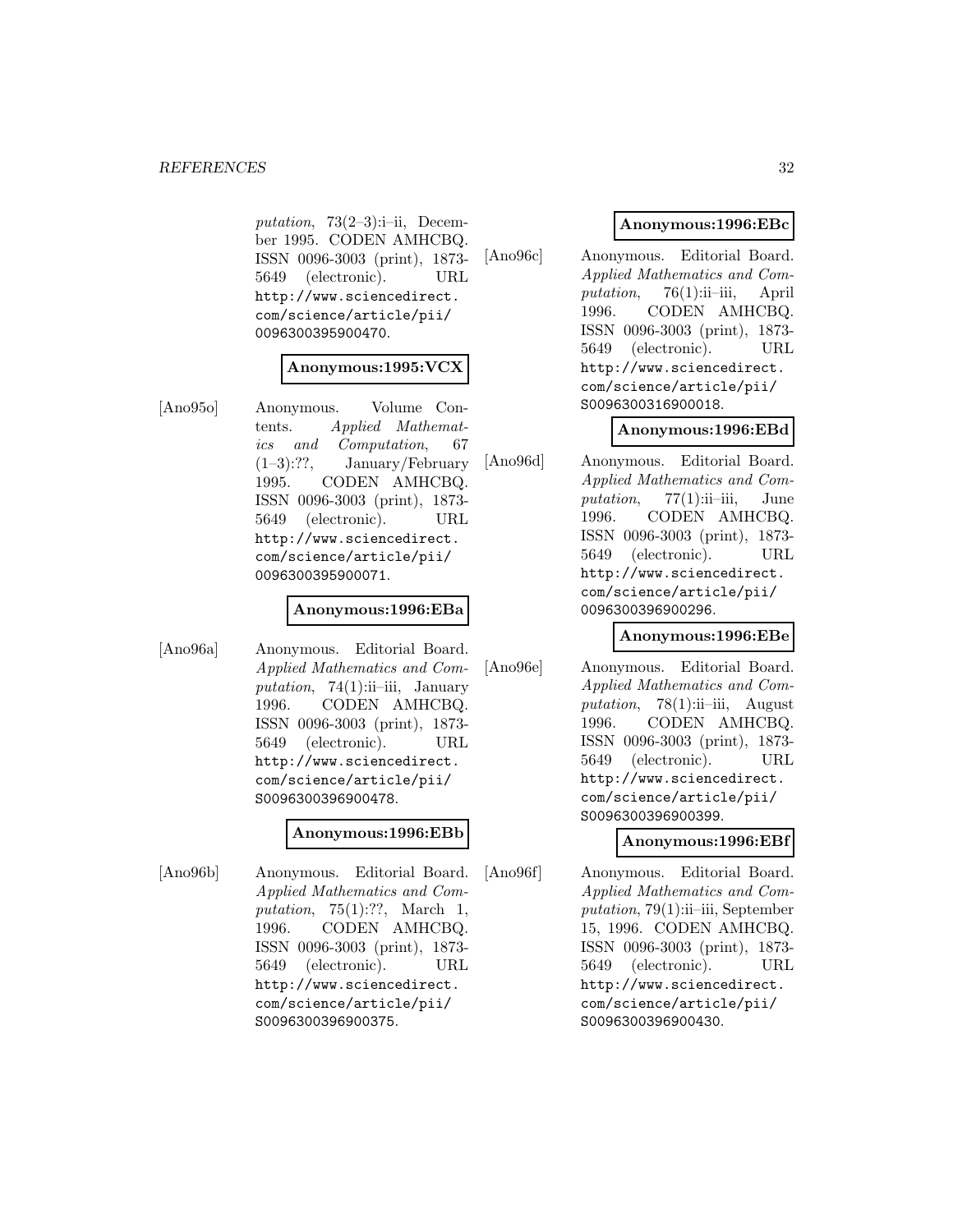#### *REFERENCES* 33

#### **Anonymous:1996:EBg**

[Ano96g] Anonymous. Editorial Board. Applied Mathematics and Computation,  $80(1)$ :ii–iii, November 1996. CODEN AMHCBQ. ISSN 0096-3003 (print), 1873- 5649 (electronic). URL http://www.sciencedirect. com/science/article/pii/ 0096300396900417.

# **Anonymous:1996:SIV**

[Ano96h] Anonymous. Subject index to volumes 74–80, 1996. Applied Mathematics and Computation, 80(2–3):301–306, December 1996. CODEN AMHCBQ. ISSN 0096-3003 (print), 1873- 5649 (electronic). URL http://www.sciencedirect. com/science/article/pii/ 0096300396900193.

### **Anonymous:1996:Vb**

[Ano96i] Anonymous. Volume 74. Applied Mathematics and Computation, 74(2–3):??, February 1996. CODEN AMHCBQ. ISSN 0096-3003 (print), 1873- 5649 (electronic). URL http://www.sciencedirect. com/science/article/pii/ 009630039690003X.

#### **Anonymous:1996:Ve**

[Ano96j] Anonymous. Volume 75. Applied Mathematics and Computation,  $75(2-3)$ :i-ii, March 15, 1996. CODEN AMHCBQ. ISSN 0096-3003 (print), 1873- 5649 (electronic). URL http://www.sciencedirect.

#### com/science/article/pii/ 0096300396900053.

#### **Anonymous:1996:Vc**

[Ano96k] Anonymous. Volume 76. Applied Mathematics and Computation,  $76(2-3):i-ii$ , May 1996. CODEN AMHCBQ. ISSN 0096-3003 (print), 1873- 5649 (electronic). URL http://www.sciencedirect. com/science/article/pii/ S0096300396900454.

# **Anonymous:1996:Vf**

[Ano96l] Anonymous. Volume 77. Applied Mathematics and Computation,  $77(2-3)$ :??, July 1996. CODEN AMHCBQ. ISSN 0096-3003 (print), 1873- 5649 (electronic). URL http://www.sciencedirect. com/science/article/pii/ 0096300396900119.

#### **Anonymous:1996:Vd**

[Ano96m] Anonymous. Volume 78. Applied Mathematics and Computation, 78(2–3):??, September 1, 1996. CODEN AMHCBQ. ISSN 0096-3003 (print), 1873- 5649 (electronic). URL http://www.sciencedirect. com/science/article/pii/ 0096300396900090.

#### **Anonymous:1996:Vg**

[Ano96n] Anonymous. Volume 79. Applied Mathematics and Computation, 79 $(2-3)$ :i-ii, October 1996. CODEN AMHCBQ. ISSN 0096-3003 (print), 1873- 5649 (electronic). URL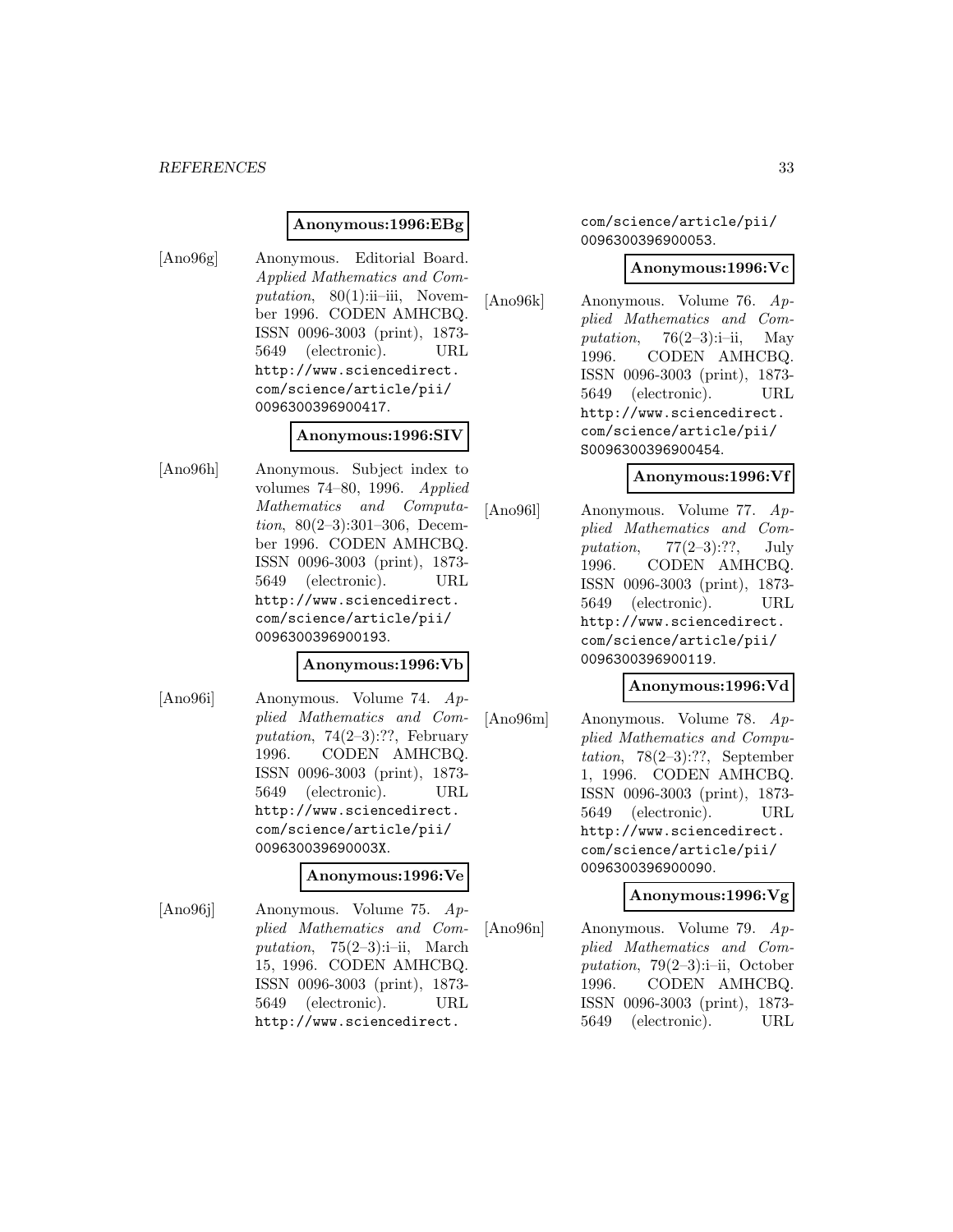http://www.sciencedirect. com/science/article/pii/ S0096300396900351.

#### **Anonymous:1996:Va**

[Ano96o] Anonymous. Volume 80. Applied Mathematics and Computation,  $80(2-3)$ :i-ii, December 1996. CODEN AMHCBQ. ISSN 0096-3003 (print), 1873- 5649 (electronic). URL http://www.sciencedirect. com/science/article/pii/ 0096300396900211.

### **Anonymous:1997:EBa**

[Ano97a] Anonymous. Editorial Board. Applied Mathematics and Computation,  $81(1)$ :ii–iii, January 1997. CODEN AMHCBQ. ISSN 0096-3003 (print), 1873- 5649 (electronic). URL http://www.sciencedirect. com/science/article/pii/ S0096300397900230.

#### **Anonymous:1997:EBb**

[Ano97b] Anonymous. Editorial Board. Applied Mathematics and Computation,  $82(1)$ :ii-iii, March 1, 1997. CODEN AMHCBQ. ISSN 0096-3003 (print), 1873- 5649 (electronic). URL http://www.sciencedirect. com/science/article/pii/ S0096300397900795.

### **Anonymous:1997:EBc**

[Ano97c] Anonymous. Editorial Board. Applied Mathematics and Computation, 83(1):ii–iii, April 1997. CODEN AMHCBQ. ISSN 0096-3003 (print), 1873- 5649 (electronic). URL

http://www.sciencedirect. com/science/article/pii/ S0096300397900333.

#### **Anonymous:1997:EBd**

[Ano97d] Anonymous. Editorial Board. Applied Mathematics and Computation, 84(1):??, June 1997. CODEN AMHCBQ. ISSN 0096-3003 (print), 1873-5649 (electronic). URL http://www. sciencedirect.com/science/ article/pii/S0096300397900151.

# **Anonymous:1997:EBe**

[Ano97e] Anonymous. Editorial Board. Applied Mathematics and Computation,  $85(1)$ :ii–iii, August 1997. CODEN AMHCBQ. ISSN 0096-3003 (print), 1873- 5649 (electronic). URL http://www.sciencedirect. com/science/article/pii/ 0096300397900412.

#### **Anonymous:1997:EBf**

[Ano97f] Anonymous. Editorial Board. Applied Mathematics and Computation, 86(1):??, September 15, 1997. CODEN AMHCBQ. ISSN 0096-3003 (print), 1873- 5649 (electronic). URL http://www.sciencedirect. com/science/article/pii/ 0096300397900291.

# **Anonymous:1997:EBg**

[Ano97g] Anonymous. Editorial Board. Applied Mathematics and Computation, 87(1):??, November 1997. CODEN AMHCBQ. ISSN 0096-3003 (print), 1873- 5649 (electronic). URL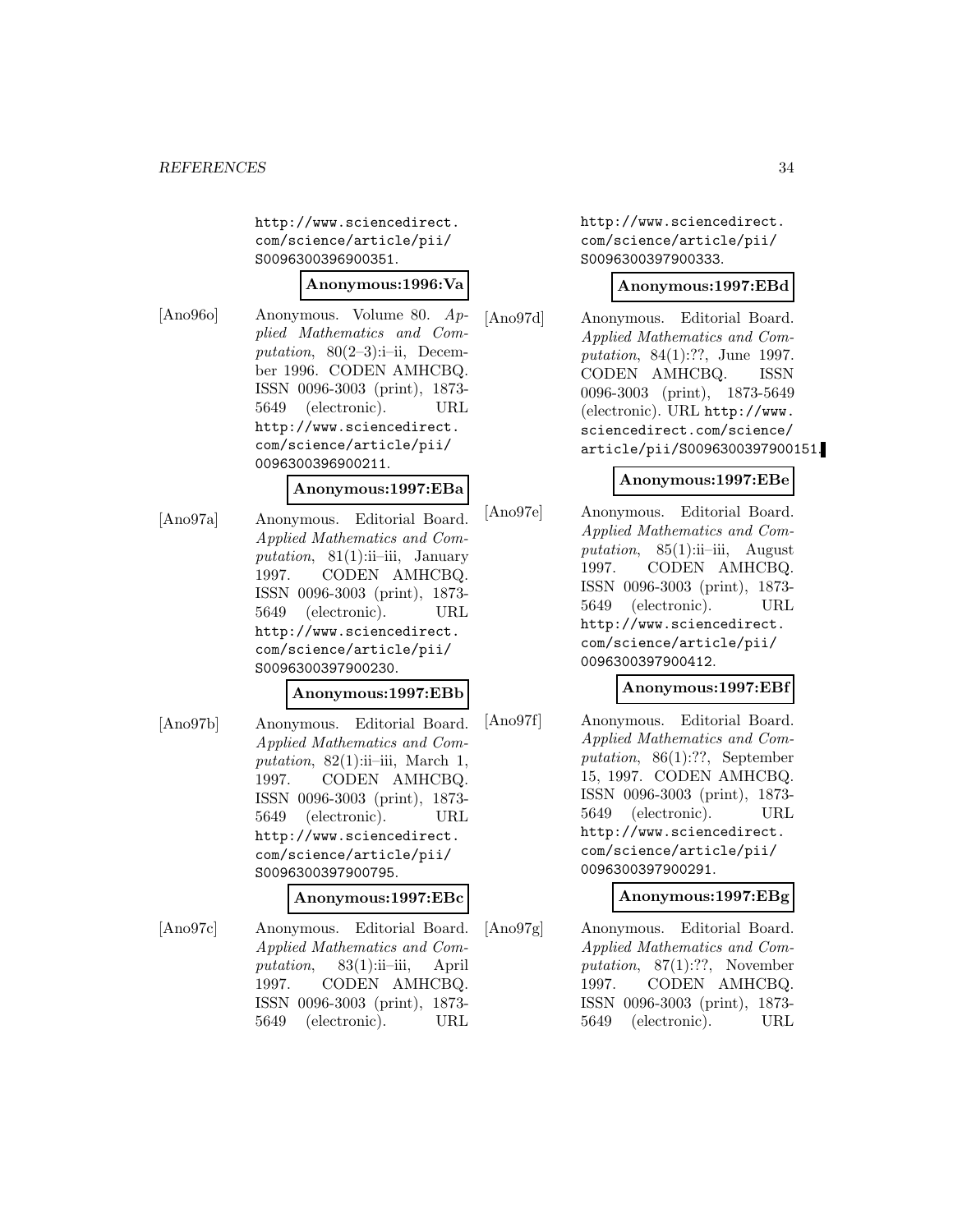http://www.sciencedirect. com/science/article/pii/ S0096300397900217.

# **Anonymous:1997:EBh**

[Ano97h] Anonymous. Editorial Board. Applied Mathematics and Computation, 88(1):??, December 15, 1997. CODEN AMHCBQ. ISSN 0096-3003 (print), 1873- 5649 (electronic). URL http://www.sciencedirect. com/science/article/pii/ S0096300397900758.

#### **Anonymous:1997:EDF**

[Ano97i] Anonymous. Erratum: "The dimensional family approach in (hyper)sphere packing: a typological study for new patterns, structures, and interdimensional functions". Applied Mathematics and Computation, 88(1):??, December 15, 1997. CODEN AMHCBQ. ISSN 0096-3003 (print), 1873- 5649 (electronic). URL http://www.sciencedirect. com/science/article/pii/ S0096300397004025. See [Mus97a, Mus98].

#### **Anonymous:1997:PN**

[Ano97j] Anonymous. Publisher's note. Applied Mathematics and Computation, 88(1):vii, December 15, 1997. CODEN AMHCBQ. ISSN 0096-3003 (print), 1873- 5649 (electronic). URL http://www.sciencedirect. com/science/article/pii/ S0096300397900771.

# **Anonymous:1997:SIV**

[Ano97k] Anonymous. Subject index to volumes 81–87, 1997. Applied Mathematics and Computation, 87(2–3):313–318, December 1997. CODEN AMHCBQ. ISSN 0096-3003 (print), 1873- 5649 (electronic). URL http://www.sciencedirect. com/science/article/pii/ S0096300397003457.

# **Anonymous:1997:Va**

[Ano97l] Anonymous. Volume 81. Applied Mathematics and Computation,  $81(2-3):i-ii$ , February 1997. CODEN AMHCBQ. ISSN 0096-3003 (print), 1873- 5649 (electronic). URL http://www.sciencedirect. com/science/article/pii/ 0096300397900035.

# **Anonymous:1997:Vb**

[Ano97m] Anonymous. Volume 82. Applied Mathematics and Computation,  $82(2-3)$ :i-ii, March 15, 1997. CODEN AMHCBQ. ISSN 0096-3003 (print), 1873- 5649 (electronic). URL http://www.sciencedirect. com/science/article/pii/ 0096300397900096.

#### **Anonymous:1997:Ve**

[Ano97n] Anonymous. Volume 82. Applied Mathematics and Computation,  $82(2-3)$ :i-ii, March 15, 1997. CODEN AMHCBQ. ISSN 0096-3003 (print), 1873- 5649 (electronic). URL http://www.sciencedirect.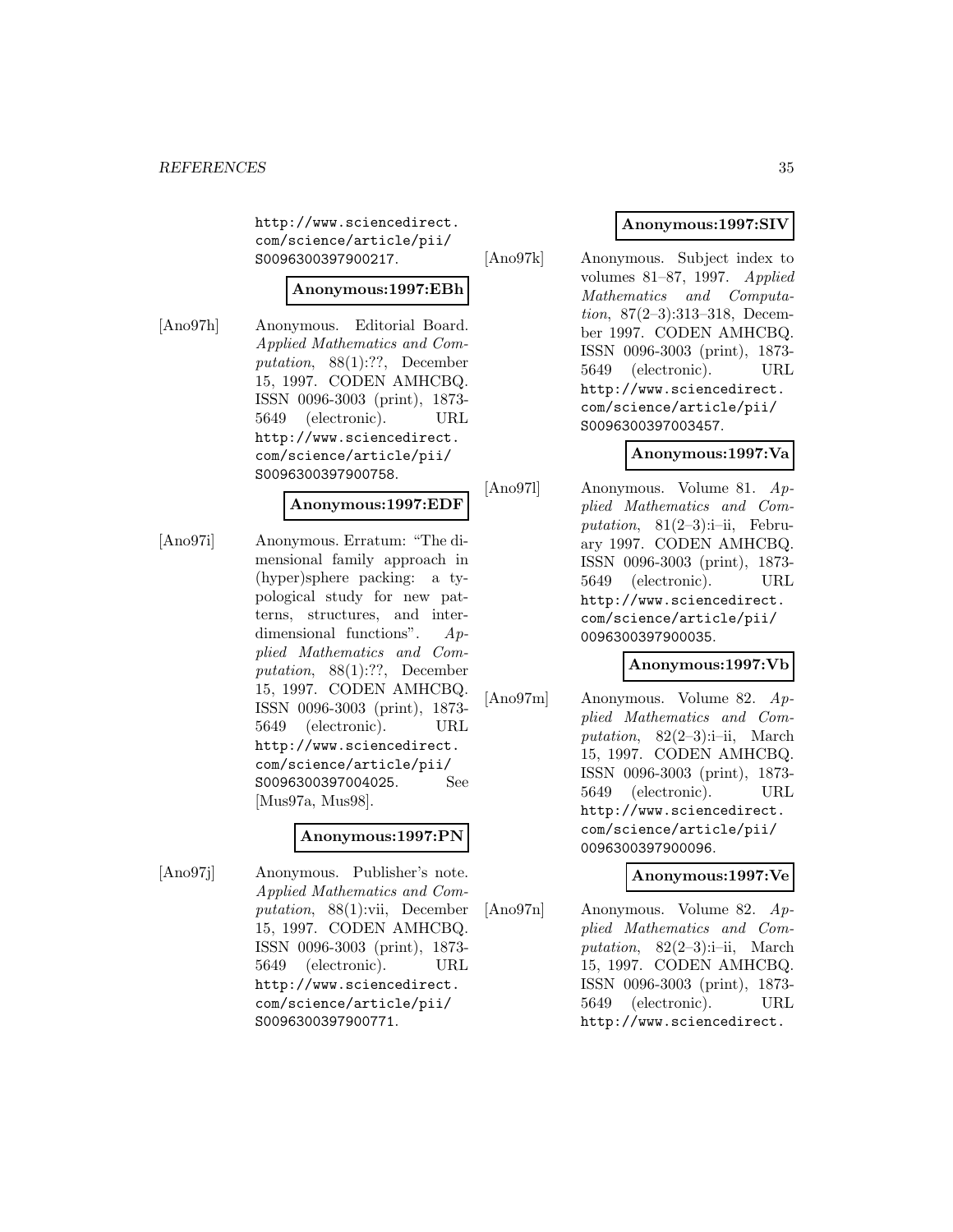com/science/article/pii/ 0096300397900096.

#### **Anonymous:1997:Vf**

- 
- [Ano97o] Anonymous. Volume 83. Applied Mathematics and Computation, 83(2–3):??, May 1997. CODEN AMHCBQ. ISSN 0096-3003 (print), 1873- 5649 (electronic). URL http://www.sciencedirect. com/science/article/pii/ 0096300397900072.

#### **Anonymous:1997:Vc**

[Ano97p] Anonymous. Volume 84. Applied Mathematics and Computation,  $84(2-3)$ :??, July 1997. CODEN AMHCBQ. ISSN 0096-3003 (print), 1873- 5649 (electronic). URL http://www.sciencedirect. com/science/article/pii/ 0096300397900114.

#### **Anonymous:1997:Vg**

[Ano97q] Anonymous. Volume 85. Applied Mathematics and Computation,  $85(2-3)$ :i-ii, September 1, 1997. CODEN AMHCBQ. ISSN 0096-3003 (print), 1873- 5649 (electronic). URL http://www.sciencedirect. com/science/article/pii/ 0096300397900059.

### **Anonymous:1997:Vd**

[Ano97r] Anonymous. Volume 86. Applied Mathematics and Computation, 86(2–3):??, October 1997. CODEN AMHCBQ. ISSN 0096-3003 (print), 1873- 5649 (electronic). URL

http://www.sciencedirect. com/science/article/pii/ S0096300397817894.

### **Anonymous:1997:Vh**

[Ano97s] Anonymous. Volume 87. Applied Mathematics and Computation,  $88(2-3):i-ii$ , December 30, 1997. CODEN AMHCBQ. ISSN 0096-3003 (print), 1873- 5649 (electronic). URL http://www.sciencedirect. com/science/article/pii/ 0096300397900011.

# **Anonymous:1997:Vi**

[Ano97t] Anonymous. Volume 88. Applied Mathematics and Computation,  $88(2-3):i-ii$ , December 30, 1997. CODEN AMHCBQ. ISSN 0096-3003 (print), 1873- 5649 (electronic). URL http://www.sciencedirect. com/science/article/pii/ S0096300397892922.

# **Anonymous:1997:VCX**

[Ano97u] Anonymous. Volume contents. Applied Mathematics and Computation,  $87(2-3)$ :??, December 1997. CODEN AMHCBQ. ISSN 0096-3003 (print), 1873- 5649 (electronic). URL http://www.sciencedirect. com/science/article/pii/ S0096300397817900.

#### **Anonymous:1998:AIVd**

[Ano98a] Anonymous. Author index to volume 91 (1998).  $Ap$ plied Mathematics and Computation, 91(2–3):297–298, May 1998. CODEN AMHCBQ.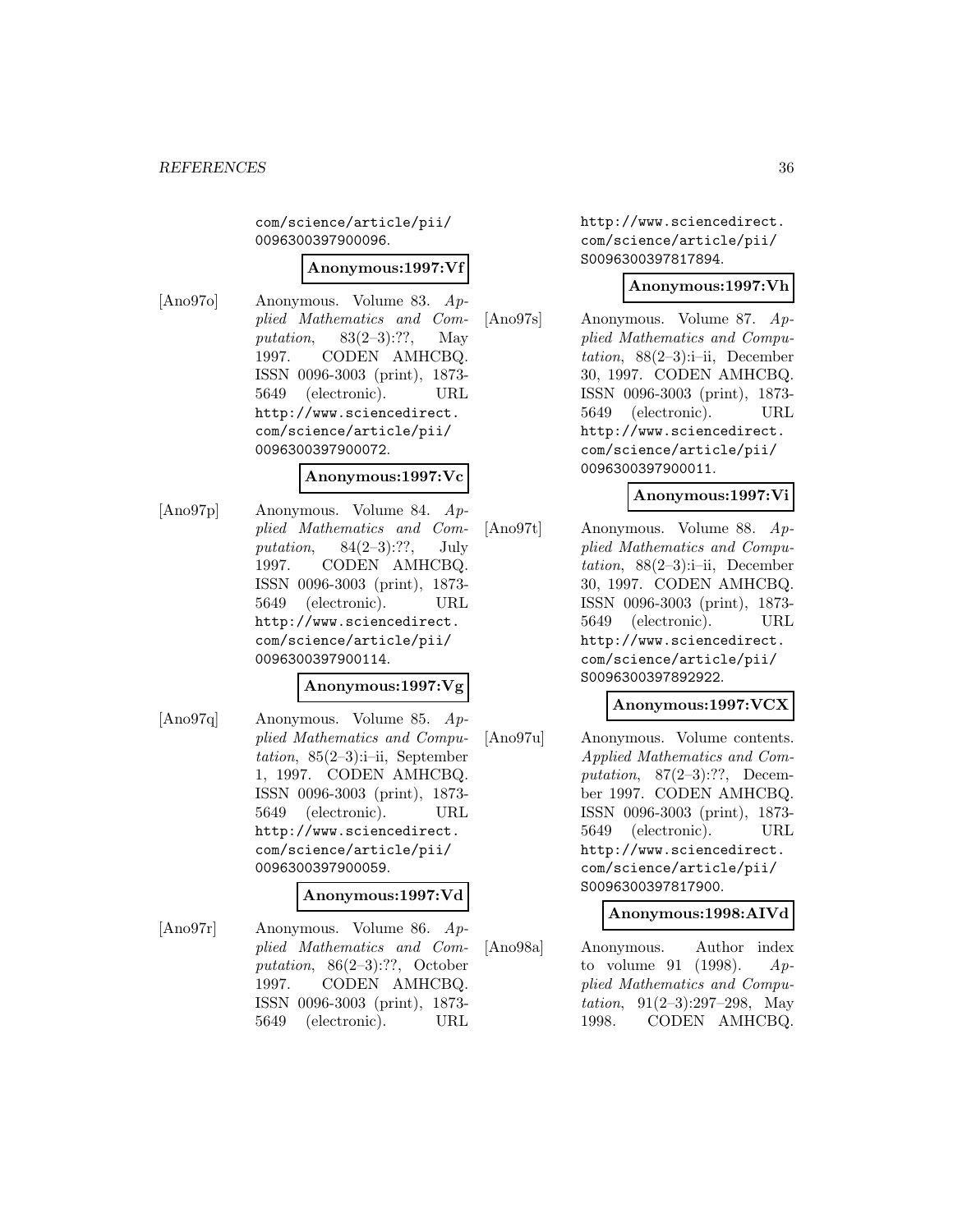ISSN 0096-3003 (print), 1873- 5649 (electronic). URL http://www.sciencedirect. com/science/article/pii/ S0096300398100218.

#### **Anonymous:1998:AIVe**

[Ano98b] Anonymous. Author index to volume 92 (1998).  $Ap$ plied Mathematics and Computation, 92(2–3):299–300, June 15, 1998. CODEN AMHCBQ. ISSN 0096-3003 (print), 1873- 5649 (electronic). URL http://www.sciencedirect. com/science/article/pii/ S0096300398100322.

#### **Anonymous:1998:AIVf**

[Ano98c] Anonymous. Author index to volume 93 (1998).  $Ap$ plied Mathematics and Computation, 93(2–3):299–300, July 15, 1998. CODEN AMHCBQ. ISSN 0096-3003 (print), 1873- 5649 (electronic). URL http://www.sciencedirect. com/science/article/pii/ S0096300398100334.

#### **Anonymous:1998:AIVa**

[Ano98d] Anonymous. Author index to volume 94 (1998). Applied Mathematics and Computation, 94(2–3):293–294, August 15, 1998. CODEN AMHCBQ. ISSN 0096-3003 (print), 1873- 5649 (electronic). URL http://www.sciencedirect. com/science/article/pii/ S0096300398100437.

#### **Anonymous:1998:AIVb**

[Ano98e] Anonymous. Author index to volume 96 (1998). Applied Mathematics and Computation, 96(2–3):295–296, November 1998. CODEN AMHCBQ. ISSN 0096-3003 (print), 1873- 5649 (electronic). URL http://www.sciencedirect. com/science/article/pii/ S0096300398101017.

#### **Anonymous:1998:AIVc**

[Ano98f] Anonymous. Author index to volume 97 (1998). Applied Mathematics and Computation, 97(2–3):297–298, December 15, 1998. CODEN AMHCBQ. ISSN 0096-3003 (print), 1873- 5649 (electronic). URL http://www.sciencedirect. com/science/article/pii/ S0096300398101029.

#### **Anonymous:1998:EBa**

[Ano98g] Anonymous. Editorial Board. Applied Mathematics and Computation,  $89(1-3)$ :ii-iii, January/February 1998. CO-DEN AMHCBQ. ISSN 0096- 3003 (print), 1873-5649 (electronic). URL http://www. sciencedirect.com/science/ article/pii/0096300398900054.

#### **Anonymous:1998:EBb**

[Ano98h] Anonymous. Editorial Board. Applied Mathematics and Computation,  $90(1)$ :ii-iii, March 1, 1998. CODEN AMHCBQ. ISSN 0096-3003 (print), 1873- 5649 (electronic). URL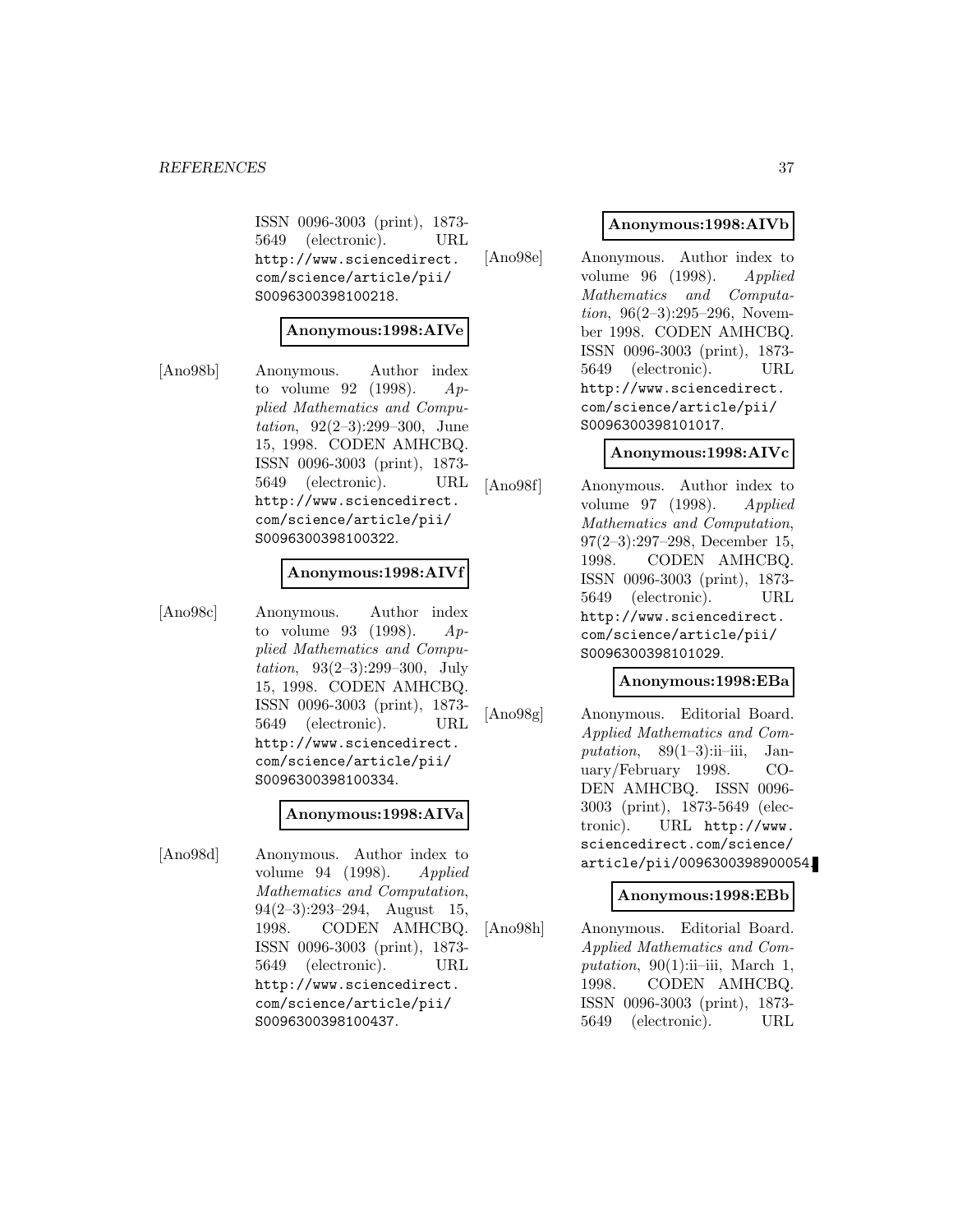http://www.sciencedirect. com/science/article/pii/ S0096300398900091.

#### **Anonymous:1998:EBc**

[Ano98i] Anonymous. Editorial Board. Applied Mathematics and Computation, 91(1):??, April 1998. CODEN AMHCBQ. ISSN 0096-3003 (print), 1873-5649 (electronic). URL http://www. sciencedirect.com/science/ article/pii/S0096300398900078.

# **Anonymous:1998:EBd**

[Ano98j] Anonymous. Editorial Board. Applied Mathematics and Computation,  $92(1):??$ , June 1, 1998. CODEN AMHCBQ. ISSN 0096-3003 (print), 1873- 5649 (electronic). URL http://www.sciencedirect. com/science/article/pii/ S009630039890011X.

#### **Anonymous:1998:EBe**

[Ano98k] Anonymous. Editorial Board. Applied Mathematics and Computation,  $93(1):??$ , July 1, 1998. CODEN AMHCBQ. ISSN 0096-3003 (print), 1873- 5649 (electronic). URL http://www.sciencedirect. com/science/article/pii/ 0096300398900133.

#### **Anonymous:1998:EBf**

[Ano98l] Anonymous. Editorial Board. Applied Mathematics and Computation, 95(1):??, September 1, 1998. CODEN AMHCBQ. ISSN 0096-3003 (print), 1873- 5649 (electronic). URL

http://www.sciencedirect. com/science/article/pii/ 0096300398900017.

#### **Anonymous:1998:EBg**

[Ano98m] Anonymous. Editorial Board. Applied Mathematics and Computation, 96(1):??, October 1998. CODEN AMHCBQ. ISSN 0096-3003 (print), 1873- 5649 (electronic). URL http://www.sciencedirect. com/science/article/pii/ 0096300398900170.

#### **Anonymous:1998:EBh**

[Ano98n] Anonymous. Editorial Board. Applied Mathematics and Computation, 97(1):??, December 1, 1998. CODEN AMHCBQ. ISSN 0096-3003 (print), 1873- 5649 (electronic). URL http://www.sciencedirect. com/science/article/pii/ S0096300398900157.

#### **Anonymous:1998:Va**

[Ano98o] Anonymous. Volume 89. Applied Mathematics and Computation,  $89(1-3)$ :??, January/February 1998. CO-DEN AMHCBQ. ISSN 0096- 3003 (print), 1873-5649 (electronic). URL http://www. sciencedirect.com/science/ article/pii/S0096300398900194.

## **Anonymous:1998:Vb**

[Ano98p] Anonymous. Volume 90. Applied Mathematics and Computation, 90(2–3):??, March 15, 1998. CODEN AMHCBQ. ISSN 0096-3003 (print), 1873- 5649 (electronic). URL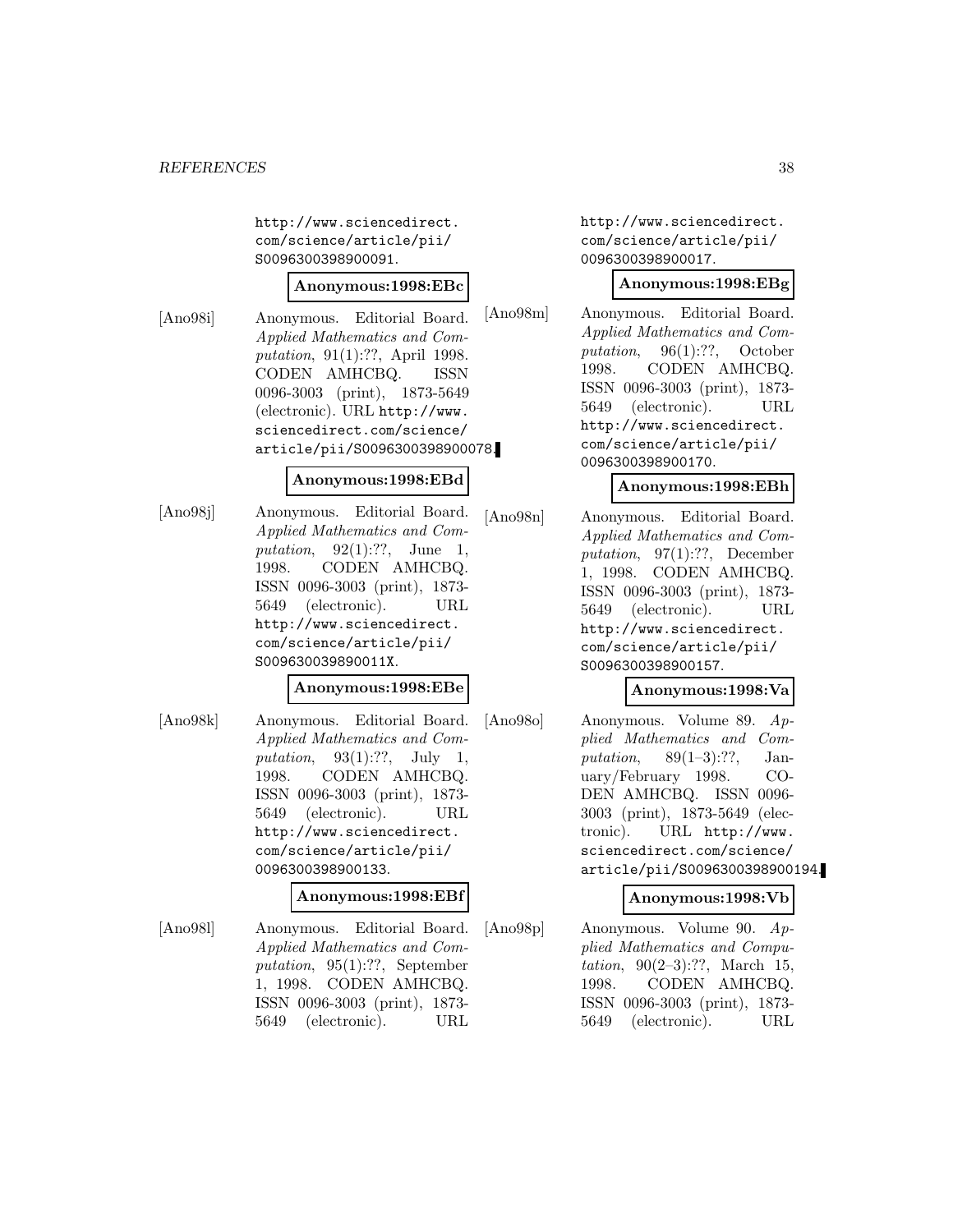http://www.sciencedirect. com/science/article/pii/ S0096300397802019.

#### **Anonymous:1999:AIVb**

[Ano99a] Anonymous. Author index to volume 100 (1999).  $Ap$ plied Mathematics and Computation, 100(2–3):297–298, May 1999. CODEN AMHCBQ. ISSN 0096-3003 (print), 1873- 5649 (electronic). URL http://www.sciencedirect. com/science/article/pii/ S0096300399000144.

# **Anonymous:1999:AIVd**

[Ano99b] Anonymous. Author index to volume 98 (1999).  $Ap$ plied Mathematics and Computation, 98(2–3):301–302, February 1999. CODEN AMHCBQ. ISSN 0096-3003 (print), 1873- 5649 (electronic). URL http://www.sciencedirect. com/science/article/pii/ S0096300398101479.

#### **Anonymous:1999:AIVa**

[Ano99c] Anonymous. Author index to volume 99 (1999).  $Ap$ plied Mathematics and Computation, 99(2–3):295–296, March 15, 1999. CODEN AMHCBQ. ISSN 0096-3003 (print), 1873- 5649 (electronic). URL http://www.sciencedirect. com/science/article/pii/ S0096300398101480.

#### **Anonymous:1999:AIVc**

[Ano99d] Anonymous. Author index to volumes 88–100. Applied

Mathematics and Computation,  $100(2-3):299-313$ , May 1999. CODEN AMHCBQ. ISSN 0096-3003 (print), 1873- 5649 (electronic). URL http://www.sciencedirect. com/science/article/pii/ S0096300399000156.

#### **Anonymous:1999:Ca**

[Ano99e] Anonymous. Conference. Applied Mathematics and Computation,  $105(2-3)$ :??, November/December 1999. CO-DEN AMHCBQ. ISSN 0096- 3003 (print), 1873-5649 (electronic). URL http://www. sciencedirect.com/science/ article/pii/S0096300399001873.

#### **Anonymous:1999:Cb**

[Ano99f] Anonymous. Conference. Applied Mathematics and Computation, 106(2–3):??, December 1999. CODEN AMHCBQ. ISSN 0096-3003 (print), 1873- 5649 (electronic). URL http://www.sciencedirect. com/science/article/pii/ S0096300399002210.

#### **Anonymous:1999:Ib**

[Ano99g] Anonymous. Index. Applied Mathematics and Computation, 103(2–3):287, August 15, 1999. CODEN AMHCBQ. ISSN 0096-3003 (print), 1873- 5649 (electronic). URL http://www.sciencedirect. com/science/article/pii/ S0096300399000971.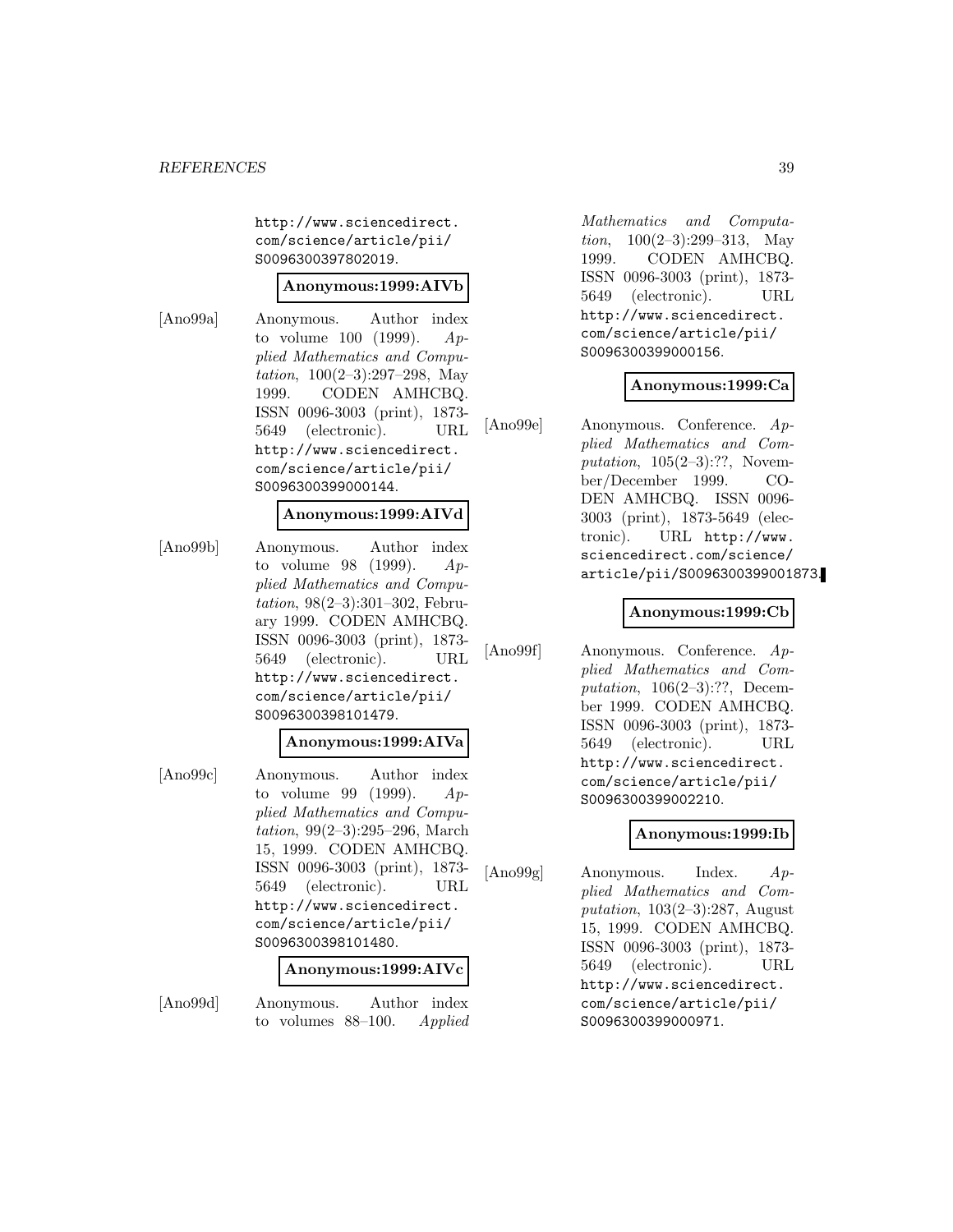#### **Anonymous:1999:Ic**

[Ano99h] Anonymous. Index. Applied Mathematics and Computation, 104(2–3):299–300, September 1999. CODEN AMHCBQ. ISSN 0096-3003 (print), 1873- 5649 (electronic). URL http://www.sciencedirect. com/science/article/pii/ S009630039900185X.

#### **Anonymous:1999:Ia**

[Ano99i] Anonymous. Index. Applied Mathematics and Computation, 105(2–3):307–308, November/December 1999. CO-DEN AMHCBQ. ISSN 0096- 3003 (print), 1873-5649 (electronic). URL http://www. sciencedirect.com/science/ article/pii/S0096300399001861.

#### **Anonymous:1999:Id**

[Ano99j] Anonymous. Index. Applied Mathematics and Computation, 106(2–3):305–306, December 1999. CODEN AMHCBQ. ISSN 0096-3003 (print), 1873- 5649 (electronic). URL http://www.sciencedirect. com/science/article/pii/ S0096300399002209.

**Agarwal:1995:SDI**

[AP95] Ravi P. Agarwal and Peter Y. H. Pang. Sharp discrete inequalities in  $n$  independent variables. Applied Mathematics and Computation, 72(2–3):97–112, October 1995. CODEN AMHCBQ. ISSN 0096-3003 (print), 1873- 5649 (electronic). URL

http://www.sciencedirect. com/science/article/pii/ 009630039400130V.

#### **Ahmad:1998:NSG**

[AR98a] Falih Ahmad and Mohsen Razzaghi. A numerical solution to the Gel'fand–Levitan– Marchenko equation.  $Ap$ plied Mathematics and Computation, 89(1–3):31–39, January/February 1998. CO-DEN AMHCBQ. ISSN 0096- 3003 (print), 1873-5649 (electronic). URL http://www. sciencedirect.com/science/ article/pii/S0096300397816463.

# **Ahmad:1998:SVD**

[AR98b] Shair Ahmad and M. Rama Mohana Rao. Stability of Volterra diffusion equations with time delays. Applied Mathematics and Computation, 90(2–3):143–154, March 15, 1998. CODEN AMHCBQ. ISSN 0096-3003 (print), 1873- 5649 (electronic). URL http://www.sciencedirect. com/science/article/pii/ S0096300397003950.

#### **Argyros:1996:RNMa**

[Arg96a] Ioannis K. Argyros. Results on Newton methods: Part I. A unified approach for constructing perturbed Newtonlike methods in Banach space and their applications.  $Ap$ plied Mathematics and Computation, 74(2–3):119–141, February 1996. CODEN AMHCBQ. ISSN 0096-3003 (print), 1873- 5649 (electronic). URL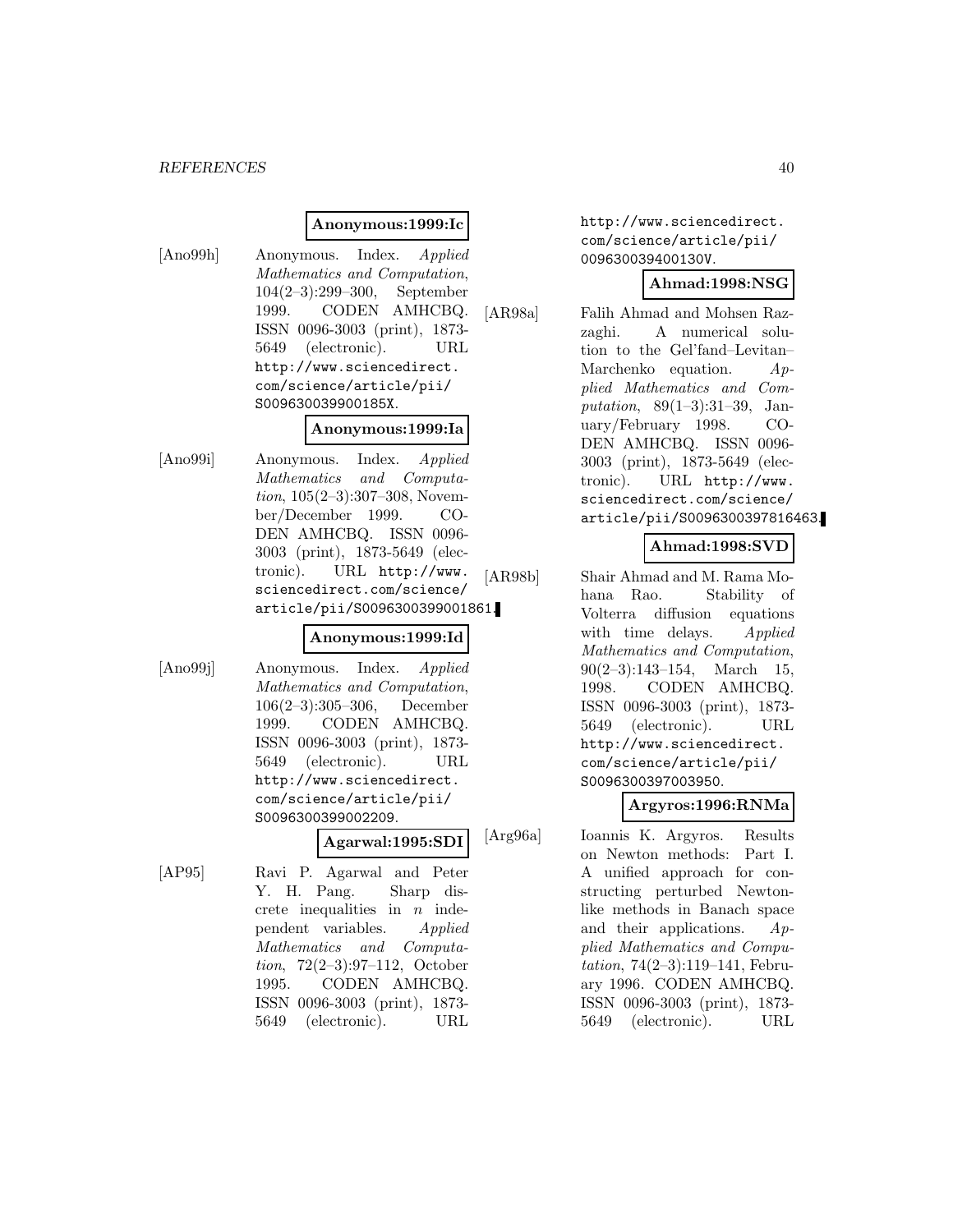http://www.sciencedirect. com/science/article/pii/ 0096300395000909.

# **Argyros:1996:RNMb**

[Arg96b] Ioannis K. Argyros. Results on Newton methods: Part II. Perturbed Newton-like methods in generalized Banach spaces. Applied Mathematics and Computation, 74(2–3):143–159, February 1996. CODEN AMHCBQ. ISSN 0096-3003 (print), 1873- 5649 (electronic). URL http://www.sciencedirect. com/science/article/pii/ 0096300395001182.

# **Argyros:1997:MIP**

[Arg97a] Ioannis K. Argyros. A mesh independence principle for inexact Newton-like methods and their discretizations under generalized Lipschitz conditions. Applied Mathematics and Computation,  $87(1):15-48$ , November 1997. CODEN AMHCBQ. ISSN 0096-3003 (print), 1873- 5649 (electronic). URL http://www.sciencedirect. com/science/article/pii/ S0096300396002196.

#### **Argyros:1997:CTS**

[Arg97b] Ioannis K. Argyros. On the convergence of two-step methods generated by pointto-point operators. Applied Mathematics and Computation, 82(1):85–96, March 1, 1997. CODEN AMHCBQ. ISSN 0096-3003 (print), 1873- 5649 (electronic). URL http://www.sciencedirect.

#### com/science/article/pii/ S0096300396000252.

#### **Argyros:1998:SCC**

[Arg98] Ioannis K. Argyros. Sufficient conditions for constructing methods faster than Newton's. Applied Mathematics and Computation, 93(2–3):169–181, July 15, 1998. CODEN AMHCBQ. ISSN 0096-3003 (print), 1873- 5649 (electronic). URL http://www.sciencedirect. com/science/article/pii/ S0096300397101072.

# **Argyros:1999:CRI**

[Arg99a] Ioannis K. Argyros. Convergence rates for inexact Newtonlike methods at singular points and applications. Applied Mathematics and Computa*tion*,  $102(2-3):185-201$ , July 15, 1999. CODEN AMHCBQ. ISSN 0096-3003 (print), 1873- 5649 (electronic). URL http://www.sciencedirect. com/science/article/pii/ S0096300398100152.

## **Argyros:1999:NMU**

[Arg99b] Ioannis K. Argyros. On Newton's method under mild differentiability conditions and applications. Applied Mathematics and Computation,  $102(2-3):177-183$ , July 15, 1999. CODEN AMHCBQ. ISSN 0096-3003 (print), 1873- 5649 (electronic). URL http://www.sciencedirect. com/science/article/pii/ S0096300398100140.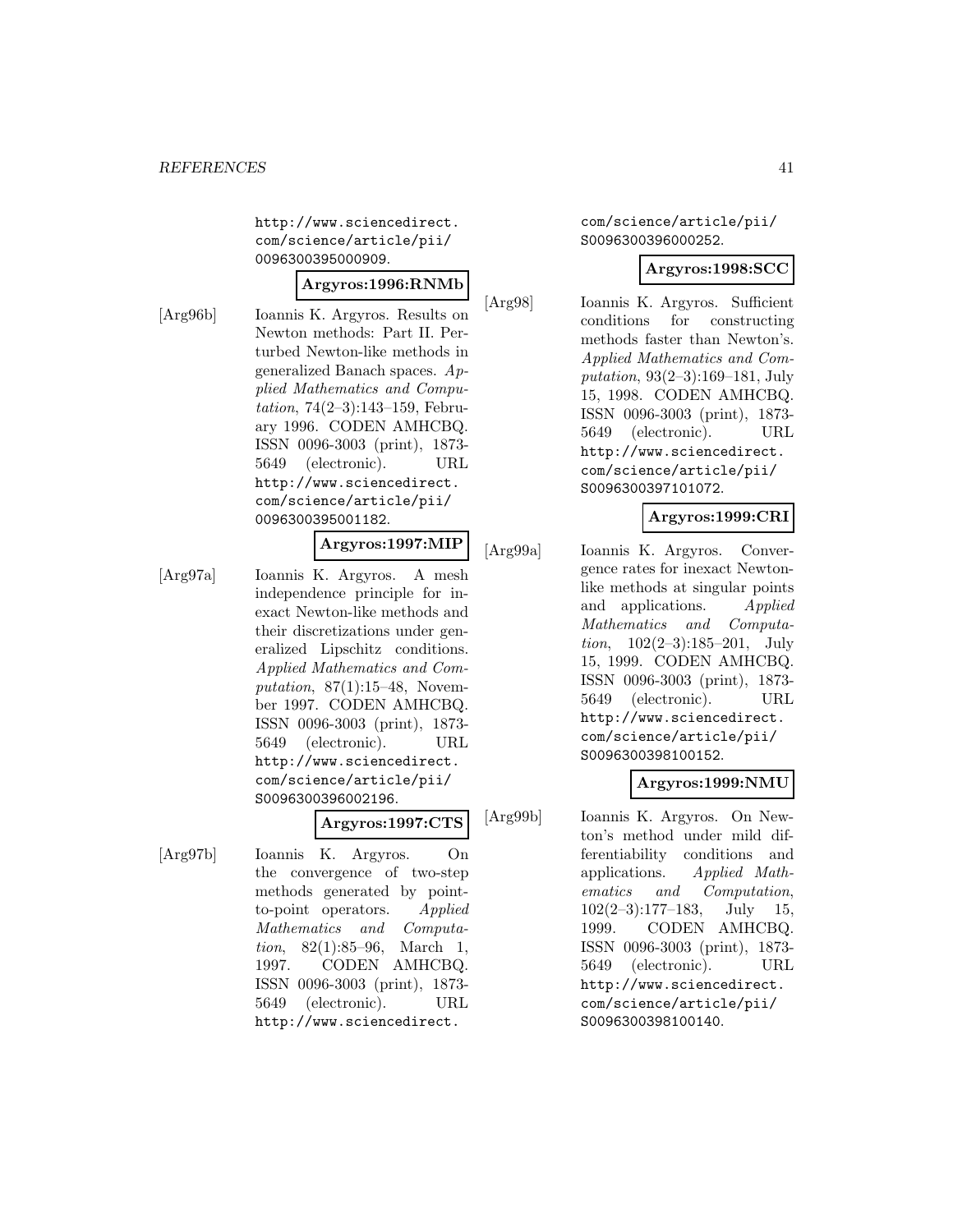## **Argyros:1999:CTS**

[Arg99c] Ioannis K. Argyros. On the convergence of two-step methods generated by pointto-point operators. Applied Mathematics and Computation, 102(2–3):165–176, July 15, 1999. CODEN AMHCBQ. ISSN 0096-3003 (print), 1873- 5649 (electronic). URL http://www.sciencedirect. com/science/article/pii/ S0096300398100164.

# **Argyros:1999:RNMa**

[Arg99d] Ioannis K. Argyros. Results on Newton methods. Part 1: a unified approach for constructing perturbed Newtonlike methods in Banach space and their applications. Applied Mathematics and Computation, 102(2–3):203–222, July 15, 1999. CODEN AMHCBQ. ISSN 0096-3003 (print), 1873- 5649 (electronic). URL http://www.sciencedirect. com/science/article/pii/ S0096300398100176.

#### **Argyros:1999:RNMb**

[Arg99e] Ioannis K. Argyros. Results on Newton methods. Part II: Perturbed Newton-like methods in generalized Banach spaces. Applied Mathematics and Computation, 102(2–3):223–236, July 15, 1999. CODEN AMHCBQ. ISSN 0096-3003 (print), 1873- 5649 (electronic). URL http://www.sciencedirect. com/science/article/pii/ S0096300398100188.

# **Adomian:1997:NIA**

[ARM97] G. Adomian, R. C. Rach, and R. E. Meyers. Numerical integration, analytic continuation, and decomposition. Applied Mathematics and Computation, 88(2–3):95–116, December 30, 1997. CODEN AMHCBQ. ISSN 0096-3003 (print), 1873- 5649 (electronic). URL http://www.sciencedirect. com/science/article/pii/ S0096300396000525.

# **Ananda:1999:PAM**

[AS99] Malwane M. A. Ananda and Ashok K. Singh. Performance assessment of multiple engineered barrier systems. Applied Mathematics and Computation, 102(1):25–33, July 1, 1999. CODEN AMHCBQ. ISSN 0096-3003 (print), 1873- 5649 (electronic). URL http://www.sciencedirect. com/science/article/pii/ S0096300398100115.

#### **Asaithambi:1997:NMS**

[Asa97a] N. S. Asaithambi. A numerical method for the solution of the Falkner–Skan Equation. Applied Mathematics and Computation, 81(2–3):259–264, February 1997. CODEN AMHCBQ. ISSN 0096-3003 (print), 1873- 5649 (electronic). URL http://www.sciencedirect. com/science/article/pii/ S0096300395003258.

#### **Asaithambi:1997:VTS**

[Asa97b] N. S. Asaithambi. A vari-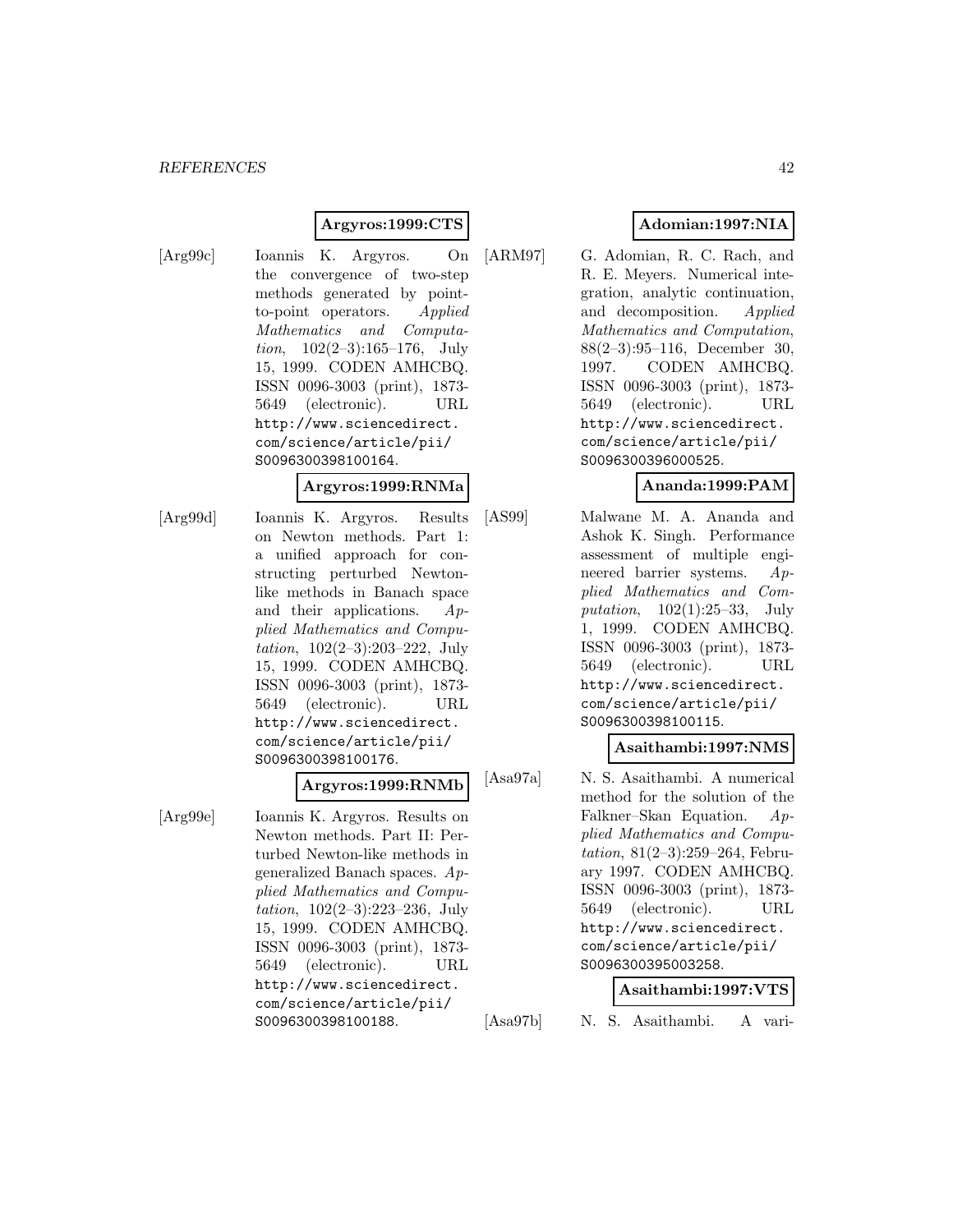able time step Galerkin method for a one-dimensional Stefan problem. Applied Mathematics and Computation, 81(2–3): 189–200, February 1997. CO-DEN AMHCBQ. ISSN 0096- 3003 (print), 1873-5649 (electronic). URL http://www. sciencedirect.com/science/ article/pii/0096300395003290.

## **Asaithambi:1998:FDM**

[Asa98] Asai Asaithambi. A finitedifference method for the Falkner–Skan equation. Applied Mathematics and Computation, 92(2–3):135–141, June 15, 1998. CODEN AMHCBQ. ISSN 0096-3003 (print), 1873- 5649 (electronic). URL http://www.sciencedirect. com/science/article/pii/ S009630039710042X.

## **Al-Saqabi:1998:ESF**

- 
- [ASK98] Bader Al-Saqabi and Virginia S. Kiryakova. Explicit solutions of fractional integral and differential equations involving Erdélyi–Kober operators.  $Ap$ plied Mathematics and Computation, 95(1):1–13, September 1, 1998. CODEN AMHCBQ. ISSN 0096-3003 (print), 1873- 5649 (electronic). URL http://www.sciencedirect. com/science/article/pii/ S0096300397100959.

#### **Agarwal:1999:ATT**

[AW99a] Ravi P. Agarwal and Fu-Hsiang Wong. An application of topological transversality to non-positive higher or-

der difference equations.  $Ap$ plied Mathematics and Computation, 99(2–3):167–178, March 15, 1999. CODEN AMHCBQ. ISSN 0096-3003 (print), 1873- 5649 (electronic). URL http://www.sciencedirect. com/science/article/pii/ S0096300398000058.

## **Agarwal:1999:ESB**

[AW99b] Ravi P. Agarwal and Fu-Hsiang Wong. Existence of solutions to  $(k, n - k - 2)$  bound-<br>ary value problems. Applied ary value problems. Mathematics and Computation, 104(1):33–50, September 1, 1999. CODEN AMHCBQ. ISSN 0096-3003 (print), 1873- 5649 (electronic). URL http://www.sciencedirect. com/science/article/pii/ S0096300398100462.

## **Aykut:1998:BVP**

[AY98] Arzu Aykut and Bünyamin Yildiz. On a boundary value problem for a differential equation with variant retarded argument. Applied Mathematics and Computation,  $93(1):63-71$ , July 1, 1998. CODEN AMHCBQ. ISSN 0096-3003 (print), 1873- 5649 (electronic). URL http://www.sciencedirect. com/science/article/pii/ S0096300397101151.

## **Al-Zamel:1996:EHE**

[AZK96] A. Al-Zamel and S. Kalla. Epstein–Hubbell elliptic-type integral and its generalizations. Applied Mathematics and Computation, 77(1):9–32,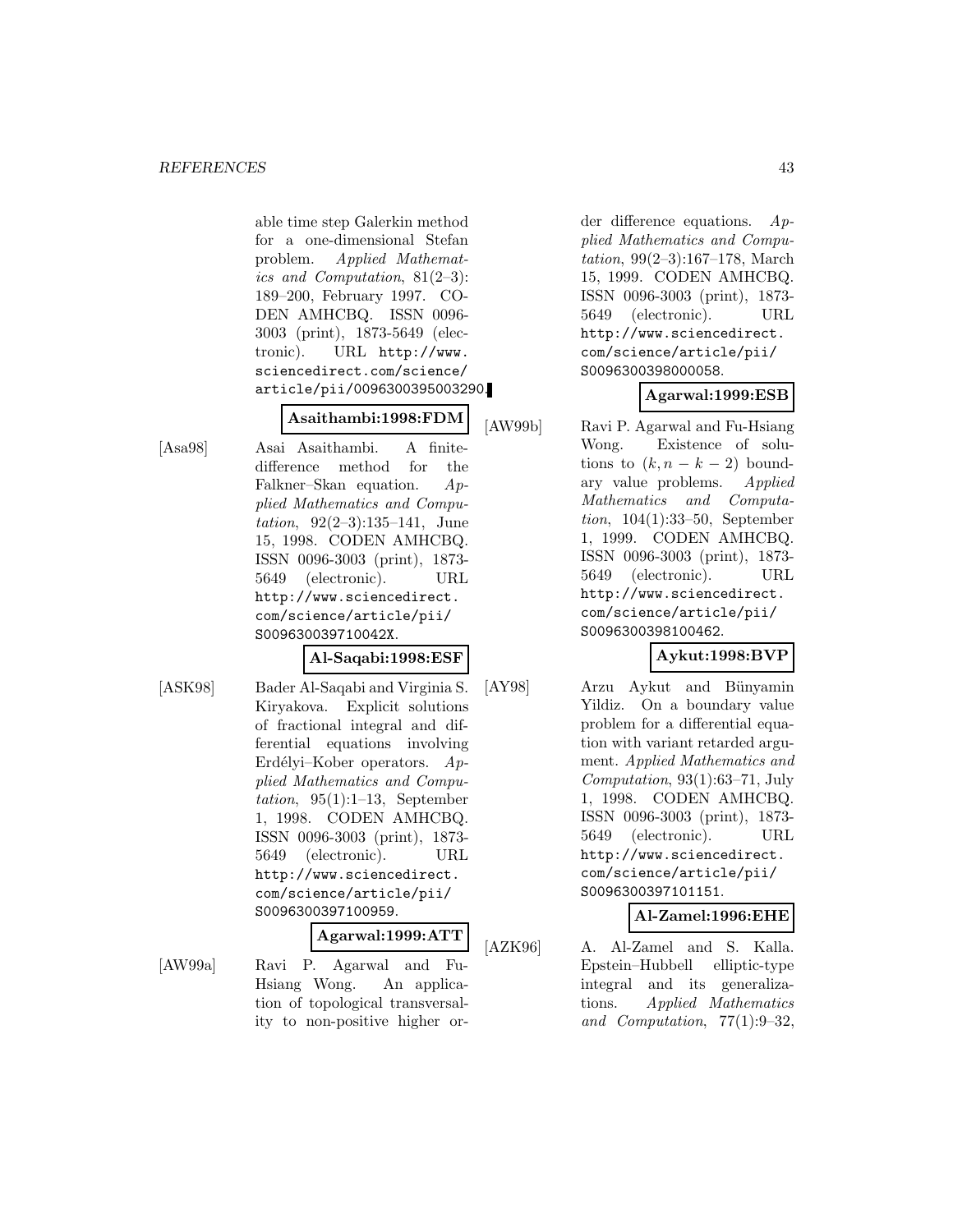June 1996. CODEN AMHCBQ. ISSN 0096-3003 (print), 1873- 5649 (electronic). URL http://www.sciencedirect. com/science/article/pii/ 0096300395001476.

#### **Bai:1997:PHI**

[Bai97] Zhong-Zhi Bai. Parallel hybrid iteration methods for block bordered linear systems. Applied Mathematics and Computation, 86(1):37–60, September 15, 1997. CODEN AMHCBQ. ISSN 0096-3003 (print), 1873- 5649 (electronic). URL http://www.sciencedirect. com/science/article/pii/ S0096300396001725.

#### **Bai:1998:APN**

[Bai98] Zhong-Zhi Bai. Asynchronous parallel nonlinear multisplitting relaxation methods for large sparse nonlinear complementarity problems. Applied Mathematics and Computation, 92(1):85–100, June 1, 1998. CODEN AMHCBQ. ISSN 0096-3003 (print), 1873- 5649 (electronic). URL http://www.sciencedirect. com/science/article/pii/ S0096300397100200.

# **Bai:1999:AMA**

[Bai99a] Zhong-Zhi Bai. Asynchronous multisplitting AOR methods for a class of systems of weakly nonlinear equations. Applied Mathematics and Computation,  $98(1):49-59$ , January 1999. CODEN AMHCBQ. ISSN 0096-3003 (print), 1873-

5649 (electronic). URL http://www.sciencedirect. com/science/article/pii/ S0096300397101540.

# **Bai:1999:CPH**

[Bai99b] Zhong-Zhi Bai. A class of parallel hybrid two-stage iteration methods for block bordered linear systems. Applied Mathematics and Computation, 101(2–3):245–267, June 15, 1999. CODEN AMHCBQ. ISSN 0096-3003 (print), 1873- 5649 (electronic). URL http://www.sciencedirect. com/science/article/pii/ S0096300398100048.

# **Bardet:1995:DSP**

[Bar95] J. P. Bardet. The damping of saturated poroelastic soils during steady-state vibrations. Applied Mathematics and Computation, 67 (1–3):3–31, January/February 1995. CODEN AMHCBQ. ISSN 0096-3003 (print), 1873- 5649 (electronic). URL http://www.sciencedirect. com/science/article/pii/ 0096300394000526.

## **Bayram:1997:NMA**

[Bay97] Mustafa Bayram. A novel method for analyzing enzyme kinetic systems. Applied Mathematics and Computation, 87(2–3):161–174, December 1997. CODEN AMHCBQ. ISSN 0096-3003 (print), 1873- 5649 (electronic). URL http://www.sciencedirect.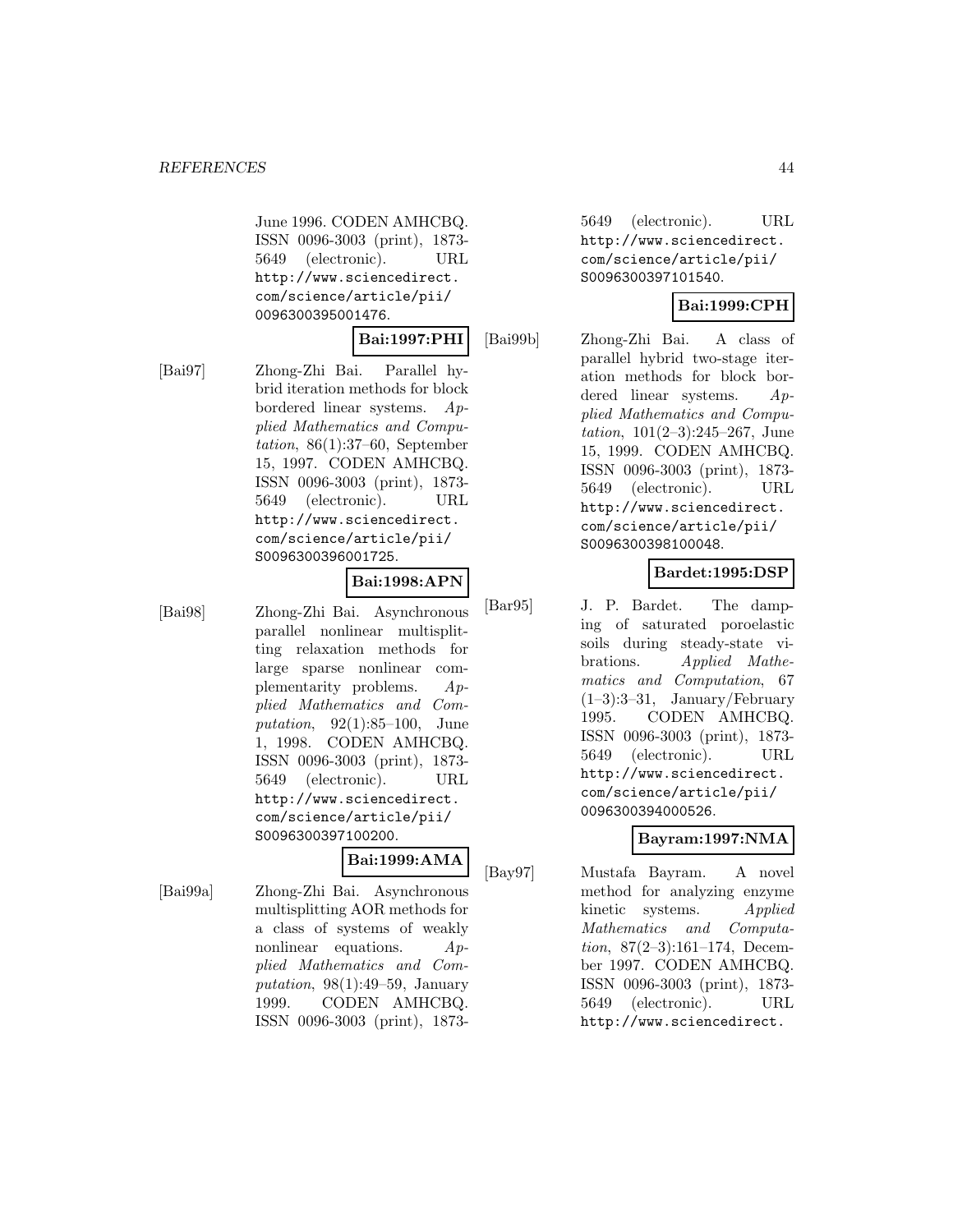com/science/article/pii/ S0096300396002275.

#### **Bayram:1998:ACAb**

[Bay98a] Mustafa Bayram. Application of computer algebra techniques to affinity binding equations. Applied Mathematics and Computation, 94(1):83–90, August 1, 1998. CODEN AMHCBQ. ISSN 0096-3003 (print), 1873- 5649 (electronic). URL http://www.sciencedirect. com/science/article/pii/ S0096300397100303.

## **Bayram:1998:ACAa**

[Bay98b] Mustafa Bayram. Application of computer algebra techniques to enzyme kinetics. Applied Mathematics and Computation, 94(1):73–81, August 1, 1998. CODEN AMHCBQ. ISSN 0096-3003 (print), 1873- 5649 (electronic). URL http://www.sciencedirect. com/science/article/pii/ S0096300397100285.

## **Bhatti:1996:SOT**

[BB96] M. I. Bhatti and A. M. Barry. Some optimal tests for the equicorrelation coefficient in standard symmetric multivariate normal distribution. Applied Mathematics and Computation, 75(2–3):269–285, March 15, 1996. CODEN AMHCBQ. ISSN 0096-3003 (print), 1873- 5649 (electronic). URL http://www.sciencedirect. com/science/article/pii/ S0096300396900715.

# **Barry:1997:OII**

[BBB97] A. M. Barry, S. M. A. Burney, and M. I. Bhatti. Optimum influence of initial observations in regression models with  $AR(2)$  errors.  $Ap$ plied Mathematics and Computation, 82(1):57–65, March 1, 1997. CODEN AMHCBQ. ISSN 0096-3003 (print), 1873- 5649 (electronic). URL http://www.sciencedirect. com/science/article/pii/ S0096300396000240.

# **Banerjee:1995:DCC**

[BD95] Arun K. Banerjee and Van N. Do. Deployment control of a cable connecting a ship to an underwater vehicle. Applied Mathematics and Computation, 70(2–3):97–116, July 1995. CODEN AMHCBQ. ISSN 0096-3003 (print), 1873- 5649 (electronic). URL http://www.sciencedirect. com/science/article/pii/ 009630039400124M.

## **Bainov:1996:QOS**

[BD96] D. D. Bainov and M. B. Dimitrova. Quickly oscillating solutions of operatordifferential equations. Applied Mathematics and Computation, 75(1):1–11, March 1, 1996. CODEN AMHCBQ. ISSN 0096-3003 (print), 1873- 5649 (electronic). URL http://www.sciencedirect. com/science/article/pii/ 0096300395000658.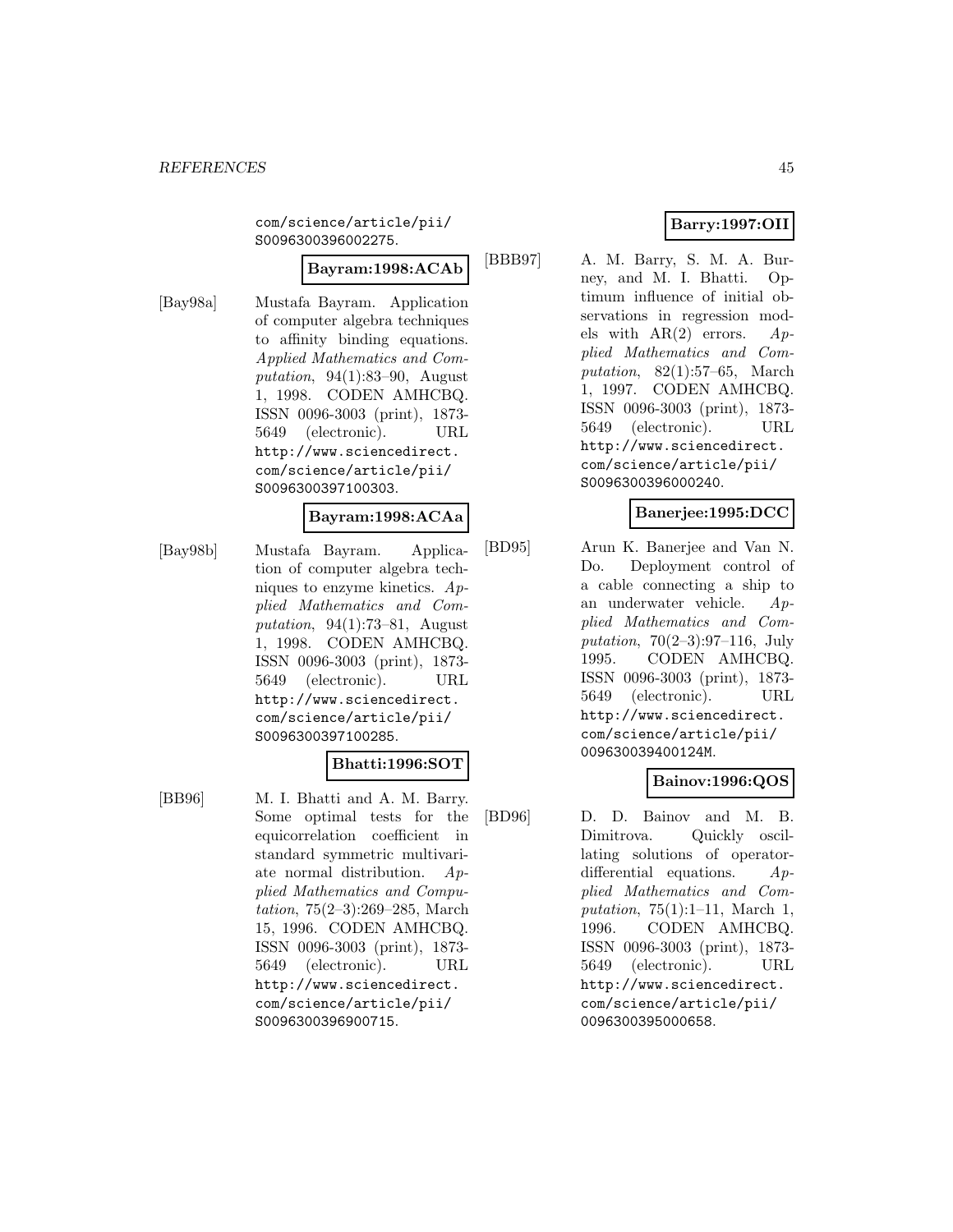# **Bohm:1998:MBS**

[BDJR98] Michael Böhm, Joseph Devinny, Fereidoun Jahani, and Gary Rosen. On a moving-boundary system modeling corrosion in sewer pipes. Applied Mathematics and Computation, 92(2–3):247–269, June 15, 1998. CODEN AMHCBQ. ISSN 0096-3003 (print), 1873- 5649 (electronic). URL http://www.sciencedirect. com/science/article/pii/ S009630039710039X.

#### **Bella:1996:MAW**

[BDS96] Aimée Bella, Lucien Duckstein, and Ferenc Szidarovszky. A multicriterion analysis of the water allocation conflict in the Upper Rio Grande basin. Applied Mathematics and Computation, 77(2–3):245–265, July 1996. CODEN AMHCBQ. ISSN 0096-3003 (print), 1873- 5649 (electronic). URL http://www.sciencedirect. com/science/article/pii/ S0096300395002189.

#### **Becarie:1998:IPS**

[Béc98] Cécile Bécarie. Intrinsically parallel solution of systems of linear partial differential equations. Applied Mathematics and Computation,  $90(2-3):205-227$ , March 15, 1998. CODEN AMHCBQ. ISSN 0096-3003 (print), 1873- 5649 (electronic). URL http://www.sciencedirect. com/science/article/pii/ S0096300397003998.

# **Behforooz:1995:CKC**

[Beh95] G. Hossein Behforooz. A comparison of the  $E(3)$  and nota-knot cubic splines. Applied Mathematics and Computation, 72(2–3):219–223, October 1995. CODEN AMHCBQ. ISSN 0096-3003 (print), 1873- 5649 (electronic). URL http://www.sciencedirect. com/science/article/pii/ 0096300394001857.

## **Behforooz:1996:CRS**

[Beh96a] G. Hossein Behforooz. Consistency relations of the spline functions derived from a Pascal-like triangle. Applied Mathematics and Computation, 74(2–3):293–297, February 1996. CODEN AMHCBQ. ISSN 0096-3003 (print), 1873- 5649 (electronic). URL http://www.sciencedirect. com/science/article/pii/ 0096300395001050.

## **Behforooz:1996:USS**

[Beh96b] G. Hossein Behforooz. The use of spline-on-spline for the approximation of Cauchy principal value integrals. Applied Mathematics and Computation, 80(1):23–32, November 1996. CODEN AMHCBQ. ISSN 0096-3003 (print), 1873- 5649 (electronic). URL http://www.sciencedirect. com/science/article/pii/ 0096300395002774.

## **Beletsky:1995:SSP**

[Bel95] V. V. Beletsky. Some stabil-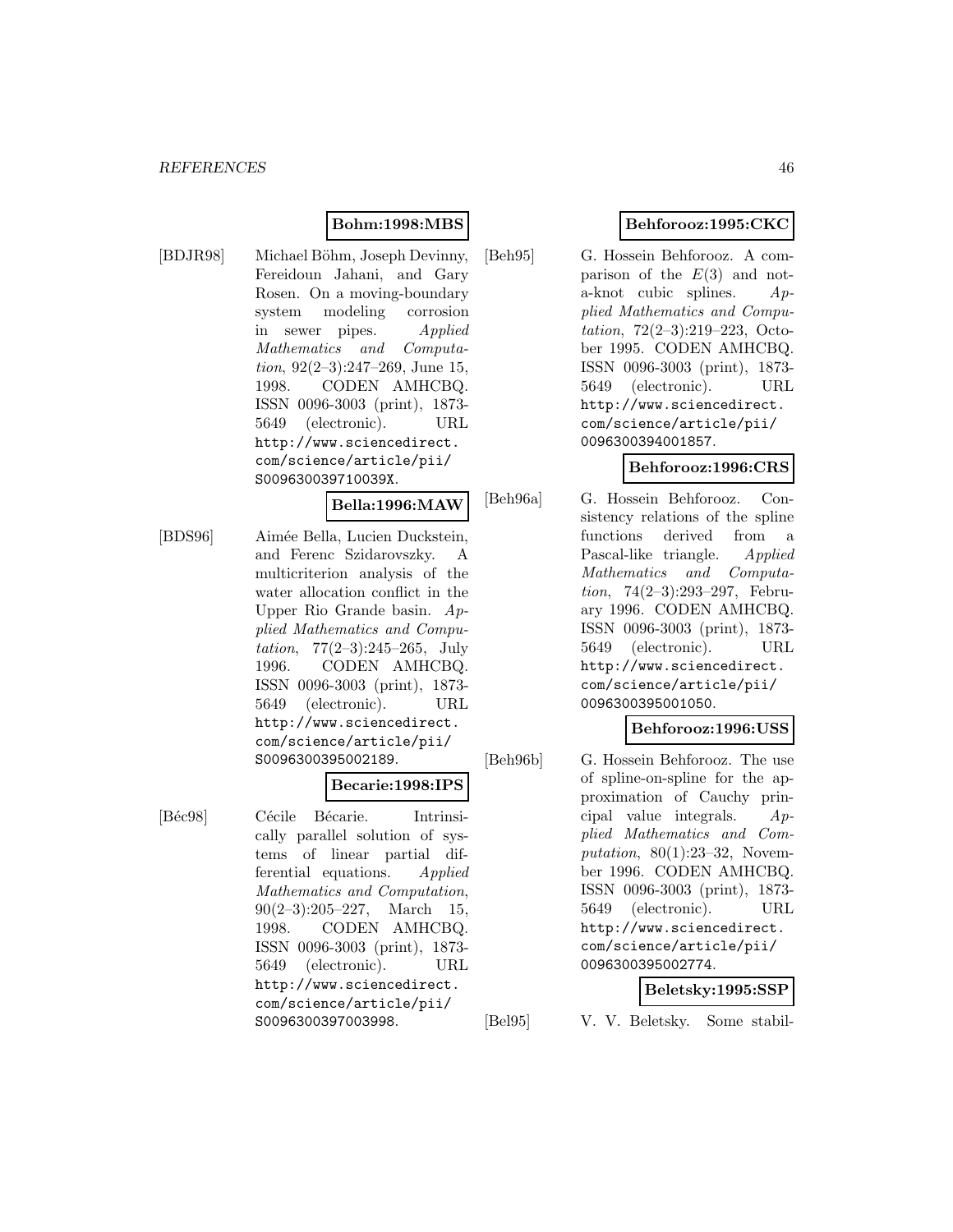ity problems in applied mechanics. Applied Mathematics and Computation, 70(2–3):117–141, July 1995. CODEN AMHCBQ. ISSN 0096-3003 (print), 1873- 5649 (electronic). URL http://www.sciencedirect. com/science/article/pii/ 009630039400123L.

## **Blount:1997:NDP**

[BGY97] S. Blount, A. Galambosi, and S. Yakowitz. Nonlinear and dynamic programming for epidemic intervention. Applied Mathematics and Computation, 86(2–3):123–136, October 1997. CODEN AMHCBQ. ISSN 0096-3003 (print), 1873- 5649 (electronic). URL http://www.sciencedirect. com/science/article/pii/ S0096300396001774.

# **Bogaert:1998:GRP**

[BI98] J. Bogaert and I. Impens. Generating random percolation clusters. Applied Mathematics and Computa*tion*,  $91(2-3):197-208$ , May 1998. CODEN AMHCBQ. ISSN 0096-3003 (print), 1873- 5649 (electronic). URL http://www.sciencedirect. com/science/article/pii/ S0096300397100182.

## **Billard:1996:SDG**

[Bil96] Edward A. Billard. Stability of dynamic groups in distributed computing systems. Applied Mathematics and Computation, 74(2–3):223–248, February 1996. CODEN AMHCBQ.

ISSN 0096-3003 (print), 1873- 5649 (electronic). URL http://www.sciencedirect. com/science/article/pii/ 0096300395000941.

# **Beddhu:1998:CSU**

[BJTW98] Murali Beddhu, Min-Yee Jiang, Lafayette K. Taylor, and David L. Whitfield. Computation of steady and unsteady flows with a free surface around the Wigley hull. Applied Mathematics and Computation, 89  $(1-3):67-84$ , January/February 1998. CODEN AMHCBQ. ISSN 0096-3003 (print), 1873- 5649 (electronic). URL http://www.sciencedirect. com/science/article/pii/ S0096300397816487.

# **Beutler:1999:SRS**

[BK99] R. Beutler and B. G. Konopelchenko. Surfaces of revolution via the Schrödinger equation: Construction, integrable dynamics and visualization. Applied Mathematics and Computation, 101(1):13–43, June 1, 1999. CODEN AMHCBQ. ISSN 0096-3003 (print), 1873- 5649 (electronic). URL http://www.sciencedirect. com/science/article/pii/ S0096300398000368.

## **Bainov:1995:PBV**

[BKM95] Drumi Bainov, Zdzisław Kamont, and Emil Minchev. Periodic boundary value problem for impulsive hyperbolic partial differential equations of first order. Applied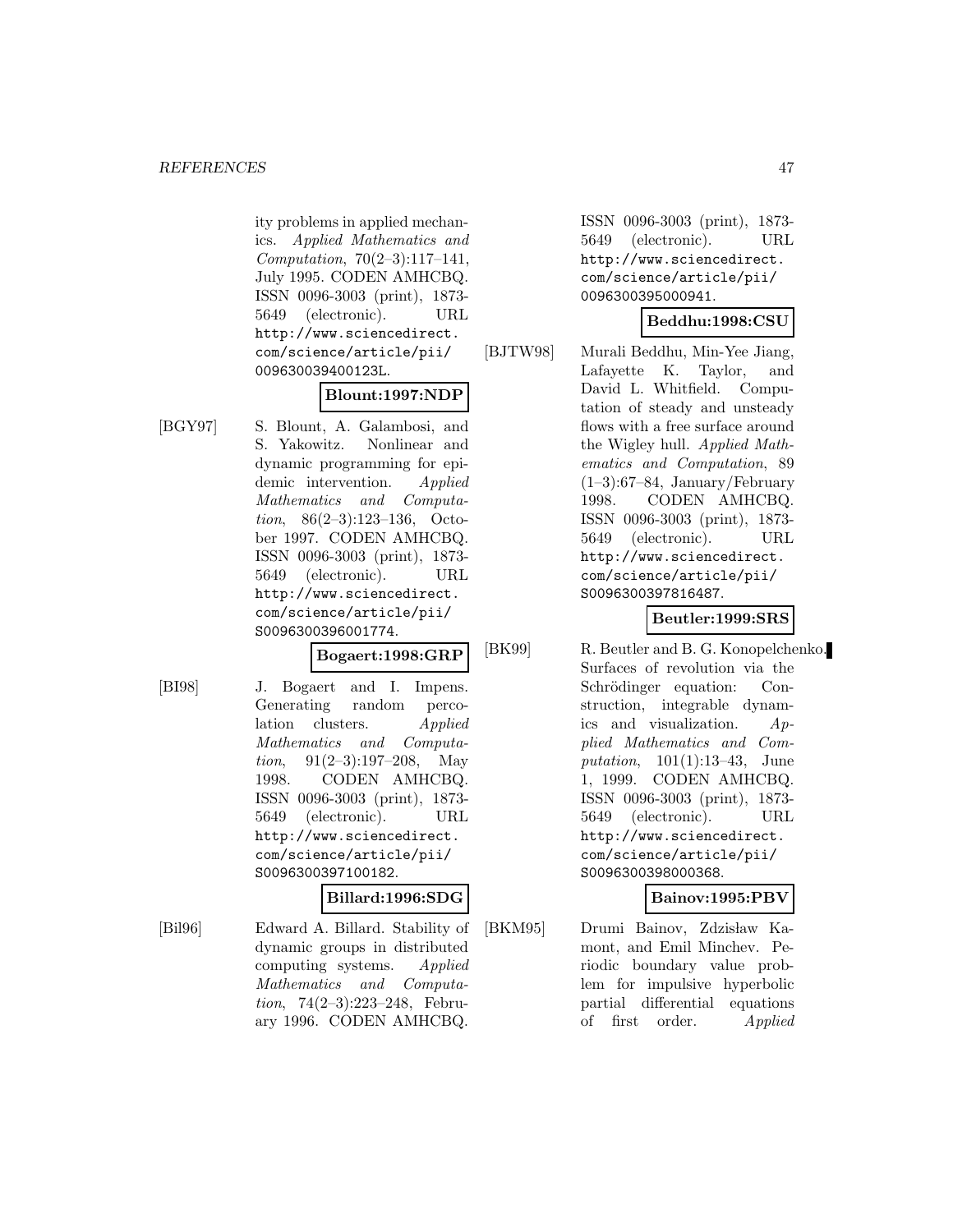Mathematics and Computation, 68(2–3):95–104, March 15, 1995. CODEN AMHCBQ. ISSN 0096-3003 (print), 1873- 5649 (electronic). URL http://www.sciencedirect. com/science/article/pii/ 009630039400083G.

#### **Bajpai:1998:BEE**

[BKS98] R. P. Bajpai, S. Kumar, and V. A. Sivadasan. Biophoton emission in the evolution of a squeezed state of frequency stable damped oscillator. Applied Mathematics and Computation, 93(2–3):277–288, July 15, 1998. CODEN AMHCBQ. ISSN 0096-3003 (print), 1873- 5649 (electronic). URL http://www.sciencedirect. com/science/article/pii/ S0096300397101175.

# **Blank:1996:SRC**

- 
- [Bla96] Luise Blank. Stability results for collocation methods for Volterra integral equations. Applied Mathematics and Computation, 79(2–3):267–288, October 1996. CODEN AMHCBQ. ISSN 0096-3003 (print), 1873- 5649 (electronic). URL http://www.sciencedirect. com/science/article/pii/ 0096300395002707.

#### **Balendran:1995:IIC**

[BNN95] B. Balendran and Sia Nemat-Nasser. Integration of inelastic constitutive equations for constant velocity gradient with large rotation. Applied Mathematics and Computation, 67(1–

3):161–195, January/February 1995. CODEN AMHCBQ. ISSN 0096-3003 (print), 1873- 5649 (electronic). URL http://www.sciencedirect. com/science/article/pii/ 009630039400058C.

# **Boyd:1995:LAG**

[Boy95] John P. Boyd. A lagaveraged generalization of Euler's method for accelerating series. Applied Mathematics and Computation, 72(2–3): 143–166, October 1995. CO-DEN AMHCBQ. ISSN 0096- 3003 (print), 1873-5649 (electronic). URL http://www. sciencedirect.com/science/ article/pii/009630039400180C.

# **Boyd:1997:CLU**

[Boy97a] John P. Boyd. Construction of Lighthill's unitary functions: the imbricate series of unity. Applied Mathematics and Computation, 86(1):1–10, September 15, 1997. CODEN AMHCBQ. ISSN 0096-3003 (print), 1873- 5649 (electronic). URL http://www.sciencedirect. com/science/article/pii/ S0096300396001452.

# **Boyd:1997:PCW**

[Boy97b] John P. Boyd. Peakons and coshoidal waves: Traveling wave solutions of the Camassa–Holm equation.  $Ap$ plied Mathematics and Computation, 81(2–3):173–187, February 1997. CODEN AMHCBQ.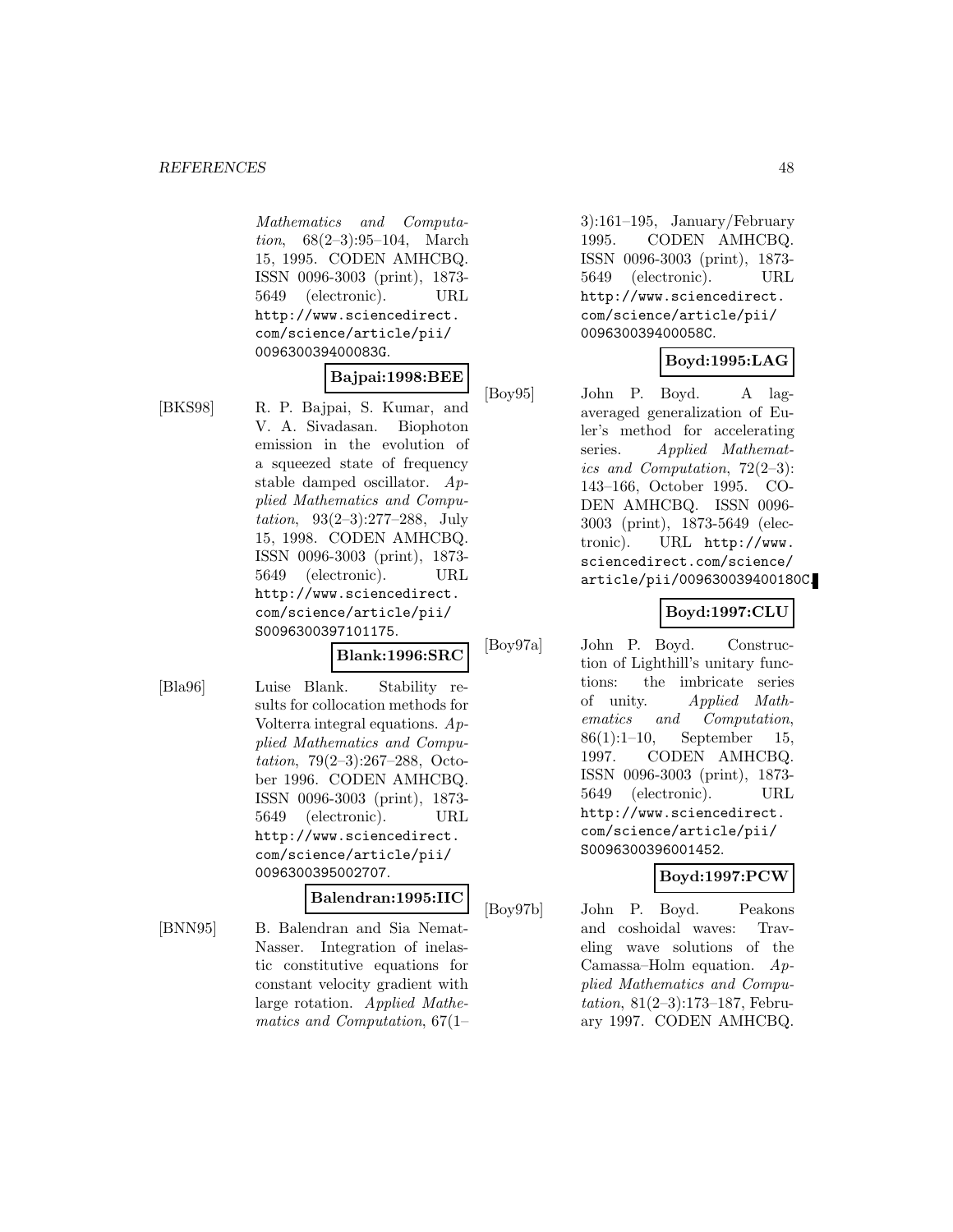ISSN 0096-3003 (print), 1873- 5649 (electronic). URL http://www.sciencedirect. com/science/article/pii/ 0096300395003266.

#### **Barrio:1999:CCM**

[BPE99] Roberto Barrio, Manuel Palacios, and Antonio Elipe. Chebyshev collocation methods for fast orbit determination. Applied Mathematics and Computation, 99(2–3):195–207, March 15, 1999. CODEN AMHCBQ. ISSN 0096-3003 (print), 1873- 5649 (electronic). URL http://www.sciencedirect. com/science/article/pii/ S0096300398000034.

#### **Baronio:1996:MSI**

[BPZ96] A. Baronio, E. Loli Piccolomini, and F. Zama. A method for solving the indirect approximation problem. Applied Mathematics and Computation, 77(2–3):97–107, July 1996. CODEN AMHCBQ. ISSN 0096-3003 (print), 1873- 5649 (electronic). URL http://www.sciencedirect. com/science/article/pii/ S0096300395001549.

#### **Baxley:1998:CUC**

[BR98] J. V. Baxley and S. B. Robinson. Coexistence in the unstirred chemostat. Applied Mathematics and Computation, 89(1–3):41–65, January/February 1998. CO-DEN AMHCBQ. ISSN 0096- 3003 (print), 1873-5649 (electronic). URL http://www.

sciencedirect.com/science/ article/pii/S0096300397816475.

#### **Barrett:1999:ETC**

[BR99a] C. L. Barrett and C. M. Reidys. Elements of a theory of computer simulation I: Sequential CA over random graphs.  $Ap$ plied Mathematics and Computation, 98(2–3):241–259, February 1999. CODEN AMHCBQ. ISSN 0096-3003 (print), 1873- 5649 (electronic). URL http://www.sciencedirect. com/science/article/pii/ S0096300397101667.

#### **Bonham:1999:ISA**

[BR99b] Charles D. Bonham and Robin M. Reich. Influence of spatial autocorrelation on a fixed-effect model used to evaluate treatment of oil spills. Applied Mathematics and Computation, 106(2–3):149–162, December 1999. CODEN AMHCBQ. ISSN 0096-3003 (print), 1873- 5649 (electronic). URL http://www.sciencedirect. com/science/article/pii/ S0096300398101091.

# **Bai:1997:CCP**

[BS97] Zhongzhi Bai and Yangfeng Su. On the convergence of a class of parallel decompositiontype relaxation methods. Applied Mathematics and Computation,  $81(1):1-21$ , January 1997. CODEN AMHCBQ. ISSN 0096-3003 (print), 1873- 5649 (electronic). URL http://www.sciencedirect.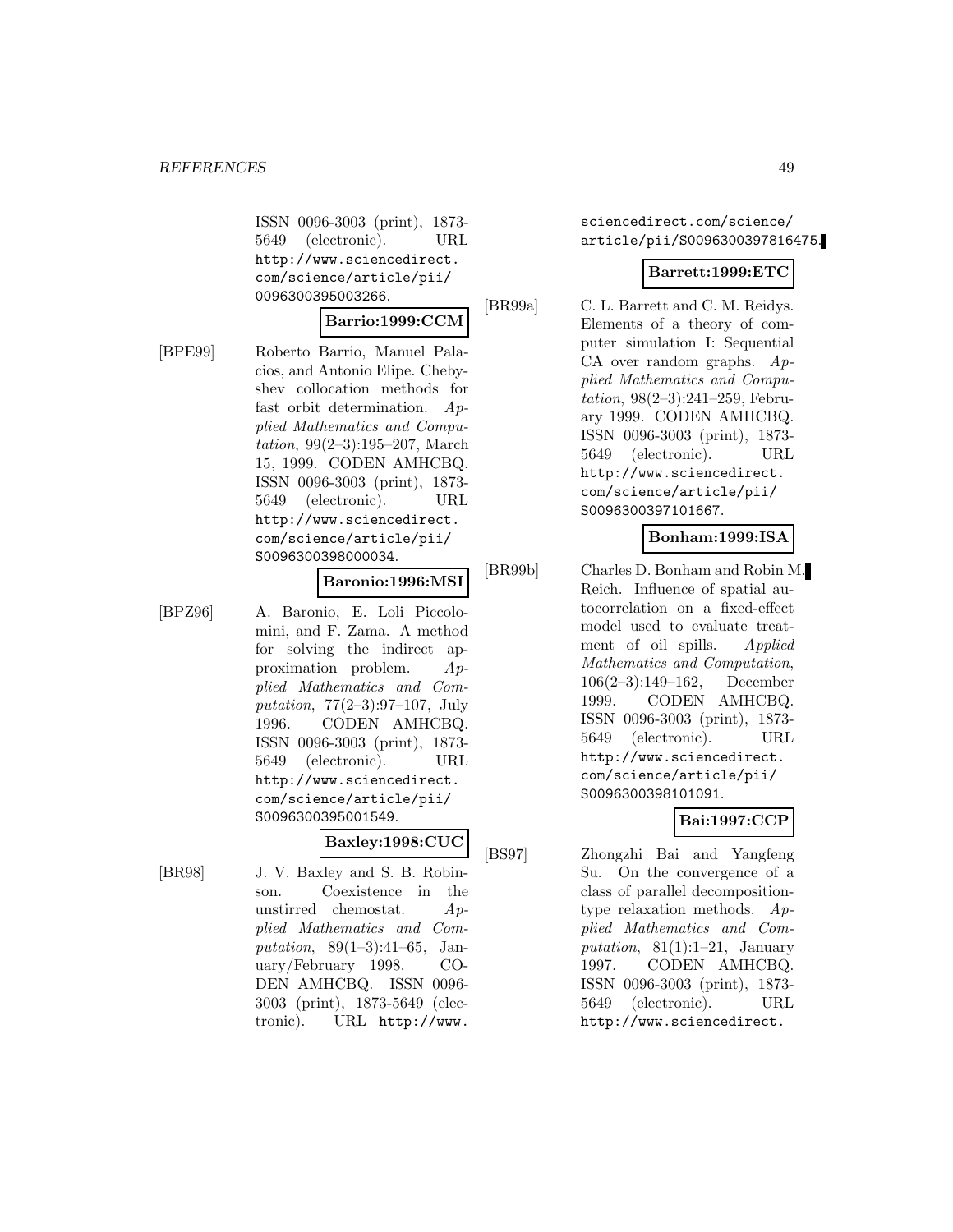com/science/article/pii/ 0096300395002979.

#### **Buetow:1998:MAF**

[BS98] Gerald W. Buetow, Jr. and James S. Sochacki. A more accurate finite difference approach to the pricing of contingent claims. Applied Mathematics and Computa*tion*,  $91(2-3):111-126$ , May 1998. CODEN AMHCBQ. ISSN 0096-3003 (print), 1873- 5649 (electronic). URL http://www.sciencedirect. com/science/article/pii/ S0096300397100297.

#### **Brugnano:1997:BBV**

[BT97] L. Brugnano and D. Trigiante. Block boundary value methods for linear Hamiltonian systems. Applied Mathematics and Computation, 81(1):49–68, January 1997. CODEN AMHCBQ. ISSN 0096-3003 (print), 1873- 5649 (electronic). URL http://www.sciencedirect. com/science/article/pii/ 0096300395003088.

#### **Bratsos:1998:FPF**

[BT98] A. G. Bratsos and E. H. Twizell. A family of parametric finite-difference methods for the solution of the sine-Gordon equation.  $Ap$ plied Mathematics and Computation, 93(2–3):117–137, July 15, 1998. CODEN AMHCBQ. ISSN 0096-3003 (print), 1873- 5649 (electronic). URL http://www.sciencedirect.

#### com/science/article/pii/ S0096300397101102.

## **Bursal:1996:IBP**

[Bur96] Faruk H. Bursal. On interpolating between probability distributions. Applied Mathematics and Computation, 77(2–3):213–244, July 1996. CODEN AMHCBQ. ISSN 0096-3003 (print), 1873- 5649 (electronic). URL http://www.sciencedirect. com/science/article/pii/ S0096300395002162.

# **Bayram:1999:PEE**

[BY99] Mustafa Bayram and Bunyamin Yildiz. Parameter estimation of an enzyme kinetic system using computer algebra techniques. Applied Mathematics and Computation, 99(1):93–98, March 1, 1999. CODEN AMHCBQ. ISSN 0096-3003 (print), 1873- 5649 (electronic). URL http://www.sciencedirect. com/science/article/pii/ S0096300397101783.

# **Cabada:1994:MMF**

[Cab94] Alberto Cabada. The monotone method for first-order problems with linear and nonlinear boundary conditions.  $Ap$ plied Mathematics and Computation, 63(2–3):163–186, July 1994. CODEN AMHCBQ. ISSN 0096-3003 (print), 1873- 5649 (electronic). URL http://www.sciencedirect. com/science/article/pii/ 0096300394901937. See erratum [Cab95].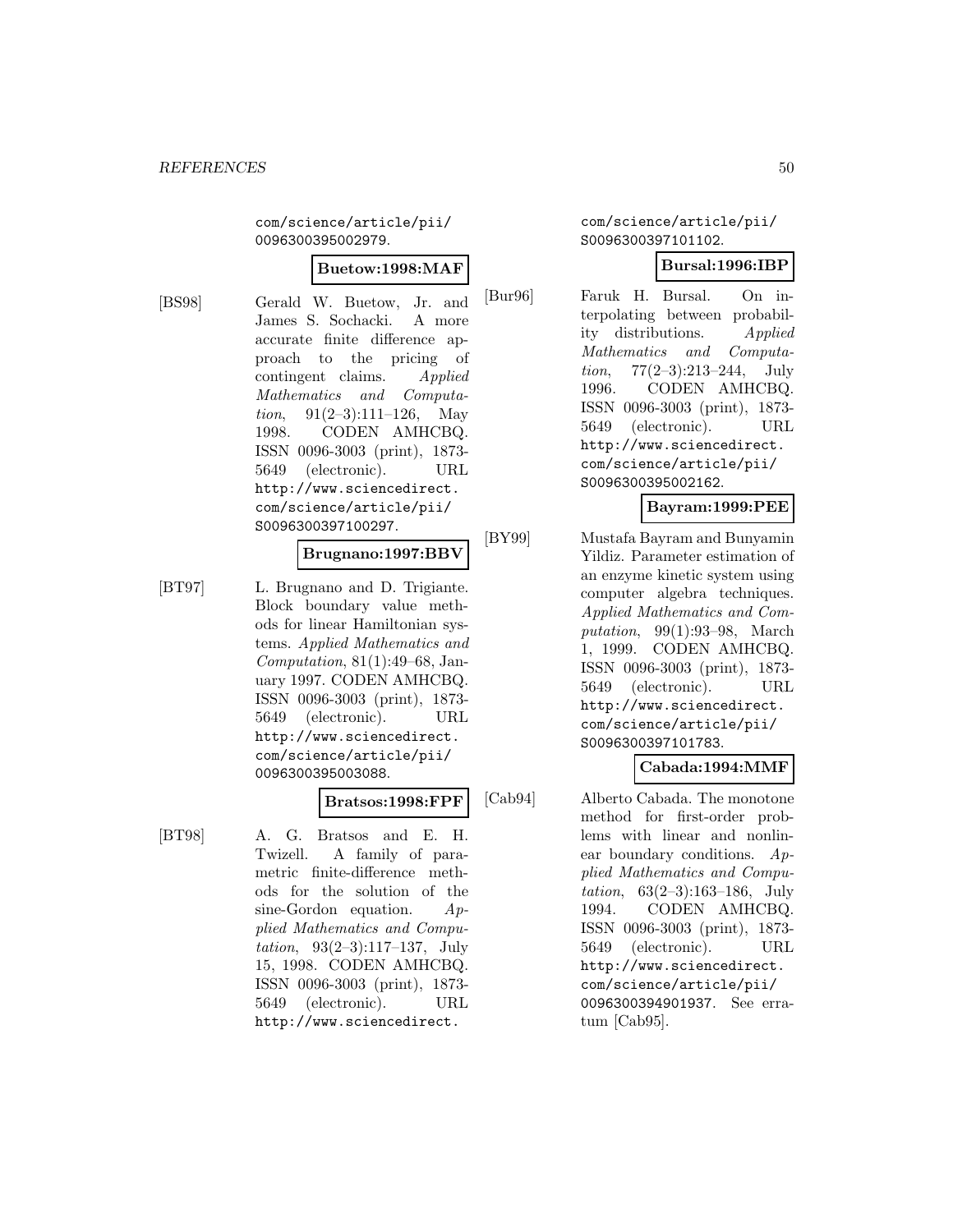# **Cabada:1995:ERM**

[Cab95] Alberto Cabada. Erratum: "Remarks on the monotone method for first-order problems with linear and nonlinear boundary conditions", Applied Math. Comput. **63**(2– 3), 163–186, July 1994. Applied Mathematics and Computation, 69(2–3):353–354, May 1995. CODEN AMHCBQ. ISSN 0096-3003 (print), 1873- 5649 (electronic). URL http://www.sciencedirect. com/science/article/pii/ 009630039400147V. See [Cab94]. [CC99b]

#### **Carmody:1997:CHQ**

[Car97] Kevin Carmody. Circular and hyperbolic quaternions, octonions, and sedenions — further results. Applied Mathematics and Computation, 84(1):27–47, June 1997. CODEN AMHCBQ. ISSN 0096-3003 (print), 1873- 5649 (electronic). URL http://www.sciencedirect. com/science/article/pii/ S0096300396000513.

#### **Cho:1999:NAN**

[CBYK99] Chung-Ki Cho, Guo Ben-Yu, and YongHoon Kwon. A new approach for numerical identification of conductivity. Applied Mathematics and Computation, 100(2–3):265–283, May 1999. CODEN AMHCBQ. ISSN 0096-3003 (print), 1873- 5649 (electronic). URL http://www.sciencedirect. com/science/article/pii/ S0096300398000277.

## **Chan:1999:ECS**

[CC99a] C. Y. Chan and W. Y. Chan. Existence of classical solutions for degenerate semilinear parabolic problems. Applied Mathematics and Computation, 101(2–3):125–149, June 15, 1999. CODEN AMHCBQ. ISSN 0096-3003 (print), 1873- 5649 (electronic). URL http://www.sciencedirect. com/science/article/pii/ S0096300398100024.

# **Choe:1999:SMS**

Hi Jun Choe and Jeong Ho Chu. A spectral method for Stokes equations. Applied Mathematics and Computation, 104(2–3):131–151, September 1999. CODEN AMHCBQ. ISSN 0096-3003 (print), 1873- 5649 (electronic). URL http://www.sciencedirect. com/science/article/pii/ S0096300398100620.

## **Cengiz:1997:SEH**

[Cen97] Ahmet Cengiz. A study on the Epstein–Hubbell generalized elliptic-type integral using residue theory.  $Ap$ plied Mathematics and Computation, 83(1):19–26, April 1997. CODEN AMHCBQ. ISSN 0096-3003 (print), 1873- 5649 (electronic). URL http://www.sciencedirect. com/science/article/pii/ S0096300396000410.

## **Carl:1996:SMI**

[CG96] S. Carl and C. Grossmann.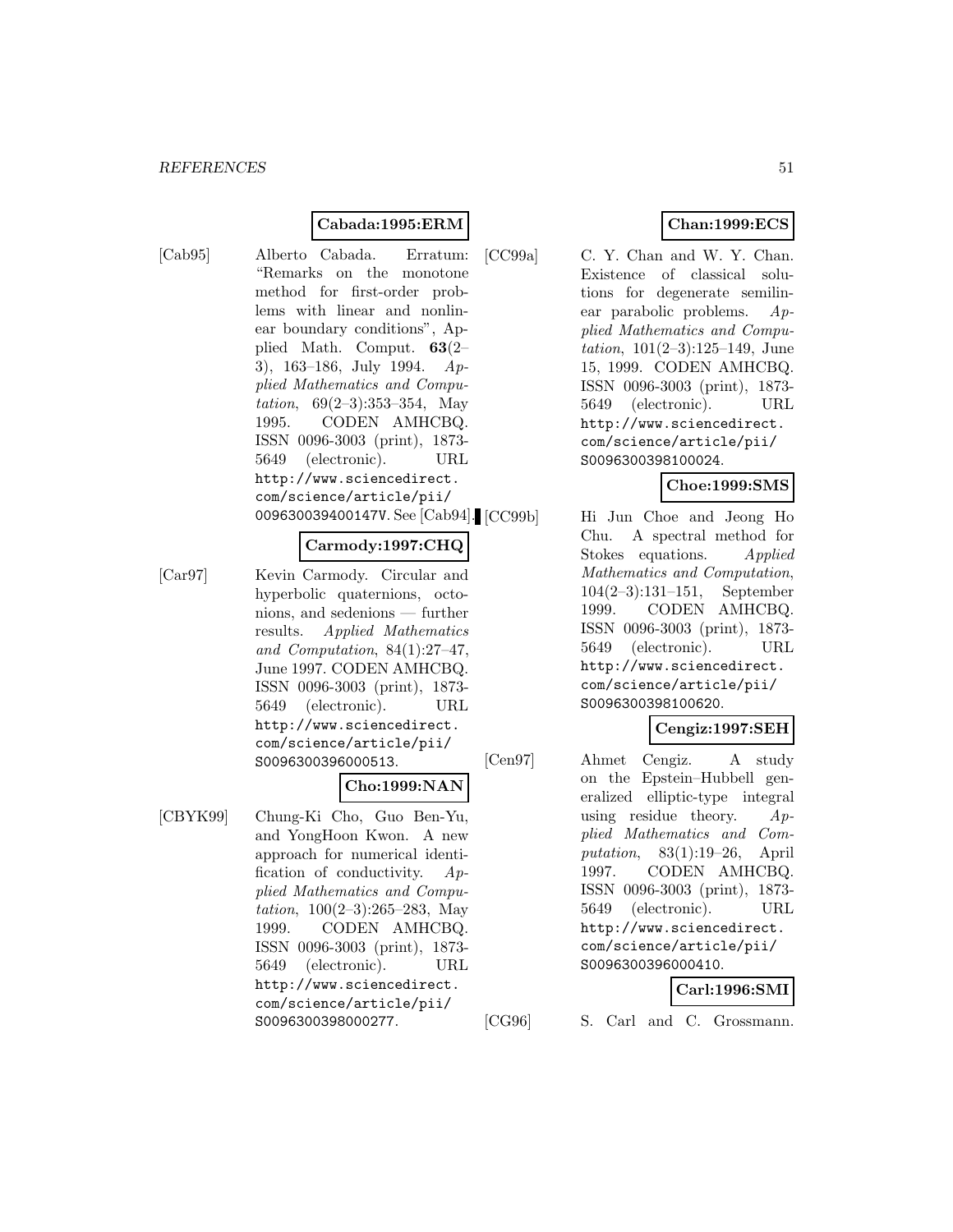Smoothing and monotone iterations for elliptic differential inclusions. Applied Mathematics and Computa*tion*, 74(1):15–35, January 1996. CODEN AMHCBQ. ISSN 0096-3003 (print), 1873- 5649 (electronic). URL http://www.sciencedirect. com/science/article/pii/ 0096300395000704.

# **Chang:1998:PES**

[CG98] Carolina Chang and Henryk Gzyl. Parameter estimation in superposition of decaying exponentials. Applied Mathematics and Computation, 96(2–3):101–116, November 1998. CODEN AMHCBQ. ISSN 0096-3003 (print), 1873- 5649 (electronic). URL http://www.sciencedirect. com/science/article/pii/ S0096300397101084.

#### **Chen:1996:ADT**

[CH96] Chaó-Kuang Chen and Shing-Huei Ho. Application of differential transformation to eigenvalue problems. Applied Mathematics and Computation, 79(2–3):173–188, October 1996. CODEN AMHCBQ. ISSN 0096-3003 (print), 1873- 5649 (electronic). URL http://www.sciencedirect. com/science/article/pii/ 0096300395002537.

# **Chen:1999:SPD**

[CH99] Cha'o Kuang Chen and Shing Huei Ho. Solving partial differential equations by two-

dimensional differential transform method. Applied Mathematics and Computation, 106(2–3):171–179, December 1999. CODEN AMHCBQ. ISSN 0096-3003 (print), 1873- 5649 (electronic). URL http://www.sciencedirect. com/science/article/pii/ S0096300398101157.

# **Chang:1995:PLA**

[Cha95a] Ching Lung Chang. Piecewise linear approach to the Stokes equations in 3-D.  $Ap$ plied Mathematics and Computation,  $72(1):61-75$ , September 15, 1995. CODEN AMHCBQ. ISSN 0096-3003 (print), 1873- 5649 (electronic). URL http://www.sciencedirect. com/science/article/pii/ 0096300394001765.

# **Chang:1995:DBE**

[Cha95b] Mou-Hsiung Chang. On duality between estimation and control for linear stochastic functional evolution equations in Hilbert spaces. Applied Mathematics and Computation, 68(1):51–70, March 1, 1995. CODEN AMHCBQ. ISSN 0096-3003 (print), 1873- 5649 (electronic). URL http://www.sciencedirect. com/science/article/pii/ 009630039400089M.

#### **Chang:1996:LSF**

[Cha96a] Ching Lung Chang. Leastsquares finite element for second order boundary value problem with optimal rates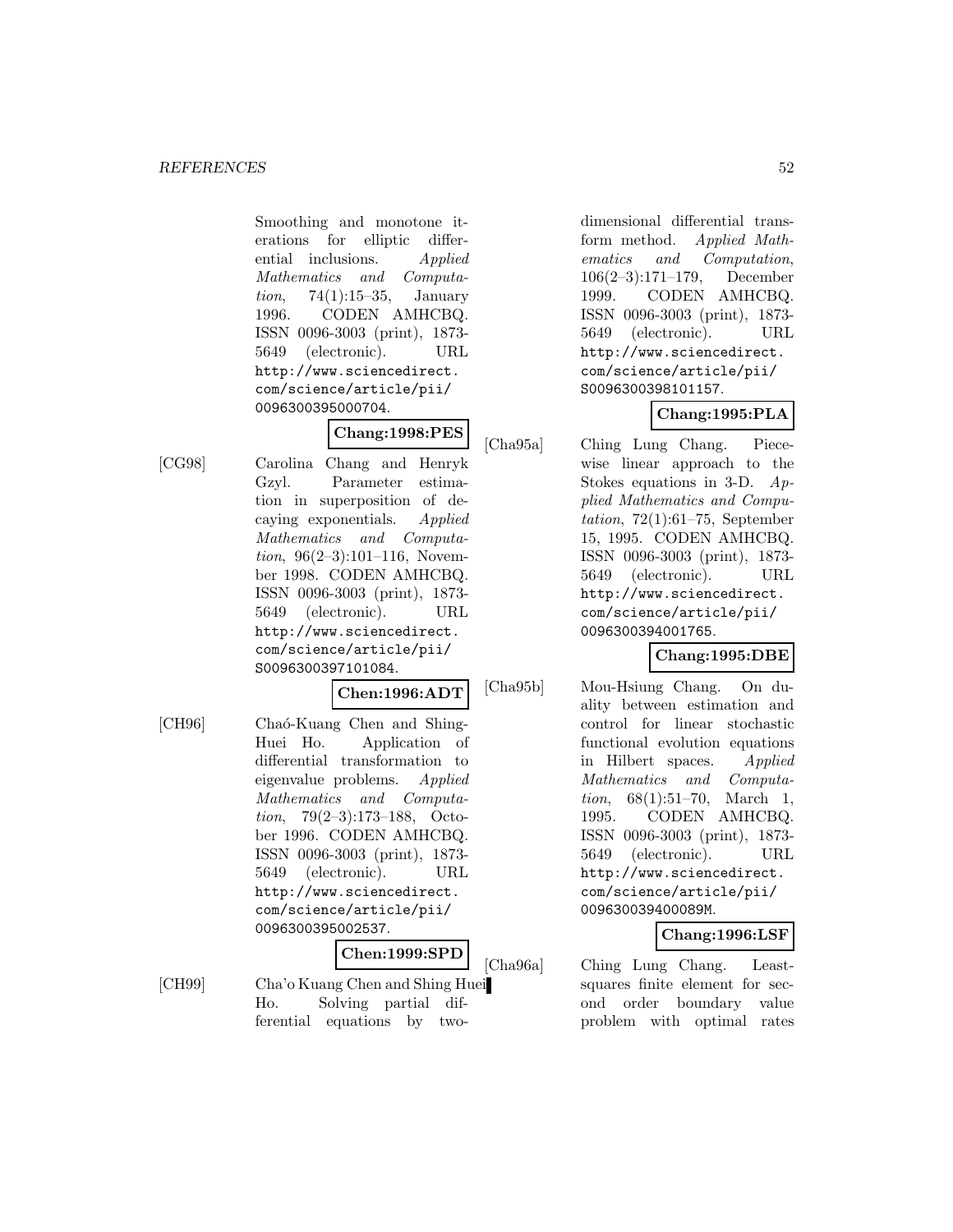of convergence. Applied Mathematics and Computation, 76(2–3):267–284, May 1996. CODEN AMHCBQ. ISSN 0096-3003 (print), 1873- 5649 (electronic). URL http://www.sciencedirect. com/science/article/pii/ 0096300395001646.

#### **Chang:1996:LDN**

[Cha96b] Mou-Hsiung Chang. Large deviation for Navier–Stokes equations with small stochastic perturbation. Applied Mathematics and Computation, 76 (1):65–93, April 1996. CO-DEN AMHCBQ. ISSN 0096- 3003 (print), 1873-5649 (electronic). URL http://www. sciencedirect.com/science/ article/pii/0096300395001506 $[{\rm Che}97]$ 

#### **Chen:1995:RCD**

[Che95] Y. H. Chen. Robust control design for a class of mismatched uncertain nonlinear systems. Applied Mathematics and Computation, 70(2–3):155–167, July 1995. CODEN AMHCBQ. ISSN 0096-3003 (print), 1873- 5649 (electronic). URL http://www.sciencedirect. com/science/article/pii/ 009630039400105D.

#### **Chen:1996:IMC**

[Che96a] Yong-Lin Chen. Iterative methods for computing the generalized inverses  $A_{T,S}^{(2)}$  of a matrix A. Applied Mathematics and Computation, 75(2–3):207–222, March 15, 1996. CODEN AMHCBQ.

ISSN 0096-3003 (print), 1873- 5649 (electronic). URL http://www.sciencedirect. com/science/article/pii/ 0096300396900636.

#### **Chernousko:1996:CES**

[Che96b] F. L. Chernousko. Control of elastic systems by bounded distributed forces. Applied Mathematics and Computation, 78 (2–3):103–110, September 1, 1996. CODEN AMHCBQ. ISSN 0096-3003 (print), 1873- 5649 (electronic). URL http://www.sciencedirect. com/science/article/pii/ 009630039600001X.

## **Chen:1997:IMS**

Yong-Lin Chen. Iterative methods for solving restricted linear equations. Applied Mathematics and Computation, 86(2–3):171–184, October 1997. CODEN AMHCBQ. ISSN 0096-3003 (print), 1873- 5649 (electronic). URL http://www.sciencedirect. com/science/article/pii/ S0096300396001804.

# **Chukwu:1996:ULC**

[Chu96] E. N. Chukwu. Universal laws for the control of global economic growth with nonlinear hereditary dynamics. Applied Mathematics and Computation, 78(1):19–81, August 1996. CODEN AMHCBQ. ISSN 0096-3003 (print), 1873- 5649 (electronic). URL http://www.sciencedirect.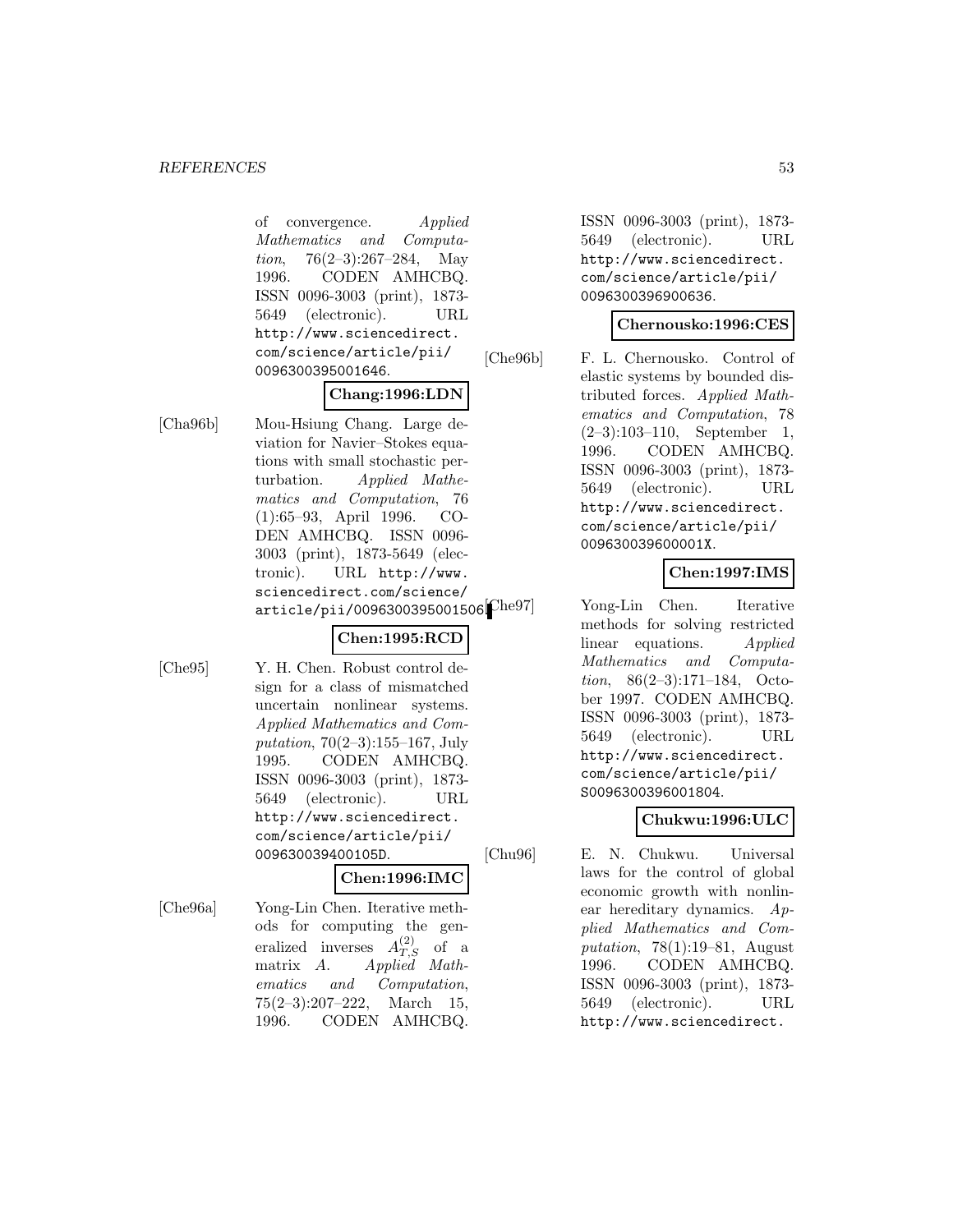com/science/article/pii/ 0096300395001557.

#### **Chukwu:1997:CND**

[Chu97] E. N. Chukwu. Control of nonlinear delay differential equations in W  $_2$  <sup>(1)</sup> with economic applications.  $Ap$ plied Mathematics and Computation,  $85(1):17-59$ , August 1997. CODEN AMHCBQ. ISSN 0096-3003 (print), 1873- 5649 (electronic). URL http://www.sciencedirect. com/science/article/pii/ S0096300396001087.

#### **Chukwu:1998:CNE**

[Chu98] Ethelbert N. Chukwu. On the controllability of nonlinear economic systems with delay: the Italian example. Applied Mathematics and Computation, 95 (2–3):245–274, September 15, 1998. CODEN AMHCBQ. ISSN 0096-3003 (print), 1873- 5649 (electronic). URL http://www.sciencedirect. com/science/article/pii/ S0096300397100790.

## **Cicci:1999:FPT**

[Cic99] David A. Cicci. Filter performance in target tracking using space-based observers. Applied Mathematics and Computation, 99(2–3):275–293, March 15, 1999. CODEN AMHCBQ. ISSN 0096-3003 (print), 1873- 5649 (electronic). URL http://www.sciencedirect. com/science/article/pii/ S0096300398000071.

# **Chan:1995:TEM**

[CK95] C. Y. Chan and P. C. Kong. A thermal explosion model. Applied Mathematics and Computation, 71 (2–3):201–210, September 1, 1995. CODEN AMHCBQ. ISSN 0096-3003 (print), 1873- 5649 (electronic). URL http://www.sciencedirect. com/science/article/pii/ 009630039400154V.

# **Chen:1999:GNR**

[CK99] X. B. Chen and M. M. Kostreva. A generalization of the norm-relaxed method of feasible directions. Applied Mathematics and Computation, 102(2–3):257–272, July 15, 1999. CODEN AMHCBQ. ISSN 0096-3003 (print), 1873- 5649 (electronic). URL http://www.sciencedirect. com/science/article/pii/ S0096300398100255.

# **Chen:1998:DTT**

[CL98a] Chieh-Li Chen and Yung-Chin Liu. Differential transformation technique for steady nonlinear heat conduction problems. Applied Mathematics and Computation, 95(2– 3):155–164, September 15, 1998. CODEN AMHCBQ. ISSN 0096-3003 (print), 1873- 5649 (electronic). URL http://www.sciencedirect. com/science/article/pii/ S0096300397100960.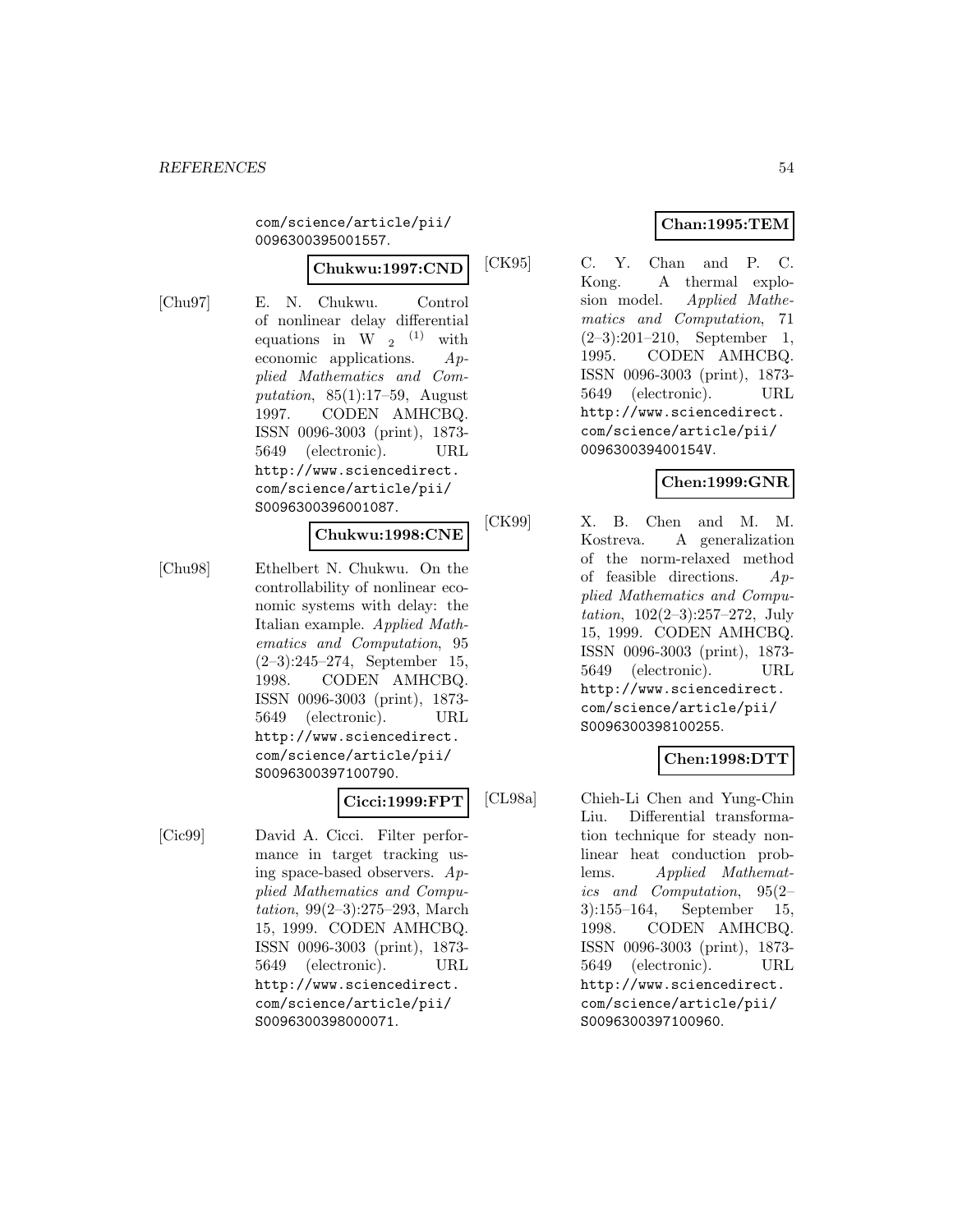## **Chen:1998:PPN**

[CL98b] Jinru Chen and Likang Li. Preconditioning projection nonconforming element method for the lowest-order Raviart– Thomas mixed triangular element method. Applied Mathematics and Computation, 93(1):31–49, July 1, 1998. CODEN AMHCBQ. ISSN 0096-3003 (print), 1873- 5649 (electronic). URL http://www.sciencedirect. com/science/article/pii/ S0096300397101126.

# **Cao:1999:CRP**

[CL99] Zhi-Hao Cao and Zhong-Yun Liu. Convergence of relaxed parallel multisplitting methods with different weighting schemes. Applied Mathematics and Computation, 106(2–3):181–196, December 1999. CODEN AMHCBQ. ISSN 0096-3003 (print), 1873- 5649 (electronic). URL http://www.sciencedirect. com/science/article/pii/ S0096300398101200.

#### **Chen:1997:EBE**

[CLC97] Cha'o-Kuang Chen, Jin-Mu Lin, and Chieh-Li Chen. Error bounds estimate of weighted residuals method using genetic algorithms. Applied Mathematics and Computation, 81(2–3):207–219, February 1997. CODEN AMHCBQ. ISSN 0096-3003 (print), 1873- 5649 (electronic). URL http://www.sciencedirect.

#### com/science/article/pii/ S0096300396000173.

#### **Cordero:1996:GQP**

[CMM96] M. Cordero, C. Martin, and J. Miller. Gaussian quadrature for products of exponential functions. Applied Mathematics and Computation, 79(2–3):189–202, October 1996. CODEN AMHCBQ. ISSN 0096-3003 (print), 1873- 5649 (electronic). URL http://www.sciencedirect. com/science/article/pii/ 0096300395002545.

# **Cabada:1997:RCI**

[CN97] Alberto Cabada and Juan J. Nieto. Rapid convergence of the iterative technique for first order initial value problems. Applied Mathematics and Computation, 87(2–3):217–226, December 1997. CODEN AMHCBQ. ISSN 0096-3003 (print), 1873- 5649 (electronic). URL http://www.sciencedirect. com/science/article/pii/ S0096300396002858.

# **Cicci:1996:FSE**

[CO96] David A. Cicci and David L. Oakley. Filter sensitivity in exoatmospheric target vehicle tracking.  $Ap$ plied Mathematics and Computation, 79(2–3):249–265, October 1996. CODEN AMHCBQ. ISSN 0096-3003 (print), 1873- 5649 (electronic). URL http://www.sciencedirect.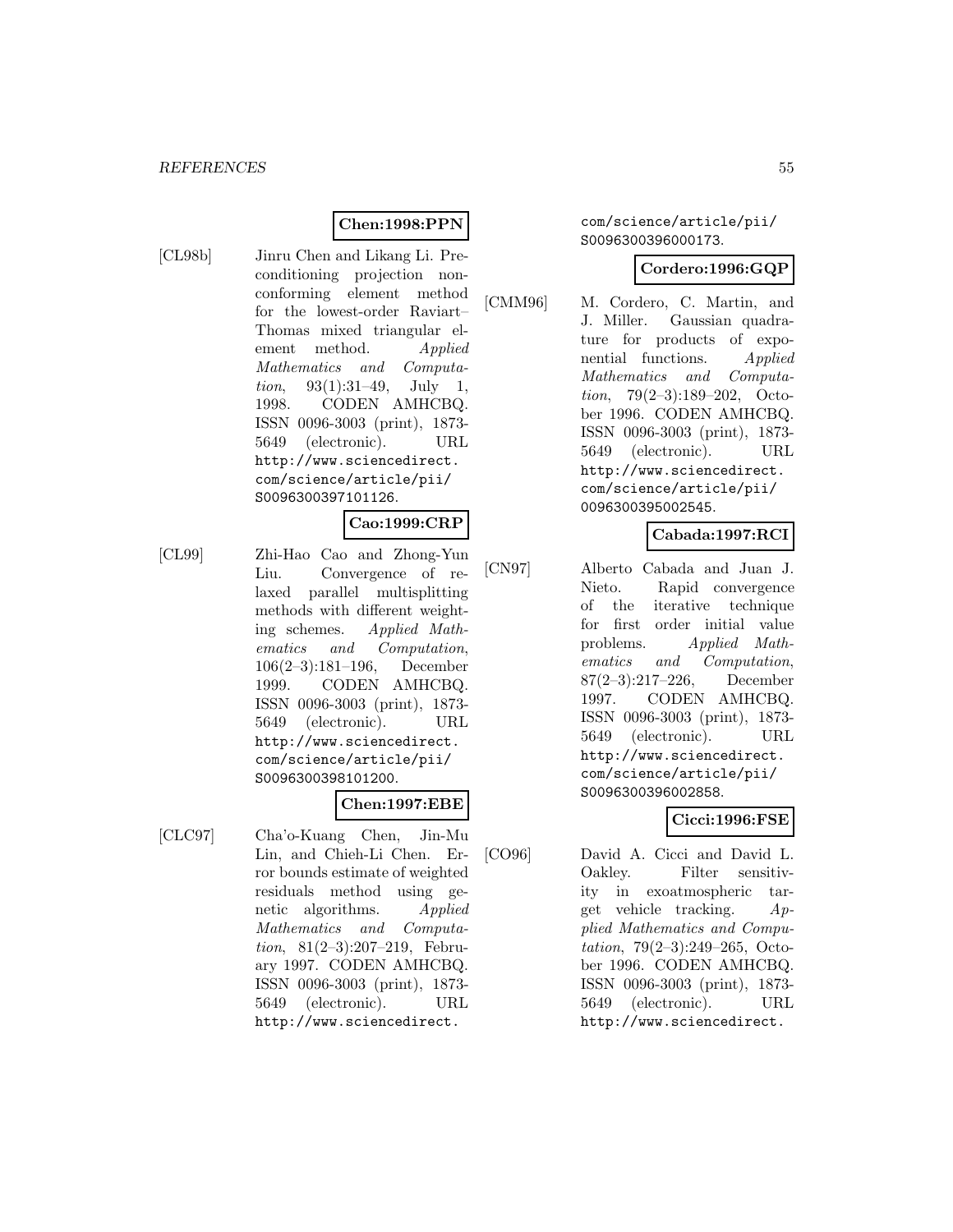com/science/article/pii/ 0096300395002693.

## **Coskun:1999:CSF**

[Cos99] Erhan Coskun. Computational simulation of flux trapping and vortex pinning in Type-II superconductors. Applied Mathematics and Computation, 106(1):31–49, December 1999. CODEN AMHCBQ. ISSN 0096-3003 (print), 1873- 5649 (electronic). URL http://www.sciencedirect. com/science/article/pii/ S0096300398100899.

#### **Crombez:1995:PPM**

[Cro95] G. Crombez. A parallel projection method based on sequential most remote set in convex feasibility problems. Applied Mathematics and Computation, 72(2–3):113–124, October 1995. CODEN AMHCBQ. ISSN 0096-3003 (print), 1873- 5649 (electronic). URL http://www.sciencedirect. com/science/article/pii/ 0096300394001776.

## **Choi:1999:SHO**

[CRS99] Junesang Choi, Arjun K. Rathie, and H. M. Srivastava. Some hypergeometric and other evaluations of  $\zeta(2)$ and allied series. Applied Mathematics and Computation, 104(2–3):101–108, September 1999. CODEN AMHCBQ. ISSN 0096-3003 (print), 1873- 5649 (electronic). URL http://www.sciencedirect.

#### com/science/article/pii/ S0096300398100826.

# **Chen:1995:ORG**

[CS95] Ming-Po Chen and H. M. Srivastava. Orthogonality relations and generating functions for Jacobi polynomials and related hypergeometric functions. Applied Mathematics and Computation, 68(2–3):153–188, March 15, 1995. CODEN AMHCBQ. ISSN 0096-3003 (print), 1873- 5649 (electronic). URL http://www.sciencedirect. com/science/article/pii/ 009630039400092I.

# **Chou:1996:MFE**

[CS96] Chi-Chin Chou and William A. Sethares. Multiplicationfree evaluation of polynomials via a Stochastic Bernstein Representation. Applied Mathematics and Computation,  $79(1):1-25$ , September 15, 1996. CODEN AMHCBQ. ISSN 0096-3003 (print), 1873- 5649 (electronic). URL http://www.sciencedirect. com/science/article/pii/ 0096300395001565.

# **Chen:1997:FCO**

[CS97] Ming-Po Chen and H. M. Srivastava. Fractional calculus operators and their applications involving power functions and summation of series. Applied Mathematics and Computation, 81(2–3):287–304, February 1997. CODEN AMHCBQ. ISSN 0096-3003 (print), 1873-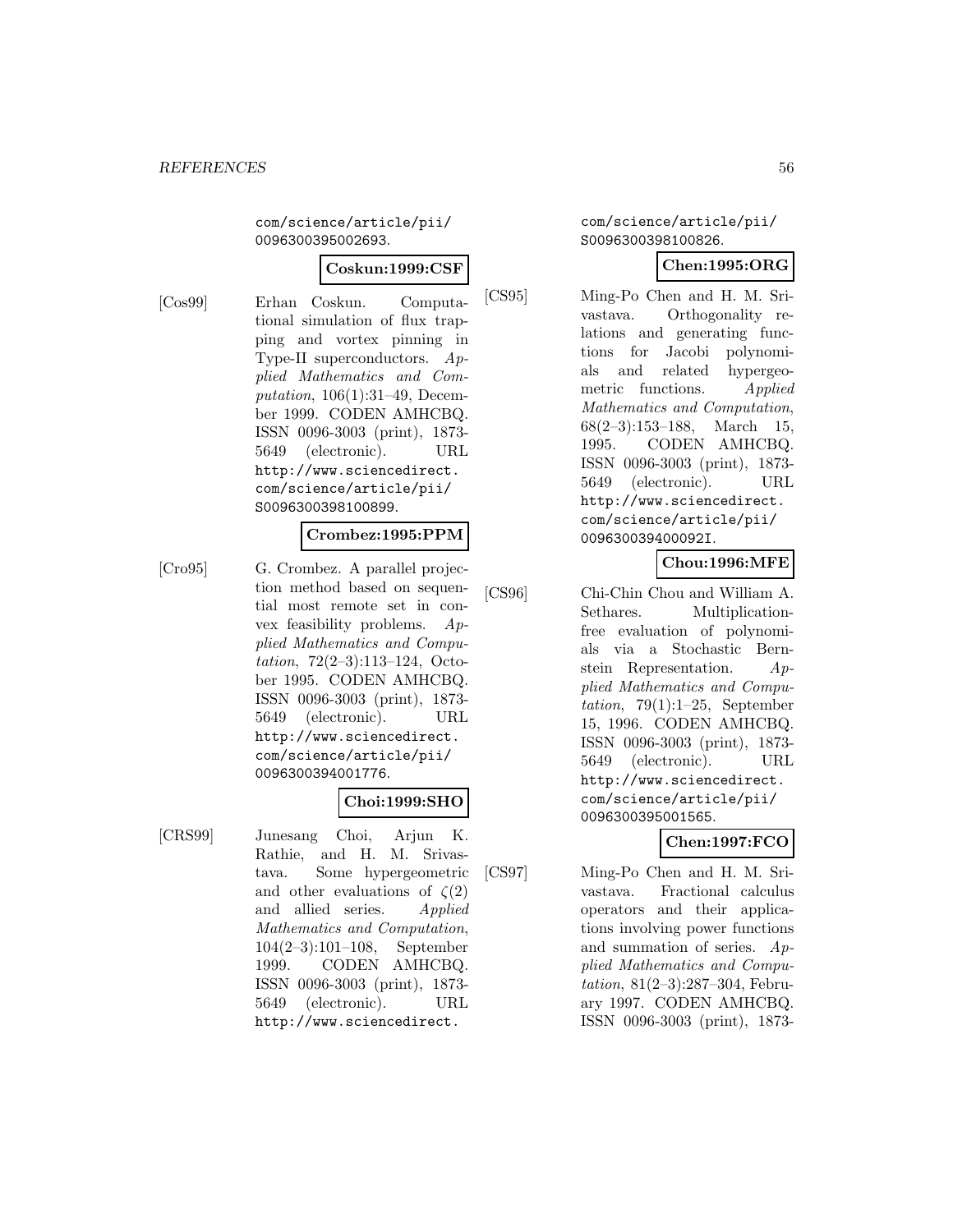5649 (electronic). URL http://www.sciencedirect. com/science/article/pii/ S009630039500310X.

#### **Chang:1998:MQE**

[CS98] Feng Cheng Chang and Ching-Tzong Su. More on quick evaluation of determinants. Applied Mathematics and Computation, 93(1):97–99, July 1, 1998. CODEN AMHCBQ. ISSN 0096-3003 (print), 1873- 5649 (electronic). URL http://www.sciencedirect. com/science/article/pii/ S0096300397100443.

# **Chiue:1999:CCP**

[CS99] Wen-Sz Chiue and Bih-Sheue Shieh. On connectivity of the Cartesian product of two graphs. Applied Mathematics and Computation,  $102(2-3):129-137$ , July 15, 1999. CODEN AMHCBQ. ISSN 0096-3003 (print), 1873- 5649 (electronic). URL http://www.sciencedirect. com/science/article/pii/ S0096300398100413.

## **Chen:1998:SOF**

[CSY98] Ming-Po Chen, H. M. Srivastava, and Ching-Shu Yu. Some operators of fractional calculus and their applications involving a novel class of analytic functions. Applied Mathematics and Computation, 91(2–3):285–296, May 1998. CODEN AMHCBQ. ISSN 0096-3003 (print), 1873- 5649 (electronic). URL http://www.sciencedirect.

com/science/article/pii/ S0096300397100340.

#### **Choi:1998:IIF**

[CSZ98] Junesang Choi, H. M. Srivastava, and Nan-Yue Zhang. Integrals involving a function associated with the Euler– Maclaurin summation formula. Applied Mathematics and Computation, 93(2–3):101–116, July 15, 1998. CODEN AMHCBQ. ISSN 0096-3003 (print), 1873- 5649 (electronic). URL http://www.sciencedirect. com/science/article/pii/ S0096300397100704.

## **Chen:1996:NFM**

[CT96] Cha'o-Kuang Chen and Tzu-Li Tien. A new forecasting method for time continuous model of dynamic system. Applied Mathematics and Computation, 80(2–3):225–244, December 1996. CODEN AMHCBQ. ISSN 0096-3003 (print), 1873- 5649 (electronic). URL http://www.sciencedirect. com/science/article/pii/ 0096300395002960.

## **Chen:1997:NFM**

[CT97] Cha'o-Kuang Chen and Tzu-Li Tien. A new forecasting method of discrete dynamic system. Applied Mathematics and Computation,  $86(1):61-84$ , September 15, 1997. CODEN AMHCBQ. ISSN 0096-3003 (print), 1873- 5649 (electronic). URL http://www.sciencedirect. com/science/article/pii/ S0096300396001737.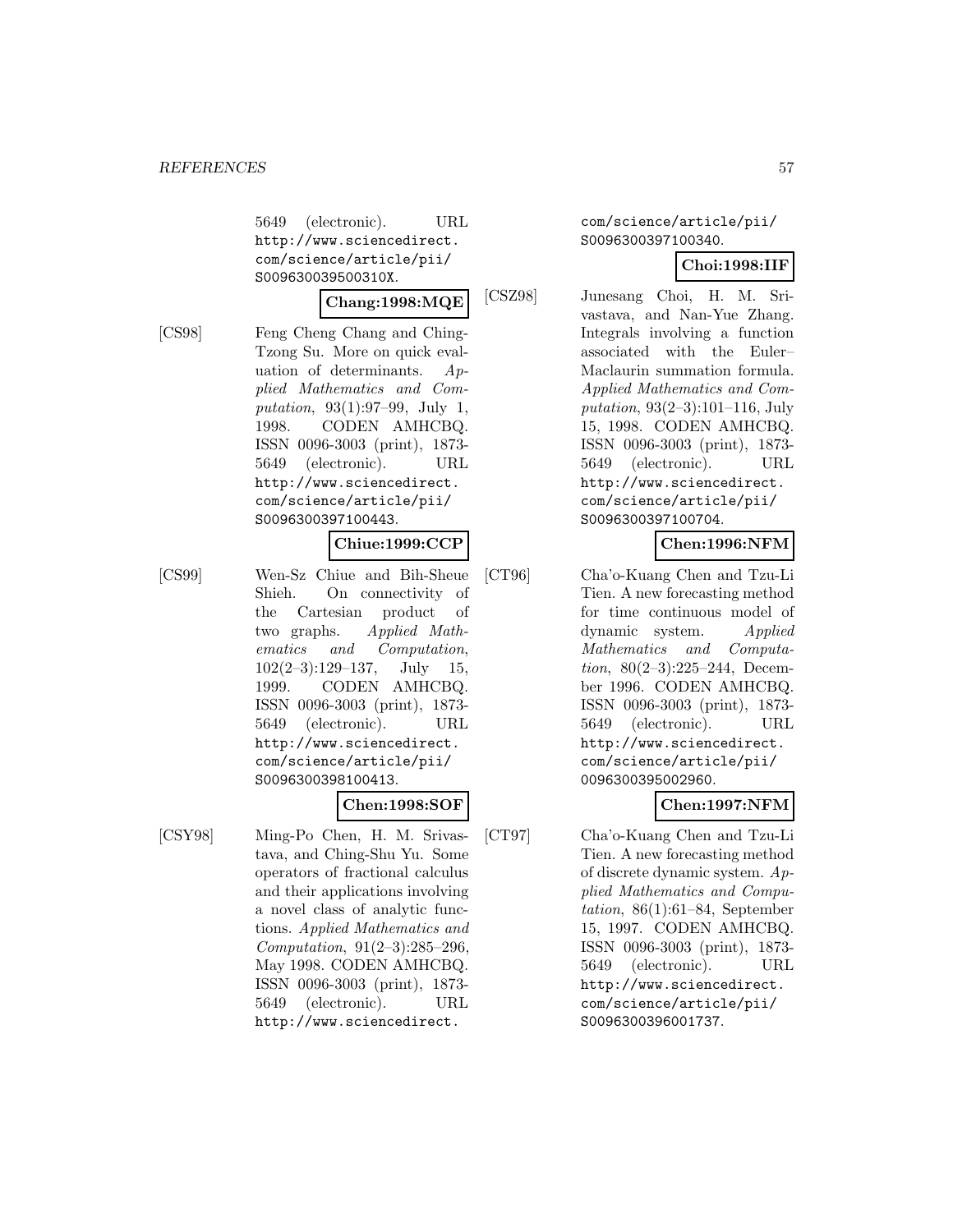## **Charafi:1997:NAR**

[CW97] A. Charafi and L. C. Wrobel. A new h-adaptive refinement scheme for the boundary element method using local reanalysis. Applied Mathematics and Computation, 82(2–3):239–271, March 15, 1997. CODEN AMHCBQ. ISSN 0096-3003 (print), 1873- 5649 (electronic). URL http://www.sciencedirect. com/science/article/pii/ S0096300396000288.

#### **Chan:1998:IEG**

[CY98] C. Y. Chan and S. I. Yuen. Impulsive effects on global existence of solutions for degenerate semilinear parabolic equations. Applied Mathematics and Computation,  $90(2-3):97-116$ , March 15, 1998. CODEN AMHCBQ. ISSN 0096-3003 (print), 1873- 5649 (electronic). URL http://www.sciencedirect. com/science/article/pii/ S0096300396003530.

#### **Chang:1999:EOH**

[CY99] Mou-Hsiung Chang and Roger K. Youree. The European option with hereditary price structures: Basic theory. Applied Mathematics and Computation, 102(2–3):279–296, July 15, 1999. CODEN AMHCBQ. ISSN 0096-3003 (print), 1873- 5649 (electronic). URL http://www.sciencedirect. com/science/article/pii/ S0096300398100358.

## **Cha:1999:PES**

[CyGK99] Ki Hyun Cha, Ben yu Guo, and Yong Hoon Kwon. Parameter estimation by spectral approximation. Applied Mathematics and Computation, 104(1):1–14, September 1, 1999. CODEN AMHCBQ. ISSN 0096-3003 (print), 1873- 5649 (electronic). URL http://www.sciencedirect. com/science/article/pii/ S0096300398100553.

## **Chan:1999:BSS**

[CZ99] C. Y. Chan and J. K. Zhu. Blow-up of solutions of semilinear Euler–Poisson– Darboux equations with nonlocal boundary conditions.  $Ap$ plied Mathematics and Computation, 99(1):17–28, March 1, 1999. CODEN AMHCBQ. ISSN 0096-3003 (print), 1873- 5649 (electronic). URL http://www.sciencedirect. com/science/article/pii/ S0096300397101710.

## **Davis:1998:SCP**

[Dav98] Stephen F. Davis. Shock capturing with Padé methods. Applied Mathematics and Computation, 89(1– 3):85–98, January/February 1998. CODEN AMHCBQ. ISSN 0096-3003 (print), 1873- 5649 (electronic). URL http://www.sciencedirect. com/science/article/pii/ S0096300397816499.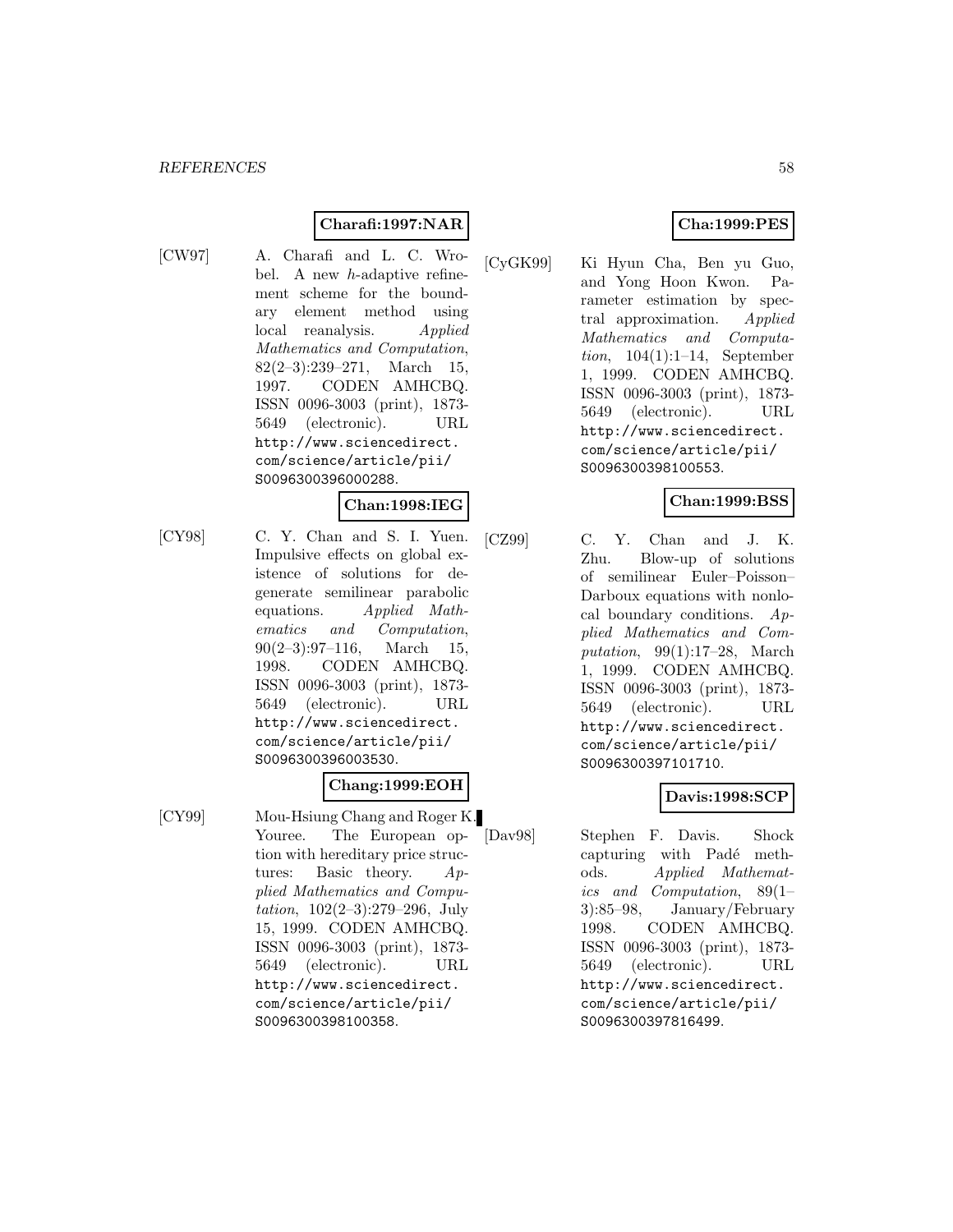#### **deBarros:1995:SDL**

[dBL95] F. C. P. de Barros and J. E. Luco. Stresses and displacements in a layered half-space for a moving line load. Applied Mathematics and Computation, 67(1– 3):103–134, January/February 1995. CODEN AMHCBQ. ISSN 0096-3003 (print), 1873- 5649 (electronic). URL http://www.sciencedirect. com/science/article/pii/ 009630039400056A.

#### **Degot:1996:MPC**

[Dég96] Jérôme Dégot. Massively parallel computation of manyvariable polynomial interpolation. Applied Mathematics and Computation, 80(2–3):105– 125, December 1996. CO-DEN AMHCBQ. ISSN 0096- 3003 (print), 1873-5649 (electronic). URL http://www. sciencedirect.com/science/ article/pii/0096300395002839.

#### **DeKlerk:1995:AMN**

[DEV95] J. H. De Klerk, D. Eyre, and L. M. Venter.  $L_p$ approximation method for the numerical solution of singular integral equations. Applied Mathematics and Computation, 72(2–3):285–300, October 1995. CODEN AMHCBQ. ISSN 0096-3003 (print), 1873- 5649 (electronic). URL http://www.sciencedirect. com/science/article/pii/ 009630039500072P.

# **Dolezal:1996:NSD**

[DF96] Jaroslav Doležal and Jiří Fidler. Numerical solution of dynamic optimization problems using parametrization and  $Op^{ti}$ A software. Applied Mathematics and Computation, 78 (2–3):111–121, September 1, 1996. CODEN AMHCBQ. ISSN 0096-3003 (print), 1873- 5649 (electronic). URL http://www.sciencedirect. com/science/article/pii/ 0096300396000021.

#### **Duchting:1996:CSA**

[DGU96] Werner Düchting, Thomas Ginsberg, and Waldemar Ulmer. Computer simulation applied to radiation therapy in cancer research. Applied Mathematics and Computation, 74(2–3):191–207, February 1996. CODEN AMHCBQ. ISSN 0096-3003 (print), 1873- 5649 (electronic). URL http://www.sciencedirect. com/science/article/pii/ 0096300395000925.

## **Daripa:1999:NSI**

[DH99a] Prabir Daripa and Wei Hua. A numerical study of an illposed Boussinesq equation arising in water waves and nonlinear lattices: Filtering and regularization techniques. Applied Mathematics and Computation, 101(2–3):159–207, June 15, 1999. CODEN AMHCBQ. ISSN 0096-3003 (print), 1873- 5649 (electronic). URL http://www.sciencedirect.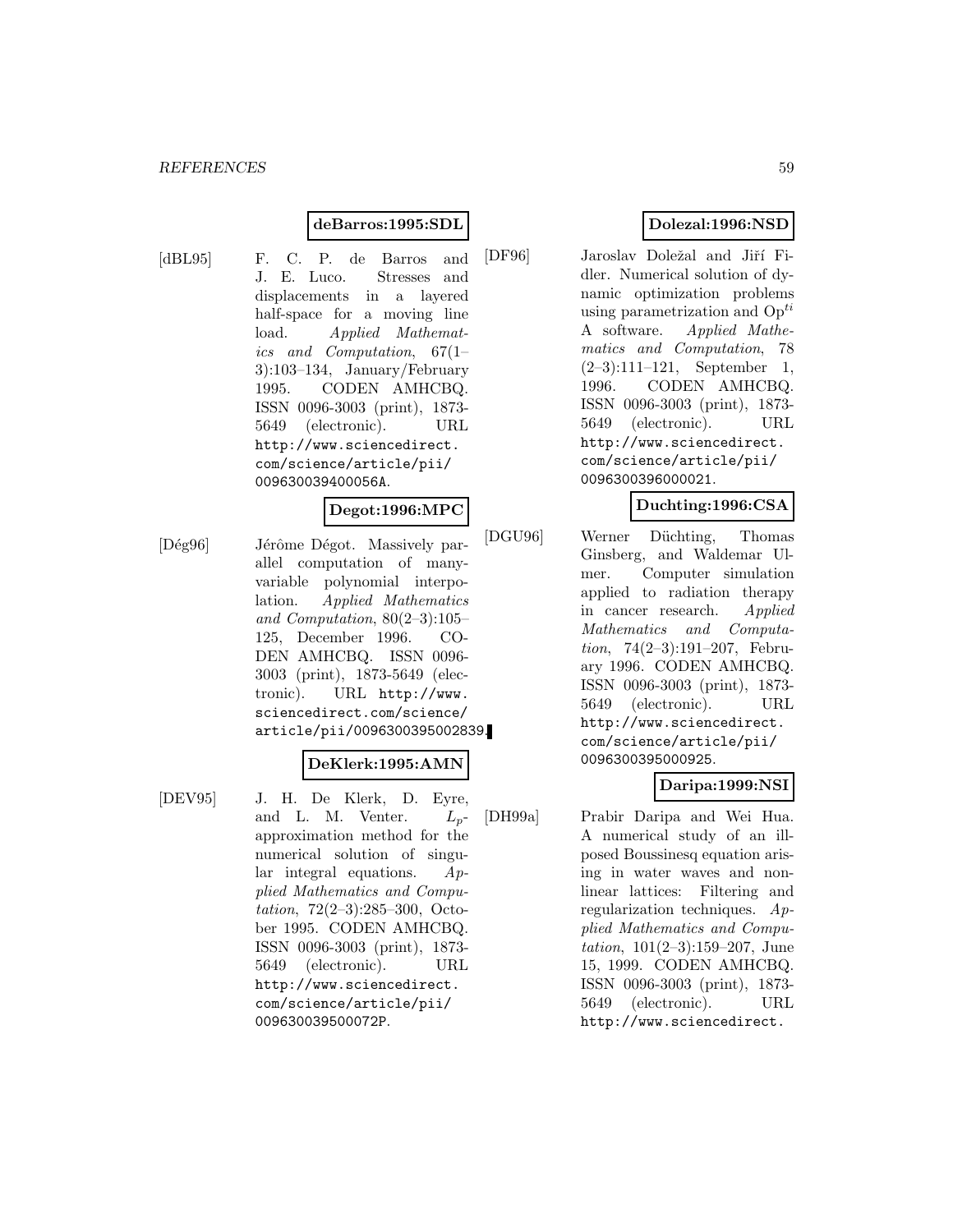com/science/article/pii/ S009630039810070X.

# **Dror:1999:SRU**

[DH99b] Moshe Dror and Bruce C. Hartman. Stopping rules for utility functions and the St. Petersburg gamble. Applied Mathematics and Computation, 98(2–3):279–291, February 1999. CODEN AMHCBQ. ISSN 0096-3003 (print), 1873- 5649 (electronic). URL http://www.sciencedirect. com/science/article/pii/ S0096300397101692.

#### **DiBella:1998:PJM**

[Di 98] Beatrice Di Bella. On a paper by J. M. Soriano. Applied Mathematics and Computation, 92(2–3):297–298, June 15, 1998. CODEN AMHCBQ. ISSN 0096-3003 (print), 1873- 5649 (electronic). URL http://www.sciencedirect. com/science/article/pii/ S0096300397100510.

#### **Dietzenbacher:1996:AFB**

[Die96] Erik Dietzenbacher. An algorithm for finding blocktriangular forms. Applied Mathematics and Computation,  $76(2-3):161-171$ , May 1996. CODEN AMHCBQ. ISSN 0096-3003 (print), 1873- 5649 (electronic). URL http://www.sciencedirect. com/science/article/pii/ 0096300395001573.

# **Ding:1998:MEM**

[Din98] J. Ding. A maximum entropy method for solving Frobenius– Perron operator equations. Applied Mathematics and Computation, 93(2–3):155–168, July 15, 1998. CODEN AMHCBQ. ISSN 0096-3003 (print), 1873- 5649 (electronic). URL http://www.sciencedirect. com/science/article/pii/ S0096300397100613.

## **Deeba:1996:DMA**

[DK96] E. Y. Deeba and S. A. Khuri. The decomposition method applied to Chandrasekhar Hequation. Applied Mathematics and Computation, 77(1):67–78, June 1996. CODEN AMHCBQ. ISSN 0096-3003 (print), 1873- 5649 (electronic). URL http://www.sciencedirect. com/science/article/pii/ 0096300395001883.

# **Dunyak:1998:AIS**

[DML98] James Dunyak, Clyde Martin, and Richard Lampe. Analysis of the influence of social structure on a measles epidemic. Applied Mathematics and Computation, 92(2–3):283–296, June 15, 1998. CODEN AMHCBQ. ISSN 0096-3003 (print), 1873- 5649 (electronic). URL http://www.sciencedirect. com/science/article/pii/ S0096300397100546.

# **Djidjeli:1998:PIS**

[DPTT98] K. Djidjeli, W. G. Price, P. Temarel, and E. H. Twiz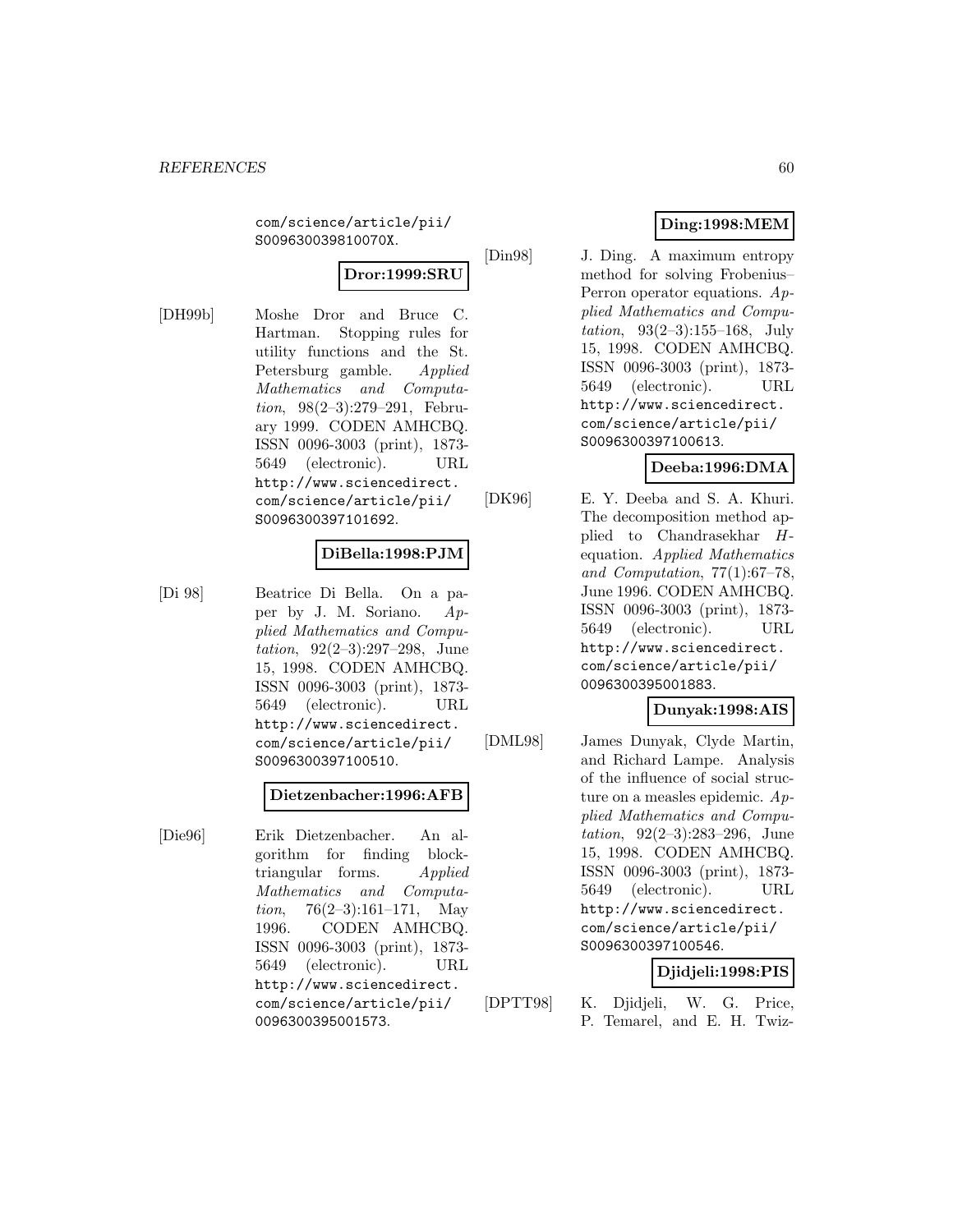ell. Partially implicit schemes for the numerical solutions of some non-linear differential equations. Applied Mathematics and Computation, 96(2–3):177–207, November 1998. CODEN AMHCBQ. ISSN 0096-3003 (print), 1873- 5649 (electronic). URL http://www.sciencedirect. com/science/article/pii/ S0096300397101333.

#### **deRomero:1998:SAF**

[dRS98] Susana Salinas de Romero and H. M. Srivastava. Some applications of fractional calculus involving summation of infinite series. Applied Mathematics and Computation, 90(2–3):129–142, March 15, 1998. CODEN AMHCBQ. ISSN 0096-3003 (print), 1873- 5649 (electronic). URL http://www.sciencedirect. com/science/article/pii/ S0096300397003949.

**Dziok:1999:CAF**

[DS99] J. Dziok and H. M. Srivastava. Classes of analytic functions associated with the generalized hypergeometric function. Applied Mathematics and Computation,  $103(1):1-13$ , August 1, 1999. CODEN AMHCBQ. ISSN 0096-3003 (print), 1873- 5649 (electronic). URL http://www.sciencedirect. com/science/article/pii/ S0096300398100425.

## **deSampaio:1997:TRA**

[dSYS97] R. J. B. de Sampaio, Jin-Yun

Yuan, and Wen-Yu Sun. Trust region algorithm for nonsmooth optimization. Applied Mathematics and Computation, 85 (2–3):109–116, September 1, 1997. CODEN AMHCBQ. ISSN 0096-3003 (print), 1873- 5649 (electronic). URL http://www.sciencedirect. com/science/article/pii/ S0096300396001129.

# **Duan:1999:RTD**

[Dua99a] Jinqiao Duan. A remark on the three dimensional baroclinic quasi-geostrophic dynamics. Applied Mathematics and Computation, 106(2–3):285–288, December 1999. CODEN AMHCBQ. ISSN 0096-3003 (print), 1873- 5649 (electronic). URL http://www.sciencedirect. com/science/article/pii/ S0096300398101303.

# **Duan:1999:TPQ**

[Dua99b] Jinqiao Duan. Time-periodic quasigeostrophic motion under dissipation and forcing. Applied Mathematics and Computation, 102(2–3):121–127, July 15, 1999. CODEN AMHCBQ. ISSN 0096-3003 (print), 1873- 5649 (electronic). URL http://www.sciencedirect. com/science/article/pii/ S0096300398100346.

## **Dang-Vu:1995:HBS**

[DVD95] H. Dang-Vu and C. Delcarte. Hopf bifurcation and strange attractors in Chebyshev spectral solutions of the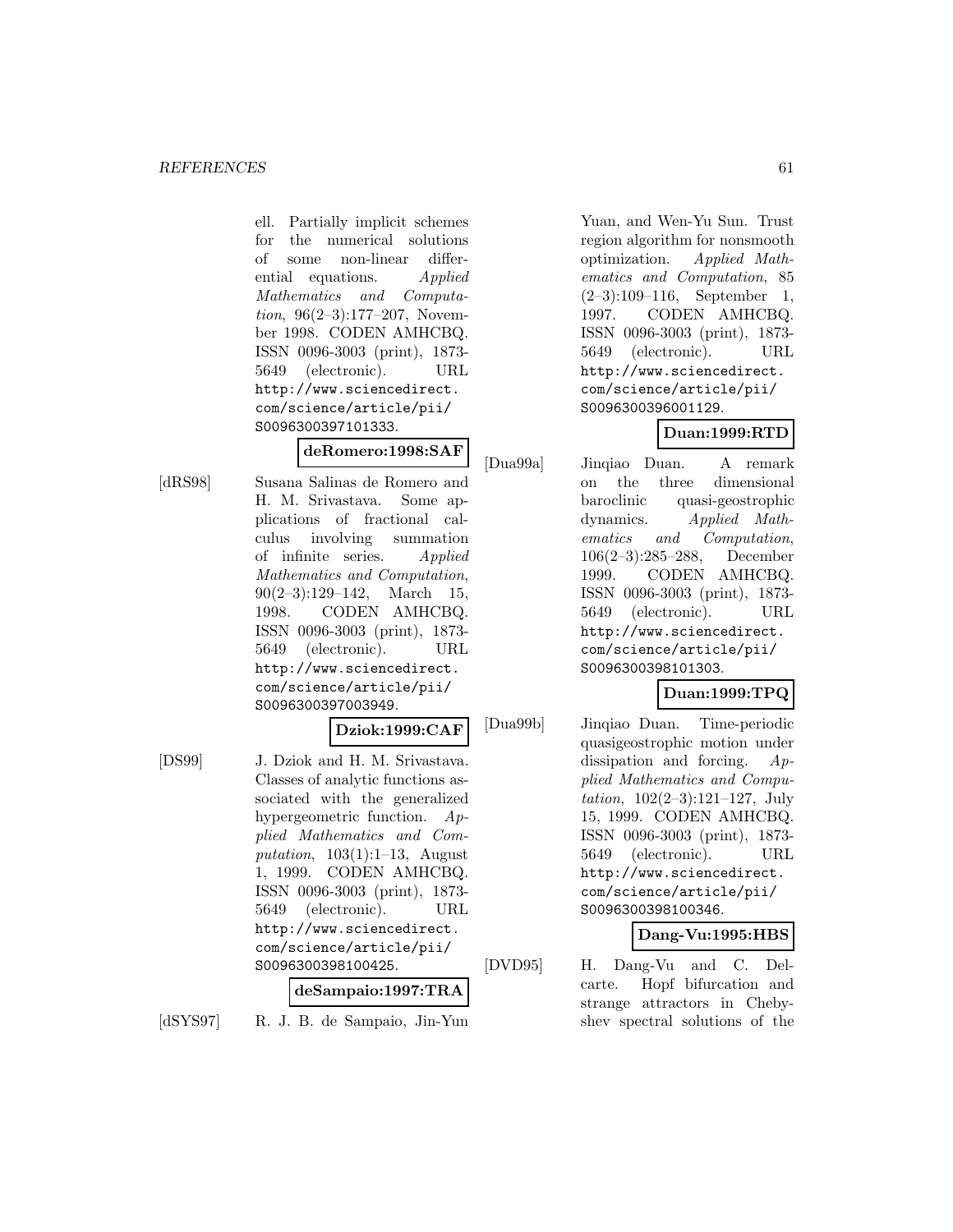Burgers equation. Applied Mathematics and Computation, 73(2–3):99–113, December 1995. CODEN AMHCBQ. ISSN 0096-3003 (print), 1873- 5649 (electronic). URL http://www.sciencedirect. com/science/article/pii/ 0096300394002428.

# **Ding:1999:FEM**

[DZ99] Jiu Ding and Aihui Zhou. A finite element method for the Frobenius–Perron operator equation. Applied Mathematics and Computation,  $102(2-3):155-164$ , July 15, 1999. CODEN AMHCBQ. ISSN 0096-3003 (print), 1873- 5649 (electronic). URL http://www.sciencedirect. com/science/article/pii/ S0096300398100395.

## **El-Bassiouny:1999:RTD**

[EB99] A. F. El-Bassiouny. Response of a three-degree-of-freedom system with cubic non-linearities to harmonic excitation. Applied Mathematics and Computation, 104(1):65–84, September 1, 1999. CODEN AMHCBQ. ISSN 0096-3003 (print), 1873- 5649 (electronic). URL http://www.sciencedirect. com/science/article/pii/ S0096300398100516.

## **Eskandari:1995:UMC**

[EFS95] A. Eskandari, P. Ffolliott, and F. Szidarovszky. Uncertainty and method choice in discrete multiobjective programming problems. Ap-

plied Mathematics and Computation, 69(2–3):335–351, May 1995. CODEN AMHCBQ. ISSN 0096-3003 (print), 1873- 5649 (electronic). URL http://www.sciencedirect. com/science/article/pii/ 009630039400145T.

# **Ezquerro:1997:CPI**

[EGH97] J. A. Ezquerro, J. M. Gutiérrez, and M. A. Hernández. A construction procedure of iterative methods with cubical convergence. Applied Mathematics and Computation, 85 (2–3):181–199, September 1, 1997. CODEN AMHCBQ. ISSN 0096-3003 (print), 1873- 5649 (electronic). URL http://www.sciencedirect. com/science/article/pii/ S0096300396001348.

# **Ezquerro:1998:CPI**

[EGH98] J. A. Ezquerro, J. M. Gutiérrez, and M. A. Hernández. A construction procedure of iterative methods with cubical convergence II: Another convergence approach. Applied Mathematics and Computation, 92(1):59–68, June 1, 1998. CODEN AMHCBQ. ISSN 0096-3003 (print), 1873- 5649 (electronic). URL http://www.sciencedirect. com/science/article/pii/ S0096300397100315.

# **Eisenfeld:1998:IIB**

[Eis98] J. Eisenfeld. Identification, interval bounds, and linear algebraic estimation for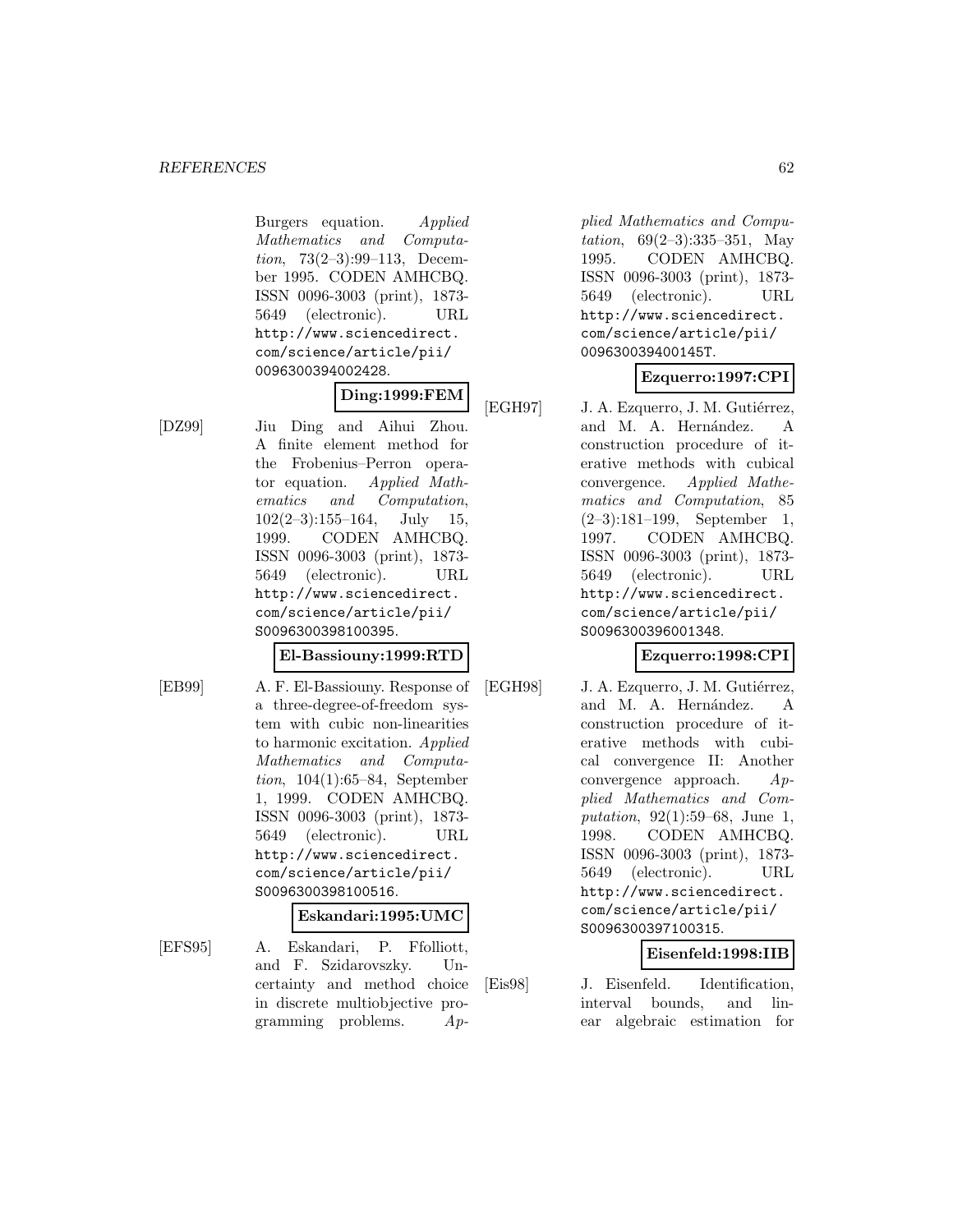a class of nonlinear problems. Applied Mathematics and Computation, 89(1– 3):17–29, January/February 1998. CODEN AMHCBQ. ISSN 0096-3003 (print), 1873- 5649 (electronic). URL http://www.sciencedirect. com/science/article/pii/ S0096300397816451.

# **Egerstedt:1998:CTM**

[EM98] Magnus Egerstedt and Clyde Martin. A control theoretic model of the combined planar motion of the human head and eye. Applied Mathematics and Computation, 90(1):61–95, March 1, 1998. CODEN AMHCBQ. ISSN 0096-3003 (print), 1873- 5649 (electronic). URL http://www.sciencedirect. com/science/article/pii/ S0096300396003517.

#### **El-Misiery:1996:ACJ**

[EMEH96] A. E. M. El-Misiery and El-Sayed M. El-Horbaty. An algorithm for calculating Jones polynomials. Applied Mathematics and Computation, 74(2– 3):249–259, February 1996. CO-DEN AMHCBQ. ISSN 0096- 3003 (print), 1873-5649 (electronic). URL http://www. sciencedirect.com/science/ article/pii/0096300395000968.

#### **El-Naggar:1995:RNH**

[ENAAA95] A. M. El-Naggar, A. M. Abd-Alla, and S. M. Ahmed. On the rotation of a non-homogeneous composite infinite cylinder of

orthotropic material. Applied Mathematics and Computation, 69(2–3):147–157, May 1995. CODEN AMHCBQ. ISSN 0096-3003 (print), 1873- 5649 (electronic). URL http://www.sciencedirect. com/science/article/pii/ 009630039400074E.

# **El-Naggar:1996:WPL**

[ENS96] A. M. El-Naggar and M. M. Saliem. Wave propagation in layered media under initial stresses. Applied Mathematics and Computation, 74(2–3):95–117, February 1996. CODEN AMHCBQ. ISSN 0096-3003 (print), 1873- 5649 (electronic). URL http://www.sciencedirect. com/science/article/pii/ 009630039500064X.

## **El-Owaidy:1999:SNI**

[EORA99] H. El-Owaidy, A. Ragab, and A. Abdeldaim. On some new integral inequalities of Growall–Bellman type. Applied Mathematics and Computation, 106(2–3):289–303, December 1999. CODEN AMHCBQ. ISSN 0096-3003 (print), 1873- 5649 (electronic). URL http://www.sciencedirect. com/science/article/pii/ S0096300398101315.

## **El-Sayed:1999:FOE**

[ES99] Ahmed M. A. El-Sayed. Fractionalorder evolutionary integral equations. Applied Mathematics and Computation, 98(2–3): 139–146, February 1999. CO-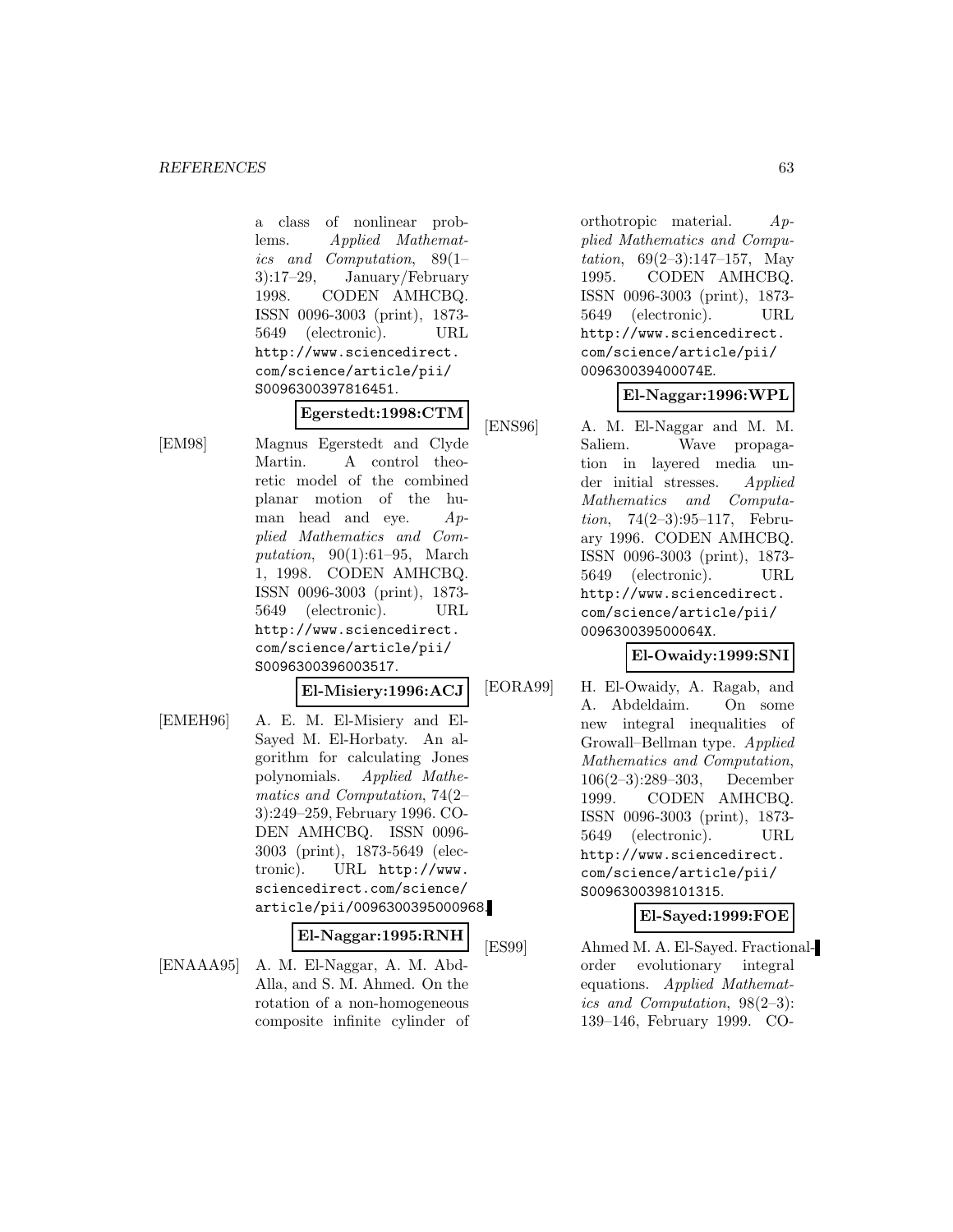DEN AMHCBQ. ISSN 0096- 3003 (print), 1873-5649 (electronic). URL http://www. sciencedirect.com/science/ article/pii/S0096300397101655.

#### **El-Sayed:1995:MFD**

[ESI95] A. M. A. El-Sayed and A. G. Ibrahim. Multivalued fractional differential equations. Applied Mathematics and Computation,  $68(1):15-25$ , March 1, 1995. CODEN AMHCBQ. ISSN 0096-3003 (print), 1873- 5649 (electronic). URL http://www.sciencedirect. com/science/article/pii/ 009630039400080N.

#### **Eom:1998:NSL**

[ESL98] Tae-Dok Eom, Masanori Sugisaka, and Ju-Jang Lee. New skill learning paradigm using various kinds of neurons. Applied Mathematics and Computation, 91(1):9–22, April 1998. CODEN AMHCBQ. ISSN 0096-3003 (print), 1873- 5649 (electronic). URL http://www.sciencedirect. com/science/article/pii/ S009630039710011X.

# **El-Sayed:1999:BPA**

[ESR99] A. M. A. El-Sayed and S. Z. Rida. Bell polynomials of arbitrary (fractional) orders+. Applied Mathematics and Computation, 106(1):51–62, December 1999. CODEN AMHCBQ. ISSN 0096-3003 (print), 1873- 5649 (electronic). URL http://www.sciencedirect.

com/science/article/pii/ S0096300398100887.

#### **Fabien:1996:NSC**

Brian C. Fabien. Numerical solution of constrained optimal control problems with parameters. Applied Mathematics and Computation, 80(1): 43–62, November 1996. CO-DEN AMHCBQ. ISSN 0096- 3003 (print), 1873-5649 (electronic). URL http://www. sciencedirect.com/science/ article/pii/0096300395002804.

#### **Fernandez-Berdaguer:1996:IPE**

[FBSS96] Elena M. Fernandez-Berdaguer, Juan E. Santos, and Dongwoo Sheen. An iterative procedure for estimation of variable coefficients in a hyperbolic system. Applied Mathematics and Computation, 76(2–3):213–250, May 1996. CODEN AMHCBQ. ISSN 0096-3003 (print), 1873- 5649 (electronic). URL http://www.sciencedirect. com/science/article/pii/ 0096300395001611.

## **Fridrich:1995:RBO**

[FG95] Jiri Fridrich and James F. Geer. Reconstruction of blurred orbits under finite resolution. Applied Mathematics and Computation, 71(2–3):227–245, September 1, 1995. CODEN AMHCBQ. ISSN 0096-3003 (print), 1873- 5649 (electronic). URL http://www.sciencedirect. com/science/article/pii/ 009630039400156X.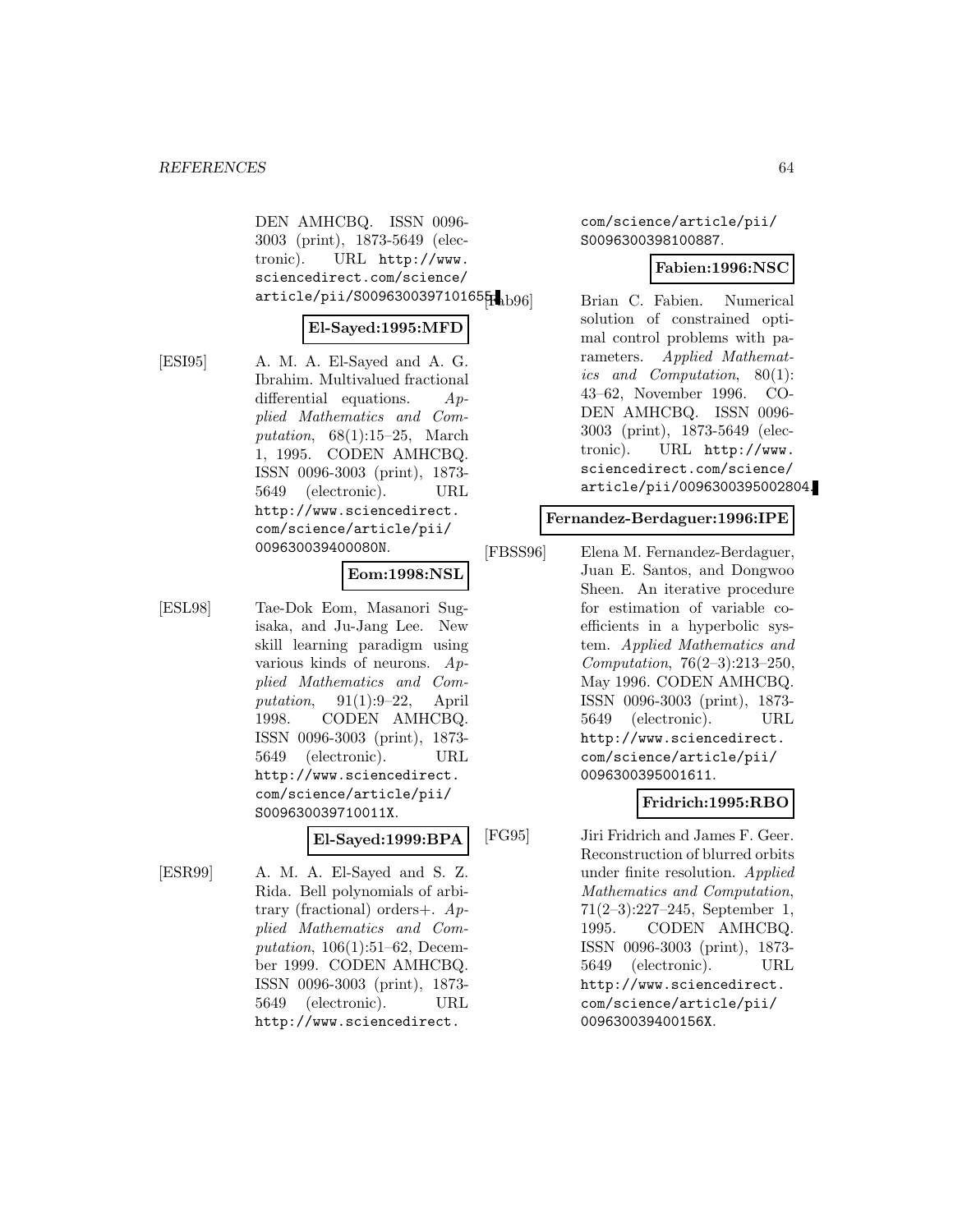## **Ford:1995:APF**

[FH95] R. A. Ford and M. H. Hamdan. Analysis of the polar form of the von Mises transformation. Applied Mathematics and Computation, 72(2–3):205–217, October 1995. CODEN AMHCBQ. ISSN 0096-3003 (print), 1873- 5649 (electronic). URL http://www.sciencedirect. com/science/article/pii/ 0096300394001846.

#### **Ford:1998:CPF**

[FH98] R. A. Ford and M. H. Hamdan. Coupled parallel flow through composite porous layers. Applied Mathematics and Computation, 97 (2–3):261–271, December 15, 1998. CODEN AMHCBQ. ISSN 0096-3003 (print), 1873- 5649 (electronic). URL http://www.sciencedirect. com/science/article/pii/ S0096300397101412.

#### **Ford:1996:ECT**

[FHG96a] R. A. Ford, M. H. Hamdan, and L. E. Garey. Effects of Coordinate transformation and differencing schemes on matrix structure and convergence history. Applied Mathematics and Computation, 77(1):53–66, June 1996. CODEN AMHCBQ. ISSN 0096-3003 (print), 1873- 5649 (electronic). URL http://www.sciencedirect. com/science/article/pii/ 0096300395001913.

# **Fritz:1996:ESE**

[FHG96b] Christophe Fritz, Michel Hassenforder, and Gérard L. Gissinger. Evaluating systems of equations: Toward a formal approach. Applied Mathematics and Computation, 75(2–3):223–237, March 15, 1996. CODEN AMHCBQ. ISSN 0096-3003 (print), 1873- 5649 (electronic). URL http://www.sciencedirect. com/science/article/pii/ 009630039690065X.

# **Fang:1997:HPA**

[FHK97] Liping Fang, Keith W. Hipel, and D. Marc Kilgour. How penalty affects enforcement of environmental regulations. Applied Mathematics and Computation, 83(2–3):281–301, May 1997. CODEN AMHCBQ. ISSN 0096-3003 (print), 1873- 5649 (electronic). URL http://www.sciencedirect. com/science/article/pii/ S0096300396001890.

#### **Finkelstein:1995:EFD**

[Fin95] Mark Finkelstein. Estimating the frequency distribution of the numbers bet on the California lottery.  $Ap$ plied Mathematics and Computation,  $69(2-3):195-207$ , May 1995. CODEN AMHCBQ. ISSN 0096-3003 (print), 1873- 5649 (electronic). URL http://www.sciencedirect. com/science/article/pii/ 009630039400126O.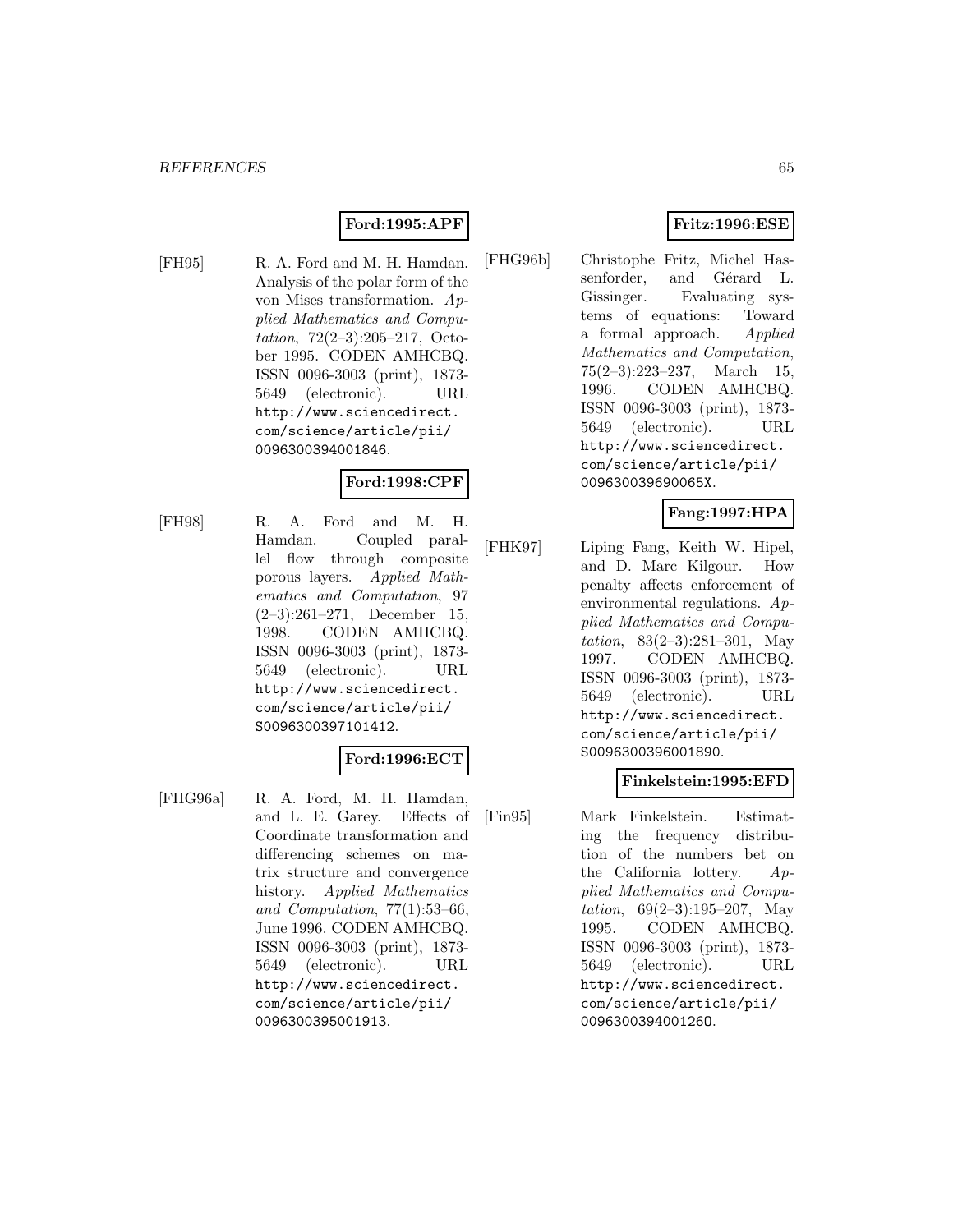# **Fiorito:1995:PPM**

[Fio95] Giovanni Fiorito. On properties of periodically monotone sequences. Applied Mathematics and Computation, 72(2–3):259–275, October 1995. CODEN AMHCBQ. ISSN 0096-3003 (print), 1873- 5649 (electronic). URL http://www.sciencedirect. com/science/article/pii/ 0096300394001879.

## **Fu:1999:UBS**

[FL99] Xilin Fu and Xinzhi Liu. Uniform boundedness and stability criteria in terms of two measures for impulsive integrodifferential equations. Applied Mathematics and Computation, 102(2–3):237–255, July 15, 1999. CODEN AMHCBQ. ISSN 0096-3003 (print), 1873- 5649 (electronic). URL http://www.sciencedirect. com/science/article/pii/ S0096300398100371.

# **Freedman:1996:BPT**

[FM96] H. I. Freedman and P. Moson. Bifurcations in persistence theory. Applied Mathematics and Computation, 79(2–3):125–136, October 1996. CODEN AMHCBQ. ISSN 0096-3003 (print), 1873- 5649 (electronic). URL http://www.sciencedirect. com/science/article/pii/ 0096300395002480.

#### **Foroutan-pour:1999:AIB**

[FpDS99] K. Foroutan-pour, P. Du-

tilleul, and D. L. Smith. Advances in the implementation of the box-counting method of fractal dimension estimation. Applied Mathematics and Computation, 105(2–3): 195–210, November/December 1999. CODEN AMHCBQ. ISSN 0096-3003 (print), 1873- 5649 (electronic). URL http://www.sciencedirect. com/science/article/pii/ S0096300398100966.

## **Fei:1995:NSN**

[FPGV95] Zhang Fei, Víctor M. Pérez-García, and Luis Vázquez. Numerical simulation of nonlinear Schrödinger systems: a new conservative scheme. Applied Mathematics and Computation, 71(2–3):165–177, September 1, 1995. CODEN AMHCBQ. ISSN 0096-3003 (print), 1873- 5649 (electronic). URL http://www.sciencedirect. com/science/article/pii/ 009630039400152T.

## **Fridrich:1997:DTD**

[Fri97] Jiri Fridrich. Discrete-time dynamical systems under observational uncertainty. Applied Mathematics and Computation, 82(2–3):181–205, March 15, 1997. CODEN AMHCBQ. ISSN 0096-3003 (print), 1873- 5649 (electronic). URL http://www.sciencedirect. com/science/article/pii/ S009630039600029X.

#### **Franke:1998:SPD**

[FS98] C. Franke and R. Schaback.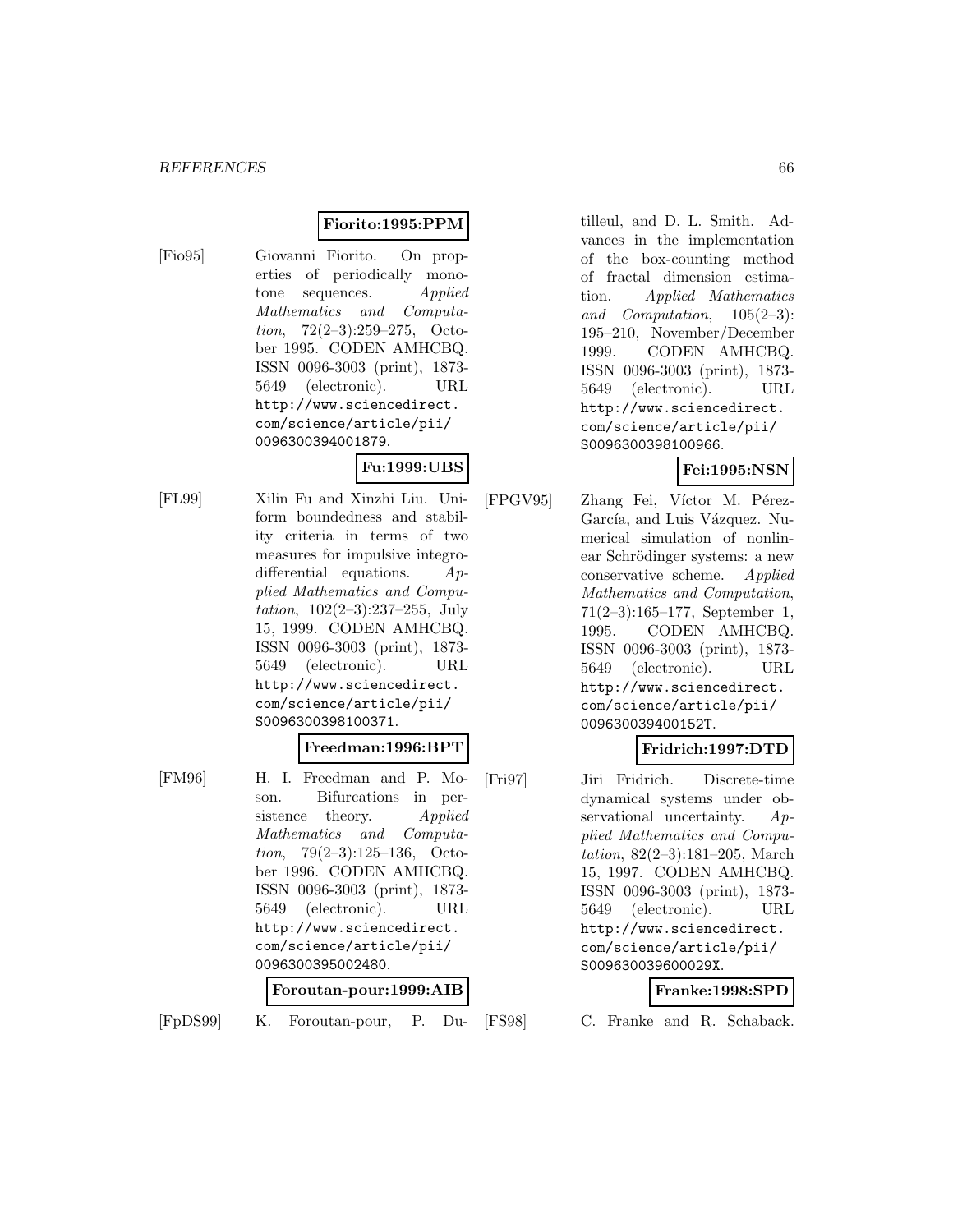Solving partial differential equations by collocation using radial basis functions. Applied Mathematics and Computation, 93(1):73–82, July 1, 1998. CODEN AMHCBQ. ISSN 0096-3003 (print), 1873- 5649 (electronic). URL http://www.sciencedirect. com/science/article/pii/ S0096300397101047.

# **Frontini:1997:ECS**

[FT97] Marco Frontini and Aldo Tagliani. Entropy-convergence in Stieltjes and Hamburger moment problem. Applied Mathematics and Computation, 88(1):39–51, December 15, 1997. CODEN AMHCBQ. ISSN 0096-3003 (print), 1873- 5649 (electronic). URL http://www.sciencedirect. com/science/article/pii/ S0096300396003050.

#### **Frontini:1998:MEL**

[FT98] Marco Frontini and Aldo Tagliani. Maximum entropy and lacunary Stieltjes moment problem. Applied Mathematics and Computation, 97 (2–3):183–196, December 15, 1998. CODEN AMHCBQ. ISSN 0096-3003 (print), 1873- 5649 (electronic). URL http://www.sciencedirect. com/science/article/pii/ S0096300397101485.

## **Feng:1998:APP**

[FW98] Wei Feng and Fan Wang. Asymptotic periodicity and permanence in a competition-

diffusion system with discrete delays. Applied Mathematics and Computation, 89(1– 3):99–110, January/February 1998. CODEN AMHCBQ. ISSN 0096-3003 (print), 1873- 5649 (electronic). URL http://www.sciencedirect. com/science/article/pii/ S0096300397816505.

# **Gao:1998:NCQ**

[Gao98] Zhi-Hao Gao. A note on convergence of quasi-minimal residual smoothing. Applied Mathematics and Computation,  $93(2-3):289-297$ , July 15, 1998. CODEN AMHCBQ. ISSN 0096-3003 (print), 1873- 5649 (electronic). URL http://www.sciencedirect. com/science/article/pii/ S0096300397100741.

## **Garner:1998:ERC**

[Gar98] J. B. Garner. Existence results for a class of diffusion-reaction problems. Applied Mathematics and Computation, 89(1– 3):111–118, January/February 1998. CODEN AMHCBQ. ISSN 0096-3003 (print), 1873- 5649 (electronic). URL http://www.sciencedirect. com/science/article/pii/ S0096300397816517.

## **Golberg:1998:OCR**

[GB98] Michael Golberg and Harold Bowman. Optimal convergence rates for some discrete projection methods. Applied Mathematics and Computation, 96(2–3):237–271, Novem-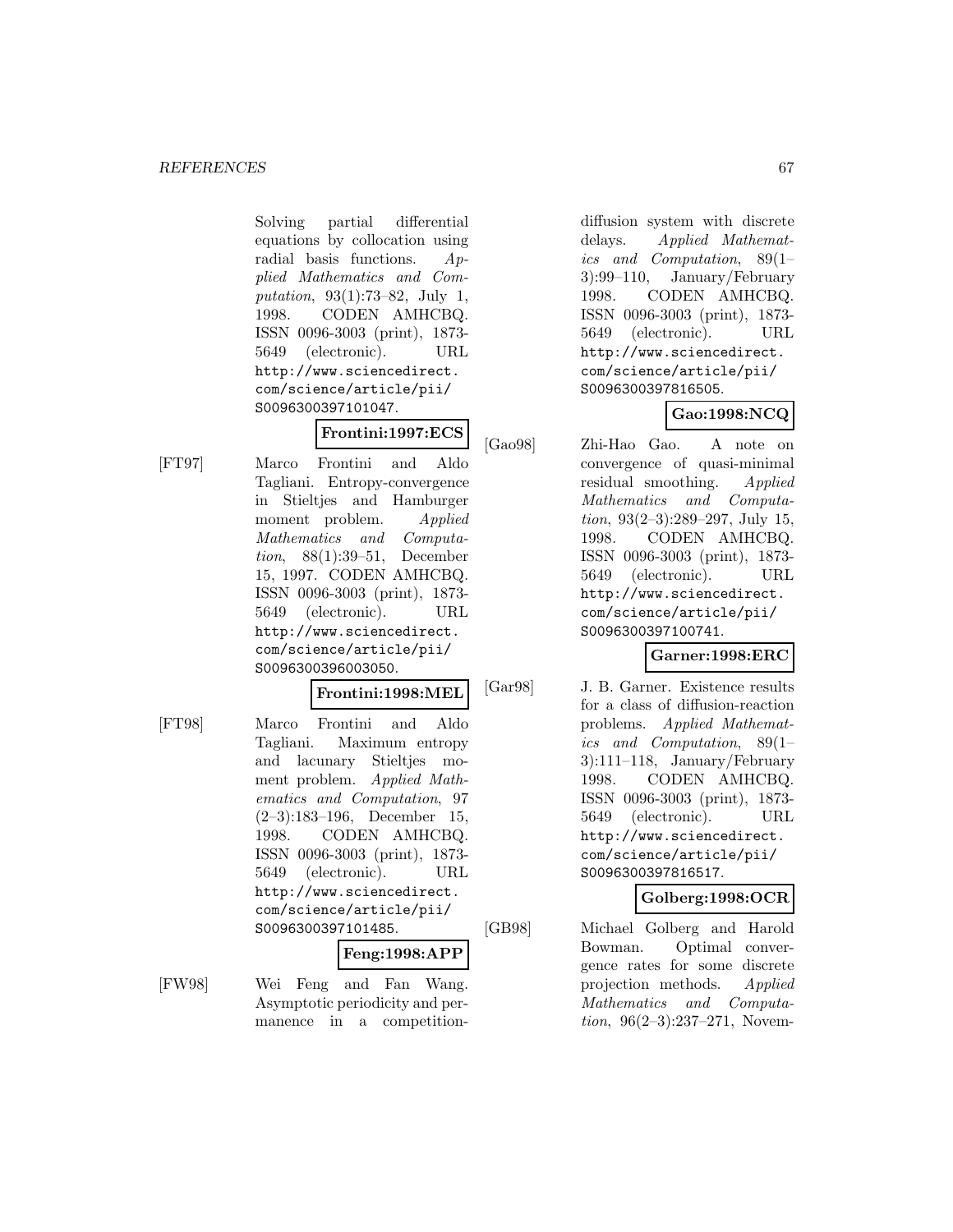ber 1998. CODEN AMHCBQ. ISSN 0096-3003 (print), 1873- 5649 (electronic). URL http://www.sciencedirect. com/science/article/pii/ S009630039710131X.

# **Gulliver:1999:AGC**

[GBS99] T. Aaron Gulliver, Vijay K. Bhargava, and Jack M. Stein. Q-ary Gray codes and weight distributions. Applied Mathematics and Computation, 103 (1):97–109, August 1, 1999. CODEN AMHCBQ. ISSN 0096-3003 (print), 1873-5649 (electronic). URL http://www. sciencedirect.com/science/ article/pii/S0096300398100504.

#### **Guttalu:1996:SSP**

[GF96] Ramesh S. Guttalu and Henryk Flashner. Stability study of a periodic system by a periodto-period mapping. Applied Mathematics and Computation, 78(2–3):123–135, September 1, 1996. CODEN AMHCBQ. ISSN 0096-3003 (print), 1873- 5649 (electronic). URL http://www.sciencedirect. com/science/article/pii/ 0096300396000033.

# **Garey:1996:HOM**

[GG96] L. E. Garey and C. J. Gladwin. Higher-order methods for eigenvalues of second-order ordinary differential equations with boundary conditions.  $Ap$ plied Mathematics and Computation, 76(2–3):293–300, May 1996. CODEN AMHCBQ.

ISSN 0096-3003 (print), 1873- 5649 (electronic). URL http://www.sciencedirect. com/science/article/pii/ 0096300395001875.

#### **Garey:1997:USM**

[GGS97] L. E. Garey, C. J. Gladwin, and R. E. Shaw. Unconditionally stable methods for second-order Fredholm integrodifferential equations. Applied Mathematics and Computation, 81(2–3):275–286, February 1997. CODEN AMHCBQ. ISSN 0096-3003 (print), 1873- 5649 (electronic). URL http://www.sciencedirect. com/science/article/pii/ S0096300395003282.

#### **Ghorbanzadeh:1996:DRC**

[Gho96] Dariush Ghorbanzadeh. Detection of random change point in one-parameter exponential families. Applied Mathematics and Computation, 77(2–3):167–177, July 1996. CODEN AMHCBQ. ISSN 0096-3003 (print), 1873- 5649 (electronic). URL http://www.sciencedirect. com/science/article/pii/ S0096300395002103.

# **Gu:1996:OIP**

[GKT96] Mu Gu, Robert E. Kalaba, and Grant A. Taylor. Obtaining initial parameter estimates for chaotic dynamical systems using linear associative memories. Applied Mathematics and Computation, 76(2–3):143–159, May 1996. CODEN AMHCBQ. ISSN 0096-3003 (print), 1873-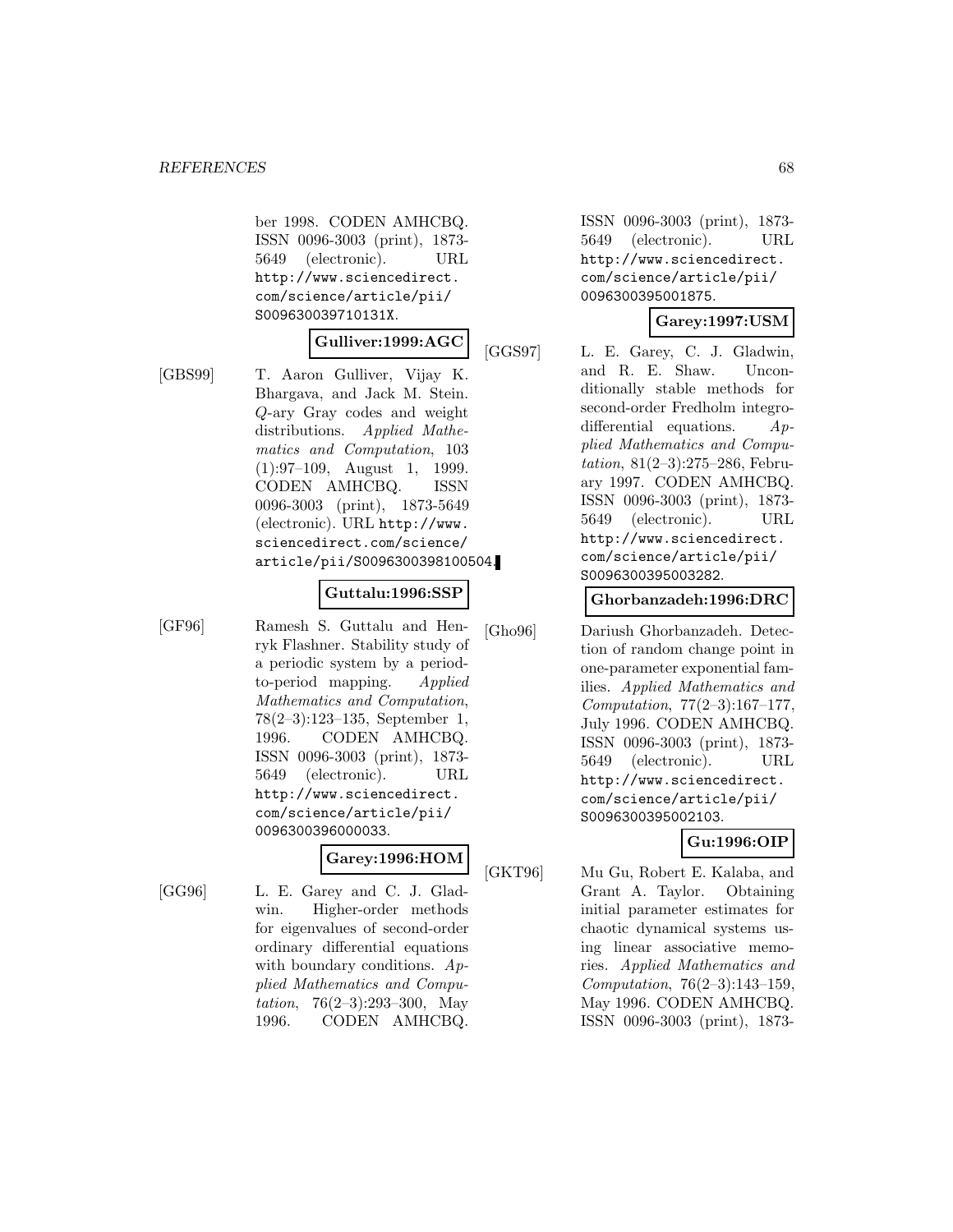5649 (electronic). URL http://www.sciencedirect. com/science/article/pii/ 0096300395001530.

#### **Guoqiang:1995:AEE**

[GL95] Han Guoqiang and Zhang Liqing. Asymptotic error expansion of a collocationtype method for Hammerstein equations. Applied Mathematics and Computation, 72(1):1–19, September 15, 1995. CODEN AMHCBQ. ISSN 0096-3003 (print), 1873- 5649 (electronic). URL http://www.sciencedirect. com/science/article/pii/ 0096300394001606.

#### **Gunzburger:1999:AAO**

[GL99] Max D. Gunzburger and Hyung-Chun Lee. Analysis and approximation of optimal control problems for first-order elliptic systems in three dimensions. Applied Mathematics and Computation, 100(1):49–70, April 1999. CODEN AMHCBQ. ISSN 0096-3003 (print), 1873- 5649 (electronic). URL http://www.sciencedirect. com/science/article/pii/ S0096300398000174.

#### **Gopalsamy:1998:GHB**

[GLL98] K. Gopalsamy, Issic K. C. Leung, and Pingzhou Liu. Global Hopf-bifurcation in a neural netlet. Applied Mathematics and Computation, 94  $(2-3):171-192$ , August 15, 1998. CODEN AMHCBQ.

ISSN 0096-3003 (print), 1873- 5649 (electronic). URL http://www.sciencedirect. com/science/article/pii/ S009630039710087X.

#### **Gouesbet:1999:CEH**

[GMGCL99] G. Gouesbet, S. Meunier-Guttin-Cluzel, and C. Letellier. Computer evaluation of Homfly polynomials by using Gauss codes, with a skein-template algorithm. Applied Mathematics and Computation, 105(2–3): 271–289, November/December 1999. CODEN AMHCBQ. ISSN 0096-3003 (print), 1873- 5649 (electronic). URL http://www.sciencedirect. com/science/article/pii/ S0096300398101066.

## **Guariso:1996:PSC**

[GMS96] Giorgio Guariso, Vittorio Maniezzo, and Paola Salomoni. Parallel simulation of a cellular pollution model. Applied Mathematics and Computation,  $79(1):27-41$ , September 15, 1996. CODEN AMHCBQ. ISSN 0096-3003 (print), 1873- 5649 (electronic). URL http://www.sciencedirect. com/science/article/pii/ 0096300395002146.

#### **Golberg:1995:NSR**

[Gol95] Michael Golberg. A note on the sparse representation of discrete integral operators. Applied Mathematics and Computation, 71(2–3):97–118, September 1, 1995. CODEN AMHCBQ. ISSN 0096-3003 (print), 1873-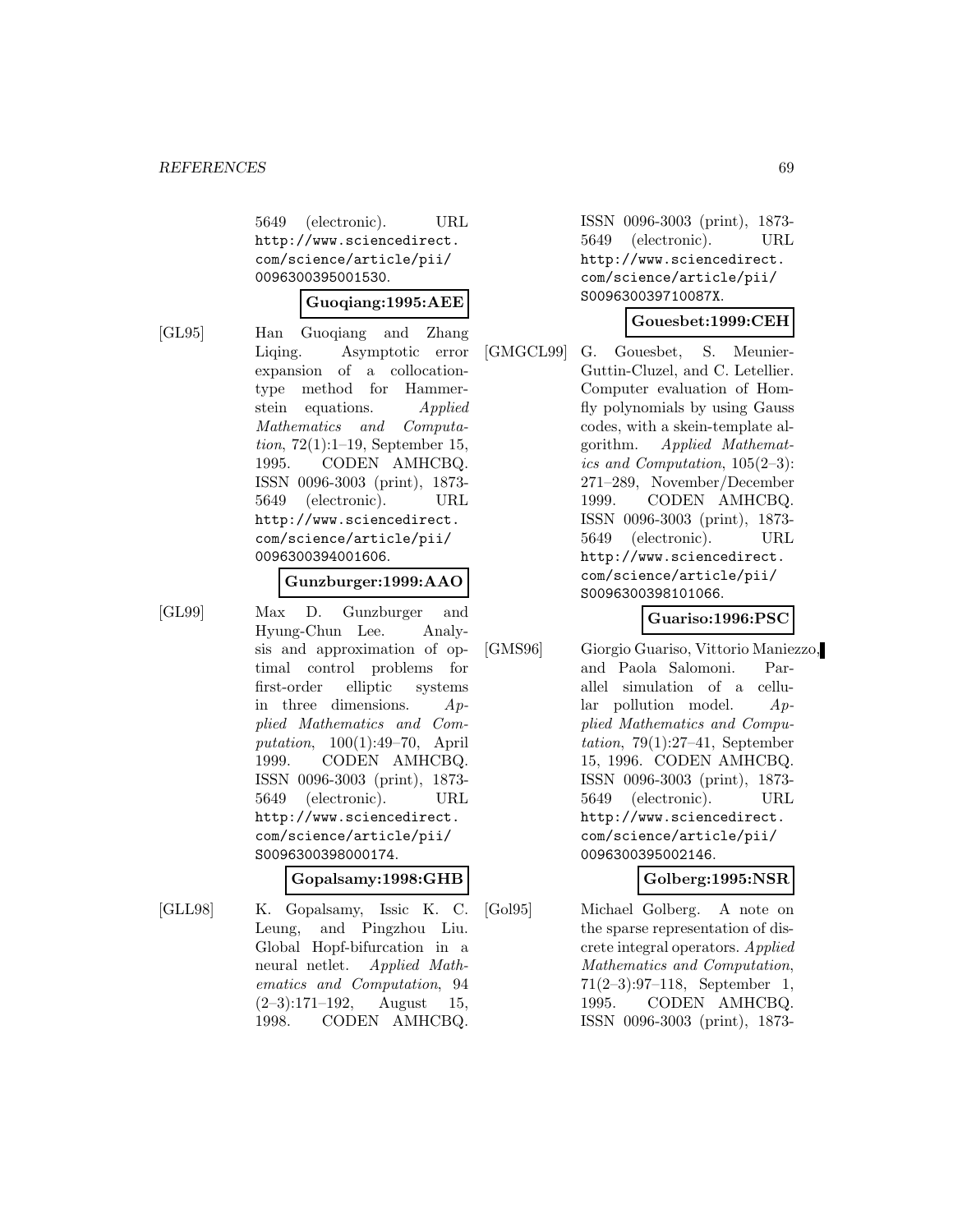5649 (electronic). URL http://www.sciencedirect. com/science/article/pii/ 009630039400146U.

#### **Golberg:1996:RDN**

[Gol96] Michael Golberg. Recent developments in the numerical evaluation of particular solutions in the boundary element method. Applied Mathematics and Computation, 75(1):91–101, March 1, 1996. CODEN AMHCBQ. ISSN 0096-3003 (print), 1873- 5649 (electronic). URL http://www.sciencedirect. com/science/article/pii/ 0096300395001239.

### **Golberg:1999:NDM**

[Gol99] Michael A. Golberg. A note on the decomposition method for operator equations. Applied Mathematics and Computation, 106(2–3):215–220, December 1999. CODEN AMHCBQ. ISSN 0096-3003 (print), 1873- 5649 (electronic). URL http://www.sciencedirect. com/science/article/pii/ S0096300398101248.

## **Goyon:1997:PNM**

[GP97] Olivier Goyon and Pascal Poullet. Preconditioned Newton methods using incremental unknowns methods for the resolution of a steady-state Navier– Stokes-like problem. Applied Mathematics and Computation, 87(2–3):289–311, December 1997. CODEN AMHCBQ. ISSN 0096-3003 (print), 1873- 5649 (electronic). URL

http://www.sciencedirect. com/science/article/pii/ S0096300396003049.

#### **Graef:1998:SPM**

[GQS98] J. R. Graef, C. Qian, and P. W. Spikes. Stability in a population model. Applied Mathematics and Computation, 89(1– 3):119–132, January/February 1998. CODEN AMHCBQ. ISSN 0096-3003 (print), 1873- 5649 (electronic). URL http://www.sciencedirect. com/science/article/pii/ S0096300397816529.

## **Galligani:1997:TSA**

[GR97] E. Galligani and V. Ruggiero. The Two-Stage Arithmetic Mean Method. Applied Mathematics and Computation, 85(2–3):245–264, September 1, 1997. CODEN AMHCBQ. ISSN 0096-3003 (print), 1873- 5649 (electronic). URL http://www.sciencedirect. com/science/article/pii/ S0096300396001397.

## **Grace:1995:OMN**

[Gra95] S. R. Grace. Oscillations of mixed neutral functional differential equations. Applied Mathematics and Computation, 68(1):1–13, March 1, 1995. CODEN AMHCBQ. ISSN 0096-3003 (print), 1873- 5649 (electronic). URL http://www.sciencedirect. com/science/article/pii/ 009630039400075F.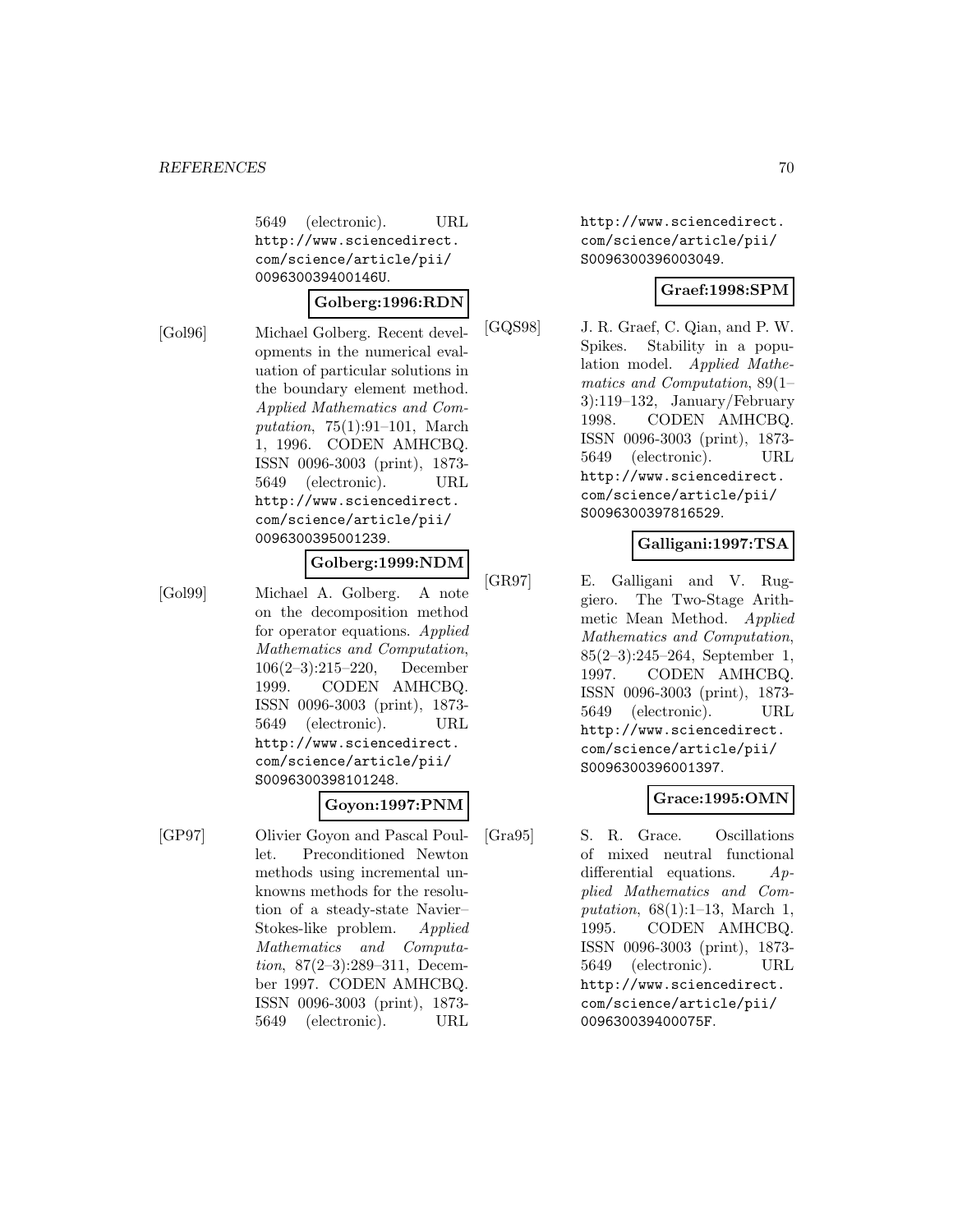## **Gragnani:1997:BAT**

[Gra97] Alessandra Gragnani. Bifurcation analysis of two predatorprey models. Applied Mathematics and Computation, 85 (2–3):97–108, September 1, 1997. CODEN AMHCBQ. ISSN 0096-3003 (print), 1873- 5649 (electronic). URL http://www.sciencedirect. com/science/article/pii/ S0096300396001117.

#### **Gremaud:1997:NSP**

[Gre97] Pierre-Alain Gremaud. Numerical simulation of pattern formation in grain flows.  $Ap$ plied Mathematics and Computation, 84(2–3):145–162, July 1997. CODEN AMHCBQ. ISSN 0096-3003 (print), 1873- 5649 (electronic). URL http://www.sciencedirect. com/science/article/pii/ S0096300396000847.

#### **Grimm:1998:OSV**

[Gri98] Stefan Grimm. On orbit sum values of elements of finite order. Applied Mathematics and Computation, 97(1):17–22, December 1, 1998. CODEN AMHCBQ. ISSN 0096-3003 (print), 1873- 5649 (electronic). URL http://www.sciencedirect. com/science/article/pii/ S0096300397101539.

#### **Goel:1995:SCU**

[GS95] Narendra S. Goel and Bo Shen. Symbolic computation using Lsystems II: Extensions. Ap-

plied Mathematics and Computation, 69(2–3):227–240, May 1995. CODEN AMHCBQ. ISSN 0096-3003 (print), 1873- 5649 (electronic). URL http://www.sciencedirect. com/science/article/pii/ 009630039400129R.

## **Gould:1997:SCI**

[GS97] H. W. Gould and H. M. Srivastava. Some combinatorial identities associated with the Vandermonde convolution. Applied Mathematics and Computation, 84(2–3):97–102, July 1997. CODEN AMHCBQ. ISSN 0096-3003 (print), 1873- 5649 (electronic). URL http://www.sciencedirect. com/science/article/pii/ S0096300396000549.

**Garey:1999:PAS**

[GS99] L. E. Garey and R. E. Shaw. A parallel algorithm for solving Toeplitz linear systems. Applied Mathematics and Computation,  $100(2-3):241-247$ , May 1999. CODEN AMHCBQ. ISSN 0096-3003 (print), 1873- 5649 (electronic). URL http://www.sciencedirect. com/science/article/pii/ S0096300398000289.

#### **Goodman:1995:LDE**

[GSC95] T. N. T. Goodman, H. B. Said, and L. H. T. Chang. Local derivative estimation for scattered data interpolation. Applied Mathematics and Computation, 68(1):41–50, March 1, 1995. CODEN AMHCBQ.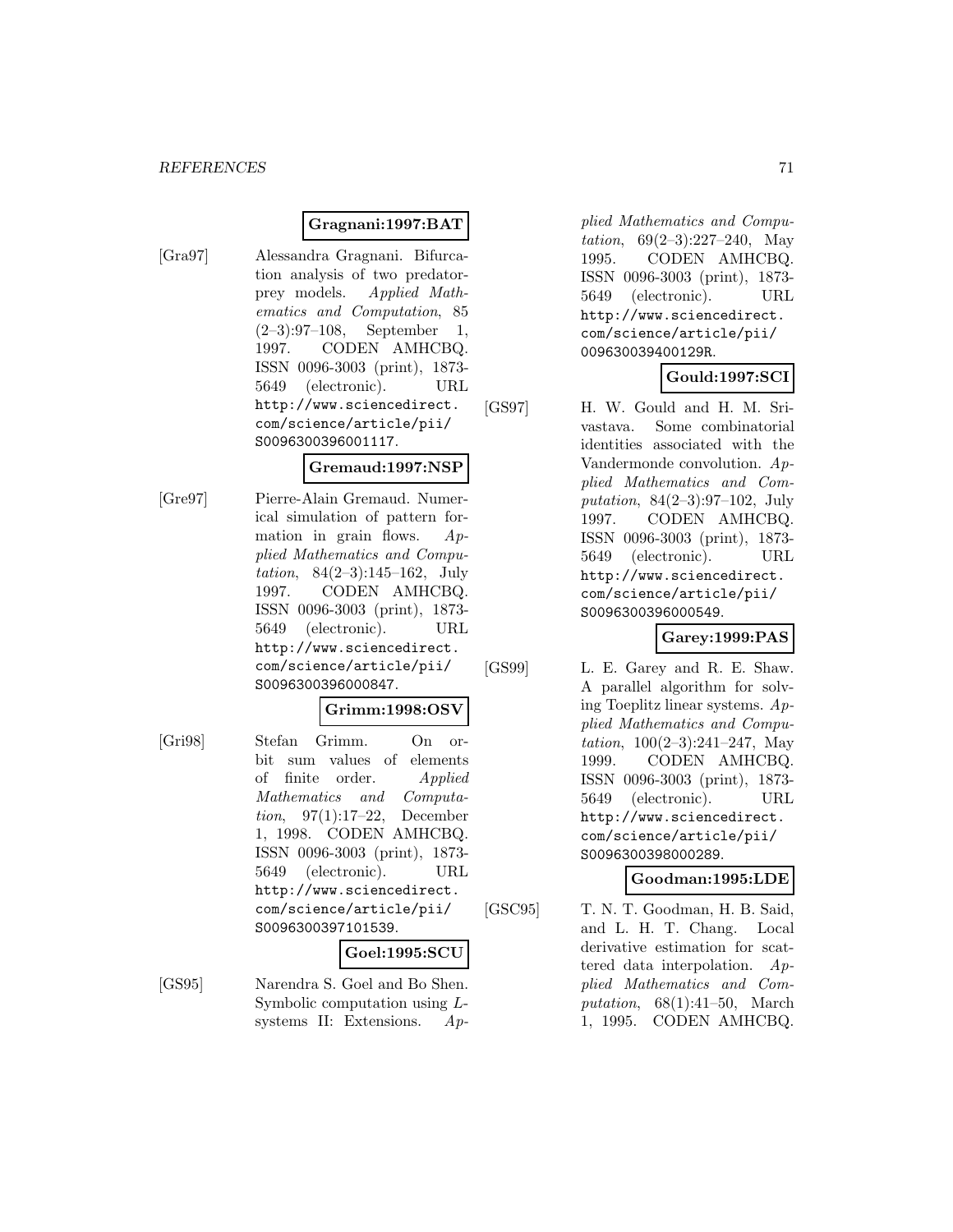ISSN 0096-3003 (print), 1873- 5649 (electronic). URL http://www.sciencedirect. com/science/article/pii/ 009630039400086J.

#### **Gunji:1996:BSD**

[GSI96] Yukio-Pegio Gunji, Hisato Sadaoka, and Keisuke Ito. Bootstrapping system defined by inconsistent relation between Boolean and non-Boolean algebra. Applied Mathematics and Computation, 79(1):43–97, September 15, 1996. CODEN AMHCBQ. ISSN 0096-3003 (print), 1873- 5649 (electronic). URL http://www.sciencedirect. com/science/article/pii/ 0096300395002219.

#### **Graef:1998:SID**

[GSZS98] John Graef, Rathasingham Shivaji, Jiangping Zhu, and Bharat Soni. Special issue on differential equations and computational simulations II. Applied Mathematics and Computation, 89 (1–3):1–3, January/February 1998. CODEN AMHCBQ. ISSN 0096-3003 (print), 1873- 5649 (electronic). URL http://www.sciencedirect. com/science/article/pii/ S0096300397816438.

## **Gu:1999:CFE**

[Gu99] Haiming Gu. Characteristic finite element methods for nonlinear Sobolev equations. Applied Mathematics and Com*putation*,  $102(1):51-62$ , July

1, 1999. CODEN AMHCBQ. ISSN 0096-3003 (print), 1873- 5649 (electronic). URL http://www.sciencedirect. com/science/article/pii/ S009630039810019X.

## **Guo:1999:BVP**

[Guo99] Dajun Guo. Boundary value problems for impulsive integrodifferential equations on unbounded domains in a Banach space. Applied Mathematics and Computation, 99 (1):1–15, March 1, 1999. CO-DEN AMHCBQ. ISSN 0096- 3003 (print), 1873-5649 (electronic). URL http://www. sciencedirect.com/science/ article/pii/S0096300397101746.

# **Gupta:1998:GMP**

[Gup98] Chaitan P. Gupta. A generalized multi-point boundary value problem for second order ordinary differential equations. Applied Mathematics and Computation, 89(1– 3):133–146, January/February 1998. CODEN AMHCBQ. ISSN 0096-3003 (print), 1873- 5649 (electronic). URL http://www.sciencedirect. com/science/article/pii/ S0096300397816530.

## **Gao:1999:NIM**

[GXQ99] Weiguo Gao, Jungong Xue, and Yanyun Qu. A new implementation of EN method. Applied Mathematics and Computation, 98(2–3):199–208, February 1999. CODEN AMHCBQ.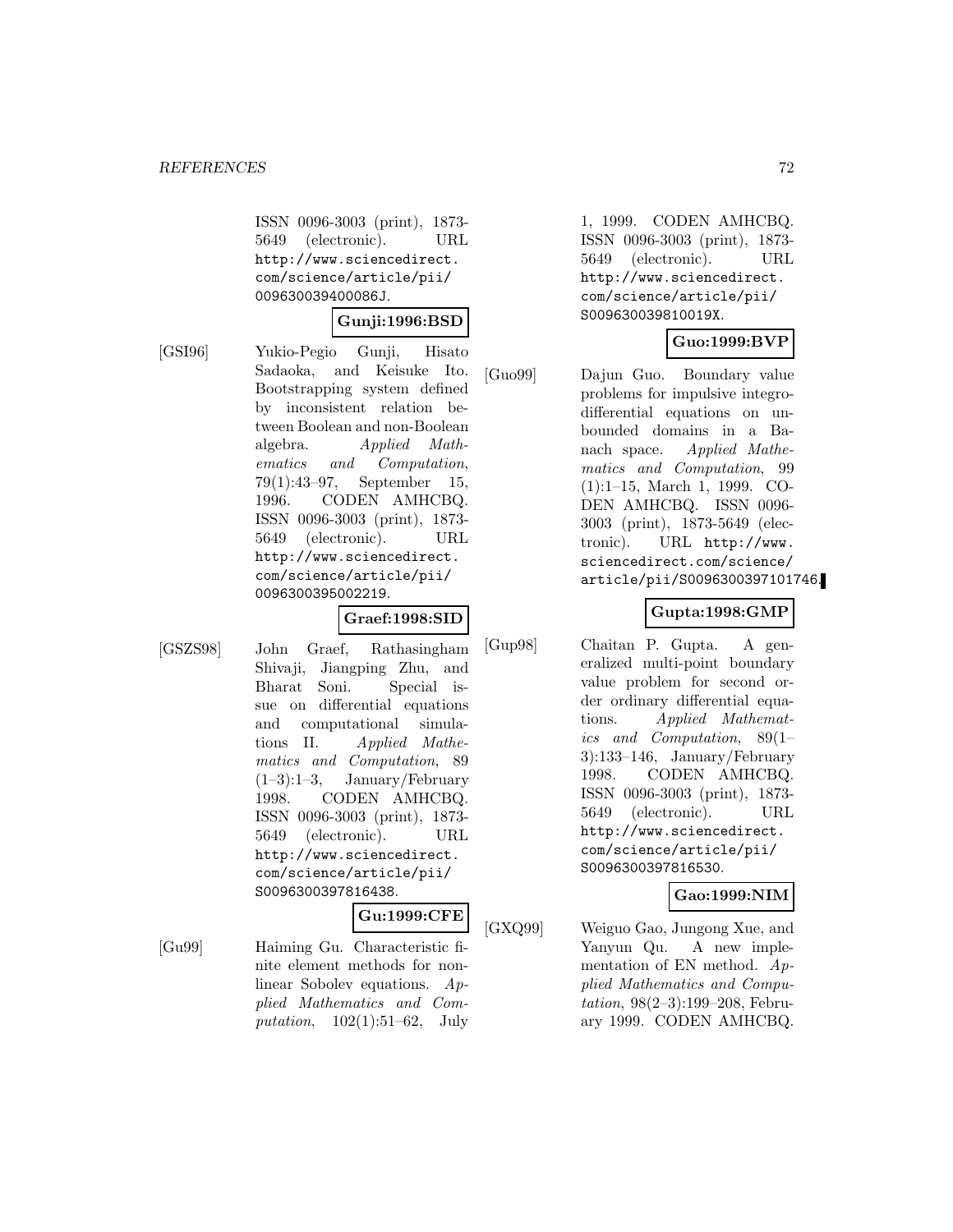ISSN 0096-3003 (print), 1873- 5649 (electronic). URL http://www.sciencedirect. com/science/article/pii/ S0096300397101576.

#### **Gzyl:1995:MRF**

[Gzy95] Henryk Gzyl. Maxentropic reconstruction of Fourier and Laplace transforms. Applied Mathematics and Computation, 73(2–3):181–189, December 1995. CODEN AMHCBQ. ISSN 0096-3003 (print), 1873- 5649 (electronic). URL http://www.sciencedirect. com/science/article/pii/ 0096300394002487.

## **Gzyl:1997:MRF**

[Gzy97] Henryk Gzyl. Maxentropic reconstruction of Fourier and Laplace transforms under nonlinear constraints. Applied Mathematics and Computation, 85(2–3):117–126, September 1, 1997. CODEN AMHCBQ. ISSN 0096-3003 (print), 1873- 5649 (electronic). URL http://www.sciencedirect. com/science/article/pii/ S0096300396001166.

#### **Haber:1995:PCN**

[Hab95] R. Haber. Predictive control of nonlinear dynamic processes. Applied Mathematics and Computation, 70(2–3):169–184, July 1995. CODEN AMHCBQ. ISSN 0096-3003 (print), 1873- 5649 (electronic). URL http://www.sciencedirect. com/science/article/pii/ 009630039400122K.

## **Hady:1995:MCB**

[Had95] F. M. Hady. Mixed convection boundary-layer flow of non-Newtonian fluids on a horizontal plate. Applied Mathematics and Computation,  $68(2-3):105-112$ , March 15, 1995. CODEN AMHCBQ. ISSN 0096-3003 (print), 1873- 5649 (electronic). URL http://www.sciencedirect. com/science/article/pii/ 009630039400084H.

# **Haidar:1997:RPI**

[Hai97] Nassar H. S. Haidar. Recursive pseudo-inversion of the Laplace transform on the real line. Applied Mathematics and Computation, 84(2–3):213–220, July 1997. CODEN AMHCBQ. ISSN 0096-3003 (print), 1873- 5649 (electronic). URL http://www.sciencedirect. com/science/article/pii/ S0096300396000872.

# **Hale:1998:DNA**

[Hal98] Jack K. Hale. Dynamics of numerical approximations. Applied Mathematics and Computation, 89  $(1-3):5-15$ , January/February 1998. CODEN AMHCBQ. ISSN 0096-3003 (print), 1873- 5649 (electronic). URL http://www.sciencedirect. com/science/article/pii/ S009630039781644X.

# **Hamdan:1997:NCS**

[Ham97] M. H. Hamdan. Natural coordinate system approach to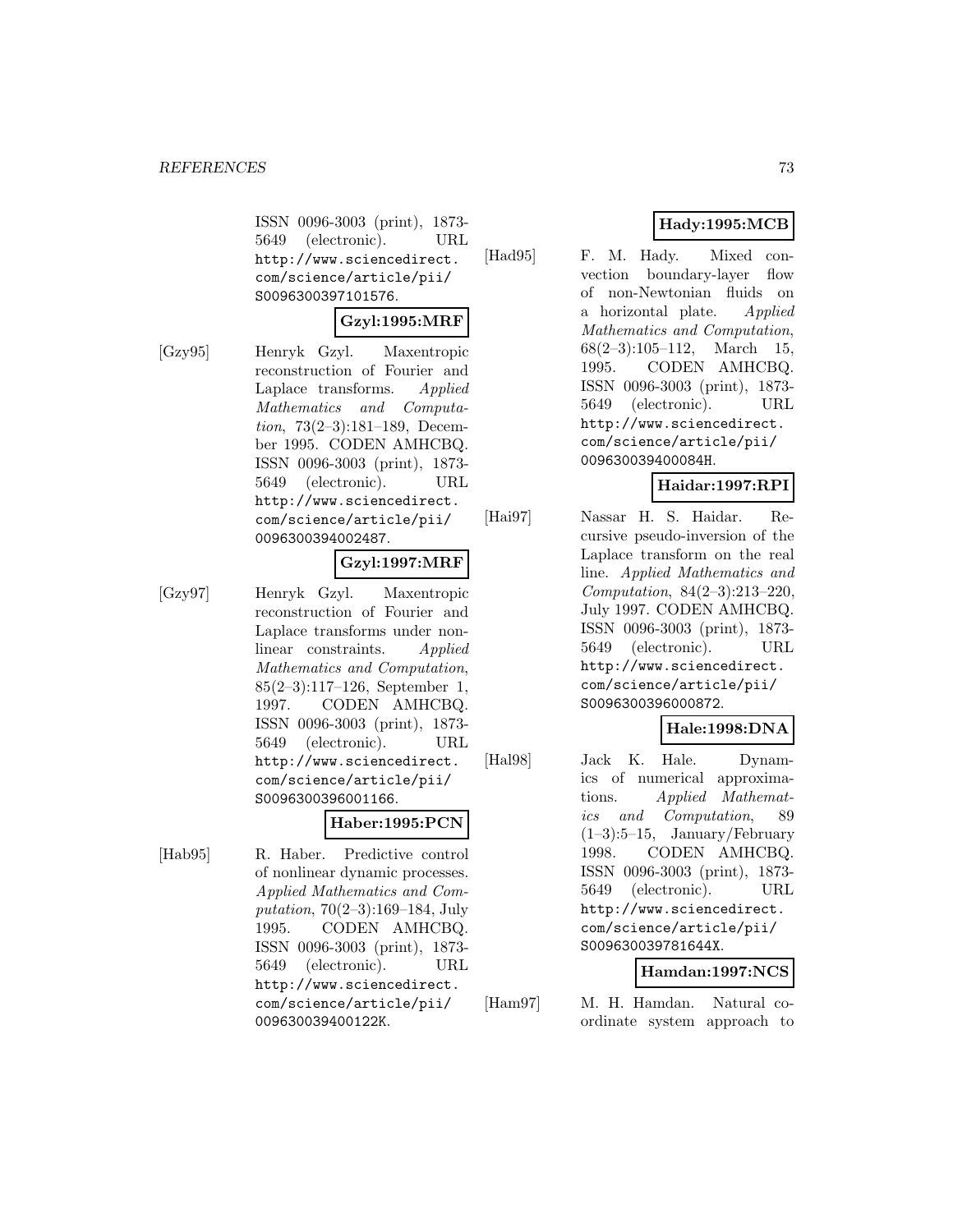coupled n-phase fluid flow in curved domains. Applied Mathematics and Computation, 85 (2–3):297–304, September 1, 1997. CODEN AMHCBQ. ISSN 0096-3003 (print), 1873- 5649 (electronic). URL http://www.sciencedirect. com/science/article/pii/ S0096300396001440.

## **Hamdan:1998:AAE**

[Ham98a] M. H. Hamdan. An alternative approach to exact solutions of a special class of Navier–Stokes flows. Applied Mathematics and Computation, 93(1):83–90, July 1, 1998. CODEN AMHCBQ. ISSN 0096-3003 (print), 1873- 5649 (electronic). URL http://www.sciencedirect. com/science/article/pii/ S0096300397100479.

### **Hamdan:1998:NCU**

[Ham98b] M. H. Hamdan. A note on computational uncertainty. Applied Mathematics and Computation, 94(2–3):285–291, August 15, 1998. CODEN AMHCBQ. ISSN 0096-3003 (print), 1873- 5649 (electronic). URL http://www.sciencedirect. com/science/article/pii/ S0096300397100881.

### **Han:1998:PCM**

[Han98] Qiaoming Han. Projection and contraction methods for semidefinite programming. Applied Mathematics and Computation, 95(2– 3):275–289, September 15, 1998. CODEN AMHCBQ.

ISSN 0096-3003 (print), 1873- 5649 (electronic). URL http://www.sciencedirect. com/science/article/pii/ S0096300397101138.

## **Hartfiel:1995:IMS**

[Har95] D. J. Hartfiel. Indeterminate Markov systems. Applied Mathematics and Computation,  $72(1):51-59$ , September 15, 1995. CODEN AMHCBQ. ISSN 0096-3003 (print), 1873- 5649 (electronic). URL http://www.sciencedirect. com/science/article/pii/ 0096300394001754.

# **Hartfiel:1997:SBQ**

[Har97] D. J. Hartfiel. System behavior in quotient systems. Applied Mathematics and Computation,  $81(1):31-48$ , January 1997. CODEN AMHCBQ. ISSN 0096-3003 (print), 1873- 5649 (electronic). URL http://www.sciencedirect. com/science/article/pii/ 0096300395003002.

# **Honma:1998:AEH**

[HAST98] Noriyasu Honma, Kenichi Abe, Mitsuo Sato, and Hiroshi Takeda. Adaptive evolution of holon networks by an autonomous decentralized method. Applied Mathematics and Computation, 91(1): 43–61, April 1998. CO-DEN AMHCBQ. ISSN 0096- 3003 (print), 1873-5649 (electronic). URL http://www. sciencedirect.com/science/ article/pii/S009630039710008X.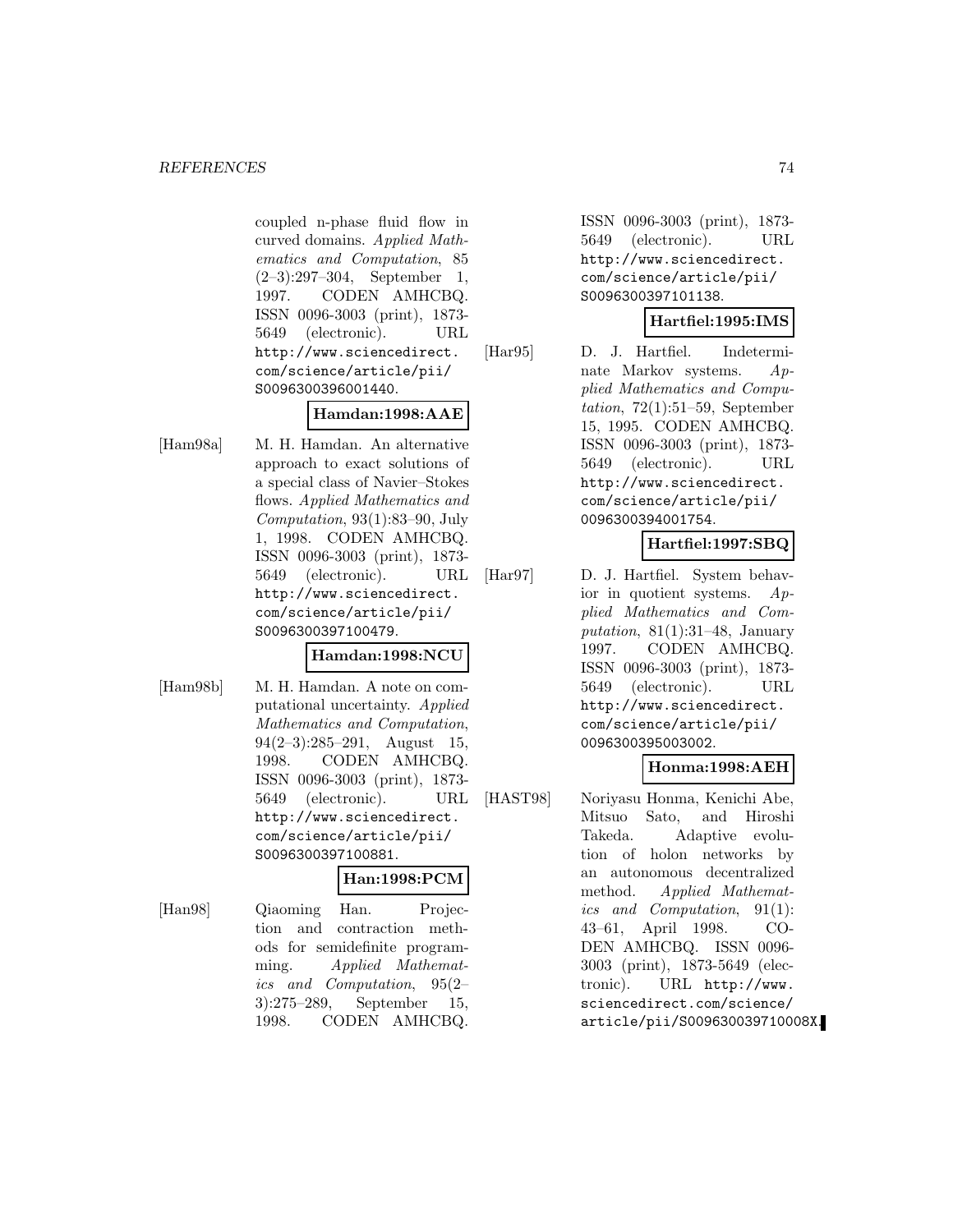#### **Hraba:1996:UMM**

[HD96] Tomáš Hraba and Jaroslav Doležal. Use of mathematical model for effectivity estimation of HIV infection therapies. Applied Mathematics and Computation, 78 (2–3):153–161, September 1, 1996. CODEN AMHCBQ. ISSN 0096-3003 (print), 1873- 5649 (electronic). URL http://www.sciencedirect. com/science/article/pii/ 0096300396000057.

### **He:1996:DDM**

[He96] Qiming He. Domain decomposition method for nonlinear generalized Schrödingertype systems: Semi-discrete problem. Applied Mathematics and Computation, 77(1):33–52, June 1996. CODEN AMHCBQ. ISSN 0096-3003 (print), 1873- 5649 (electronic). URL http://www.sciencedirect. com/science/article/pii/ 009630039500159X.

# **He:1998:LCG**

[He98] Jiaxing He. On the linear combination of Grünwald polynomial operator. Applied Mathematics and Computation, 96(2–3):117–126, November 1998. CODEN AMHCBQ. ISSN 0096-3003 (print), 1873- 5649 (electronic). URL http://www.sciencedirect. com/science/article/pii/ S0096300397101345.

## **Hamdan:1995:SPF**

[HF95] M. H. Hamdan and R. A. Ford. Single-phase flow through porous channels part II: Flow models, critical length, and viscous separation. Applied Mathematics and Computation,  $69(2-3):241-254$ , May 1995. CODEN AMHCBQ. ISSN 0096-3003 (print), 1873- 5649 (electronic). URL http://www.sciencedirect. com/science/article/pii/ 009630039400132N.

### **Hamdan:1998:NSG**

[HFR98] M. H. Hamdan, R. A. Ford, and R. Abu Rabia. Numerical simulation of gasparticulate flow through curvilinear porous channels. Applied Mathematics and Computation, 94(2–3):267–284, August 15, 1998. CODEN AMHCBQ. ISSN 0096-3003 (print), 1873- 5649 (electronic). URL http://www.sciencedirect. com/science/article/pii/ S0096300397100947.

# **He:1999:PBV**

[HG99] Zhimin He and Weigao Ge. Periodic boundary value problem for first order impulsive delay differential equations. Applied Mathematics and Computation, 104(1):51–63, September 1, 1999. CODEN AMHCBQ. ISSN 0096-3003 (print), 1873- 5649 (electronic). URL http://www.sciencedirect. com/science/article/pii/ S0096300398100590.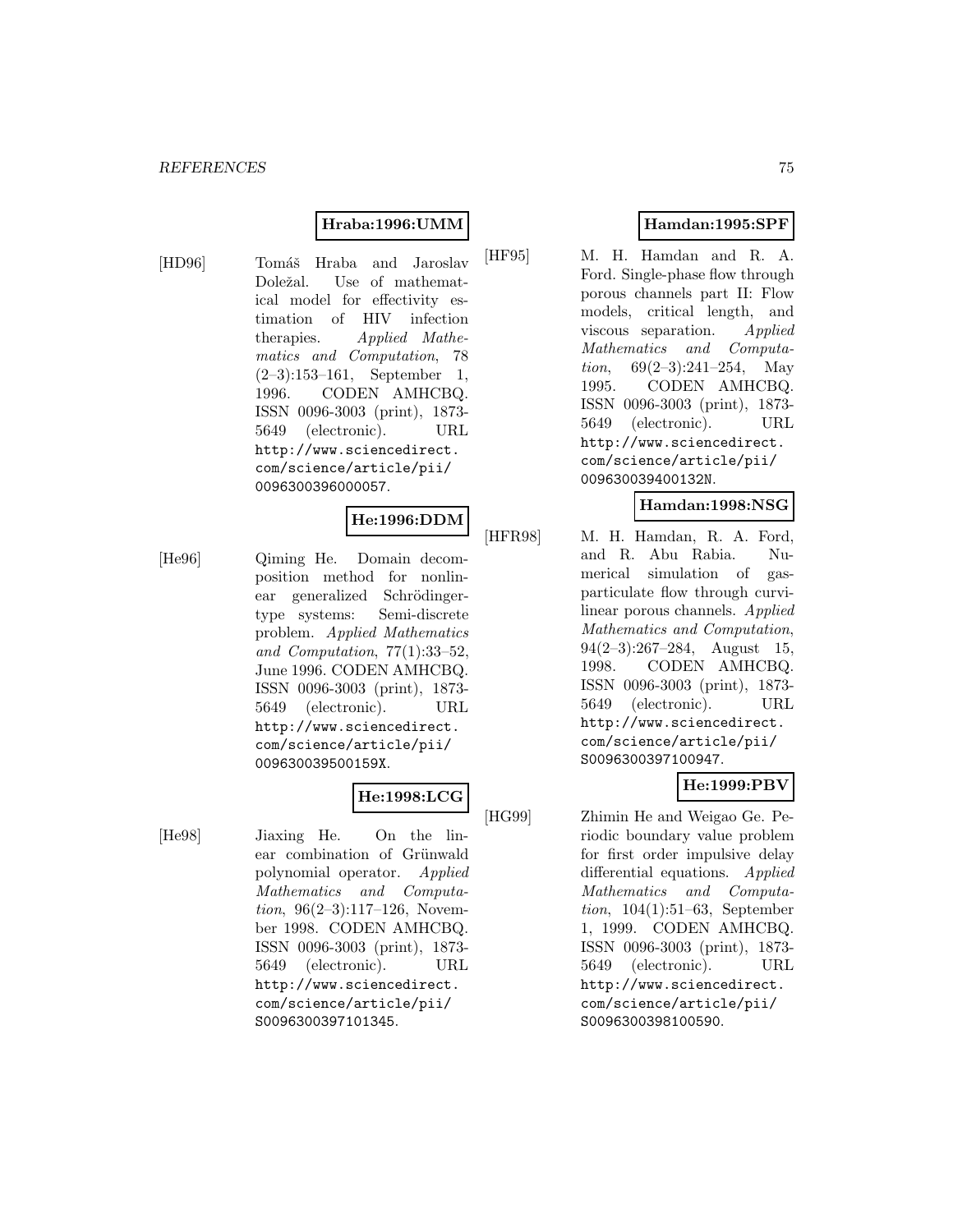#### **Hu:1996:SSC**

[HH96a] Guang-Di Hu and Guang-Da Hu. Some simple criteria for stability of neutral delaydifferential systems. Applied Mathematics and Computation, 80(2–3):257–271, December 1996. CODEN AMHCBQ. ISSN 0096-3003 (print), 1873- 5649 (electronic). URL http://www.sciencedirect. com/science/article/pii/ 0096300395003010.

## **Hu:1996:SDD**

[HH96b] Guang-Di Hu and Guang-Da Hu. Stability of discretedelay systems: Boundary criteria. Applied Mathematics and Computation, 80(2–3):95– 104, December 1996. CO-DEN AMHCBQ. ISSN 0096- 3003 (print), 1873-5649 (electronic). URL http://www. sciencedirect.com/science/ article/pii/0096300395002820.

#### **Hu:1997:SND**

[HH97] Guang-Da Hu and Guang-Di Hu. Stability of neutral delay-differential systems: Boundary criteria. Applied Mathematics and Computation, 87(2–3):247–259, December 1997. CODEN AMHCBQ. ISSN 0096-3003 (print), 1873- 5649 (electronic). URL http://www.sciencedirect. com/science/article/pii/ S0096300396003001.

#### **Hickernell:1999:RBF**

[HH99] Fred J. Hickernell and Y. C.

Hon. Radial basis function approximations as smoothing splines. Applied Mathematics and Computation, 102(1): 1–24, July 1, 1999. CO-DEN AMHCBQ. ISSN 0096- 3003 (print), 1873-5649 (electronic). URL http://www. sciencedirect.com/science/ article/pii/S0096300398100127.

## **Hartung:1998:PIC**

[HHT98] Ferenc Hartung, Terry L. Herd-

man, and Janos Turi. Parameter identification in classes of hereditary systems of neutral type. Applied Mathematics and Computation, 89(1– 3):147–160, January/February 1998. CODEN AMHCBQ. ISSN 0096-3003 (print), 1873- 5649 (electronic). URL http://www.sciencedirect. com/science/article/pii/ S0096300397816542.

#### **Huang:1997:ENS**

[HHZ97] Hongci Huang, Weimin Han, and Jinshi Zhou. Extrapolation of numerical solutions for elliptic problems on corner domains. Applied Mathematics and Computation, 83(1):53–67, April 1997. CODEN AMHCBQ. ISSN 0096-3003 (print), 1873- 5649 (electronic). URL http://www.sciencedirect. com/science/article/pii/ S009630039600046X.

### **Hohl:1997:MPS**

[HI97] Jean-Christophe Hohl and ICM. Massively parallel search for linear factors in polynomials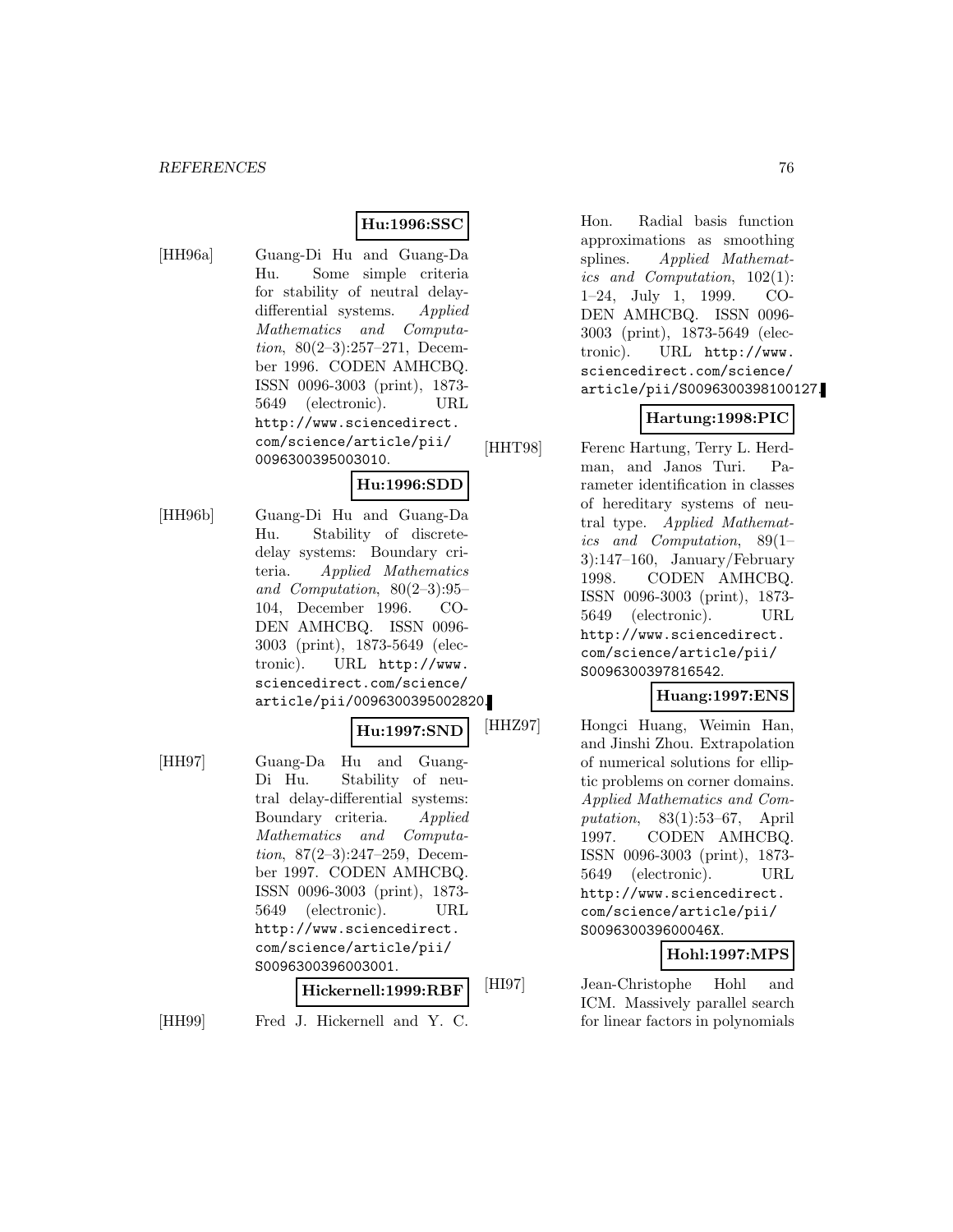with many variables. Applied Mathematics and Computation, 85(2–3):227–243, September 1, 1997. CODEN AMHCBQ. ISSN 0096-3003 (print), 1873- 5649 (electronic). URL http://www.sciencedirect. com/science/article/pii/ S0096300396001385.

# **Heymann:1996:FDP**

[HK96] Valerii I. Heymann and Arkadii V. Kryazhimskii. On finitedimensional parametrizations of attainability sets. Applied Mathematics and Computation, 78(2–3):137–151, September 1, 1996. CODEN AMHCBQ. ISSN 0096-3003 (print), 1873- 5649 (electronic). URL http://www.sciencedirect. com/science/article/pii/ 0096300396000045.

# **Hipel:1997:DSS**

[HKFP97] Keith W. Hipel, D. Marc Kilgour, Liping Fang, and Xiaoyong (John) Peng. The decision support system GMCR in environmental conflict management. Applied Mathematics and Computation, 83(2–3):117–152, May 1997. CODEN AMHCBQ. ISSN 0096-3003 (print), 1873- 5649 (electronic). URL http://www.sciencedirect. com/science/article/pii/ S0096300396001701.

#### **Hutchinson:1998:HIC**

[HKL98] John Hutchinson, Mark J. Kaiser, and Hamid M. Lankarani. The Head Injury Criterion (HIC) functional. Applied

Mathematics and Computation, 96(1):1–16, October 1998. CODEN AMHCBQ. ISSN 0096-3003 (print), 1873- 5649 (electronic). URL http://www.sciencedirect. com/science/article/pii/ S0096300397101060.

# **Hon:1997:MMN**

[HLXZ97] Y. C. Hon, M. W. Lu, W. M. Xue, and Y. M. Zhu. Multiquadric method for the numerical solution of a biphasic mixture model. Applied Mathematics and Computation, 88 (2–3):153–175, December 30, 1997. CODEN AMHCBQ. ISSN 0096-3003 (print), 1873- 5649 (electronic). URL http://www.sciencedirect. com/science/article/pii/ S0096300396003098.

### **Hon:1998:ENS**

[HM98] Y. C. Hon and X. Z. Mao. An efficient numerical scheme for Burgers' equation. Applied Mathematics and Computation, 95(1):37–50, September 1, 1998. CODEN AMHCBQ. ISSN 0096-3003 (print), 1873- 5649 (electronic). URL http://www.sciencedirect. com/science/article/pii/ S0096300397100601.

### **Hossain:1999:CNG**

[HM99] Md. Akram Hossain and A. S. Miah. Crank–Nicolson– Galerkin model for transport in groundwater: Refined criteria for accuracy. Applied Mathematics and Computa-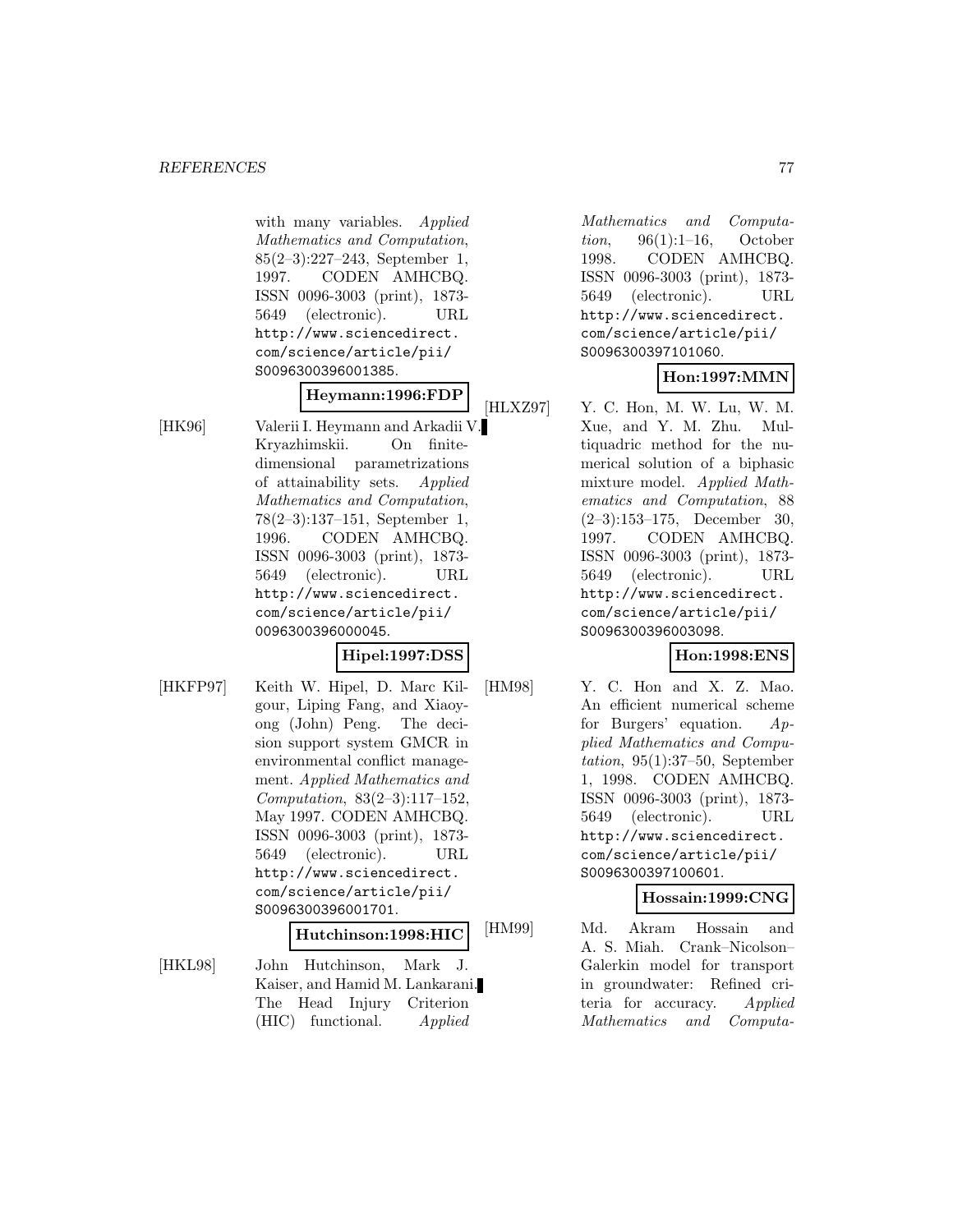tion, 105(2–3):173–181, November/December 1999. CO-DEN AMHCBQ. ISSN 0096- 3003 (print), 1873-5649 (electronic). URL http://www. sciencedirect.com/science/ article/pii/S0096300398101005.

## **Hossain:1999:MAD**

[Hos99] Md. Akram Hossain. Modeling advective–dispersive transport with reaction: an accurate explicit finite difference model. Applied Mathematics and Computation,  $102(2-3):101-108$ , July 15, 1999. CODEN AMHCBQ. ISSN 0096-3003 (print), 1873- 5649 (electronic). URL http://www.sciencedirect. com/science/article/pii/ S009630039810036X.

#### **Hartfield:1998:CFI**

[HRA98] Roy Hartfield, Steve Rose, and John Abbitt. Computational fluid imaging for iodine fluorescence in compressible flows.  $Ap$ plied Mathematics and Computation,  $95(1):63-73$ , September 1, 1998. CODEN AMHCBQ. ISSN 0096-3003 (print), 1873- 5649 (electronic). URL http://www.sciencedirect. com/science/article/pii/ S009630039710090X.

#### **Hamdan:1996:DGF**

[HS96] M. H. Hamdan and K. D. Sawalha. Dusty gas flow through porous media. Applied Mathematics and Computation, 75(1):59–73, March 1, 1996. CODEN AMHCBQ.

ISSN 0096-3003 (print), 1873- 5649 (electronic). URL http://www.sciencedirect. com/science/article/pii/ 0096300395001042.

## **Hernandez:1998:CMC**

[HS98] M. A. Hernández and M. A. Salanova. Chebyshev method and convexity. Applied Mathematics and Computation, 95(1):51–62, September 1, 1998. CODEN AMHCBQ. ISSN 0096-3003 (print), 1873- 5649 (electronic). URL http://www.sciencedirect. com/science/article/pii/ S0096300397100911.

## **Hernandez:1999:ICC**

[HS99] M. A. Hernández and M. A. Salanova. Indices of convexity and concavity. Application to Halley method.  $Ap$ plied Mathematics and Computation, 103(1):27–49, August 1, 1999. CODEN AMHCBQ. ISSN 0096-3003 (print), 1873- 5649 (electronic). URL http://www.sciencedirect. com/science/article/pii/ S0096300398100474.

# **Hicks:1997:CSS**

[HSA97] D. L. Hicks, J. W. Swegle, and S. W. Attaway. Conservative smoothing stabilizes discrete-numerical instabilities in SPH material dynamics computations. Applied Mathematics and Computation, 85 (2–3):209–226, September 1, 1997. CODEN AMHCBQ. ISSN 0096-3003 (print), 1873-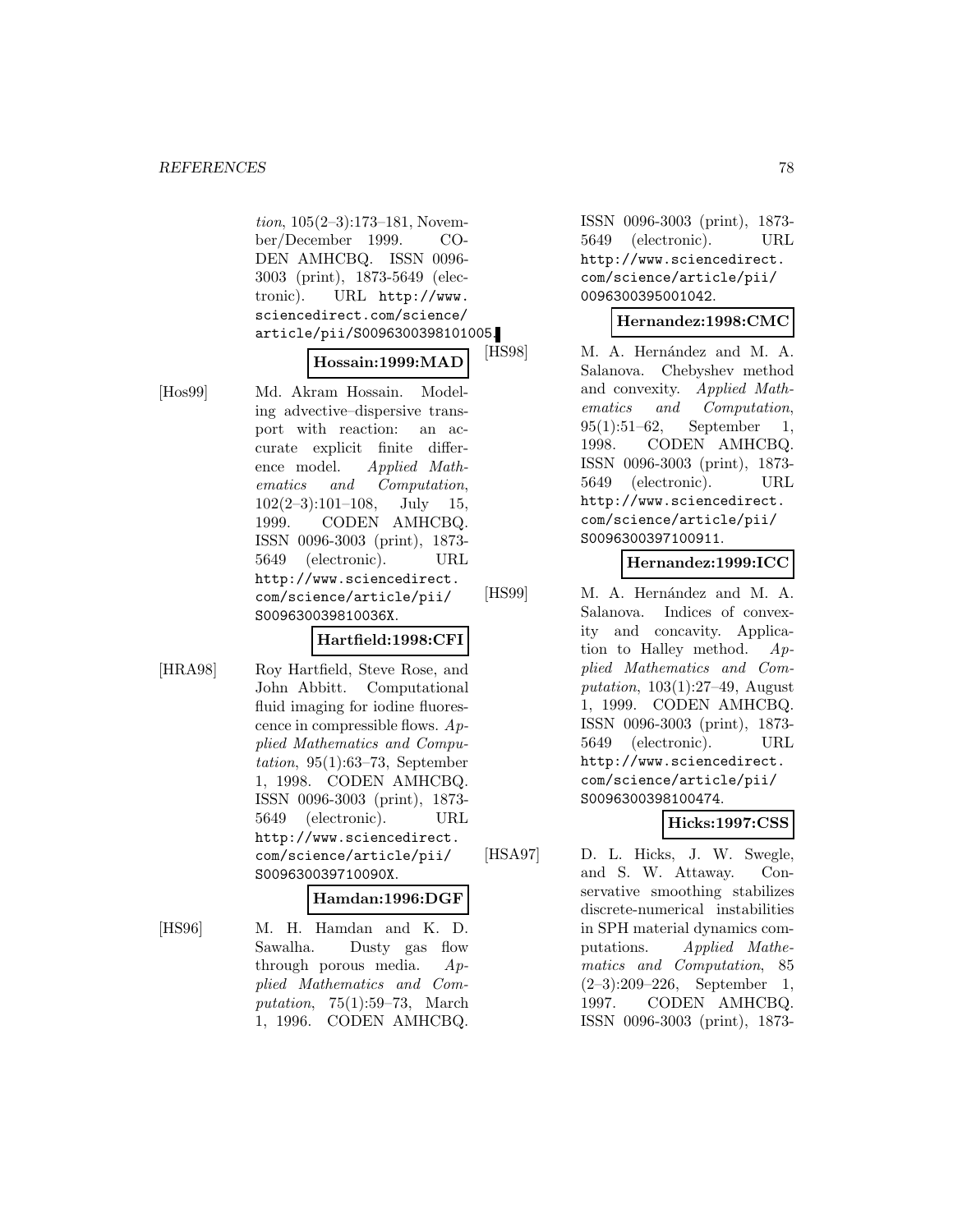5649 (electronic). URL http://www.sciencedirect. com/science/article/pii/ S0096300396001361.

#### **Hamann:1998:DTS**

[HT98] Bernd Hamann and Po-Yu Tsai. Decomposing trimmed surfaces using the Voronoï diagram and a scan line algorithm. Applied Mathematics and Computation, 89(1– 3):327–344, January/February 1998. CODEN AMHCBQ. ISSN 0096-3003 (print), 1873- 5649 (electronic). URL http://www.sciencedirect. com/science/article/pii/ S0096300397816669.

# **Huang:1999:EES**

[Hua99] Zhengda Huang. On the error estimates of several Newton-like methods. Applied Mathematics and Computation,  $106(1):1-16$ , December 1999. CODEN AMHCBQ. ISSN 0096-3003 (print), 1873- 5649 (electronic). URL http://www.sciencedirect. com/science/article/pii/ S0096300398100851.

## **Han:1998:CDN**

[HW98] Danfu Han and Xinghua Wang. Convergence on a deformed Newton method. Applied Mathematics and Computation, 94(1):65–72, August 1, 1998. CODEN AMHCBQ. ISSN 0096-3003 (print), 1873- 5649 (electronic). URL http://www.sciencedirect.

com/science/article/pii/ S0096300397100662.

#### **Hossain:1998:MCT**

[HY98] Md. Akram Hossain and David R. Yonge. Modeling contaminant transport in groundwater: an optimized finite element method. Applied Mathematics and Computation, 96(1):89–100, October 1998. CODEN AMHCBQ. ISSN 0096-3003 (print), 1873- 5649 (electronic). URL http://www.sciencedirect. com/science/article/pii/ S009630039710128X.

### **Hossain:1999:SAD**

[HY99a] Md. Akram Hossain and D. R. Yonge. Simulating advectivedispersive transport in groundwater: an accurate finite difference model. Applied Mathematics and Computation, 105(2–3): 221–230, November/December 1999. CODEN AMHCBQ. ISSN 0096-3003 (print), 1873- 5649 (electronic). URL http://www.sciencedirect. com/science/article/pii/ S0096300398101054.

# **Hossain:1999:ATG**

[HY99b] Md. Akram Hossain and David R. Yonge. Accuracy of the Taylor–Galerkin model for contaminant transport in groundwater.  $Ap$ plied Mathematics and Computation, 102(2–3):109–119, July 15, 1999. CODEN AMHCBQ. ISSN 0096-3003 (print), 1873- 5649 (electronic). URL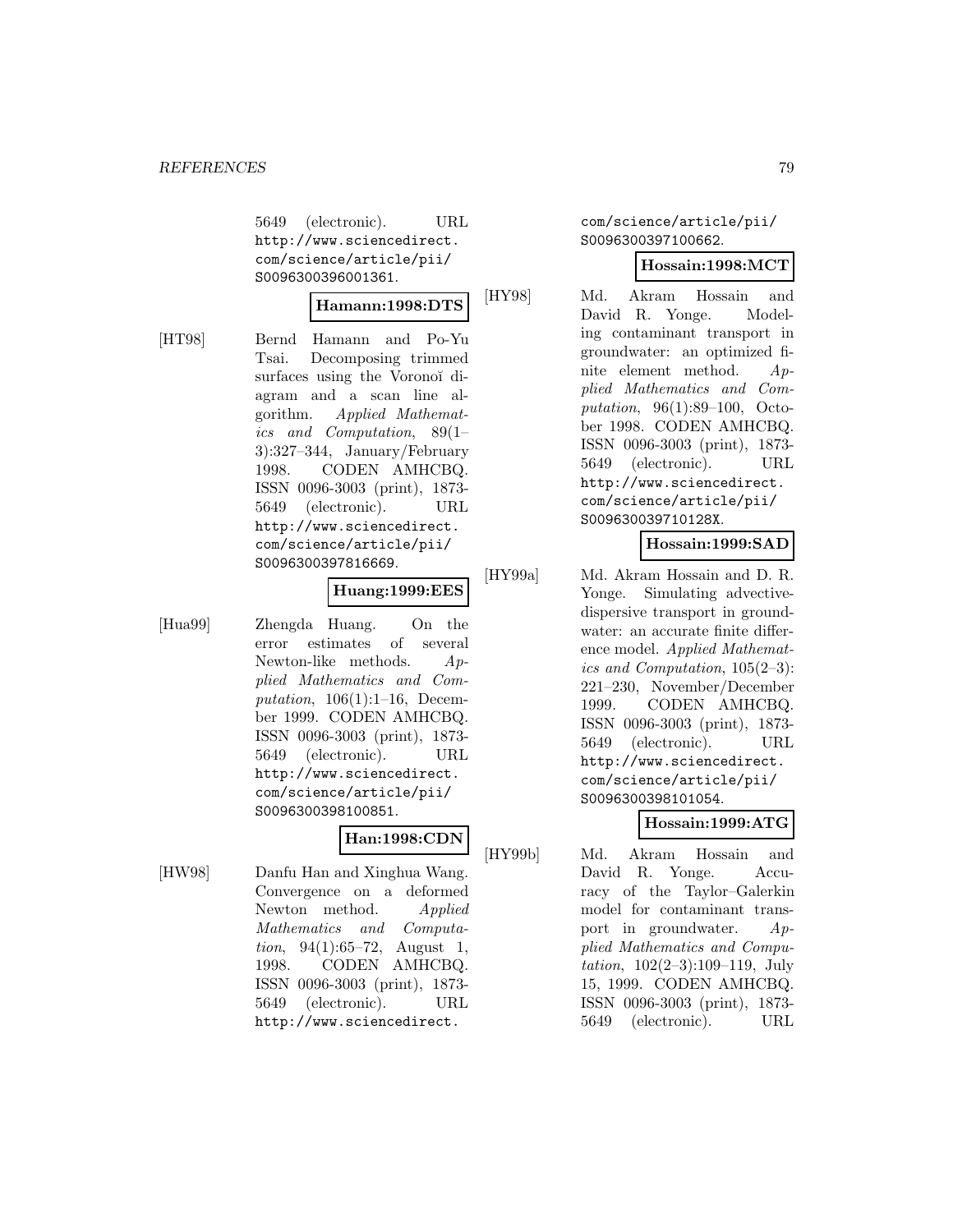http://www.sciencedirect. com/science/article/pii/ S0096300398100383.

# **Hossain:1999:GMT**

[HY99c] Md. Akram Hossain and David R. Yonge. On Galerkin models for transport in groundwater. Applied Mathematics and Computation, 100(2– 3):249–263, May 1999. CO-DEN AMHCBQ. ISSN 0096- 3003 (print), 1873-5649 (electronic). URL http://www. sciencedirect.com/science/ science.......<br>article/pii/S0096300398000253.<br>|HZ98|

#### **Heilman:1997:TFI**

[HYL97] Philip Heilman, Diana S. Yakowitz, and Leonard J. Lane. Targeting farms to improve water quality. Applied Mathematics and Computation, 83(2–3):173–194, May 1997. CODEN AMHCBQ. ISSN 0096-3003 (print), 1873- 5649 (electronic). URL http://www.sciencedirect. com/science/article/pii/ S0096300396001683.

# **Huang:1995:DOF**

[HZ95] Y. Huang and N. G. Zamani. Design optimization via finite elements: an elementary account. Applied Mathematics and Computation,  $69(2-3):275-298$ , May 1995. CODEN AMHCBQ. ISSN 0096-3003 (print), 1873- 5649 (electronic). URL http://www.sciencedirect. com/science/article/pii/ 009630039400135Q.

# **Huang:1996:OBD**

[HZ96] Y. Huang and N. G. Zamani. Optimum beam design using finite elements. Applied Mathematics and Computation, 80(2–3):155–179, December 1996. CODEN AMHCBQ. ISSN 0096-3003 (print), 1873- 5649 (electronic). URL http://www.sciencedirect. com/science/article/pii/ 0096300395002855.

# **Huang:1998:FPR**

Zhengda Huang and Shiming Zheng. On a family of parallel root-finding methods for generalized polynomials. Applied Mathematics and Computation,  $91(2-3):221-231$ , May 1998. CODEN AMHCBQ. ISSN 0096-3003 (print), 1873- 5649 (electronic). URL http://www.sciencedirect. com/science/article/pii/ S0096300397100224.

# **Han:1997:WCG**

[HZL97] B. Han, M. L. Zhang, and J. Q. Liu. A widely convergent generalized pulse-spectrum technique for the coefficient inverse problem of differential equations. Applied Mathematics and Computation, 81(2–3):97–112, February 1997. CODEN AMHCBQ. ISSN 0096-3003 (print), 1873- 5649 (electronic). URL http://www.sciencedirect. com/science/article/pii/ 0096300395003045.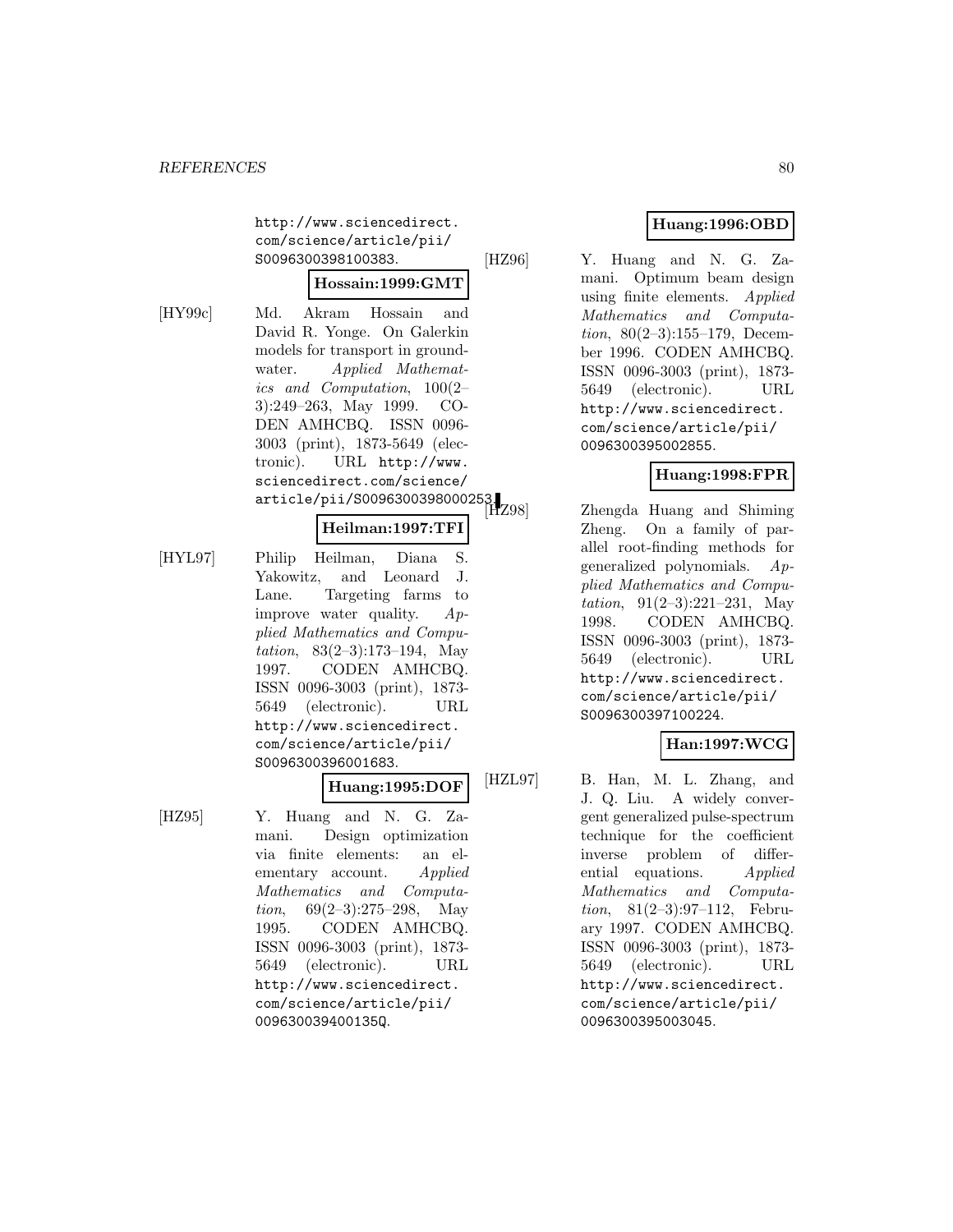## **Ibrahim:1996:DSV**

[Ibr96] A-G. M. Ibrahim. On the differentiability of set-valued functions defined on a Banach space and mean value theorem. Applied Mathematics and Computation,  $74(1):79-94$ , January 1996. CODEN AMHCBQ. ISSN 0096-3003 (print), 1873- 5649 (electronic). URL http://www.sciencedirect. com/science/article/pii/ 009630039500095X.

#### **Iwakoshi:1998:FCS**

[IFU98] Yasushi Iwakoshi, Takeshi Furuhashi, and Yoshiki Uchikawa. A Fuzzy Classifier System for evolutionary learning of robot behaviors. Applied Mathematics and Computation, 91 (1):73–81, April 1998. CO-DEN AMHCBQ. ISSN 0096- 3003 (print), 1873-5649 (electronic). URL http://www. sciencedirect.com/science/ article/pii/S0096300397100066.

### **Iannelli:1997:SMN**

[IKP97] Mimmo Iannelli, Mi-Young Kim, and Eun-Jae Park. Splitting methods for the numerical approximation of some models of age-structured population dynamics and epidemiology. Applied Mathematics and Computation,  $87(1):69-93$ , November 1997. CODEN AMHCBQ. ISSN 0096-3003 (print), 1873- 5649 (electronic). URL http://www.sciencedirect. com/science/article/pii/ S0096300396002226.

# **Itiki:1996:ICP**

[IKU96] Cinthia Itiki, Robert Kalaba, and Firdaus Udwadia. Inequality constraints in the process of jumping. Applied Mathematics and Computation, 78 (2–3):163–173, September 1, 1996. CODEN AMHCBQ. ISSN 0096-3003 (print), 1873- 5649 (electronic). URL http://www.sciencedirect. com/science/article/pii/ 0096300396000069.

#### **Ivanenko:1995:NMU**

[IL95] V. I. Ivanenko and V. A. Labkovsky. On the natural measure of uncertainty and information. Applied Mathematics and Computa*tion*,  $70(2-3):185-190$ , July 1995. CODEN AMHCBQ. ISSN 0096-3003 (print), 1873- 5649 (electronic). URL http://www.sciencedirect. com/science/article/pii/ 009630039400121J.

### **Inohara:1999:CMR**

[Ino99] Takehiro Inohara. On conditions for a meeting not to reach a recurrent argument. Applied Mathematics and Computation, 101(2–3):281–298, June 15, 1999. CODEN AMHCBQ. ISSN 0096-3003 (print), 1873- 5649 (electronic). URL http://www.sciencedirect. com/science/article/pii/ S009630039810005X.

#### **Ibidapo-Obe:1995:ACB**

[IOAB95] O. Ibidapo-Obe, A. B. Alonge,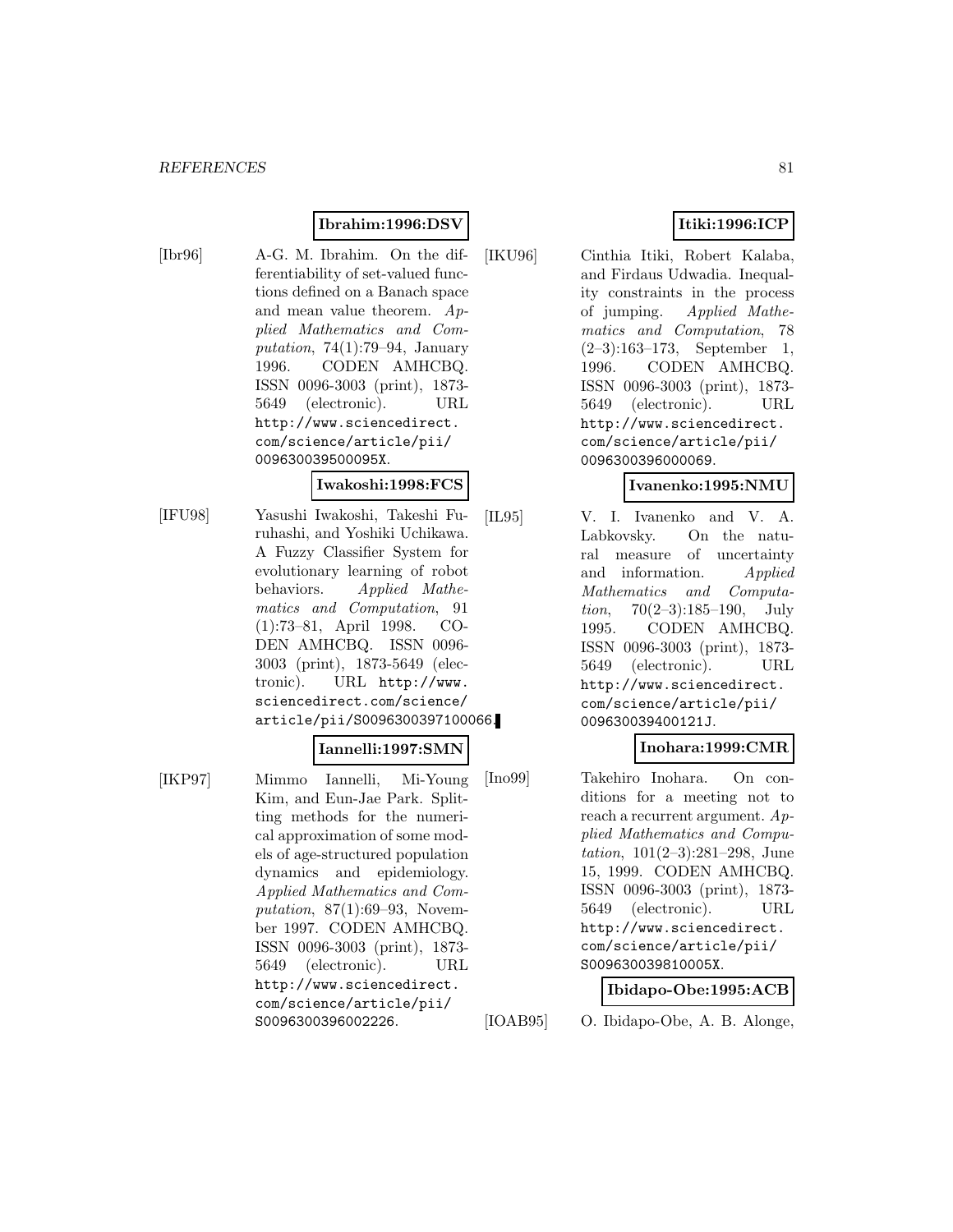and Adedeji B. Badiru. On active controls for a biped mechanism. Applied Mathematics and Computation, 69(2–3):159–183, May 1995. CODEN AMHCBQ. ISSN 0096-3003 (print), 1873- 5649 (electronic). URL http://www.sciencedirect. com/science/article/pii/ 009630039400090Q.

# **Inohara:1997:IDC**

[ITN97] Takehiro Inohara, Shingo Takahashi, and Bunpei Nakano. Impossibility of deception in a conflict among subjects with interdependent preference. Applied Mathematics and Computation, 81(2–3):221–244, February 1997. CODEN AMHCBQ. ISSN 0096-3003 (print), 1873- 5649 (electronic). URL http://www.sciencedirect. com/science/article/pii/ S0096300396000185.

#### **Inohara:1998:CSI**

[ITN98a] Takehiro Inohara, Shingo Takahashi, and Bunpei Nakano. Complete stability and inside commonality of perceptions. Applied Mathematics and Computation,  $90(1):11-25$ , March 1, 1998. CODEN AMHCBQ. ISSN 0096-3003 (print), 1873- 5649 (electronic). URL http://www.sciencedirect. com/science/article/pii/ S0096300396003347.

#### **Inohara:1998:CMR**

[ITN98b] Takehiro Inohara, Shingo Takahashi, and Bunpei Nakano. On conditions for a meeting not

to reach a deadlock.  $Ap$ plied Mathematics and Computation, 90(1):1–9, March 1, 1998. CODEN AMHCBQ. ISSN 0096-3003 (print), 1873- 5649 (electronic). URL http://www.sciencedirect. com/science/article/pii/ S0096300396003335.

## **Jang:1999:SFC**

[JA99] Sophia R.-J. Jang and Linda J. S. Allen. A simple food chain with a growth inhibiting nutrient. Applied Mathematics and Computation, 104(2–3):277–298, September 1999. CODEN AMHCBQ. ISSN 0096-3003 (print), 1873- 5649 (electronic). URL http://www.sciencedirect. com/science/article/pii/ S0096300398100760.

### **Jacobson:1995:AQF**

[Jac95] Sheldon H. Jacobson. Analyzing the  $M/M/1$  queue in frequency domain experiments. Applied Mathematics and Computation, 69(2–3):185–194, May 1995. CODEN AMHCBQ. ISSN 0096-3003 (print), 1873- 5649 (electronic). URL http://www.sciencedirect. com/science/article/pii/ 009630039400125N.

#### **Janssens:1995:EMS**

[Jan95] F. Janssens. Exact mode shapes for a continuous tether.  $Ap$ plied Mathematics and Computation, 70(2–3):191–201, July 1995. CODEN AMHCBQ. ISSN 0096-3003 (print), 1873-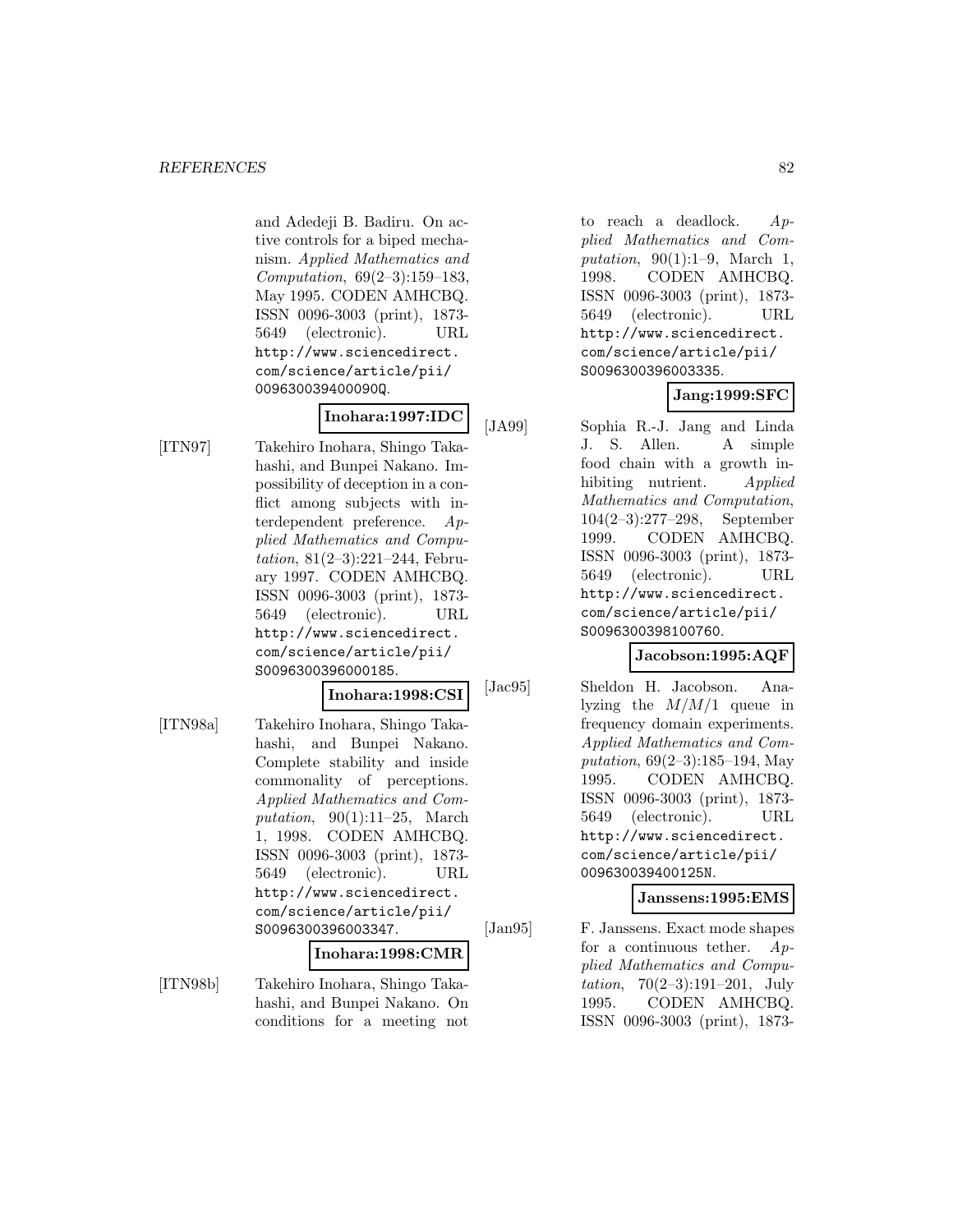5649 (electronic). URL http://www.sciencedirect. com/science/article/pii/ 009630039400120S.

#### **Jayasuriya:1996:MAU**

[Jay96] Kumara Jayasuriya. Multiprecision arithmetic using fast Hartley transforms. Applied Mathematics and Computation, 75(2–3):239–251, March 15, 1996. CODEN AMHCBQ. ISSN 0096-3003 (print), 1873- 5649 (electronic). URL http://www.sciencedirect. com/science/article/pii/ 0096300396900673.

## **Jimenez:1998:ESA**

[JBV98] S. Jiménez, S. Bulgakov, and L. Vázquez. Efficient shooting algorithms for solving the nonlinear one-dimensional scalar Helmholtz equation. Applied Mathematics and Computation, 95(2–3):101–114, September 15, 1998. CODEN AMHCBQ. ISSN 0096-3003 (print), 1873- 5649 (electronic). URL http://www.sciencedirect. com/science/article/pii/ S0096300397101266.

### **Jang:1997:ARS**

[JC97a] Ming-Jyi Jang and Chieh-Li Chen. Analysis of the response of a strongly nonlinear damped system using a differential transformation technique. Applied Mathematics and Computation, 88 (2–3):137–151, December 30, 1997. CODEN AMHCBQ. ISSN 0096-3003 (print), 1873-

5649 (electronic). URL http://www.sciencedirect. com/science/article/pii/ S0096300396003086.

#### **Jonckheere:1997:BFT**

[JC97b] Edmond A. Jonckheere and Chung-Kuang Chu. Bounded flatness in Q-triangulated regular N-simplexes. Applied Mathematics and Computation, 88 (2–3):177–198, December 30, 1997. CODEN AMHCBQ. ISSN 0096-3003 (print), 1873- 5649 (electronic). URL http://www.sciencedirect. com/science/article/pii/ S0096300396003104.

## **Jonckheere:1998:SAC**

[JCC98] Edmond A. Jonckheere, Chung-Kuang Chu, and Chih-Yung Cheng. Simplicial algorithms for computing stationary probabilities of stochastic matrices. Applied Mathematics and Computation, 93(2–3):207–217, July 15, 1998. CODEN AMHCBQ. ISSN 0096-3003 (print), 1873- 5649 (electronic). URL http://www.sciencedirect. com/science/article/pii/ S0096300397100972.

### **Jenkins:1996:NAU**

[JFW96] Rhonald M. Jenkins, Winfred A. Foster, Jr., and Lora S. Wirth. Numerical analysis of unsteady multiple jet plume interactions. Applied Mathematics and Computation, 79(2–3):239–247, October 1996. CODEN AMHCBQ. ISSN 0096-3003 (print), 1873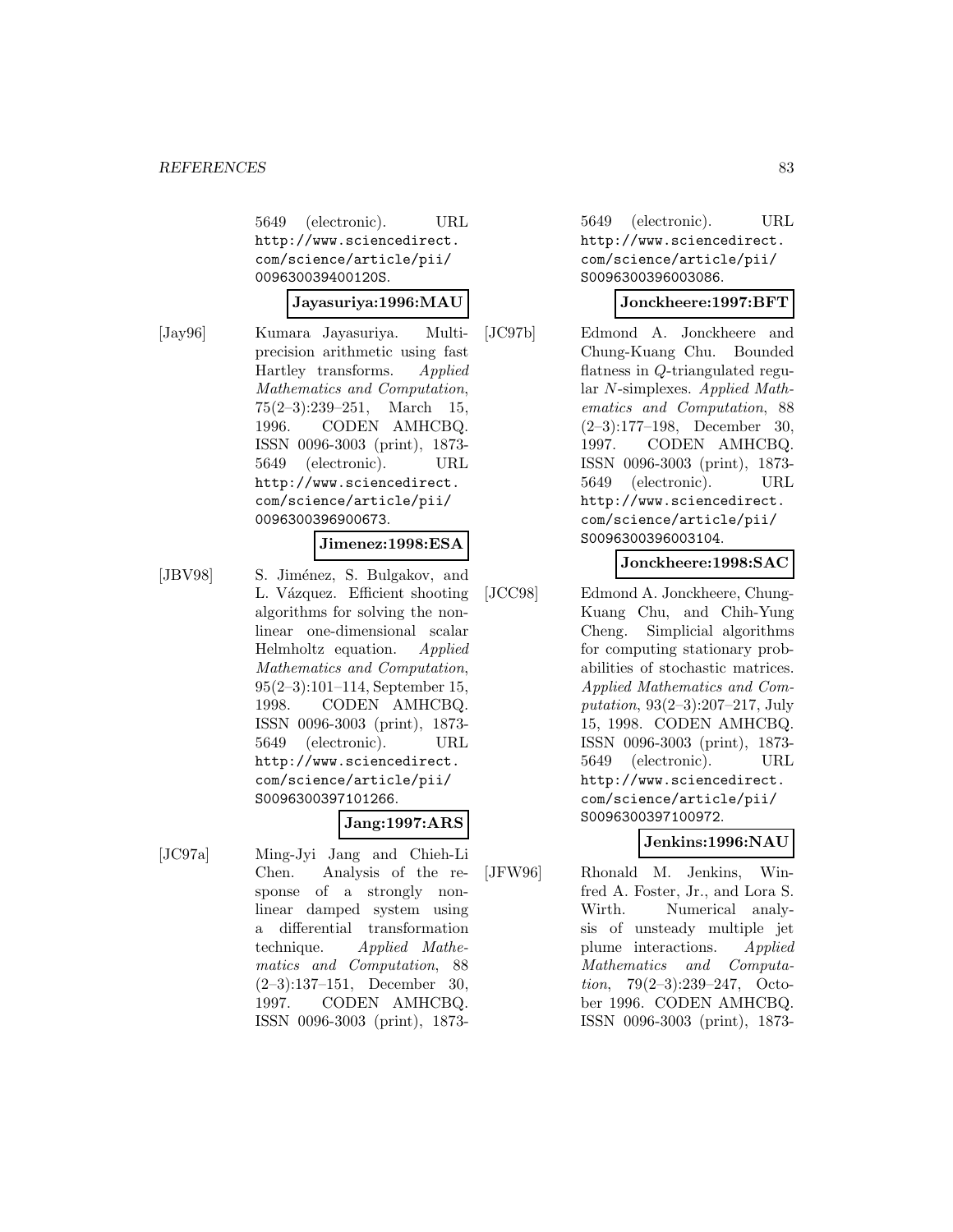5649 (electronic). URL http://www.sciencedirect. com/science/article/pii/ 0096300395002685.

#### **Jiaqi:1997:NBV**

[Jia97] Mo Jiaqi. The nonlocal boundary value problems of nonlinear elliptic systems in unbounded domains. Applied Mathematics and Computation, 86(2–3):115–121, October 1997. CODEN AMHCBQ. ISSN 0096-3003 (print), 1873- 5649 (electronic). URL http://www.sciencedirect. com/science/article/pii/ S0096300396001762.

#### **Jiaxing:1999:LCB**

[Jia99] He Jiaxing. On a linear combination of S. N. Bernstein trigonometric interpolation polynomial. Applied Mathematics and Computation, 106(2–3):197–203, December 1999. CODEN AMHCBQ. ISSN 0096-3003 (print), 1873- 5649 (electronic). URL http://www.sciencedirect. com/science/article/pii/ S0096300398101224.

### **Jin:1995:FAB**

[Jin95] Xiao-Qing Jin. A fast algorithm for block Toeplitz systems with tensor structure. Applied Mathematics and Computation, 73(2–3):115–124, December 1995. CODEN AMHCBQ. ISSN 0096-3003 (print), 1873- 5649 (electronic). URL http://www.sciencedirect.

com/science/article/pii/ 0096300394002436.

### **Jin:1997:NCC**

[Jin97] Xiao-Qing Jin. A note on construction of circulant preconditioners from kernels. Applied Mathematics and Computation, 83(1):3–12, April 1997. CODEN AMHCBQ. ISSN 0096-3003 (print), 1873- 5649 (electronic). URL http://www.sciencedirect. com/science/article/pii/ S0096300396003323.

### **Janicki:1998:WOS**

[JK98] Ryszard Janicki and Waldemar W. Koczkodaj. A weak order solution to a group ranking and consistency-driven pairwise comparisons. Applied Mathematics and Computation, 94(2–3):227–241, August 15, 1998. CODEN AMHCBQ. ISSN 0096-3003 (print), 1873- 5649 (electronic). URL http://www.sciencedirect. com/science/article/pii/ S0096300397100807.

### **Jeong:1997:EMA**

[JL97] Il-Kwon Jeong and Ju-Jang Lee. Evolving multi-agents using a self-organizing genetic algorithm. Applied Mathematics and Computation, 88 (2–3):293–303, December 30, 1997. CODEN AMHCBQ. ISSN 0096-3003 (print), 1873- 5649 (electronic). URL http://www.sciencedirect. com/science/article/pii/ S0096300396003372.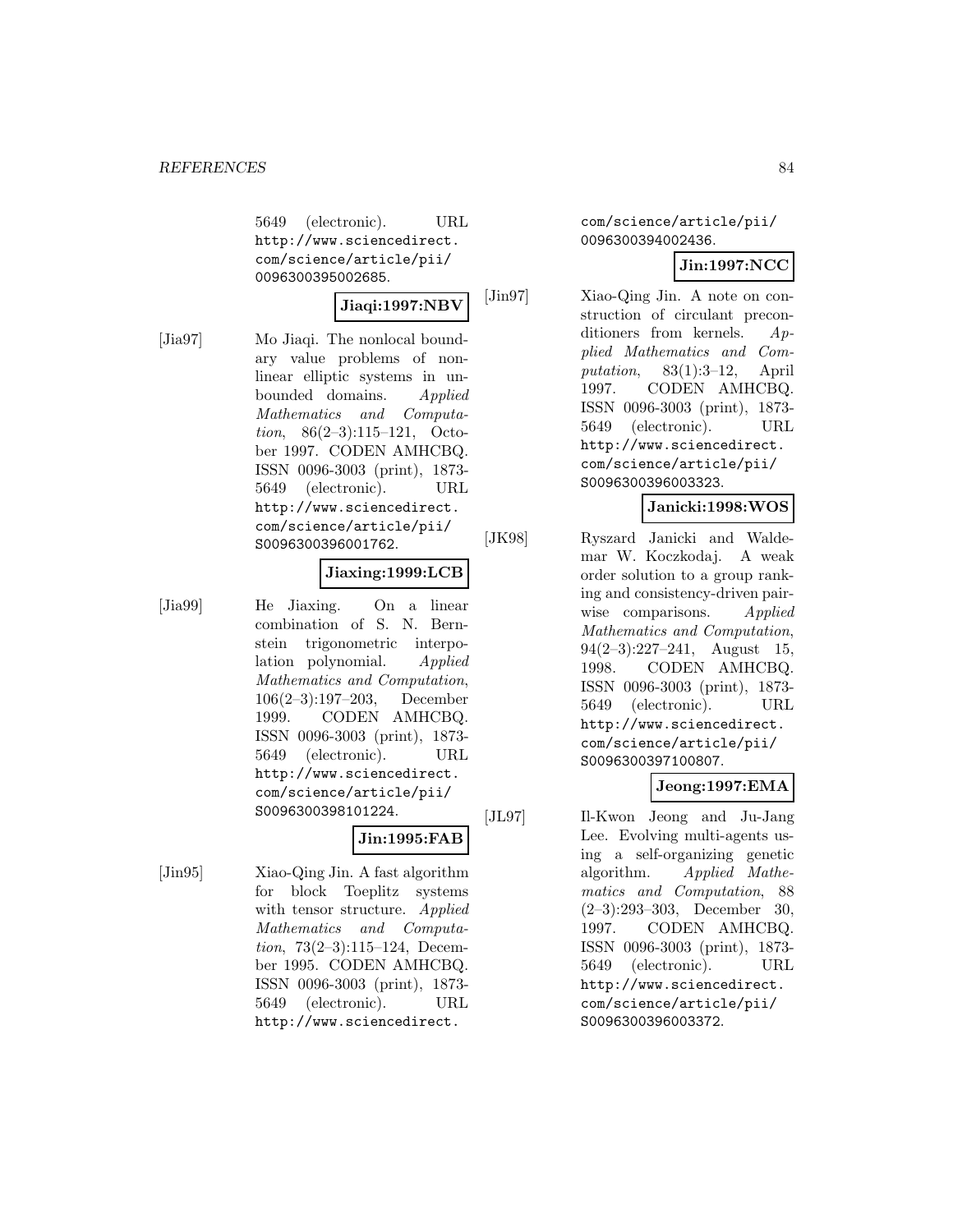## **Jukic:1998:DTN**

- 
- [JMS98] D. Jukić, T. Marosšević, and R. Scitovski. Discrete total  $l_p$ -norm approximation problem for the exponential function. Applied Mathematics and Computation, 94  $(2-3):137-143$ , August 15, 1998. CODEN AMHCBQ. ISSN 0096-3003 (print), 1873- 5649 (electronic). URL http://www.sciencedirect. com/science/article/pii/ S0096300397100686.

#### **Juang:1995:CRI**

[JN95] Jonq Juang and Paul Nelson. Convergence rates of iterative solutions of algebraic matrix Riccati equations. Applied Mathematics and Computation, 72(2–3):125–142, October 1995. CODEN AMHCBQ. ISSN 0096-3003 (print), 1873- 5649 (electronic). URL http://www.sciencedirect. com/science/article/pii/ 0096300394001798.

## **Jodar:1995:ECS**

[JNF95] L. Jódar, E. Navarro, and M. V. Ferrer. Erratum: a correction on the stability of implicit higher order difference systems. Applied Mathematics and Computation, 71(1):91–96, August 1995. CODEN AMHCBQ. ISSN 0096-3003 (print), 1873- 5649 (electronic). URL http://www.sciencedirect. com/science/article/pii/ 009630039500060U. See [NFJ94].

# **Jodar:1996:CSI**

[JNF96] L. Jódar, E. Navarro, and M. V. Ferrer. A correction on the stability of implicit higher order difference systems. Applied Mathematics and Computation, 74(2–3):299–304, February 1996. CODEN AMHCBQ. ISSN 0096-3003 (print), 1873- 5649 (electronic). URL http://www.sciencedirect. com/science/article/pii/ 0096300395002170.

### **Jodar:1995:SOD**

[JPF95] Lucas Jódar, Enrique Ponsoda, and M. Legua Fernández. Second-order difference systems in unbounded domains: Existence conditions and construction of exact and approximate bounded solutions. Applied Mathematics and Computation, 71(2–3):271–287, September 1, 1995. CODEN AMHCBQ. ISSN 0096-3003 (print), 1873- 5649 (electronic). URL http://www.sciencedirect. com/science/article/pii/ 009630039400158Z.

### **Jayakumar:1995:CMS**

[JR95] J. Jayakumar and N. Ramanujam. A computational method for solving quasilinear singular perturbation problems. Applied Mathematics and Computation,  $71(1):1-14$ , August 1995. CODEN AMHCBQ. ISSN 0096-3003 (print), 1873- 5649 (electronic). URL http://www.sciencedirect.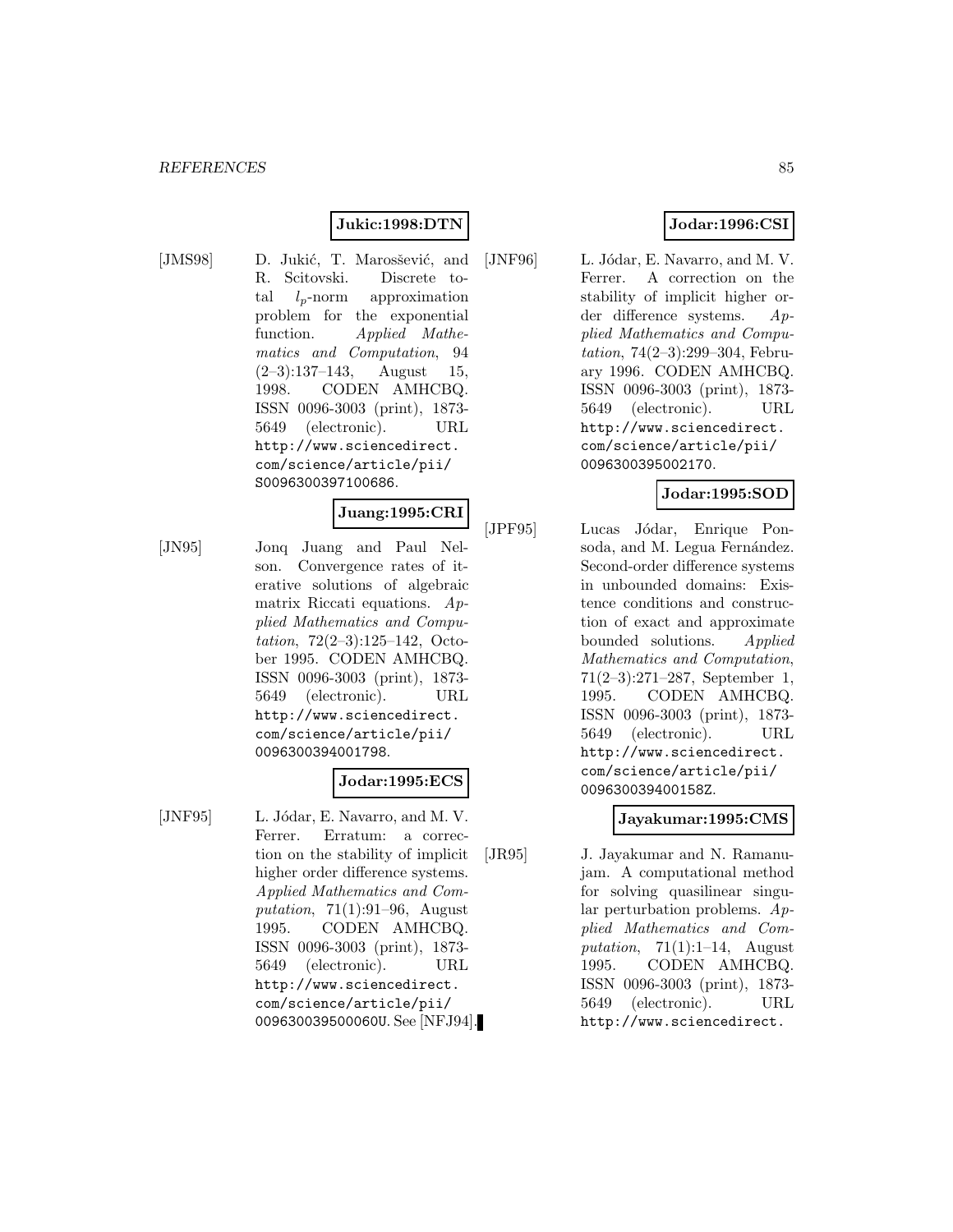com/science/article/pii/ 009630039400077H.

**Jukic:1996:EOP**

- [JS96] Dragan Jukić and Rudolf Scitovski. The existence of optimal parameters of the generalized logistic function. Applied Mathematics and Computation,  $77(2-3):281-294$ , July 1996. CODEN AMHCBQ. ISSN 0096-3003 (print), 1873- 5649 (electronic). URL http://www.sciencedirect. com/science/article/pii/ S0096300395002510. **Jin:1998:ANC**
- [JS98a] Xiao-Qing Jin and Vai-Kuong Sin. Addendum to "a note on construction of circulant preconditioners from kernels". Applied Mathematics and Computation, 95(1):91–99, September 1, 1998. CODEN AMHCBQ. ISSN 0096-3003 (print), 1873- 5649 (electronic). URL http://www.sciencedirect. com/science/article/pii/ S0096300397100753.

# **Jinzenji:1998:ASS**

[JS98b] T. Jinzenji and M. Sasaki. An advanced simulation scheme for electric railway power systems based on artificial life approach. Applied Mathematics and Computation, 91(1):23–32, April 1998. CODEN AMHCBQ. ISSN 0096-3003 (print), 1873- 5649 (electronic). URL http://www.sciencedirect. com/science/article/pii/ S0096300397100121.

# **Jiang:1998:QMS**

[JV98] Jiahui Jiang and A. S. Vatsala. The quasilinearization method in the system of reaction diffusion equations. Applied Mathematics and Computation, 97 (2–3):223–235, December 15, 1998. CODEN AMHCBQ. ISSN 0096-3003 (print), 1873- 5649 (electronic). URL http://www.sciencedirect. com/science/article/pii/ S0096300397101382.

# **Jayawardene:1997:ULO**

[JY97] Sumedha Jayawardene and Shie-Shien Yang. On using linear ordered rank statistics for detecting early differences between two distributions. Applied Mathematics and Computation, 84(2–3):103–113, July 1997. CODEN AMHCBQ. ISSN 0096-3003 (print), 1873- 5649 (electronic). URL http://www.sciencedirect. com/science/article/pii/ S0096300396000811.

# **Kadalbajoo:1995:BEM**

[KA95] Mohan K. Kadalbajoo and K. Arumugam. Boundary element method for elliptic differential equations with a small parameter. Applied Mathematics and Computation, 71 (2–3):151–163, September 1, 1995. CODEN AMHCBQ. ISSN 0096-3003 (print), 1873- 5649 (electronic). URL http://www.sciencedirect. com/science/article/pii/ 009630039400151S.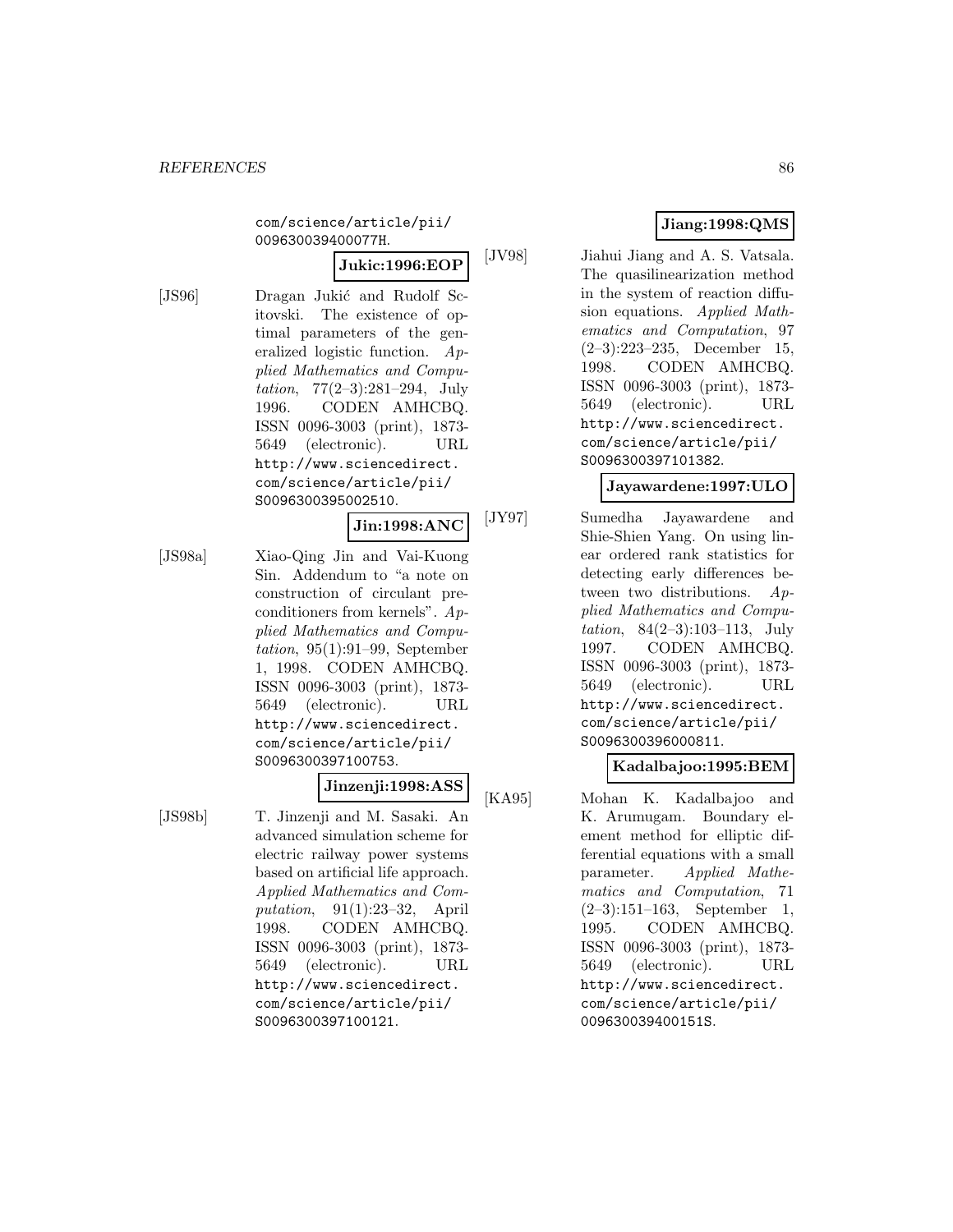## **Kumar:1996:AHM**

[KA96a] Kuldeep Kumar and M. A. Alsaleh. Application of Hankel matrices in polynomial regression. Applied Mathematics and Computation, 77(2–3):205–211, July 1996. CODEN AMHCBQ. ISSN 0096-3003 (print), 1873- 5649 (electronic). URL http://www.sciencedirect. com/science/article/pii/ S0096300395002154.

## **Kumar:1996:CSE**

[KA96b] Kuldeep Kumar and M. A. Alsaleh. A comparative study for the estimation of parameters in nonlinear models. Applied Mathematics and Computation, 77(2–3):179–183, July 1996. CODEN AMHCBQ. ISSN 0096-3003 (print), 1873- 5649 (electronic). URL http://www.sciencedirect. com/science/article/pii/ S0096300395002111.

### **Kananthai:1997:SDD**

[Kan97] A. Kananthai. On the solutions of the n-dimensional diamond operator. Applied Mathematics and Computation, 88(1):27–37, December 15, 1997. CODEN AMHCBQ. ISSN 0096-3003 (print), 1873- 5649 (electronic). URL http://www.sciencedirect. com/science/article/pii/ S0096300396003037.

### **Kananthai:1999:FTD**

[Kan99] Amnuay Kananthai. On the Fourier transform of the

Diamond Kernel of Marcel Riesz. Applied Mathematics and Computation,  $101(2-3):151-158$ , June 15, 1999. CODEN AMHCBQ. ISSN 0096-3003 (print), 1873- 5649 (electronic). URL http://www.sciencedirect. com/science/article/pii/ S0096300398100012.

# **Karsai:1998:ABV**

[Kar98] János Karsai. Asymptotic behavior and its visualization of the solutions of intermittently and impulsively damped nonlinear oscillator equations. Applied Mathematics and Computation, 89(1– 3):161–172, January/February 1998. CODEN AMHCBQ. ISSN 0096-3003 (print), 1873- 5649 (electronic). URL http://www.sciencedirect. com/science/article/pii/ S0096300397816554.

# **Kazantsev:1999:LLE**

[Kaz99] E. Kazantsev. Local Lyapunov exponents of the quasigeostrophic ocean dynamics. Applied Mathematics and Computation, 104(2–3):217– 257, September 1999. CO-DEN AMHCBQ. ISSN 0096- 3003 (print), 1873-5649 (electronic). URL http://www. sciencedirect.com/science/ article/pii/S0096300398100784.

# **Khan:1998:PIE**

[KB98] Shahjahan Khan and M. I. Bhatti. Predictive inference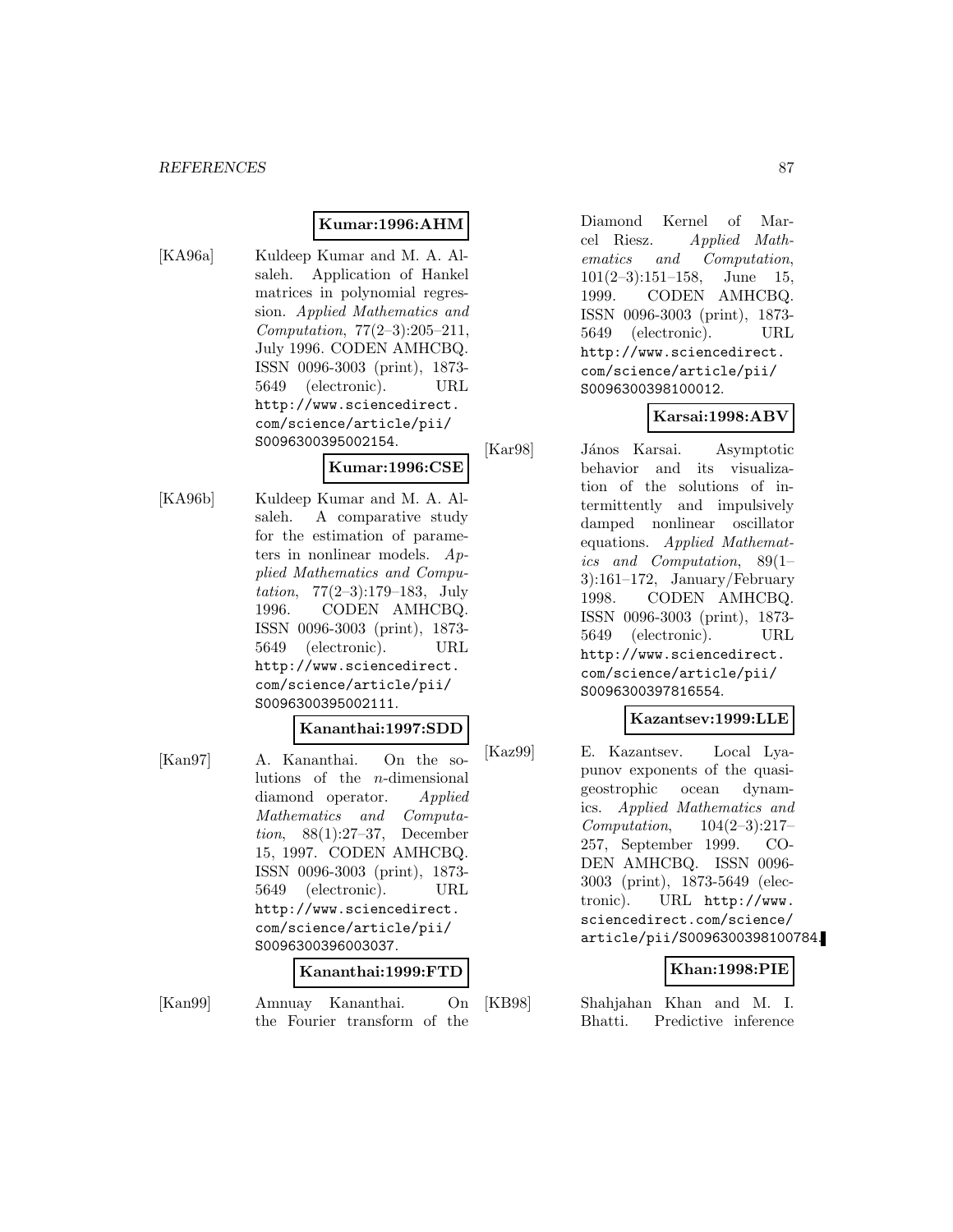on equicorrelated linear regression models. Applied Mathematics and Computation, 95 (2–3):205–217, September 15, 1998. CODEN AMHCBQ. ISSN 0096-3003 (print), 1873- 5649 (electronic). URL http://www.sciencedirect. com/science/article/pii/ S009630039710100X.

## **Kutluay:1999:VFD**

 $[KB\ddot{O}99]$  S. Kutluay, A. R. Bahadir, and A. Ozdes. A variety of finite difference methods to the thermistor with a new modified electrical conductivity. Applied Mathematics and Computation, 106(2–3):205–213, December 1999. CODEN AMHCBQ. ISSN 0096-3003 (print), 1873- 5649 (electronic). URL http://www.sciencedirect. com/science/article/pii/ S0096300398101236.

### **Katti:1996:CFD**

[KBS96] C. P. Katti, S. N. Baboo, and S. Sivaloganathan. On the convergence of finite difference methods for a class of two-point boundary value problems with periodic boundary conditions.  $Ap$ plied Mathematics and Computation, 75(2–3):287–302, March 15, 1996. CODEN AMHCBQ. ISSN 0096-3003 (print), 1873- 5649 (electronic). URL http://www.sciencedirect. com/science/article/pii/ 0096300396900739.

#### **Keshavamurthy:1995:EWSa**

[KD95a] Ramdass Keshavamurthy and Marijan Dravinski. Elastic wave scattering by an inclusion in a multilayered medium submerged in fluid. I. Plane strain model. Applied Mathematics and Computation, 67  $(1-3):33-60$ , January/February 1995. CODEN AMHCBQ. ISSN 0096-3003 (print), 1873- 5649 (electronic). URL http://www.sciencedirect. com/science/article/pii/ 0096300394000537.

#### **Keshavamurthy:1995:EWSb**

[KD95b] Ramdass Keshavamurthy and Marijan Dravinski. Elastic wave scattering by an inclusion in a multilayered medium submerged in fluid. II. Threedimensional model. Applied Mathematics and Computa*tion*,  $67(1-3):265-292$ , January/February 1995. CO-DEN AMHCBQ. ISSN 0096- 3003 (print), 1873-5649 (electronic). URL http://www. sciencedirect.com/science/ article/pii/0096300394000618.

# **Kozak:1995:SRS**

[KH95]  $\dot{S}$ . Kozák and J. Hejdiš. Simple, robust, selftuning controller. Applied Mathematics and Computation, 70(2–3):203–214, July 1995. CODEN AMHCBQ. ISSN 0096-3003 (print), 1873- 5649 (electronic). URL http://www.sciencedirect. com/science/article/pii/ 009630039400119O.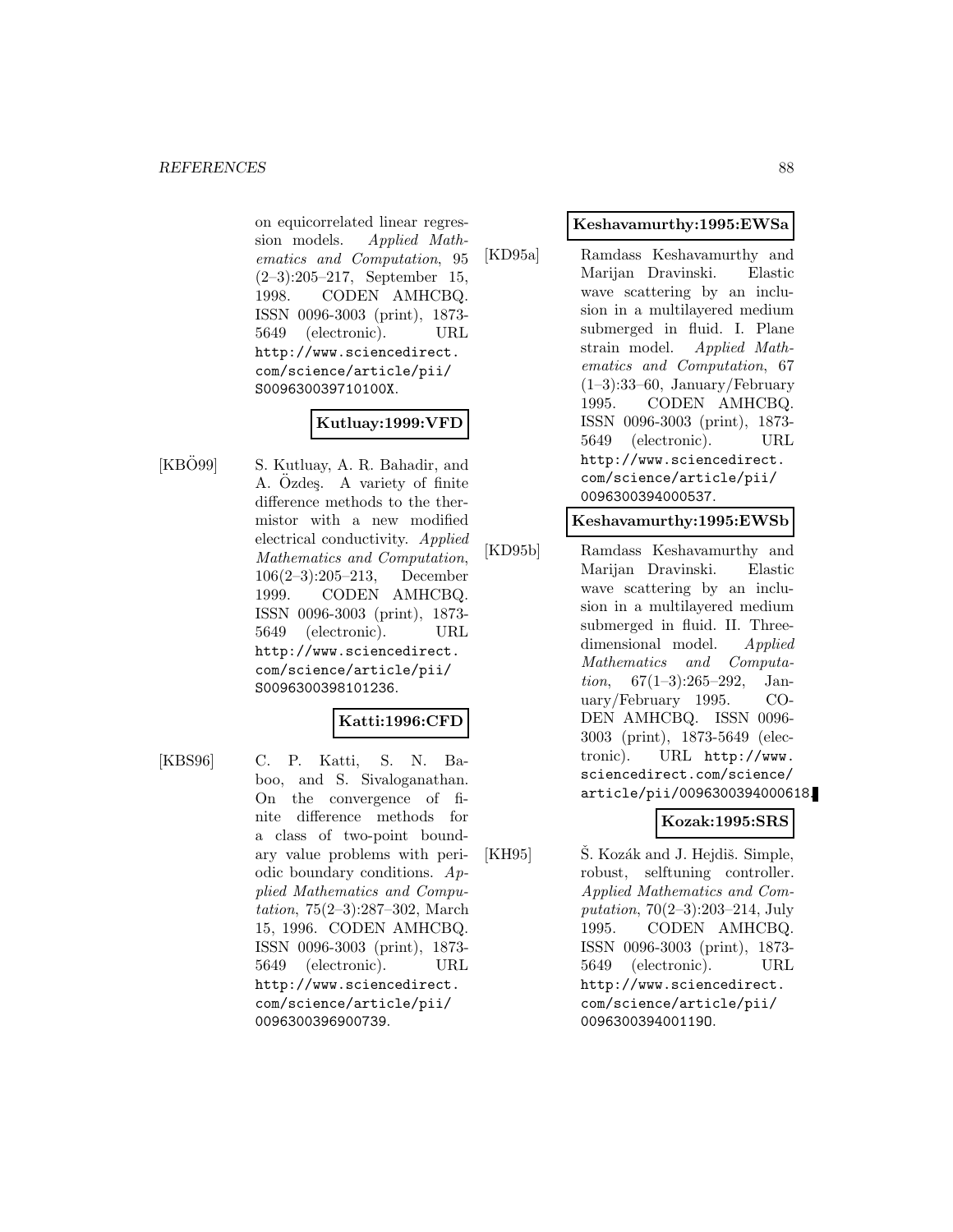# **Kamel:1996:ATF**

[KH96] M. T. Kamel and M. H. Hamdan. Aspects of thin-film polar fluid lubrication. Applied Mathematics and Computation,  $80(1):33-41$ , November 1996. CODEN AMHCBQ. ISSN 0096-3003 (print), 1873- 5649 (electronic). URL http://www.sciencedirect. com/science/article/pii/ 0096300395002782.

#### **Khan:1996:RBP**

[Kha96] Shahjahan Khan. Regressionbased prediction for twostage survey data with correlated normal errors. Applied Mathematics and Computation, 79(2–3):105–124, October 1996. CODEN AMHCBQ. ISSN 0096-3003 (print), 1873- 5649 (electronic). URL http://www.sciencedirect. com/science/article/pii/ 0096300395002456.

#### **Khuri:1998:BCA**

[Khu98a] S. A. Khuri. Biorthogonality condition for axisymmetric Stokes flow in a toroidal region. Applied Mathematics and Computation, 97 (2–3):255–259, December 15, 1998. CODEN AMHCBQ. ISSN 0096-3003 (print), 1873- 5649 (electronic). URL http://www.sciencedirect. com/science/article/pii/ S0096300397101497.

#### **Khuri:1998:NAC**

[Khu98b] S. A. Khuri. A new approach

to the cubic Schrödinger equation: an application of the decomposition technique. Applied Mathematics and Computation, 97(2–3):251–254, December 15, 1998. CODEN AMHCBQ. ISSN 0096-3003 (print), 1873- 5649 (electronic). URL http://www.sciencedirect. com/science/article/pii/ S0096300397101473.

# **Khuri:1998:SIE**

[Khu98c] S. A. Khuri. On the solution of an integral equation arising in water waves theory. Applied Mathematics and Computation, 95(2–3):291–295, September 15, 1998. CODEN AMHCBQ. ISSN 0096-3003 (print), 1873- 5649 (electronic). URL http://www.sciencedirect. com/science/article/pii/ S0096300397100248.

#### **Kim:1996:ESS**

[Kim96] Mi-Young Kim. Existence of steady state solutions to an epidemic model with screening and their asymptotic stability. Applied Mathematics and Computation, 74(1):37–58, January 1996. CODEN AMHCBQ. ISSN 0096-3003 (print), 1873- 5649 (electronic). URL http://www.sciencedirect. com/science/article/pii/ 0096300395000712.

#### **Kincanon:1997:AAR**

[Kin97] Eric Kincanon. Ambiguities and almost reflectionless potentials. Applied Mathematics and Computation, 83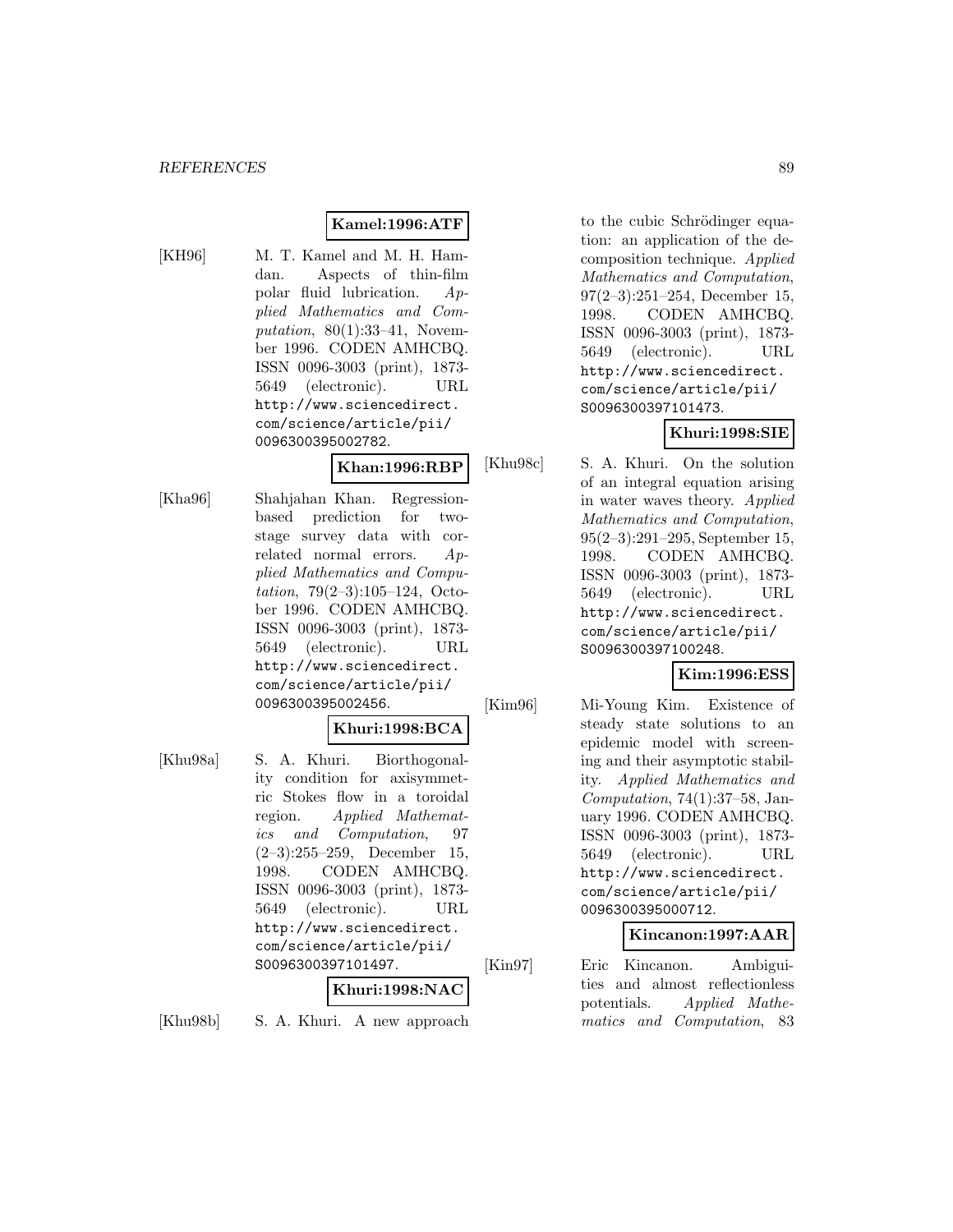(1):79–85, April 1997. CO-DEN AMHCBQ. ISSN 0096- 3003 (print), 1873-5649 (electronic). URL http://www. sciencedirect.com/science/ article/pii/S0096300396000483.

## **Kjellstrom:1999:EB**

[Kje99] Gregor Kjellström. The evolution in the brain. Applied Mathematics and Computation, 98(2–3):293–300, February 1999. CODEN AMHCBQ. ISSN 0096-3003 (print), 1873- 5649 (electronic). URL http://www.sciencedirect. com/science/article/pii/ S0096300397101564.

#### **Kagiwada:1995:FEF**

[KK95] Harriet H. Kagiwada and Robert E. Kalaba. Fuzzy evidential filter for detection and tracking of dim objects. Applied Mathematics and Computation, 69(1):75–96, April 1995. CODEN AMHCBQ. ISSN 0096-3003 (print), 1873- 5649 (electronic). URL http://www.sciencedirect. com/science/article/pii/ 009630039400100I.

#### **Kawamata:1995:SDT**

[KKH95] Masayuki Kawamata, Eiichiro Kawakami, and Tatsuo Higuchi. Separable-denominator twodimensional adaptive filters with application to noise reduction in images.  $Ap$ plied Mathematics and Computation, 69(1):111–122, April 1995. CODEN AMHCBQ.

ISSN 0096-3003 (print), 1873- 5649 (electronic). URL http://www.sciencedirect. com/science/article/pii/ 009630039400102A.

#### **Kwak:1999:MAC**

[KKL99] Do Y. Kwak, Hyun J. Kwon, and Sungyun Lee. Multigrid algorithm for cell centered finite difference on triangular meshes. Applied Mathematics and Computation, 105(1):77–85, October 1999. CODEN AMHCBQ. ISSN 0096-3003 (print), 1873- 5649 (electronic). URL http://www.sciencedirect. com/science/article/pii/ S0096300398100942.

#### **Kappeller:1996:OEM**

[KKPL96] M. Kappeller, M. Kiehl, M. Perzl, and M. Lenke. Optimized extrapolation methods for parallel solution of IVPs on different computer architectures. Applied Mathematics and Computation, 77(2–3):301–315, July 1996. CODEN AMHCBQ. ISSN 0096-3003 (print), 1873- 5649 (electronic). URL http://www.sciencedirect. com/science/article/pii/ S0096300395002197.

### **Kang:1999:NIT**

[KL99a] Kab Seok Kang and Sung Yun Lee. New intergrid transfer operator in multigrid method for  $P_{1}$ -nonconforming finite element method. Applied Mathematics and Computation,  $100(2-3):139-149$ , May 1999. CODEN AMHCBQ.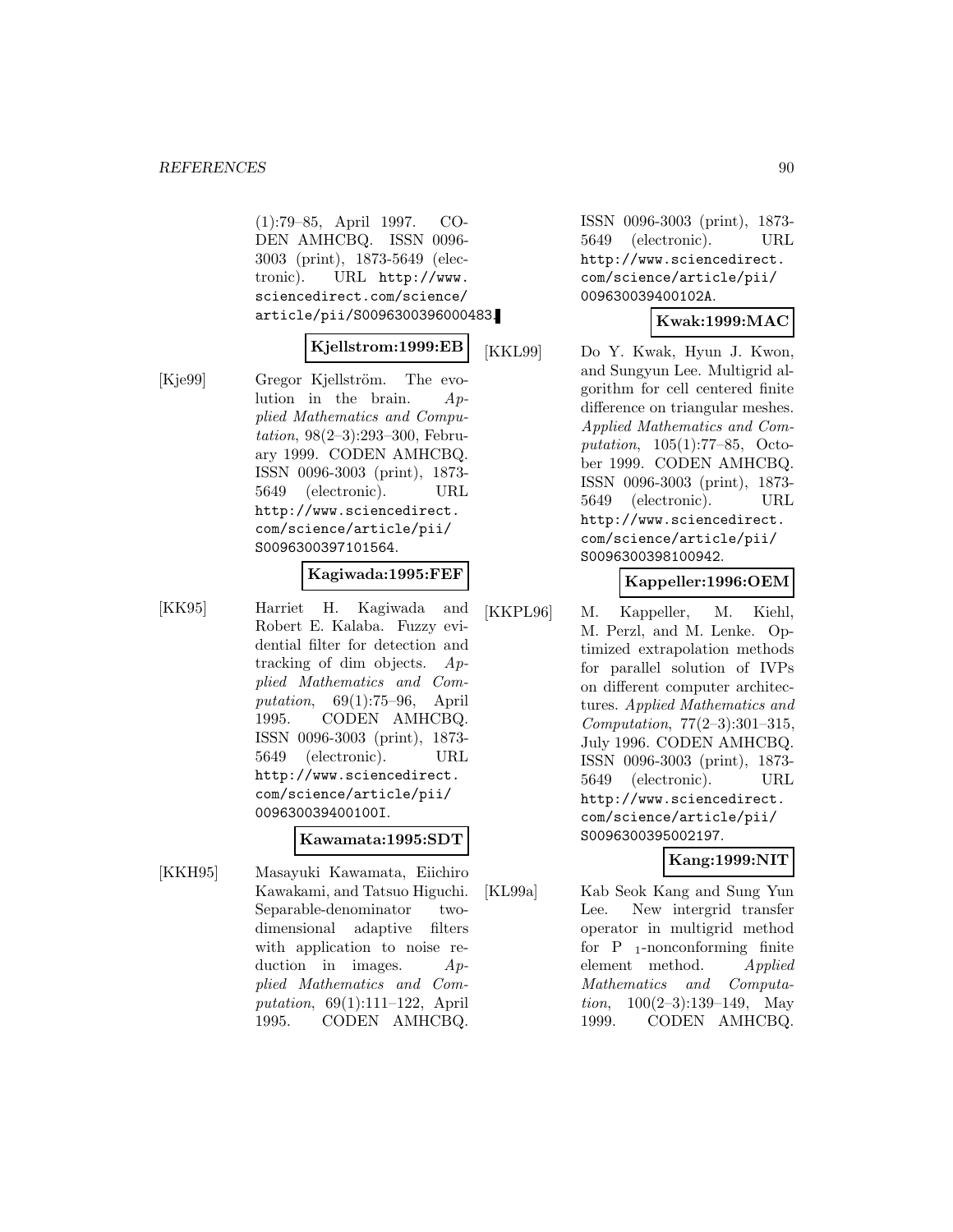ISSN 0096-3003 (print), 1873- 5649 (electronic). URL http://www.sciencedirect. com/science/article/pii/ S0096300398000332.

#### **Kim:1999:PGS**

[KL99b] Taegil Kim and Chang-Ock Lee. A parallel Gauss– Seidel method using NR data flow ordering. Applied Mathematics and Computation, 99(2–3):209–220, March 15, 1999. CODEN AMHCBQ. ISSN 0096-3003 (print), 1873- 5649 (electronic). URL http://www.sciencedirect. com/science/article/pii/ S0096300398000083.

#### **Kalachev:1995:OSS**

[KM95] L. V. Kalachev and R. M. M. Mattheij. On optimally scaled systems for second-order scalar singularly perturbed problems. Applied Mathematics and Computation, 68(1):71–93, March 1, 1995. CODEN AMHCBQ. ISSN 0096-3003 (print), 1873- 5649 (electronic). URL http://www.sciencedirect. com/science/article/pii/ 009630039400091H.

## **Kolowrocki:1995:ARF**

[Koł95] Krzysztof Kołowrocki. Asymptotic reliability functions of some nonhomogeneous seriesparallel and parallel-series systems. Applied Mathematics and Computation, 73(2–3):133–151, December 1995. CODEN AMHCBQ. ISSN 0096-3003 (print), 1873-

5649 (electronic). URL http://www.sciencedirect. com/science/article/pii/ 0096300394002452.

# **Koreas:1997:NCC**

[Kor97] Diamantis P. Koreas. The NPcompleteness of chromatic index in triangle free graphs with maximum vertex of degree 3. Applied Mathematics and Computation, 83(1):13–17, April 1997. CODEN AMHCBQ. ISSN 0096-3003 (print), 1873- 5649 (electronic). URL http://www.sciencedirect. com/science/article/pii/ S0096300396000215.

#### **Kozera:1995:CIU**

[Koz95] Ryszard Kozera. On complete integrals and uniqueness in shape from shading.  $Ap$ plied Mathematics and Computation,  $73(1):1-37$ , November 1995. CODEN AMHCBQ. ISSN 0096-3003 (print), 1873- 5649 (electronic). URL http://www.sciencedirect. com/science/article/pii/ 009630039400127P.

# **Kreuzer:1996:CPR**

[KP96] Edwin Kreuzer and Fernando C. Pinto. Controlling the position of a remotely operated underwater vehicle. Applied Mathematics and Computation, 78(2–3):175–185, September 1, 1996. CODEN AMHCBQ. ISSN 0096-3003 (print), 1873- 5649 (electronic). URL http://www.sciencedirect.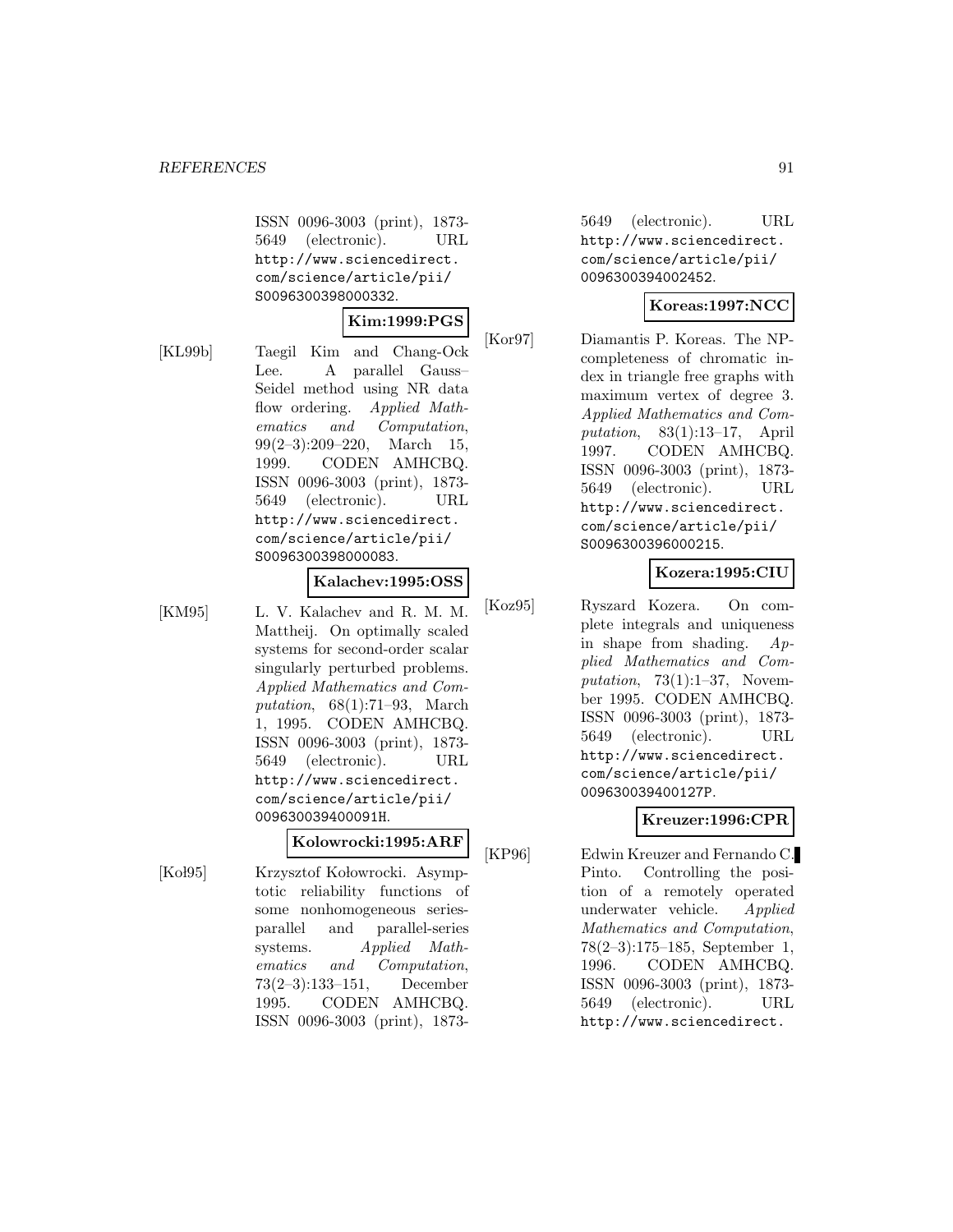com/science/article/pii/ 0096300396000070.

## **Kim:1998:CFE**

[KP98] Mi-Young Kim and Eun-Jae Park. Characteristic finite element methods for diffusion epidemic models with agestructured populations. Applied Mathematics and Computation, 97(1):55–70, December 1, 1998. CODEN AMHCBQ. ISSN 0096-3003 (print), 1873- 5649 (electronic). URL http://www.sciencedirect. com/science/article/pii/ S0096300397101643.

# **Kadalbajoo:1995:AGE**

[KR95a] Mohan K. Kadalbajoo and A. Appaji Rao. The Alternating Group Explicit (AGE) method for singularly perturbed boundary value problems. Applied Mathematics and Computation,  $68(2-3):125-142$ , March 15, 1995. CODEN AMHCBQ. ISSN 0096-3003 (print), 1873- 5649 (electronic). URL http://www.sciencedirect. com/science/article/pii/ 009630039400087K.

#### **Kaye:1995:SBF**

[KR95b] M. Kaye and D. Reuster. Subdomain basis functions from entire domain basis functions for a certain class of problems. Applied Mathematics and Computation, 72(2–3):167–173, October 1995. CODEN AMHCBQ. ISSN 0096-3003 (print), 1873- 5649 (electronic). URL http://www.sciencedirect.

com/science/article/pii/ 0096300394001813.

## **Kuhn:1995:CVM**

[KSZ<sup>+</sup>95] A. Kuhn, W. Steiner, J. Zemann, D. Dinevski, and H. Troger. A comparison of various mathematical formulations and numerical solution methods for the large amplitude oscillations of a string pendulum. Applied Mathematics and Computation, 67(1– 3):227–264, January/February 1995. CODEN AMHCBQ. ISSN 0096-3003 (print), 1873- 5649 (electronic). URL http://www.sciencedirect. com/science/article/pii/ 009630039400060H.

### **Kamont:1996:DDI**

[KTZK96] Z. Kamont, J. Turo, and B. Zubik-Kowal. Differential and difference inequalities generated by mixed problems for hyperbolic functional differential equations with impulses. Applied Mathematics and Computation, 80(2–3):127–154, December 1996. CODEN AMHCBQ. ISSN 0096-3003 (print), 1873- 5649 (electronic). URL http://www.sciencedirect. com/science/article/pii/ 0096300395002847.

### **Kubica:1997:EAC**

[Kub97] Krystian Kubica. The effect of amphiphilic counterions on the gel-fluid phase transition of the lipid bilayer. Applied Mathematics and Computa-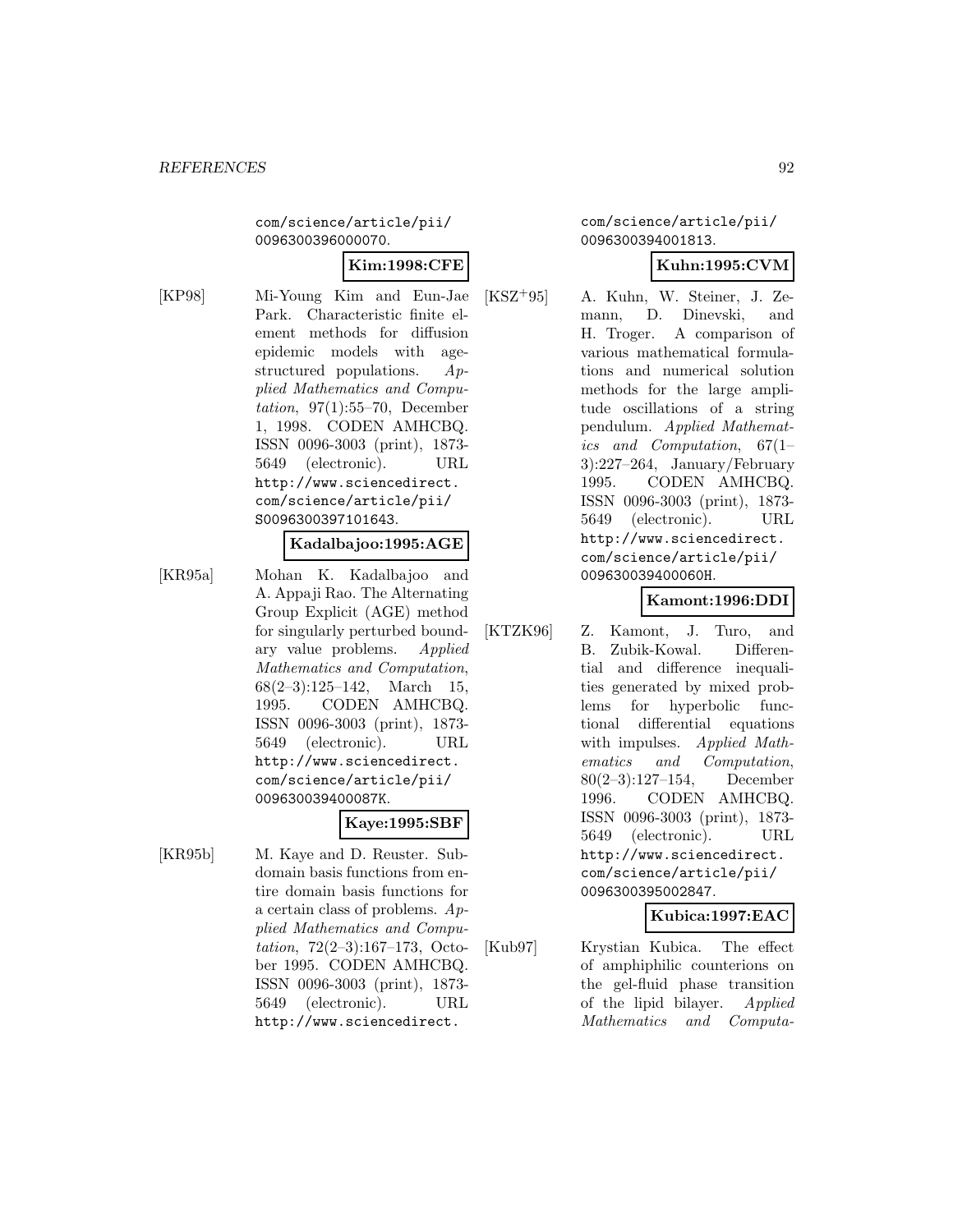tion, 87(2–3):261–270, December 1997. CODEN AMHCBQ. ISSN 0096-3003 (print), 1873- 5649 (electronic). URL http://www.sciencedirect. com/science/article/pii/ S0096300396003013.

#### **Kumar:1995:ETD**

[Kum95] Ravi Kumar. Effects of time delays on the stability of collocated and noncollocated point control of discrete dynamic structural systems. Applied Mathematics and Computation,  $70(2-3):215-232$ , July 1995. CODEN AMHCBQ. ISSN 0096-3003 (print), 1873- 5649 (electronic). URL http://www.sciencedirect. com/science/article/pii/ 009630039400107F.

#### **Kawata:1995:SAR**

[KUO95] Y. Kawata, S. Ueno, and A. Ohtani. The surface albedo retrieval of mountainous forest area from satellite MSS data. Applied Mathematics and Computation, 69(1):41–59, April 1995. CODEN AMHCBQ. ISSN 0096-3003 (print), 1873- 5649 (electronic). URL http://www.sciencedirect. com/science/article/pii/ 009630039400098O.

#### **Kurowicka:1999:DAA**

[Kur99] Dorota Kurowicka. Domains of attraction of asymptotic reliability functions of some homogeneous series-parallel systems. Applied Mathematics and Computation,  $98(1):61-74$ , Jan-

uary 1999. CODEN AMHCBQ. ISSN 0096-3003 (print), 1873- 5649 (electronic). URL http://www.sciencedirect. com/science/article/pii/ S0096300397101321.

## **Kalaba:1995:CMR**

[KUX95] Robert Kalaba, Firdaus Udwadia, and Rong Xu. Constrained motion revisited. Applied Mathematics and Computation, 70(1):67–76, June 1995. CODEN AMHCBQ. ISSN 0096-3003 (print), 1873- 5649 (electronic). URL http://www.sciencedirect. com/science/article/pii/ 009630039400143R.

# **Kalla:1998:SFO**

[KVT98] Shyam L. Kalla, N. Virchenko, and V. Tsarenko. On some fractional order integral transforms generated by orthogonal polynomials. Applied Mathematics and Computation, 91(2–3):209–219, May 1998. CODEN AMHCBQ. ISSN 0096-3003 (print), 1873- 5649 (electronic). URL http://www.sciencedirect. com/science/article/pii/ S0096300397100194.

### **Khuri:1996:SPD**

[KW96] S. A. Khuri and A. M. Wazwaz. The solution of a partial differential equation arising in fluid flow theory. Applied Mathematics and Computa*tion*,  $77(2-3):295-300$ , July 1996. CODEN AMHCBQ. ISSN 0096-3003 (print), 1873-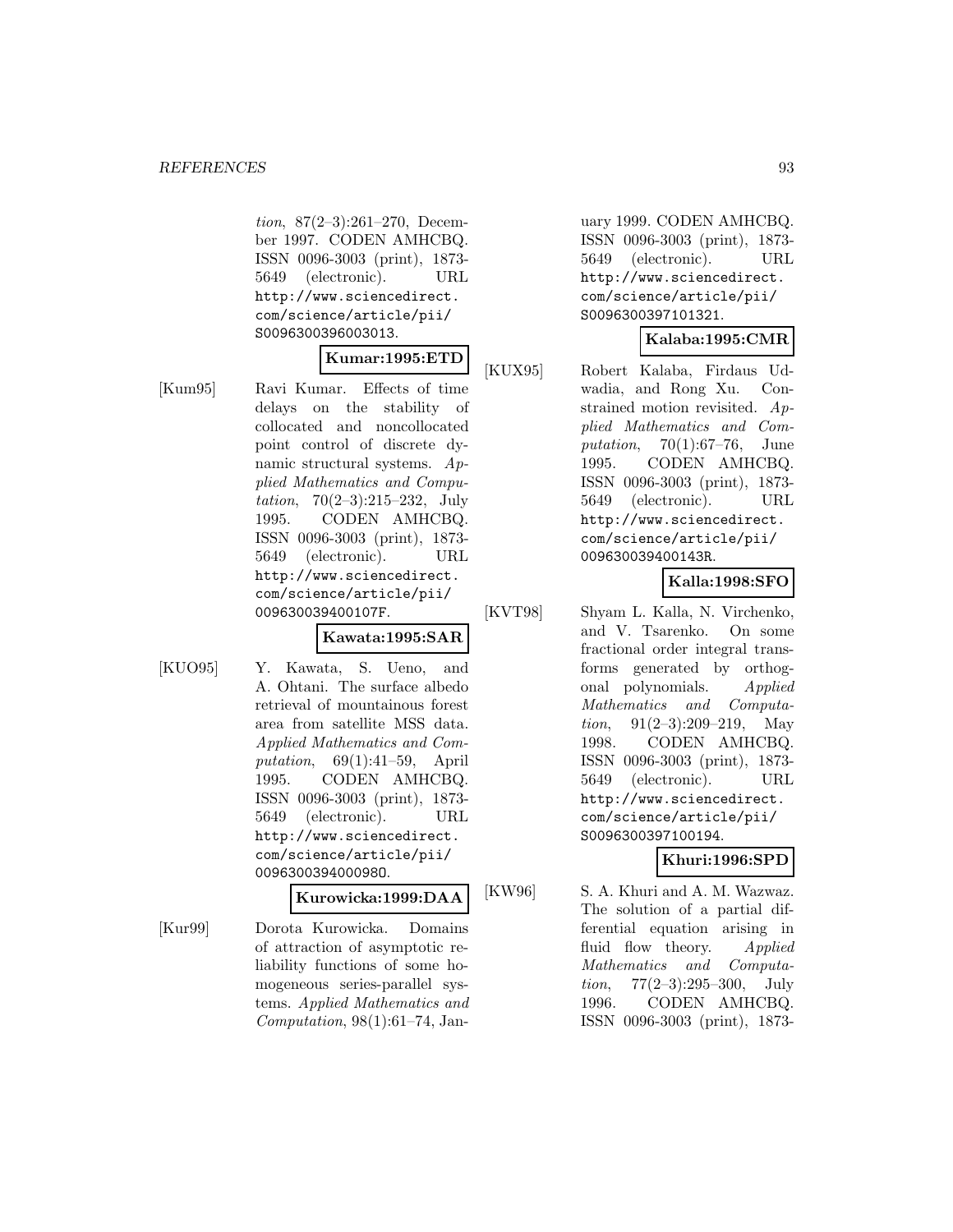5649 (electronic). URL http://www.sciencedirect. com/science/article/pii/ S009630039500193X.

## **Khuri:1997:SPD**

[KW97] S. A. Khuri and A. M. Wazwaz. On the solution of a partial differential equation arising in Stokes flow. Applied Mathematics and Computation, 85 (2–3):139–147, September 1, 1997. CODEN AMHCBQ. ISSN 0096-3003 (print), 1873- 5649 (electronic). URL http://www.sciencedirect. com/science/article/pii/ S0096300396001312.

### **Kwak:1996:CAM**

[Kwa96] Do Y. Kwak. A p-cycle analysis of multigrid method. Applied Mathematics and Computation, 76(1):41–48, April 1996. CODEN AMHCBQ. ISSN 0096-3003 (print), 1873- 5649 (electronic). URL http://www.sciencedirect. com/science/article/pii/ 0096300395001484.

### **Kwak:1997:PGM**

[Kwa97] Do Y. Kwak. A preconditioned GMRES method. Applied Mathematics and Computation, 85(2–3):201–208, September 1, 1997. CODEN AMHCBQ. ISSN 0096-3003 (print), 1873- 5649 (electronic). URL http://www.sciencedirect. com/science/article/pii/ S009630039600135X.

# **Kang:1995:FSP**

[KWS95] Long-Chyuan Kang, Cheng-Hsiu Wu, and Charles R. Steele. Fourier series for polygonal plate bending: a very large plate element. Applied Mathematics and Computation, 67(1– 3):197–225, January/February 1995. CODEN AMHCBQ. ISSN 0096-3003 (print), 1873- 5649 (electronic). URL http://www.sciencedirect. com/science/article/pii/ 009630039400059D.

# **Lam:1998:LDC**

[Lam98] S. H. Lam. On Lagrangian dynamics and its control formulations. Applied Mathematics and Computation, 91(2–3):259–284, May 1998. CODEN AMHCBQ. ISSN 0096-3003 (print), 1873- 5649 (electronic). URL http://www.sciencedirect. com/science/article/pii/ S0096300397100042.

### **Lameche:1999:ISA**

[Lam99] Khira Lameche. Inverse for the shuffle for algebraic series. Applied Mathematics and Computation,  $98(1):1-27$ , January 1999. CODEN AMHCBQ. ISSN 0096-3003 (print), 1873- 5649 (electronic). URL http://www.sciencedirect. com/science/article/pii/ S0096300397100595.

### **Larsen:1997:SCS**

[Lar97] Jens Chr. Larsen. Stable chemical systems. Applied Mathematics and Computa-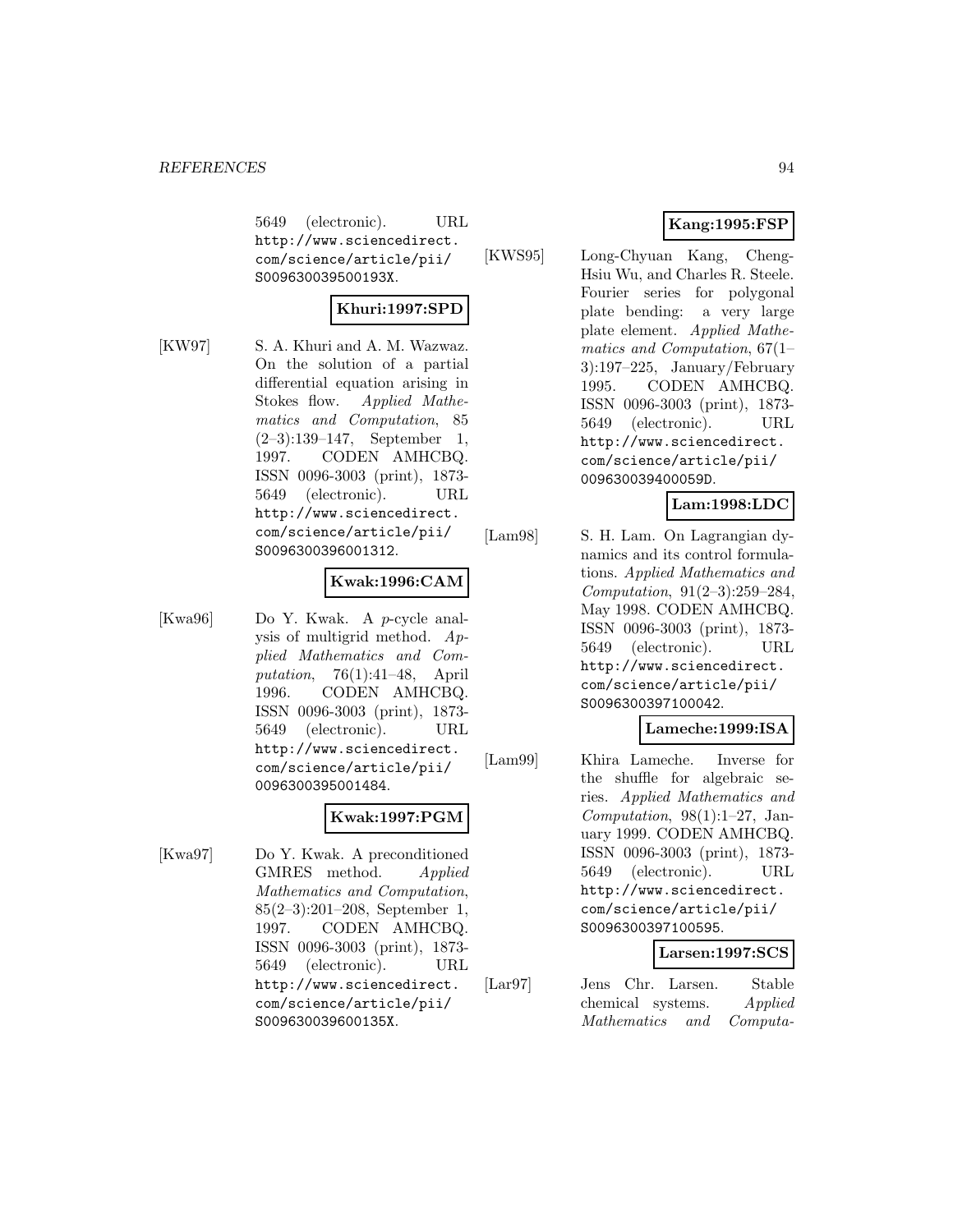tion, 81(2–3):245–257, February 1997. CODEN AMHCBQ. ISSN 0096-3003 (print), 1873- 5649 (electronic). URL http://www.sciencedirect. com/science/article/pii/ S0096300396000203.

#### **Lybeck:1996:SMD**

[LB96] Nancy J. Lybeck and Kenneth L. Bowers. Sinc methods for domain decomposition. Applied Mathematics and Computation,  $75(1):13-41$ , March 1, 1996. CODEN AMHCBQ. ISSN 0096-3003 (print), 1873- 5649 (electronic). URL http://www.sciencedirect. com/science/article/pii/ 0096300395000992.

# **Li:1997:PIF**

[LC97] Likang Li and Jinru Chen. Preconditioning isoparametric finite element methods taking into account numerical integration. Applied Mathematics and Computation, 87(2–3):271–288, December 1997. CODEN AMHCBQ. ISSN 0096-3003 (print), 1873- 5649 (electronic). URL http://www.sciencedirect. com/science/article/pii/ S0096300396003025.

### **Le:1998:SGB**

[Le98] Vy Khoi Le. Some global bifurcation results for elastic plates. Applied Mathematics and Computation, 89(1– 3):185–197, January/February 1998. CODEN AMHCBQ. ISSN 0096-3003 (print), 1873-

5649 (electronic). URL http://www.sciencedirect. com/science/article/pii/ S0096300397816578.

# **Lee:1998:CMF**

[Lee98] Chang-Ock Lee. A conforming mixed finite element method for the pure traction problem of linear elasticity. Applied Mathematics and Computation, 93(1):11–29, July 1, 1998. CODEN AMHCBQ. ISSN 0096-3003 (print), 1873- 5649 (electronic). URL http://www.sciencedirect. com/science/article/pii/ S009630039710073X.

### **Leitmann:1995:OAC**

[Lei95] G. Leitmann. One approach to the control of uncertain dynamical systems. Applied Mathematics and Computation, 70(2–3):261–272, July 1995. CODEN AMHCBQ. ISSN 0096-3003 (print), 1873- 5649 (electronic). URL http://www.sciencedirect. com/science/article/pii/ 009630039400118N.

# **Lether:1997:CNM**

[Let97] Frank G. Lether. Constrained near-minimax rational approximations to Dawson's integral. Applied Mathematics and Computation, 88 (2–3):267–274, December 30, 1997. CODEN AMHCBQ. ISSN 0096-3003 (print), 1873- 5649 (electronic). URL http://www.sciencedirect.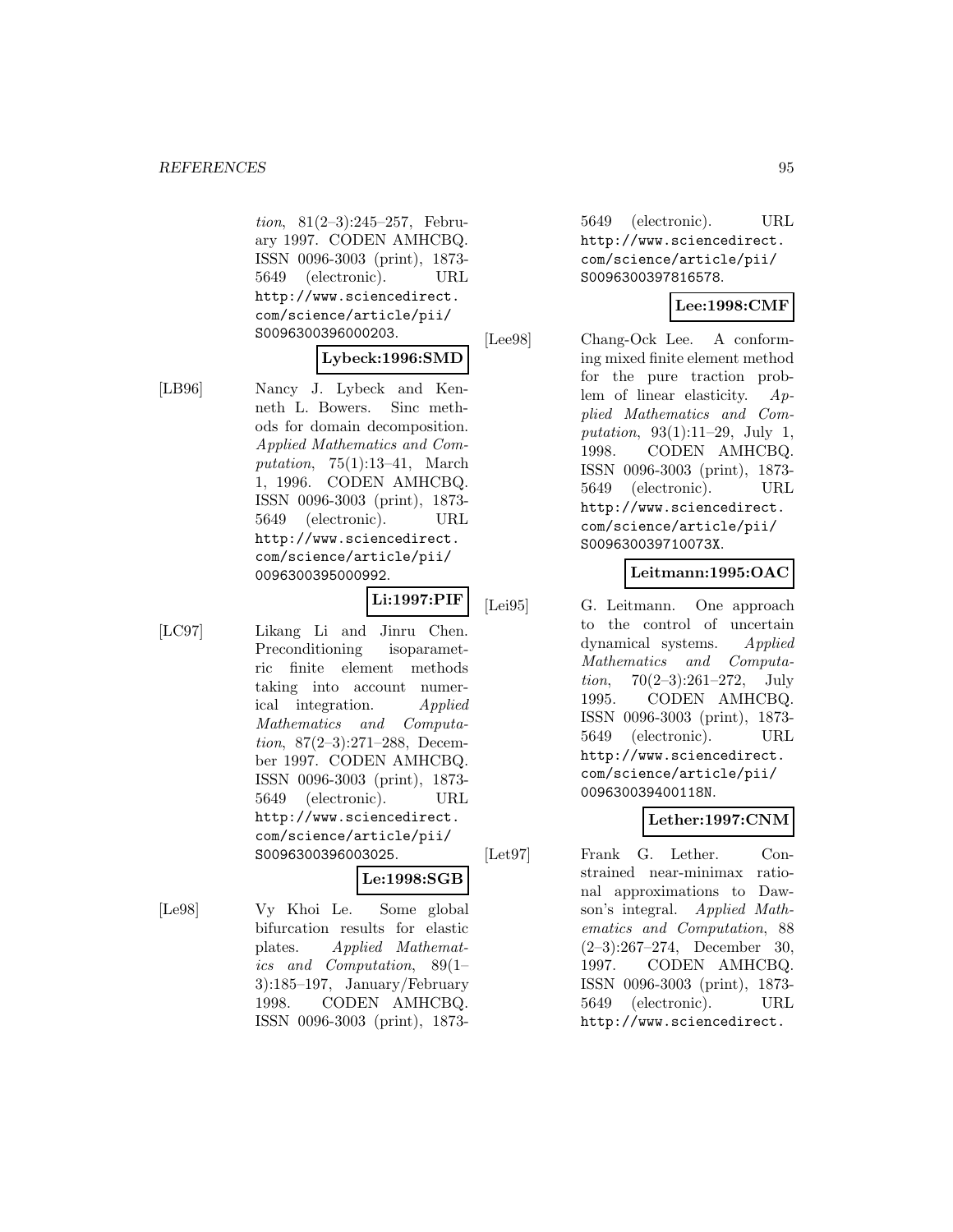com/science/article/pii/ S009630039600330X.

# **Liu:1999:HON**

[LF99] Xinzhi Liu and Xilin Fu. High order nonlinear differential inequalities with distributed deviating arguments and applications. Applied Mathematics and Computation, 98(2–3):147–167, February 1999. CODEN AMHCBQ. ISSN 0096-3003 (print), 1873- 5649 (electronic). URL http://www.sciencedirect. com/science/article/pii/ S0096300397101370.

## **Lee:1995:PEN**

[LFS95] F. C. Lee, H. Flashner, and M. G. Safonov. Positivity embedding for noncolocated and nonsquare flexible systems. Applied Mathematics and Computation,  $70(2-3):233-246$ , July 1995. CODEN AMHCBQ. ISSN 0096-3003 (print), 1873- 5649 (electronic). URL http://www.sciencedirect. com/science/article/pii/ 009630039400108G.

### **Liu:1997:MCP**

[LG97] Pingzhou Liu and K. Gopalsamy. On a model of competition in periodic environments. Applied Mathematics and Computation,  $82(2-3):207-238$ , March 15, 1997. CODEN AMHCBQ. ISSN 0096-3003 (print), 1873- 5649 (electronic). URL http://www.sciencedirect.

com/science/article/pii/ S0096300396000446.

## **Liu:1999:GSC**

[LG99] Pingzhou Liu and K. Gopalsamy. Global stability and chaos in a population model with piecewise constant arguments. Applied Mathematics and Computation, 101(1): 63–88, June 1, 1999. CO-DEN AMHCBQ. ISSN 0096- 3003 (print), 1873-5649 (electronic). URL http://www. sciencedirect.com/science/ article/pii/S009630039800037X.

# **Li:1998:SAR**

[Li98] Xin Li. On simultaneous approximations by radial basis function neural networks. Applied Mathematics and Computation,  $95(1)$ :75–89, September 1, 1998. CODEN AMHCBQ. ISSN 0096-3003 (print), 1873- 5649 (electronic). URL http://www.sciencedirect. com/science/article/pii/ S0096300397100893.

### **Liao:1997:SEA**

[Lia97] Aiping Liao. Some efficient algorithms for unconstrained discrete-time optimal control problems. Applied Mathematics and Computation, 87(2–3):175–198, December 1997. CODEN AMHCBQ. ISSN 0096-3003 (print), 1873- 5649 (electronic). URL http://www.sciencedirect. com/science/article/pii/ S0096300396002287.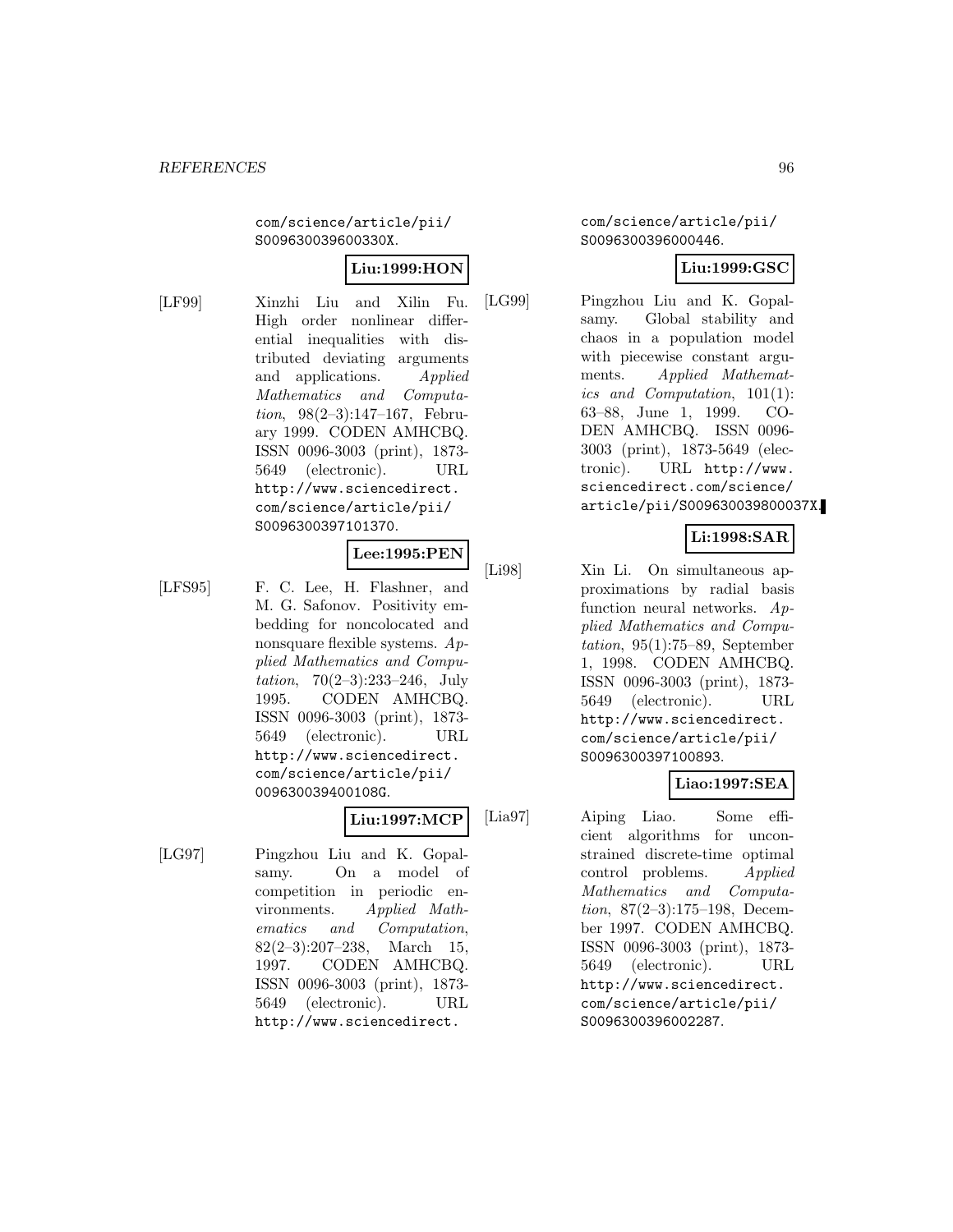#### **Liaw:1998:ACM**

[Lia98] Der-Cherng Liaw. Application of center manifold reduction to nonlinear system stabilization. Applied Mathematics and Computation, 91(2–3):243–258, May 1998. CODEN AMHCBQ. ISSN 0096-3003 (print), 1873- 5649 (electronic). URL http://www.sciencedirect. com/science/article/pii/ S0096300397100212.

# **Lin:1996:ECO**

[Lin96] Cheng-Chang Lin. An existence condition for open set nonlinear complementarity problems with an application to a closed economic system. Applied Mathematics and Computation, 76(2–3):285–292, May 1996. CODEN AMHCBQ. ISSN 0096-3003 (print), 1873- 5649 (electronic). URL http://www.sciencedirect. com/science/article/pii/ 0096300395001859.

## **Lin:1998:FEM**

[Lin98] Tao Lin. A  $C^0$  finite element method for an inverse problem. Applied Mathematics and Computation,  $90(2-3):253-284$ , March 15, 1998. CODEN AMHCBQ. ISSN 0096-3003 (print), 1873- 5649 (electronic). URL http://www.sciencedirect. com/science/article/pii/ S0096300397004013.

# **Liu:1995:ICO**

[Liu95] Xinzhi Liu. Impulsive con-

trol and optimization.  $Ap$ plied Mathematics and Computation, 73(1):77–98, November 1995. CODEN AMHCBQ. ISSN 0096-3003 (print), 1873- 5649 (electronic). URL http://www.sciencedirect. com/science/article/pii/ 009630039400204H.

### **Lubarda:1995:CSR**

[LK95] V. A. Lubarda and D. Krajcinovic. Constitutive structure of rate theory of damage in brittle elastic solids. Applied Mathematics and Computation, 67(1– 3):81–101, January/February 1995. CODEN AMHCBQ. ISSN 0096-3003 (print), 1873- 5649 (electronic). URL http://www.sciencedirect. com/science/article/pii/ 0096300394000559.

### **Layton:1995:TLP**

[LL95] W. Layton and W. Lenferink. Two-level Picard and modified Picard methods for the Navier–Stokes equations. Applied Mathematics and Computation,  $69(2-3):263-274$ , May 1995. CODEN AMHCBQ. ISSN 0096-3003 (print), 1873- 5649 (electronic). URL http://www.sciencedirect. com/science/article/pii/ 009630039400134P.

### **Liao:1996:RIS**

[LL96] Xiao-Xin Liao and Jia Li. Robust interval stability, persistence, and partial stability on Lotka–Volterra systems with time-delay.  $Ap$ -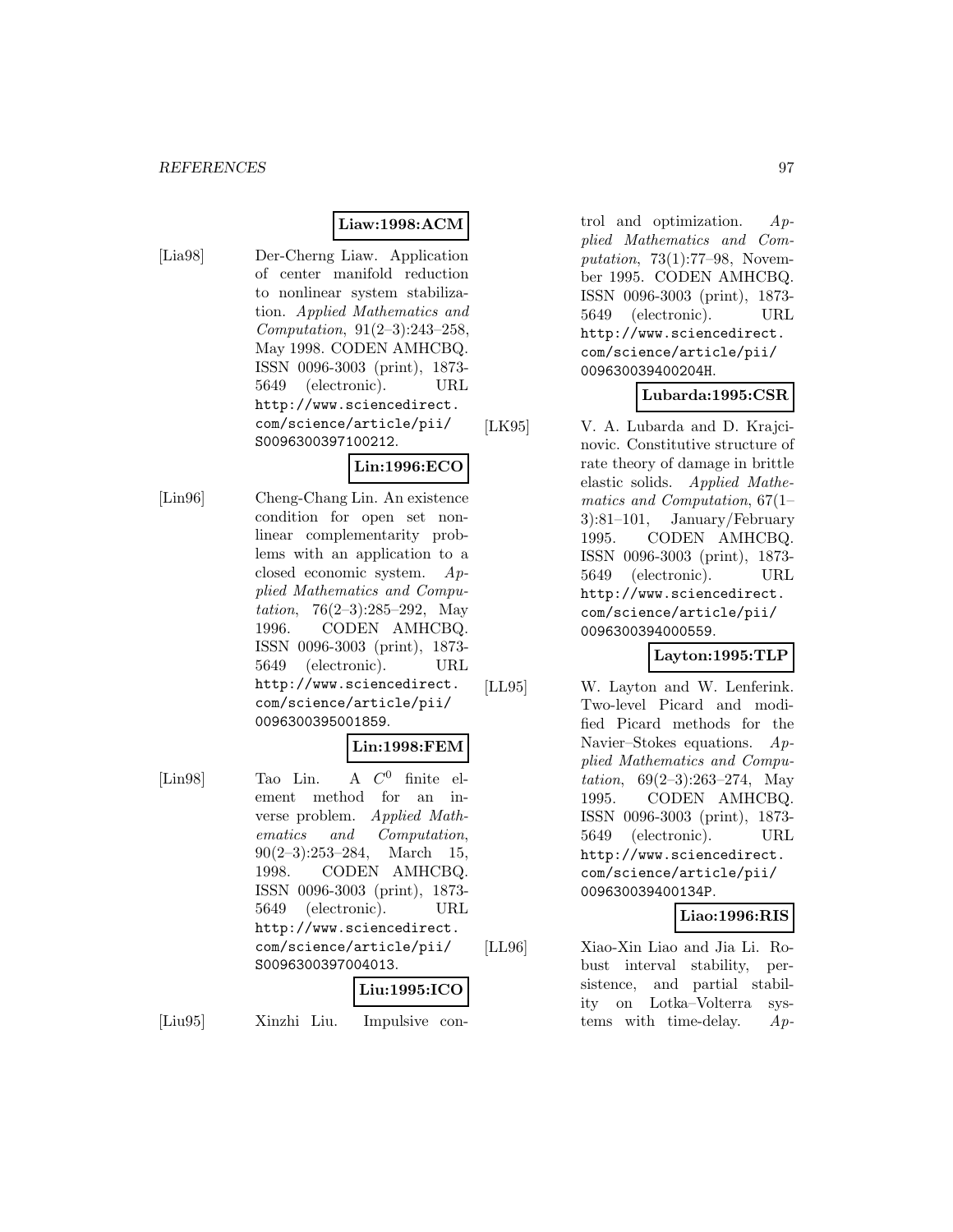plied Mathematics and Computation, 75(2–3):103–115, March 15, 1996. CODEN AMHCBQ. ISSN 0096-3003 (print), 1873- 5649 (electronic). URL http://www.sciencedirect. com/science/article/pii/ S0096300396900491.

## **Lin:1997:MNC**

[LLL97] R. Lin, G. Leng, and H. P. Lee. A method for the numerical computation of Hopf bifurcation. Applied Mathematics and Computation, 86(2–3): 137–156, October 1997. CO-DEN AMHCBQ. ISSN 0096- 3003 (print), 1873-5649 (electronic). URL http://www. sciencedirect.com/science/ article/pii/S0096300396001786.

# **Luo:1996:RTC**

[LLX96] Fa-Long Luo, Yan-Da Li, and Hong-Qinq Xu. Real-time computation of the eigenvectors of a class of positive definite matrices. Applied Mathematics and Computation, 77(2–3):267–280, July 1996. CODEN AMHCBQ. ISSN 0096-3003 (print), 1873- 5649 (electronic). URL http://www.sciencedirect. com/science/article/pii/ S0096300395002200.

# **Lee:1995:VIE**

[LM95] Jungki Lee and Ajit K. Mal. A volume integral equation technique for multiple scattering problems in elastodynamics. Applied Mathematics and Computation, 67(1– 3):135–159, January/February

1995. CODEN AMHCBQ. ISSN 0096-3003 (print), 1873- 5649 (electronic). URL http://www.sciencedirect. com/science/article/pii/ 009630039400057B.

## **Lopez:1998:NMI**

[LM98] David J. López and Pablo Martín. A numerical method for the integration of perturbed linear problems. Applied Mathematics and Computation, 96(1):65–73, October 1998. CODEN AMHCBQ. ISSN 0096-3003 (print), 1873- 5649 (electronic). URL http://www.sciencedirect. com/science/article/pii/ S0096300397101217.

#### **Lakshmikantham:1997:SLP**

[LMSS97] V. Lakshmikantham, A. K. Maulloo, S. K. Sen, and S. Sivasundaram. Solving linear programming problems exactly. Applied Mathematics and Computation,  $81(1):69-87$ , January 1997. CODEN AMHCBQ. ISSN 0096-3003 (print), 1873- 5649 (electronic). URL http://www.sciencedirect. com/science/article/pii/ 0096300395003096.

# **Lee:1999:RPS**

[LO99] K. H. Lee and E. H. Ong. A reduction principle for singular perturbation problems. Applied Mathematics and Computation, 101(1):45–62, June 1, 1999. CODEN AMHCBQ. ISSN 0096-3003 (print), 1873- 5649 (electronic). URL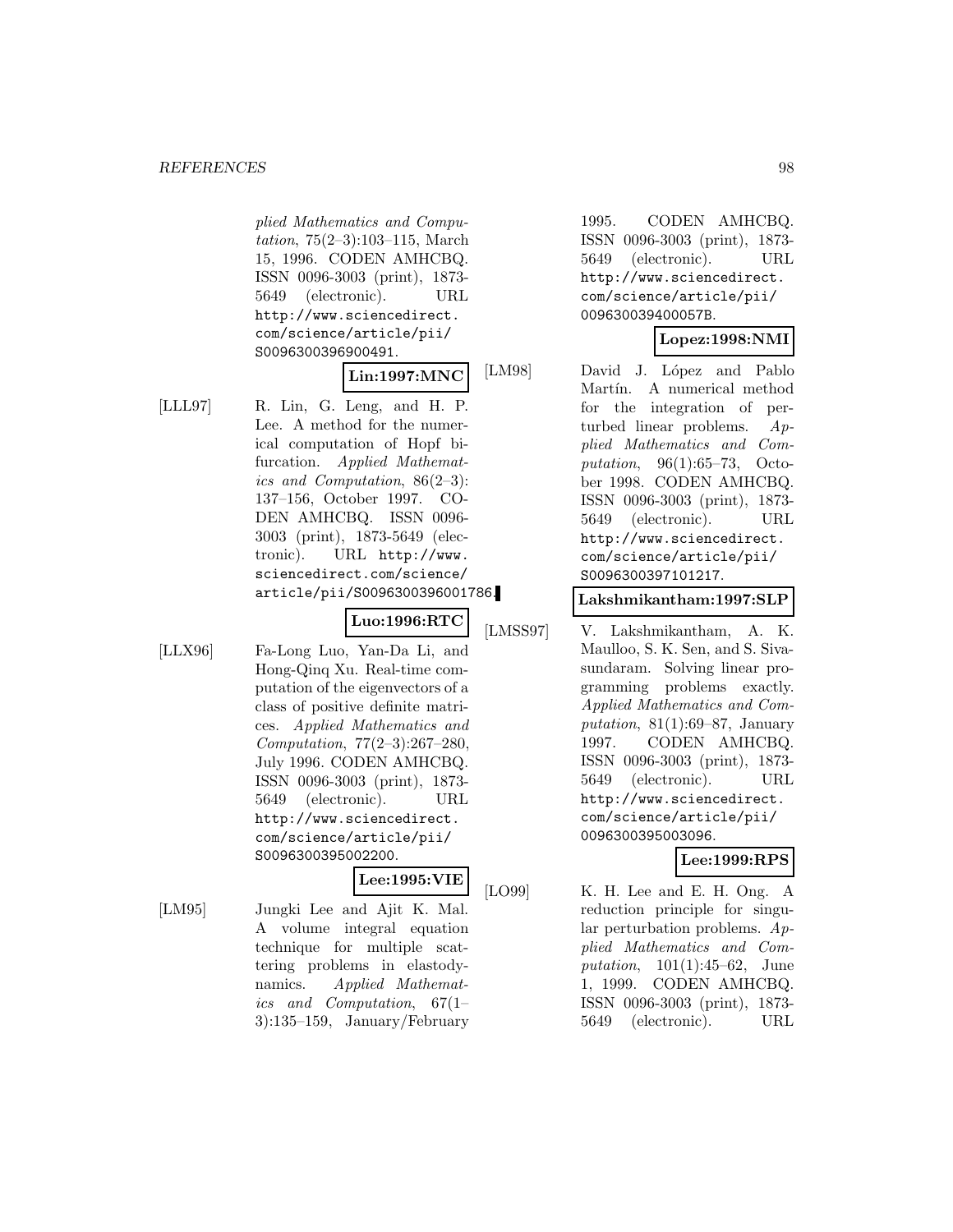http://www.sciencedirect. com/science/article/pii/ S0096300398000423.

#### **Linzhang:1997:MSF**

[LP97] Lu Linzhang and C. E. M. Pearce. On the matrix-signfunction method for solving algebraic Riccati equations. Applied Mathematics and Computation, 86(2–3):157–170, October 1997. CODEN AMHCBQ. ISSN 0096-3003 (print), 1873- 5649 (electronic). URL http://www.sciencedirect. com/science/article/pii/ S0096300396001798.

#### **Leitmann:1995:CSB**

[LR95] G. Leitmann and E. Reithmeier. A control scheme based on ER-materials for vibration attenuation of dynamical systems. Applied Mathematics and Computation, 70(2–3):247–259, July 1995. CODEN AMHCBQ. ISSN 0096-3003 (print), 1873- 5649 (electronic). URL http://www.sciencedirect. com/science/article/pii/ 009630039400109H.

# **Ladde:1995:SAH**

[LS95] G. S. Ladde and S. Sathananthan. Stability analysis of hereditary iterative processes. Applied Mathematics and Computation, 73(1):39–54, November 1995. CODEN AMHCBQ. ISSN 0096-3003 (print), 1873- 5649 (electronic). URL http://www.sciencedirect. com/science/article/pii/ 009630039400202F.

# **Lin:1997:TK**

[LS97] Li Jian Lin and H. M. Srivastava. On a theorem of Kobori. Applied Mathematics and Computation, 85 (2–3):287–296, September 1, 1997. CODEN AMHCBQ. ISSN 0096-3003 (print), 1873- 5649 (electronic). URL http://www.sciencedirect. com/science/article/pii/ S0096300396001439.

## **Liu:1998:GCT**

[LS98a] Jinglian J. Liu and Bharat K. Soni. 2D groundwater contaminant transport modeling by using the finite volume method on an unstructured grid system. Applied Mathematics and Computation, 89(1– 3):199–211, January/February 1998. CODEN AMHCBQ. ISSN 0096-3003 (print), 1873- 5649 (electronic). URL http://www.sciencedirect. com/science/article/pii/ S009630039781658X.

### **Lu:1998:NSR**

[LS98b] Xiaowu Lu and Rudolf Schmid. A numerical study of the Riemann solutions for gasdynamic combustion.  $Ap$ plied Mathematics and Computation,  $91(2-3):143-160$ , May 1998. CODEN AMHCBQ. ISSN 0096-3003 (print), 1873- 5649 (electronic). URL http://www.sciencedirect. com/science/article/pii/ S0096300397100157.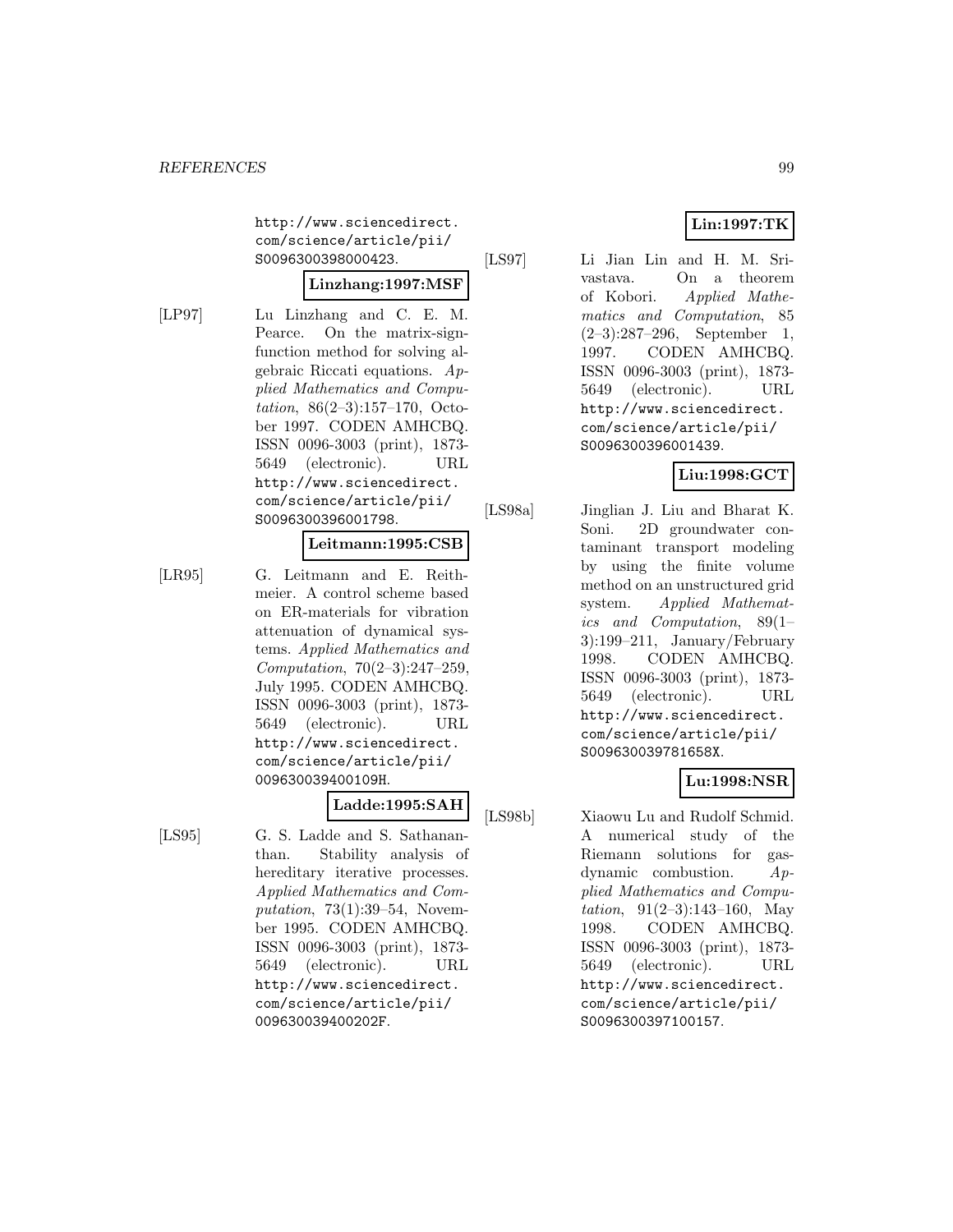# **Li:1999:ERS**

[LS99] Weiye Li and Ferenc Szidarovszky. An elementary result in the stability theory of time-invariant nonlinear discrete dynamical systems. Applied Mathematics and Computation, 102(1):35–49, July 1, 1999. CODEN AMHCBQ. ISSN 0096-3003 (print), 1873- 5649 (electronic). URL http://www.sciencedirect. com/science/article/pii/ S0096300398100139.

## **Lehtokangas:1996:NAP**

[LSKH96] Mikko Lehtokangas, Jukka Saarinen, Kimmo Kaski, and Pentti Huuhtanen. A network of autoregressive processing units for time series modeling. Applied Mathematics and Computation, 75(2–3):151–165, March 15, 1996. CODEN AMHCBQ. ISSN 0096-3003 (print), 1873- 5649 (electronic). URL http://www.sciencedirect. com/science/article/pii/ 0096300396900570.

#### **Lin:1998:DNT**

[LSY98] C. Lin, F. Szidarovszky, and J. Yen. Dynamic negotiation with time-varying Pareto frontier. Applied Mathematics and Computation, 91(2–3):99–109, May 1998. CODEN AMHCBQ. ISSN 0096-3003 (print), 1873- 5649 (electronic). URL http://www.sciencedirect. com/science/article/pii/ S0096300397100017.

# **Lu:1998:CIM**

[Lu98] Xin Lu. Combined iterative methods for numerical solutions of parabolic problems with time delays. Applied Mathematics and Computation, 89(1– 3):213–224, January/February 1998. CODEN AMHCBQ. ISSN 0096-3003 (print), 1873- 5649 (electronic). URL http://www.sciencedirect. com/science/article/pii/ S0096300397816591.

## **Lui:1999:MBS**

[Lui99] S. H. Lui. Multiple bifurcation from "simple" eigenvalues. Applied Mathematics and Computation,  $100(2-3):111-130$ , May 1999. CODEN AMHCBQ. ISSN 0096-3003 (print), 1873- 5649 (electronic). URL http://www.sciencedirect. com/science/article/pii/ S0096300398000162.

### **Luo:1997:RTC**

[LUL97] Fa-Long Luo, Rolf Unbehauen, and Yan-Da Li. Real-time computation of singular vectors. Applied Mathematics and Computation, 86(2–3):197– 214, October 1997. CO-DEN AMHCBQ. ISSN 0096- 3003 (print), 1873-5649 (electronic). URL http://www. sciencedirect.com/science/ article/pii/S0096300396001828.

# **Layton:1998:NTL**

[LY98] W. Layton and X. Ye. Nonconforming two-level discretization of stream function form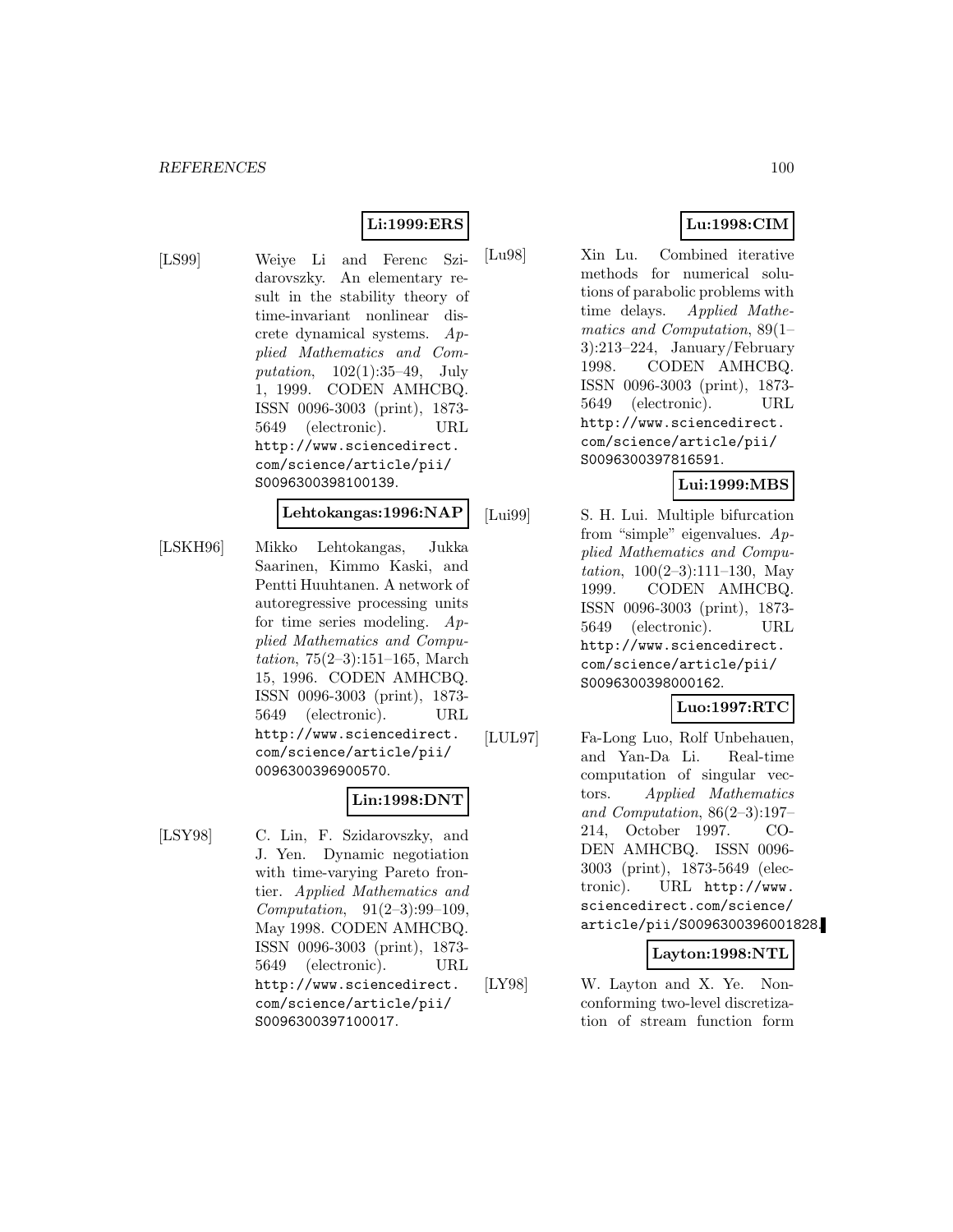of the Navier–Stokes equations. Applied Mathematics and Computation, 89(1– 3):173–183, January/February 1998. CODEN AMHCBQ. ISSN 0096-3003 (print), 1873- 5649 (electronic). URL http://www.sciencedirect. com/science/article/pii/ S0096300397816566.

## **Lin:1997:CHI**

[LYF97] Zhenghua Lin, Bo Yu, and Guochen Feng. A combined homotopy interior point method for convex nonlinear programming. Applied Mathematics and Computation, 84(2–3):193–211, July 1997. CODEN AMHCBQ. ISSN 0096-3003 (print), 1873- 5649 (electronic). URL http://www.sciencedirect. com/science/article/pii/ S0096300396000860.

## **Logan:1996:TPT**

[LZ96] J. David Logan and Vitaly Zlotnik. Time-periodic transport in heterogeneous porous media. Applied Mathematics and Computation, 75(2–3):119–138, March 15, 1996. CODEN AMHCBQ. ISSN 0096-3003 (print), 1873- 5649 (electronic). URL http://www.sciencedirect. com/science/article/pii/ 0096300396900533.

### **Marchuk:1995:ROC**

[MA95] G. I. Marchuk and V. I. Agoshkov. Reflection operators and contemporary applications to radiative trans-

fer. Applied Mathematics and Computation, 69(1):3–21, April 1995. CODEN AMHCBQ. ISSN 0096-3003 (print), 1873- 5649 (electronic). URL http://www.sciencedirect. com/science/article/pii/ 009630039400149X.

# **Martin:1995:UMS**

[MAS95] Clyde F. Martin, Linda J. S. Allen, and Mark Stamp. Urn model simulations of a sexually transmitted disease epidemic. Applied Mathematics and Computation, 71 (2–3):179–199, September 1, 1995. CODEN AMHCBQ. ISSN 0096-3003 (print), 1873- 5649 (electronic). URL http://www.sciencedirect. com/science/article/pii/ 009630039400153U.

# **Moss:1995:DIV**

[MB95] Darrell G. Moss and Haym Benaroya. A discrete inverse vibration problem with parameter uncertainty. Applied Mathematics and Computation, 69(2–3):313–333, May 1995. CODEN AMHCBQ. ISSN 0096-3003 (print), 1873- 5649 (electronic). URL http://www.sciencedirect. com/science/article/pii/ 009630039400140Y.

**Masri:1995:ASO**

[MBCvdV95] S. F. Masri, G. A. Bekey, T. K. Caughey, and E. van de Velde. Adaptive stochastic optimization using multiprocessors. Applied Mathematics and Compu-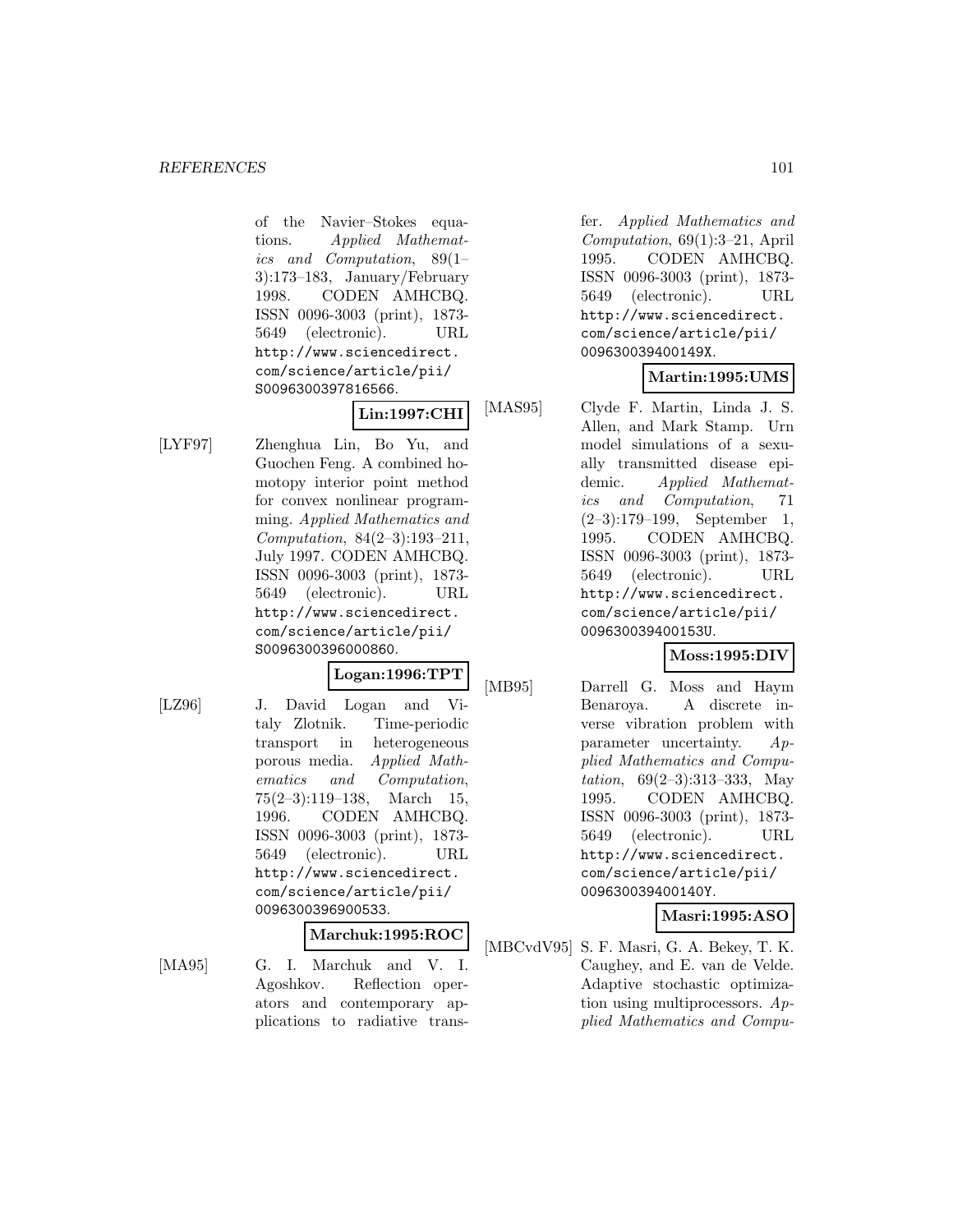tation, 72(2–3):225–257, October 1995. CODEN AMHCBQ. ISSN 0096-3003 (print), 1873- 5649 (electronic). URL http://www.sciencedirect. com/science/article/pii/ 0096300394001868.

#### **Matyasovszky:1995:IGC**

[MBG95] Istvan Matyasovszky, Istvan Bogardi, and Jacques Ganoulis. Impact of global climate change on temperature and precipitation in Greece. Applied Mathematics and Computation, 71 (2–3):119–150, September 1, 1995. CODEN AMHCBQ. ISSN 0096-3003 (print), 1873- 5649 (electronic). URL http://www.sciencedirect. com/science/article/pii/ 009630039400148W.

#### **Monaco:1997:NSB**

[MBS97] R. Monaco, M. Pandolfi Bianchi, and A. J. Soares. Numerical simulations of a Boltzmann model for reacting gases. Applied Mathematics and Computation, 85(1):61–85, August 1997. CODEN AMHCBQ. ISSN 0096-3003 (print), 1873- 5649 (electronic). URL http://www.sciencedirect. com/science/article/pii/ S0096300396001130.

# **Mueller:1998:CMM**

[MBS98] K. M. Mueller, S. A. Burns, and M. A. Savageau. A comparison of the monomial method and the S-system method for solving systems of algebraic equations. Ap-

plied Mathematics and Computation, 90(2–3):167–180, March 15, 1998. CODEN AMHCBQ. ISSN 0096-3003 (print), 1873- 5649 (electronic). URL http://www.sciencedirect. com/science/article/pii/ S0096300397003974.

### **McGough:1998:NCG**

[McG98] Jeff S. McGough. Numerical continuation and the Gelfand problem. Applied Mathematics and Computation, 89(1– 3):225–239, January/February 1998. CODEN AMHCBQ. ISSN 0096-3003 (print), 1873- 5649 (electronic). URL http://www.sciencedirect. com/science/article/pii/ S0096300397816608.

### **Malik:1998:VAC**

[MD98] Moinuddin Malik and Hao Huy Dang. Vibration analysis of continuous systems by differential transformation. Applied Mathematics and Computation, 96(1):17–26, October 1998. CODEN AMHCBQ. ISSN 0096-3003 (print), 1873- 5649 (electronic). URL http://www.sciencedirect. com/science/article/pii/ S0096300397100765.

#### **Martin:1999:INI**

[MF99] Pablo Martin and José-Miguel Farto. Improved numerical integration of perturbed oscillators via average. Applied Mathematics and Computation, 99(2–3):129–139, March 15, 1999. CODEN AMHCBQ.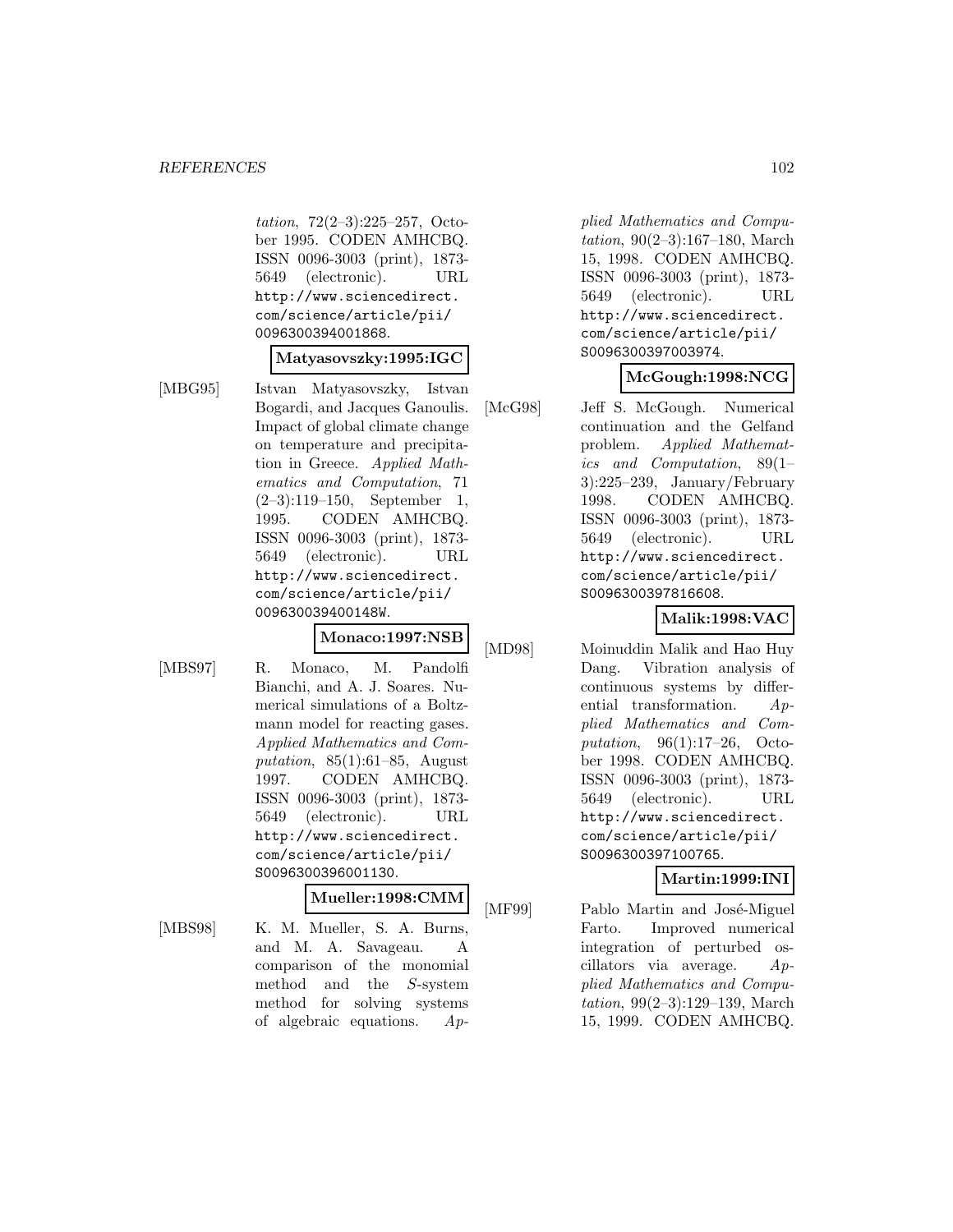ISSN 0096-3003 (print), 1873- 5649 (electronic). URL http://www.sciencedirect. com/science/article/pii/ S0096300397101813.

#### **Moskowitz:1997:PDB**

[MFGW97] Simon Moskowitz, Emmanuel Fernández-Gaucherand, and Michael Whalen. Passagedetector-based traffic queue estimation in Intelligent Transportation Systems: a computational study of competing algorithms. Applied Mathematics and Computation, 86(2–3):93–113, October 1997. CODEN AMHCBQ. ISSN 0096-3003 (print), 1873- 5649 (electronic). URL http://www.sciencedirect. com/science/article/pii/ S0096300396001750.

### **Milito:1995:ADQ**

[Mil95] Rodolfo A. Milito. On arrival driven queueing models: Admission control, traffic policing, abandonments, and correlated arrivals. Applied Mathematics and Computation, 70(1):77–94, June 1995. CODEN AMHCBQ. ISSN 0096-3003 (print), 1873- 5649 (electronic). URL http://www.sciencedirect. com/science/article/pii/ 009630039400144S.

#### **Miller:1998:OSP**

[Mil98] Robert E. Miller. Optimal sensor placement via Gaussian quadrature. Applied Mathematics and Computation, 97(1):71–97, December

1, 1998. CODEN AMHCBQ. ISSN 0096-3003 (print), 1873- 5649 (electronic). URL http://www.sciencedirect. com/science/article/pii/ S0096300397101205.

## **Mitra:1997:GFV**

[Mit97] Arun K. Mitra. On a geometry of the flat violin boundary. Applied Mathematics and Computation, 81(2–3):201–206, February 1997. CODEN AMHCBQ. ISSN 0096-3003 (print), 1873- 5649 (electronic). URL http://www.sciencedirect. com/science/article/pii/ 0096300395003304.

# **Mitra:1999:VA**

[Mit99] Arun K. Mitra. The violin arcs. Applied Mathematics and Computation, 98(1):91–102, January 1999. CODEN AMHCBQ. ISSN 0096-3003 (print), 1873- 5649 (electronic). URL http://www.sciencedirect. com/science/article/pii/ S0096300397101394.

# **Morlet:1999:CSO**

[MLB99] Anne C. Morlet, Nancy J. Lybeck, and Kenneth L. Bowers. Convergence of the sinc overlapping domain decomposition method. Applied Mathematics and Computation, 98(2–3):209–227, February 1999. CODEN AMHCBQ. ISSN 0096-3003 (print), 1873- 5649 (electronic). URL http://www.sciencedirect. com/science/article/pii/ S0096300397101680.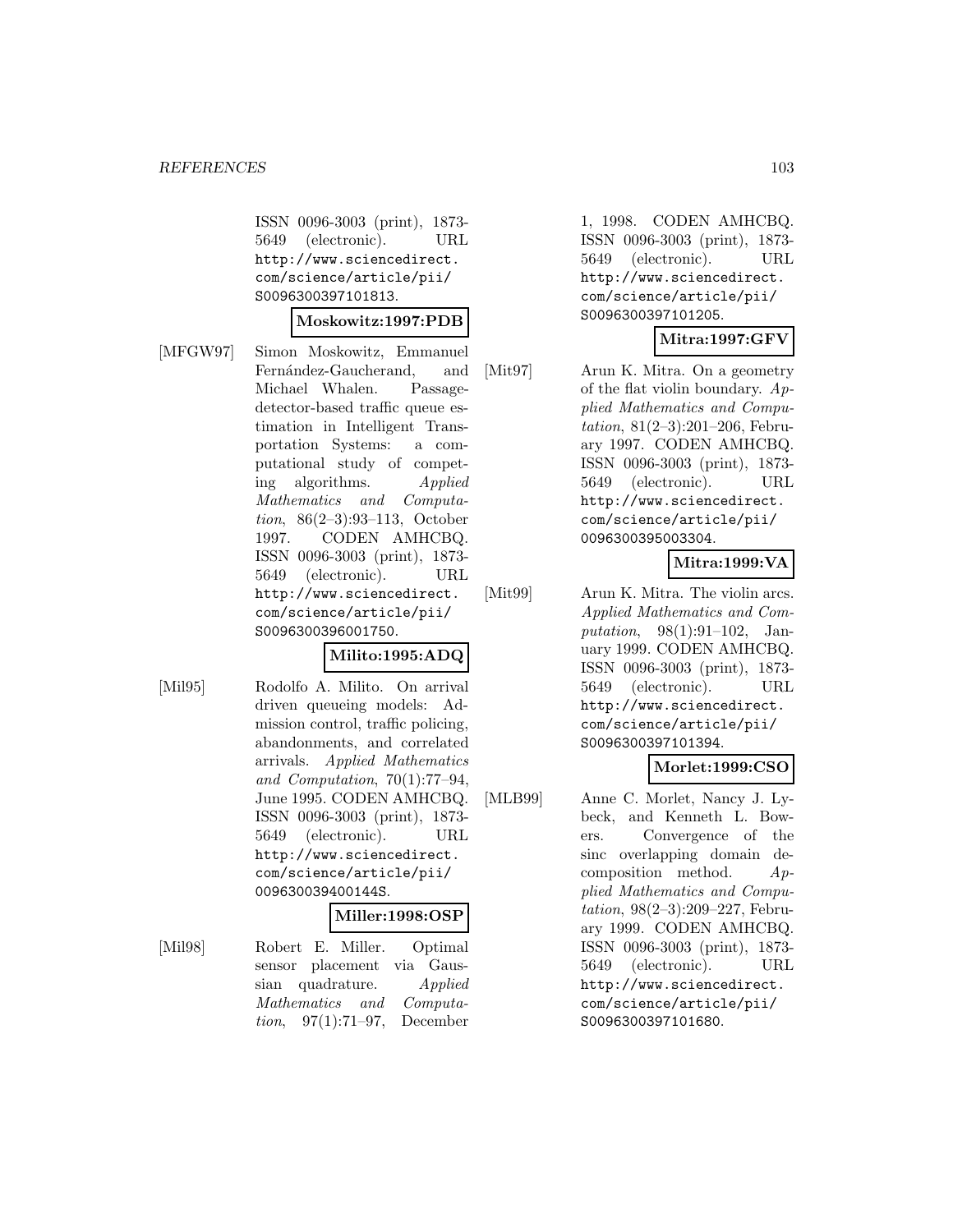#### **McDonough:1998:DFP**

[MMC98] J. M. McDonough, S. Mukerji, and S. Chung. A datafitting procedure for chaotic time series. Applied Mathematics and Computation, 95 (2–3):219–243, September 15, 1998. CODEN AMHCBQ. ISSN 0096-3003 (print), 1873- 5649 (electronic). URL http://www.sciencedirect. com/science/article/pii/ S0096300397100625.

#### **Maier:1996:MLD**

[MMMK96] Stefan Maier, Mario E. Magaña, Ronald Mohler, and Stephen Kaattari. Modified limiting dilution assay for cell systems. Applied Mathematics and Computation, 78 (2–3):187–195, September 1, 1996. CODEN AMHCBQ. ISSN 0096-3003 (print), 1873- 5649 (electronic). URL http://www.sciencedirect. com/science/article/pii/ 0096300396000082.

#### **Mastrangelo:1999:NGD**

[MMT99] Michèle Mastrangelo, Victor Mastrangelo, and Jean-Marie Teuler. Non-Gaussian distributions. Applied Mathematics and Computation,  $101(2-3):99-124$ , June 15, 1999. CODEN AMHCBQ. ISSN 0096-3003 (print), 1873- 5649 (electronic). URL http://www.sciencedirect. com/science/article/pii/ S0096300398100036.

## **Matsuzuka:1999:PTS**

[MNK99] Isamu Matsuzuka, Koji Nagasawa, and Akihiro Kitahama. A proposal for two-sided Laplace transforms and its application to electronic circuits.  $Ap$ plied Mathematics and Computation, 100(1):1–11, April 1999. CODEN AMHCBQ. ISSN 0096-3003 (print), 1873- 5649 (electronic). URL http://www.sciencedirect. com/science/article/pii/ S0096300398000198.

#### **Mohr:1999:FEM**

[Moh99a] G. A. Mohr. Finite element modelling of distribution problems. Applied Mathematics and Computation, 105(1):69–76, October 1999. CODEN AMHCBQ. ISSN 0096-3003 (print), 1873- 5649 (electronic). URL http://www.sciencedirect. com/science/article/pii/ S0096300398100978.

### **Mohr:1999:NPI**

[Moh99b] G. A. Mohr. Numerical procedures for input–output analysis. Applied Mathematics and Computation, 101(1):89–98, June 1, 1999. CODEN AMHCBQ. ISSN 0096-3003 (print), 1873- 5649 (electronic). URL http://www.sciencedirect. com/science/article/pii/ S0096300398000356.

# **Mohr:1999:TSM**

[Moh99c] G. A. Mohr. Time stepping of macroeconomic models. Ap-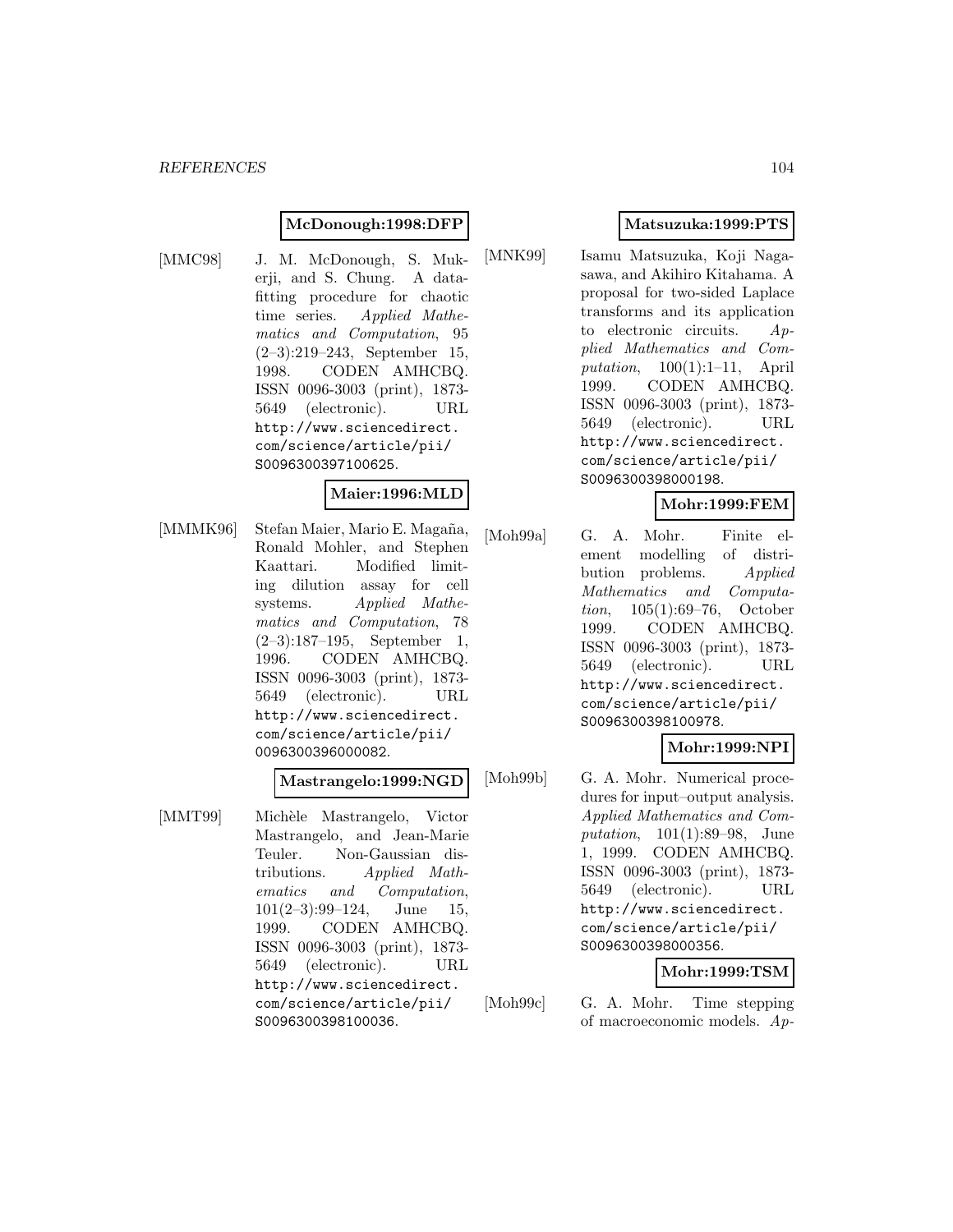plied Mathematics and Computation, 102(2–3):273–278, July 15, 1999. CODEN AMHCBQ. ISSN 0096-3003 (print), 1873- 5649 (electronic). URL http://www.sciencedirect. com/science/article/pii/ S0096300398100449.

#### **Miralles:1997:FGM**

[MOP+97] Juan Peña Miralles, Pedro José Jiménez Olivo, Damián Ginestar Peiró, Gumersindo Verdú Martín, and JoséLuis Muñoz-Cobo González. A fast Galerkin method to obtain the periodic solutions of a nonlinear oscillator. Applied Mathematics and Computation, 86(2–3):261–282, October 1997. CODEN AMHCBQ. ISSN 0096-3003 (print), 1873- 5649 (electronic). URL http://www.sciencedirect. com/science/article/pii/ S0096300396001932.

#### **Morhac:1995:ASH**

[Mor95] M. Morháč. An algorithm to solve Hilbert systems of linear equations precisely. Applied Mathematics and Computation, 73(2–3):209–229, December 1995. CODEN AMHCBQ. ISSN 0096-3003 (print), 1873- 5649 (electronic). URL http://www.sciencedirect. com/science/article/pii/ 0096300395000615.

#### **Morchalo:1998:SAN**

[Mor98] Jarosław Morchało. Stability analysis of nonlinear difference systems. Applied

Mathematics and Computation, 95(1):27–36, September 1, 1998. CODEN AMHCBQ. ISSN 0096-3003 (print), 1873- 5649 (electronic). URL http://www.sciencedirect. com/science/article/pii/ S0096300397100923.

### **Moustafa:1995:CGM**

[Mou95] Magdi. S. Moustafa. The conjugate gradient method for queueing networks. Applied Mathematics and Computation, 71 (2–3):289–294, September 1, 1995. CODEN AMHCBQ. ISSN 0096-3003 (print), 1873- 5649 (electronic). URL http://www.sciencedirect. com/science/article/pii/ 0096300394001592.

## **Moustafa:1996:OAP**

[Mou96] Magdi S. Moustafa. Optimal assignment policy of a single server attended by two queues. Applied Mathematics and Computation, 80(2–3):245–255, December 1996. CODEN AMHCBQ. ISSN 0096-3003 (print), 1873- 5649 (electronic). URL http://www.sciencedirect. com/science/article/pii/ 0096300395002987.

#### **Michalland:1997:BOD**

[MPD97] B. Michalland, E. Parent, and L. Duckstein. Biobjective dynamic programming for trading off hydropower and irrigation. Applied Mathematics and Computation, 88(1):53–76, December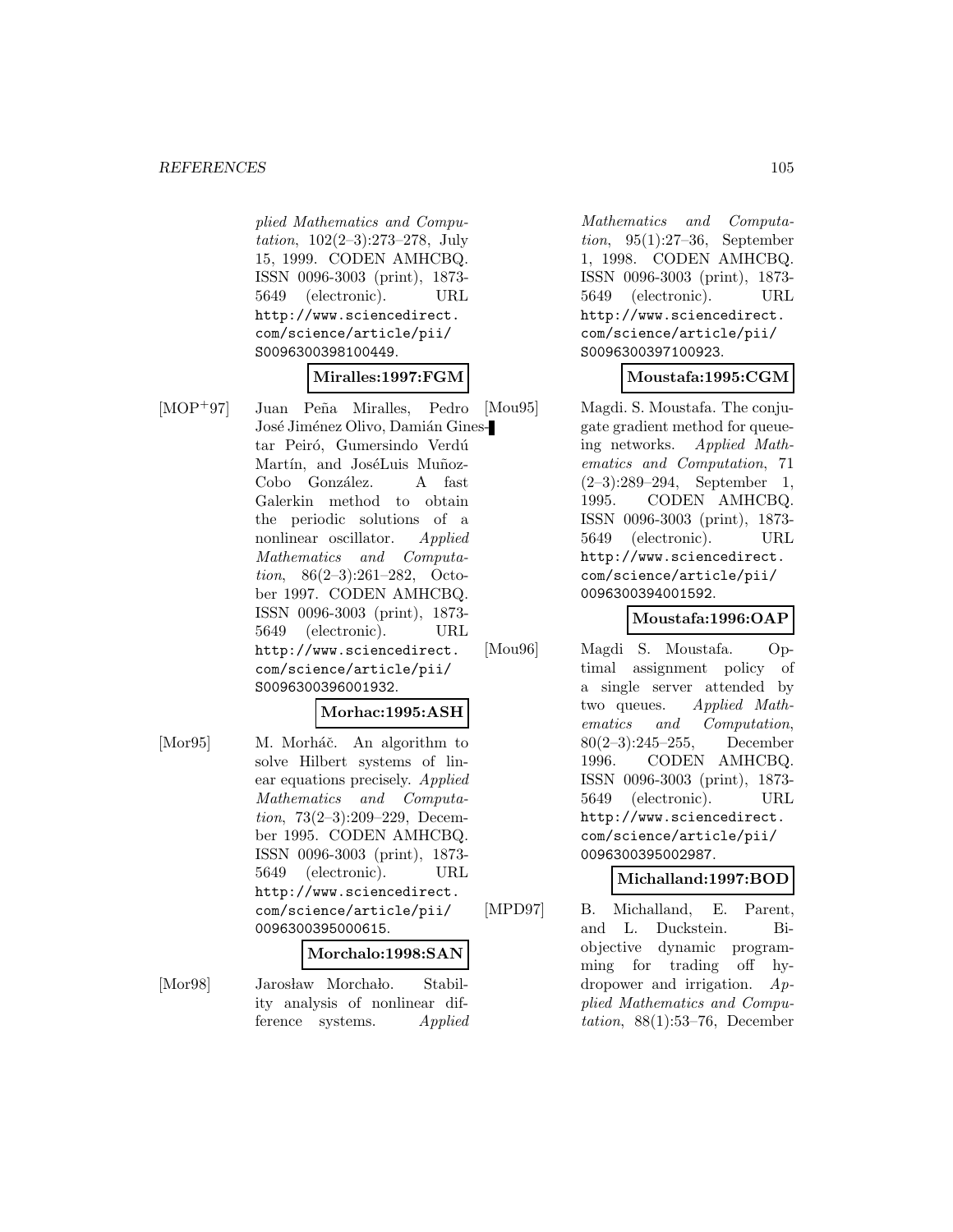15, 1997. CODEN AMHCBQ. ISSN 0096-3003 (print), 1873- 5649 (electronic). URL http://www.sciencedirect. com/science/article/pii/ S0096300396003062.

#### **Murty:1999:TPB**

[MR99] K. N. Murty and C. V. Rao. Two-point boundary value problems associated with first order nonlinear difference system — Existence and uniqueness. Applied Mathematics and Computation, 100(2–3):177–188, May 1999. CODEN AMHCBQ. ISSN 0096-3003 (print), 1873- 5649 (electronic). URL http://www.sciencedirect. com/science/article/pii/ S0096300398000216.

#### **Morera:1995:ANI**

[MRJ95] J. L. Morera, G. Rubio, and L. Jódar. Accurate numerical integration of stiff differential Riccati equations. Applied Mathematics and Computation, 72(2–3):183–203, October 1995. CODEN AMHCBQ. ISSN 0096-3003 (print), 1873- 5649 (electronic). URL http://www.sciencedirect. com/science/article/pii/ 0096300394001835.

#### **Miller:1995:FRC**

[MS95a] A. R. Miller and H. M. Srivastava. Further reducible cases of certain Kampé de Fériet functions associated with incomplete integrals of cylindrical functions. Applied

Mathematics and Computation, 68(2–3):199–216, March 15, 1995. CODEN AMHCBQ. ISSN 0096-3003 (print), 1873- 5649 (electronic). URL http://www.sciencedirect. com/science/article/pii/ 009630039400094K.

## **Morrice:1995:AMS**

[MS95b] Douglas J. Morrice and Mark Song. An approximation method for a single server queue with cyclically indexed arrival and service rates. Applied Mathematics and Computation, 71 (2–3):247–269, September 1, 1995. CODEN AMHCBQ. ISSN 0096-3003 (print), 1873- 5649 (electronic). URL http://www.sciencedirect. com/science/article/pii/ 009630039400157Y.

### **Moghadam:1997:MFA**

[MS97] M. Mohseni Moghadam and R. Sabeti. Markov finite approximation of Frobenius– Perron operator with doublystochastic tridiagonal action matrix. Applied Mathematics and Computation, 85 (2–3):265–280, September 1, 1997. CODEN AMHCBQ. ISSN 0096-3003 (print), 1873- 5649 (electronic). URL http://www.sciencedirect. com/science/article/pii/ S0096300396001403.

### **Malakooti:1999:GPD**

[MS99] Behnam Malakooti and Sriram Subramanian. Generalized polynomial decompos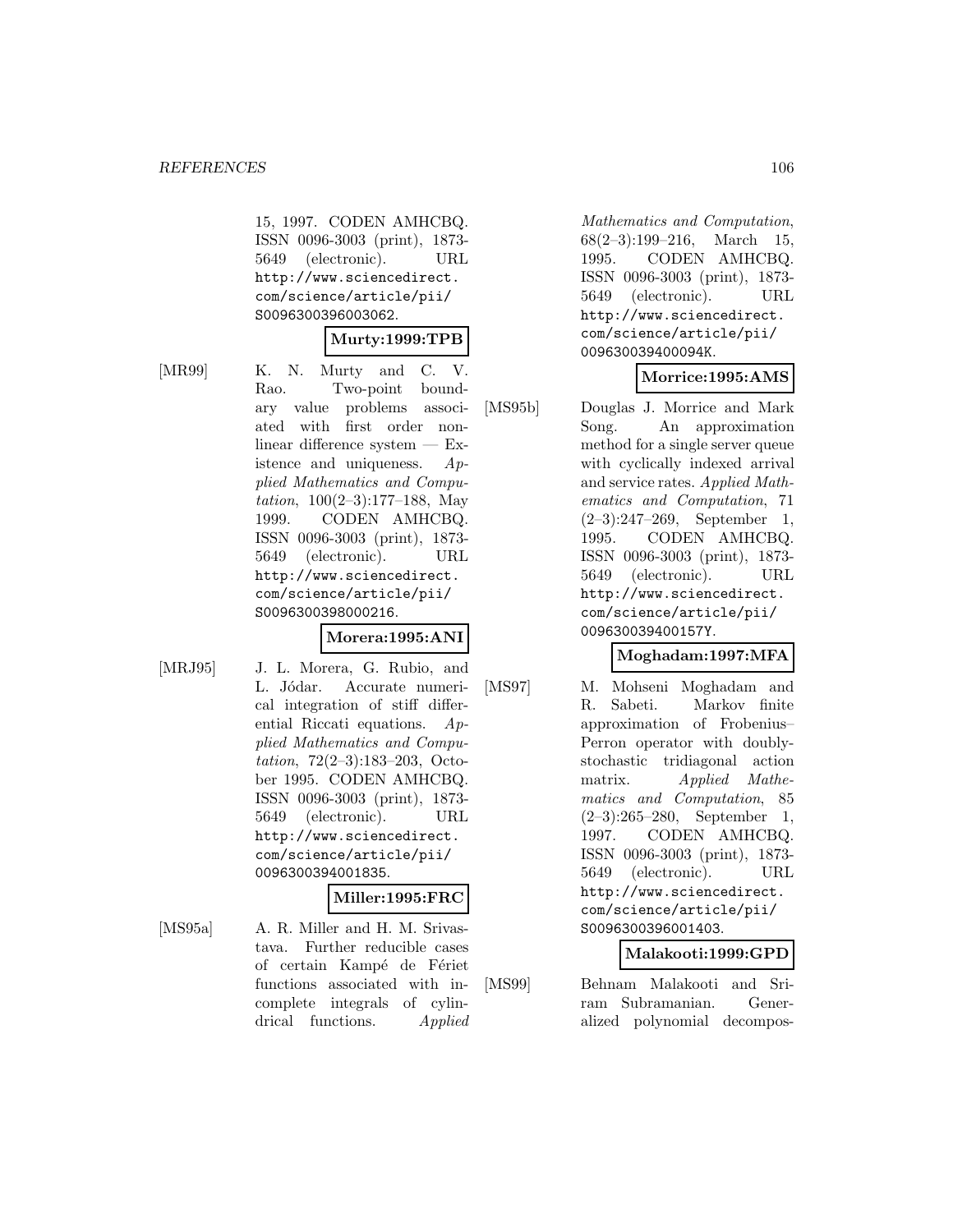able multiple attribute utility functions for ranking and rating multiple criteria discrete alternatives. Applied Mathematics and Computation, 106(1):69–102, December 1999. CODEN AMHCBQ. ISSN 0096-3003 (print), 1873- 5649 (electronic). URL http://www.sciencedirect. com/science/article/pii/ S0096300398101133.

### **Montaldi:1996:HIC**

[MSZ96] E. Montaldi, H. M. Srivastava, and G. Zucchelli. Hypergeometric identities of Cayley and Orr types: Some alternative approaches. Applied Mathematics and Computation,  $76(1):1-39$ , April 1996. CODEN AMHCBQ. ISSN 0096-3003 (print), 1873- 5649 (electronic). URL http://www.sciencedirect. com/science/article/pii/ 009630039500145X.

#### **Muraskin:1996:ESN**

[Mur96] Murray Muraskin. Equations satisfied by a nine parameter subsystem obtained from mathematical aesthetic principles. Applied Mathematics and Computation, 80(1):63–72, November 1996. CODEN AMHCBQ. ISSN 0096-3003 (print), 1873- 5649 (electronic). URL http://www.sciencedirect. com/science/article/pii/ 0096300395002812.

#### **Muses:1997:DFA**

[Mus97a] C. Musès. The dimen-

sional family approach in (hyper)sphere packing: a typological study of new patterns, structures, and interdimensional functions. Applied Mathematics and Computation, 88(1):1–26, December 15, 1997. CODEN AMHCBQ. ISSN 0096-3003 (print), 1873- 5649 (electronic). URL http://www.sciencedirect. com/science/article/pii/ S0096300397000040. See errata [Ano97i, Mus98].

### **Muses:1997:SPB**

[Mus97b] C. Musès. A sphere-packing breakthrough via dimensional families. Applied Mathematics and Computation, 83 (1):1–2, April 1997. CO-DEN AMHCBQ. ISSN 0096- 3003 (print), 1873-5649 (electronic). URL http://www. sciencedirect.com/science/ article/pii/S0096300396003311.

## **Muses:1998:EDF**

[Mus98] C. Musès. Erratum: "The dimensional family approach in (hyper)sphere packing: a typological study for new patterns, structures, and interdimensional functions": Appl. Math. Comput. **88** (1997). Applied Mathematics and Computation,  $97(2-3):295$ , December 15, 1998. CODEN AMHCBQ. ISSN 0096-3003 (print), 1873- 5649 (electronic). URL http://www.sciencedirect. com/science/article/pii/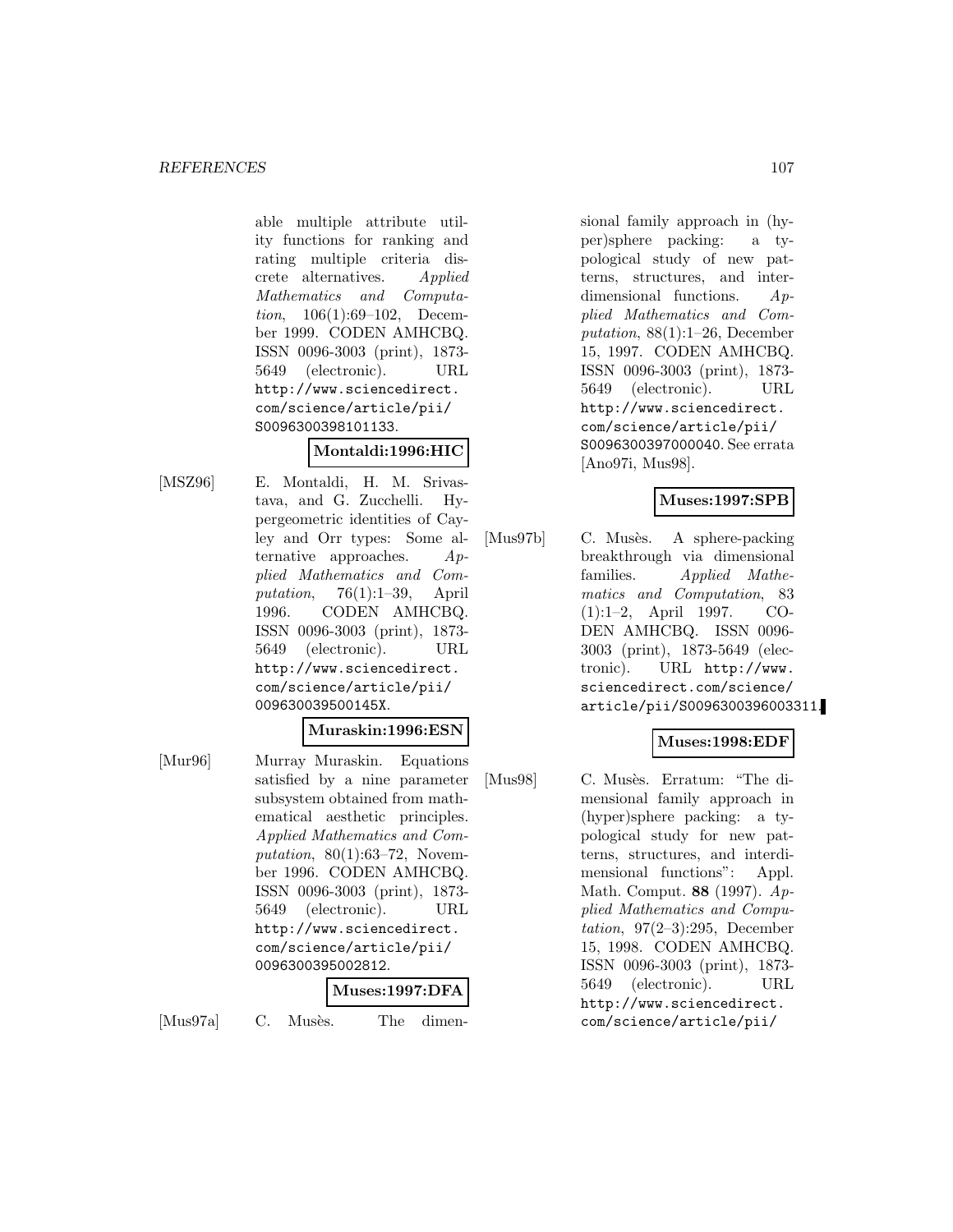S0096300398000307. See [Mus97a, Ano97i].

## **Mollers:1998:GAI**

[MvL98] Th. Möllers and O. van Laak. On the global approximation and interpolation of locally described real valued functions. Applied Mathematics and Computation, 93(1):1–10, July 1, 1998. CODEN AMHCBQ. ISSN 0096-3003 (print), 1873- 5649 (electronic). URL http://www.sciencedirect. com/science/article/pii/ S0096300397100522.

#### **Martin:1996:QSG**

[MW96] C. F. Martin and D. I. Wallace. Quadrature schemes for a general family of functions. Applied Mathematics and Computation, 77(1):1–8, June 1996. CODEN AMHCBQ. ISSN 0096-3003 (print), 1873- 5649 (electronic). URL http://www.sciencedirect. com/science/article/pii/ 0096300395000690.

#### **Mckay:1998:SSL**

[MW98] Steven M. Mckay and Cecilia L. Weingartner. Solution of the Sharpe–Lotka population model via a modified method of characteristics. Applied Mathematics and Computation,  $91(2-3):161-177$ , May 1998. CODEN AMHCBQ. ISSN 0096-3003 (print), 1873- 5649 (electronic). URL http://www.sciencedirect. com/science/article/pii/ S0096300397100169.

## **Malakooti:1998:APF**

[MZ98] Behnam Malakooti and YingQing Zhou. Approximating polynomial functions by Feedforward Artificial Neural Networks: Capacity analysis and design. Applied Mathematics and Computation, 90(1):27–51, March 1, 1998. CODEN AMHCBQ. ISSN 0096-3003 (print), 1873- 5649 (electronic). URL http://www.sciencedirect. com/science/article/pii/ S0096300396003384.

## **Mohler:1996:NCA**

[MZV96] Ronald R. Mohler, Radoslaw R. Zakrzewski, and Rajkumar Vedam. Nonlinear control algorithms and power system application. Applied Mathematics and Computation, 78 (2–3):197–207, September 1, 1996. CODEN AMHCBQ. ISSN 0096-3003 (print), 1873- 5649 (electronic). URL http://www.sciencedirect. com/science/article/pii/ 0096300396000094.

### **Narayaninsamy:1999:FID**

[Nar99a] Tony Narayaninsamy. Fractional iterates for n-dimensional maps. Applied Mathematics and Computation, 98(2–3):261– 278, February 1999. CO-DEN AMHCBQ. ISSN 0096- 3003 (print), 1873-5649 (electronic). URL http://www. sciencedirect.com/science/ article/pii/S0096300397101825.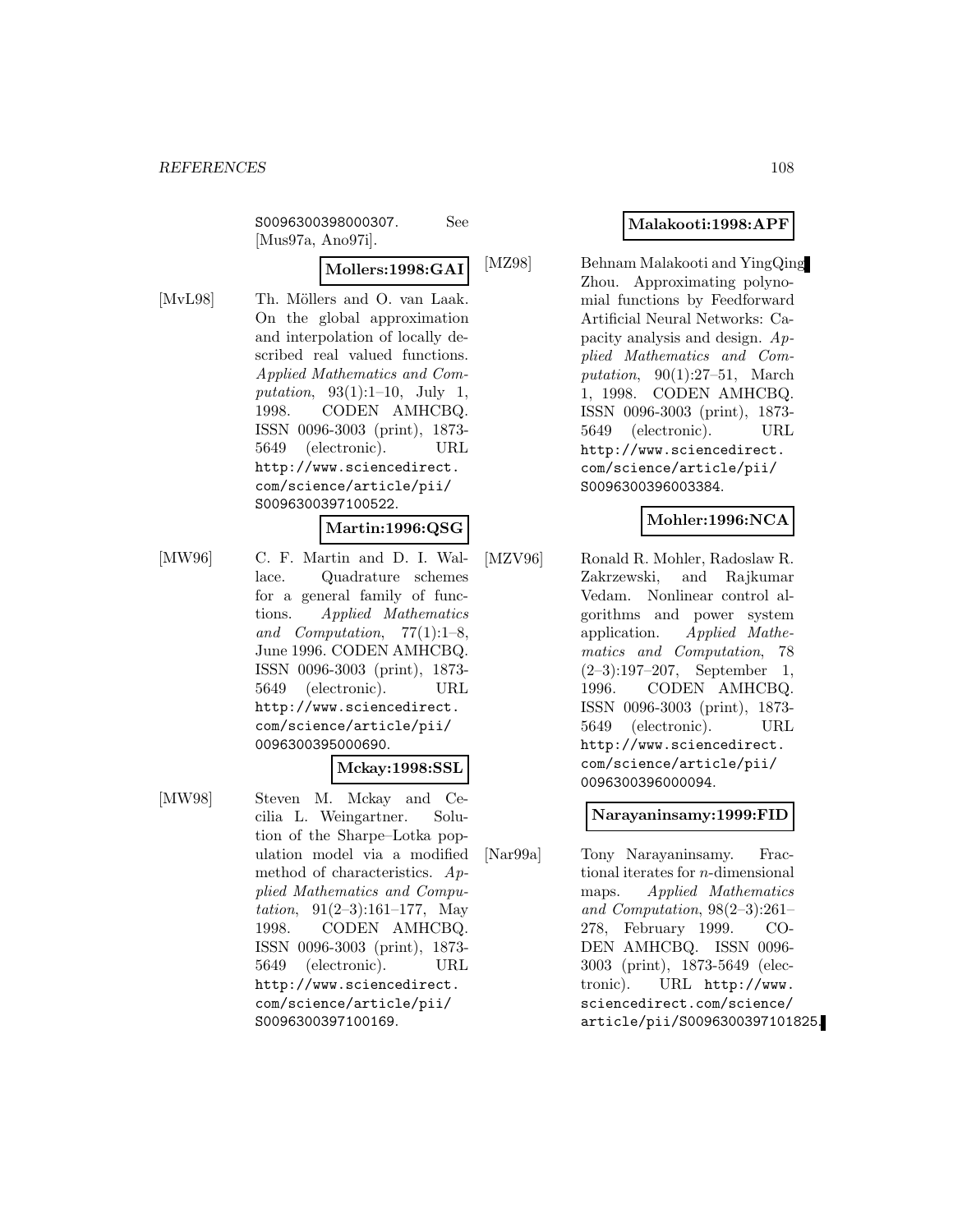#### **Narayaninsamy:1999:BB**

[Nar99b] Tony Narayaninsamy. On basin boundaries. Applied Mathematics and Computation, 99(2–3):261–274, March 15, 1999. CODEN AMHCBQ. ISSN 0096-3003 (print), 1873- 5649 (electronic). URL http://www.sciencedirect. com/science/article/pii/ S0096300397101849.

#### **Navarro:1994:CFG**

[NFJ94] E. Navarro, M. V. Ferrer, and L. Jódar. Closed form general solution of nonhomogeneous implicit higher order difference systems. Applied Mathematics and Computation, 60(2–3):113–123, February 1994. CODEN AMHCBQ. ISSN 0096-3003 (print), 1873- 5649 (electronic). URL http://www.sciencedirect. com/science/article/pii/ 0096300394900981. See erratum [JNF95].

## **He:1997:CSF**

[nHyG97] Song nian He and Ben yu Guo. Chebyshev spectral-finite element method for threedimensional unsteady Navier– Stokes equation. Applied Mathematics and Computation, 82(2–3):97–127, March 15, 1997. CODEN AMHCBQ. ISSN 0096-3003 (print), 1873- 5649 (electronic). URL http://www.sciencedirect. com/science/article/pii/ S0096300396000239.

## **Nedialkov:1999:VSI**

[NJC99] N. S. Nedialkov, K. R. Jackson, and G. F. Corliss. Validated solutions of initial value problems for ordinary differential equations. Applied Mathematics and Computation, 105(1):21–68, October 1999. CODEN AMHCBQ. ISSN 0096-3003 (print), 1873- 5649 (electronic). URL http://www.sciencedirect. com/science/article/pii/ S0096300398100838.

# **Ng:1995:CPW**

[NLC95] Michael K. Ng, Fu-Rong Lin, and Raymond H. Chan. Construction of preconditioners for Wiener–Hopf equations by operator splitting. Applied Mathematics and Computation, 72(1):77–96, September 15, 1995. CODEN AMHCBQ. ISSN 0096-3003 (print), 1873- 5649 (electronic). URL http://www.sciencedirect. com/science/article/pii/ 0096300394001787.

#### **Natesan:1998:CMS**

[NR98] S. Natesan and N. Ramanujam. A computational method for solving singularly perturbed turning point problems exhibiting twin boundary layers.  $Ap$ plied Mathematics and Computation, 93(2–3):259–275, July 15, 1998. CODEN AMHCBQ. ISSN 0096-3003 (print), 1873- 5649 (electronic). URL http://www.sciencedirect.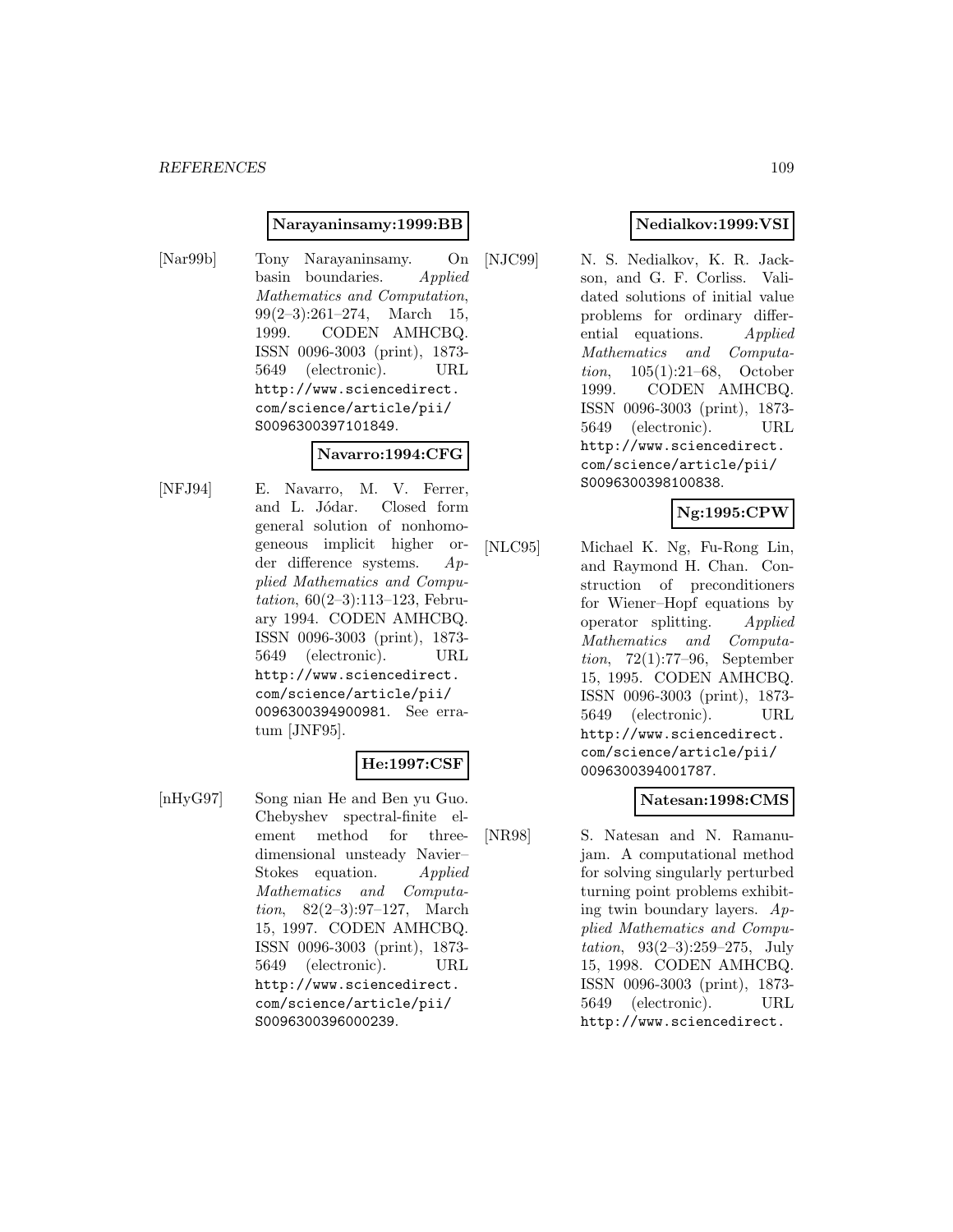com/science/article/pii/ S009630039710056X.

#### **Natesan:1999:BMS**

[NR99a] S. Natesan and N. Ramanujam. A "Booster method" for singular perturbation problems arising in chemical reactor theory. Applied Mathematics and Computation, 100(1):27–48, April 1999. CODEN AMHCBQ. ISSN 0096-3003 (print), 1873- 5649 (electronic). URL http://www.sciencedirect. com/science/article/pii/ S0096300398000149.

## **Natesan:1999:INS**

[NR99b] S. Natesan and N. Ramanujam. Improvement of numerical solution of selfadjoint singular perturbation problems by incorporation of asymptotic approximations. Applied Mathematics and Computation, 98(2–3):119–137, February 1999. CODEN AMHCBQ. ISSN 0096-3003 (print), 1873- 5649 (electronic). URL http://www.sciencedirect. com/science/article/pii/ S0096300397101679.

## **Navarro:1996:FPS**

[NS96] Ramón Navarro and José Sarabia. Focal points and secondorder linear differential equations. Applied Mathematics and Computation, 79(2–3): 203–206, October 1996. CO-DEN AMHCBQ. ISSN 0096- 3003 (print), 1873-5649 (electronic). URL http://www.

sciencedirect.com/science/ article/pii/0096300395002669.

## **Nelson:1997:IET**

[NS97] Paul Nelson and Daniel L. Seth. Integrodifferential equations for the two-dimensional transition kernels of invariant imbedding. Applied Mathematics and Computation,  $82(1):67-83$ , March 1, 1997. CODEN AMHCBQ. ISSN 0096-3003 (print), 1873- 5649 (electronic). URL http://www.sciencedirect. com/science/article/pii/ 0096300395003312.

## **Obeyesekere:1997:MWU**

[OA97] Mandri Obeyesekere and Ronald M. Anderson. A model for water uptake in plants.  $Ap$ plied Mathematics and Computation, 84(2–3):163–191, July 1997. CODEN AMHCBQ. ISSN 0096-3003 (print), 1873- 5649 (electronic). URL http://www.sciencedirect. com/science/article/pii/ S0096300396000859.

#### **Ozelkan:1998:MOF**

 $[OGDB98]$  Ertunga C.  $O$ zelkan, Ágnes Galambosi, Lucien Duckstein, and András Bárdossy. A multi-objective fuzzy classification of large scale atmospheric circulation patterns for precipitation modeling. Applied Mathematics and Computation,  $91(2-3):127-142$ , May 1998. CODEN AMHCBQ. ISSN 0096-3003 (print), 1873- 5649 (electronic). URL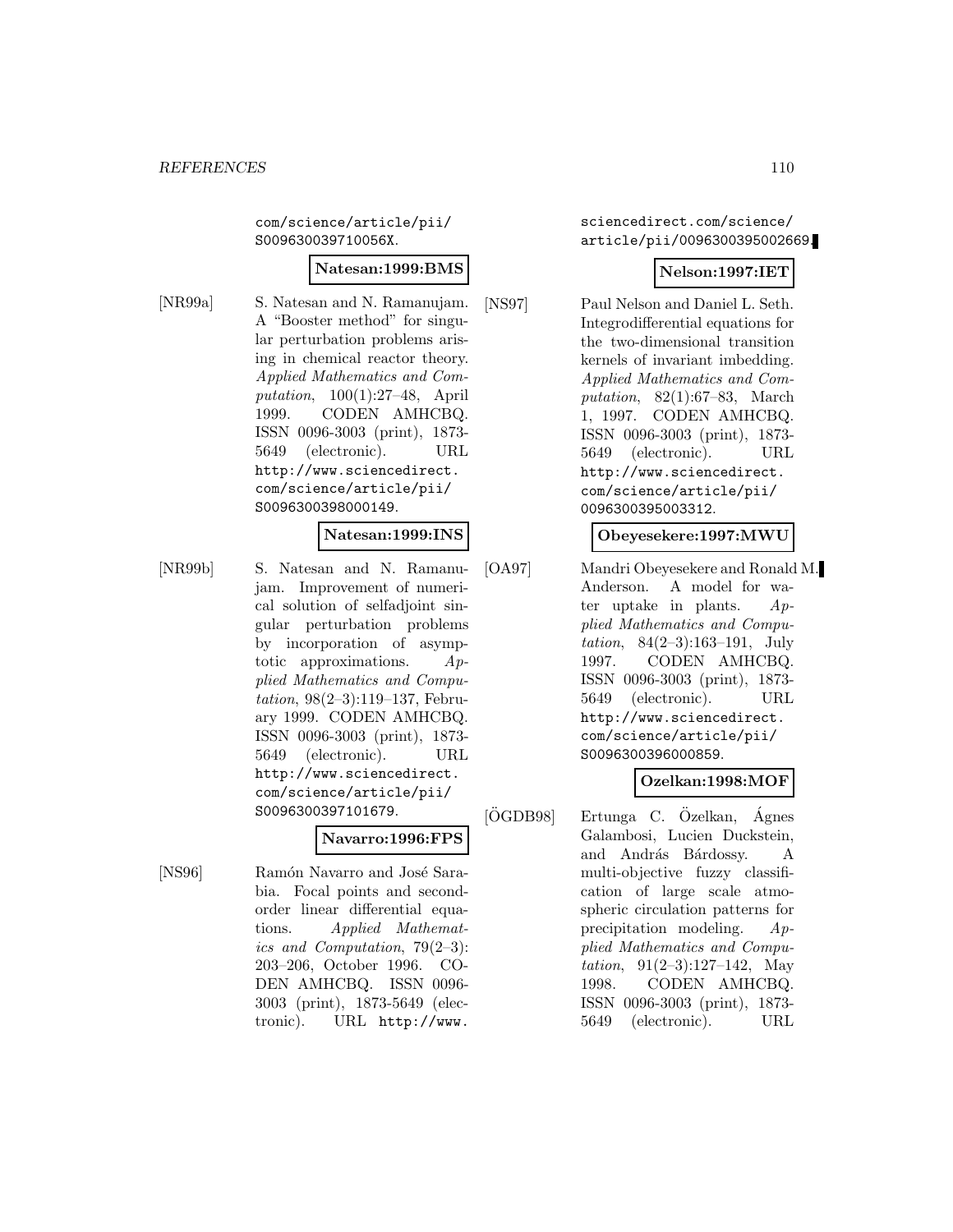http://www.sciencedirect. com/science/article/pii/ S0096300397100029.

## **Ohmori:1998:NST**

[Ohm98] Katsushi Ohmori. Numerical solution of two-fluid flows using finite element method. Applied Mathematics and Computation, 92(2–3):125–133, June 15, 1998. CODEN AMHCBQ. ISSN 0096-3003 (print), 1873- 5649 (electronic). URL http://www.sciencedirect. com/science/article/pii/ S0096300397100364.

#### **ORegan:1999:PAP**

[OM99] D. O'Regan and M. Meehan. Periodic and almost periodic solutions of integral equations. Applied Mathematics and Computation, 105(2–3): 121–136, November/December 1999. CODEN AMHCBQ. ISSN 0096-3003 (print), 1873- 5649 (electronic). URL http://www.sciencedirect. com/science/article/pii/ S0096300398100954.

#### **OReilly:1995:RDS**

[OMN95] Oliver M. O'Reilly, Naresh K. Malhotra, and N. Sri Namachchivaya. Reversible dynamical systems: Dissipationinduced destabilization and follower forces. Applied Mathematics and Computation, 70(2–3):273–282, July 1995. CODEN AMHCBQ. ISSN 0096-3003 (print), 1873- 5649 (electronic). URL http://www.sciencedirect.

com/science/article/pii/ 009630039400117M.

## **Onah:1997:DMD**

[Ona97] E. S. Onah. On direct methods for the discretization of a heat-conduction equation using spline functions. Applied Mathematics and Computation,  $85(1):87-96$ , August 1997. CODEN AMHCBQ. ISSN 0096-3003 (print), 1873- 5649 (electronic). URL http://www.sciencedirect. com/science/article/pii/ S0096300396001142.

## **Okamoto:1998:NNO**

[ONOT98] Masahiro Okamoto, Taisuke Nonaka, Shuichiro Ochiai, and Daisuke Tominaga. Nonlinear numerical optimization with use of a hybrid Genetic Algorithm incorporating the Modified Powell method. Applied Mathematics and Computation, 91(1):63–72, April 1998. CODEN AMHCBQ. ISSN 0096-3003 (print), 1873- 5649 (electronic). URL http://www.sciencedirect. com/science/article/pii/ S0096300397100078.

# **Onah:1999:STD**

[OU99] S. E. Onah and O. O. Ugbebor. Solution of a two-dimensional stochastic investment problem. Applied Mathematics and Computation,  $98(1)$ :75–82, January 1999. CODEN AMHCBQ. ISSN 0096-3003 (print), 1873- 5649 (electronic). URL http://www.sciencedirect.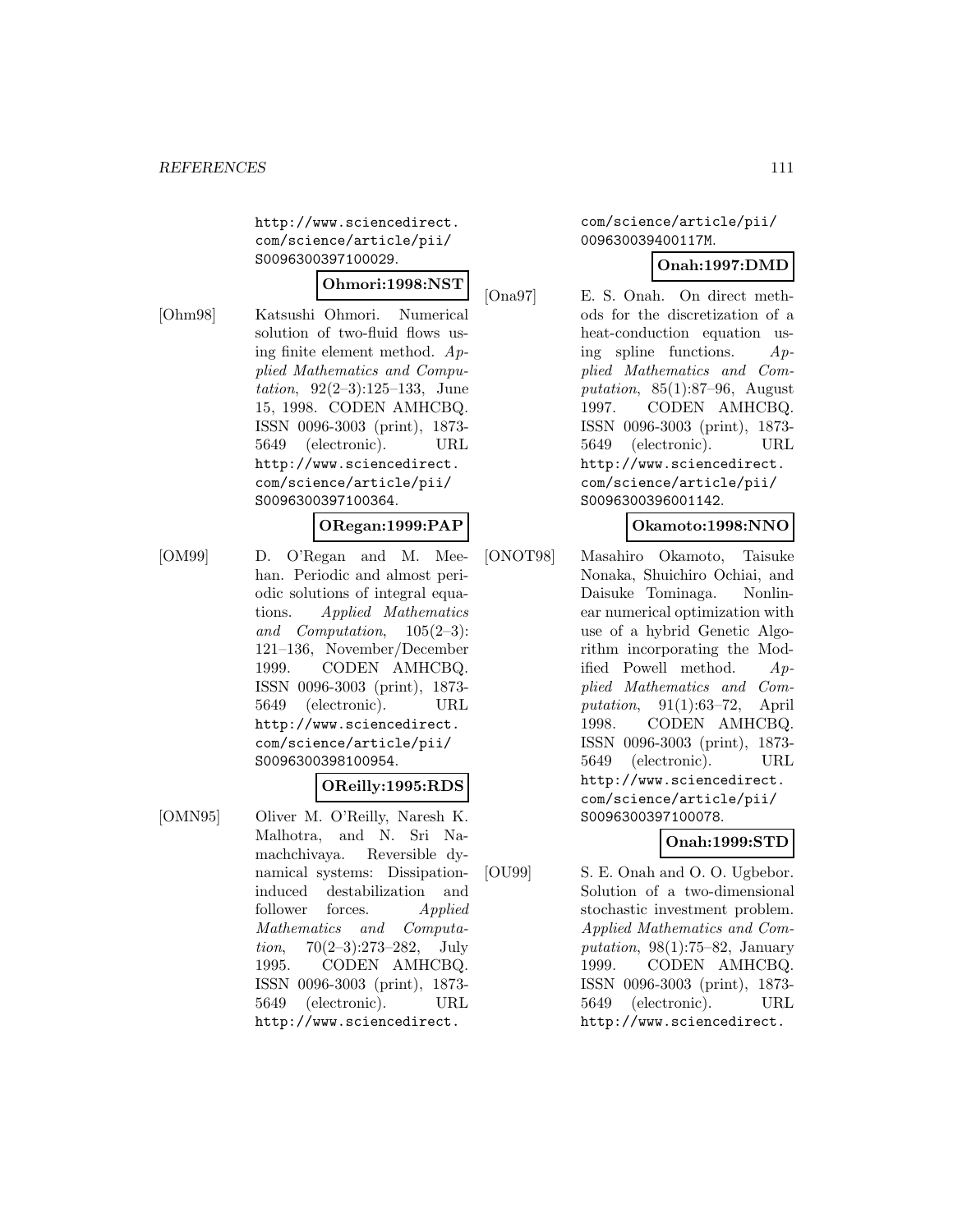com/science/article/pii/ S0096300397101552.

## **Papageorgiou:1995:MCN**

[Pap95] Nikolaos S. Papageorgiou. Minimax control of nonlinear evolution equations. Applied Mathematics and Computation,  $68(2-3):217-236$ , March 15, 1995. CODEN AMHCBQ. ISSN 0096-3003 (print), 1873- 5649 (electronic). URL http://www.sciencedirect. com/science/article/pii/ 009630039400095L.

## **Papamarkos:1996:MFA**

[Pap96] Nikos Papamarkos. Multirational function approximation via linear programming. Applied Mathematics and Computation, 75(1):75–89, March 1, 1996. CODEN AMHCBQ. ISSN 0096-3003 (print), 1873- 5649 (electronic). URL http://www.sciencedirect. com/science/article/pii/ 0096300395001190.

#### **Pardo:1995:SAU**

[Par95] J. A. Pardo. Some applications of the useful mutual information. Applied Mathematics and Computation, 72(1):33–50, September 15, 1995. CODEN AMHCBQ. ISSN 0096-3003 (print), 1873- 5649 (electronic). URL http://www.sciencedirect. com/science/article/pii/ 009630039400162W.

# **Pavani:1995:NAR**

[Pav95] R. Pavani. A numerical approximation of the rotation number. Applied Mathematics and Computation, 73(2–3):191–201, December 1995. CODEN AMHCBQ. ISSN 0096-3003 (print), 1873- 5649 (electronic). URL http://www.sciencedirect. com/science/article/pii/ 0096300394002495.

## **Peiguang:1995:IMB**

[Pei95] Wang Peiguang. Iterative methods for the boundary value problem of a fourth-order differential-difference equation. Applied Mathematics and Computation, 73(2–3):257–270, December 1995. CODEN AMHCBQ. ISSN 0096-3003 (print), 1873- 5649 (electronic). URL http://www.sciencedirect. com/science/article/pii/ 0096300395000666.

## **Peiguang:1996:BVP**

[Pei96] Wang Peiguang. Boundary value problem of a thirdorder mixed type differentialdifference equation. Applied Mathematics and Computation, 80(2–3):273–286, December 1996. CODEN AMHCBQ. ISSN 0096-3003 (print), 1873- 5649 (electronic). URL http://www.sciencedirect. com/science/article/pii/ 0096300395003037.

## **Peiguang:1999:OCN**

[Pei99] Wang Peiguang. Oscillatory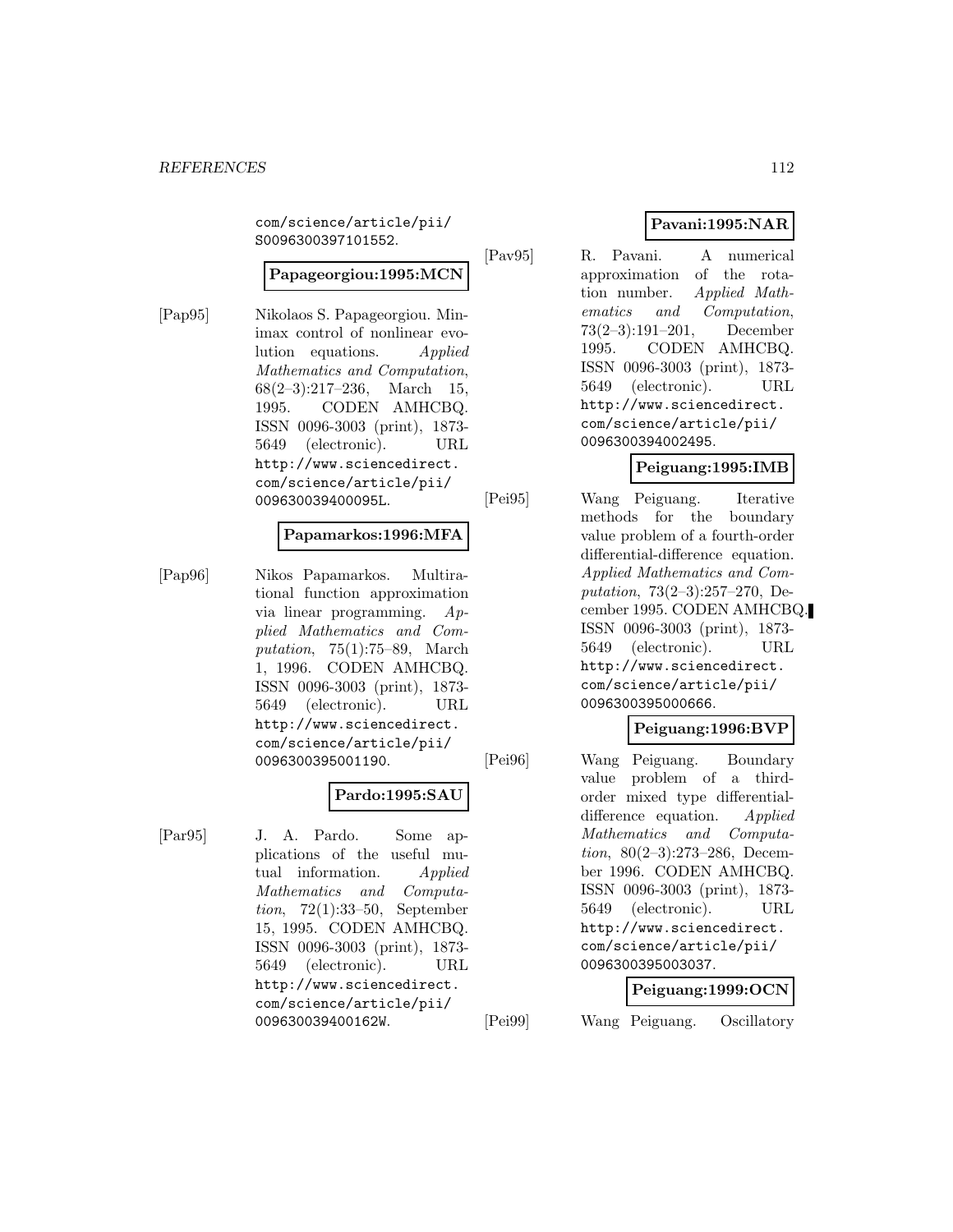criteria of nonlinear hyperbolic equations with continuous deviating arguments. Applied Mathematics and Computation, 106(2–3):163–169, December 1999. CODEN AMHCBQ. ISSN 0096-3003 (print), 1873- 5649 (electronic). URL http://www.sciencedirect. com/science/article/pii/ S0096300398101108.

## **Pervozvanski:1996:SAL**

[Per96] A. Pervozvanski. On some algorithms of learning control. Applied Mathematics and Computation, 78 (2–3):209–216, September 1, 1996. CODEN AMHCBQ. ISSN 0096-3003 (print), 1873- 5649 (electronic). URL http://www.sciencedirect. com/science/article/pii/ 0096300396000100.

## **Papageorgiou:1999:UER**

[PF99] G. Papageorgiou and I. Th. Famelis. On using explicit Runge–Kutta–Nyström methods for the treatment of retarded differential equations with periodic solutions. Applied Mathematics and Computation, 102(1):63–76, July 1, 1999. CODEN AMHCBQ. ISSN 0096-3003 (print), 1873- 5649 (electronic). URL http://www.sciencedirect. com/science/article/pii/ S0096300398100206.

## **Peng:1999:COB**

[PGHX99] Mingshu Peng, Weigao Ge, Lihong Huang, and Qianli Xu.

A correction on the oscillatory behavior of solutions of certain second order nonlinear differential equations. Applied Mathematics and Computation, 104(2–3):207–215, September 1999. CODEN AMHCBQ. ISSN 0096-3003 (print), 1873- 5649 (electronic). URL http://www.sciencedirect. com/science/article/pii/ S0096300398100735.

## **Pottmann:1995:RBF**

[PJ95] Martin Pottmann and H. Peter Jörgl. Radial basis function networks for internal model control. Applied Mathematics and Computation, 70(2–3):283–298, July 1995. CODEN AMHCBQ. ISSN 0096-3003 (print), 1873- 5649 (electronic). URL http://www.sciencedirect. com/science/article/pii/ 009630039400116L.

# **Primak:1998:MCV**

[PK98] M. E. Primak and B. L. Kheyfets. Methods of centers for variational inequalities and linear programming. Applied Mathematics and Computation, 96(2–3):273–293, November 1998. CODEN AMHCBQ. ISSN 0096-3003 (print), 1873- 5649 (electronic). URL http://www.sciencedirect. com/science/article/pii/ S0096300397101357.

## **Pitanguy:1996:DMA**

[PLPW96] I. Pitanguy, F. Leta, D. Pamplona, and H. I. Weber. Defining and measuring aging pa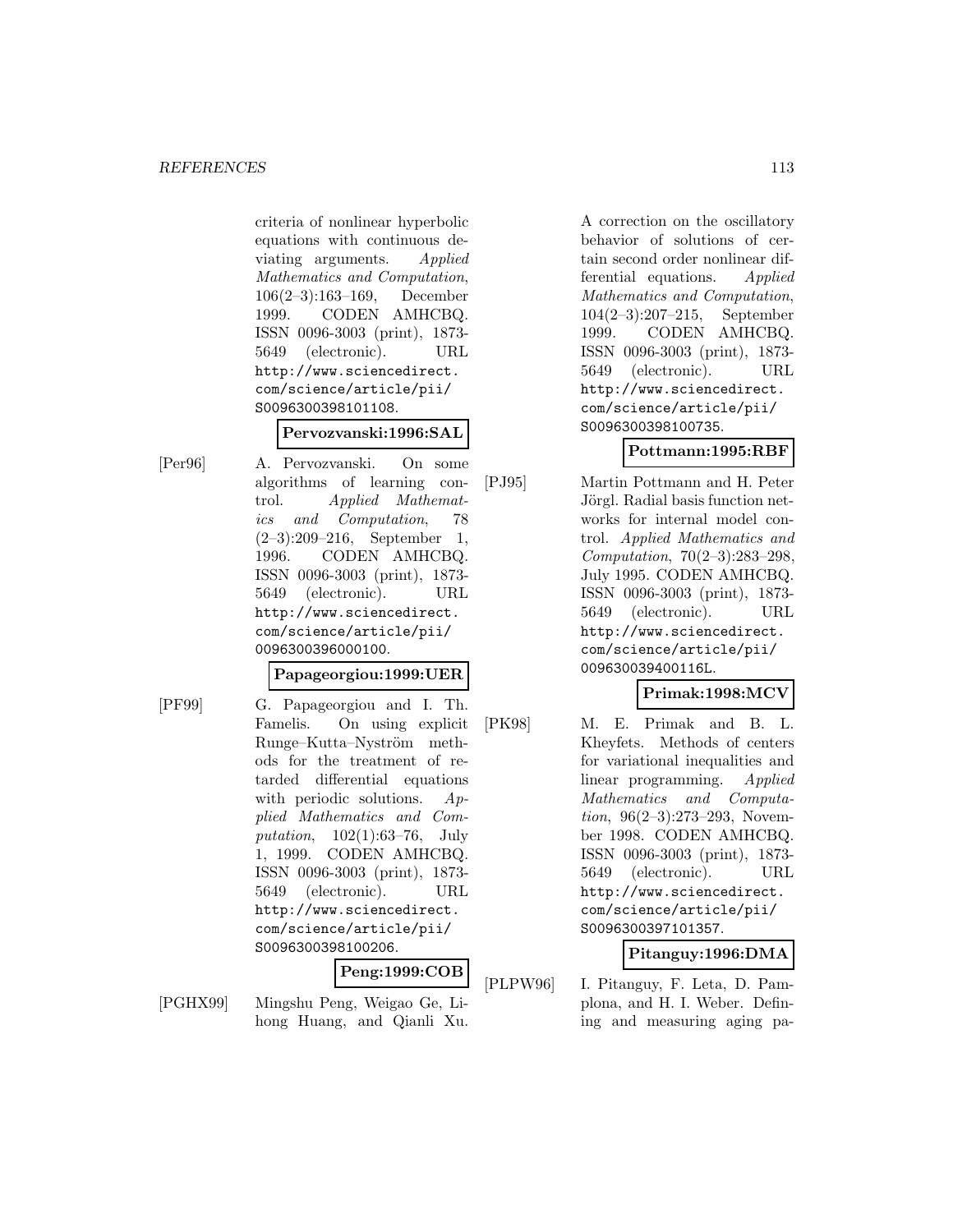rameters. Applied Mathematics and Computation, 78 (2–3):217–227, September 1, 1996. CODEN AMHCBQ. ISSN 0096-3003 (print), 1873- 5649 (electronic). URL http://www.sciencedirect. com/science/article/pii/ 0096300396000161.

#### **Prathapar:1997:SOH**

[PMMA97] S. A. Prathapar, W. S. Meyer, J. C. Madden, and E. Alociljá. SWAGMAN Options: a hierarchical multicriteria framework to identify profitable land uses that minimize water table rise and salinization. Applied Mathematics and Computation, 83(2–3):217–240, May 1997. CODEN AMHCBQ. ISSN 0096-3003 (print), 1873- 5649 (electronic). URL http://www.sciencedirect. com/science/article/pii/ S0096300396001865.

## **Parhi:1997:GPA**

[PN97a] S. Parhi and G. Nath. The growth of perturbations associated with the linear stability of inviscid fluid flows. Applied Mathematics and Computation,  $81(1):23-30$ , January 1997. CODEN AMHCBQ. ISSN 0096-3003 (print), 1873- 5649 (electronic). URL http://www.sciencedirect. com/science/article/pii/ 0096300395002995.

#### **Parton:1997:NPM**

[PN97b] Kevin A. Parton and Ayut Nissapa. A nonlinear program-

ming model for analyzing aquaculture policy decision making in southern Thailand.  $Ap$ plied Mathematics and Computation, 83(2–3):241–260, May 1997. CODEN AMHCBQ. ISSN 0096-3003 (print), 1873- 5649 (electronic). URL http://www.sciencedirect. com/science/article/pii/ S0096300396001877.

## **Primak:1996:PCP**

[PS96] Mordukh E. Primak and Daniel B. Szyld. A projection cutting plane algorithm for convex programming problems. Applied Mathematics and Computation, 74(2–3):261–271, February 1996. CODEN AMHCBQ. ISSN 0096-3003 (print), 1873- 5649 (electronic). URL http://www.sciencedirect. com/science/article/pii/ 0096300395000976.

## **Primak:1997:SVI**

[PZ97] M. E. Primak and A. Zeleke. Set variational inequalities. Applied Mathematics and Computation, 85(2–3):165–180, September 1, 1997. CODEN AMHCBQ. ISSN 0096- 3003 (print), 1873-5649 (electronic). URL http://www. sciencedirect.com/science/ article/pii/S0096300396001336.

#### **Piccolomini:1999:CGR**

[PZ99] Elena Loli Piccolomini and Fabiana Zama. The conjugate gradient regularization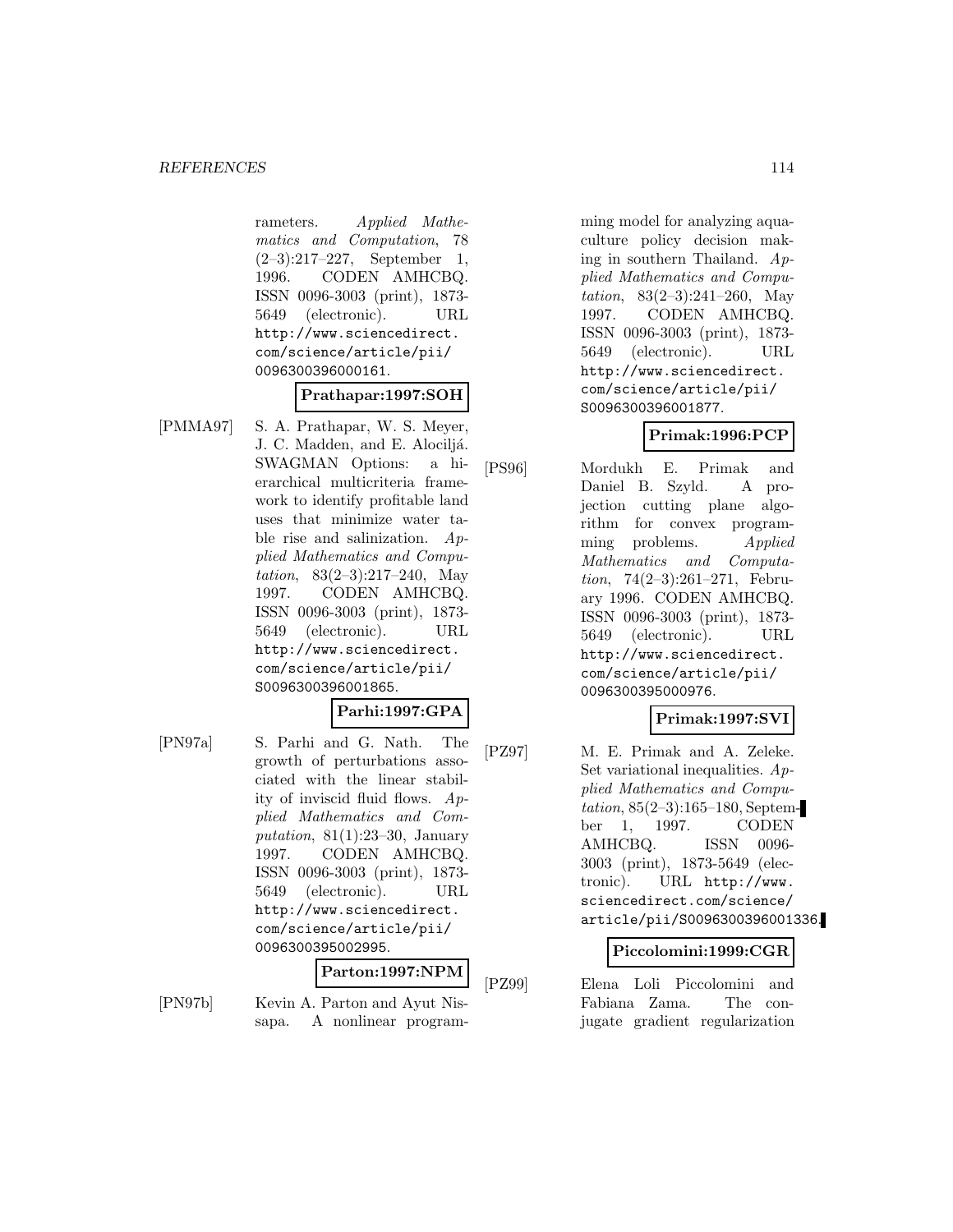method in Computed Tomography problems. Applied Mathematics and Computation, 102(1):87–99, July 1, 1999. CODEN AMHCBQ. ISSN 0096-3003 (print), 1873- 5649 (electronic). URL http://www.sciencedirect. com/science/article/pii/ S0096300398100073.

## **Ping:1999:ANN**

[PZZy99] He Ping, Chen Zheng, and Lu Zhi-yong. Artificial neural networks model of share analysis specialist system. Applied Mathematics and Computation, 106(2–3):277–283, December 1999. CODEN AMHCBQ. ISSN 0096-3003 (print), 1873- 5649 (electronic). URL http://www.sciencedirect. com/science/article/pii/ S0096300398101297.

#### **Qu:1998:IEB**

[QA98] Ruibin Qu and Ravi P. Agarwal. Improved error bounds for freezing solutions of linear boundary value problems. Applied Mathematics and Computation,  $94(2-3):97-112$ , August 15, 1998. CODEN AMHCBQ. ISSN 0096-3003 (print), 1873- 5649 (electronic). URL http://www.sciencedirect. com/science/article/pii/ S0096300397100674.

#### **Qiang:1998:CCM**

[QC98] J. Qiang and W. H. Choe. A combination of characteristics and Monte Carlo methods for etch profile simulation. Ap-

plied Mathematics and Computation, 91(2–3):179–195, May 1998. CODEN AMHCBQ. ISSN 0096-3003 (print), 1873- 5649 (electronic). URL http://www.sciencedirect. com/science/article/pii/ S0096300397100170.

## **Rajendran:1997:SUT**

[Raj97] K. Rajendran. Simulation of unsteady turbulent flows with the effect of fluctuating external velocity by using quasi-steady models. Applied Mathematics and Computation, 87(2–3):95–110, December 1997. CODEN AMHCBQ. ISSN 0096-3003 (print), 1873- 5649 (electronic). URL http://www.sciencedirect. com/science/article/pii/ S0096300396002214.

## **Razzaghi:1995:IND**

[RAL95] M. Razzaghi, A. Arabshahi, and S. D. Lin. Identification of nonlinear differential equations via Fourier series operational matrix for repeated integration. Applied Mathematics and Computation, 68(2–3):189–198, March 15, 1995. CODEN AMHCBQ. ISSN 0096-3003 (print), 1873- 5649 (electronic). URL http://www.sciencedirect. com/science/article/pii/ 009630039400093J.

## **Razzaghi:1997:ALD**

[RAL97] Mohsen Razzaghi, Abdollah Arabshahi, and Shin-Feng D. Lin. Analysis of linear dis-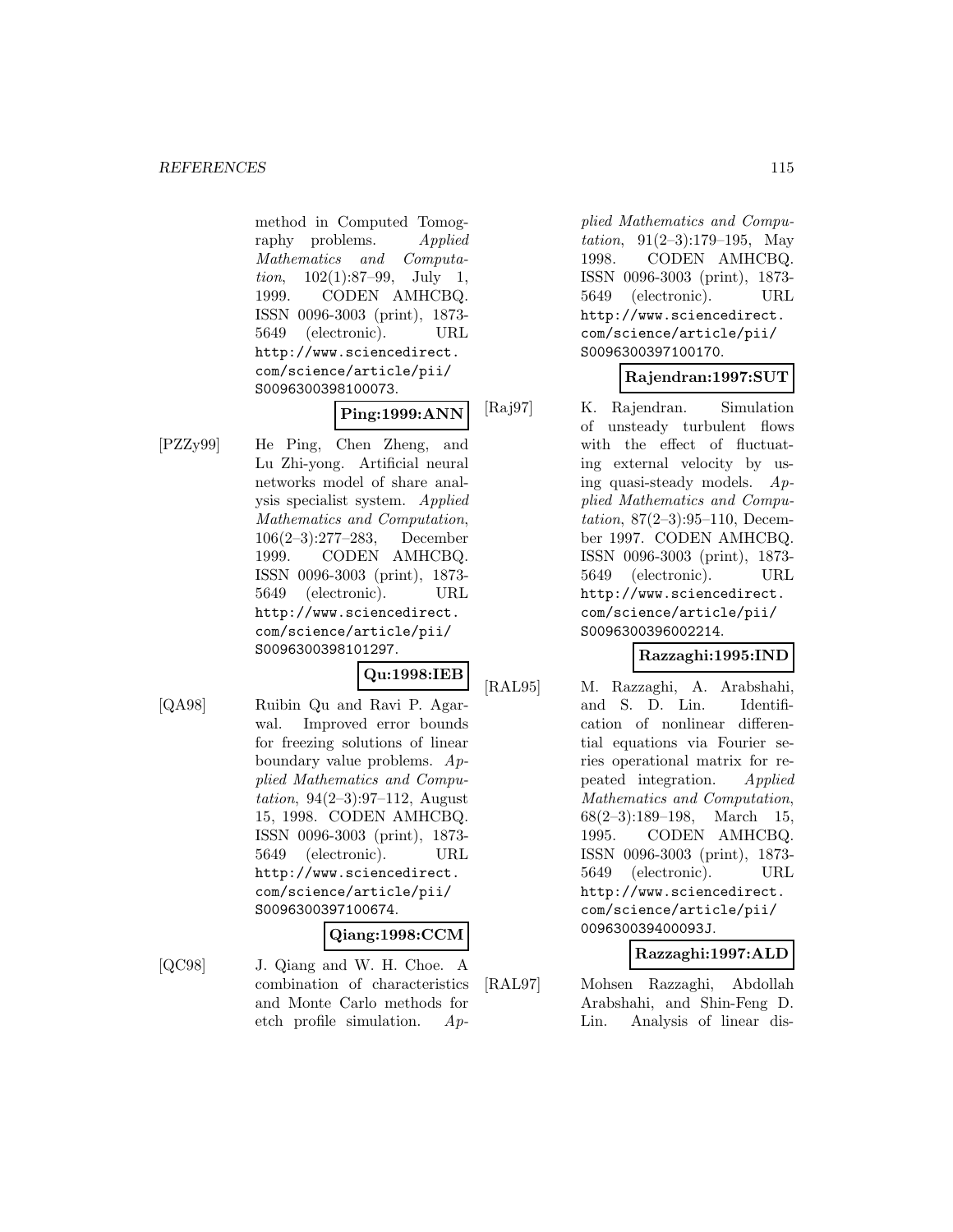tributed parameter systems via double Fourier series. Applied Mathematics and Computation, 87(2–3):205–215, December 1997. CODEN AMHCBQ. ISSN 0096-3003 (print), 1873- 5649 (electronic). URL http://www.sciencedirect. com/science/article/pii/ S0096300396002846.

## **Ramos:1997:LMRa**

[Ram97a] J. I. Ramos. Linearization methods for reactiondiffusion equations: 1-D problems. Applied Mathematics and Computation, 88 (2–3):199–224, December 30, 1997. CODEN AMHCBQ. ISSN 0096-3003 (print), 1873- 5649 (electronic). URL http://www.sciencedirect. com/science/article/pii/ S0096300396003281.

## **Ramos:1997:LMRb**

[Ram97b] J. I. Ramos. Linearization methods for reaction-diffusion equations: Multidimensional problems. Applied Mathematics and Computation, 88 (2–3):225–254, December 30, 1997. CODEN AMHCBQ. ISSN 0096-3003 (print), 1873- 5649 (electronic). URL http://www.sciencedirect. com/science/article/pii/ S009630039600327X.

#### **Ramos:1998:ICL**

[Ram98a] J. I. Ramos. Implicit, compact, linearized  $\theta$ -methods with factorization for multidimensional reaction-diffusion equations.

Applied Mathematics and Computation,  $94(1):17-43$ , August 1, 1998. CODEN AMHCBQ. ISSN 0096-3003 (print), 1873- 5649 (electronic). URL http://www.sciencedirect. com/science/article/pii/ S0096300397101035.

## **Ramos:1998:MIL**

[Ram98b] J. I. Ramos. Maps of implicit, linearized  $\theta$ -methods for the logistic differential equation. Applied Mathematics and Computation,  $94(1):1-15$ , August 1, 1998. CODEN AMHCBQ. ISSN 0096-3003 (print), 1873- 5649 (electronic). URL http://www.sciencedirect. com/science/article/pii/ S0096300397101187.

# **Ramos:1998:PTL**

[Ram98c] J. I. Ramos. A piecewise timelinearized method for the logistic differential equation. Applied Mathematics and Computation, 93(2–3):139–148, July 15, 1998. CODEN AMHCBQ. ISSN 0096-3003 (print), 1873- 5649 (electronic). URL http://www.sciencedirect. com/science/article/pii/ S0096300397100492.

# **Ramos:1998:UBC**

[Ram98d] J. I. Ramos. Upstream boundary conditions for flows in porous channels. Applied Mathematics and Computation,  $93(2-3):149-154$ , July 15, 1998. CODEN AMHCBQ. ISSN 0096-3003 (print), 1873- 5649 (electronic). URL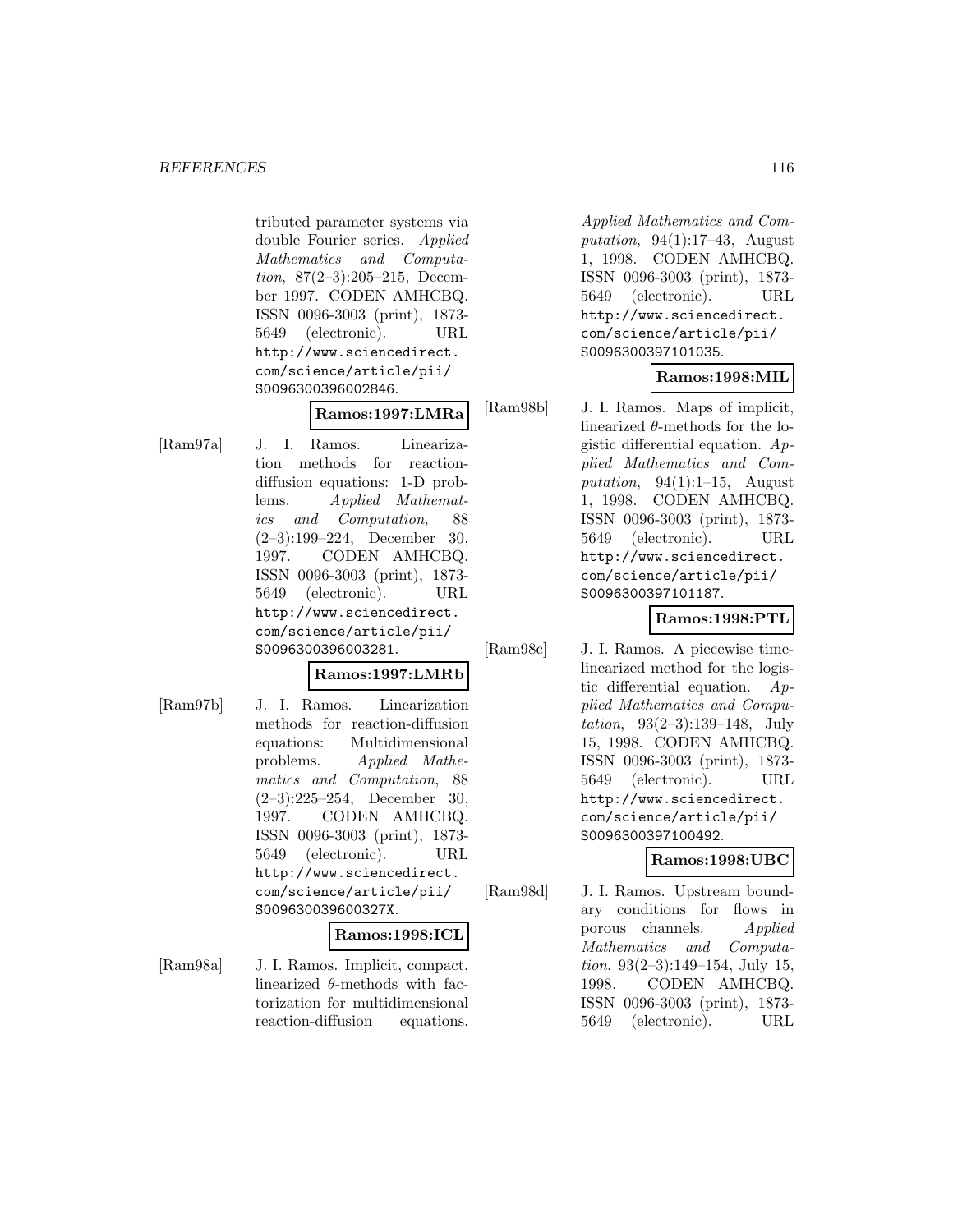http://www.sciencedirect. com/science/article/pii/ S0096300397100637.

# **Ramos:1999:AAC**

[Ram99a] J. I. Ramos. Asymptotic analysis of compound liquid jets at low Reynolds numbers. Applied Mathematics and Computation, 100(2–3):223–240, May 1999. CODEN AMHCBQ. ISSN 0096-3003 (print), 1873- 5649 (electronic). URL http://www.sciencedirect. com/science/article/pii/ S0096300398000228.

## **Ramos:1999:LFT**

[Ram99b] J. I. Ramos. Linearized factorization techniques for multidimensional reaction — diffusion equations. Applied Mathematics and Computa*tion*,  $100(2-3):201-222$ , May 1999. CODEN AMHCBQ. ISSN 0096-3003 (print), 1873- 5649 (electronic). URL http://www.sciencedirect. com/science/article/pii/ S009630039800023X.

# **Ramos:1999:LMO**

[Ram99c] J. I. Ramos. Linearized methods for ordinary differential equations. Applied Mathematics and Computation, 104(2–3):109–129, September 1999. CODEN AMHCBQ. ISSN 0096-3003 (print), 1873- 5649 (electronic). URL http://www.sciencedirect. com/science/article/pii/ S0096300398100565.

# **Ramos:1999:DME**

[Ram99d] J. I. Ramos. On diffusive methods and exponentially fitted techniques.  $Ap$ plied Mathematics and Computation, 103(1):69–96, August 1, 1999. CODEN AMHCBQ. ISSN 0096-3003 (print), 1873- 5649 (electronic). URL http://www.sciencedirect. com/science/article/pii/ S0096300398100401.

## **Ruxton:1995:JTS**

[RB95] David J. W. Ruxton and David J. Bell. Junction times in singular optimal control.  $Ap$ plied Mathematics and Computation, 70(2–3):143–154, July 1995. CODEN AMHCBQ. ISSN 0096-3003 (print), 1873- 5649 (electronic). URL http://www.sciencedirect. com/science/article/pii/ 009630039400115K.

## **Ravindran:1996:MBC**

[RBPK96] Varadarajan Ravindran, Badri N. Badriyha, Massoud Pirbazari, and Sung-Hyun Kim. Modeling of bioactive carbon adsorbers: a hybrid weighted residual-finite difference numerical technique. Applied Mathematics and Computation, 76(2–3):99–131, May 1996. CODEN AMHCBQ. ISSN 0096-3003 (print), 1873- 5649 (electronic). URL http://www.sciencedirect. com/science/article/pii/ 0096300395001514.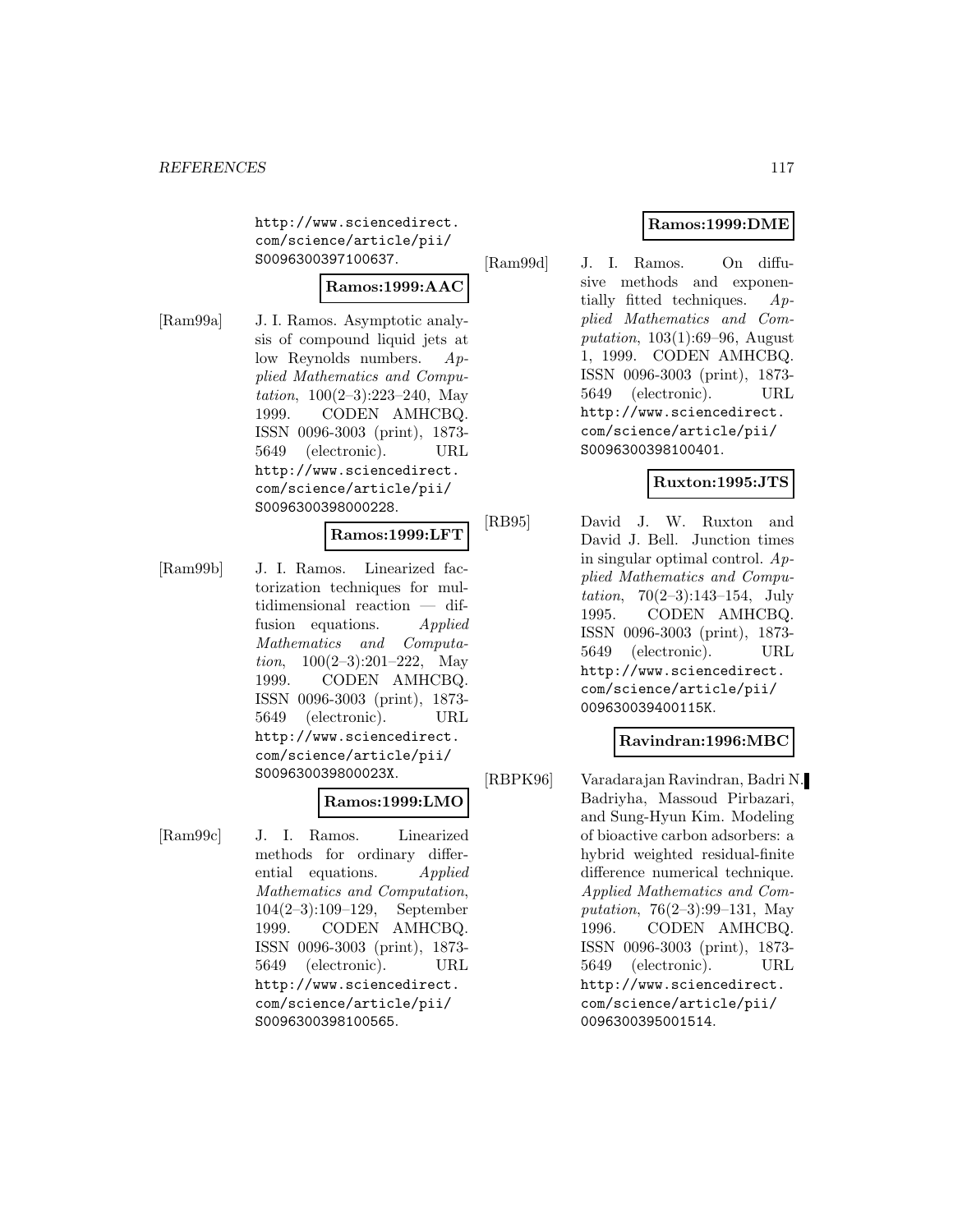## **Rasulov:1999:ENM**

[RC99] Mahir Rasulov and Erhan Coskun. An efficient numerical method for solving the Korteweg–de Vries equation in a class of discontinuous functions. Applied Mathematics and Computation, 102(2–3):139–154, July 15, 1999. CODEN AMHCBQ. ISSN 0096-3003 (print), 1873- 5649 (electronic). URL http://www.sciencedirect. com/science/article/pii/ S009630039810022X.

# **Regan:1996:HWL**

[Reg96] Marian P. Regan. Half-wave linear rectification of a frequency modulated sinusoid. Applied Mathematics and Computation, 79(2–3):137–162, October 1996. CODEN AMHCBQ. ISSN 0096-3003 (print), 1873- 5649 (electronic). URL http://www.sciencedirect. com/science/article/pii/ 0096300395002499.

#### **Rivera-Gallego:1998:GAC**

[RG98] Wilson Rivera-Gallego. A genetic algorithm for circulant Euclidean distance matrices. Applied Mathematics and Computation, 97 (2–3):197–208, December 15, 1998. CODEN AMHCBQ. ISSN 0096-3003 (print), 1873- 5649 (electronic). URL http://www.sciencedirect. com/science/article/pii/ S0096300397101436.

# **Ramos:1997:NFD**

[RGL97a] J. I. Ramos and C. M. García-López. Nonstandard finite difference equations for ODEs and 1-D PDEs based on piecewise linearization. Applied Mathematics and Computation, 86(1):11–36, September 15, 1997. CODEN AMHCBQ. ISSN 0096-3003 (print), 1873- 5649 (electronic). URL http://www.sciencedirect. com/science/article/pii/ S0096300396001464.

## **Ramos:1997:PLM**

[RGL97b] J. I. Ramos and C. M. García-López. Piecewiselinearized methods for initialvalue problems. Applied Mathematics and Computation, 82(2–3):273–302, March 15, 1997. CODEN AMHCBQ. ISSN 0096-3003 (print), 1873- 5649 (electronic). URL http://www.sciencedirect. com/science/article/pii/ S0096300396000409.

## **Ramos:1998:IBC**

[RGL98] J. I. Ramos and C. M. García-López. Intermediate boundary conditions in operatorsplitting techniques and linearization methods. Applied Mathematics and Computation, 94(2–3):113–136, August 15, 1998. CODEN AMHCBQ. ISSN 0096-3003 (print), 1873- 5649 (electronic). URL http://www.sciencedirect. com/science/article/pii/ S0096300397100716.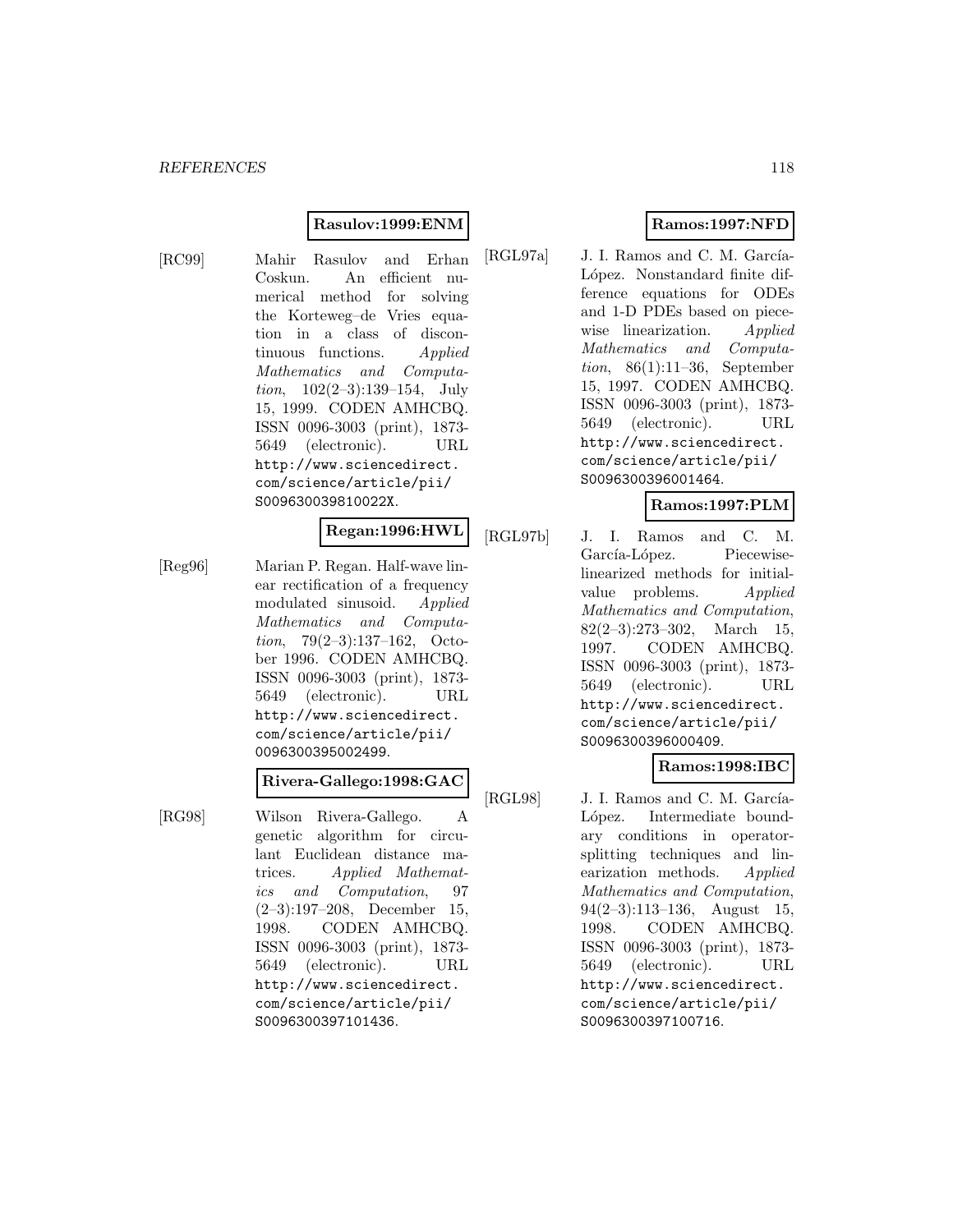# **Rinaldi:1998:LDC**

[Rin98] Sergio Rinaldi. Love dynamics: the case of linear couples. Applied Mathematics and Computation, 95 (2–3):181–192, September 15, 1998. CODEN AMHCBQ. ISSN 0096-3003 (print), 1873- 5649 (electronic). URL http://www.sciencedirect. com/science/article/pii/ S0096300397100819.

## **Reithmeier:1996:RCC**

[RL96] E. Reithmeier and G. Leitmann. Robust constrained control for vibration suppression of mismatched systems. Applied Mathematics and Computation, 78(2–3):245–257, September 1, 1996. CODEN AMHCBQ. ISSN 0096-3003 (print), 1873- 5649 (electronic). URL http://www.sciencedirect. com/science/article/pii/ 0096300396000124.

#### **Rolle:1998:MPP**

[Rol98] Jean-Daniel Rolle. A model for perturbed production or measurement processes involving compound normal distributions. Applied Mathematics and Computation, 96(1): 75–88, October 1998. CO-DEN AMHCBQ. ISSN 0096- 3003 (print), 1873-5649 (electronic). URL http://www. sciencedirect.com/science/ article/pii/S0096300397100820.

#### **Ridgley:1997:MDS**

[RPT97] Mark A. Ridgley, David C.

Penn, and Liem Tran. Multicriterion decision support for a conflict over stream diversion and land-water reallocation in Hawaii. Applied Mathematics and Computation, 83(2–3):153–172, May 1997. CODEN AMHCBQ. ISSN 0096-3003 (print), 1873- 5649 (electronic). URL http://www.sciencedirect. com/science/article/pii/ S0096300396001695.

## **Riganti:1998:SPT**

[RR98] R. Riganti and A. Rossani. Singular perturbation techniques in the study of a dynamical system arising from the kinetic theory of atoms and photons. Applied Mathematics and Computation, 96(1):47–63, October 1998. CODEN AMHCBQ. ISSN 0096-3003 (print), 1873- 5649 (electronic). URL http://www.sciencedirect. com/science/article/pii/ S0096300397101242.

## **Ratschek:1999:ECS**

[RR99] Helmut Ratschek and Jon Rokne. Exact computation of the sign of a finite sum.  $Ap$ plied Mathematics and Computation, 99(2–3):99–127, March 15, 1999. CODEN AMHCBQ. ISSN 0096-3003 (print), 1873- 5649 (electronic). URL http://www.sciencedirect. com/science/article/pii/ S0096300398000101.

#### **Rodellar:1995:ACU**

J. Rodellar, E. P. Ryan, and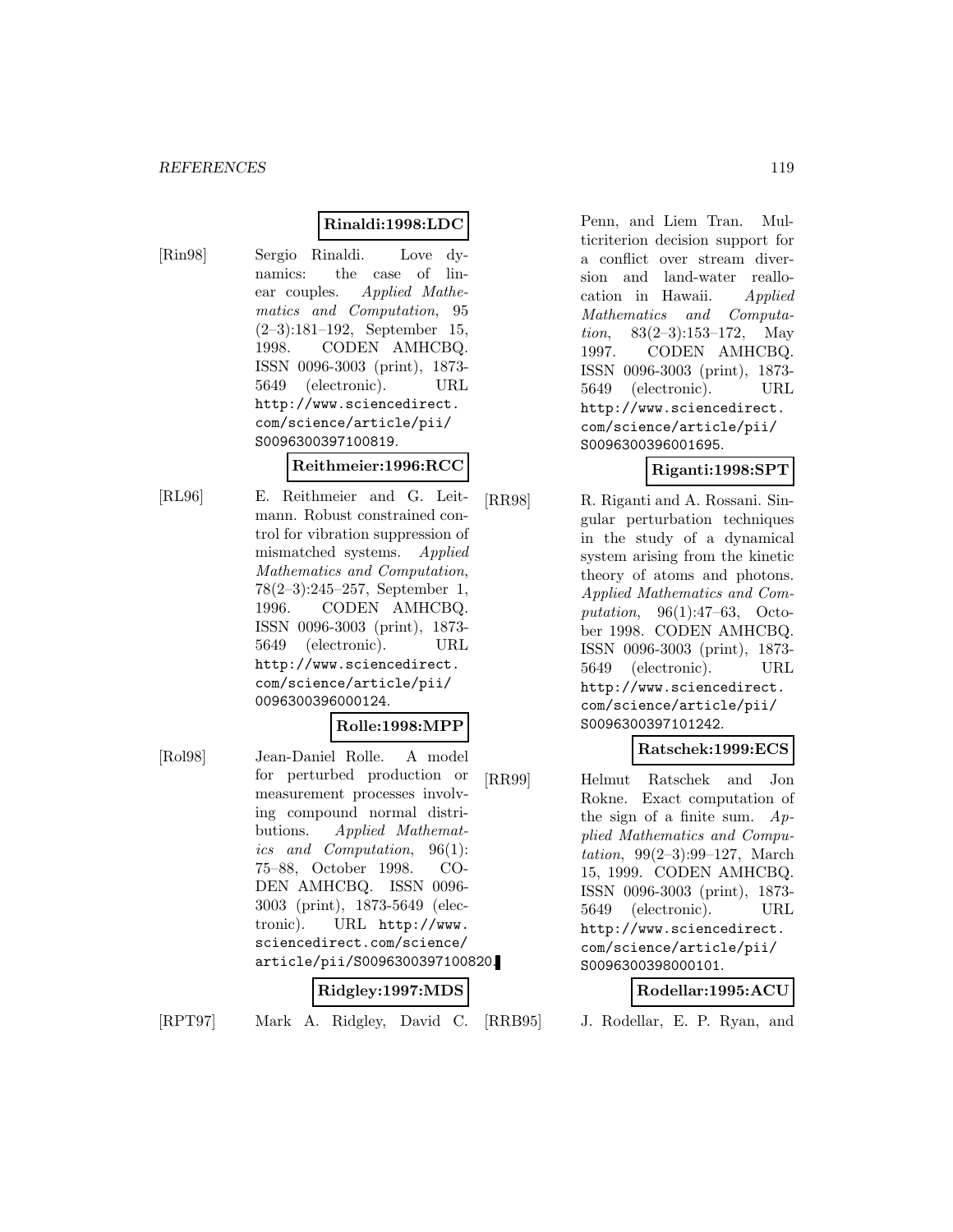A. H. Barbat. Adaptive control of uncertain coupled mechanical systems with application to base-isolated structures. Applied Mathematics and Computation, 70(2–3):299–314, July 1995. CODEN AMHCBQ. ISSN 0096-3003 (print), 1873- 5649 (electronic). URL http://www.sciencedirect. com/science/article/pii/ 009630039400110P.

## **Ryan:1996:USC**

[Rya96] E. P. Ryan. A universal servomechanism for a class of nonlinear planar systems. Applied Mathematics and Computation, 78(2–3):229–243, September 1, 1996. CODEN AMHCBQ. ISSN 0096-3003 (print), 1873- 5649 (electronic). URL http://www.sciencedirect. com/science/article/pii/ 0096300396000112.

# **Shawagfeh:1996:NPA**

[SA96] N. T. Shawagfeh and G. Adomian. Non-perturbative analytical solution of the general Lotka–Volterra threespecies system. Applied Mathematics and Computa*tion*,  $76(2-3):251-266$ , May 1996. CODEN AMHCBQ. ISSN 0096-3003 (print), 1873- 5649 (electronic). URL http://www.sciencedirect. com/science/article/pii/ 009630039500162X.

**Solomonovich:1997:DEM**

[SAF<sup>+</sup>97] M. Solomonovich, L. P. Apedaile, H. I. Freedman, A. H. Ge-

bremedihen, S. G. M. Schilizzi, and L. Belostotski. A dynamical economic model of sustainable agriculture and the ecosphere. Applied Mathematics and Computation, 84(2–3):221–246, July 1997. CODEN AMHCBQ. ISSN 0096-3003 (print), 1873- 5649 (electronic). URL http://www.sciencedirect. com/science/article/pii/ S0096300396000884.

## **Saied:1996:SSF**

[Sai96] Effat A. Saied. On the similarity solutions for the Free Kramer equation. I. Applied Mathematics and Computation,  $74(1):59-63$ , January 1996. CODEN AMHCBQ. ISSN 0096-3003 (print), 1873- 5649 (electronic). URL http://www.sciencedirect. com/science/article/pii/ 0096300395000887.

# **Saied:1999:NCS**

[Sai99] Effat A. Saied. The nonclassical solution of the inhomogeneous non-linear diffusion equation. Applied Mathematics and Computation, 98(2–3):103–108, February 1999. CODEN AMHCBQ. ISSN 0096-3003 (print), 1873- 5649 (electronic). URL http://www.sciencedirect. com/science/article/pii/ S0096300397101588.

# **Soubeh:1996:CFR**

[SAL96] Mohammed Soubeh and Mhd. Jamal Al-Laban. Context-free relations and their character-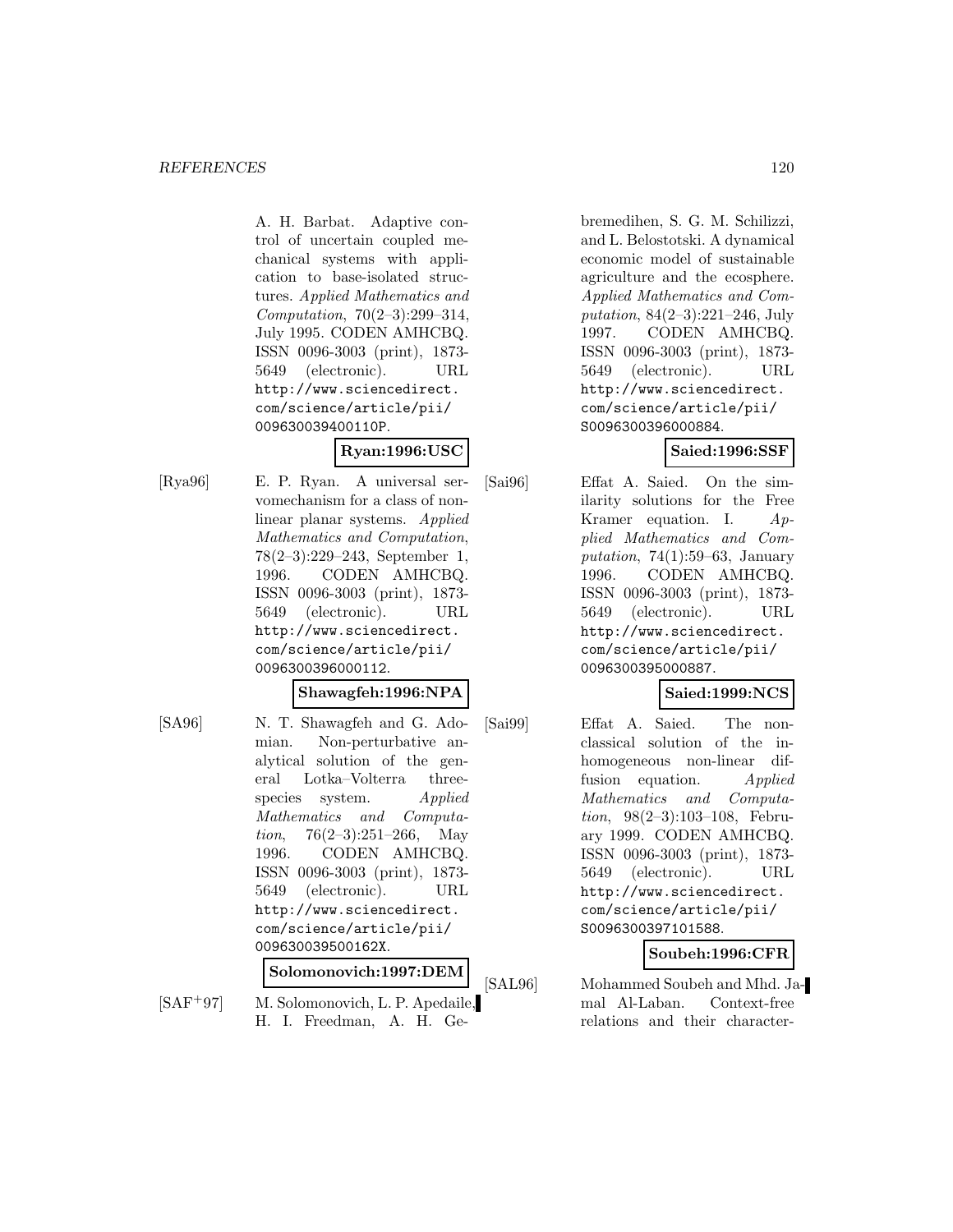#### *REFERENCES* 121

istics. Applied Mathematics and Computation, 79(2–3): 163–172, October 1996. CO-DEN AMHCBQ. ISSN 0096- 3003 (print), 1873-5649 (electronic). URL http://www. sciencedirect.com/science/ article/pii/0096300395002529.

#### **Sasagawa:1995:CCF**

[Sas95a] T. Sasagawa. Constructions of  $C^{\infty}$ -class functions having specified asymptotic properties. Applied Mathematics and Computation, 73(2–3):125–132, December 1995. CODEN AMHCBQ. ISSN 0096-3003 (print), 1873- 5649 (electronic). URL http://www.sciencedirect. com/science/article/pii/ 0096300394002444.

## **Sasagawa:1995:IPA**

[Sas95b] T. Sasagawa. An infinite product arising from an elementary geometric problem and the estimate of its value. Applied Mathematics and Computation, 73(2–3):271–279, December 1995. CODEN AMHCBQ. ISSN 0096-3003 (print), 1873- 5649 (electronic). URL http://www.sciencedirect. com/science/article/pii/ 0096300395000674.

**Suleiman:1996:VCO**

[SBH96] Mohamed Bin Suleiman, Saiman Baok, and George Hall. Varying the componentwise order of the multistep methods in solving ODEs and its absolute stability. Applied

Mathematics and Computation, 74(2–3):209–222, February 1996. CODEN AMHCBQ. ISSN 0096-3003 (print), 1873- 5649 (electronic). URL http://www.sciencedirect. com/science/article/pii/ 0096300395000933.

## **Su:1996:QED**

[SC96] Ching-Tzong Su and Feng Cheng Chang. Quick evaluation of determinants. Applied Mathematics and Computation, 75(2–3):117–118, March 15, 1996. CODEN AMHCBQ. ISSN 0096-3003 (print), 1873- 5649 (electronic). URL http://www.sciencedirect. com/science/article/pii/ S009630039690051X.

# **Scitovski:1997:API**

[Sci97] Rudolf Scitovski. Analysis of a parameter identification problem. Applied Mathematics and Computation, 82(1):39–55, March 1, 1997. CODEN AMHCBQ. ISSN 0096-3003 (print), 1873- 5649 (electronic). URL http://www.sciencedirect. com/science/article/pii/ S0096300396000227.

## **Sacco:1996:PAL**

[SEG96] Riccardo Sacco, Danilo Erricolo, and Emilio Gatti. A perturbation approach for low frequency noise in junction field effect transistors. Applied Mathematics and Computation, 74(2–3):161–190, February 1996. CODEN AMHCBQ.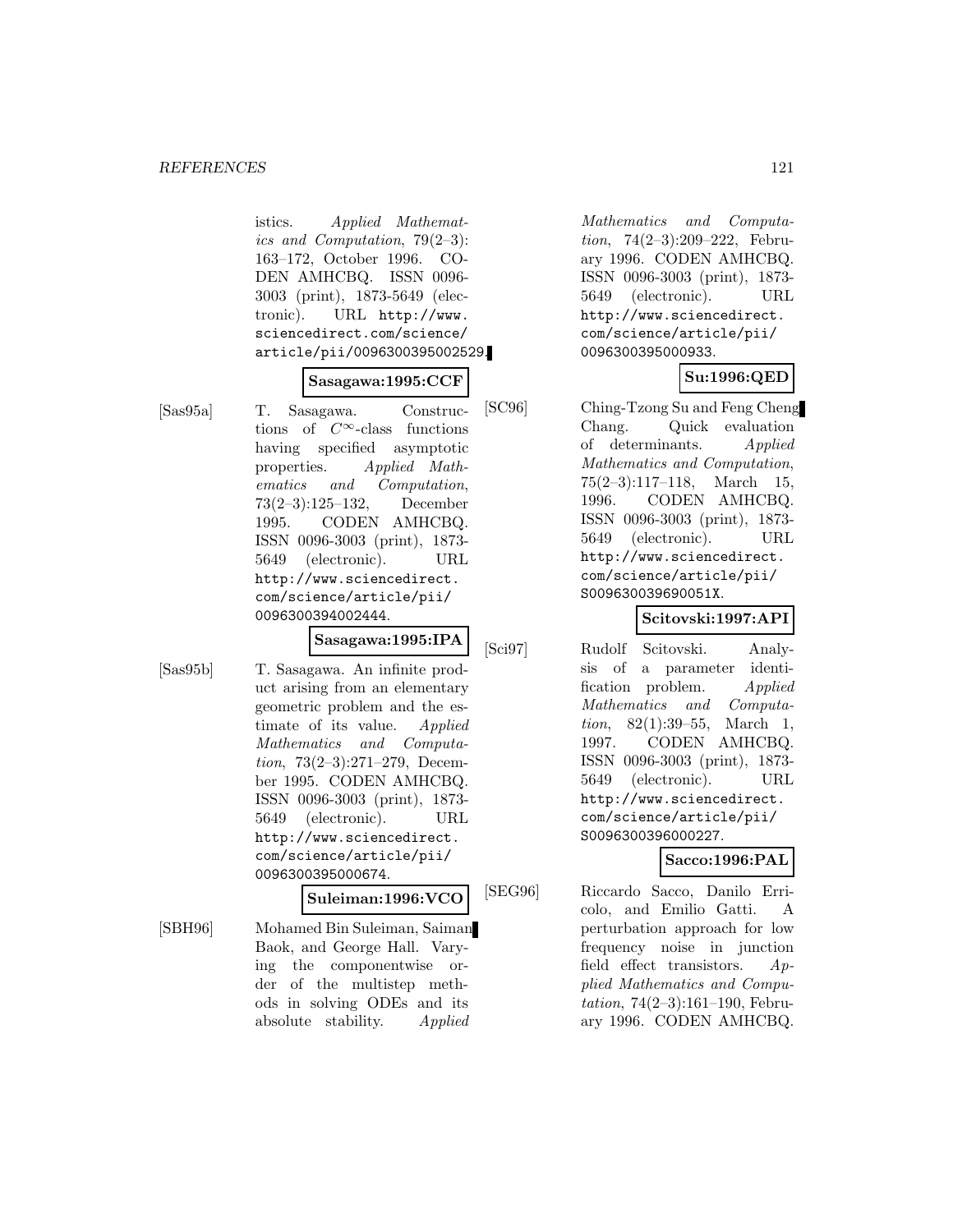ISSN 0096-3003 (print), 1873- 5649 (electronic). URL http://www.sciencedirect. com/science/article/pii/ 0096300395000917.

## **Selvakumar:1995:CPS**

[Sel95] K. Selvakumar. A computational procedure for solving a chemical flow reactor problem using shooting method. Applied Mathematics and Computation, 68(1):27–40, March 1, 1995. CODEN AMHCBQ. ISSN 0096-3003 (print), 1873- 5649 (electronic). URL http://www.sciencedirect. com/science/article/pii/ 009630039400082F.

## **Sever:1999:CMH**

[Sev99a] Ali Sever. A computational method for hyperbolic inverse problem. Applied Mathematics and Computa*tion*,  $101(1):5-12$ , June 1, 1999. CODEN AMHCBQ. ISSN 0096-3003 (print), 1873- 5649 (electronic). URL http://www.sciencedirect. com/science/article/pii/ S009630039800040X.

## **Sever:1999:UIB**

[Sev99b] Ali Sever. On uniqueness for an inverse boundary value problem in electrical prospection. Applied Mathematics and Computation, 106(2–3):103–115, December 1999. CODEN AMHCBQ. ISSN 0096-3003 (print), 1873- 5649 (electronic). URL http://www.sciencedirect.

com/science/article/pii/ S0096300398100772.

#### **Shary:1997:CSS**

[Sha97] Sergey P. Shary. Controllable solution set to interval static systems. Applied Mathematics and Computation, 86(2–3):185–196, October 1997. CODEN AMHCBQ. ISSN 0096-3003 (print), 1873- 5649 (electronic). URL http://www.sciencedirect. com/science/article/pii/ S0096300396001816.

## **Shen:1996:NSD**

[She96] J. H. Shen. The nonoscillatory solutions of delay differential equations with impulses. Applied Mathematics and Computation, 77(2–3):153–165, July 1996. CODEN AMHCBQ. ISSN 0096-3003 (print), 1873- 5649 (electronic). URL http://www.sciencedirect. com/science/article/pii/ S0096300395001980.

## **Suleiman:1996:POD**

[SIA96] Mohamed B. Suleiman, Fudziah Bt. Ismail, and Kamel Ariffin B. M. Atan. Partitioning ordinary differential equations using Runge–Kutta methods. Applied Mathematics and Computation, 79(2–3):289–309, October 1996. CODEN AMHCBQ. ISSN 0096-3003 (print), 1873- 5649 (electronic). URL http://www.sciencedirect. com/science/article/pii/ 0096300395002472.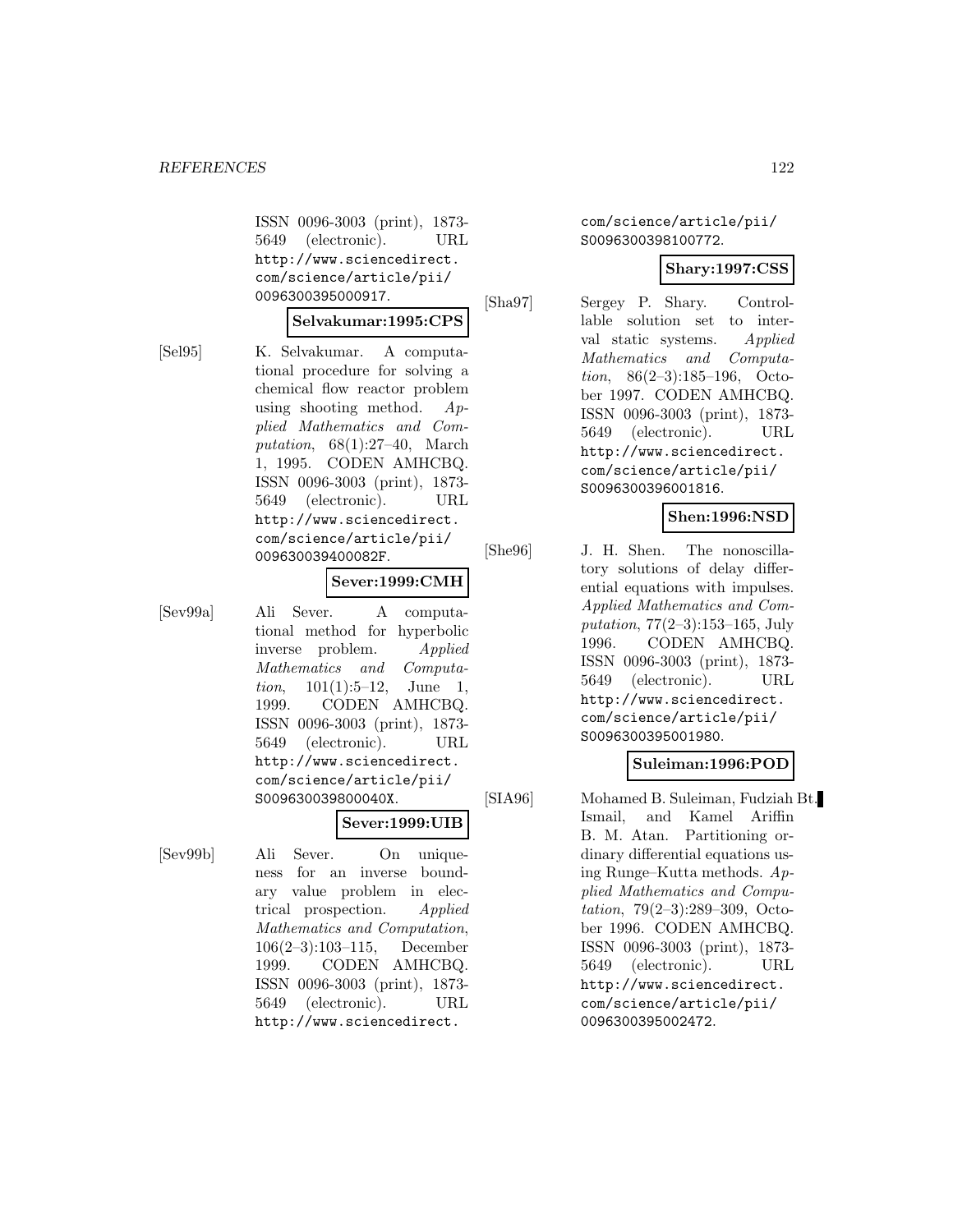## **Simos:1997:MRK**

[Sim97] T. E. Simos. Modified Runge– Kutta methods for the numerical solution of ODEs with oscillating solutions.  $Ap$ plied Mathematics and Computation, 84(2–3):131–143, July 1997. CODEN AMHCBQ. ISSN 0096-3003 (print), 1873- 5649 (electronic). URL http://www.sciencedirect. com/science/article/pii/ S0096300396000835.

## **Simos:1999:EEF**

[Sim99a] T. E. Simos. Explicit exponentially fitted methods for the numerical solution of the Schrödinger equation.  $Ap$ plied Mathematics and Computation, 98(2–3):185–198, February 1999. CODEN AMHCBQ. ISSN 0096-3003 (print), 1873- 5649 (electronic). URL http://www.sciencedirect. com/science/article/pii/ S0096300397101631.

## **Simos:1999:NFD**

ISSN 0096-3003 (print), 1873- 5649 (electronic). URL http://www.sciencedirect. com/science/article/pii/

S0096300398101273.

[Sim99b] T. E. Simos. A new finite difference scheme with minimal phase-lag for the numerical solution of the Schrödinger equation. Applied Mathematics and Computation, 106(2–3):245–264, December 1999. CODEN AMHCBQ.

# **Scitovski:1996:MSP**

[SJ96] Rudolf Scitovski and Dragan Jukić. A method for solving the parameter identification problem for ordinary differential equations of the second order. Applied Mathematics and Computation, 74(2–3):273–291, February 1996. CODEN AMHCBQ. ISSN 0096-3003 (print), 1873- 5649 (electronic). URL http://www.sciencedirect. com/science/article/pii/ 0096300395000984.

## **Smokty:1995:AAS**

[SK95] O. I. Smokty and K. Y. Kondratyev. The analytical approximation of the spatial frequency filtration of radiation fields for the space spectrophotometry problems. Applied Mathematics and Computation, 69(1):23–39, April 1995. CODEN AMHCBQ. ISSN 0096-3003 (print), 1873- 5649 (electronic). URL http://www.sciencedirect. com/science/article/pii/ 009630039400097N.

## **Sivaloganathan:1996:NSD**

[SK96] S. Sivaloganathan and A. Karageorghis. Numerical solution of the 3-D buoyancy driven cavity problem by a pseudospectral method. Applied Mathematics and Computation, 75(1):43–58, March 1, 1996. CODEN AMHCBQ. ISSN 0096-3003 (print), 1873- 5649 (electronic). URL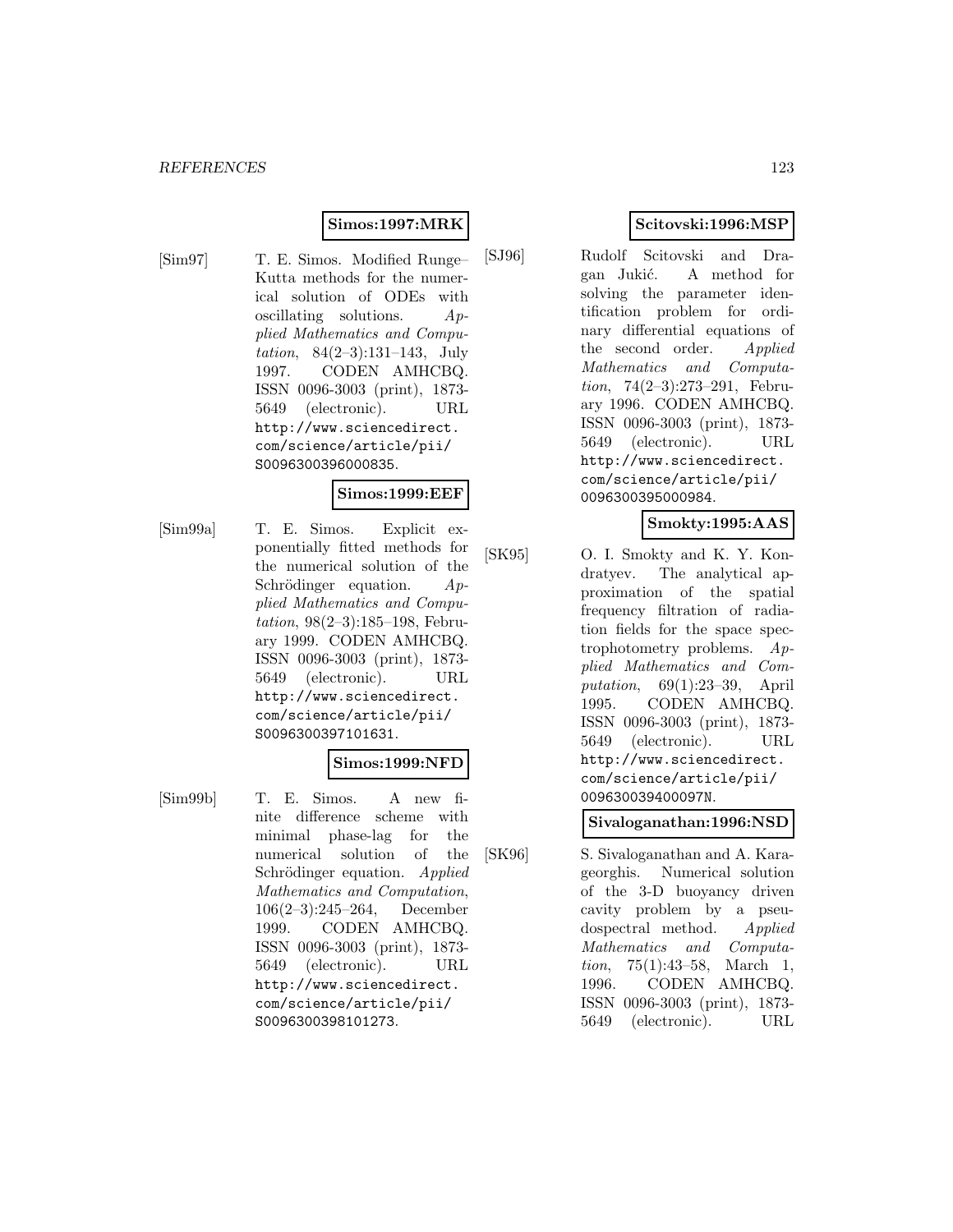http://www.sciencedirect. com/science/article/pii/ 0096300395001026.

# **Sudarsan:1998:EAN**

[SK98a] R. Sudarsan and S. Sathiya Keerthi. An efficient approach for the numerical simulation of multibody systems.  $Ap$ plied Mathematics and Computation, 92(2–3):195–218, June 15, 1998. CODEN AMHCBQ. ISSN 0096-3003 (print), 1873- 5649 (electronic). URL http://www.sciencedirect. com/science/article/pii/ S0096300397100418.

#### **Sudarsan:1998:NAS**

[SK98b] R. Sudarsan and S. Sathiya Keerthi. Numerical approaches for solution of differential equations on manifolds. Applied Mathematics and Computation,  $92(2-3):153-193$ , June 15, 1998. CODEN AMHCBQ. ISSN 0096-3003 (print), 1873- 5649 (electronic). URL http://www.sciencedirect. com/science/article/pii/ S0096300397100650.

# **Sahin:1995:MRN**

[ŞKB95] Ahmet Z. Şahin, Davut Kavranoğlu, and Maamar Bettayeb. Model reduction in numerical heat transfer problems. Applied Mathematics and Computa*tion*,  $69(2-3):209-225$ , May 1995. CODEN AMHCBQ. ISSN 0096-3003 (print), 1873- 5649 (electronic). URL http://www.sciencedirect.

com/science/article/pii/ 009630039400128Q.

#### **Sharan:1997:AMM**

[SKG97] Maithili Sharan, E. J. Kansa, and Suman Gupta. Application of the multiquadric method for numerical solution of elliptic partial differential equations. Applied Mathematics and Computation, 84(2–3):275–302, July 1997. CODEN AMHCBQ. ISSN 0096-3003 (print), 1873- 5649 (electronic). URL http://www.sciencedirect. com/science/article/pii/ S0096300396001099.

#### **Szidarovszky:1996:AOB**

[SL96] Ferenc Szidarovszky and Chia-Hung Lin. The alternating offer bargaining method under uncertainty. Applied Mathematics and Computation,  $76(2-3):133-141$ , May 1996. CODEN AMHCBQ. ISSN 0096-3003 (print), 1873- 5649 (electronic). URL http://www.sciencedirect. com/science/article/pii/ 0096300395001522.

## **Sun:1999:AQN**

[SL99] Fangyu Sun and Xiangfang Li. On an accelerating quasi-Newton circular iteration. Applied Mathematics and Computation, 106(1):17–29, December 1999. CODEN AMHCBQ. ISSN 0096-3003 (print), 1873- 5649 (electronic). URL http://www.sciencedirect. com/science/article/pii/ S0096300398100875.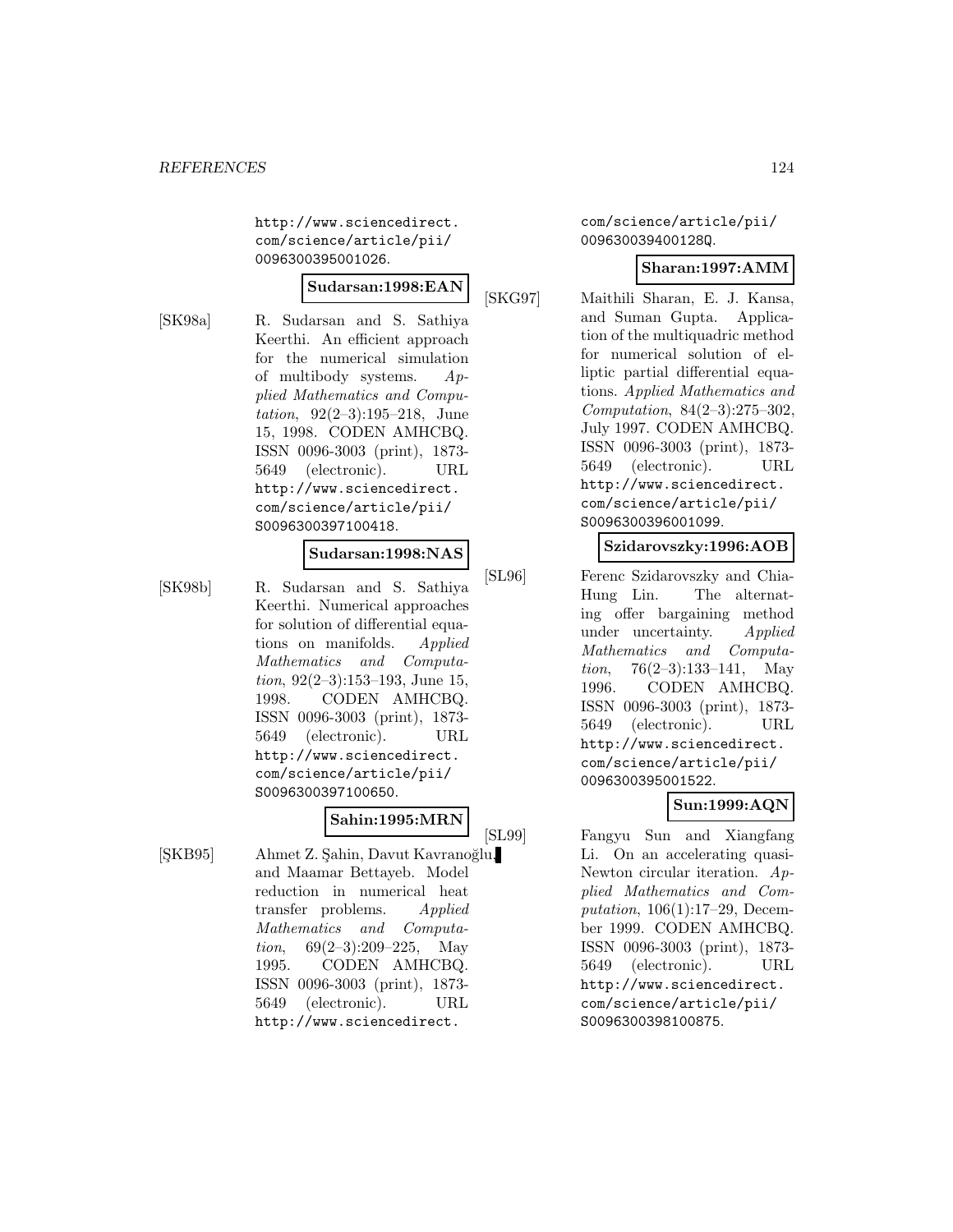## **Shen:1995:SDP**

[SM95] Zhizhang Shen and Christian M. Marston. A study of a dice problem. Applied Mathematics and Computation, 73(2–3):231–247, December 1995. CODEN AMHCBQ. ISSN 0096-3003 (print), 1873- 5649 (electronic). URL http://www.sciencedirect. com/science/article/pii/ 0096300395000623.

## **Szidarovszky:1995:PTC**

[SMY95] Ferenc Szidarovszky, Sándor Molnár, and Jerome Yen. On the price trajectory control of a discrete dynamic producerconsumer market. Applied Mathematics and Computation, 73(2–3):249–256, December 1995. CODEN AMHCBQ. ISSN 0096-3003 (print), 1873- 5649 (electronic). URL http://www.sciencedirect. com/science/article/pii/ 0096300395000631.

## **Sugisaka:1995:CTC**

[SO95] Masanori Sugisaka and Takemasu Okada. Continuous-time Chandrasekhar smoothers in detection and tracking. Applied Mathematics and Computation, 69(1):123–136, April 1995. CODEN AMHCBQ. ISSN 0096-3003 (print), 1873- 5649 (electronic). URL http://www.sciencedirect. com/science/article/pii/ 009630039400103B.

# **Soliman:1998:SCD**

[Sol98] A. A. Soliman. Stability criteria of differential systems via Liapunov's second method. Applied Mathematics and Computation, 92(2–3):143–152, June 15, 1998. CODEN AMHCBQ. ISSN 0096-3003 (print), 1873- 5649 (electronic). URL http://www.sciencedirect. com/science/article/pii/ S0096300397100455.

## **Soliman:1999:SNV**

[Sol99a] A. A. Soliman. On  $_0$ -stability for nonlinear Volterra integrodifferential systems. Applied Mathematics and Computation, 100(1):71–83, April 1999. CODEN AMHCBQ. ISSN 0096-3003 (print), 1873- 5649 (electronic). URL http://www.sciencedirect. com/science/article/pii/ S0096300398000150.

# **Solis:1999:DLS**

[Sol99b] Francisco J. Solis. Dimension and local structures of attracting manifolds of smooth dynamical systems. Applied Mathematics and Computation,  $100(2-3):169-175$ , May 1999. CODEN AMHCBQ. ISSN 0096-3003 (print), 1873- 5649 (electronic). URL http://www.sciencedirect. com/science/article/pii/ S0096300398000204.

# **Song:1996:CWR**

[Son96] Yongzhong Song. Chaotic waveform relaxation methods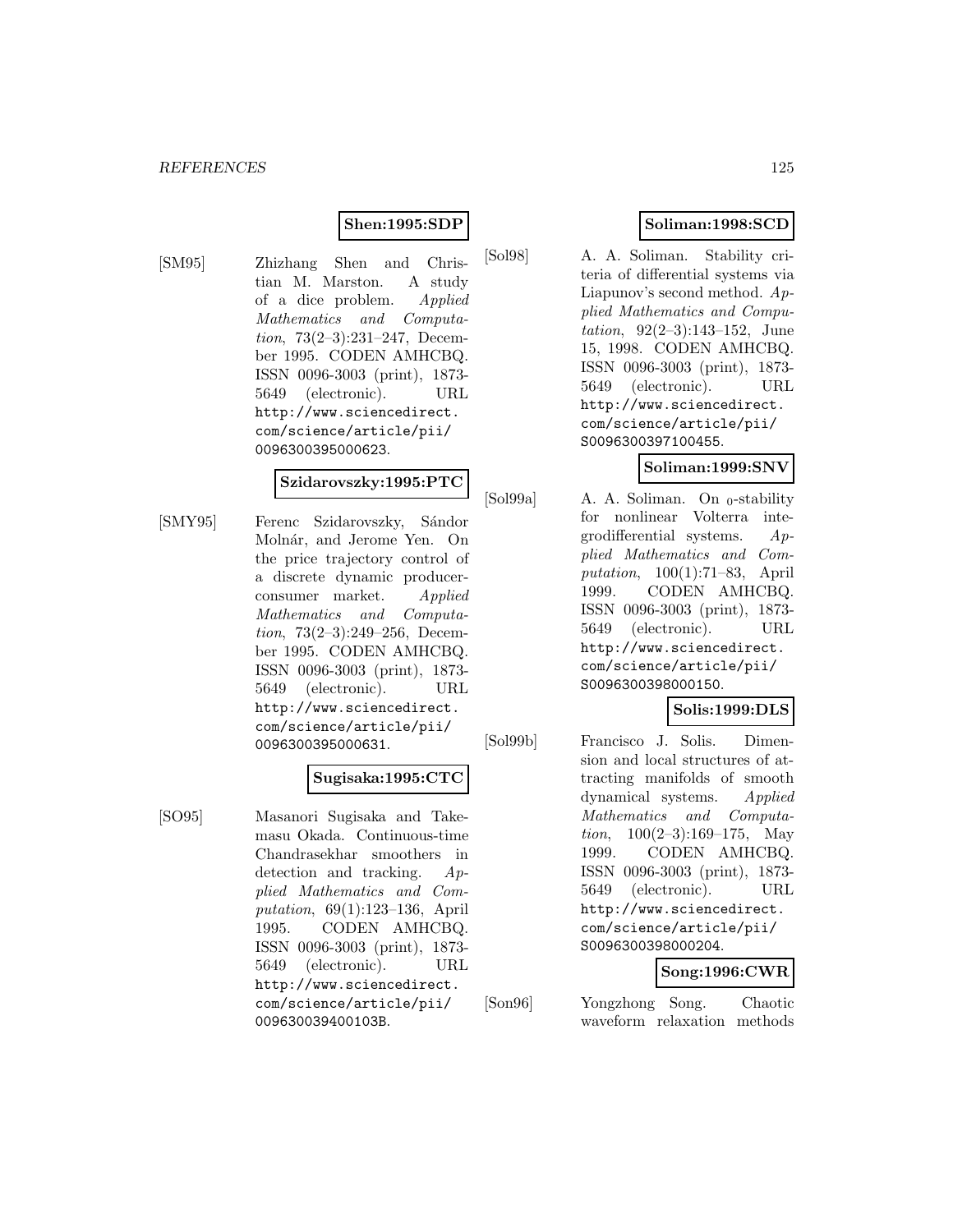#### *REFERENCES* 126

for dynamical systems. Applied Mathematics and Computation, 78(1):83–100, August 1996. CODEN AMHCBQ. ISSN 0096-3003 (print), 1873- 5649 (electronic). URL http://www.sciencedirect. com/science/article/pii/ 0096300395002502.

#### **Soriano:1994:EPC**

[Sor94] J. M. Soriano. Extremum points of a convex function. Applied Mathematics and Computation, 66(2–3):261– 266, December 1994. CO-DEN AMHCBQ. ISSN 0096- 3003 (print), 1873-5649 (electronic). URL http://www. sciencedirect.com/science/ article/pii/009630039490121X. See erratum [Sor97a].

## **Soriano:1996:EZP**

[Sor96] J. M. Soriano. On the existence of zero points. Applied Mathematics and Computation, 79(1):99–104, September 15, 1996. CODEN AMHCBQ. ISSN 0096-3003 (print), 1873- 5649 (electronic). URL http://www.sciencedirect. com/science/article/pii/ 0096300395002464.

#### **Soriano:1997:EEP**

[Sor97a] J. M. Soriano. Erratum: "Extremum points of a convex function". Applied Mathematics and Computation, 84(1):95, June 1997. CODEN AMHCBQ. ISSN 0096-3003 (print), 1873- 5649 (electronic). URL

http://www.sciencedirect. com/science/article/pii/ S0096300397002105. See [Sor94].

## **Soriano:1997:NZM**

[Sor97b] J. M. Soriano. On the number of zeros of a mapping. Applied Mathematics and Computation, 88(2–3):287–291, December 30, 1997. CODEN AMHCBQ. ISSN 0096-3003 (print), 1873- 5649 (electronic). URL http://www.sciencedirect. com/science/article/pii/ S0096300396003360.

## **Soriano:1999:EZB**

[Sor99] J. M. Soriano. Existence of zeros for bounded perturbations of proper mappings. Applied Mathematics and Computation, 99(2–3):255–259, March 15, 1999. CODEN AMHCBQ. ISSN 0096-3003 (print), 1873- 5649 (electronic). URL http://www.sciencedirect. com/science/article/pii/ S0096300397101837.

#### **Szidarovszky:1995:IMD**

[SP95] Ferenc Szidarovszky and Olgierd Palusinski. An inverse method to determine parasitics of power interconnections in high speed electronics. Applied Mathematics and Computation, 73(2–3):203–208, December 1995. CODEN AMHCBQ. ISSN 0096-3003 (print), 1873- 5649 (electronic). URL http://www.sciencedirect. com/science/article/pii/ 0096300394002509.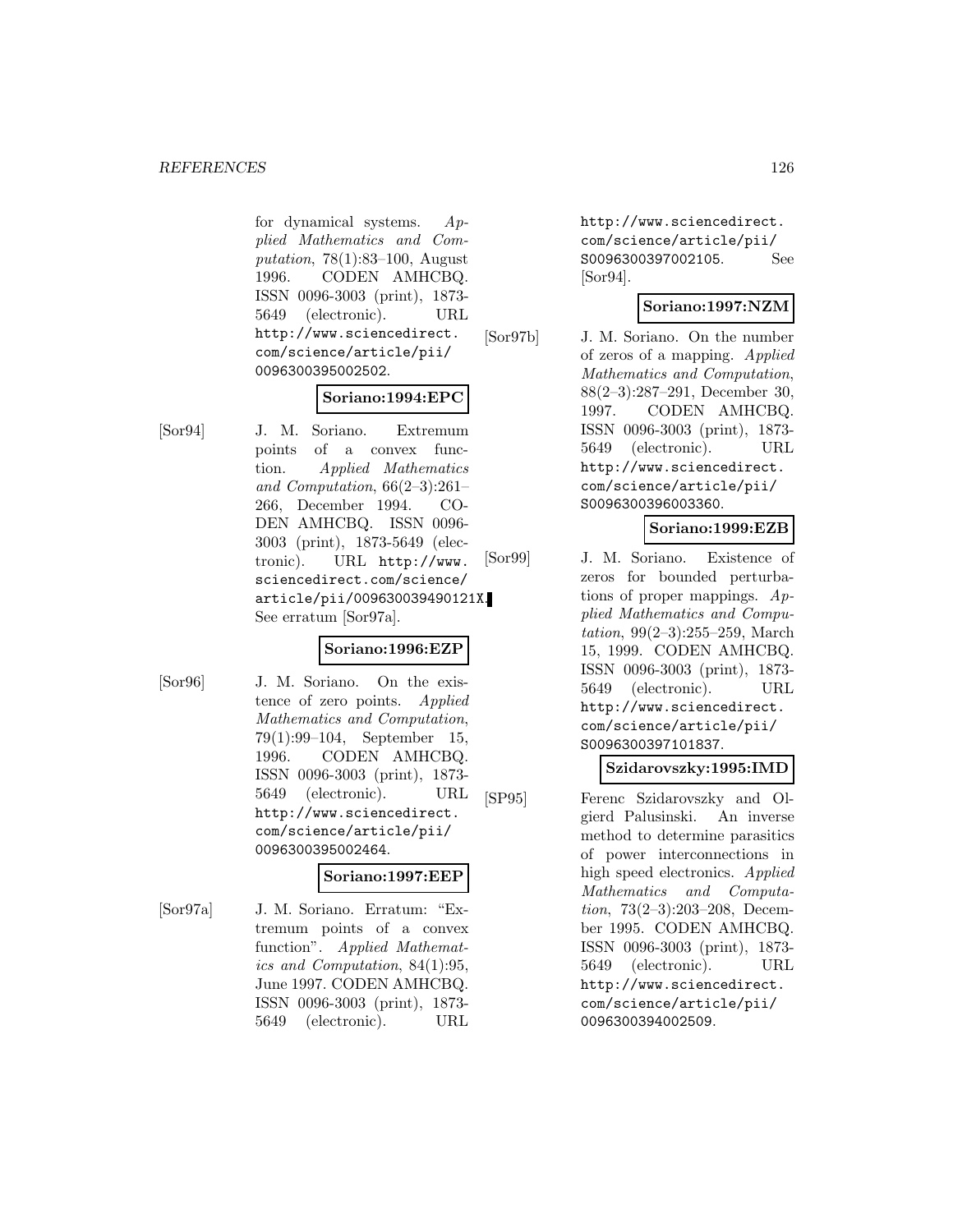## **Spitaleri:1997:MMG**

[SR97] Rosa Maria Spitaleri and Vania Regolo. Multiblock multigrid grid generation algorithms: Overcoming multigrid anisotropy. Applied Mathematics and Computation, 84(2–3):247–267, July 1997. CODEN AMHCBQ. ISSN 0096-3003 (print), 1873- 5649 (electronic). URL http://www.sciencedirect. com/science/article/pii/ S0096300396000896.

#### **Srivastava:1995:NEH**

[Sri95] Rekha Srivastava. A note on the Epstein–Hubbell generalized elliptic-type integral. Applied Mathematics and Computation,  $69(2-3):255-262$ , May 1995. CODEN AMHCBQ. ISSN 0096-3003 (print), 1873- 5649 (electronic). URL http://www.sciencedirect. com/science/article/pii/ 009630039400133O.

## **Srivastava:1998:FSR**

[Sri98] H. M. Srivastava. Further series representations for  $\zeta(2n + 1)$ . Applied Mathematics and Computation,  $97(1):1-15$ , December 1, 1998. CODEN AMHCBQ. ISSN 0096-3003 (print), 1873- 5649 (electronic). URL http://www.sciencedirect. com/science/article/pii/ S009630039710145X.

Szmanda. Oscillation the-

## **Szafranski:1997:OTS**

[SS97] Zdzisław Szafrański and Błażej

orems for some nonlinear difference equations. Applied Mathematics and Computation, 83(1):43–52, April 1997. CODEN AMHCBQ. ISSN 0096-3003 (print), 1873- 5649 (electronic). URL http://www.sciencedirect. com/science/article/pii/ S0096300396000458.

## **Shen:1998:GCA**

[SS98a] Ling Shen and Ferenc Szidarovszky. A globally convergent algorithm for solving special utilization equations. Applied Mathematics and Computation,  $90(1):53-60$ , March 1, 1998. CODEN AMHCBQ. ISSN 0096-3003 (print), 1873- 5649 (electronic). URL http://www.sciencedirect. com/science/article/pii/ S0096300396003396.

## **Szidarovszky:1998:SBP**

[SS98b] Ferenc Szidarovszky and Ling Shen. A stochastic bargaining process and solution concept in the discrete case. Applied Mathematics and Computation, 92(2–3):219–227, June 15, 1998. CODEN AMHCBQ. ISSN 0096-3003 (print), 1873- 5649 (electronic). URL http://www.sciencedirect. com/science/article/pii/ S0096300397100327.

#### **Steiner:1995:CMA**

[SST95] W. Steiner, A. Steindl, and H. Troger. Center manifold approach to the control of a tethered satellite system. Ap-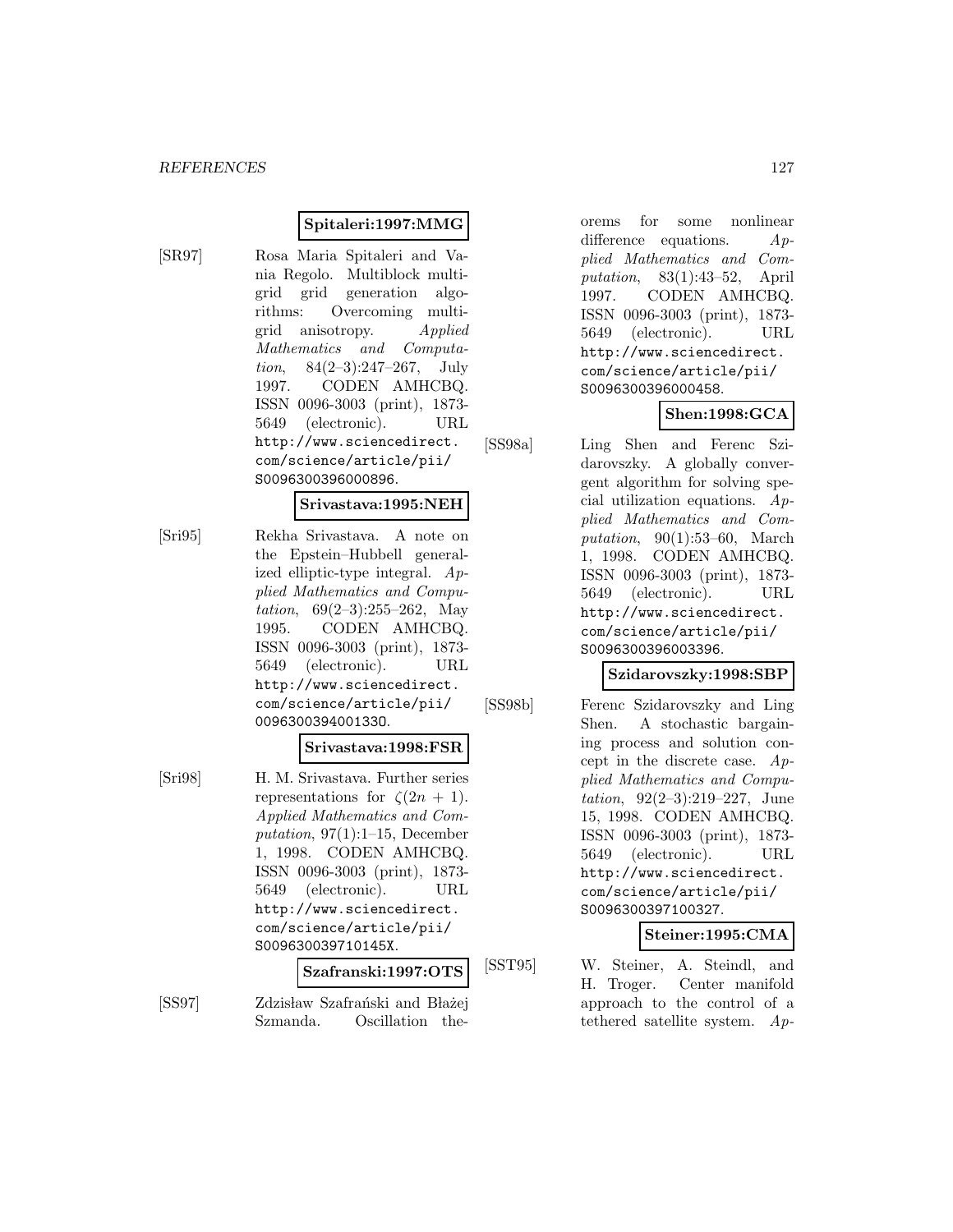plied Mathematics and Computation, 70(2–3):315–327, July 1995. CODEN AMHCBQ. ISSN 0096-3003 (print), 1873- 5649 (electronic). URL http://www.sciencedirect. com/science/article/pii/ 009630039400111G.

## **Salemi:1999:SCM**

[SSW99] F. Salemi, V. Salone, and Wang Wendi. Stability of a competition model with two-stage structure. Applied Mathematics and Computation, 99(2–3):221–231, March 15, 1999. CODEN AMHCBQ. ISSN 0096-3003 (print), 1873- 5649 (electronic). URL http://www.sciencedirect. com/science/article/pii/ S0096300397101801.

**Sun:1999:QNT**

- 
- [SSY99] W. Sun, R. J. B. Sampaio, and J. Yuan. Quasi-Newton trust region algorithm for nonsmooth least squares problems. Applied Mathematics and Computation, 105(2–3): 183–194, November/December 1999. CODEN AMHCBQ. ISSN 0096-3003 (print), 1873- 5649 (electronic). URL http://www.sciencedirect. com/science/article/pii/ S0096300398101030.

**Steindl:1996:HCT**

[ST96] A. Steindl and H. Troger. Heteroclinic cycles in the threedimensional postbifurcation motion of O(2)-symmetric fluid conveying tubes. Applied Math-

ematics and Computation, 78 (2–3):269–277, September 1, 1996. CODEN AMHCBQ. ISSN 0096-3003 (print), 1873- 5649 (electronic). URL http://www.sciencedirect. com/science/article/pii/ 0096300396000148.

## **Stanimirovic:1999:LRG**

[Sta99] Predrag S. Stanimirović. Limit representations of generalized inverses and related methods. Applied Mathematics and Computation, 103(1):51–68, August 1, 1999. CODEN AMHCBQ. ISSN 0096-3003 (print), 1873- 5649 (electronic). URL http://www.sciencedirect. com/science/article/pii/ S0096300398100486.

## **Sivaloganathan:1998:MPV**

[STD98] S. Sivaloganathan, G. Tenti, and J. M. Drake. Mathematical pressure volume models of the cerebrospinal fluid. Applied Mathematics and Computation,  $94(2-3):243-266$ , August 15, 1998. CODEN AMHCBQ. ISSN 0096-3003 (print), 1873- 5649 (electronic). URL http://www.sciencedirect. com/science/article/pii/ S0096300397100935.

#### **Sugisaka:1995:ISI**

[SU95] Masanori Sugisaka and Sueo Ueno. Introduction to the special issue on adaptive filtering and estimation. Applied Mathematics and Computation,  $69(1):1-2$ , April 1995. CODEN AMHCBQ.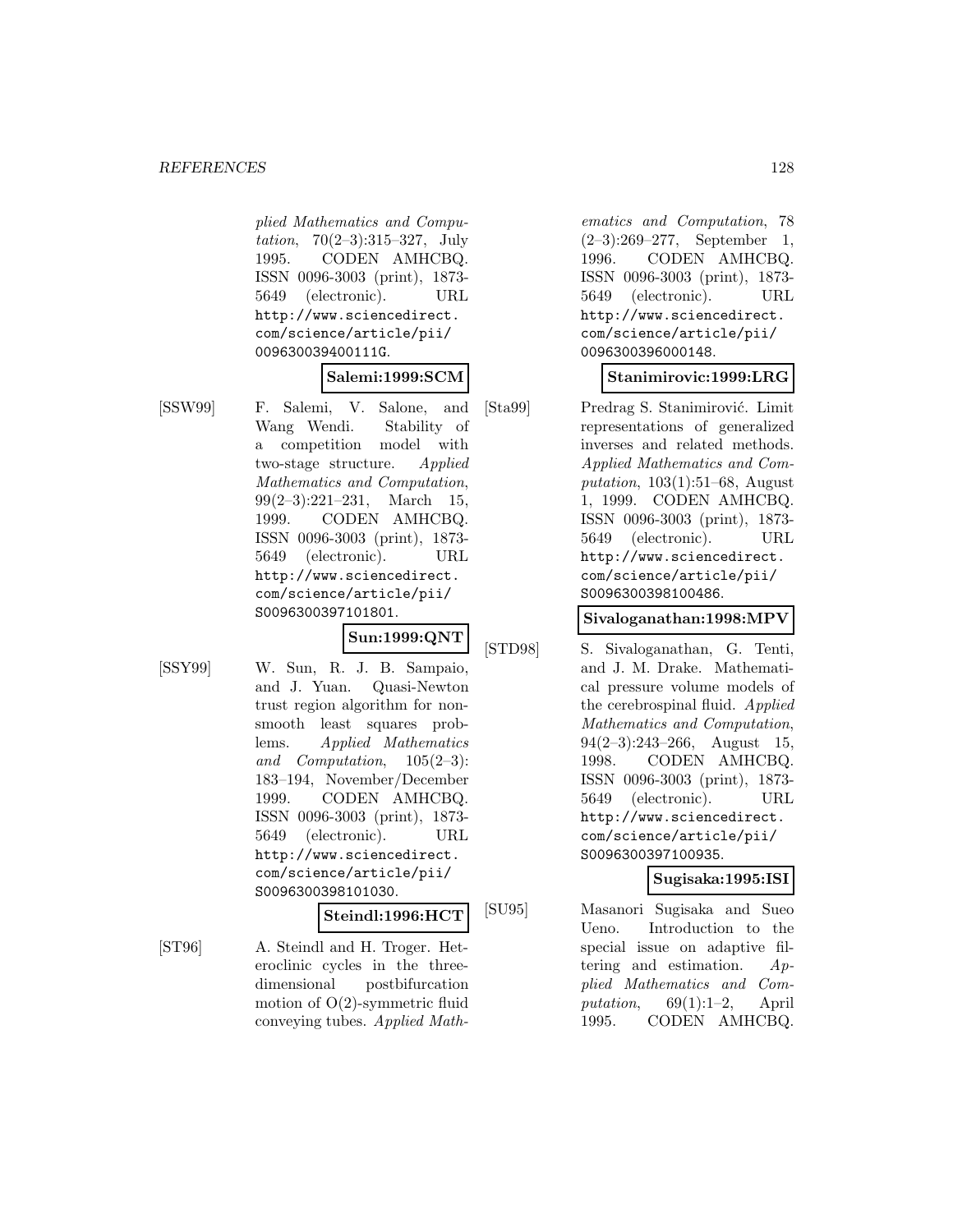ISSN 0096-3003 (print), 1873- 5649 (electronic). URL http://www.sciencedirect. com/science/article/pii/ 009630039400096M.

#### **Sugisaka:1995:ACF**

[Sug95] Masanori Sugisaka. Adaptive Chandrasekhar filter for linear discrete-time stationary stochastic systems. Applied Mathematics and Computation, 69(1):137–145, April 1995. CODEN AMHCBQ. ISSN 0096-3003 (print), 1873- 5649 (electronic). URL http://www.sciencedirect. com/science/article/pii/ 009630039400104C.

#### **Sugisaka:1998:ISI**

[Sug98] Masanori Sugisaka. Introduction to the special issue on Artificial Life and Robotics. Applied Mathematics and Computation,  $91(1):1-2$ , April 1998. CODEN AMHCBQ. ISSN 0096-3003 (print), 1873- 5649 (electronic). URL http://www.sciencedirect. com/science/article/pii/ S0096300397100091.

# **Scitovski:1998:ASM**

[SUJ98] R. Scitovski, Š. Ungar, and D. Jukić. Approximating surfaces by moving total least squares method. Applied Mathematics and Computation, 93(2–3):219–232, July 15, 1998. CODEN AMHCBQ. ISSN 0096-3003 (print), 1873- 5649 (electronic). URL http://www.sciencedirect.

com/science/article/pii/ S0096300397100777.

## **Sun:1998:NMQ**

[Sun98] Wenyu Sun. Newton's method and quasi-Newton–SQP method for general  $LC^1$  constrained optimization. Applied Mathematics and Computation, 92 (1):69–84, June 1, 1998. CO-DEN AMHCBQ. ISSN 0096- 3003 (print), 1873-5649 (electronic). URL http://www. sciencedirect.com/science/ article/pii/S0096300397100534.

## **Saha:1996:STM**

[SW96] Arindam Saha and Meghanad D. Wagh. Solutions of two minmax recurrences in parallel processing with variable recombination overhead. Applied Mathematics and Computation,  $76(2-3):173-211$ , May 1996. CODEN AMHCBQ. ISSN 0096-3003 (print), 1873- 5649 (electronic). URL http://www.sciencedirect. com/science/article/pii/ 0096300395001581.

## **Sugisaka:1998:ICS**

[SWL98] Masanori Sugisaka, Xin Wang, and Ju-Jung Lee. Intelligent control strategy for a mobile vehicle. Applied Mathematics and Computation, 91 (1):91–98, April 1998. CO-DEN AMHCBQ. ISSN 0096- 3003 (print), 1873-5649 (electronic). URL http://www. sciencedirect.com/science/ article/pii/S0096300397100030.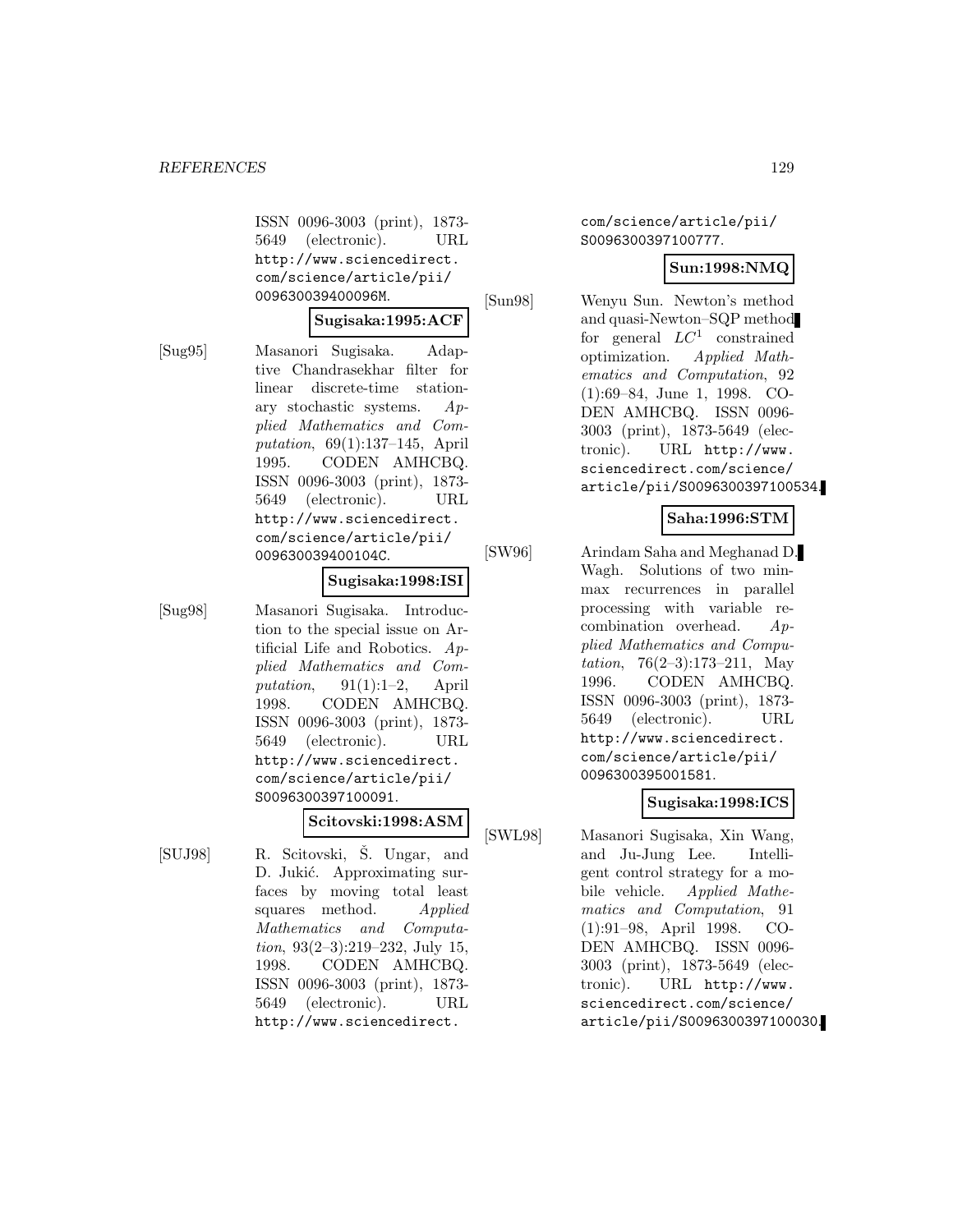## **Song:1998:CRN**

[SY98] Jingyan Song and Yeung Yam. Complex recurrent neural network for computing the inverse and pseudo-inverse of the complex matrix. Applied Mathematics and Computation, 93(2–3):195–205, July 15, 1998. CODEN AMHCBQ. ISSN 0096-3003 (print), 1873- 5649 (electronic). URL http://www.sciencedirect. com/science/article/pii/ S0096300397100649.

#### **Satravaha:1997:ALT**

[SZ97] Pornchai Satravaha and Songping Zhu. An application of the LTDRM to transient diffusion problems with nonlinear material properties and nonlinear boundary conditions. Applied Mathematics and Computation, 87(2–3):127–160, December 1997. CODEN AMHCBQ. ISSN 0096-3003 (print), 1873- 5649 (electronic). URL http://www.sciencedirect. com/science/article/pii/ S0096300396002263.

## **Szidarovszky:1997:NAO**

[Szi97] F. Szidarovszky. A note on the alternating offer method. Applied Mathematics and Computation, 82(2–3):129–135, March 15, 1997. CODEN AMHCBQ. ISSN 0096-3003 (print), 1873- 5649 (electronic). URL http://www.sciencedirect. com/science/article/pii/ S0096300396000264.

## **Szidarovszky:1998:BOD**

[Szi98] Ferenc Szidarovszky. Bargaining with offer dependent break-down probabilities. Applied Mathematics and Computation, 90(2–3):117–127, March 15, 1998. CODEN AMHCBQ. ISSN 0096-3003 (print), 1873- 5649 (electronic). URL http://www.sciencedirect. com/science/article/pii/ S0096300396003542.

## **Szidarovszky:1999:NCN**

[Szi99] Ferenc Szidarovszky. A new Characterization of the nonsymmetric Nash solution. Applied Mathematics and Computation, 106(1):63–68, December 1999. CODEN AMHCBQ. ISSN 0096-3003 (print), 1873- 5649 (electronic). URL http://www.sciencedirect. com/science/article/pii/ S0096300398101078.

## **Tagliani:1998:ITS**

[Tag98] Aldo Tagliani. Inverse twosided z transform and moment problem. Applied Mathematics and Computation, 95 (2–3):125–138, September 15, 1998. CODEN AMHCBQ. ISSN 0096-3003 (print), 1873- 5649 (electronic). URL http://www.sciencedirect. com/science/article/pii/ S0096300397100571.

## **Tagliani:1999:HMP**

[Tag99] A. Tagliani. Hausdorff moment problem and maximum entropy: a unified ap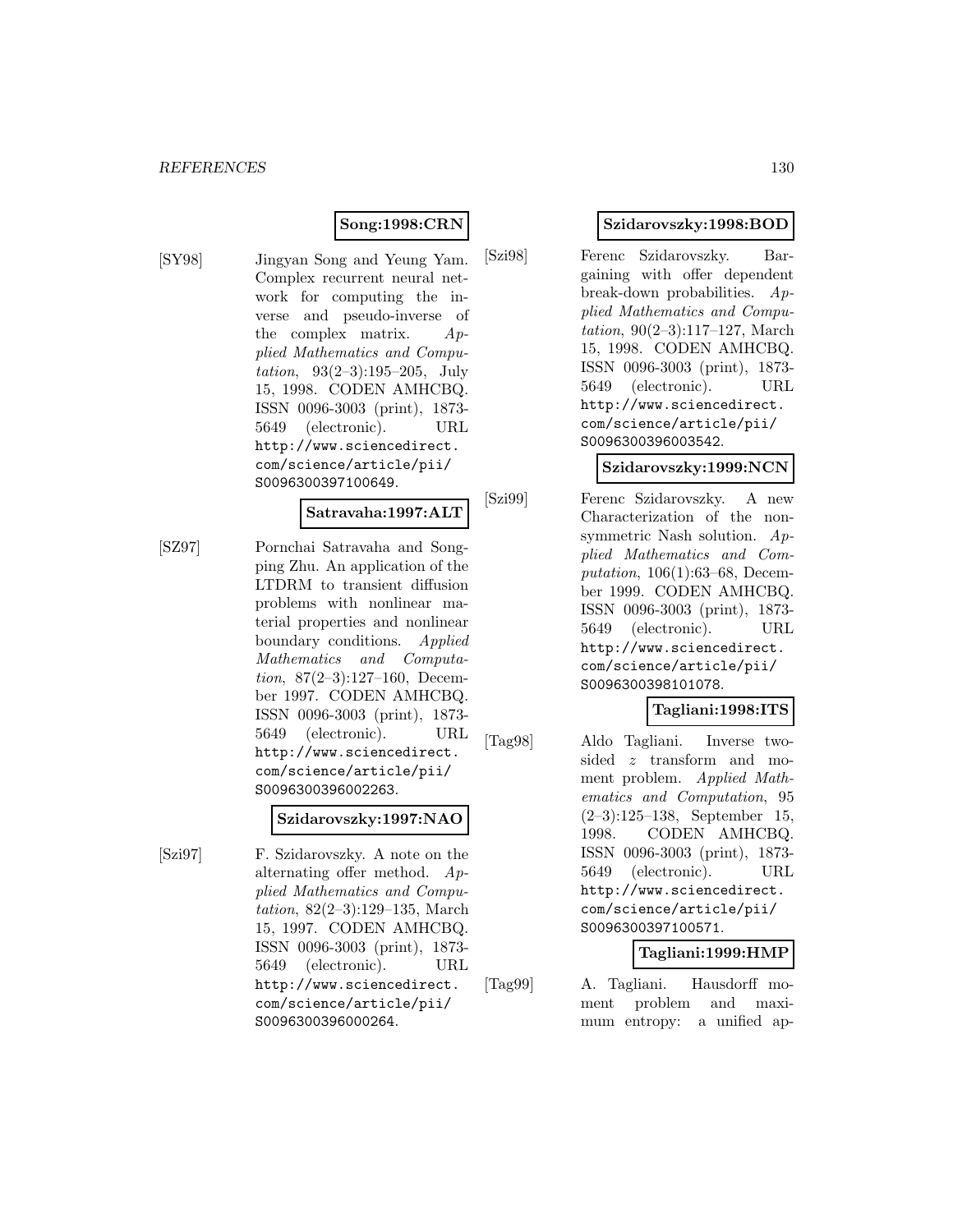proach. Applied Mathematics and Computation, 105(2–3): 291–305, November/December 1999. CODEN AMHCBQ. ISSN 0096-3003 (print), 1873- 5649 (electronic). URL http://www.sciencedirect. com/science/article/pii/ S009630039810084X.

## **Takac:1998:BIT**

[Tak98] Peter Takáč. Bifurcations to invariant 2-tori for the complex Ginzburg–Landau equation. Applied Mathematics and Computation, 89(1– 3):241–257, January/February 1998. CODEN AMHCBQ. ISSN 0096-3003 (print), 1873- 5649 (electronic). URL http://www.sciencedirect. com/science/article/pii/ S009630039781661X.

## **Tabata:1999:NIP**

[TET99] Minoru Tabata, Nobuoki Eshima, and Ichiro Takagi. The nonlinear integro-partial differential equation describing the logistic growth of human population with migration. Applied Mathematics and Computation, 98(2–3):169–183, February 1999. CODEN AMHCBQ. ISSN 0096-3003 (print), 1873- 5649 (electronic). URL http://www.sciencedirect. com/science/article/pii/ S0096300397101722.

## **Tabata:1998:CPS**

- 
- [TETH98] Minoru Tabata, Nobuoki Eshima, Ichiro Takagi, and Takashi Hiroyama. The Cauchy

problem for the system of equations describing migration motivated by regional economic disparity. Applied Mathematics and Computation, 94(1):45–64, August 1, 1998. CODEN AMHCBQ. ISSN 0096-3003 (print), 1873- 5649 (electronic). URL http://www.sciencedirect. com/science/article/pii/ S0096300397101163.

# **Tian:1997:SVC**

[TG97] Bo Tian and Yi-Tian Gao. Solutions of a variable-coefficient Kadomtsev–Petviashvili equation via computer algebra. Applied Mathematics and Computation, 84(2–3):125–130, July 1997. CODEN AMHCBQ. ISSN 0096-3003 (print), 1873- 5649 (electronic). URL http://www.sciencedirect. com/science/article/pii/ S0096300396001154.

## **Tibken:1995:SCU**

[TH95] B. Tibken and E. P. Hofer. Simulation of controlled uncertain nonlinear systems.  $Ap$ plied Mathematics and Computation, 70(2–3):329–338, July 1995. CODEN AMHCBQ. ISSN 0096-3003 (print), 1873- 5649 (electronic). URL http://www.sciencedirect. com/science/article/pii/ 009630039400112H.

## **Tibken:1996:IAT**

[TH96] B. Tibken and E. P. Hofer. Interval analysis as a tool for sensitivity analysis of a hemopoi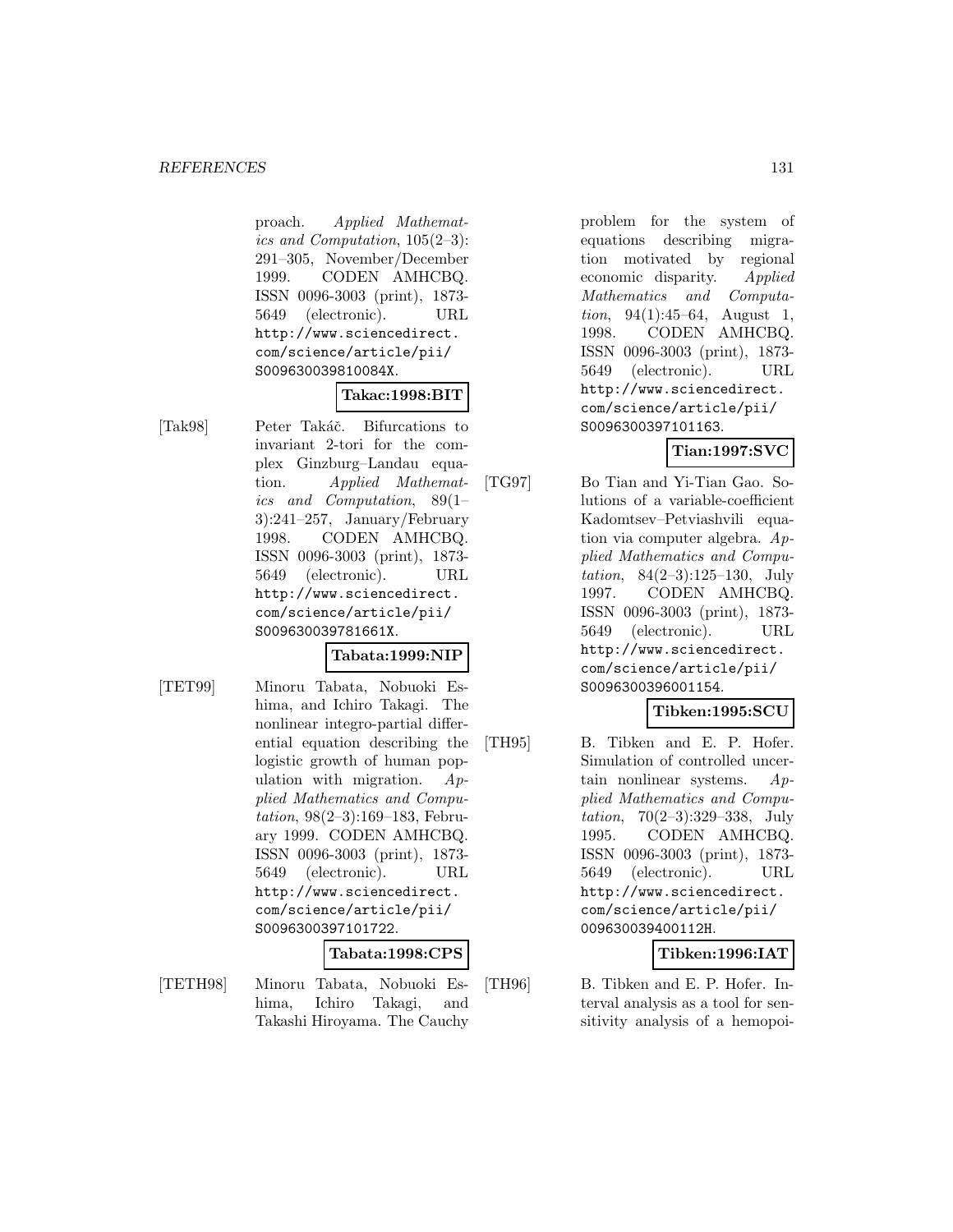etic model. Applied Mathematics and Computation, 78 (2–3):259–267, September 1, 1996. CODEN AMHCBQ. ISSN 0096-3003 (print), 1873- 5649 (electronic). URL http://www.sciencedirect. com/science/article/pii/ 0096300396000136.

## **Tuckness:1995:CAN**

[TJ95] Dan G. Tuckness and Bertrand Jost. A critical analysis of the numerical and analytical methods used in the construction of the lunar gravity potential model. Applied Mathematics and Computation, 71(1):69–90, August 1995. CODEN AMHCBQ. ISSN 0096-3003 (print), 1873- 5649 (electronic). URL http://www.sciencedirect. com/science/article/pii/ 009630039400141P.

# **Tang:1997:SMA**

[TPGV97] Yi-Fa Tang, Víctor M. Pérez-García, and Luis Vázquez. Symplectic methods for the Ablowitz–Ladik model. Applied Mathematics and Computation, 82(1):17–38, March 1, 1997. CODEN AMHCBQ. ISSN 0096-3003 (print), 1873- 5649 (electronic). URL http://www.sciencedirect. com/science/article/pii/ S0096300396000197.

## **Thandapani:1995:ONB**

[TPL95] E. Thandapani, S. Pandian, and B. S. Lalli. Oscillatory and nonoscillatory be-

havior of second-order functional difference equations.  $Ap$ plied Mathematics and Computation,  $70(1):53-66$ , June 1995. CODEN AMHCBQ. ISSN 0096-3003 (print), 1873- 5649 (electronic). URL http://www.sciencedirect. com/science/article/pii/ 009630039400142Q.

## **Tleimat:1998:NSU**

[TPS98] Hazem Tleimat, R. B. Piercey, and B. K. Soni. Numerical simulation of ultrarelativistic, heavy-ion collisions. Applied Mathematics and Computation, 89(1– 3):275–293, January/February 1998. CODEN AMHCBQ. ISSN 0096-3003 (print), 1873- 5649 (electronic). URL http://www.sciencedirect. com/science/article/pii/ S0096300397816633.

## **Tsitouras:1998:EHO**

[TS98] Ch. Tsitouras and T. E. Simos. Explicit high order methods for the numerical integration of periodic initial-value problems. Applied Mathematics and Computation,  $95(1):15-26$ , September 1, 1998. CODEN AMHCBQ. ISSN 0096-3003 (print), 1873- 5649 (electronic). URL http://www.sciencedirect. com/science/article/pii/ S0096300397100868.

**Thornburg:1998:SGB**

[TSK98] Hugh Thornburg, Bharat K. Soni, and Boyalakuntla Kishore.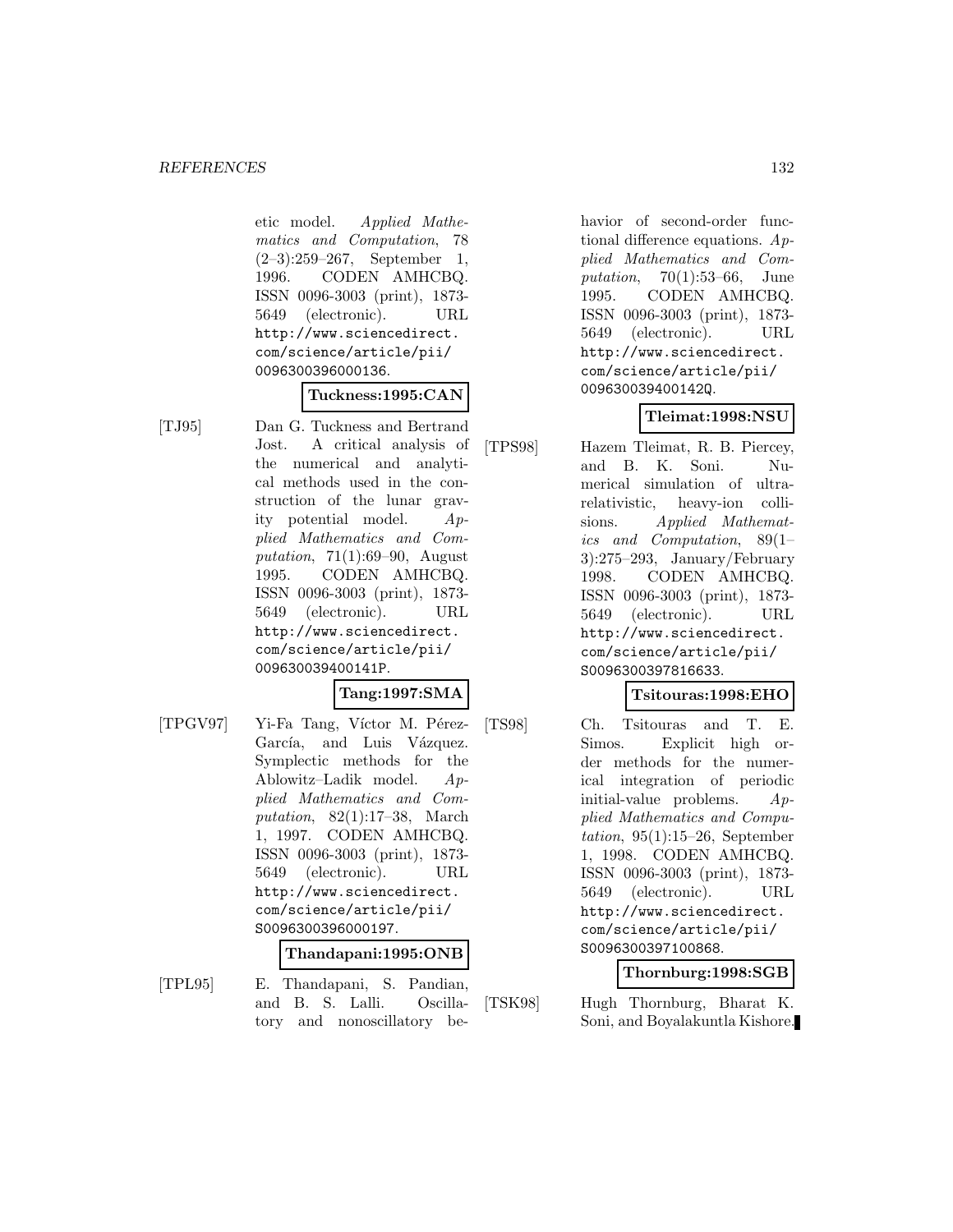A structured grid based solutionadaptive technique for complex separated flows. Applied Mathematics and Computation, 89(1– 3):259–273, January/February 1998. CODEN AMHCBQ. ISSN 0096-3003 (print), 1873- 5649 (electronic). URL http://www.sciencedirect. com/science/article/pii/ S0096300397816621.

#### **Tuckness:1995:FMQ**

[Tuc95] Dan G. Tuckness. A fast method for quantitatively measuring stability in a threebody dynamical system. Applied Mathematics and Computation, 70(1):29–51, June 1995. CODEN AMHCBQ. ISSN 0096-3003 (print), 1873- 5649 (electronic). URL http://www.sciencedirect. com/science/article/pii/ 009630039400136R.

# **Tuckness:1996:AON**

[Tuc96] Dan G. Tuckness. Analysis of optical navigation error during Mars entry. Applied Mathematics and Computation,  $80(1):1-22$ , November 1996. CODEN AMHCBQ. ISSN 0096-3003 (print), 1873- 5649 (electronic). URL http://www.sciencedirect. com/science/article/pii/ 0096300395002758.

#### **Tuckness:1997:PSS**

[Tuc97] Dan G. Tuckness. Phase space sensitivities of the Sun– Jupiter triangular libration point. Applied Mathemat-

ics and Computation, 88 (2–3):255–265, December 30, 1997. CODEN AMHCBQ. ISSN 0096-3003 (print), 1873- 5649 (electronic). URL http://www.sciencedirect. com/science/article/pii/ S0096300396003293.

## **Toyoda:1999:AHS**

[TyG99] Shin'ichi Toyoda and Pegio yukio Gunji. Appearance of hierarchical structure in hyper-dilation model: model of generalized measurement process. Applied Mathematics and Computation, 104(2–3):153–178, September 1999. CODEN AMHCBQ. ISSN 0096-3003 (print), 1873- 5649 (electronic). URL http://www.sciencedirect. com/science/article/pii/ S0096300398100632.

## **Udwadia:1995:ISIa**

[Udw95] Firdaus E. Udwadia. Introduction to the special issue on applied mechanics. Applied Mathematics and Computation, 67(1–3):1, January/February 1995. CODEN AMHCBQ. ISSN 0096-3003 (print), 1873- 5649 (electronic). URL http://www.sciencedirect. com/science/article/pii/ 0096300394000515.

# **Ueno:1995:PAR**

[Uen95] Sueo Ueno. Probabilistic approach for rarefied gas dynamics: Linearized Couette flow. Applied Mathematics and Computation,  $69(1):61-73$ , April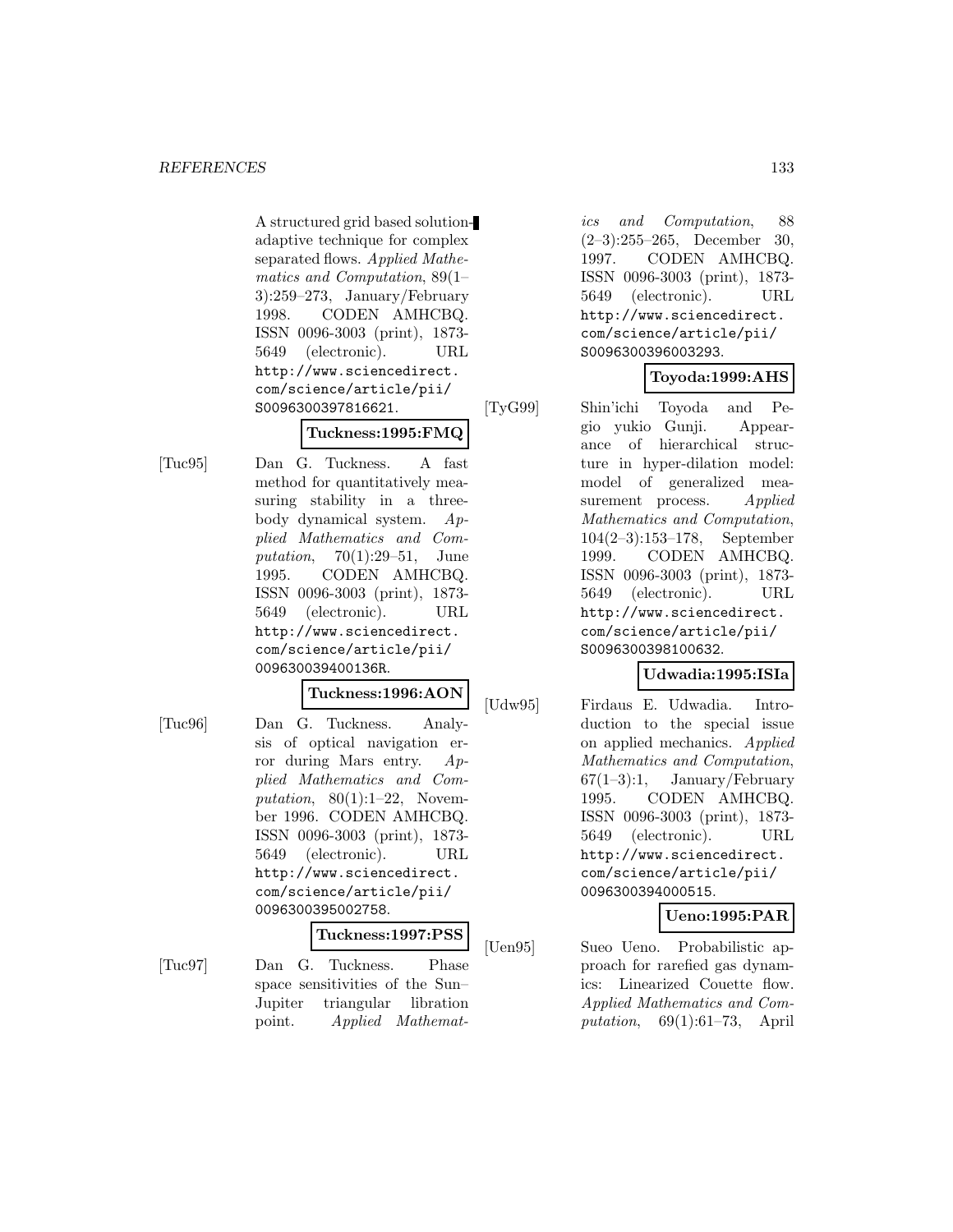1995. CODEN AMHCBQ. ISSN 0096-3003 (print), 1873- 5649 (electronic). URL http://www.sciencedirect. com/science/article/pii/ 009630039400099P.

## **Udwadia:1996:ISI**

[UHL96] F. E. Udwadia, E. Hofer, and G. Leitmann. Introduction to the special issue on dynamics and control. Applied Mathematics and Computation,  $78(2-3):101$ , September 1, 1996. CODEN AMHCBQ. ISSN 0096-3003 (print), 1873- 5649 (electronic). URL http://www.sciencedirect. com/science/article/pii/ 0096300396900077.

## **Udwadia:1995:APE**

[UK95] Firdaus E. Udwadia and Robert E. Kalaba. An alternate proof for the equation of motion for constrained mechanical systems. Applied Mathematics and Computation, 70(2–3):339–342, July 1995. CODEN AMHCBQ. ISSN 0096-3003 (print), 1873- 5649 (electronic). URL http://www.sciencedirect. com/science/article/pii/ 009630039400113I.

## **Unbehauen:1996:SNT**

[Unb96] H. Unbehauen. Some new trends in identification and modeling of nonlinear dynamical systems. Applied Mathematics and Computation, 78 (2–3):279–297, September 1, 1996. CODEN AMHCBQ. ISSN 0096-3003 (print), 1873-

5649 (electronic). URL http://www.sciencedirect. com/science/article/pii/ 009630039600015X.

## **Udwadia:1997:DCN**

[UR97] F. E. Udwadia and N. Raju. Dynamics of coupled nonlinear maps and its application to ecological modeling. Applied Mathematics and Computation, 82(2–3):137–179, March 15, 1997. CODEN AMHCBQ. ISSN 0096-3003 (print), 1873- 5649 (electronic). URL http://www.sciencedirect. com/science/article/pii/ S0096300396000276.

# **Udwadia:1995:ISIb**

[UTL<sup>+</sup>95] F. E. Udwadia, H. Troger, G. Leitmann, H. P. Joergl, and H. Flashner. Introduction to the special issue on dynamics and control. Applied Mathematics and Computation, 70(2–3):95, July 1995. CODEN AMHCBQ. ISSN 0096-3003 (print), 1873- 5649 (electronic). URL http://www.sciencedirect. com/science/article/pii/ 0096300395900357.

# **Vanmaele:1995:EFE**

[Van95] M. Vanmaele. On an external finite element method for a second-order eigenvalue problem on a concave 2Ddomain with Dirichlet boundary conditions. Applied Mathematics and Computation, 71 (2–3):211–226, September 1, 1995. CODEN AMHCBQ. ISSN 0096-3003 (print), 1873-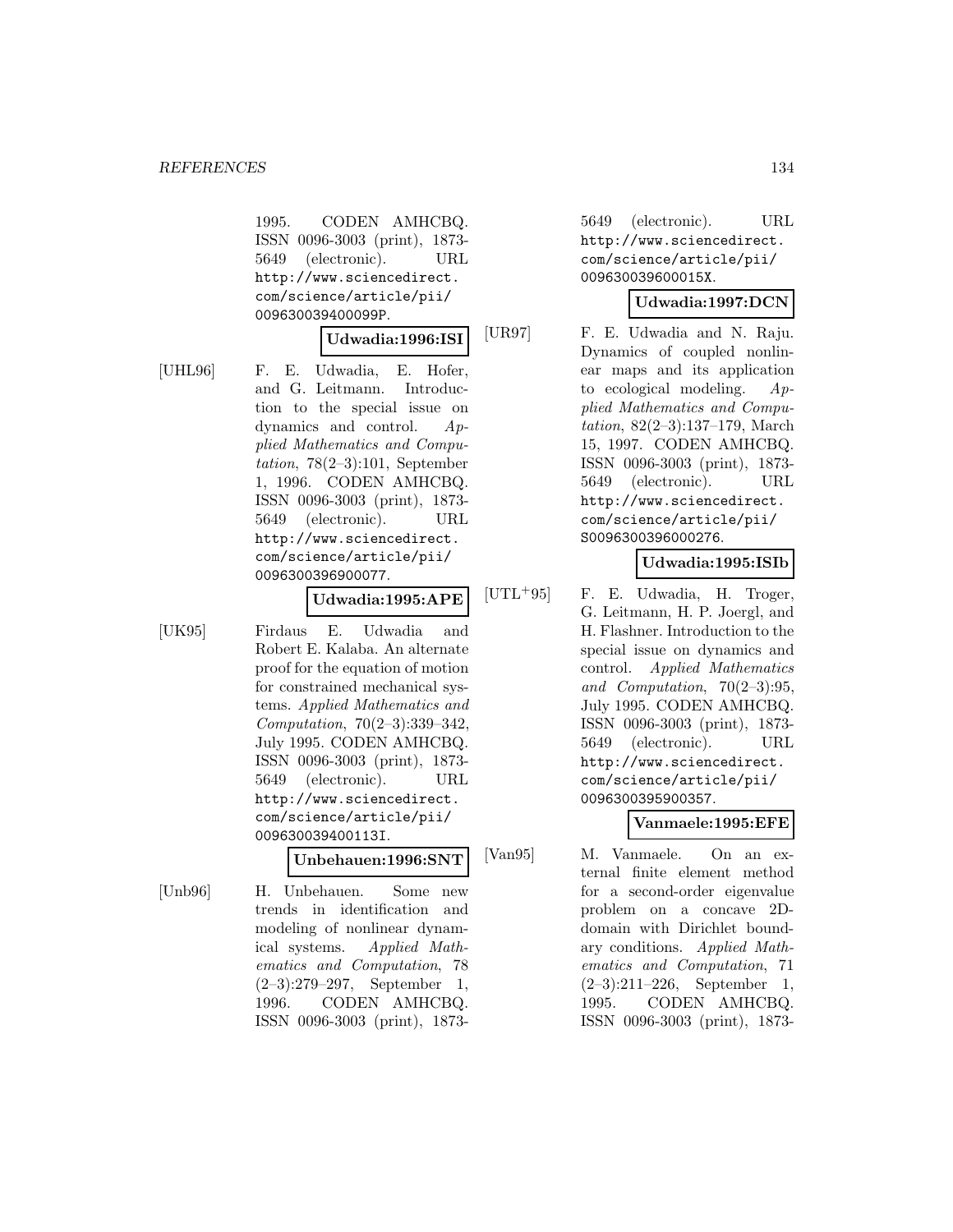5649 (electronic). URL http://www.sciencedirect. com/science/article/pii/ 009630039400155W.

**VanHuylenbroeck:1997:MTT**

[Van97] G. Van Huylenbroeck. Multicriteria tools for the tradeoff analysis in rural planning between economic and environmental objectives. Applied Mathematics and Computation, 83(2–3):261–280, May 1997. CODEN AMHCBQ. ISSN 0096-3003 (print), 1873- 5649 (electronic). URL http://www.sciencedirect. com/science/article/pii/ S0096300396001889.

#### **VanSiclen:1998:IML**

[Van98] Clinton DeW. Van Siclen. Information measure of location precision. Applied Mathematics and Computation, 97 (2–3):287–293, December 15, 1998. CODEN AMHCBQ. ISSN 0096-3003 (print), 1873- 5649 (electronic). URL http://www.sciencedirect. com/science/article/pii/ S0096300397101424.

#### **Vazquez:1998:UNA**

[Váz98] C. Vázquez. An upwind numerical approach for an American and European option pricing model. Applied Mathematics and Computation, 97 (2–3):273–286, December 15, 1998. CODEN AMHCBQ. ISSN 0096-3003 (print), 1873- 5649 (electronic). URL http://www.sciencedirect.

com/science/article/pii/ S0096300397101229.

## **Varner:1998:NSD**

[VC98] T. N. Varner and S. Roy Choudhury. Non-standard difference schemes for singular perturbation problems revisited. Applied Mathematics and Computation, 92(2–3):101–123, June 15, 1998. CODEN AMHCBQ. ISSN 0096-3003 (print), 1873- 5649 (electronic). URL http://www.sciencedirect. com/science/article/pii/ S009630039710025X.

#### **VanKeer:1997:FEA**

[VD97] R. Van Keer and H. De Schepper. Finite element approximation for 2nd order elliptic eigenvalue problems with nonlocal boundary or transition conditions. Applied Mathematics and Computation,  $82(1):1-16$ , March 1, 1997. CODEN AMHCBQ. ISSN 0096-3003 (print), 1873- 5649 (electronic). URL http://www.sciencedirect. com/science/article/pii/ S0096300396000914.

## **Vestroni:1995:SCT**

[VLP95] Fabrizio Vestroni, Angelo Luongo, and Monica Pasca. Stability and control of transversal oscillations of a tethered satellite system. Applied Mathematics and Computation, 70(2–3):343–360, July 1995. CODEN AMHCBQ. ISSN 0096-3003 (print), 1873- 5649 (electronic). URL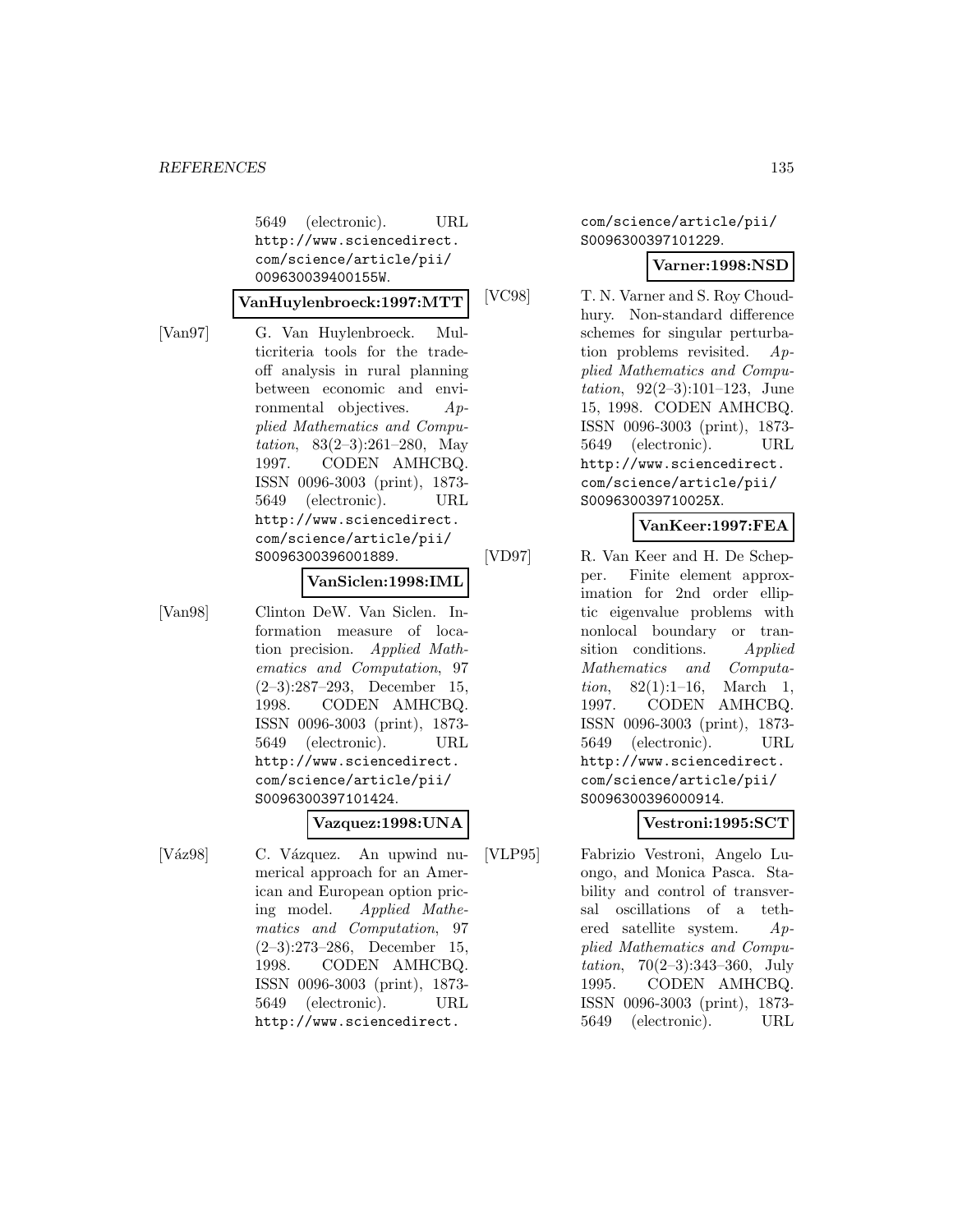http://www.sciencedirect. com/science/article/pii/ 009630039400114J.

## **Villatoro:1999:MMEb**

[VR99a] F. R. Villatoro and J. I. Ramos. On the method of modified equations. I: Asymptotic analysis of the Euler forward difference method. Applied Mathematics and Computation, 103(2–3):111–139, August 15, 1999. CODEN AMHCBQ. ISSN 0096-3003 (print), 1873- 5649 (electronic). URL http://www.sciencedirect. com/science/article/pii/ S0096300398100310.

#### **Villatoro:1999:MMEc**

[VR99b] F. R. Villatoro and J. I. Ramos. On the method of modified equations. II: Numerical techniques based on the equivalent equation for the Euler forward difference method. Applied Mathematics and Computation, 103(2–3):141–177, August 15, 1999. CODEN AMHCBQ. ISSN 0096-3003 (print), 1873- 5649 (electronic). URL http://www.sciencedirect. com/science/article/pii/ S0096300398100309.

#### **Villatoro:1999:MMEd**

- 
- [VR99c] F. R. Villatoro and J. I. Ramos. On the method of modified equations. III. Numerical techniques based on the second equivalent equation for the Euler forward difference method. Applied Mathematics and Computation,

103(2–3):179–212, August 15, 1999. CODEN AMHCBQ. ISSN 0096-3003 (print), 1873- 5649 (electronic). URL http://www.sciencedirect. com/science/article/pii/ S0096300398100292.

## **Villatoro:1999:MMEe**

[VR99d] F. R. Villatoro and J. I. Ramos. On the method of modified equations. IV. Numerical techniques based on the modified equation for the Euler forward difference method. Applied Mathematics and Computation, 103(2–3):213–240, August 15, 1999. CODEN AMHCBQ. ISSN 0096-3003 (print), 1873- 5649 (electronic). URL http://www.sciencedirect. com/science/article/pii/ S0096300398100280.

## **Villatoro:1999:MMEf**

[VR99e] F. R. Villatoro and J. I. Ramos. On the method of modified equations. V: Asymptotic analysis of and direct-correction and asymptotic successive-correction techniques for the implicit midpoint method. Applied Mathematics and Computation, 103  $(2-3):241-285$ , August 15, 1999. CODEN AMHCBQ. ISSN 0096-3003 (print), 1873- 5649 (electronic). URL http://www.sciencedirect. com/science/article/pii/ S0096300398100279.

## **Villatoro:1999:MMEa**

[VR99f] F. R. Villatoro and J. I.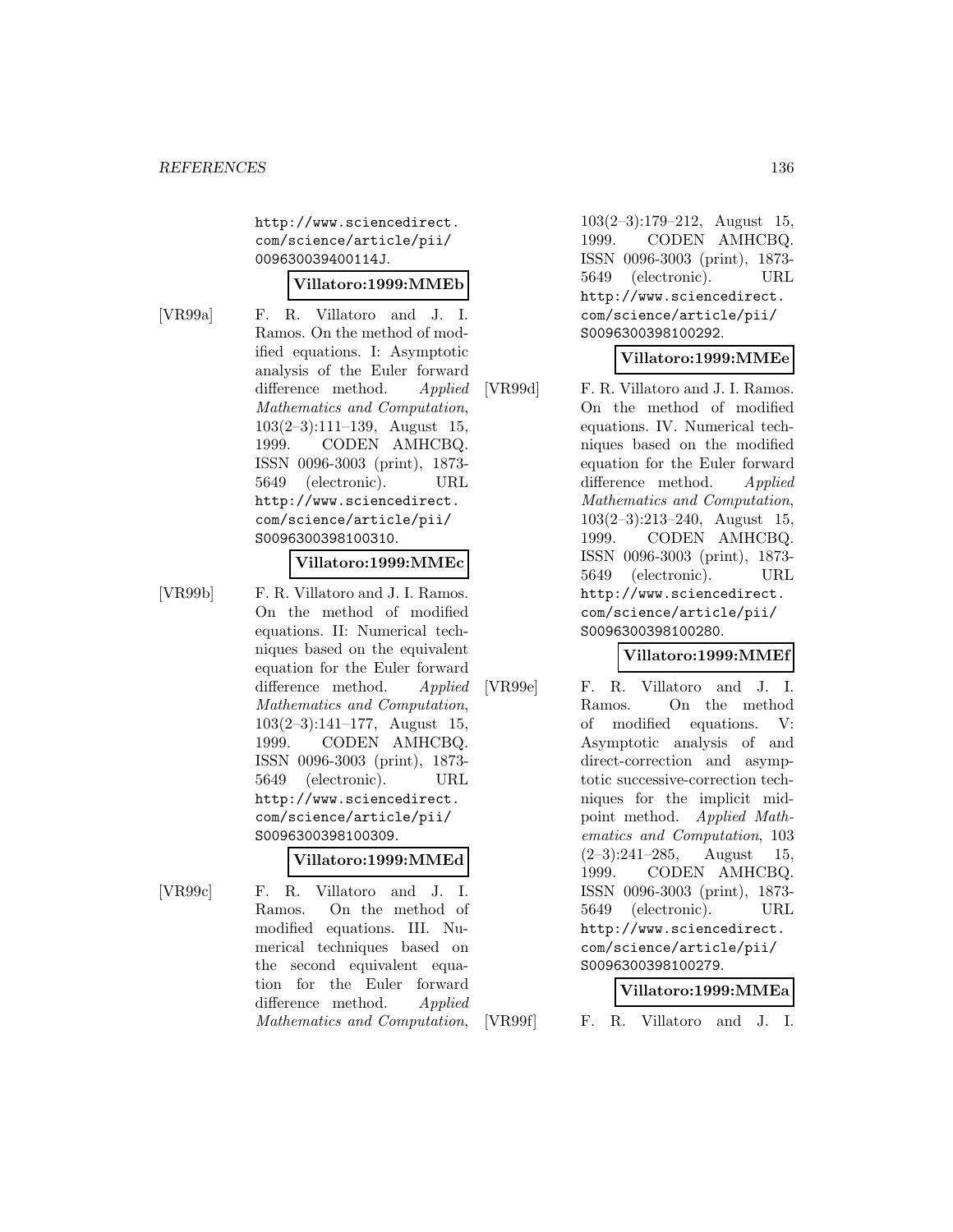Ramos. On the method of modified equations. VI: Asymptotic analysis of and asymptotic successive-corrections techniques for two-point, boundary-value problems in ODE's. Applied Mathematics and Computation, 105(2–3):137–171, November/December 1999. CO-DEN AMHCBQ. ISSN 0096- 3003 (print), 1873-5649 (electronic). URL http://www. sciencedirect.com/science/ article/pii/S0096300398100991.

# **Vatsala:1996:GQF**

[VS96] A. S. Vatsala and Donna Stutson. Generalized quasilinearization and first-order periodic boundary value problem. Applied Mathematics and Computation, 77(2–3):113–129, July 1996. CODEN AMHCBQ. ISSN 0096-3003 (print), 1873- 5649 (electronic). URL http://www.sciencedirect. com/science/article/pii/ S0096300395001948.

# **Wong:1996:OAM**

[WA96] Patricia J. Y. Wong and Ravi P. Agarwal. The oscillation and asymptotically monotone solutions of second-order quasilinear differential equations. Applied Mathematics and Computation, 79(2–3):207–237, October 1996. CODEN AMHCBQ. ISSN 0096-3003 (print), 1873- 5649 (electronic). URL http://www.sciencedirect. com/science/article/pii/ 0096300395002677.

# **Wong:1998:ABS**

[WA98] Patricia J. Y. Wong and Ravi P. Agarwal. Asymptotic behaviour of solutions of higher order difference and partial difference equations with distributed deviating arguments. Applied Mathematics and Computation, 97 (2–3):139–164, December 15, 1998. CODEN AMHCBQ. ISSN 0096-3003 (print), 1873- 5649 (electronic). URL http://www.sciencedirect. com/science/article/pii/ S0096300397101254.

## **Wong:1999:ELB**

[WA99] Patricia J. Y. Wong and Ravi P. Agarwal. Eigenvalues of Lidstone boundary value problems. Applied Mathematics and Computation, 104(1):15–31, September 1, 1999. CODEN AMHCBQ. ISSN 0096-3003 (print), 1873- 5649 (electronic). URL http://www.sciencedirect. com/science/article/pii/ S0096300398100450.

## **Wang:1995:QSS**

[Wan95] Shao-Ming Wang. A quadratic spline structure over triangulations. Applied Mathematics and Computation, 68(2–3):143–152, March 15, 1995. CODEN AMHCBQ. ISSN 0096-3003 (print), 1873- 5649 (electronic). URL http://www.sciencedirect. com/science/article/pii/ 009630039400088L.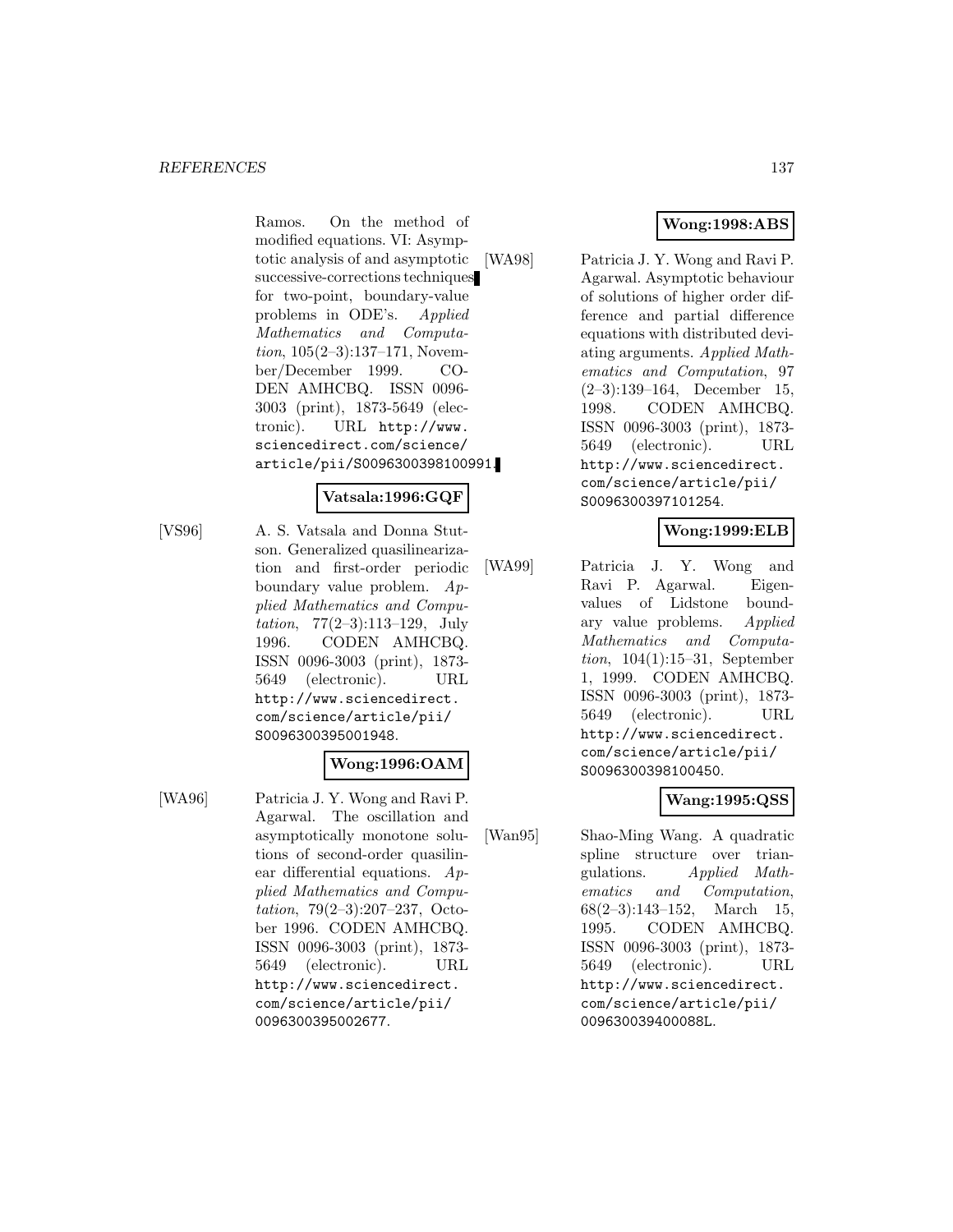# **Wang:1996:NCK**

[Wan96] Zeke Wang. Notes on computation of Kakutani fixed points. Applied Mathematics and Computation, 75(2–3):139– 150, March 15, 1996. CO-DEN AMHCBQ. ISSN 0096- 3003 (print), 1873-5649 (electronic). URL http://www. sciencedirect.com/science/ article/pii/S0096300396900557.

**Wang:1998:PGM**

[Wan98] Yuan-Ming Wang. Petrov– Galerkin methods for systems of nonlinear reactiondiffusion equations. Applied Mathematics and Computation, 96(2–3):209–236, November 1998. CODEN AMHCBQ. ISSN 0096-3003 (print), 1873- 5649 (electronic). URL http://www.sciencedirect. com/science/article/pii/ S0096300397101230.

## **Wang:1999:FOC**

[Wan99a] Peiguang Wang. Forced oscillation of a class of delay hyperbolic equation boundary value problem. Applied Mathematics and Computation, 103(1):15–25, August 1, 1999. CODEN AMHCBQ. ISSN 0096-3003 (print), 1873- 5649 (electronic). URL http://www.sciencedirect. com/science/article/pii/ S0096300398100619.

#### **Wang:1999:OCC**

[Wan99b] Peiguang Wang. Oscillatory criteria for a class of delay

hyperbolic equations boundary value problem  $(II)$ .  $Ap$ plied Mathematics and Computation, 100(2–3):189–199, May 1999. CODEN AMHCBQ. ISSN 0096-3003 (print), 1873- 5649 (electronic). URL http://www.sciencedirect. com/science/article/pii/ S0096300398000265.

# **Wazwaz:1995:DMA**

[Waz95a] Abdul-Majid Wazwaz. The decomposition method for approximate solution of the Goursat problem. Applied Mathematics and Computation, 69(2–3):299–311, May 1995. CODEN AMHCBQ. ISSN 0096-3003 (print), 1873- 5649 (electronic). URL http://www.sciencedirect. com/science/article/pii/ 009630039400137S.

## **Wazwaz:1995:NAN**

[Waz95b] Abdul-Majid Wazwaz. A new approach to the nonlinear advection problem: an application of the decomposition method. Applied Mathematics and Computation, 72(2–3):175–181, October 1995. CODEN AMHCBQ. ISSN 0096-3003 (print), 1873- 5649 (electronic). URL http://www.sciencedirect. com/science/article/pii/ 0096300394001824.

#### **Wazwaz:1997:NCA**

[Waz97a] Abdul-Majid Wazwaz. Necessary conditions for the appearance of noise terms in decom-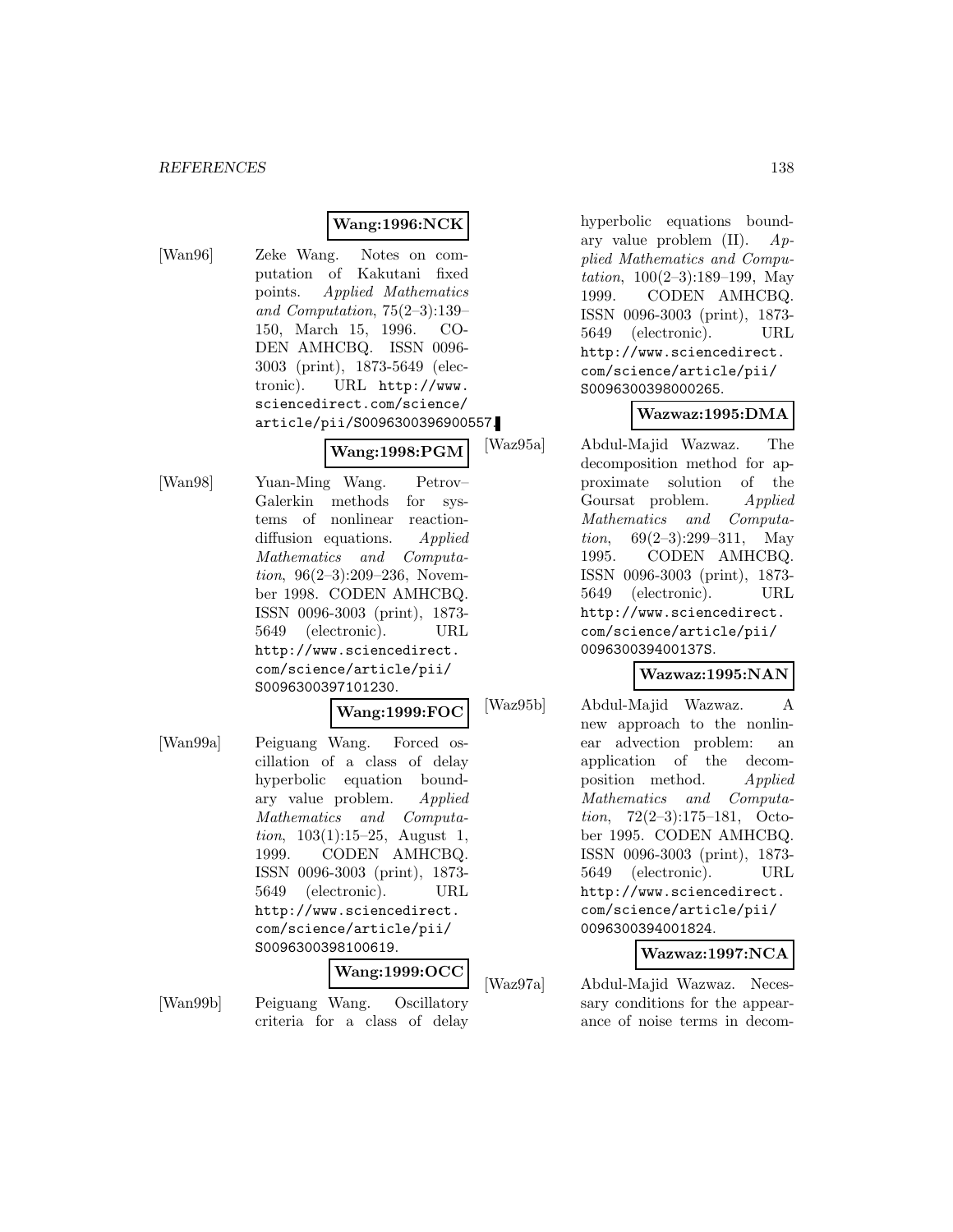#### *REFERENCES* 139

position solution series. Applied Mathematics and Computation, 81(2–3):265–274, February 1997. CODEN AMHCBQ. ISSN 0096-3003 (print), 1873- 5649 (electronic). URL http://www.sciencedirect. com/science/article/pii/ S0096300395003274.

#### **Wazwaz:1997:SBL**

[Waz97b] Abdul-Majid Wazwaz. A study on a boundary-layer equation arising in an incompressible fluid. Applied Mathematics and Computation, 87(2–3):199–204, December 1997. CODEN AMHCBQ. ISSN 0096-3003 (print), 1873- 5649 (electronic). URL http://www.sciencedirect. com/science/article/pii/ S0096300396002810.

**Wazwaz:1997:SCI**

[Waz97c] Abdul-Majid Wazwaz. A study on complex integrals involving absolute values. Applied Mathematics and Computation, 85(2–3):281–286, September 1, 1997. CODEN AMHCBQ. ISSN 0096-3003 (print), 1873- 5649 (electronic). URL http://www.sciencedirect. com/science/article/pii/ S0096300396001427.

## **Wazwaz:1998:CBA**

[Waz98a] Abdul-Majid Wazwaz. A comparison between Adomian decomposition method and Taylor series method in the series solutions. Applied Mathematics and Computa-

tion, 97(1):37–44, December 1, 1998. CODEN AMHCBQ. ISSN 0096-3003 (print), 1873- 5649 (electronic). URL http://www.sciencedirect. com/science/article/pii/ S0096300397101278.

## **Wazwaz:1998:RTS**

[Waz98b] Abdul-Majid Wazwaz. A reliable technique for solving the wave equation in an infinite one-dimensional medium. Applied Mathematics and Computation, 92(1):1–7, June 1, 1998. CODEN AMHCBQ. ISSN 0096-3003 (print), 1873- 5649 (electronic). URL http://www.sciencedirect. com/science/article/pii/ S0096300397100376.

# **Wazwaz:1999:AAP**

[Waz99a] Abdul-Majid Wazwaz. Analytical approximations and Padé approximants for Volterra's population model. Applied Mathematics and Computation, 100(1):13–25, April 1999. CODEN AMHCBQ. ISSN 0096-3003 (print), 1873- 5649 (electronic). URL http://www.sciencedirect. com/science/article/pii/ S0096300398000186.

#### **Wazwaz:1999:CSS**

[Waz99b] Abdul-Majid Wazwaz. A comparative study on a singular perturbation problem with two singular boundary points. Applied Mathematics and Computation, 99(2–3):179–193, March 15, 1999. CODEN AMHCBQ.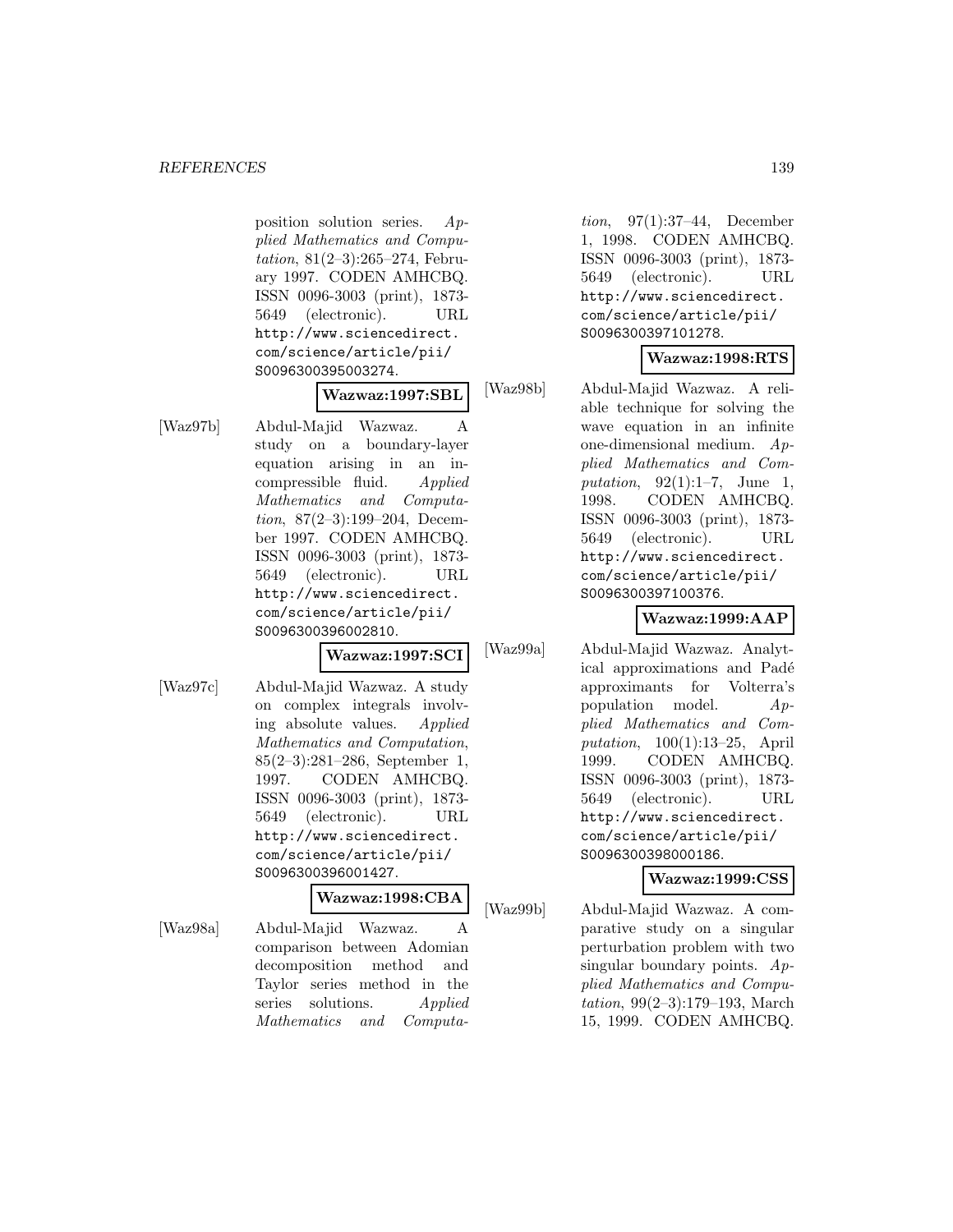ISSN 0096-3003 (print), 1873- 5649 (electronic). URL http://www.sciencedirect. com/science/article/pii/ S009630039800006X.

#### **Wazwaz:1999:MDM**

[Waz99c] Abdul-Majid Wazwaz. The modified decomposition method and Padé approximants for solving the Thomas–Fermi equation. Applied Mathematics and Computation, 105(1): 11–19, October 1999. CO-DEN AMHCBQ. ISSN 0096- 3003 (print), 1873-5649 (electronic). URL http://www. sciencedirect.com/science/ article/pii/S0096300398100905.

#### **Wazwaz:1999:RMA**

[Waz99d] Abdul-Majid Wazwaz. A reliable modification of Adomian decomposition method. Applied Mathematics and Computation, 102(1):77–86, July 1, 1999. CODEN AMHCBQ. ISSN 0096-3003 (print), 1873- 5649 (electronic). URL http://www.sciencedirect. com/science/article/pii/ S0096300398100243.

#### **Wu:1999:UFS**

[WC99] Berlin Wu and Mei-Hui Chen. Use of fuzzy statistical technique in change periods detection of nonlinear time series. Applied Mathematics and Computation, 99(2–3):241– 254, March 15, 1999. CO-DEN AMHCBQ. ISSN 0096- 3003 (print), 1873-5649 (electronic). URL http://www.

sciencedirect.com/science/ article/pii/S0096300398000113.

## **Wong:1997:IBV**

[WCG97] Yau Shu Wong, Qianshun Chang, and Lianger Gong. An initial-boundary value problem of a nonlinear Klein–Gordon equation. Applied Mathematics and Computation, 84(1):77–93, June 1997. CODEN AMHCBQ. ISSN 0096-3003 (print), 1873- 5649 (electronic). URL http://www.sciencedirect. com/science/article/pii/ S0096300396000653.

## **Wei:1998:ISD**

[Wei98] Yimin Wei. Index splitting for the Drazin inverse and the singular linear system. Applied Mathematics and Computation, 95(2–3):115–124, September 15, 1998. CODEN AMHCBQ. ISSN 0096-3003 (print), 1873- 5649 (electronic). URL http://www.sciencedirect. com/science/article/pii/ S0096300397100984.

#### **Wei:1999:PBS**

[Wei99a] Y. Wei. Perturbation bound of singular linear systems. Applied Mathematics and Computation, 105(2–3):211–220, November/December 1999. CO-DEN AMHCBQ. ISSN 0096- 3003 (print), 1873-5649 (electronic). URL http://www. sciencedirect.com/science/ article/pii/S0096300399001204.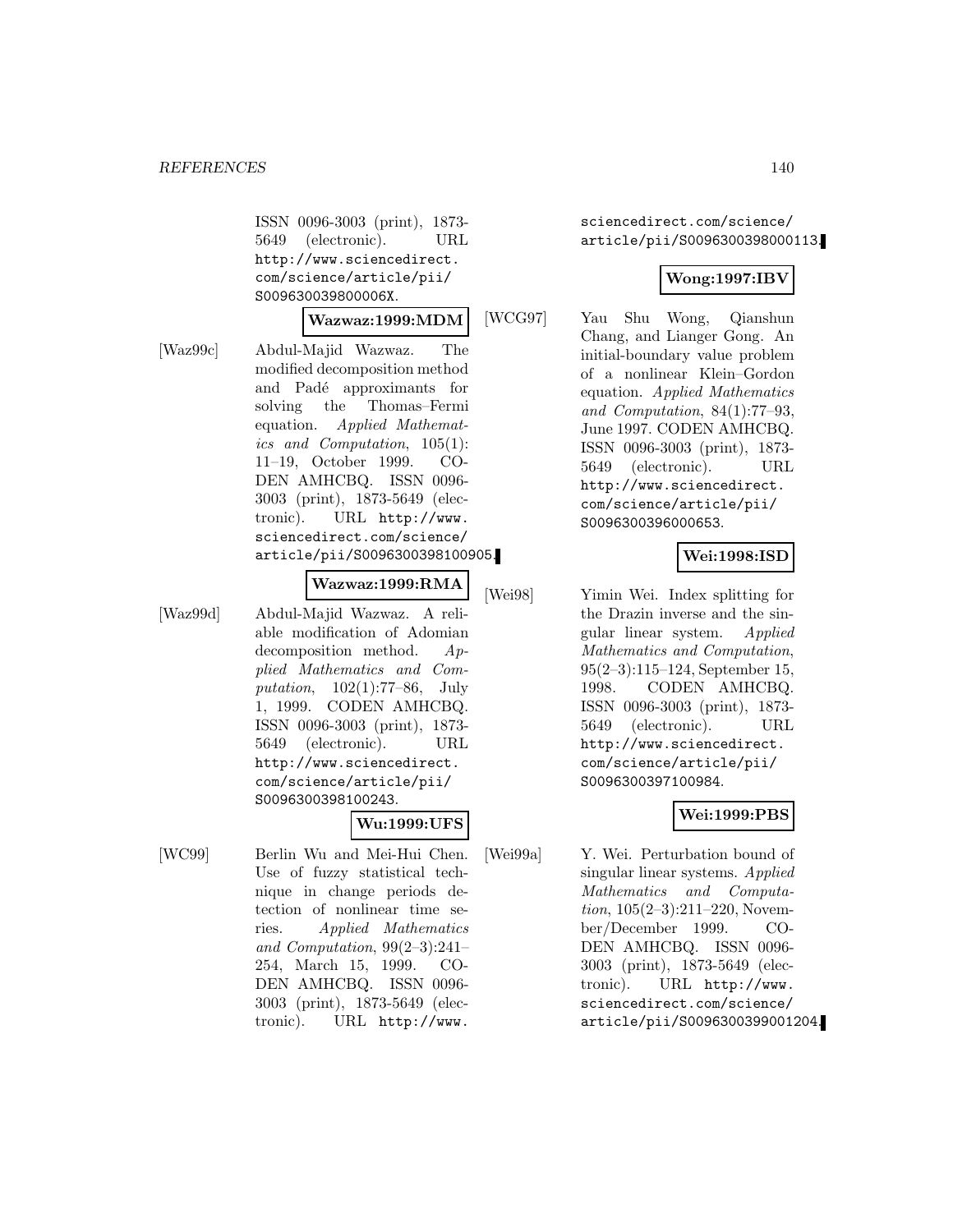## **Wei:1999:PGI**

[Wei99b] Yimin Wei. On the perturbation of the group inverse and oblique projection. Applied Mathematics and Computation,  $98(1):29-42$ , January 1999. CODEN AMHCBQ. ISSN 0096-3003 (print), 1873- 5649 (electronic). URL http://www.sciencedirect. com/science/article/pii/ S0096300397101515.

## **White:1997:RRO**

[Whi97] Luther W. White. Resolution of regularized output least squares estimation procedures. Applied Mathematics and Computation, 81(2–3):139–172, February 1997. CODEN AMHCBQ. ISSN 0096-3003 (print), 1873- 5649 (electronic). URL http://www.sciencedirect. com/science/article/pii/ 009630039500324X.

## **White:1997:EDE**

[WJO97] Luther W. White, Ying-Jun Jin, and Daniel J. O'Meara. Estimation of discontinuous elliptic coefficients. Applied Mathematics and Computation, 81(2–3):113–138, February 1997. CODEN AMHCBQ. ISSN 0096-3003 (print), 1873- 5649 (electronic). URL http://www.sciencedirect. com/science/article/pii/ 0096300395003231.

#### **Watson:1995:AMC**

[WK95] Brian C. Watson and Manohar P. Kamat. Analysis of mis-

tuned cyclic systems using mistune modes. Applied Mathematics and Computation, 67  $(1-3):61-79$ , January/February 1995. CODEN AMHCBQ. ISSN 0096-3003 (print), 1873- 5649 (electronic). URL http://www.sciencedirect. com/science/article/pii/ 0096300394000548.

## **Wazwaz:1996:RTS**

[WK96a] A. M. Wazwaz and S. A. Khuri. A reliable technique for solving the weakly singular second-kind Volterra-type integral equations. Applied Mathematics and Computation, 80(2–3):287–299, December 1996. CODEN AMHCBQ. ISSN 0096-3003 (print), 1873- 5649 (electronic). URL http://www.sciencedirect. com/science/article/pii/ 0096300395002790.

## **Wazwaz:1996:TMS**

[WK96b] A. M. Wazwaz and S. A. Khuri. Two methods for solving integral equations. Applied Mathematics and Computation, 77(1):79–89, June 1996. CODEN AMHCBQ. ISSN 0096-3003 (print), 1873- 5649 (electronic). URL http://www.sciencedirect. com/science/article/pii/ 0096300395001891.

#### **Wazwaz:1998:NIS**

[WK98] A. M. Wazwaz and S. A. Khuri. New ideas for solving sizestructured population models. Applied Mathematics and Com-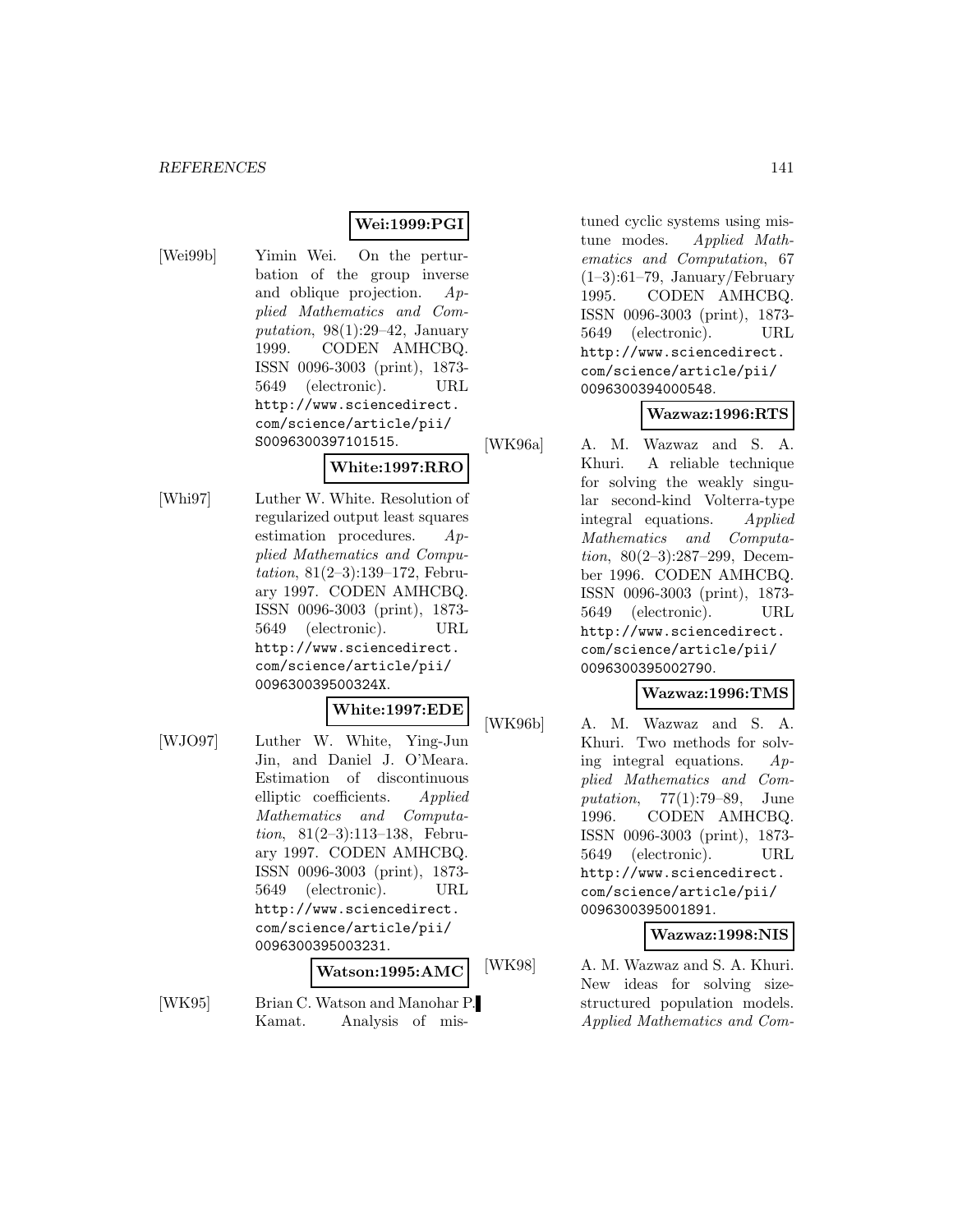putation, 93(1):91–96, July 1, 1998. CODEN AMHCBQ. ISSN 0096-3003 (print), 1873- 5649 (electronic). URL http://www.sciencedirect. com/science/article/pii/ S0096300397100728.

**Wei:1997:LEC**

- 
- [WL97] J. G. Wei and G. Leng. Lyapunov exponent and chaos of Duffing's equation perturbed by white noise. Applied Mathematics and Computation, 88(1):77–93, December 15, 1997. CODEN AMHCBQ. ISSN 0096-3003 (print), 1873- 5649 (electronic). URL http://www.sciencedirect. com/science/article/pii/ S0096300396003074.

# **Woodward:1997:STT**

[WLB97] J. Arthur Woodward, Wan-Ching Liu, and Douglas G. Bonett. Shortest two-tailed confidence intervals. Applied Mathematics and Computation,  $84(1):65-76$ , June 1997. CODEN AMHCBQ. ISSN 0096-3003 (print), 1873- 5649 (electronic). URL http://www.sciencedirect. com/science/article/pii/ S009630039600080X.

## **Wu:1999:CCI**

[WLTS99] Tsu-Chen Wu, Shinq-Hwa Leu, Shih-Tong Tu, and H. M. Srivastava. A certain class of infinite sums associated with Digamma functions. Applied Mathematics and Computation, 105(1):1–9, October

1999. CODEN AMHCBQ. ISSN 0096-3003 (print), 1873- 5649 (electronic). URL http://www.sciencedirect. com/science/article/pii/ S009630039810098X.

## **Wolfe:1996:IMG**

[Wol96] M. A. Wolfe. Interval methods for global optimization. Applied Mathematics and Computation, 75(2–3):179–206, March 15, 1996. CODEN AMHCBQ. ISSN 0096-3003 (print), 1873- 5649 (electronic). URL http://www.sciencedirect. com/science/article/pii/ 0096300396900612.

# **Wolfe:1998:IEC**

[Wol98] M. A. Wolfe. Interval enclosures for a certain class of multiple integrals. Applied Mathematics and Computa*tion*,  $96(2-3):145-159$ , November 1998. CODEN AMHCBQ. ISSN 0096-3003 (print), 1873- 5649 (electronic). URL http://www.sciencedirect. com/science/article/pii/ S0096300397101199.

# **Wong:1998:GDD**

[Won98] Tzu-Tsung Wong. Generalized Dirichlet distribution in Bayesian analysis. Applied Mathematics and Computation, 97(2–3):165–181, December 15, 1998. CODEN AMHCBQ. ISSN 0096-3003 (print), 1873- 5649 (electronic). URL http://www.sciencedirect. com/science/article/pii/ S0096300397101400.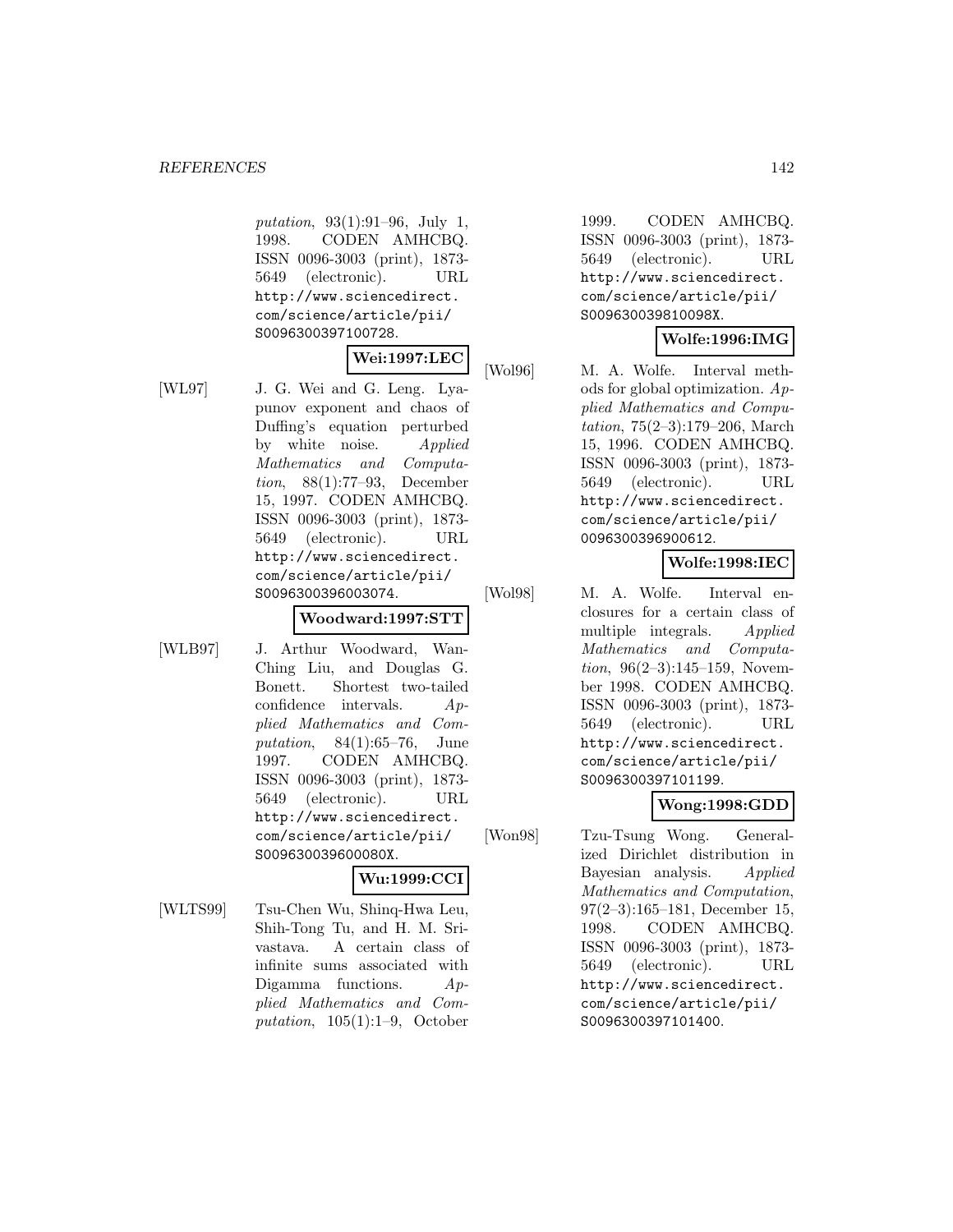## **Woodward:1997:ECD**

[WP97] J. Arthur Woodward and Christina G. S. Palmer. On the exact convolution of discrete random variables. Applied Mathematics and Computation, 83(1):69–77, April 1997. CODEN AMHCBQ. ISSN 0096-3003 (print), 1873- 5649 (electronic). URL http://www.sciencedirect. com/science/article/pii/ S0096300396000471.

# **Waissi:1996:SAS**

[WR96] Gary R. Waissi and Donald F. Rossin. A sigmoid approximation of the standard normal integral. Applied Mathematics and Computation, 77(1):91–95, June 1996. CODEN AMHCBQ. ISSN 0096-3003 (print), 1873- 5649 (electronic). URL http://www.sciencedirect. com/science/article/pii/ 0096300395001905.

## **Wang:1999:COF**

[WSL99] Feng-Sheng Wang, Ching-Tzong Su, and Yung-Cheng Liu. Computation of optimal feedforward and feedback control by a modified reduced gradient method. Applied Mathematics and Computation, 104(1):85–100, September 1, 1999. CODEN AMHCBQ. ISSN 0096-3003 (print), 1873- 5649 (electronic). URL http://www.sciencedirect. com/science/article/pii/ S0096300398100541.

# **Wu:1997:CSR**

[Wu97] Zongmin Wu. Compactly supported radial functions and the Strang–Fix condition.  $Ap$ plied Mathematics and Computation, 84(2–3):115–124, July 1997. CODEN AMHCBQ. ISSN 0096-3003 (print), 1873- 5649 (electronic). URL http://www.sciencedirect. com/science/article/pii/ S0096300396001105.

## **Wang:1998:IDT**

[WW98] Alan P. Wang and Cecilia Y. Wang. Identification of a dissipative transport system. Applied Mathematics and Computation, 91(1):33–41, April 1998. CODEN AMHCBQ. ISSN 0096-3003 (print), 1873- 5649 (electronic). URL http://www.sciencedirect. com/science/article/pii/ S0096300397100133.

# **Wen:1999:OPT**

[WW99a] Jyh-Horng Wen and Jee-Wey Wang. An occupancy problem with two groups of balls resulting from TDM radio communication application. Applied Mathematics and Computation, 105(1):87–90, October 1999. CODEN AMHCBQ. ISSN 0096-3003 (print), 1873- 5649 (electronic). URL http://www.sciencedirect. com/science/article/pii/ S0096300398100863.

## **Wen:1999:RSO**

[WW99b] Jyh-Horng Wen and Jee-Wey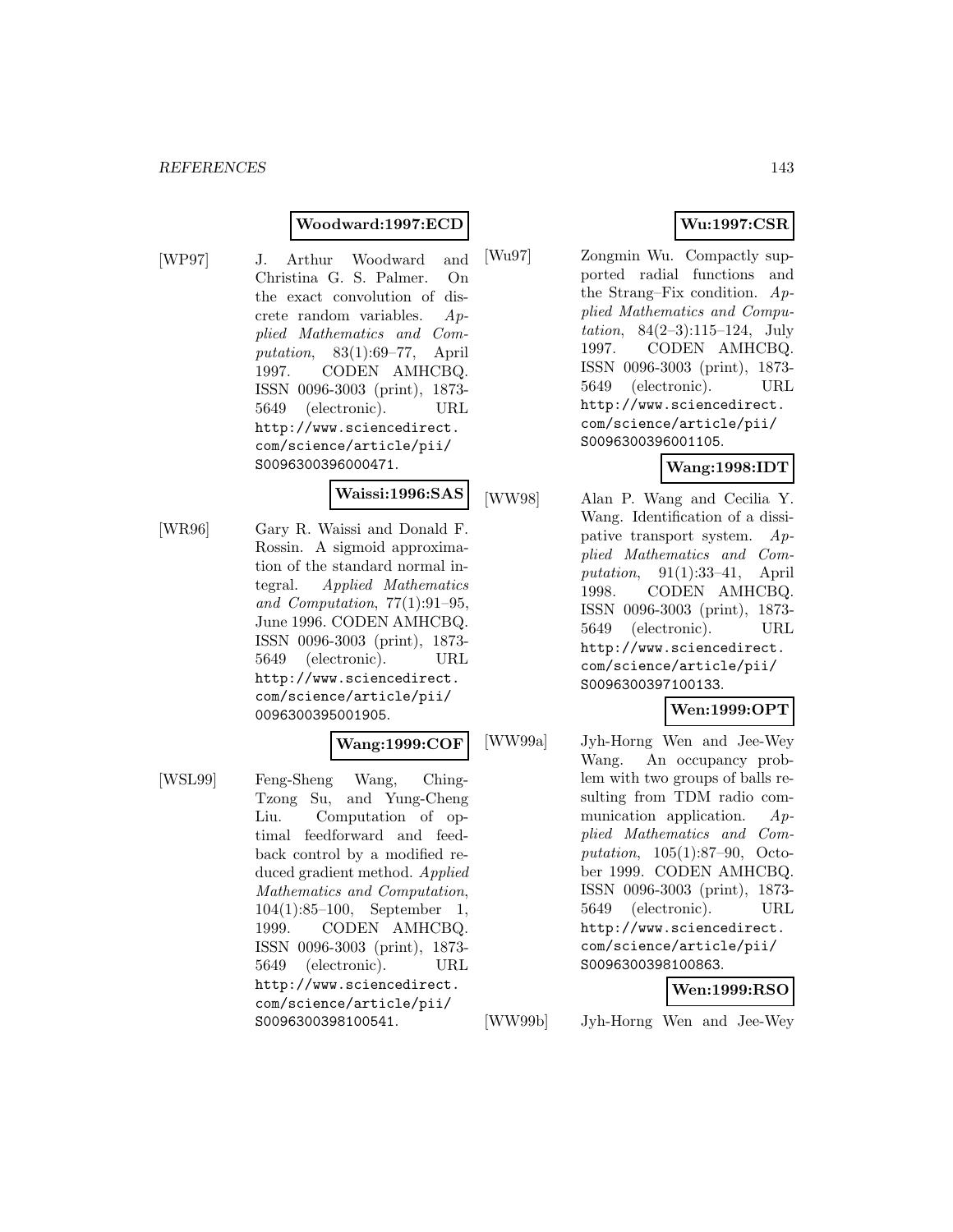Wang. A recursive solution to an occupancy problem resulting from TDM radio communication application. Applied Mathematics and Computation, 101(1):1–3, June 1, 1999. CODEN AMHCBQ. ISSN 0096-3003 (print), 1873- 5649 (electronic). URL http://www.sciencedirect. com/science/article/pii/ S0096300398000393.

# **Wu:1995:PSO**

[WZ95] J. Wu and X. Zou. Patterns of sustained oscillations in neural networks with delayed interactions. Applied Mathematics and Computation, 73(1):55–75, November 1995. CODEN AMHCBQ. ISSN 0096-3003 (print), 1873- 5649 (electronic). URL http://www.sciencedirect. com/science/article/pii/ 009630039400203G.

#### **White:1998:SMF**

[WZ98] Luther W. White and Musharraf Zaman. A simple model for fluid accumulation and flow in a porous medium. Applied Mathematics and Computation, 90(2–3):181–203, March 15, 1998. CODEN AMHCBQ. ISSN 0096-3003 (print), 1873- 5649 (electronic). URL http://www.sciencedirect. com/science/article/pii/ S0096300397003986.

## **Wanxie:1998:SAT**

[WZZ98] Zhong Wanxie, Xinglai Zhuang, and Jianping Zhu. A self-

adaptive time integration algorithm for solving partial differential equations.  $Ap$ plied Mathematics and Computation, 89(1–3):295–312, January/February 1998. CO-DEN AMHCBQ. ISSN 0096- 3003 (print), 1873-5649 (electronic). URL http://www. sciencedirect.com/science/ article/pii/S0096300397816645.

# **Xu:1998:CMM**

[XL98] Xuejun Xu and Likang Li. A V -cycle multigrid method and additive multilevel preconditioners for the plate bending problem discretized by conforming finite elements. Applied Mathematics and Computation, 93(2–3):233–258, July 15, 1998. CODEN AMHCBQ. ISSN 0096-3003 (print), 1873- 5649 (electronic). URL http://www.sciencedirect. com/science/article/pii/ S0096300397100844.

# **Xu:1999:NCC**

[XL99] Xuejun Xu and Likang Li. A note on convergence of V -cycle nonconforming multigrid methods. Applied Mathematics and Computation, 104(2–3):191–206, September 1999. CODEN AMHCBQ. ISSN 0096-3003 (print), 1873- 5649 (electronic). URL http://www.sciencedirect. com/science/article/pii/ S0096300398100796.

## **Xin:1995:ASI**

[XS95] Jingmin Xin and Akira Sano.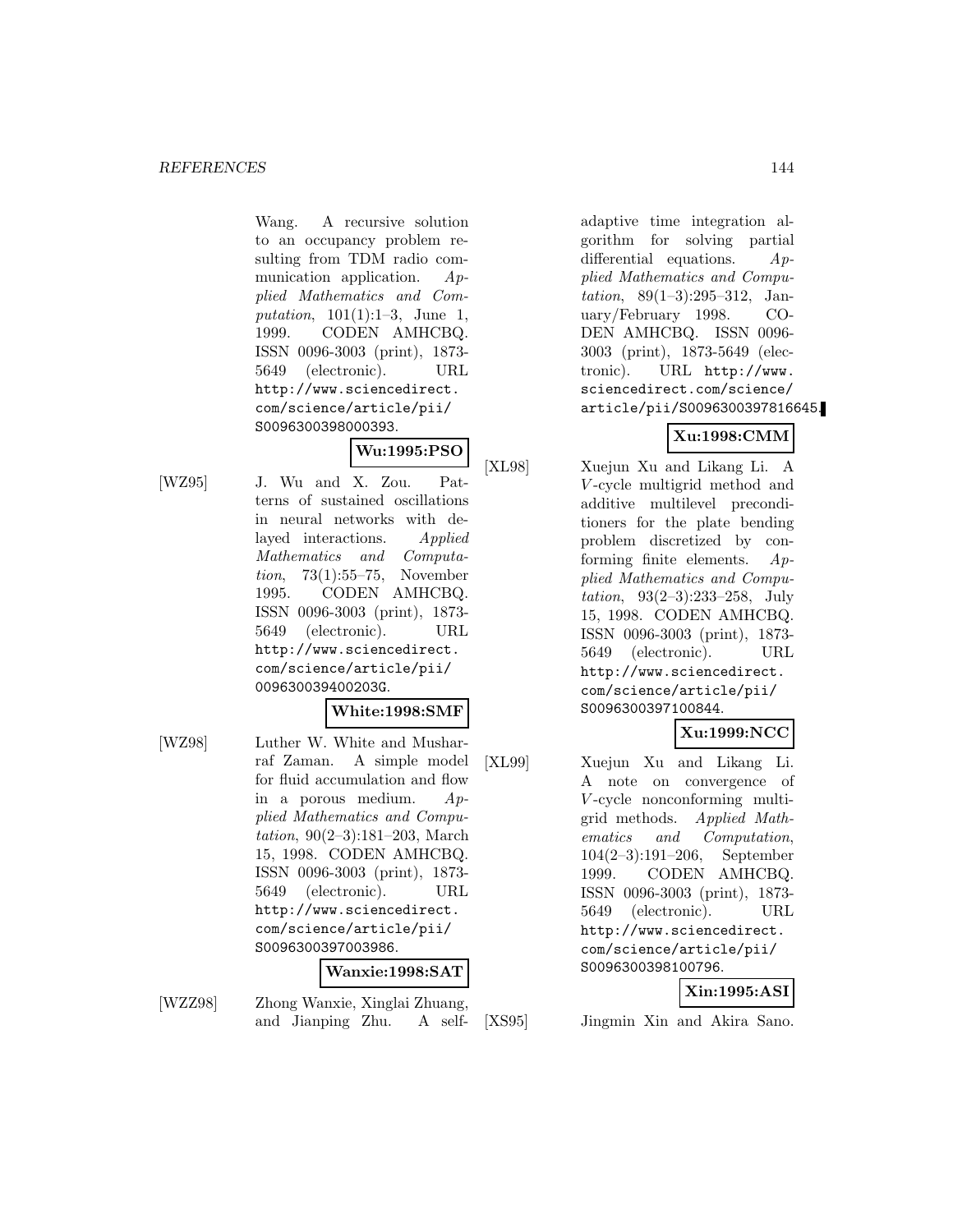Adaptive system identification based on generalized wavelet decomposition. Applied Mathematics and Computation, 69(1):97–109, April 1995. CODEN AMHCBQ. ISSN 0096-3003 (print), 1873- 5649 (electronic). URL http://www.sciencedirect. com/science/article/pii/ 0096300394001019.

**Xiguan:1996:FPS**

[XYY96] Lu Xiguan, Li Yong, and Su Yi. Finding periodic solutions of ordinary differential equations via homotopy method. Applied Mathematics and Computation,  $78(1):1-17$ , August 1996. CODEN AMHCBQ. ISSN 0096-3003 (print), 1873- 5649 (electronic). URL http://www.sciencedirect. com/science/article/pii/ 009630039400241X.

# **Zhu:1998:AAN**

[xZ98] Wen xing Zhu. An approximate algorithm for nonlinear integer programming. Applied Mathematics and Computation, 93(2–3):183–193, July 15, 1998. CODEN AMHCBQ. ISSN 0096-3003 (print), 1873- 5649 (electronic). URL http://www.sciencedirect. com/science/article/pii/ S0096300397100832.

#### **Xu:1997:GCF**

[XZL97] Zong-Ben Xu, Jiang-She Zhang, and Yiu-Wing Leung. A general CDC formulation for specializing the cell exclusion al-

gorithms of finding all zeros of vector functions. Applied Mathematics and Computation, 86(2–3):235–259, October 1997. CODEN AMHCBQ. ISSN 0096-3003 (print), 1873- 5649 (electronic). URL http://www.sciencedirect. com/science/article/pii/ S0096300396001919.

## **Xu:1998:AAC**

[XZL98] Zong-Ben Xu, Jiang-She Zhang,

and Yiu-Wing Leung. An approximate algorithm for computing multidimensional convex hulls. Applied Mathematics and Computation, 94  $(2-3):193-226$ , August 15, 1998. CODEN AMHCBQ. ISSN 0096-3003 (print), 1873- 5649 (electronic). URL http://www.sciencedirect. com/science/article/pii/ S0096300397100431.

## **Xu:1996:CEA**

[XZW96] Zong-Ben Xu, Jiang-She Zhang, and Wei Wang. A cell exclusion algorithm for determining all the solutions of a nonlinear system of equations. Applied Mathematics and Computation, 80(2–3):181–208, December 1996. CODEN AMHCBQ. ISSN 0096-3003 (print), 1873- 5649 (electronic). URL http://www.sciencedirect. com/science/article/pii/ 0096300395002863.

## **Yamamoto:1995:CSB**

[Yam95] Tokufumi Yamamoto. Critical state between local and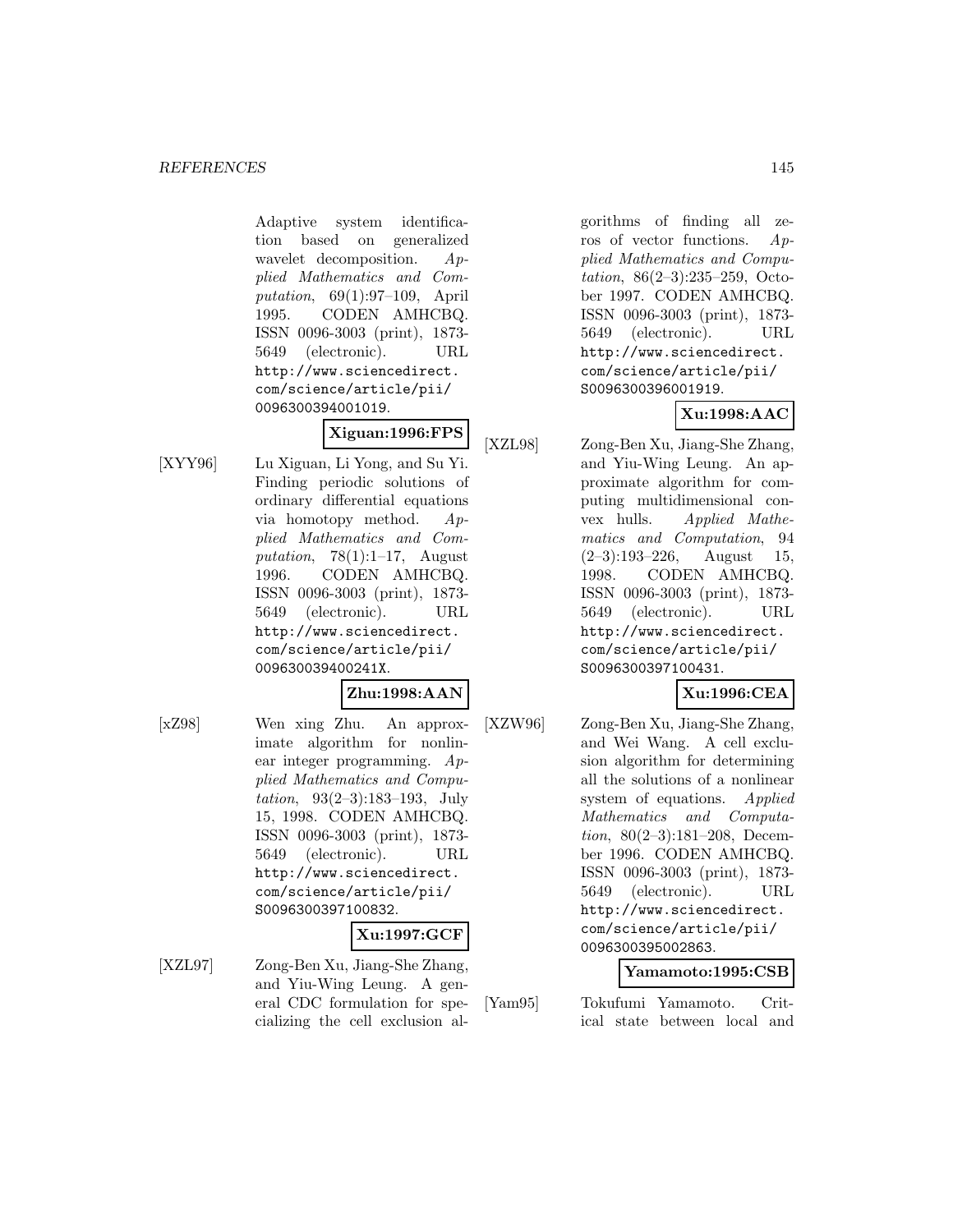global interaction. Applied Mathematics and Computation, 73(2–3):153–180, December 1995. CODEN AMHCBQ. ISSN 0096-3003 (print), 1873- 5649 (electronic). URL http://www.sciencedirect. com/science/article/pii/ 0096300394002479.

## **Yan:1997:OSO**

[Yan97] Jurang Yan. Oscillations of second order neutral functional differential equations. Applied Mathematics and Computation, 83(1):27–41, April 1997. CODEN AMHCBQ. ISSN 0096-3003 (print), 1873- 5649 (electronic). URL http://www.sciencedirect. com/science/article/pii/ S0096300396000434.

### **Yang:1998:CSS**

[Yan98] Suh-Yuh Yang. On the convergence and stability of the standard least squares finite element method for firstorder elliptic systems. Applied Mathematics and Computation, 93(1):51–62, July 1, 1998. CODEN AMHCBQ. ISSN 0096-3003 (print), 1873- 5649 (electronic). URL http://www.sciencedirect. com/science/article/pii/ S0096300397100509.

#### **Yang:1999:CSL**

[Yan99] Z. J. Yang. Cylindrical symmetry-like solutions of Laplace equation  $\nabla^2 V(x_i) = 0$ . Applied Mathematics and Computation, 99(1):29–34, March

1, 1999. CODEN AMHCBQ. ISSN 0096-3003 (print), 1873- 5649 (electronic). URL http://www.sciencedirect. com/science/article/pii/ S009630039710162X.

#### **Yen:1999:NAI**

[YB99] Jerome Yen and Tung X. Bui. The negotiable alternatives identifier for group negotiation support. Applied Mathematics and Computation, 104(2–3):259–276, September 1999. CODEN AMHCBQ. ISSN 0096-3003 (print), 1873- 5649 (electronic). URL http://www.sciencedirect. com/science/article/pii/ S0096300398100693.

#### **Yildiz:1997:MCF**

[YBR97] Bünyamin Yildiz, Mustafa Bayram, and Mahir A. Rasulov. On a method of calculation of the first phase saturation during the process of displacement of oil by water from porous media. Applied Mathematics and Computation,  $85(1):1-16$ , August 1997. CODEN AMHCBQ. ISSN 0096-3003 (print), 1873- 5649 (electronic). URL http://www.sciencedirect. com/science/article/pii/ S0096300396000823.

## **Yevi:1998:PGP**

[YCZ98] G. Yevi, P. Cinnella, and X. Zhuang. On parallelizing a groundwater pollution simulator. Applied Mathematics and Computation, 89(1– 3):313–325, January/February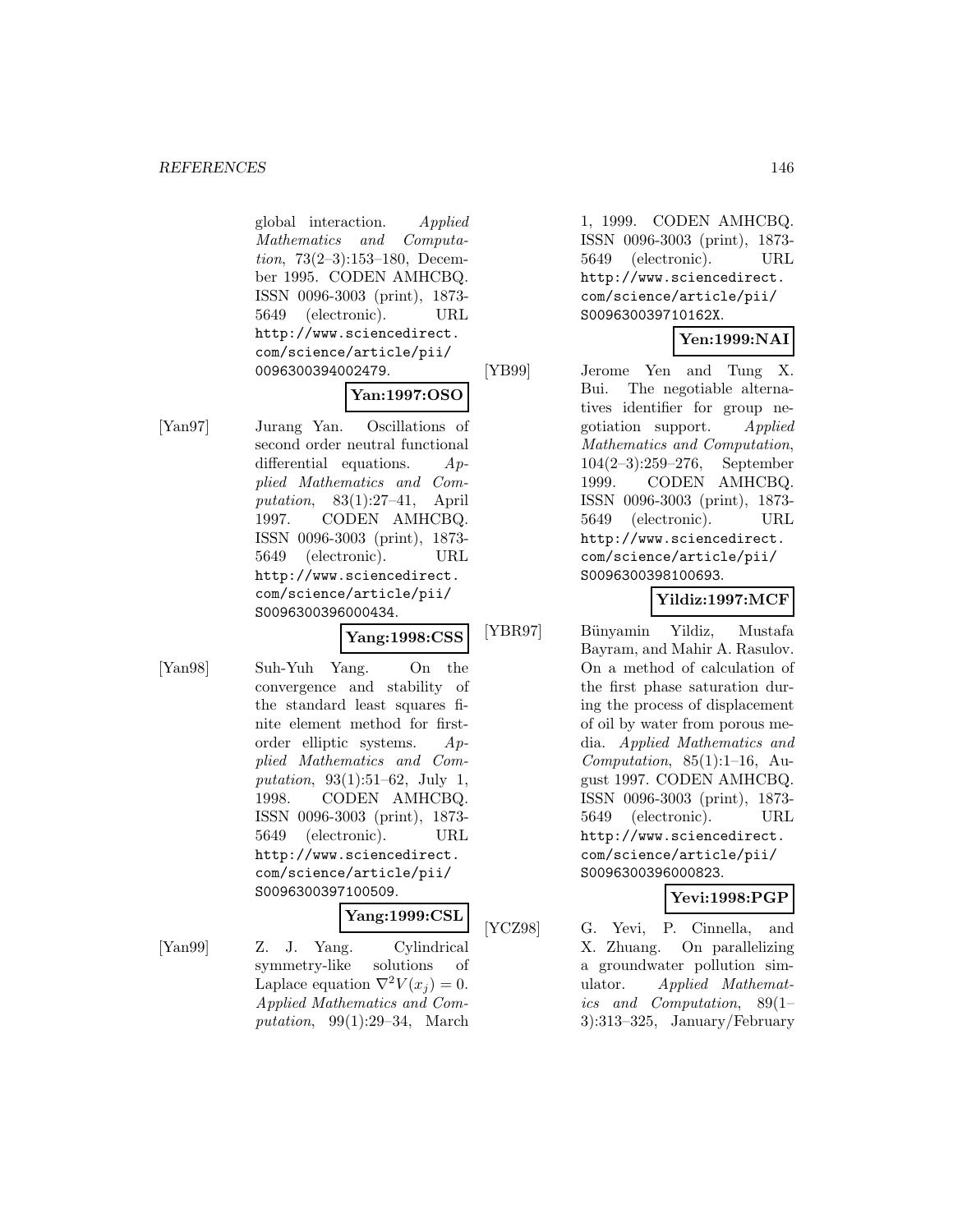1998. CODEN AMHCBQ. ISSN 0096-3003 (print), 1873- 5649 (electronic). URL http://www.sciencedirect. com/science/article/pii/ S0096300397816657.

## **Ye:1998:DDLb**

[Ye98a] X. Ye. Domain decomposition for a least-square finite element method for second order elliptic problem. Applied Mathematics and Computation,  $91(2-3):233-242$ , May 1998. CODEN AMHCBQ. ISSN 0096-3003 (print), 1873- 5649 (electronic). URL http://www.sciencedirect. com/science/article/pii/ S0096300397100145.

#### **Ye:1998:DDLa**

[Ye98b] X. Ye. Domain decomposition for least-squares finite element methods for the Stokes equations. Applied Mathematics and Computation, 97(1):45–53, December 1, 1998. CODEN AMHCBQ. ISSN 0096-3003 (print), 1873- 5649 (electronic). URL http://www.sciencedirect. com/science/article/pii/ S009630039710159X.

## **Ye:1999:TGD**

[Ye99] X. Ye. Two grid discretizations with backtracking of the stream function form of the Navier–Stokes equations. Applied Mathematics and Computation,  $100(2-3):131-138$ , May 1999. CODEN AMHCBQ. ISSN 0096-3003 (print), 1873-

5649 (electronic). URL http://www.sciencedirect. com/science/article/pii/ S0096300398000241.

## **Yeh:1997:TRM**

[Yeh97] Tyan Yeh. Trapezoidal rule for multiple integrals over hyperquadrilaterals. Applied Mathematics and Computation, 87(2–3):227–246, December 1997. CODEN AMHCBQ. ISSN 0096-3003 (print), 1873- 5649 (electronic). URL http://www.sciencedirect. com/science/article/pii/ S009630039600286X.

#### **Yakowitz:1997:MOD**

[YH97] Diana S. Yakowitz and Keith W. Hipel. Multiple objective decision making for "lokahi" (balance) in environmental management. Applied Mathematics and Computation, 83(2–3):97–115, May 1997. CODEN AMHCBQ. ISSN 0096-3003 (print), 1873- 5649 (electronic). URL http://www.sciencedirect. com/science/article/pii/ S0096300396001713.

## **Yong:1995:PSF**

[YHXX95] Li Yong, Wang Huaizhong, Lu Xianrui, and Lu Xiguan. Periodic solutions for functional differential equations with infinite lead and delay. Applied Mathematics and Computation,  $70(1):1-28$ , June 1995. CODEN AMHCBQ. ISSN 0096-3003 (print), 1873- 5649 (electronic). URL http://www.sciencedirect.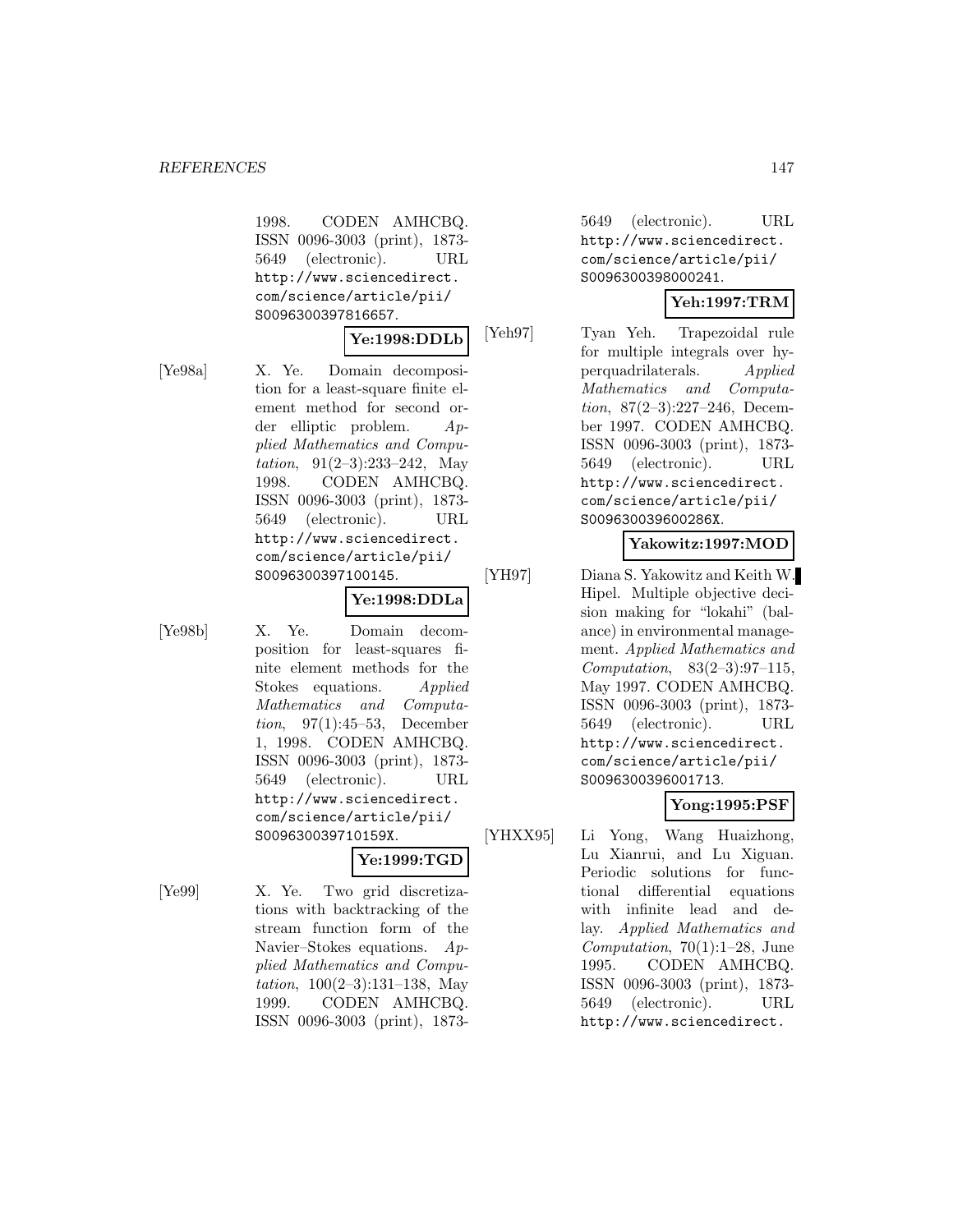com/science/article/pii/ 009630039400131M.

**Hou:1999:CPF**

[yHyG99] Jing yu Hou and Ben yu Guo. Chebyshev pseudospectral-finite element method for the threedimensional unsteady Navier– Stokes equation. Applied Mathematics and Computation, 101(2–3):209–244, June 15, 1999. CODEN AMHCBQ. ISSN 0096-3003 (print), 1873- 5649 (electronic). URL http://www.sciencedirect. com/science/article/pii/ S0096300398000411.

#### **Yildiz:1996:MIP**

[Yil96] Bünyamin Yildiz. A method increasing preciseness of finite differences system and its application. Applied Mathematics and Computation, 75(2–3):253–267, March 15, 1996. CODEN AMHCBQ. ISSN 0096-3003 (print), 1873- 5649 (electronic). URL http://www.sciencedirect. com/science/article/pii/ 0096300396900697.

# **Yuan:1999:CGA**

[YJ99] Jin-Yun Yuan and Xiao-Qing Jin. Convergence of the generalized AOR method. Applied Mathematics and Computation,  $99(1):35-46$ , March 1, 1999. CODEN AMHCBQ. ISSN 0096-3003 (print), 1873- 5649 (electronic). URL http://www.sciencedirect. com/science/article/pii/ S0096300397101758.

## **Yildiz:1997:TMS**

[YK97a] Bünyamin Yildiz and Ahmet Kacar. Two methods for solution of a linear boundary value problem of order 2 *n*.  $Ap$ plied Mathematics and Computation, 86(2–3):215–233, October 1997. CODEN AMHCBQ. ISSN 0096-3003 (print), 1873- 5649 (electronic). URL http://www.sciencedirect. com/science/article/pii/ S009630039600183X.

## **Yon:1997:TLA**

[YK97b] Yoon J. Yon and Do Y. Kwak. Two-level additive Schwarz preconditioners for P1 nonconforming finite elements for nonsymmetric and indefinite problems. Applied Mathematics and Computation, 87(1):1–14, November 1997. CODEN AMHCBQ. ISSN 0096-3003 (print), 1873- 5649 (electronic). URL http://www.sciencedirect. com/science/article/pii/ S0096300396001920.

#### **Yu:1996:HMC**

[YL96] Bo Yu and Zhenghua Lin. Homotopy method for a class of nonconvex Brouwer fixedpoint problems. Applied Mathematics and Computa*tion*, 74(1):65–77, January 1996. CODEN AMHCBQ. ISSN 0096-3003 (print), 1873- 5649 (electronic). URL http://www.sciencedirect. com/science/article/pii/ 0096300395000895.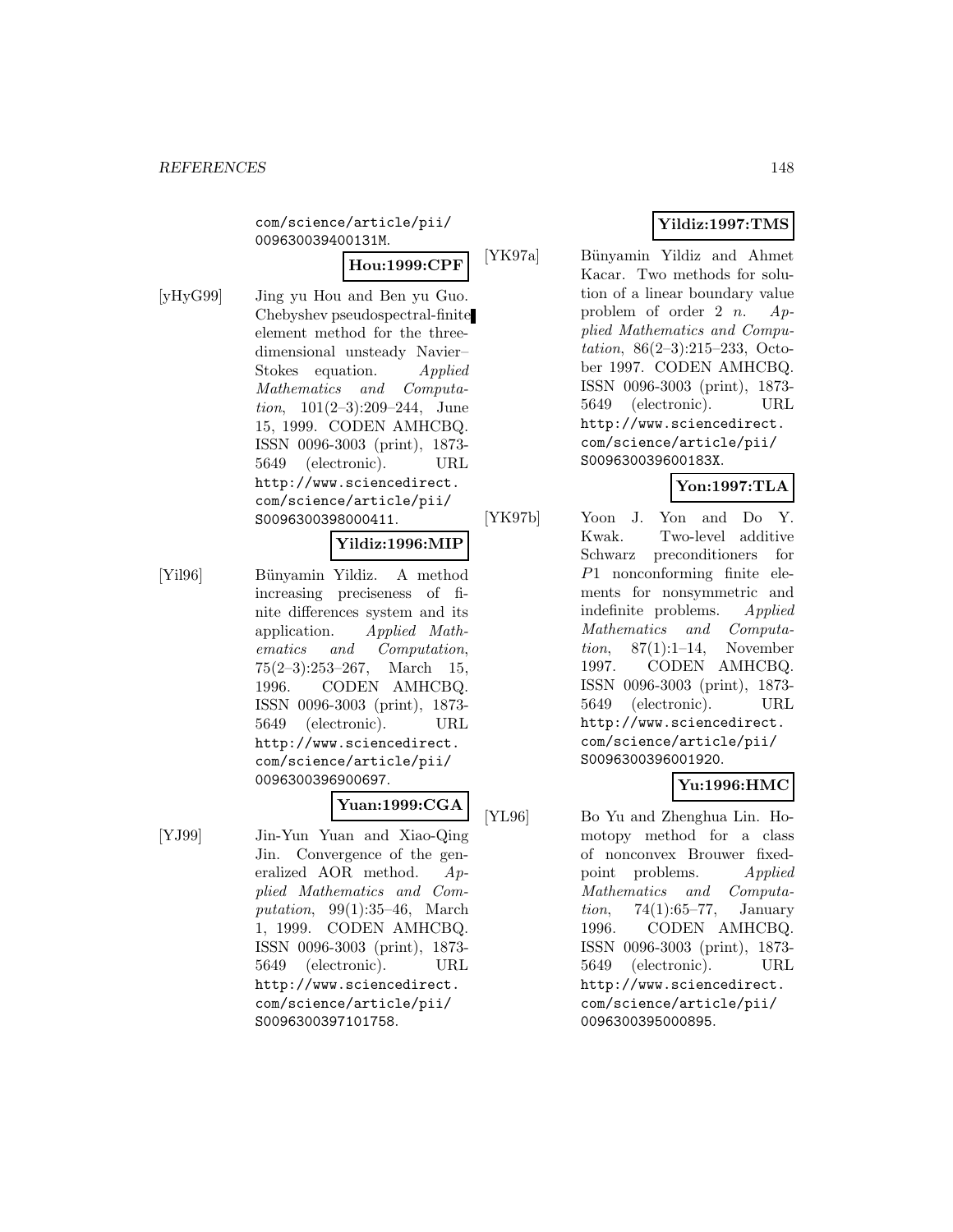## **Yang:1998:UAW**

[YL98a] Suh-Yuh Yang and Jinn-Liang Liu. A unified analysis of a weighted least squares method for first-order systems. Applied Mathematics and Computation, 92(1):9–27, June 1, 1998. CODEN AMHCBQ. ISSN 0096-3003 (print), 1873- 5649 (electronic). URL http://www.sciencedirect. com/science/article/pii/ S0096300397100467.

## **Yao:1998:TDA**

[YL98b] Xin Yao and Yong Liu. Towards designing artificial neural networks by evolution.  $Ap$ plied Mathematics and Computation, 91(1):83–90, April 1998. CODEN AMHCBQ. ISSN 0096-3003 (print), 1873- 5649 (electronic). URL http://www.sciencedirect. com/science/article/pii/ S0096300397100054.

#### **Yavneh:1998:MSS**

[YO98] Irad Yavneh and Elena Olvovsky. Multigrid smoothing for symmetric nine-point stencils. Applied Mathematics and Computation, 92(2–3):229–246, June 15, 1998. CODEN AMHCBQ. ISSN 0096-3003 (print), 1873- 5649 (electronic). URL http://www.sciencedirect. com/science/article/pii/ S0096300397100352.

# **Yi:1998:SPC**

[YS98a] Fahuai Yi and T. M. Shih. Stefan problem with convec-

tion. Applied Mathematics and Computation, 95(2– 3):139–154, September 15, 1998. CODEN AMHCBQ. ISSN 0096-3003 (print), 1873- 5649 (electronic). URL http://www.sciencedirect. com/science/article/pii/ S0096300397100236.

## **Yildiz:1998:ICP**

[YS98b] B¨unyamin Yildiz and Ali Sever. On the inverse conductivity problem. Applied Mathematics and Computation, 94(1):91–96, August 1, 1998. CODEN AMHCBQ. ISSN 0096-3003 (print), 1873- 5649 (electronic). URL http://www.sciencedirect. com/science/article/pii/ S0096300397100339.

**Yang:1997:ASH**

[YST97] Xiaofeng Yang, Tielong Shen, and Katsutoshi Tamura. Approximate solution of Hamilton– Jacobi inequality by neural networks. Applied Mathematics and Computation, 84(1):49–64, June 1997. CODEN AMHCBQ. ISSN 0096-3003 (print), 1873- 5649 (electronic). URL http://www.sciencedirect. com/science/article/pii/ S0096300396000537.

#### **Yurekli:1999:NII**

[Yür99] Osman Yürekli. New identities involving the Laplace and the  $\mathcal{L}_2$ -transforms and<br>their applications. Applied their applications. Mathematics and Computation, 99(2–3):141–151, March 15,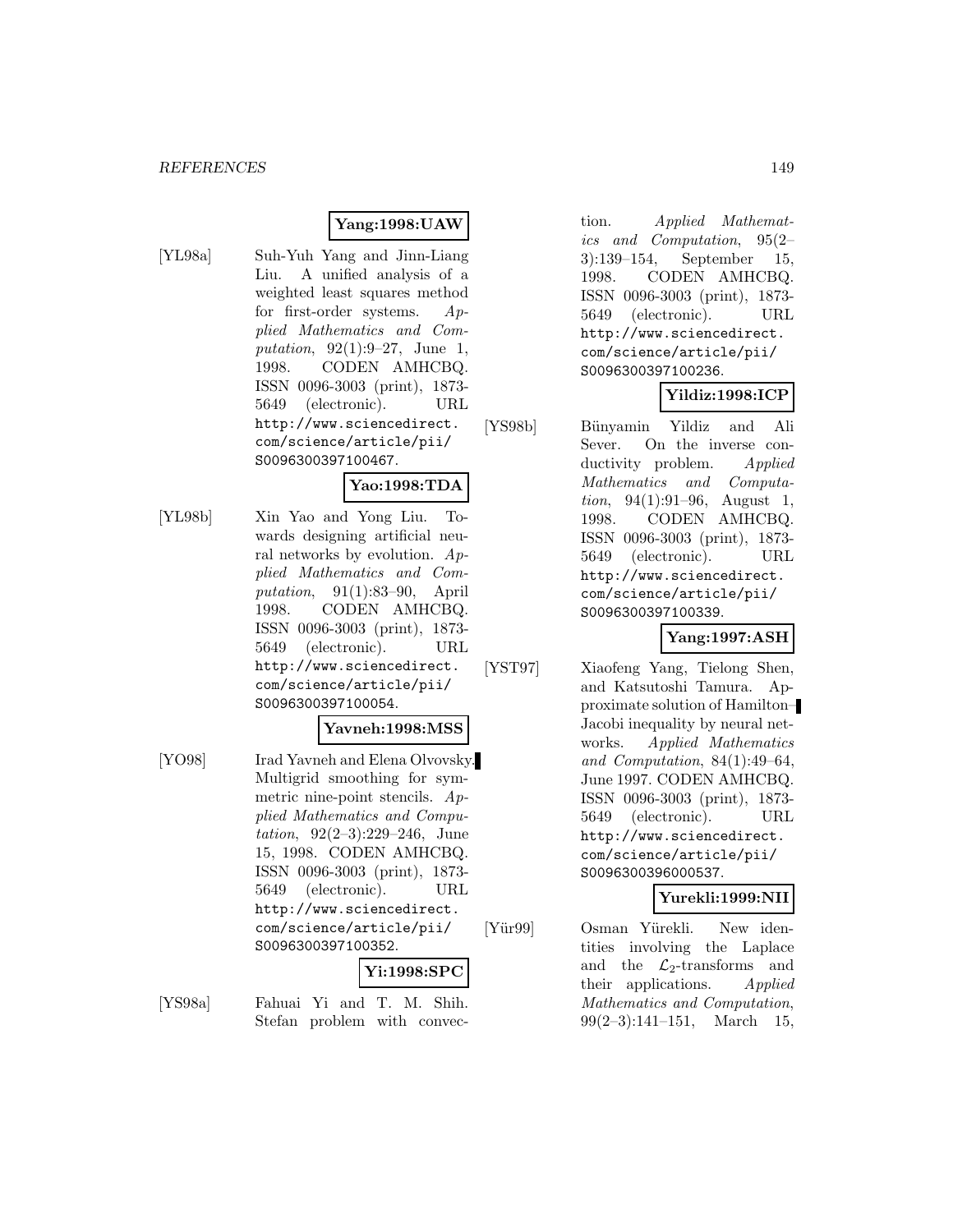1999. CODEN AMHCBQ. ISSN 0096-3003 (print), 1873- 5649 (electronic). URL http://www.sciencedirect. com/science/article/pii/ S0096300398000022.

#### **Zaghrout:1996:AMS**

[ZA96] A. A. S. Zaghrout and S. H. Attalah. Analysis of a model of stage-structured population dynamics growth with time statedependent time delay. Applied Mathematics and Computation,  $77(2-3):185-194$ , July 1996. CODEN AMHCBQ. ISSN 0096-3003 (print), 1873- 5649 (electronic). URL http://www.sciencedirect. com/science/article/pii/ S009630039500212X.

#### **Zaghrout:1996:OGA**

[ZAES96] A. Zaghrout, A. Ammar, and M. M. A. El-Sheikh. Oscillations and global attractivity in delay differential equations of population dynamics. Applied Mathematics and Computation, 77(2–3):195–204, July 1996. CODEN AMHCBQ. ISSN 0096-3003 (print), 1873- 5649 (electronic). URL http://www.sciencedirect. com/science/article/pii/ S0096300395002138.

#### **Zhang:1997:CSA**

[ZB97] Jun Zhang and John A. Belward. Chebyshev series approximations for the Bessel function  $Y_n(z)$  of complex argument. Applied Mathematics and Computation, 88

(2–3):275–286, December 30, 1997. CODEN AMHCBQ. ISSN 0096-3003 (print), 1873- 5649 (electronic). URL http://www.sciencedirect. com/science/article/pii/ S0096300396003359.

## **Zeng:1999:HAF**

[Zen99] Pan Zeng. High-accuracy formula for discrete calculation of Fourier transforms. Applied Mathematics and Computation, 106(2–3):117–140, December 1999. CODEN AMHCBQ. ISSN 0096-3003 (print), 1873- 5649 (electronic). URL http://www.sciencedirect. com/science/article/pii/ S0096300398100802.

#### **Zhang:1995:SCT**

[Zha95] B. G. Zhang. Sturm comparison theorem of difference equations. Applied Mathematics and Computation, 72(2–3):277–284, October 1995. CODEN AMHCBQ. ISSN 0096-3003 (print), 1873- 5649 (electronic). URL http://www.sciencedirect. com/science/article/pii/ 009630039400201E.

#### **Zhang:1996:NWW**

[Zha96a] Hong Zhang. A note on windowing for the waveform relaxation method. Applied Mathematics and Computation, 76(1):49–63, April 1996. CODEN AMHCBQ. ISSN 0096-3003 (print), 1873- 5649 (electronic). URL http://www.sciencedirect.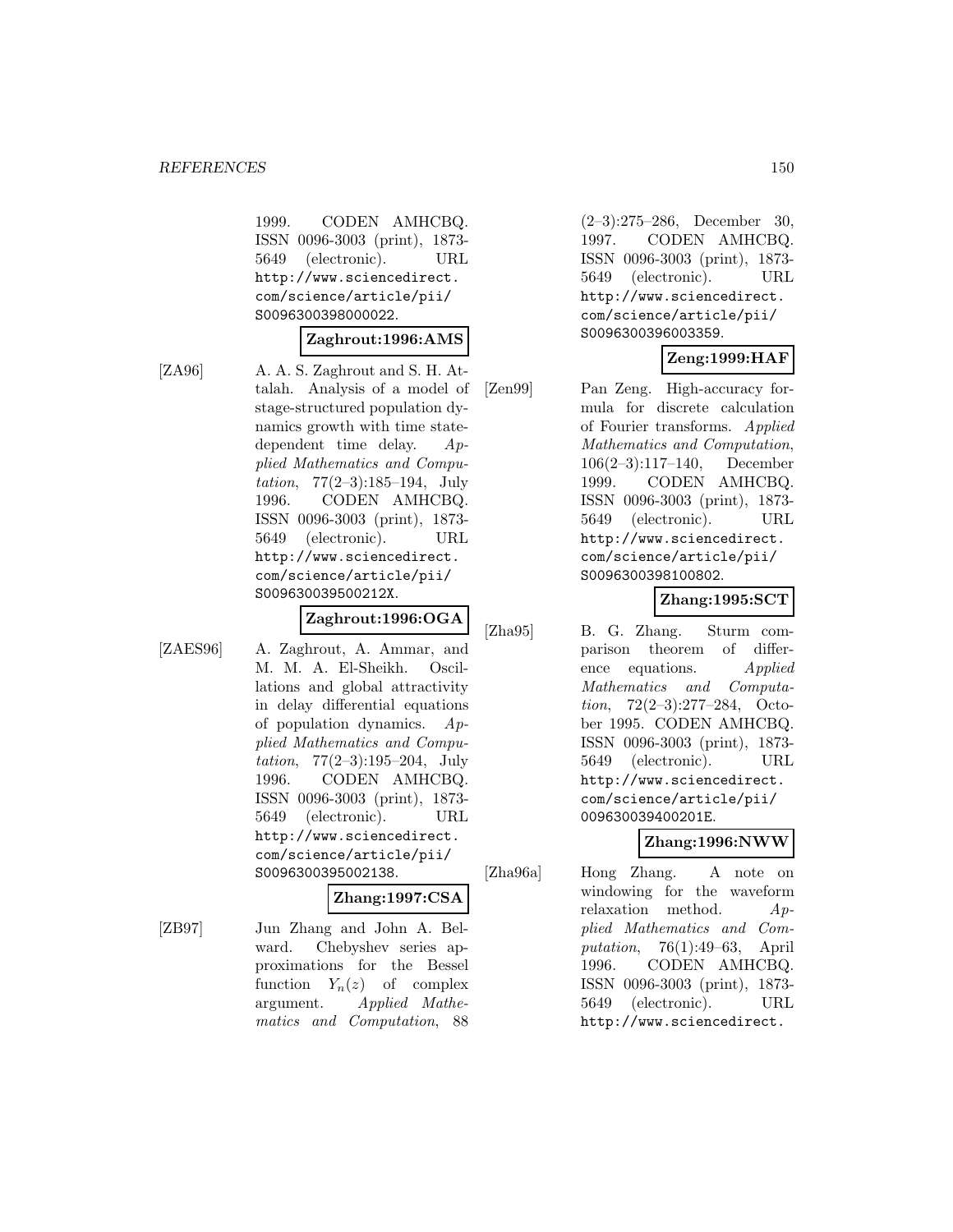com/science/article/pii/ 0096300395001492.

#### **Zhang:1996:AFP**

[Zha96b] Jun Zhang. Acceleration of fivepoint red-black Gauss–Seidel in multigrid for Poisson equation. Applied Mathematics and Computation,  $80(1)$ :73-93, November 1996. CODEN AMHCBQ. ISSN 0096-3003 (print), 1873- 5649 (electronic). URL http://www.sciencedirect. com/science/article/pii/ 0096300395002766.

#### **Zhang:1997:MRS**

[Zha97a] Jun Zhang. Minimal residual smoothing in multi-level iterative method. Applied Mathematics and Computation, 84 (1):1–25, June 1997. CO-DEN AMHCBQ. ISSN 0096- 3003 (print), 1873-5649 (electronic). URL http://www. sciencedirect.com/science/ article/pii/S0096300396000501.

#### **Zhang:1997:RST**

[Zha97b] Jun Zhang. Residual scaling techniques in multigrid, I: Equivalence proof. Applied Mathematics and Computation, 86(2–3):283–303, October 1997. CODEN AMHCBQ. ISSN 0096-3003 (print), 1873- 5649 (electronic). URL http://www.sciencedirect. com/science/article/pii/ S0096300396001944.

#### **Zhao:1997:EFF**

[Zha97c] Yun-Bin Zhao. Exceptional families and finite-dimensional

variational inequalities over polyhedral convex sets. Applied Mathematics and Computation, 87(2–3):111–126, December 1997. CODEN AMHCBQ. ISSN 0096-3003 (print), 1873- 5649 (electronic). URL http://www.sciencedirect. com/science/article/pii/ S009630039600224X.

## **Zhang:1998:RST**

[Zha98a] Jun Zhang. Residual scaling techniques in multigrid, II: Practical applications. Applied Mathematics and Computation, 90(2–3):229–252, March 15, 1998. CODEN AMHCBQ. ISSN 0096-3003 (print), 1873- 5649 (electronic). URL http://www.sciencedirect. com/science/article/pii/ S0096300397004001.

#### **Zhang:1998:TGA**

[Zha98b] Jun Zhang. Two-grid analysis of minimal residual smoothing as a multigrid acceleration technique. Applied Mathematics and Computation, 96(1):27–45, October 1998. CODEN AMHCBQ. ISSN 0096-3003 (print), 1873- 5649 (electronic). URL http://www.sciencedirect. com/science/article/pii/ S0096300397101059.

#### **Zhang:1998:VCV**

[Zha98c] Jun Zhang. VML: a class of virtual multi-level iterative methods for solving partial differential equations.  $Ap$ plied Mathematics and Com-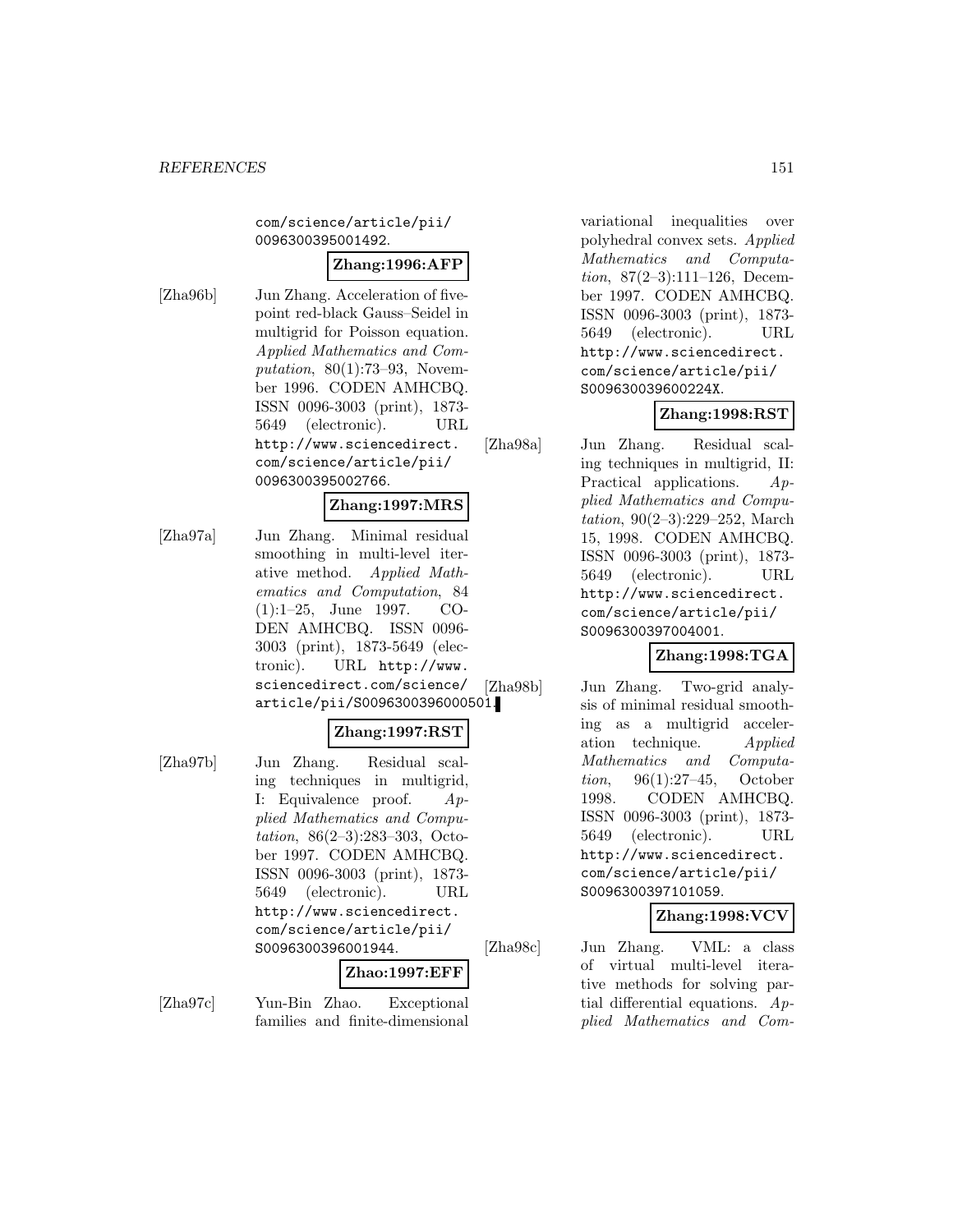putation, 92(1):29–48, June 1, 1998. CODEN AMHCBQ. ISSN 0096-3003 (print), 1873- 5649 (electronic). URL http://www.sciencedirect. com/science/article/pii/ S0096300397100388.

#### **Zhao:1998:GCF**

[Zha98d] Jinxi Zhao. The generalized Cholesky factorization method for saddle point problems.  $Ap$ plied Mathematics and Computation, 92(1):49–58, June 1, 1998. CODEN AMHCBQ. ISSN 0096-3003 (print), 1873- 5649 (electronic). URL http://www.sciencedirect. com/science/article/pii/ S0096300397100406.

#### **Zhang:1999:ASP**

[Zha99a] Jun Zhang. Acceleration and stabilization properties of minimal residual smoothing technique in multigrid. Applied Mathematics and Computa*tion*,  $100(2-3):151-168$ , May 1999. CODEN AMHCBQ. ISSN 0096-3003 (print), 1873- 5649 (electronic). URL http://www.sciencedirect. com/science/article/pii/ S0096300398000290.

## **Zhao:1999:OSC**

[Zha99b] Yun-Bin Zhao. D-orientation sequences for continuous functions and nonlinear complementarity problems. Applied Mathematics and Computation, 106(2–3):221–235, December 1999. CODEN AMHCBQ. ISSN 0096-3003 (print), 1873-

5649 (electronic). URL http://www.sciencedirect. com/science/article/pii/ S009630039810125X.

#### **Han:1999:FFF**

[zHhT99] Zheng zhong Han and Yu hua Tang. Fuzzy forecast of flood disaster caused by solar proton flares. Applied Mathematics and Computation, 98(1):83–89, January 1999. CODEN AMHCBQ. ISSN 0096-3003 (print), 1873- 5649 (electronic). URL http://www.sciencedirect. com/science/article/pii/ S0096300397101527.

#### **Zaghrout:1998:CBT**

[ZK98] A. A. S. Zaghrout and F. M. Kandil. Competition between three microbial populations for a single limiting resource in continuous culture. Applied Mathematics and Computation, 92(2–3):271–281, June 15, 1998. CODEN AMHCBQ. ISSN 0096-3003 (print), 1873- 5649 (electronic). URL http://www.sciencedirect. com/science/article/pii/ S0096300397100273.

## **Zhang:1998:ASP**

[ZL98a] Wenfei Zhang and Xiaojiang Li. Analytic solution of poro-mechanical problems in a hollow axisymmetric domain. Applied Mathematics and Computation, 97 (2–3):209–221, December 15, 1998. CODEN AMHCBQ. ISSN 0096-3003 (print), 1873- 5649 (electronic). URL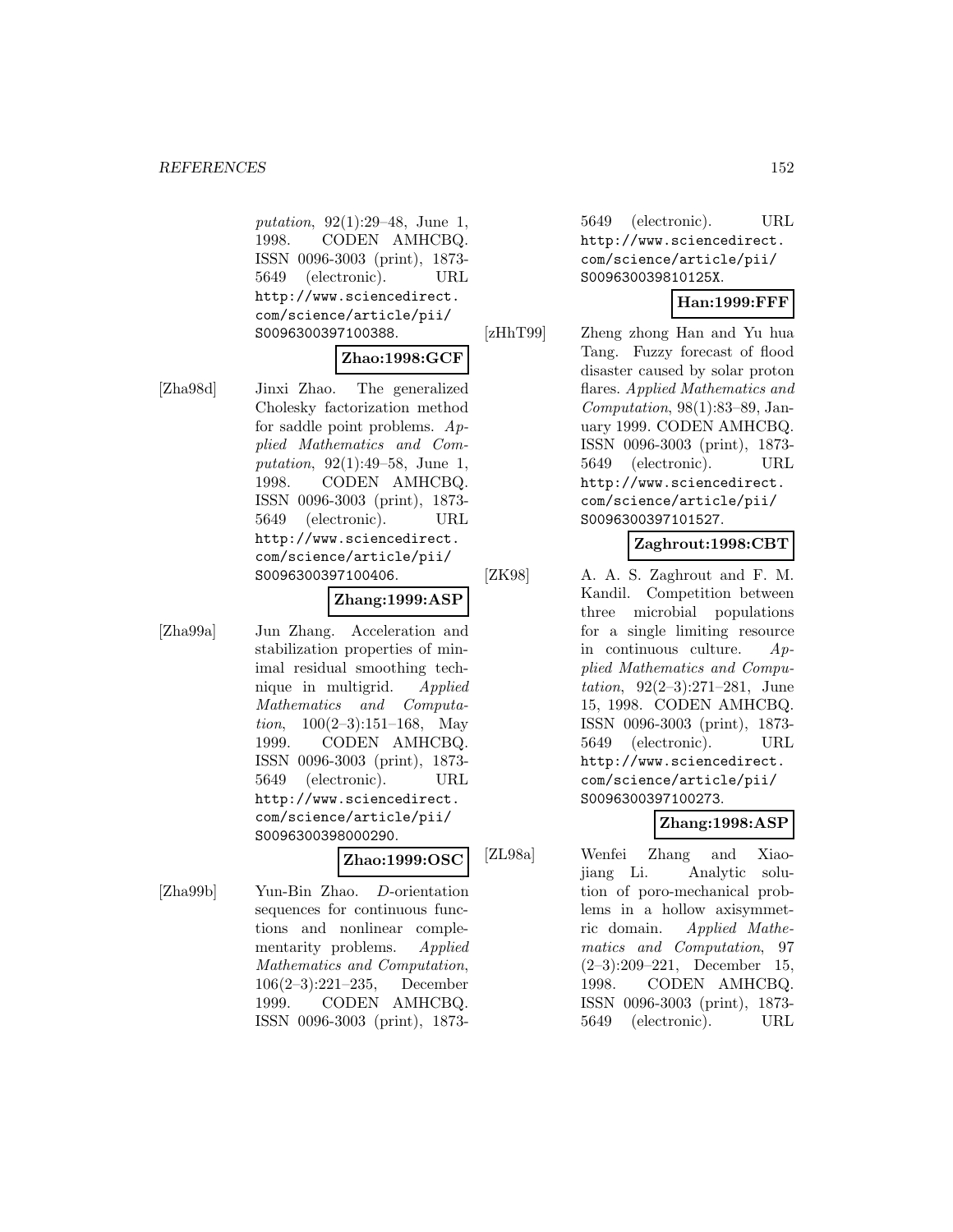http://www.sciencedirect. com/science/article/pii/ S0096300397100583.

# **Zhu:1998:AMB**

[ZL98b] Song-Ping Zhu and Huan-Wen Liu. On the application of multiquadric bases in conjunction with the LT-DRM method to solve nonlinear diffusion equations. Applied Mathematics and Computa*tion*,  $96(2-3):161-175$ , November 1998. CODEN AMHCBQ. ISSN 0096-3003 (print), 1873- 5649 (electronic). URL http://www.sciencedirect. com/science/article/pii/ S0096300397101308.

#### **Zhu:1998:FWA**

[ZL98c] Tonglin Zhu and Wei Lin. Fast wavelet algorithm of the Poisson integral. Applied Mathematics and Computation, 96(2–3):127–144, November 1998. CODEN AMHCBQ. ISSN 0096-3003 (print), 1873- 5649 (electronic). URL http://www.sciencedirect. com/science/article/pii/ S0096300397101114.

## **Zorzano:1999:NST**

[ZMV99] M. P. Zorzano, H. Mais, and L. Vazquez. Numerical solution of two dimensional Fokker– Planck equations. Applied Mathematics and Computation, 98(2–3):109–117, February 1999. CODEN AMHCBQ. ISSN 0096-3003 (print), 1873- 5649 (electronic). URL http://www.sciencedirect.

#### com/science/article/pii/ S0096300397101618.

## **Zheng:1999:MMU**

[ZPY99] Chen Zheng, He Ping, and Chen Yan. A mathematical model using artificial neural networks to forecast shares tendency. Applied Mathematics and Computation, 99(1):71–76, March 1, 1999. CODEN AMHCBQ. ISSN 0096-3003 (print), 1873- 5649 (electronic). URL http://www.sciencedirect. com/science/article/pii/ S0096300397101734.

#### **Zaslavsky:1998:AMT**

[ZS98] Leonid Y. Zaslavsky and Tamar Schlick. An adaptive multigrid technique for evaluating long-range forces in biomolecular simulations. Applied Mathematics and Computation, 97 (2–3):237–250, December 15, 1998. CODEN AMHCBQ. ISSN 0096-3003 (print), 1873- 5649 (electronic). URL http://www.sciencedirect. com/science/article/pii/ S0096300397101461.

## **Zheng:1999:SSI**

[ZS99] Shiming Zheng and Fangyu Sun. Some simultaneous iterations for finding all zeros of a polynomial with high order convergence. Applied Mathematics and Computation, 99(2–3):233–240, March 15, 1999. CODEN AMHCBQ. ISSN 0096-3003 (print), 1873- 5649 (electronic). URL http://www.sciencedirect.